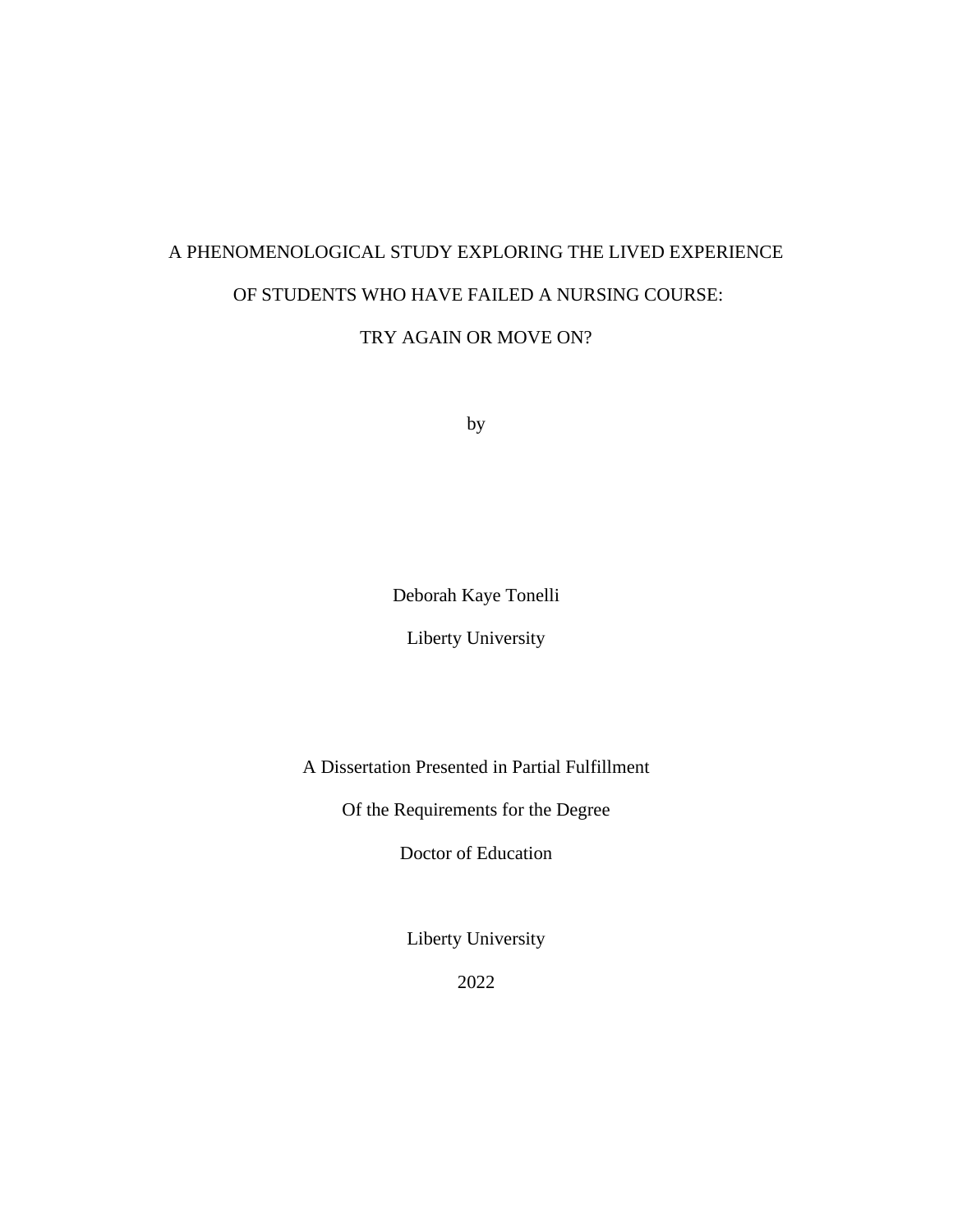# A PHENOMENOLOGICAL STUDY EXPLORING THE LIVED EXPERIENCE OF STUDENTS WHO HAVE FAILED A NURSING COURSE:

TRY AGAIN OR MOVE ON?

by Deborah Kaye Tonelli

A Dissertation Presented in Partial Fulfillment

Of the Requirements for the Degree

Doctor of Education

Liberty University, Lynchburg, VA

2022

APPROVED BY:

Shanna W. Akers, Ed.D., MSN/MBA-HC, Committee Chair

Gail Collins, Ed.D., Committee Member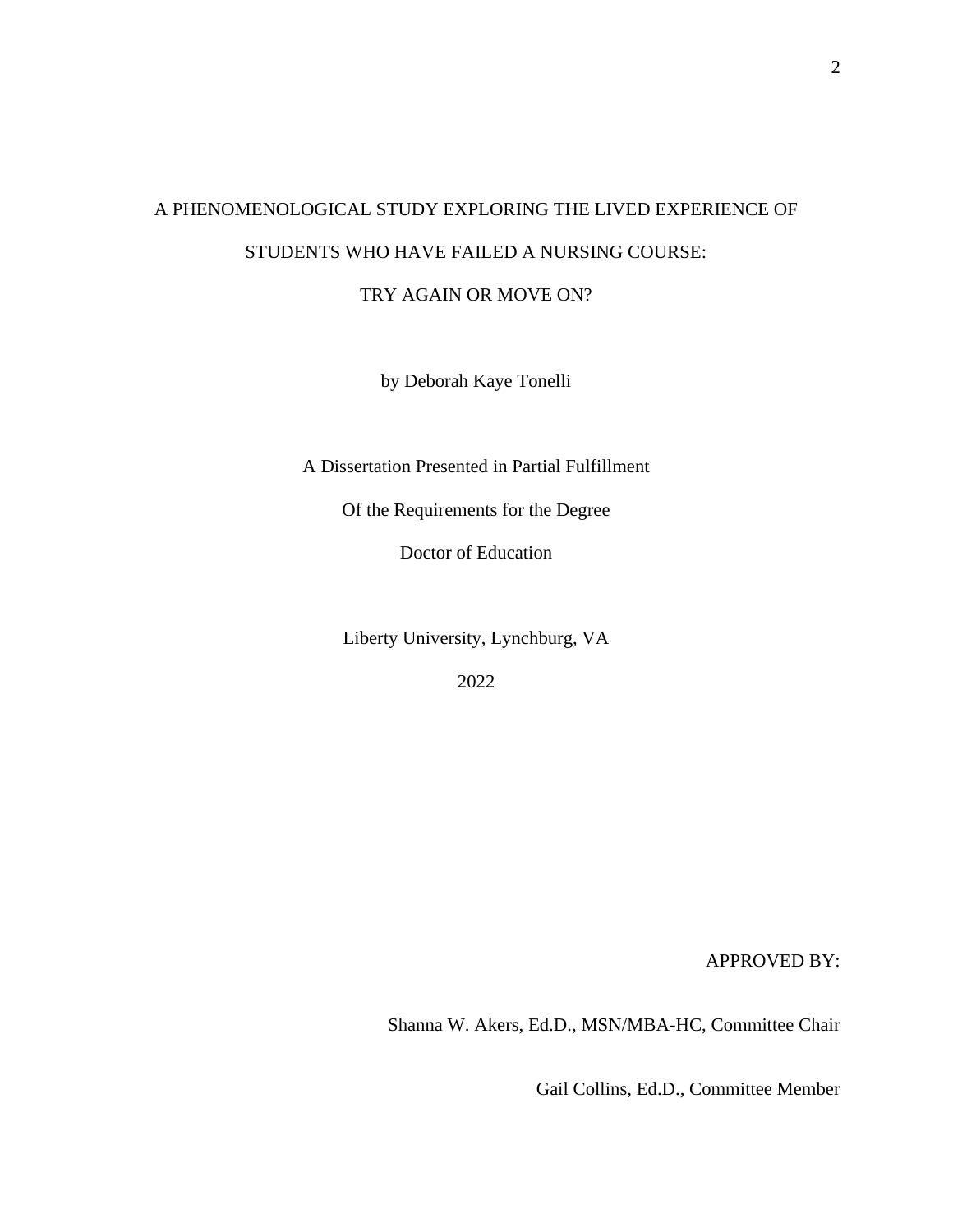#### **Abstract**

<span id="page-2-0"></span>The purpose of this transcendental phenomenological study was to examine the lived experiences of students after failing a nursing course, resulting in the students either sitting out a semester prior to repeating the course or making the decision not to return to a program at all. The central research question for this study was "what are the lived experiences of students who fail a nursing course?" This study retrospectively examined the failure of nursing students to better understand how they processed the event, gained meaning from the experience, and found supportive measures that were useful in moving forward to the next step in their educational journey. The theories guiding this study were Knowles' adult learning theory and Bandura's social learning theory, with a nod to Frankl's theory of meaning making. Participants consisted of 12-15 adult students accepted to an associate degree nursing program in the southeastern United States who failed a nursing course with a D or F. One-on-one interviews and focus small group sessions were conducted in a private conference room at a joint community college center that serves students from three different higher education institutions. Participants were also asked to write a letter of support or advice for a future student experiencing the phenomenon to gain further insight in how they survived the failure, gained meaning from the experience, and were able to move forward following the academic set-back. Data analysis was conducted using van Manen's thematic analysis to discover the participants' lived experience following failing a nursing course.

*Keywords*: lived experience, emotional effect, meaning making, failure, student nurse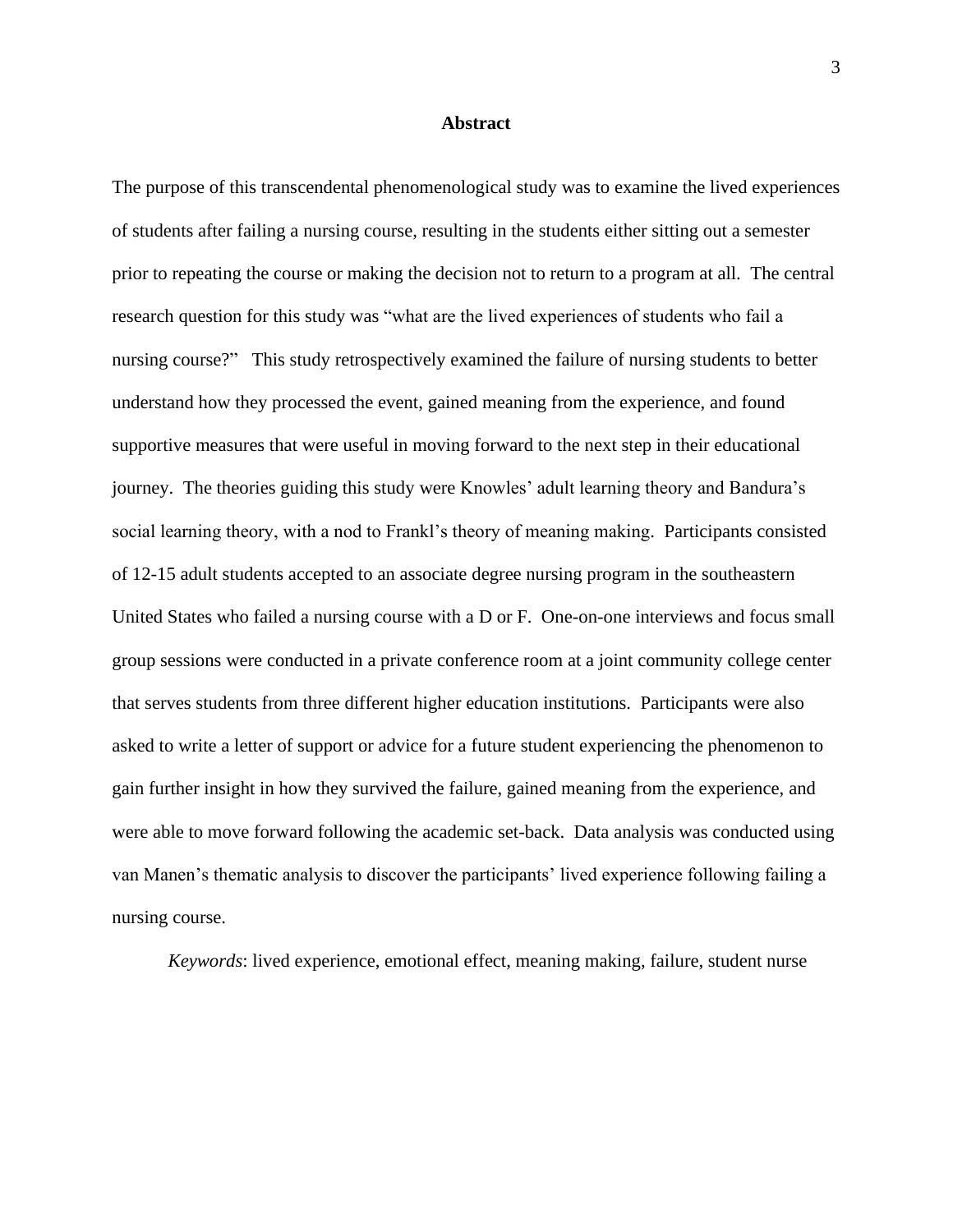# **Copyright Page**

<span id="page-3-0"></span>Copyright 2022, Deborah Tonell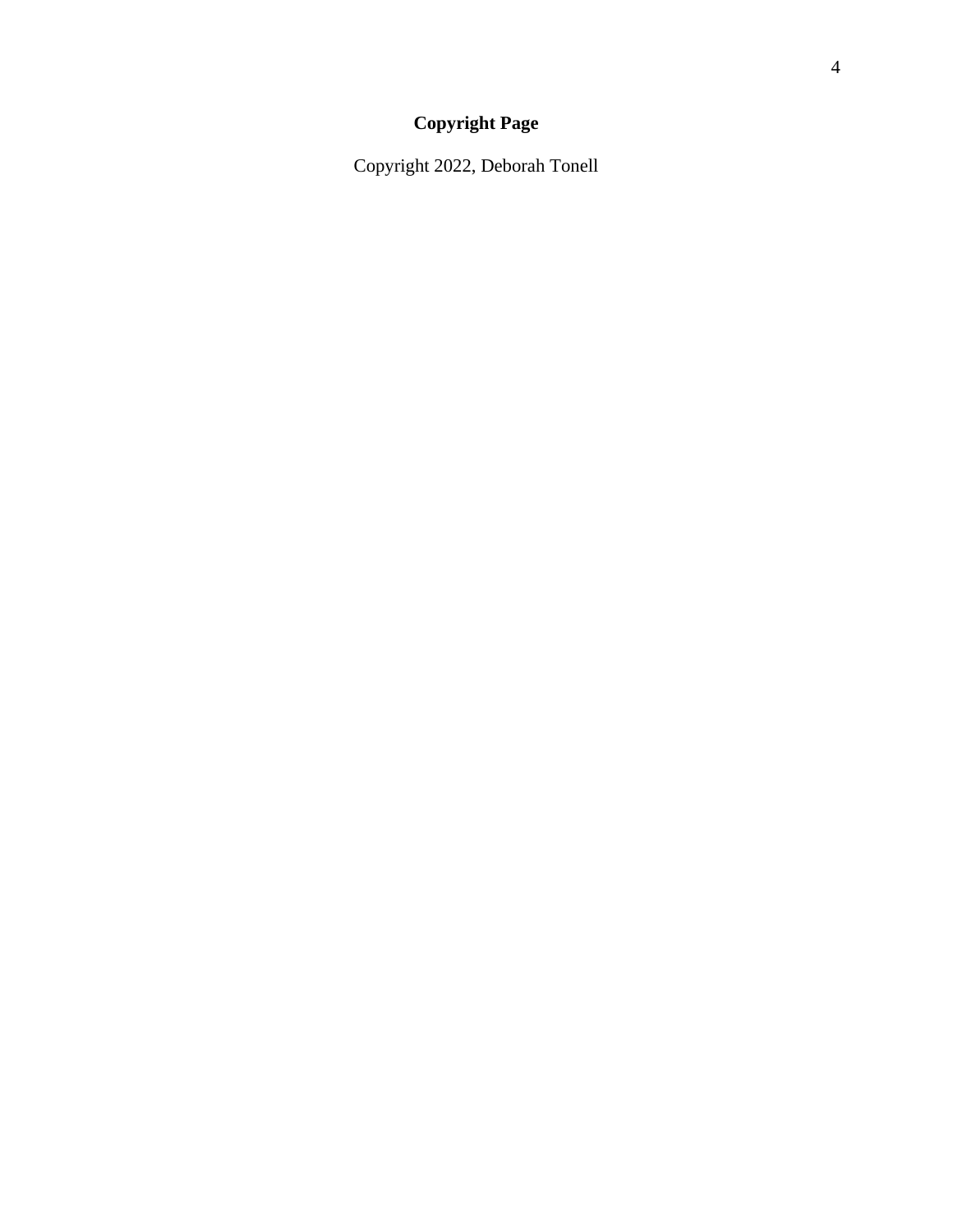# **Dedication**

<span id="page-4-0"></span>I dedicate this dissertation to my family, who makes my life whole, keeps me on my toes, and makes me smile. Their unwavering support kept me going when I was ready to quit. This is also dedicated to my parents, who both quit high school to have me, derailing any educational opportunities they might have had. Both eventually obtained GEDs, but for their decision to take the difficult path to have and raise a child as teen parents, I will be eternally grateful. As any great adventure, this journey has been filled with hills and valleys, highs and lows, stops and starts, but has been so worth the effort. I am so thankful for the opportunity.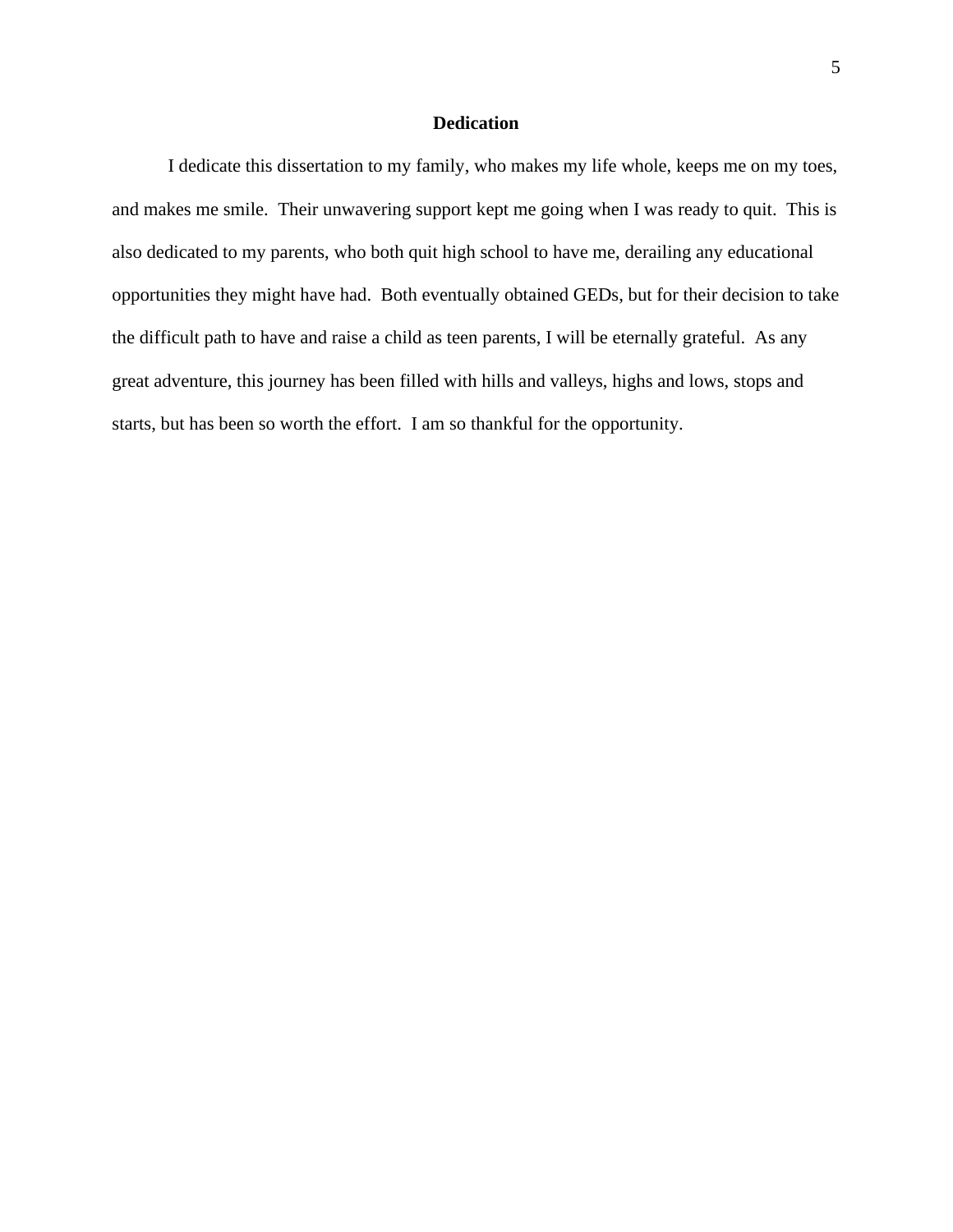#### **Acknowledgments**

<span id="page-5-0"></span>This has been an amazing journey, both frustrating and enlightening, and one I would have never completed without the love and support of so many. First and foremost, my husband Ed has been a driving force and beacon of sanity throughout this process. He pumped me up when I was flat, made me laugh when I was sad, and calmed me when I was having a meltdown. He never complained about the house being a mess, all the take-out meals, hauling books everywhere we traveled, and being ignored in the car because I was always reading a textbook. For my sons Brian and Michael, daughter in law Holly, and grandchildren Peyton, Stellan, and Aria-your support and patience meant more than you will ever know. When I was ready to quit, you guys gave me the energy to go on because I could not conceive disappointing you. You do not know how excited I am for this to be done so I can be fully present in our lives again.

I also want to thank my friends and work family for their encouragement and support as well. Some of you thought I had lost my mind taking on this degree, and most days I would agree, but you spurred me along and always had a word of inspiration, often when I needed it the most. My dean, Dr. Angela Lambert, gave me the impetus to pursue this degree. Witnessing her complete this process while juggling a full-time job and a family gave me confidence that it could be done, although she certainly made it look easy, which I now know was not. I cannot adequately express my appreciation for all the support I have received during this excursion.

I also want to thank my team, Dr. Akers and Dr. Collins, for their valuable guidance in helping me put months and months of fragmented work into a polished finished product. By the time you reach this stage in your project you are becoming tired and frustrated with the process. Having someone to look at the content with fresh eyes and cheer you along with new energy is vital. You ladies rock. Thank you so much!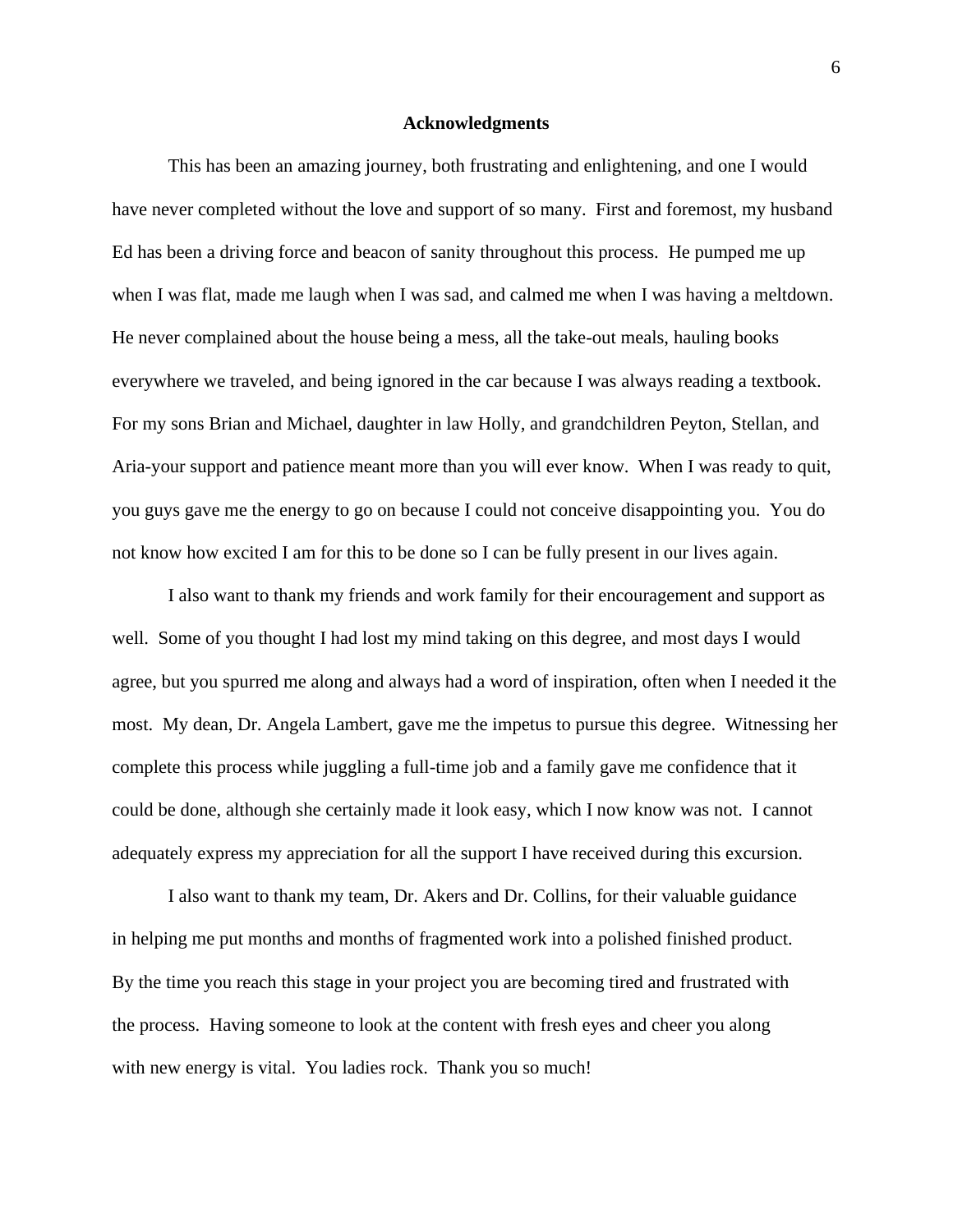| .25 |
|-----|
|     |
|     |
|     |
|     |
|     |

# **Table of Contents**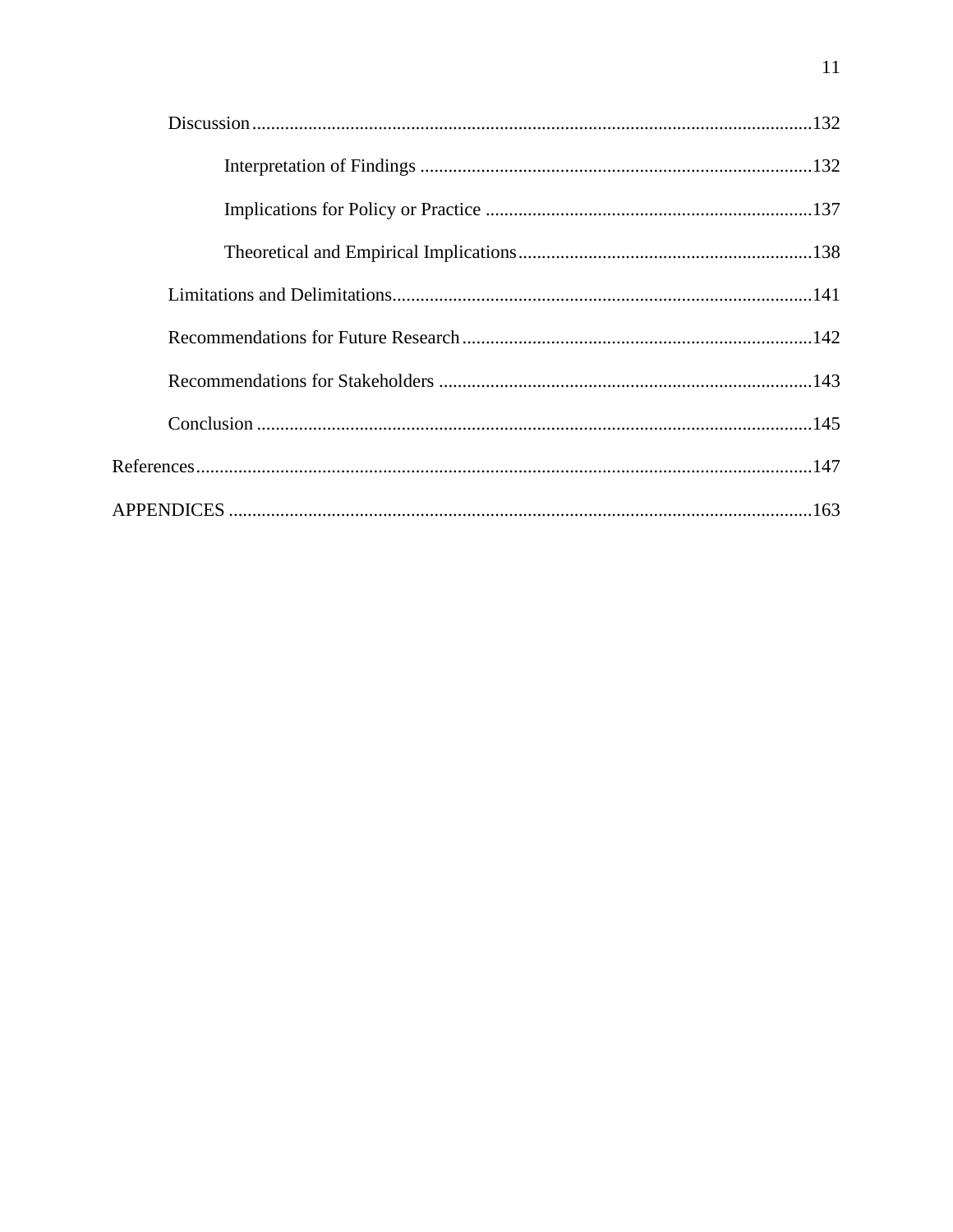# **List of Tables**

<span id="page-11-0"></span>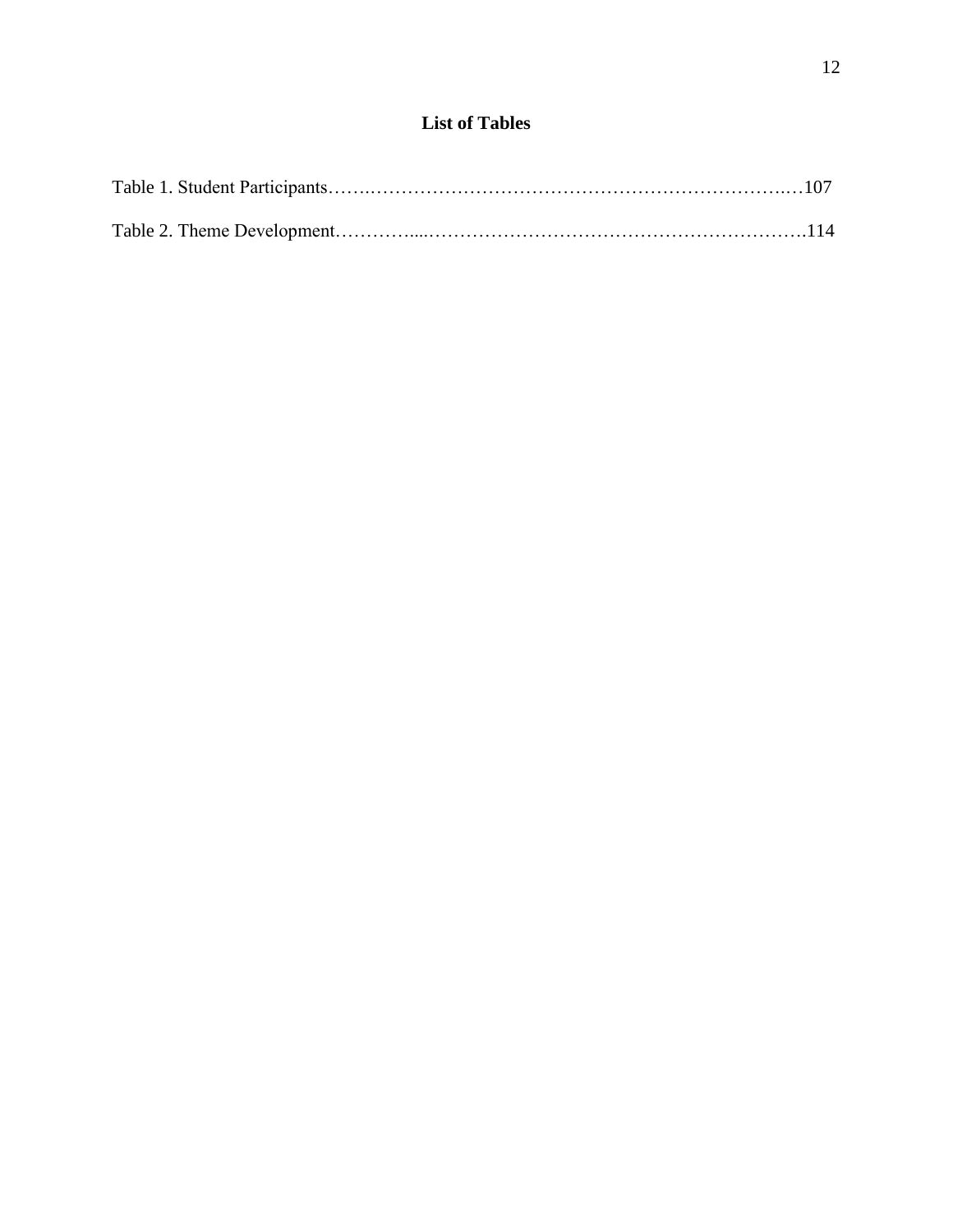# **List of Abbreviations**

<span id="page-12-0"></span>Accreditation Commission for Education in Nursing (ACEN) American Academy of Nursing (AAN American College Testing (ACT) American Nurses Credentialing Center (ANCC) American Psychological Association (APA) Associate of Science in Nursing (ASN) Bachelor of Science in Nursing (BSN) Commission on Collegiate Nursing Education (CCNE) English as a second language (ESL) Grade Point Average (GPA) Get Ready to Initiate a Nursing Degree (GRIND) Master of Science in Nursing (MSN) The National Council of State Boards of Nursing for Registered Nurses (NCLEX-RN) Registered Nurse (RN) United States (U.S.)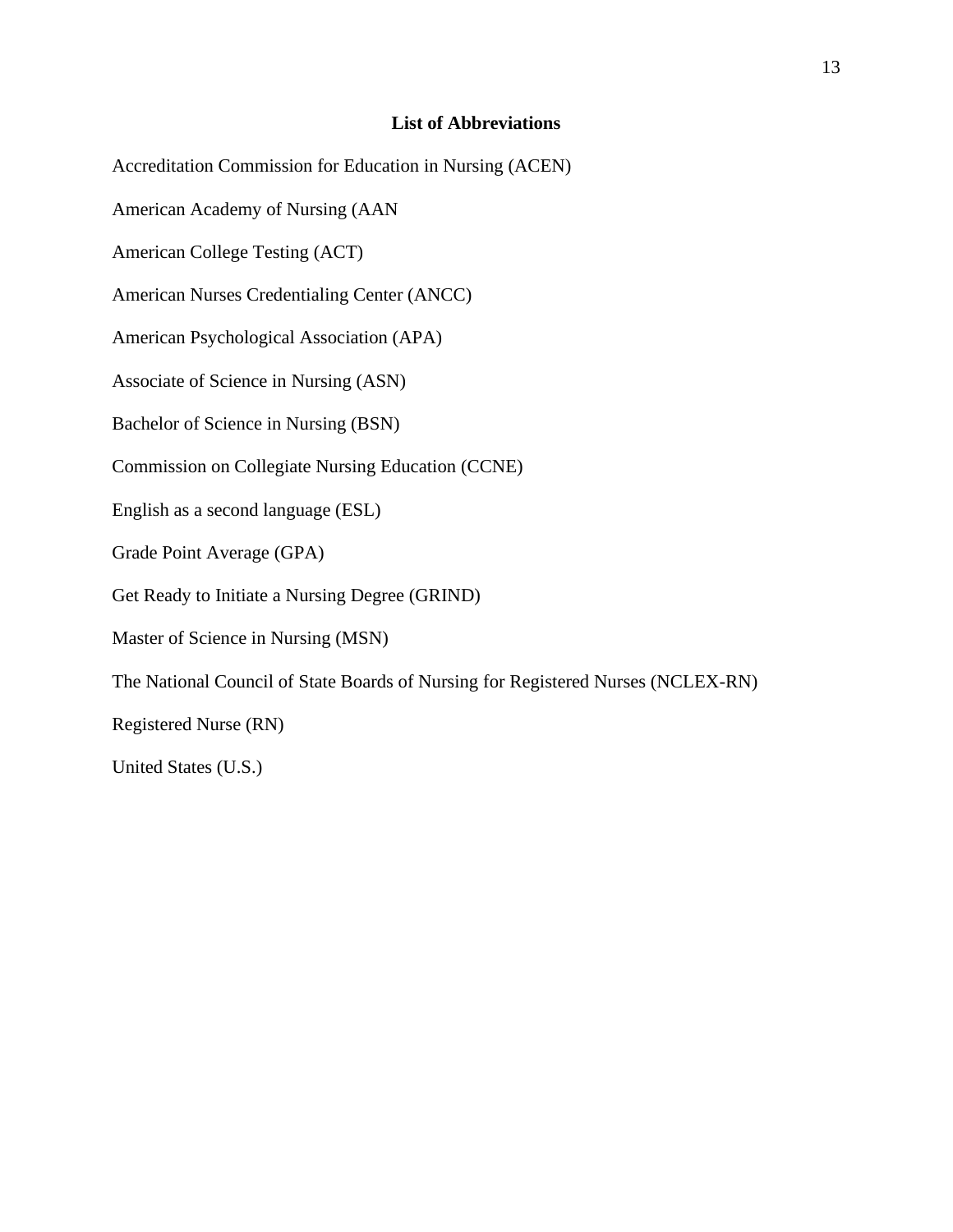#### **CHAPTER ONE: INTRODUCTION**

#### **Overview**

<span id="page-13-1"></span><span id="page-13-0"></span>Nearly 30-50% of qualified nursing students fail to finish their original program of study; therefore it is imperative that nurse educators learn to predict obstacles and intervene to promote student success (Fagan & Coffey, 2019; Kukkonen et al., 2016; Lewis et al., 2019). Nursing students report leaving school for a multitude of reasons to include financial difficulties, inadequate family support, employment obligations, feeling disconnected from the college, scheduling conflicts, disappointment with the quality of the educational experience, poor grades, and failure to anticipate the academic rigor required in nursing school (Andrew et al., 2015; Bakker et al., 2018; Barbe et al., 2018; DellAntonio, 2017; Donnell et al., 2018; Fontaine, 2014; Freeman & All, 2017; Hamshire et al., 2019; Hoeve et al., 2017; Jones-Berry, 2018, 2019; Kubec, 2017; Kukkonen et al., 2016; Pearce, 2018; Smith et al., 2016). This study examined the experiences of students who failed a nursing course, how that failure affected them, and how they processed the set-back to move forward. Chapter One provides a brief background explaining the historical, theoretical, and social foundations of this study, as well as the personal motivation for wanting to learn more about the students' perception of the lived experience of failing a nursing course. A statement of the problem, the purpose of the study, the significance of the study, and the research questions guiding the study are also discussed.

#### **Background**

<span id="page-13-2"></span>Predictions of a critical nursing shortage have been discussed in the literature for some time. Due to recent economic recession trends, many nurses have either returned to the workforce, increased hours of work, taken second jobs, delayed retirement, or left jobs outside the hospitals to return to bedside nursing, boosting full time registered nurse employment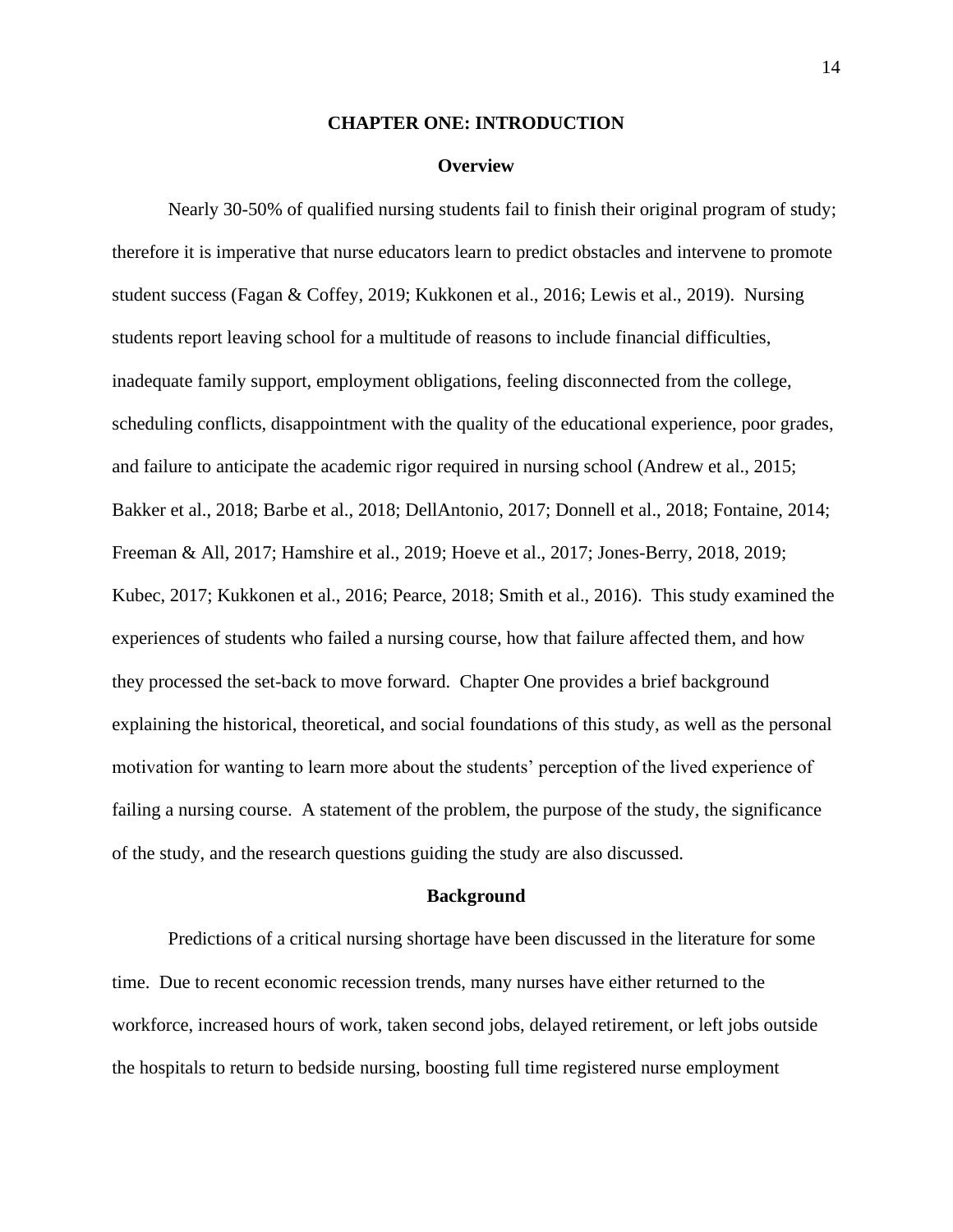numbers from 2.1 million in 2001 to 3.2 million in 2015 (Buerhaus et al., 2017). In response to projections, nursing schools doubled production of graduate nurses during the 2000s (Auerbach et al., 2015). The combination of these two factors resulted in a workforce of 2.7 million full time registered nurses, a 40% increase since 2000 (Auerbach et al., 2015). While these numbers initially sounded promising, examination of the current registered nurse workforce quickly shed light on a continued valid concern.

In 2015 the average age of an employed registered nurse was 44.4 years, with approximately 40% of those nurses being over the age of 50 years (Auerback et al., 2015). Even though many nurses delayed retirement, a predicted 80,000 nurses are expected to retire in the next decade, creating a shortage of between 300,000 to one million registered nurses within the next ten years (Auerbach et al., 2015; Kubec, 2017; Lewis et al., 2019). Estimates by the Third Global Forum on Human Resources for Health projected that by 2035 a worldwide deficit of 12.9 million nurses will exist (Marc et al., 2019).

Although accredited schools of nursing produce many qualified graduate nurses each year, a worldwide nursing shortage is anticipated to reach an unprecedented all-time high in the next decade as the baby-boomer generation of nurses reach retirement age (Horkey, 2015; Kukkonen et al, 2016; Walker, 2016). With a critical nursing shortage currently looming ahead, schools of nursing are under pressure to educate the next generation of healthcare professionals to ensure continued safe patient care. Another limitation currently lies within the nursing schools themselves. Nursing programs in the United States have an aging faculty, budgetary limitations, and restrictions on the number of students they can admit. A 2019-2020 report from the American Association of Colleges of Nursing reported that nursing programs turned away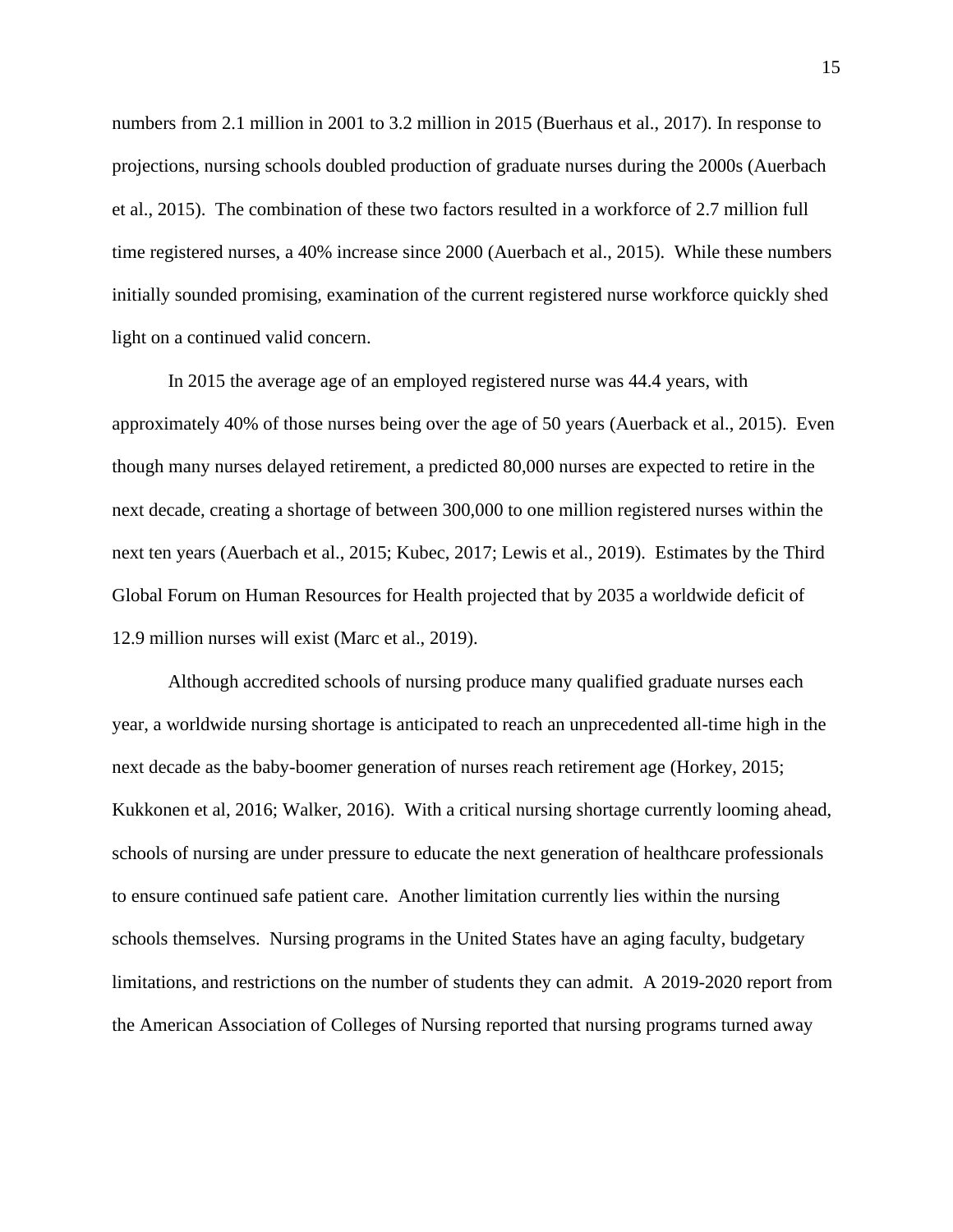80,407 qualified applicants in 2019, citing insufficient qualified faculty, clinical rotation sites, clinical preceptors, classroom space, or budgetary constraints (ACEN, 2020).

Another common barrier is nursing program admission requirements that include meeting specified grade point averages, passing certain pre-requisite courses, and obtaining stipulated scores on standardized entrance exams (Wros & Noone, 2018). Even though nursing schools admit the best and brightest students, retention continues to be a struggle. Current admission practices based on numerical scores derived from grade point averages (GPA) and standardized exam scores are being scrutinized and thought to overlook some potentially talented students who could thrive in the nursing profession (Glazer et al., 2016; Horkey, 2015; Wros & Noone, 2018). A trend toward holistic admission procedures, which examine the candidate's academic, cognitive skills, and social skills such as emotional intelligence, is proposed to increase diversity of students in nursing programs (Talman et al., 2020).

The current registered nurse workforce is 88% female and 76% Caucasian (Buerhaus et al., 2017). Lack of diversity in nursing staff contributes to healthcare disparities for patients (Buerhaus et al., 2017; Glazer et al., 2016). In answer to the 2020 National Patient Safety Goal to reduce healthcare disparities and improve health of underserved populations, nursing programs must take measures to encourage increased diversity of students admitted into their programs (Glazer et al., 2016). Holistic admission practices evaluate students' life experiences and personal attributes in addition to the traditional test scores and grade point average, giving students from educationally and economically disadvantaged backgrounds an opportunity to be considered for admission to the nursing program (Glazer et al., 2016; Wros & Noone, 2018). Studies suggest that patients identify with healthcare providers of similar racial, ethnic, and socioeconomic backgrounds, leading to patients having better healthcare outcomes (Glazer et al.,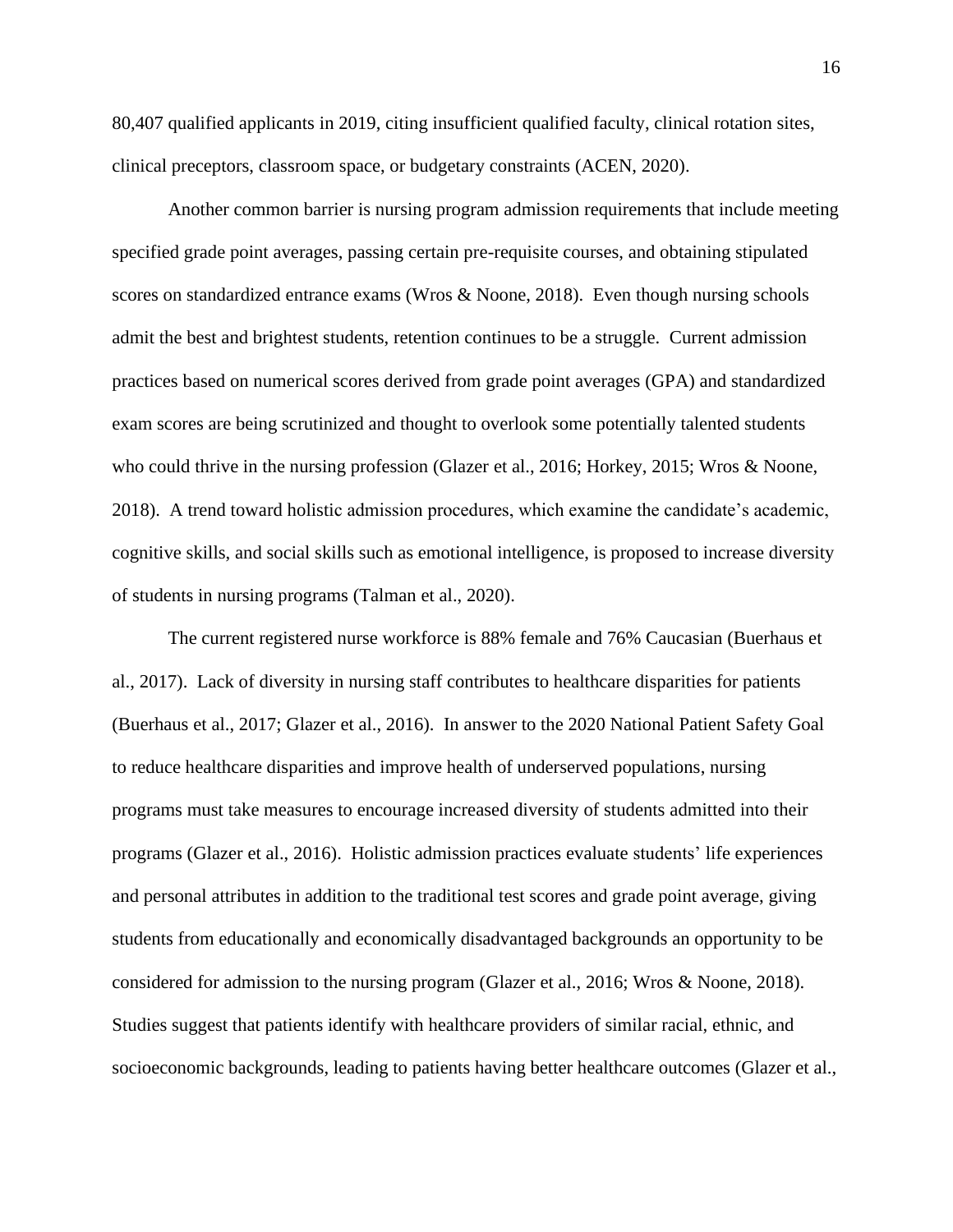2016). Nursing is a complex profession that requires candidates to possess both intellectual and social skills to succeed.

# <span id="page-16-0"></span>**Historical Context**

Evidence of nursing shortages has been documented for decades (Janiszewski-Goodin, 2003; Kubec, 2017). The initial nursing shortage in the 1930s was thought to result from a combination of increased use of hospitals for care, more complex patient care needs, and the fact that nurse work hours were reduced (Janiszewski-Goodin, 2003). During the 1940s-1950s some of first organized efforts to meet the increased demand for nurses were the Cadet Nurse Corps program and the creation of approximately 1,300 hospital-based nurse education programs, which used an apprenticeship training to both train nurses and provide patient care for the hospital (Janiszewski-Goodin, 2003; Kubec, 2017). Civilian nurse candidates often attended these diploma programs to receive a combination of formal didactic education as well as hands on clinical training, during which they essentially served as free labor for the hospital. Poor working conditions, low salaries, long working hours, and the requirement that many nurses reside on the hospital grounds spurred nurses to seek other fields of employment (Janiszewski-Goodin, 2003; Kubec, 2017).

Another attempt to remedy the nursing shortage during the 1940s was the increased use of licensed practical nurses and nurse aides to work under the supervision of a registered nurse (Janiszewski-Goodin, 2003). The promise of shorter and less expensive training was thought to be a quick way to add numbers to the nursing workforce. Hospitals relied heavily on the use of lesser trained assistive personnel for the next two decades (Janiszewski-Goodin, 2003). The accelerated two-year nursing education program was first envisioned in 1958 by Mildred Montag as part of a research project for her doctorate degree (Marino-Meyash, 2015). The goals of this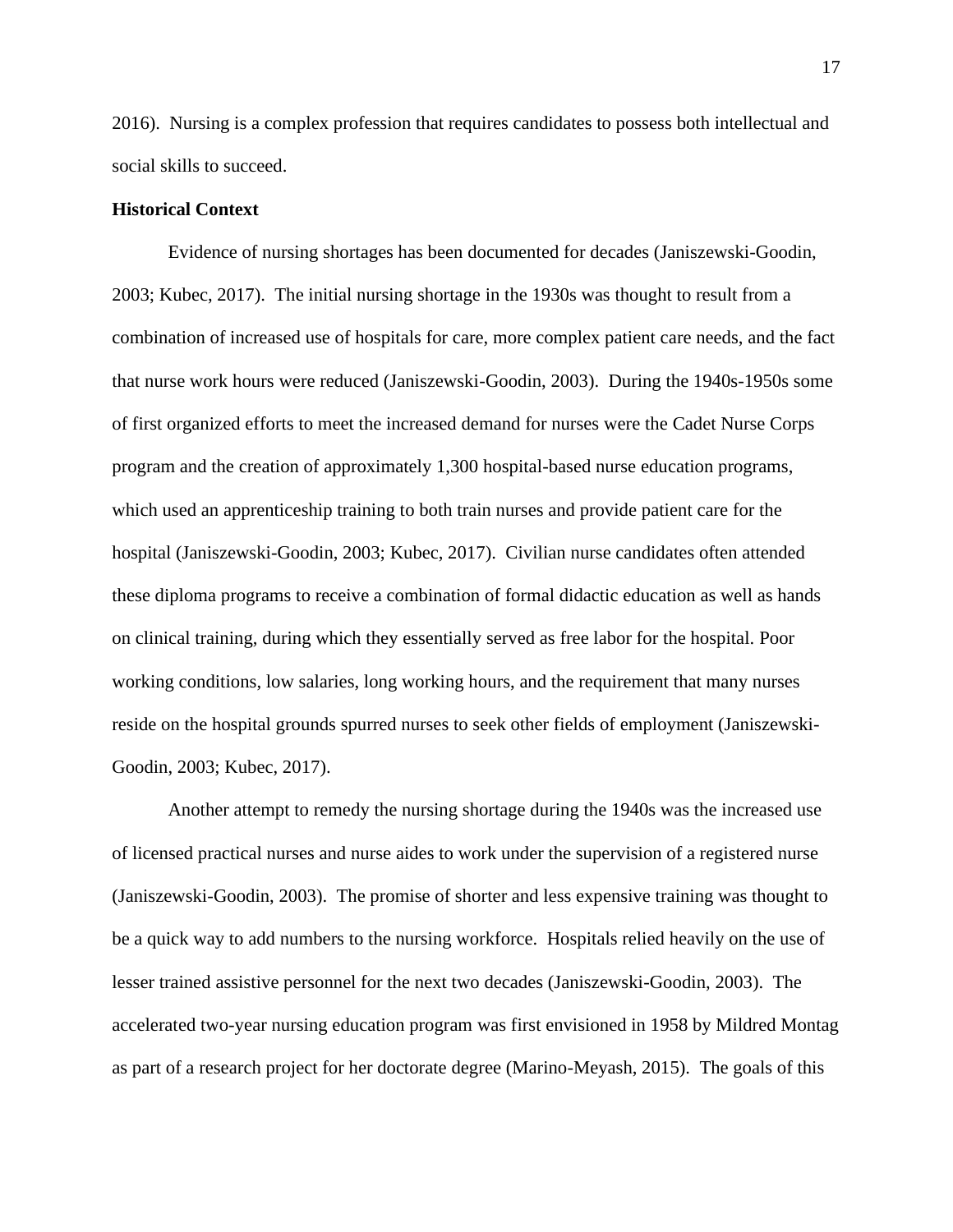community college program were to supply the workforce with trained nurses in an expedient manner and to diversify the profession by attracting student candidates of both sexes, differing cultural backgrounds, and varying age groups (Kubec, 2017; Marino-Meyash, 2015). Community college programs produced needed registered nurses in a shorter time and at reduced costs than baccalaureate programs (Kubec, 2017). Janiszewski-Goodin (2003) proposed that the nursing shortage existed not because of an actual lack of nurses, but because of the demand for nurses to meet the complex, technologically intense needs of patients.

Although approximately 65% of nurses currently in the workforce began their careers as graduates of associate degree programs, a national trend in the United States is currently for registered nurses to complete a BSN within ten years of receiving an associate degree (Marino-Meyash, 2015; S. 6768, 2017). In the 1990s, the American Academy of Nursing (AAN) and the American Nurses Credentialing Center (ANCC) sought to identify hospitals that were able to attract and retain nurses, as well as spotlight organizational procedures shared among these facilities termed magnet hospitals (Aiken et al, 2009). This research revealed that magnet hospitals not only attracted and kept nurses, but they had higher patient satisfaction scores, lower rates of nurse burnout, lower incidences of needlestick injuries among nursing staff, and overall better patient outcomes than hospitals that didn't achieve magnet designation (Aiken et al, 2002; Aiken et al, 2009). Magnet hospitals also had common organizational practices that promoted and encouraged professional nursing practice, sough input from nurses in decision making, and was active in investing in the education and expertise of their nursing staff (Aiken et al, 2009). Another significant caveat noted was that while the nurse-to-patient ratios in magnet hospitals were higher than in nonmagnet facilities, the actual cost of having employed more nurses was offset by a significant reduction in lengths of stay and lower use of ICU beds (Aiken et al, 2009).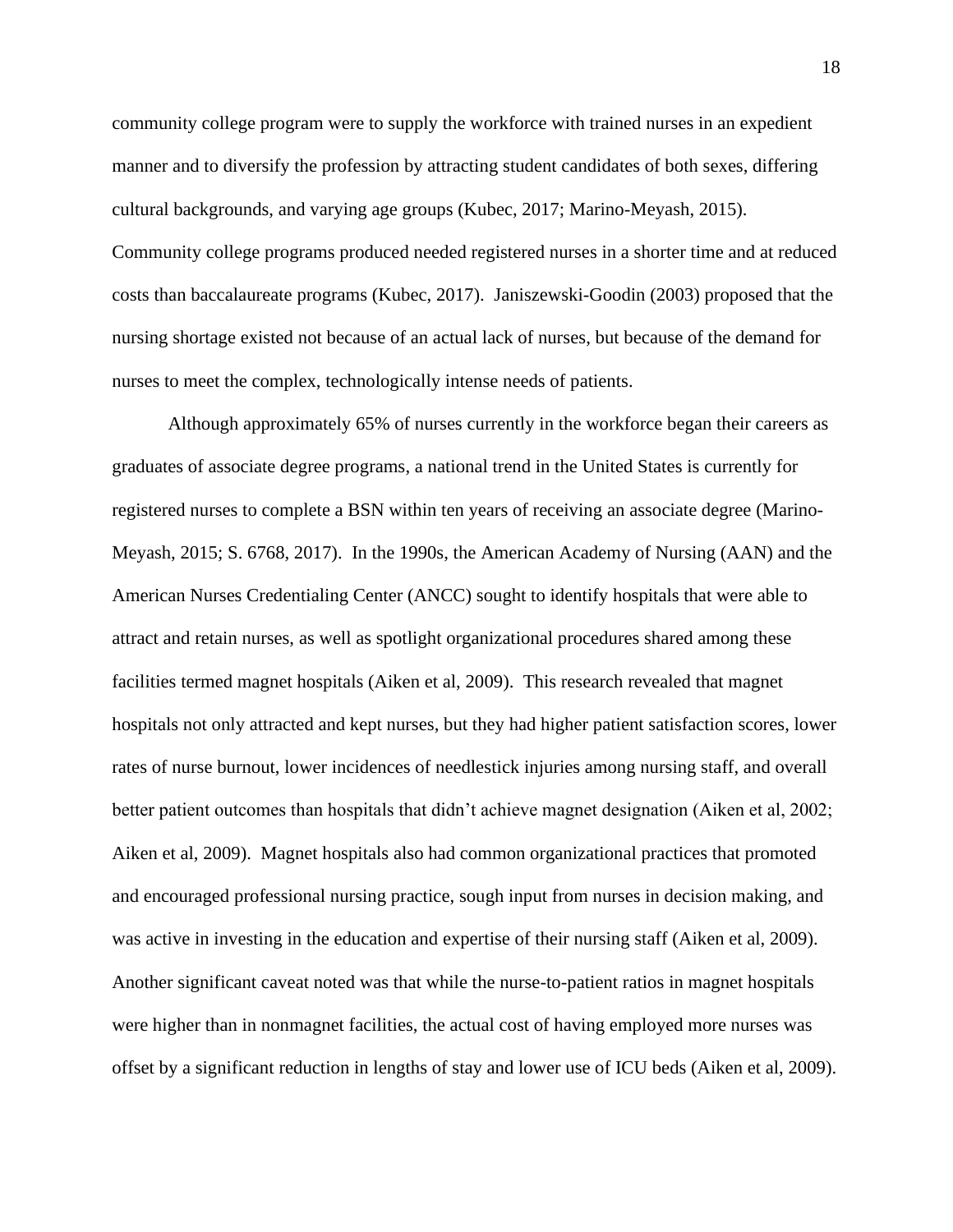While the nursing shortage was nothing new, educators were currently challenged to generate changes in nursing curriculum to meet the increased demand for competent registered nurses. This study provided insight for nurse educators to effectively identify at-risk students, to decrease student attrition, offer needed support for students who fail a nursing course, and make innovative changes in nursing curriculum moving forward into the next decade.

#### <span id="page-18-0"></span>**Social Context**

A significant social consideration when exploring the perils of poor student nurse retention is the continued ability of healthcare facilities to provide safe patient care for an increasingly complex, aging population (Kukkonen et al., 2016). Research indicated a strong correlation between safe nurse staffing, professional nursing excellence, and quality patient care (Aiken et al, 2009; Haun et al., 2018). Decreased numbers of nursing students translated into decreased numbers of nurses to provide patient care at the bedside. Media sources regale the public with tales of poor patient care, medical errors, and adverse patient outcomes, which were often attributed to poor staffing (Lancia et al., 2018). Regardless of the type of nursing program, educators are challenged to identify at-risk students promptly and provide ongoing support measures to improve retention, student success, and ultimately competent nurses to enter the workforce. Of interest for this study were students who navigated rigorous admission criteria, successfully completed general education pre-requisite courses, but ultimately failed a nursing course that requiring them to either repeat coursework or leave the program altogether. Lewis (2018) reported that of all the reasons students leave nursing school, academic failure was the most frequently cited factor.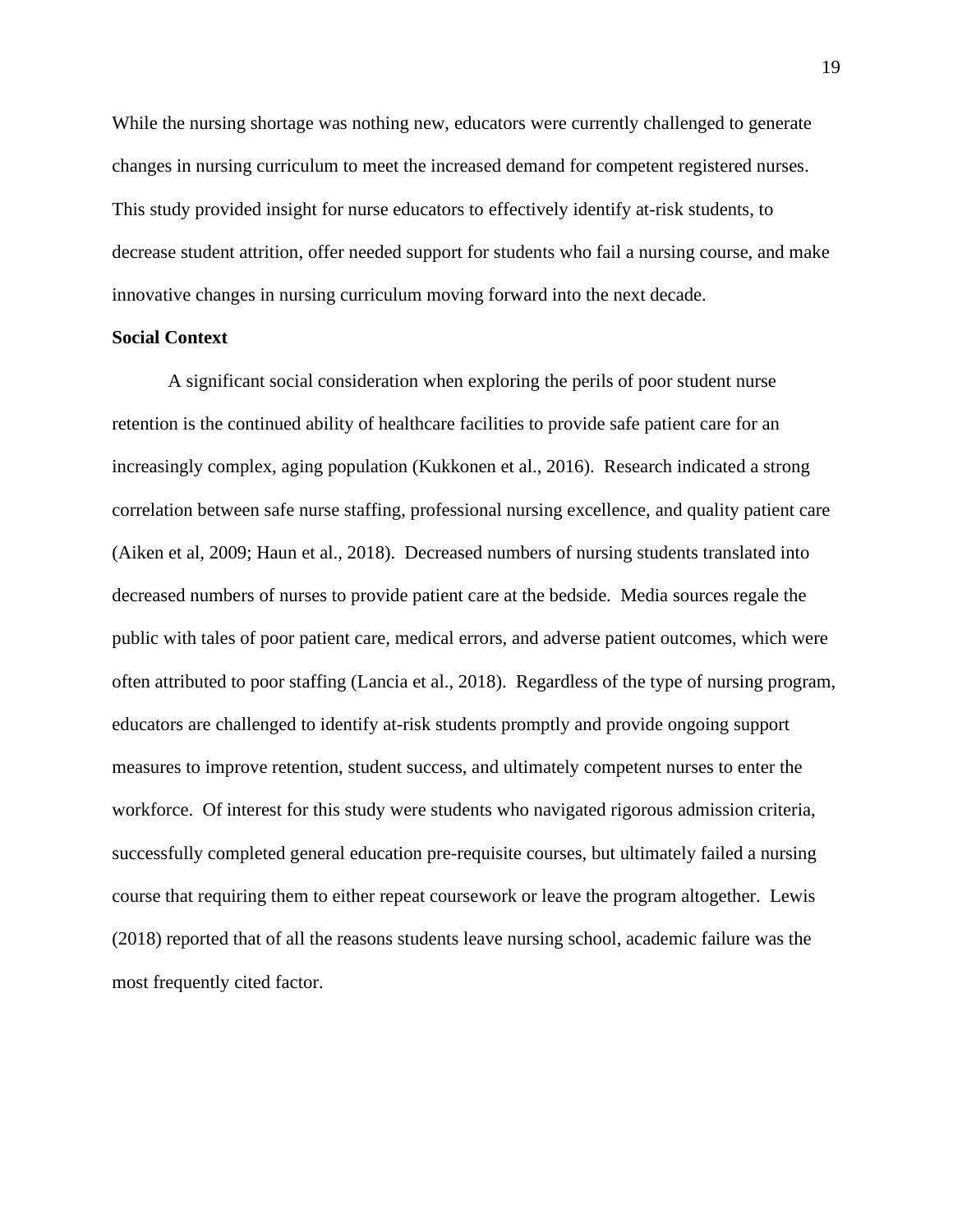# **Theoretical Context**

<span id="page-19-0"></span>Researchers use theory to provide structure to their work. Theory is the foundation for forming a research question, the methodology used in an inquiry, how collection and analysis of data are performed, and how findings add to or challenge existing knowledge (Bloomberg & Volpe, 2019). Learning theories used in the basic underpinning of nursing education are discussed in this section, in addition to the overall theories driving the study at large. Theories used in this study included Knowles' (1980) adult learning theory, Bandura's (1977) social learning theory, and Frankl's (1946) theory of meaning making. Qualitative research provides a view of socially constructed reality that is complex and dynamic (Glesne, 1999).

#### <span id="page-19-1"></span>**Adult Learning Theory**

Traditional education of children is accomplished by pedagogy, and is thought to be a teacher centered approach to learning in which knowledge is passively delivered to the learner (Knowles, 1980). Dewey was among the first to propose that project-based learning may be an alternative to traditional classroom learning (Williams, 2017). Adult students are thought to have complex learning needs due to busy lives with multiple personal obligations; therefore, these students should be approached from a perspective that takes these unique needs into account (O'Neil et al., 2009). The primary foundational theory used in adult higher education currently is adult learning theory (Knowles, 1980). Adult learning is thought to promote studentdriven active learning, allowing the learner to not only gain knowledge, but to apply what has been learned in real life situations (Knowles, 1980). Andragogy, one aspect of Knowles' adult learning theory, refers to the art and science of helping adults learn, and focuses on the importance of the adult learner in their education (Knowles, 1980). Knowles offered five assumptions associated with adult learners: (a) self-concept, (b) past learning experience, (c)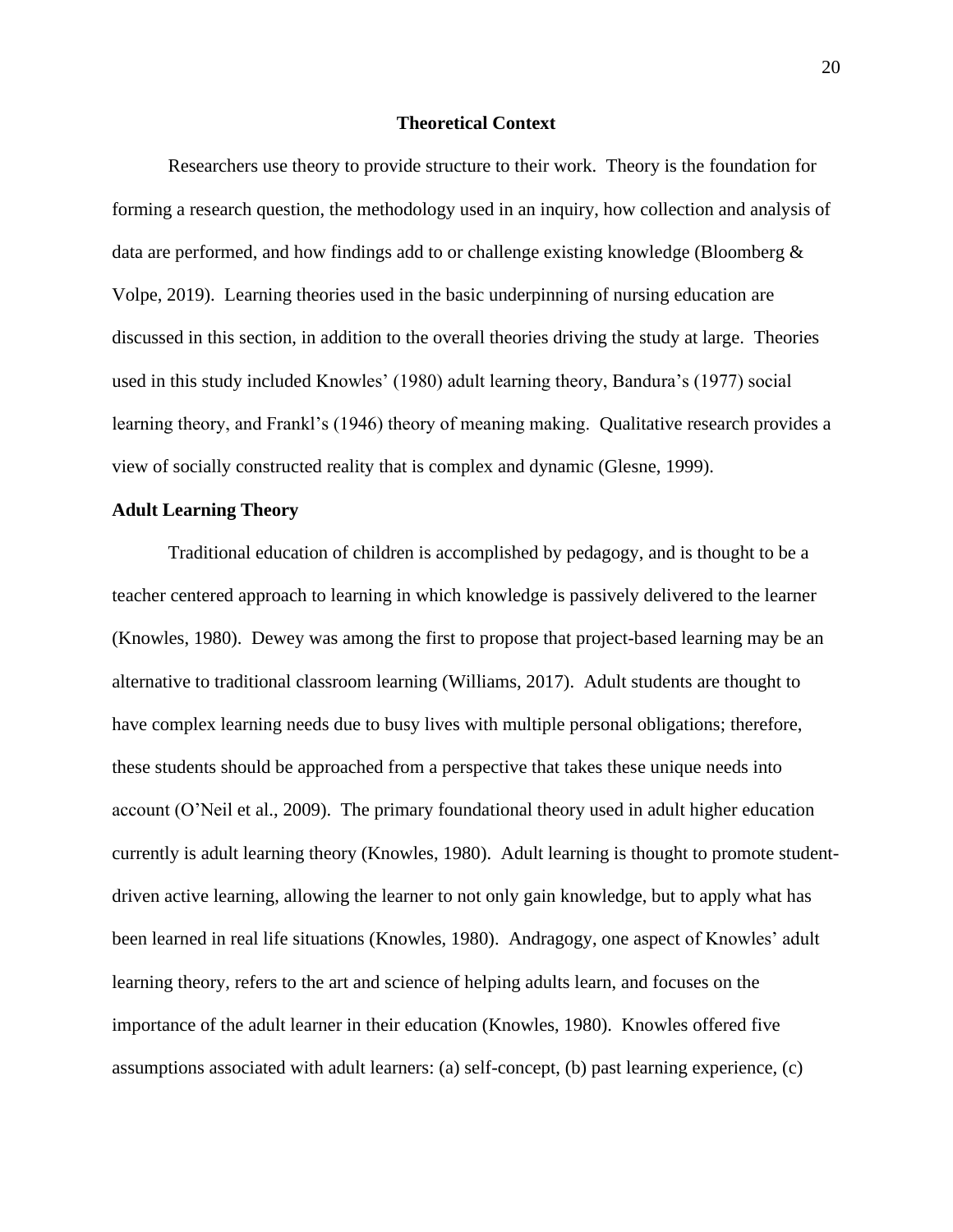readiness to learn, (d) practical reasons to learn, and (e) the drive of internal motivation (Knowles, 1980). Curran (2014) noted that adult learners are self-directed and motivated to learn, and learner-outcomes are influenced by teaching styles. Learning activities should be actively and collaboratively engaging. An important feature of adult learning is that it is a selfdirected process that incorporates past learning experiences and critical reflection to form new meaning (Curran, 2014; Knowles, 1984; Kolb, 1984). Adult learners bring life experiences to the classroom, having an internal desire to not only learn, but to put what they have learned into practice (Gutierrez, 2018). Taylor and Hamby (2013) encouraged educators to reward deep thought, understanding, and reasoning in students, and proposed that successful adult learners will then aim for achieving those outcomes.

Andrology is currently used in nursing education as the target student population range in age from 17 to mid-50s. This student group of adult learners come to nursing school from a variety of backgrounds. Nursing students can be single, married, divorced, or widowed. They come from all walks of life, varied economic backgrounds, and bring a host of life skills to the classroom (Glazer et al., 2016; Wros & Noone, 2018). This group of students have unique learning needs. However, even with the diverse demographics, nursing students do have certain traits in common. Most nursing students seek nursing education because they have a desire to be there; personal factors led them to nursing. The catalyst for that desire may differ, but students have competed for admission and met multiple requirements to get into the programs (Wros & Noone, 2018). Readiness and practical reasons to learn, whether it be to gain life and career skills, support themselves or their families, or to help others, is present in most nursing students (Knowles, 1980).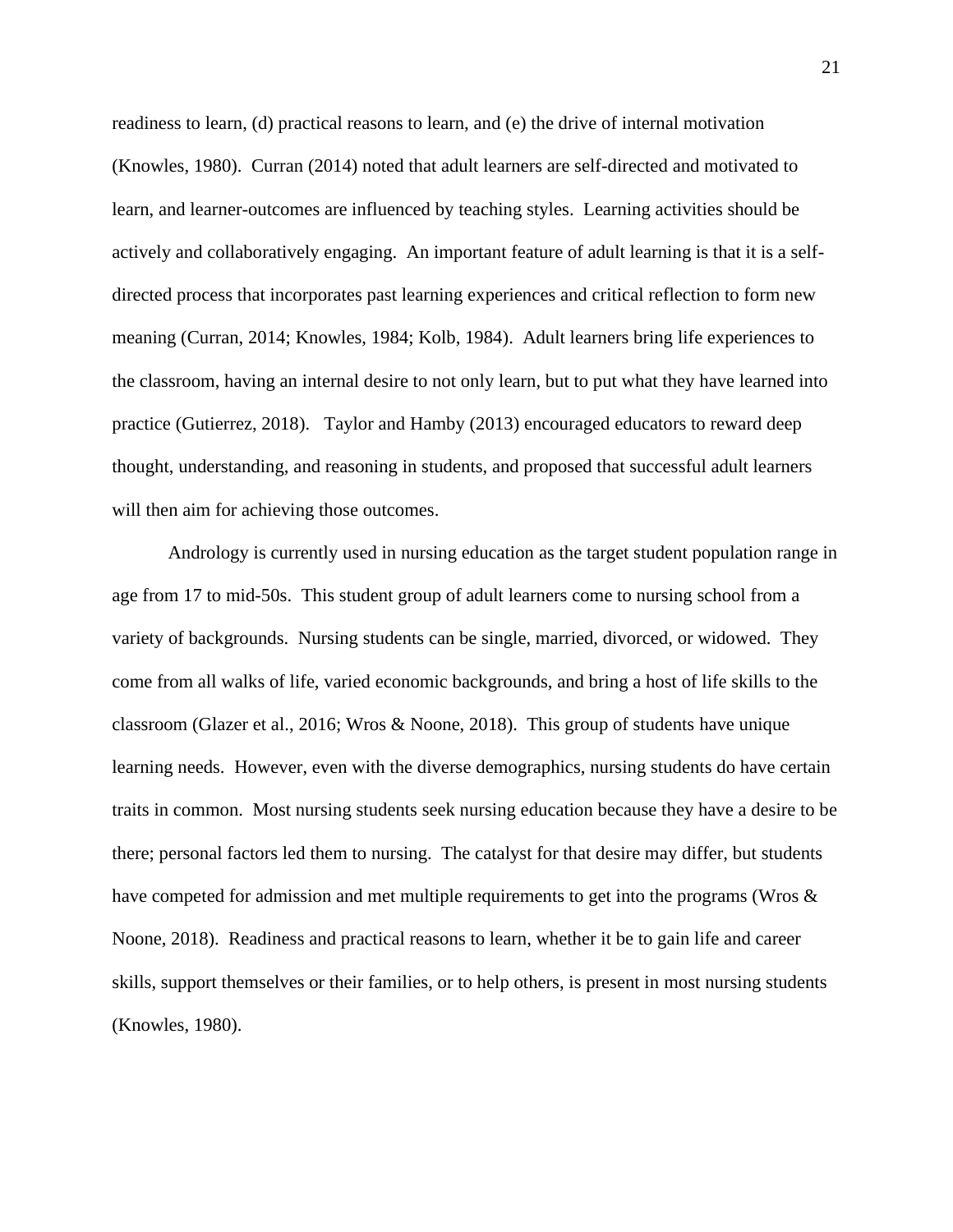Knowles' fifth assumption was of particular interest in this study as I wished to learn more about the student's personal drive and internal motivation in overcoming the failure of a nursing course, and more specifically how that motivation shaped their decision to either return to a nursing program after the failure or move to a different major of study. Nursing students must meet strict admission requirements, maintain an excellent grade point average, and score well on entrance exams to gain a placement in a nursing program (Wros & Noone, 2018). Many of these students have never failed a course before, so failing a nursing course is devastating. The question is then presented: how does that internal motivation as an adult learner influence their decision following the failure?

Even though Knowles' adult learning theory is the primary theory that drove this proposal, a blend of theories used in adult education are relevant in nursing education. Mezirow (1990) proposed transformational learning in which the student experiences a shift in consciousness when they are encouraged to gain new meaning from past experiences. Experiential learning proposes that adults are shaped by the sum of their experiences. Kolb's (1984) experiential learning uses realistic scenarios and hands-on experiences to establish cause and effect relationships (Gutierrez, 2018). Bandura's social learning theory, which is readily used in nursing education, suggests that students learn from observation and imitation of both educators and other students (Bandura, 1977). All these theories have a place in nursing education.

#### <span id="page-21-0"></span>**Social Learning Theory**

Learning theories provide a conceptual framework and aid in explaining how students acquire, process, recall, and ultimately use information. One only needs to analyze any nursing curriculum to identify a variety of learning theories used as the foundation of nursing education.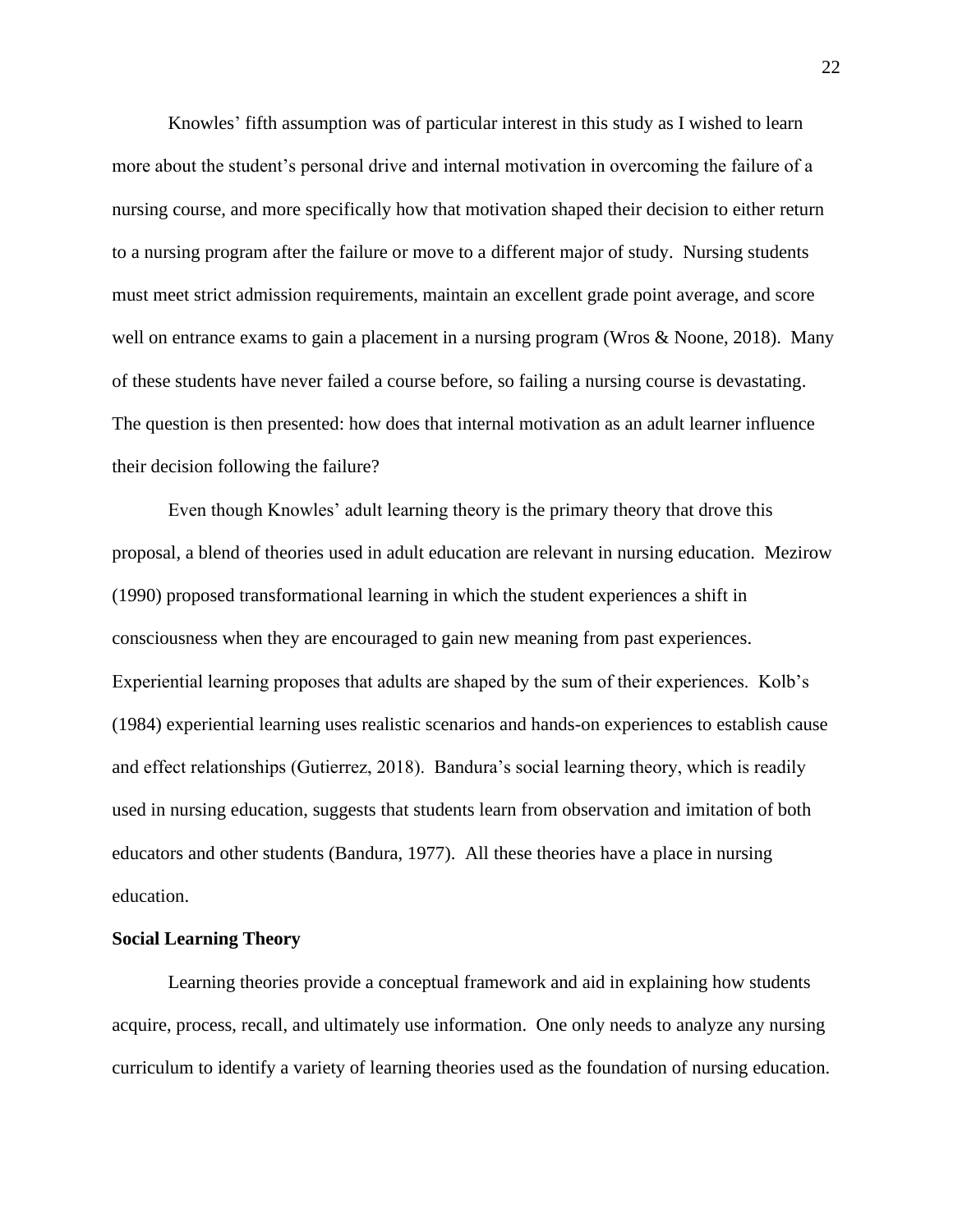One theory that is directly applicable in a nursing education program is Bandura's social learning theory. This theory proposes that students learn from observing and imitating others, which is an important component of any nursing education program. Bandura (1977) determined that learning occurs when educators use a combination of theory, demonstration, practice, and implementation of new skills. Students learned not only from the teacher, but from other students, and in the case of nursing students, from other nurses in the clinical setting. Instructors must be diligent to model meticulous behaviors in the lab and clinical settings if students are expected to practice in kind. An additional aspect of inquiry for this study was how the participant processed and eventually found meaning in the experience of failing a nursing course, so Frankl's theory of making meaning was of interest.

# *Finding Meaning in Life Experiences*

Frankl (1946) believed finding meaning in life to be a basic human motivation and that human beings found meaning from their work, contributions to society, relationships with others, and their ability to persevere through bad experiences. Attempting to cognitively process a negative life experience and view the event in a positive light is characterized as meaning making (Park, 2005). Research has suggested that individuals who are able to find meaning in life experiences live longer, while feelings of life meaningless is associated with negative psychological consequences, such as higher rates of depression, suicide, and substance abuse (Boyle et al., 2010; Kinnier et al., 1994; Krause, 2007; Mascaro & Rosen, 2005; Ungar et al., 2011). Furthermore, personal growth following a stressful life event was often associated with the person feeling closer to God and more confident in their faith (Park, 2005).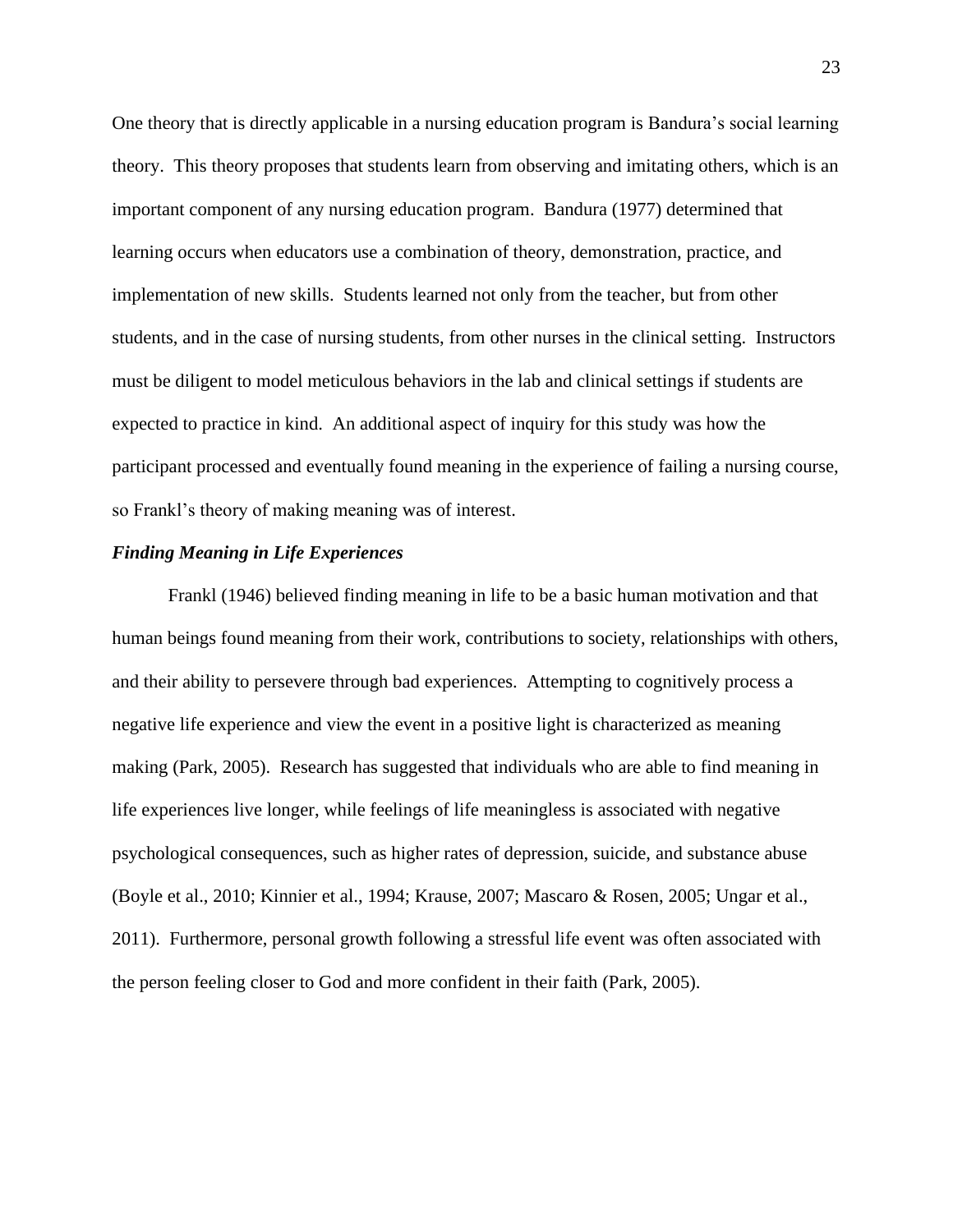### **Problem Statement**

<span id="page-23-0"></span>The problem explored in this transcendental phenomenological study was the emotional impact students experienced following failure of a nursing course. Failure resulted in the student having to delay completion of their nursing degree or possibly not returning to the program at all, further contributing to the existing nursing shortage (Elmir et al., 2019; Handwerker, 2018; Harding et al., 2017; Kukkonen et al., 2016). This study examined the lived experiences of students, explored how they eventually assigned meaning to the experience, sought to learn what measures students found helpful in overcoming the experience, and identified the determining factors that motivated them to either return to try the program again, to try a different nursing program, or to change to another plan of study. Determining factors were defined as thoughts, behaviors, supportive measures, or traits that allowed students to move past the experience of failing a nursing course to pursue the next step in their academic career. Abundant research was available describing factors that prevent students from completing their degrees such as being academically unprepared for the rigor of accelerated programs, financial or work obligations, and unexpected family or health related issues (Bakker et al., 2018; Barbe et al., 2018; Fagan & Coffey, 2019; Harding et al., 2017; Hoeve et al., 2017). While there was limited research specifically addressing nursing student attrition, there was no research discovered on the lived experience of the students who failed a nursing course and how they assigned meaning to the experience (Hoffman, 2014; Lancia et al., 2018; Lewis, 2018).

#### **Purpose Statement**

<span id="page-23-1"></span>The purpose of this transcendental phenomenological study was to examine the lived experiences of students following failure of a nursing course, resulting in the students either sitting out a semester prior to repeating the course or making the decision not to return to a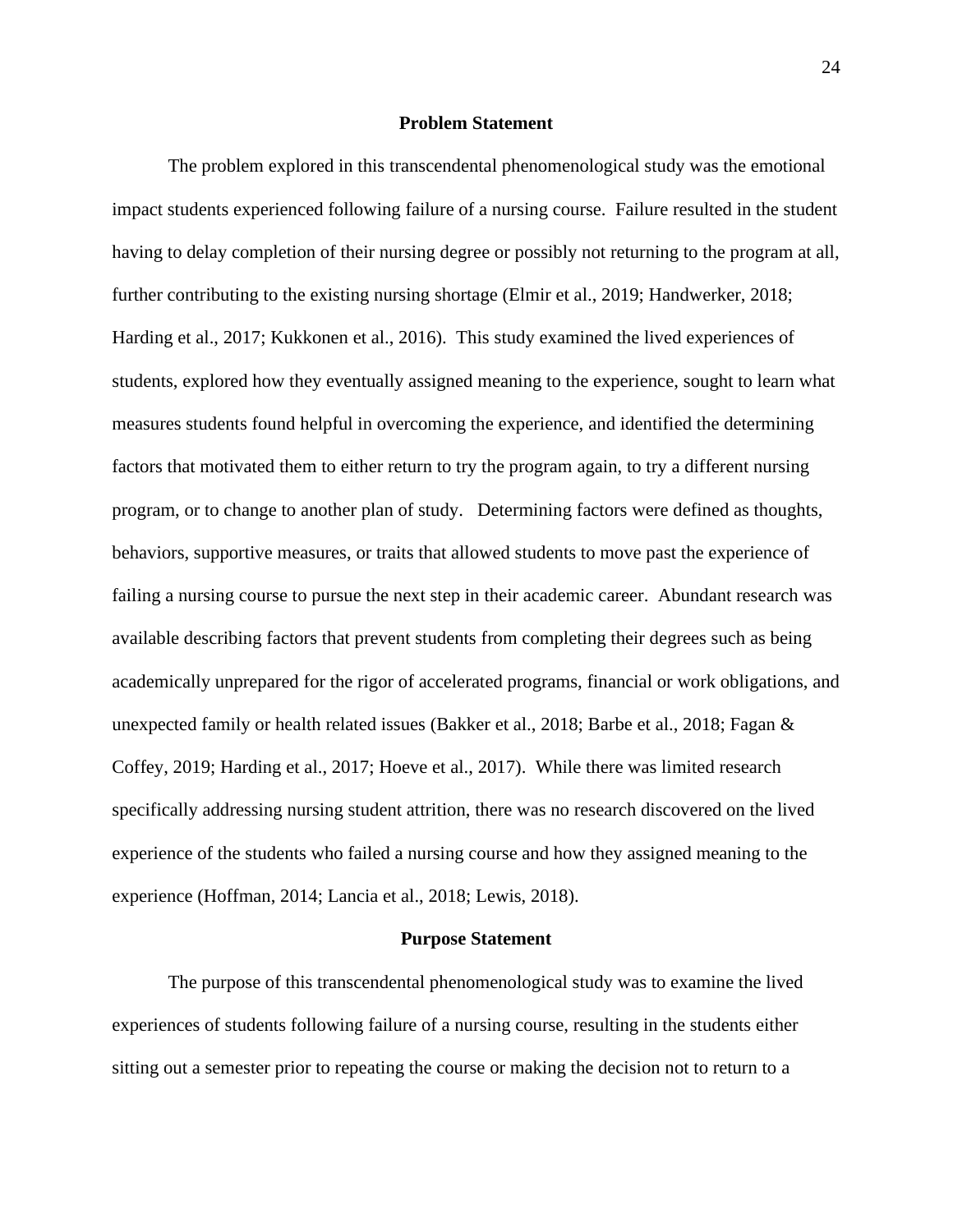program at all. The lived experience was defined as the emotional toll students experienced after failing a nursing program. The theories guiding this study were Knowles' adult learning theory and Bandura's social learning theory, with a mention of Frankl's theory of meaning. Knowles' (1980) adult learning theory suggests that adult students bring past learning experiences, a readiness to learn, a desire to put learning to practical use, and internal motivation to the classroom. Bandura (1977) proposed that the behavior of individuals is conditioned by social and cognitive factors, and that a person's adaptability and resilience is grounded in their social systems. Frankl (1959) believed that meaning could be found in both negative and positive life experiences, and that by making the choice to react in a positive, optimistic manner during difficult experiences, one can gain understanding and meaning from the experience. Retrospectively examining the failure provided insight regarding how the student was affected by the failure, how they assigned meaning to the experience, and the motivation used to move forward.

#### **Significance of the Study**

<span id="page-24-0"></span>The purpose of performing research is to understand to develop theory, contribute to existing theory, or improve processes (Moustakas, 1994). Phenomenology encourages the participants to return to the lived experience, provide a comprehensive account of the experience, and share with the researcher what that experience meant to them personally (Moustakas, 1994). Findings from this study support Knowles' adult learning theory, as well as provide added insight for nursing faculty on how to best provide support services for adult students who fail a nursing course. Knowledge gained from this study support Bandura's social learning theory by enlightening us on how these participants navigated a seemingly devastating situation and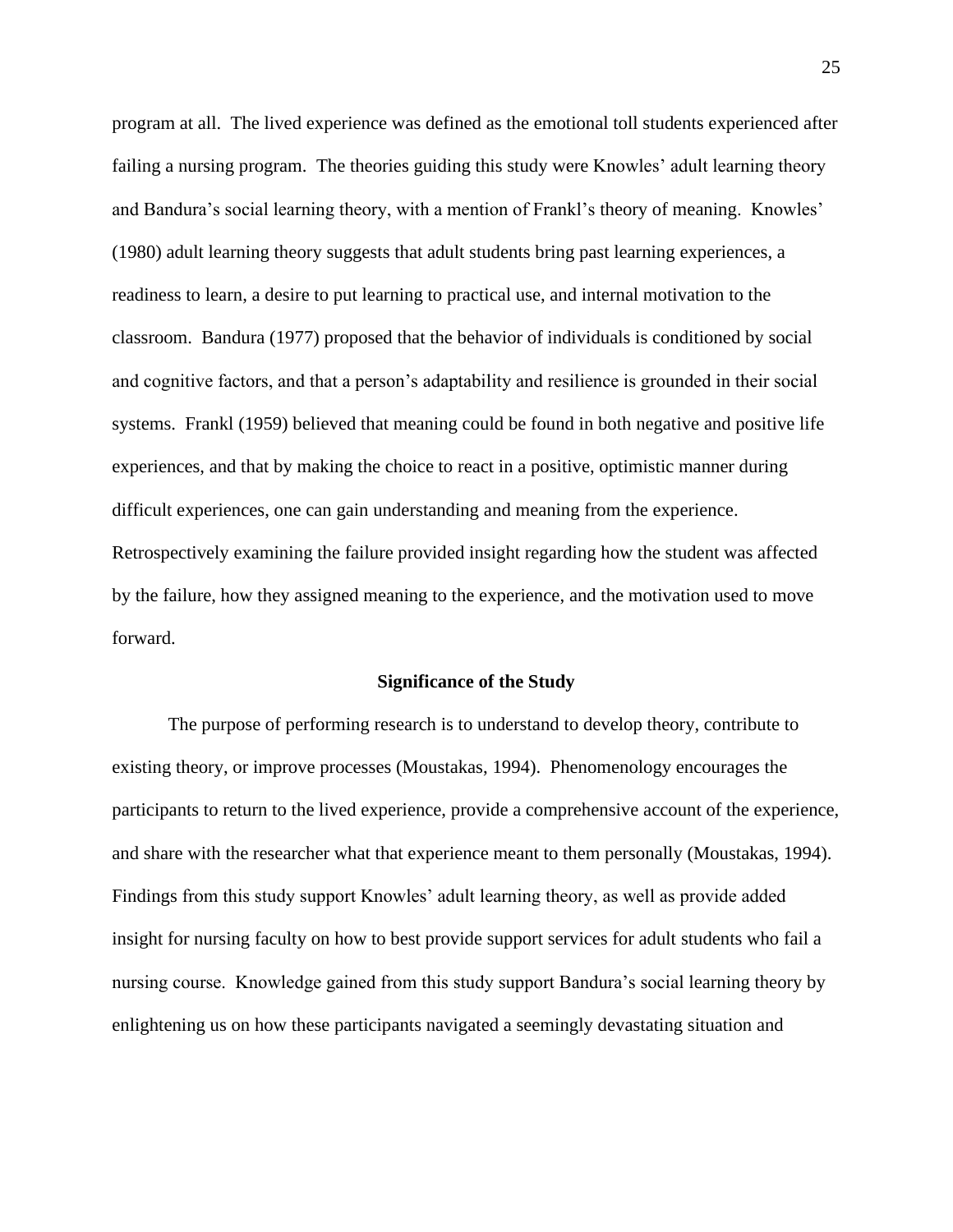learned from it. This provided a valuable model for how nurse educators can effectively help students through this trying time.

## <span id="page-25-0"></span>**Theoretical**

Theory is used to interpret or understand a phenomenon. In turn, researchers must decide whether their research challenges or contributes to the chosen theory. This study focused on Knowles' assumption of internal motivation in the adult learner and provides more information about what motivates students to move forward following an academic failure in a nursing course. During interviews and focus group sessions, I sought to not only understand the students' lived experiences of the failure, but learn what factors they found helpful during the experience and whether these factors were the same for all study participants. I explored how participants overcame any feelings of self-doubt or disappointment and were able to decide a path of forward progress in their education. As I learned more about motivational factors used by the participants to overcome the experience, I noted how this study supported Knowles' adult learning theory's assumption of internal motivation in adult learners. Understanding what the participants learned about themselves during the experience can be used by educators to motivate and encourage future students following failure of a nursing course.

Bandura (1977) suggested that individuals learn from observing the behavior or actions of others. Exploring the lived experience of students who have failed a nursing course can provide readers a model for how students overcome the disappointment of academic failure and were able to move forward to the next step in their educational journey. What did they do, what emotions did they experience, how did they rise above the experience? Learning more about this phenomenon will allow nurse educators to better understand the experience from the students' point of view, ascertain how they learned or gained meaning from the experience, and enable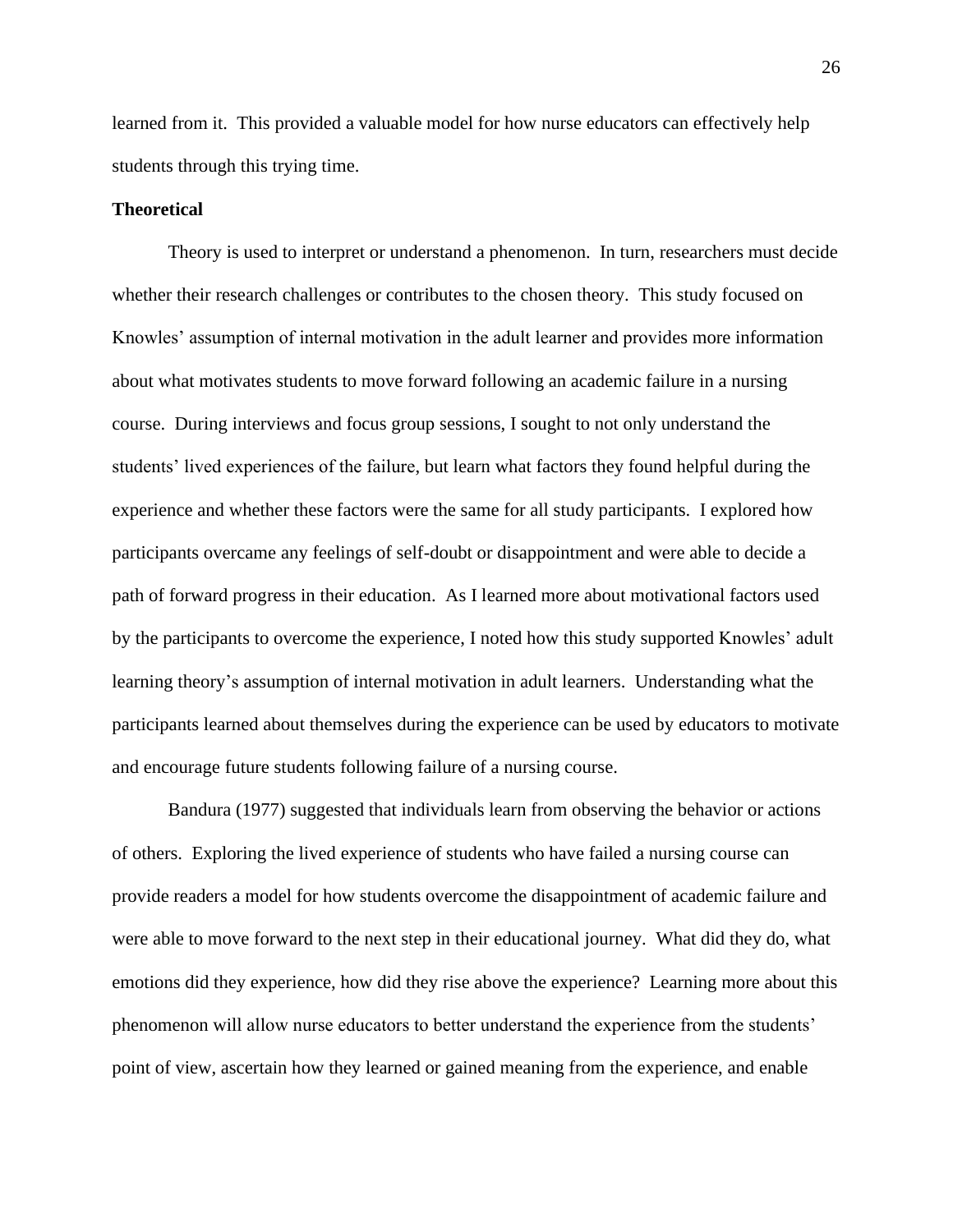educators to better support students through this trying time. Perhaps offering effective student support following failure would guide students toward positive educational outcomes in the future.

Finally, establishing meaning in life is associated with positive human functioning according to Maslow (1968). Furthermore, finding meaning in life is attributed to well-being, good mental health, and a decrease in psychopathology (Littman-Ovadia & Niemiec, 2016; Routledge et al., 2016). Park (2005) proposed that spirituality is directly linked with coping and is an important component of physical and psychological well-being. The goal of this phenomenological study was to learn more about how nursing students were affected emotionally following failure of a nursing course and how they eventually were able to find meaning, either positive or negative, in the experience. Coping with adverse events, such as failing a nursing course and having to acclimate to a new cohort of student peers, is most often viewed as a negative life experience. This study sought to understand more about how the participants processed this life event to find meaning-what their emotions were, what strengths they discovered, what they learned about themselves. Therefore, the findings of this study either contribute to or challenge Frankl's theory of meaning as it relates to taking negative life events and processing those events into a productive or positive meaning.

#### <span id="page-26-0"></span>**Empirical**

Research is generally done not only to explore new horizons, but to act as a change agent for improving processes. Scholars perform research to augment current knowledge, improve practice, empower certain populations, or inspire future research (Bloomberg & Volpe, 2019). The need for more nurses is undisputed as nurses are a valuable resource in health promotion, disease prevention, and care of the sick (Messineo et al., 2019). Crow and Bailey (2015)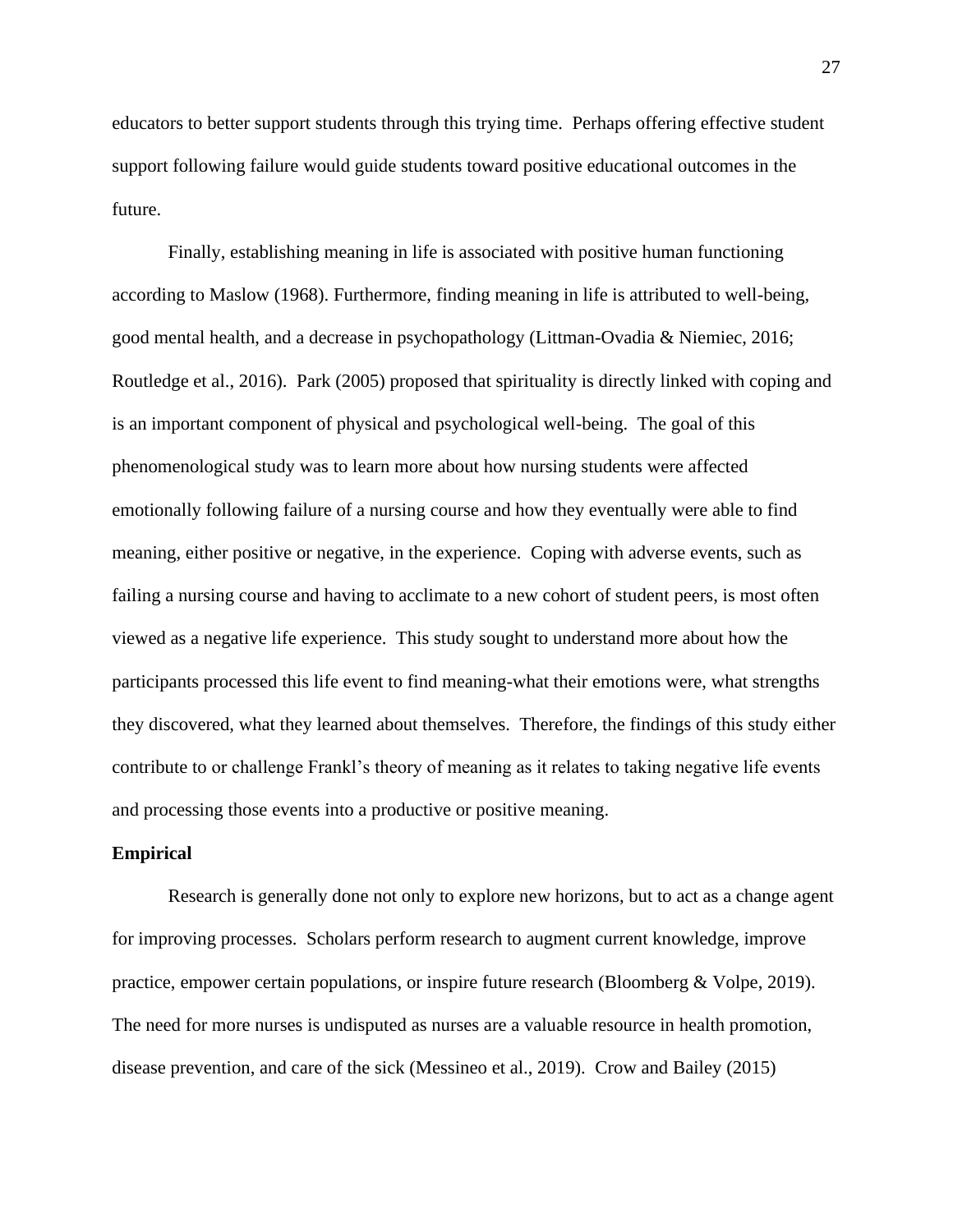reported that job openings for registered nurses in the United States would reach 1.05 million by 2022. An estimated 26-56% of nursing students fail to graduate on time, delaying the infusion of new nurses into the profession (Donnell et al., 2018; Guerra-Martin et al., 2017; Lewis et al., 2018). As a result, many schools of nursing are charged with exploring methods to retain nursing students by way of early identification and intervention programs to work toward successful completion of programs (Amsrud et al., 2019; Crow & Bailey, 2015; Glew et al., 2019; Handwerker, 2018; Harding et al., 2017; Lewis et al., 2018; Lewis, 2019). Despite all these efforts, little evidence exists that prove these actions have significantly impacted overall student nurse attrition (Hamshire et al., 2019).

During the literature review conducted for this proposal, limited research was found regarding the lived experience of students who have failed a nursing course. There were studies that speculated why students fail a nursing course, the financial implications of failing a nursing course, and the high stakes environment for student nurse repeaters (Crow & Bailey, 2015; Harding et al., 2017; Lewis et al., 2018). Studies that examined the lived experience of nursing students who have failed a nursing course were even more difficult to locate. Lewis (2019) reported that nursing student repeaters are at higher risk for subsequent failure once they return to the program of study and stressed the importance for added intervention for this population of students. Two studies explored factors and challenges unique to nursing students after a failure and readmission to the nursing program (Handwerker, 2018; Harding et al., 2017). One narrative study examined the lived experiences of student nurses who had failed a nursing course and identified two common themes: (1) how the experience had been an emotional journey for the student and (2) that students often eventually came to the realization that repeating the course was the best thing for them (Lewis, 2018). Nothing was found in the literature review that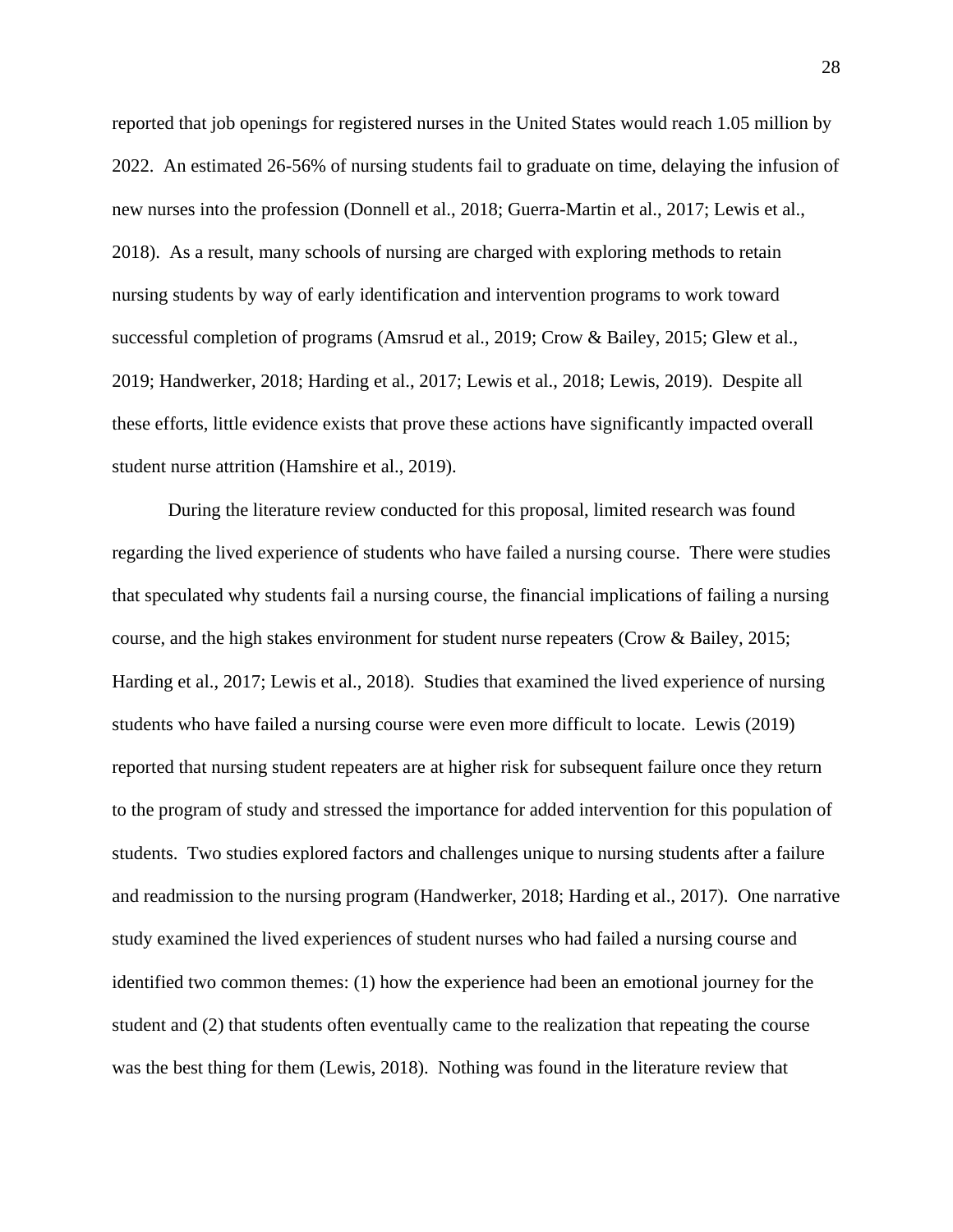further examined how students who failed a nursing course eventually assigned meaning to the experience or what influenced the meaning making process.

Many times, students who fail a nursing course are never heard from again unless they return to the program, and even in this instance, rarely does anyone discuss the failure with them. This study gives voice to those students and empowers them by telling their stories. Ideally, this study contributes to current knowledge about student nurse attrition by giving educators a unique perspective of the lived experience of students who have failed a nursing course (Bloomberg & Volpe, 2019). Learning the students' personal perspective will aid nurse educators in providing guidance to students experiencing this phenomenon, in hopes of providing support to find positive meaning in what is often considered a negative experience. In addition, having knowledge from this viewpoint will help educators identify at-risk students prior to failure, allowing them to provide intervention measures. Results will contribute to nursing education by providing educators a new conceptual understanding of the experience, thus influencing change in future educational policy (Bloomberg & Volpe, 2019).

# <span id="page-28-0"></span>**Practical**

Addressing student nurse attrition is a crucial component of ensuring safe, quality patient care in the future. The current patient population in the hospital setting tends to be older, sicker, and have a multitude of co-morbidities, providing increased challenges to both the healthcare institutions and the nursing staff providing their care (Green & Turner, 2014; Kukkonen et al., 2016). Student nurses, as well as new registered nurses, are initially very task oriented but lack organization and time management skills. According to Benner (1984), new nurses follow a transition progression through a series of stages-novice, advanced beginner, competent, proficient, and expert. These five levels identify the acquisition of knowledge and skills gained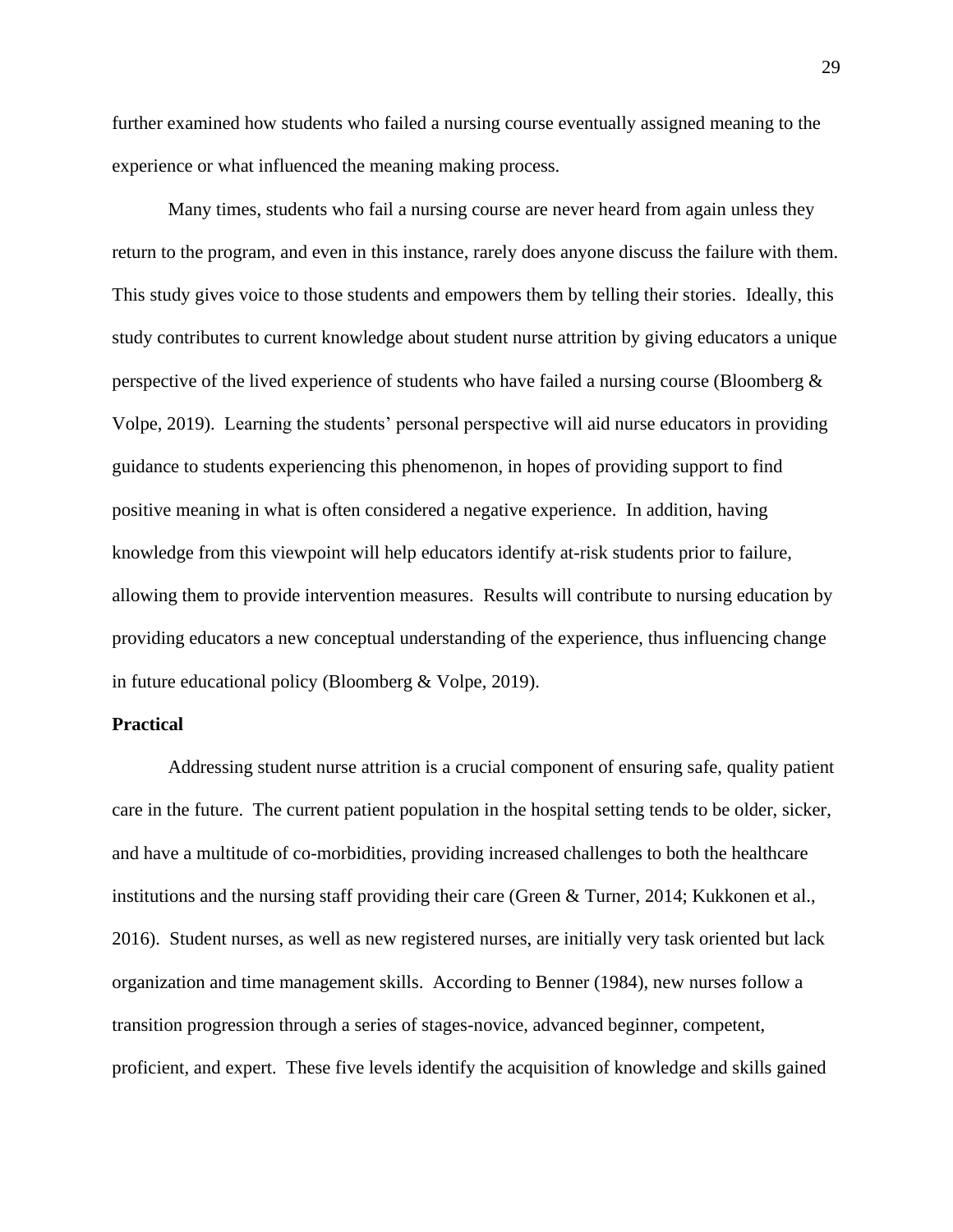through nursing experience and portray the steady progression from novice nurse to expert nurse, as each stage builds upon the previous one (DeSandre, 2014; Dracup & Bryan-Brown, 2004; Koontz et al., 2010.) Progressing through these stages requires experience and time on the job, ideally under the tutelage of expert nurse mentors. Competent new graduate nurses must be introduced into the profession before the current experienced, expert nurses are gone, so they may have the benefit of learning from these talented mentors (Lancia et al., 2018). It is vital that educators are proactive about promoting student nurse retention and successful transition into the workplace. This study provided additional knowledge for nurse educators for how to better support at-risk nursing students, hopefully increasing student nurse retention. This one benefit will lead to an increased number of competent nurses in the workforce, which could impact the delivery of safe patient care for years to come. Research indicated the use of well-trained registered nurses contributes to decreased patient adverse events, such as lower mortality rates, fewer medication errors, and overall positive patient care outcomes (Jones-Schenk et al., 2017). Another perk of adequate staffing in healthcare would be increased nurse job satisfaction, which could promote decreased staff turnover and overall financial savings for healthcare facilities (Greene & Turner, 2014).

Another concern is the significant financial implications of student attrition. The United States currently has the highest overall college student attrition rate in the industrialized world, which creates a substantial loss of revenue for educational institutions (O'Keeffe, 2013). Student loan debt is at an all-time high, and students who fail to complete their degrees must often take lower paying jobs, rendering them unable to afford student loan payments. Significant supporting data obtained from an older study by O'Keeffe (2013) reported the following: (1) \$6.18 billion in subsidies were paid to colleges in the US for students who left school after the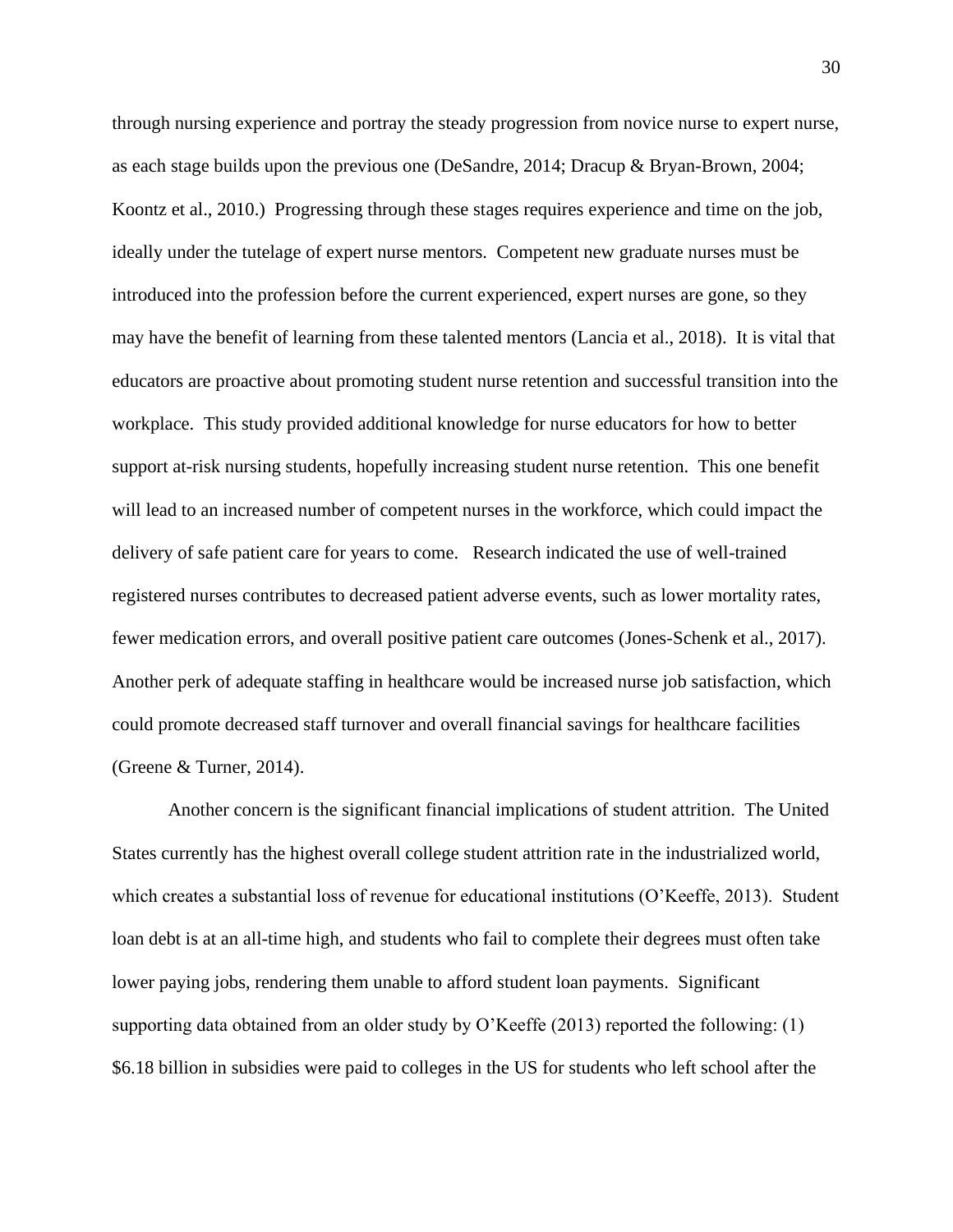first year, (2) \$2.9 billion in State and Federal grants were paid out for students that did not continue after the first year, and (3) the approximated cost of student attrition could cost universities as much as \$36 million per year. These factors alone underscore the importance of finding a solution to student nurse attrition. Decreasing overall student nurse attrition numbers could make a significant impact since colleges would have decreased loss of revenue when students leave school and students would graduate with less student loan debt when they complete their degrees in a timely manner (O'Keeffe, 2013).

#### **Research Questions**

<span id="page-30-0"></span>A central research question serves to provide a broad focus and statement of the purpose for the research study (Creswell & Poth, 2018). Sub-questions serve to further focus specific areas the researcher wishes to explore (Creswell & Poth, 2018). The central research question and sub-questions were driven from the theoretical framework to direct findings that are theoretically significant. These findings have helped educators better understand the students' perspective of the experience of failing a nursing course, the impact of that failure on their emotional well-being and on their relationships with others. Finally, this study provided insight about the measures that were helpful in overcoming the trauma, finding meaning in the experience, and deciding about moving on to the next step in their educational journey.

#### <span id="page-30-1"></span>**Central Research Question**

What are the lived experiences of students who fail a nursing course?

Questions that encourage the participant to relay emotions as they describe an experience are termed feeling questions (Patton, 2015). This central research question provided broad, descriptive data about the lived experiences of students who failed a nursing course. Social constructivism allowed the researcher to use open-ended questions to learn about multiple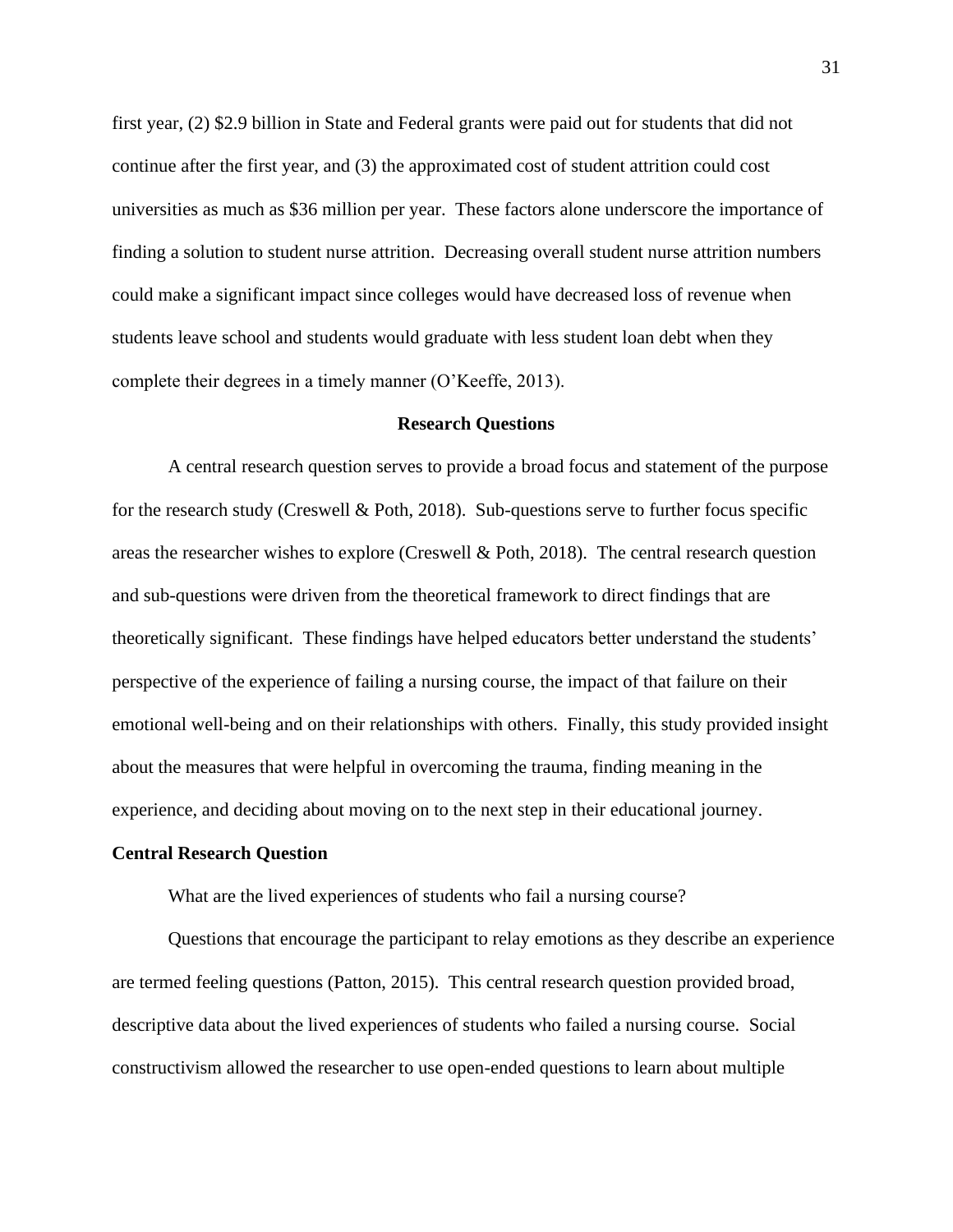realities by examining the lived experiences of the participants (Moustakas, 1994). Goals of this study were to better understand the impact experienced by students who have failed a nursing course, learn more about what measures they found helpful in overcoming the obstacle, and what factors influenced their next move after the failure.

#### <span id="page-31-0"></span>**Sub-Question One**

What are the challenges (emotional, personal/peer/family relationships, self-confidence, academic, and financial) experienced by students after failing a nursing course?

This question is also classified as a feeling question by Patton (2015) as it encouraged the participant to relive the phenomenon and describe the emotional effects they experienced. A limited number of studies were found that explored the lived experience of student who failed a nursing course. Lewis (2019) reported that nursing student repeaters suffer social, financial, and emotional ramifications in addition to the academic consequences of failing a nursing course, and furthermore are more likely to fail if they return to the program. Two other studies reviewed examined the experiences of nursing students who had failed a nursing course and were readmitted to a nursing program (Handwerker, 2018; Harding et al., 2017). Participants in this study retrospectively examined the experience and described actions or behaviors associated with failing a nursing course.

Park (2013) described how positive changes can occur in social relationships because of living through a stressful event. Loved ones are essential in supporting students following failure of a nursing course. Research suggested that sharing negative life experiences with a significant other can aid in making meaning of the event and result in strengthening of the relationship (Bonanno, 2013; Jayawickreme et al., 2017). This inquiry explored how the experience affected the students' relationship with significant others. In a phenomenological study, the participants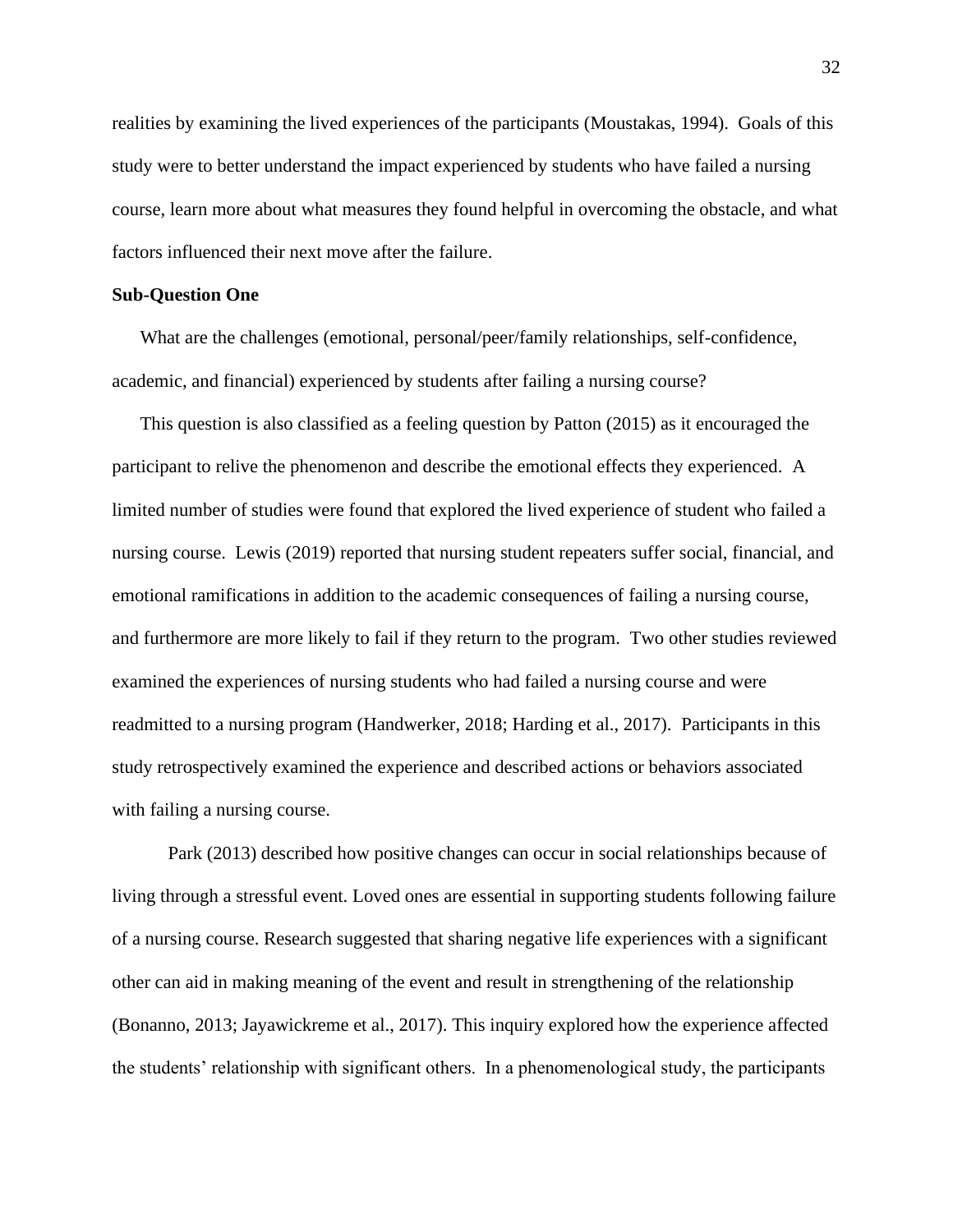return to, or relive, the experience to provide the researcher a rich description of the experience and what that experience meant to them on a personal level (Moustakas, 1994). This question inquired to the visceral emotions experienced after failing a nursing course.

# <span id="page-32-0"></span>**Sub-Question Two**

How do students use the experience of failing a nursing course as a catalyst for personal and spiritual growth?

This question sought to learn more about how the participant navigated this experience. Participants often refer to personal philosophical views that serve as their guide during times of adversity (Park, 2013). Park (2005) stated that meaning making is the attempt to see a negative event in a positive light or "working through" the event. How were students able to process the failure and assign meaning to it? Patton (2015) stated that questions such as this encourage the participant to describe opinions or values that reveal their cognitive and interpretive processes. Park (2013) proposed that individuals undergo a shift in the understanding of an experience in their ability to overcome and assign meaning to it.

Frankl's (1959) theory of meaning making proposed that attaining meaning is a crucial task of human survival, thus gaining insight to how the students were able to create meaning from this experience was a major focus for this study. Additionally, Frankl (1959) suggested that each individual determines to view any life experience in either a negative or positive light. Negative life events can result in transformative and positive growth based on how an individual responds to the experience (Jayawickreme et al., 2017). Jayawickreme et al. (2017) purported that two types of meaning making are possible as one responds to a stressful life event-lesson learning and gaining insight. Several studies proposed that finding meaning in negative life experiences was directly related to better coping, moved the individual toward overcoming the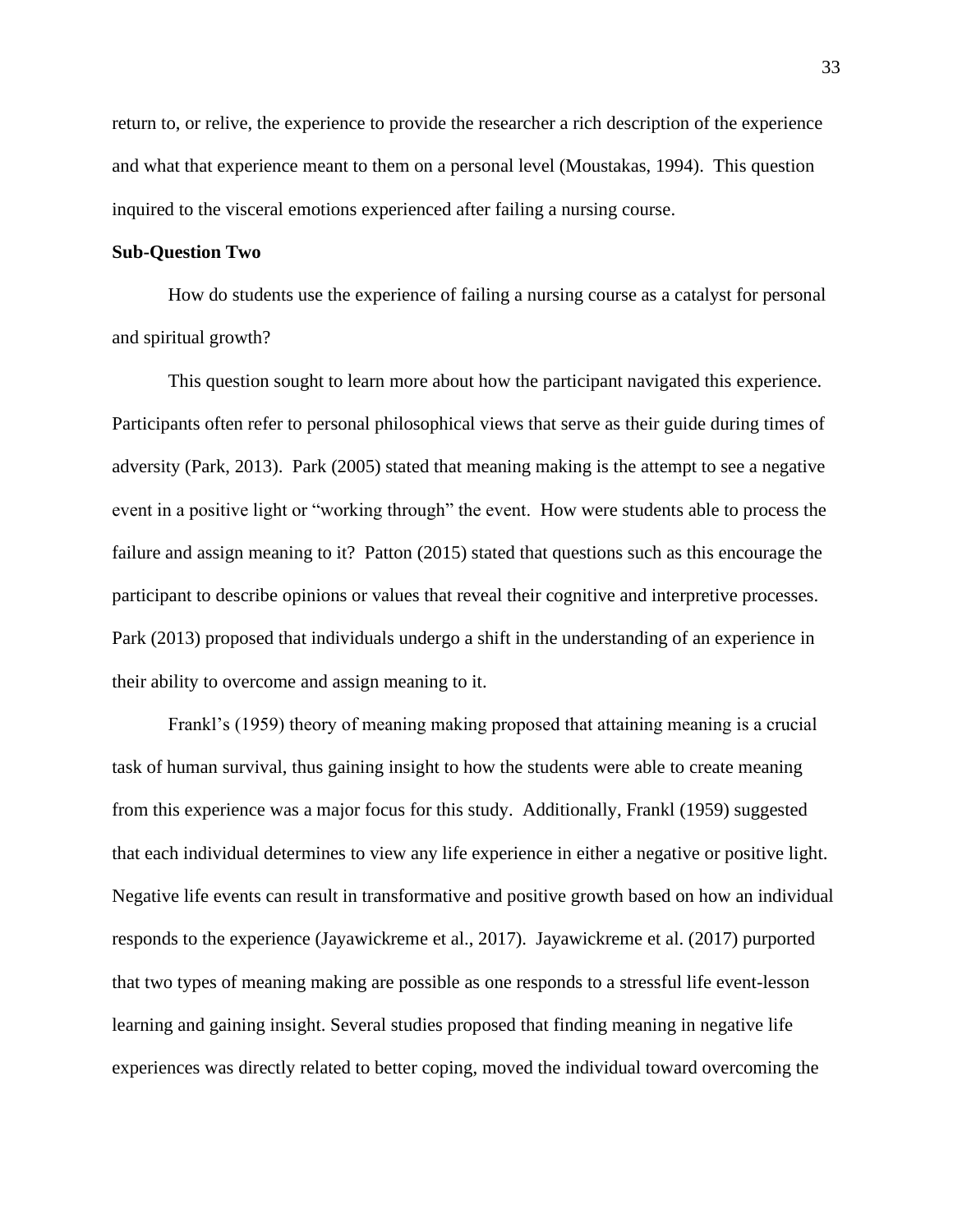set-back, and that meaning making was pivotal to adaptation (Amaral, 2009; Baldacchino & Draper, 2001, Chou et al., 2007; Daaleman et al., 2001; Dunn, 1994; Garcia, 2008; Lethborg et al., 2007; Lustig, 2005; Ruiz, 2002; Thompson, 2007; Yang et al., 2010). This question provided valuable information regarding how the participants survived the failure of a nursing course and eventually learned from the experience.

#### <span id="page-33-0"></span>**Sub-Question Three**

What was the internal motivation that encouraged students to either return to attempt the program again, try another nursing program, or to move to a different career choice?

This question is also considered a feeling question that allowed the participant to examine what factors influenced their processing of the failure. Bandura's (1977) social learning theory proposed that behaviors are learned by observation of the behaviors and actions of others. Individuals often mimic behaviors, especially positive behaviors, observed in others they look up to (Bandura, 1977). There is no model for how to survive a disappointing set-back, but if an influential person in someone's life navigated an undesirable situation in a positive manner, that observation could be used as a guide for surviving one's own negative experience.

This question also served to gain additional information regarding how the participant overcame the experience and moved on (Patton, 2015). Andragogy is a term that was first introduced by Knowles (1980) to describe adult learning (Taylor & Hamdy, 2013). Knowles (1980) proposed that adults construct new knowledge from the foundation of what they already know and that adult learners bring a vast background of previous learning to their current learning environment. Adult learning is self-directed and incorporates past experiences and reflection to gain new meaning (Curran, 2014; Knowles, 1984). Knowles' (1980) fifth assumption of adult learning is that adult learners have an internal drive or motivation to learn.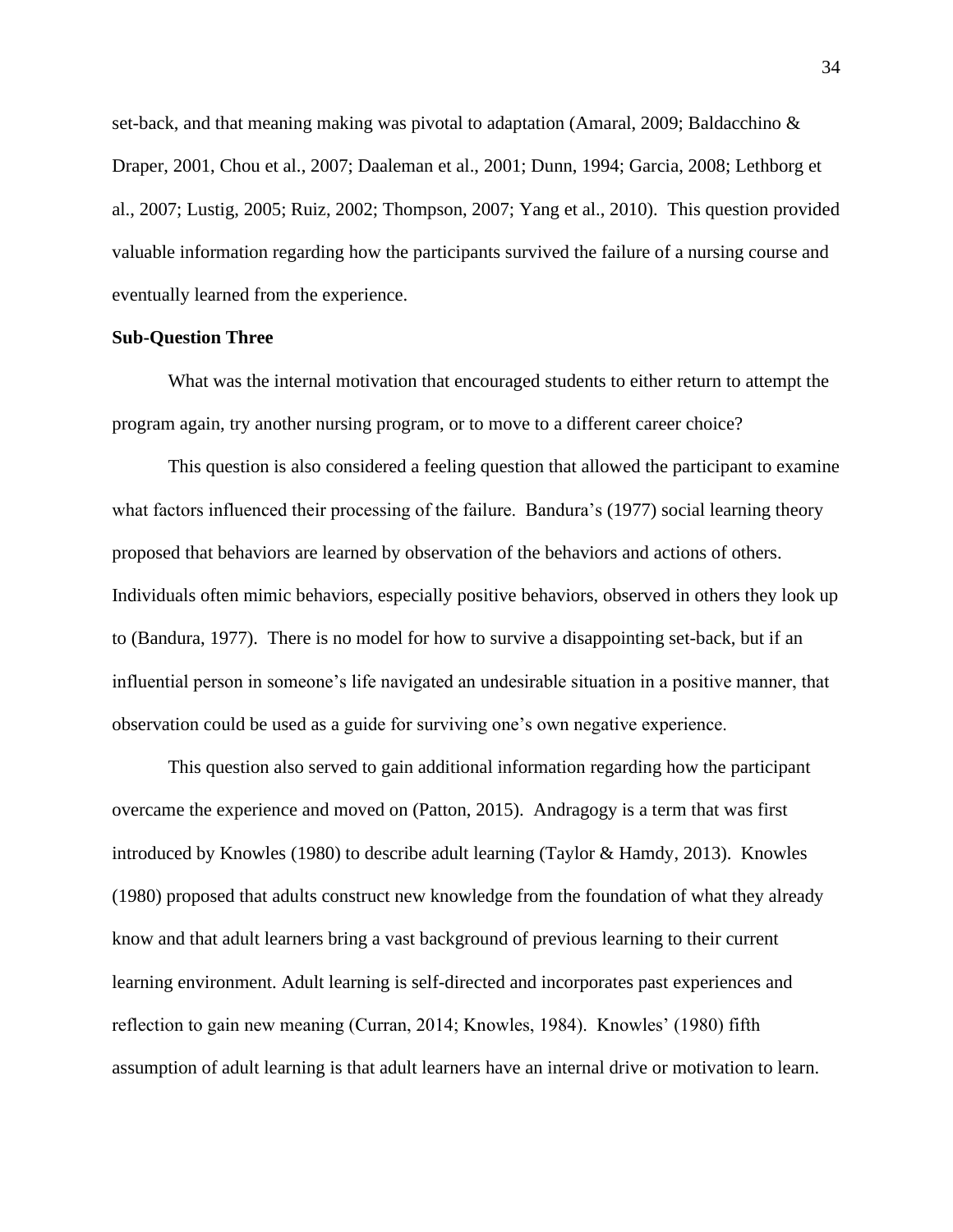This question allowed the study to gain insight about what motivating factors the student employed to move forward in their educational journey. In addition, Park (2013) stated that individuals learn to make positive changes because of experiencing a negative phenomenon.

# **Definitions**

<span id="page-34-0"></span>Terms pertinent to the study included:

- 1. *Student attrition* the number of individuals who leave a program of study before it has been completed (Barbe et al., 2018).
- 2. *Student nurse retention* The number of students who complete the program within 150% of the stated program length (ACEN, 2013).

#### **Summary**

<span id="page-34-1"></span>In Chapter One, an overview and background detailing the current nursing shortage, the aging of current nurses in the profession, and difficulties that nursing schools encounter in retaining qualified nursing students due to the academic rigor of nursing programs was offered (Auerback et al., 2015; Buerhaus et al., 2017; Horkey, 2015; Janiszewski-Goodin, 2003; Kubic, 2017; Kukkonen et al., 2016; Lewis et al., 2019; Marc et al., 2019; Walker, 2016). Barriers identified that contribute to the shortage of qualified registered nurses included lack of nurse educators, limited number of nursing students that are admitted to programs, strict admission requirements for entrance to nursing programs, and the lack of diversity in nursing school applicants (ACEN, 2020; Buerhaus et al., 2017; Glazer et al., 2016; Talman et al., 2020; Wros & Noone, 2018). A result of the nursing shortage and inability to produce adequate numbers of nursing school graduates is a significant concern for medical facilities to provide safe care for an increasingly complex patient population. The historical, social, and theoretical views for this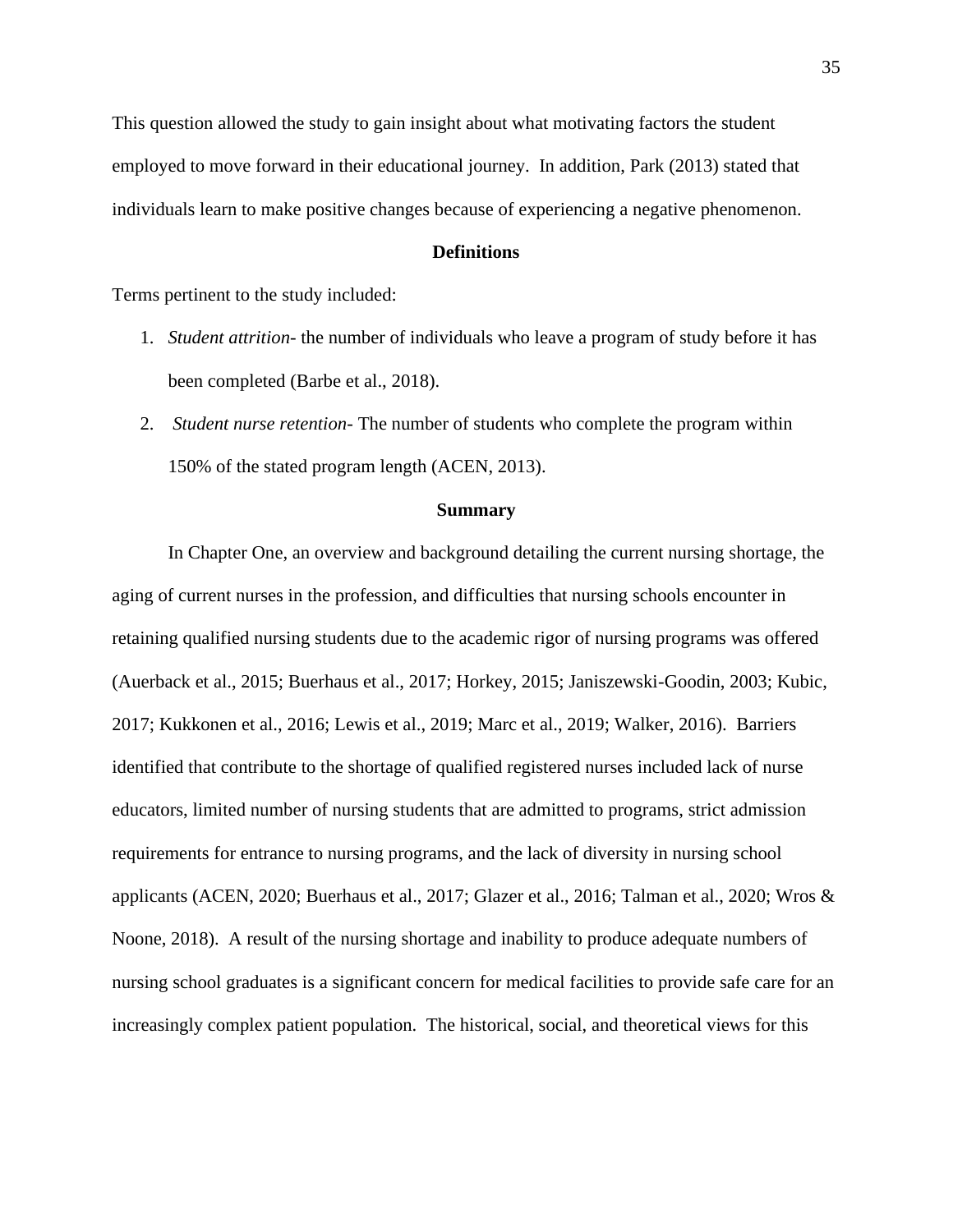study illustrated the inadequacies of nursing school retention and how these shortfalls further impact the current nursing shortage.

Three theories provided foundational support for this project. Knowles' (1984) adult learning theory, specifically the assumption of internal motivation in the adult learner, was supported by the information learned from these participants. Learning how to navigate this difficult time from students who have failed a nursing course reinforced Bandura's (1977) social learning theory by providing a model for how to better support this population of students in the future. Frankl's (1946) theory of meaning making was supported by discovering how students overcame the academic failure and gained meaning from the experience after failing a nursing course.

The problem that drove this study was the current worldwide nursing shortage, and more specifically, reported student nurse attrition rates ranging from 15%-30% or higher in the United States (Handwerker, 2018; Lancia et al., 2018; Lott et al., 2018). The purpose of this qualitative, transcendental phenomenological study was to gain understanding of the lived experience of students who have failed a nursing course, resulting in sitting out a semester to repeat the course or changing their college major altogether. There was little known about the emotional impact experienced by these students or what life meaning they gained from the experience. Ideally, understanding gained in this study will be of assistance to nurse educators in providing support for students who fail a nursing course in the future. Finally, the personal significance, as well as the theoretical and practical implications of the study, were acknowledged.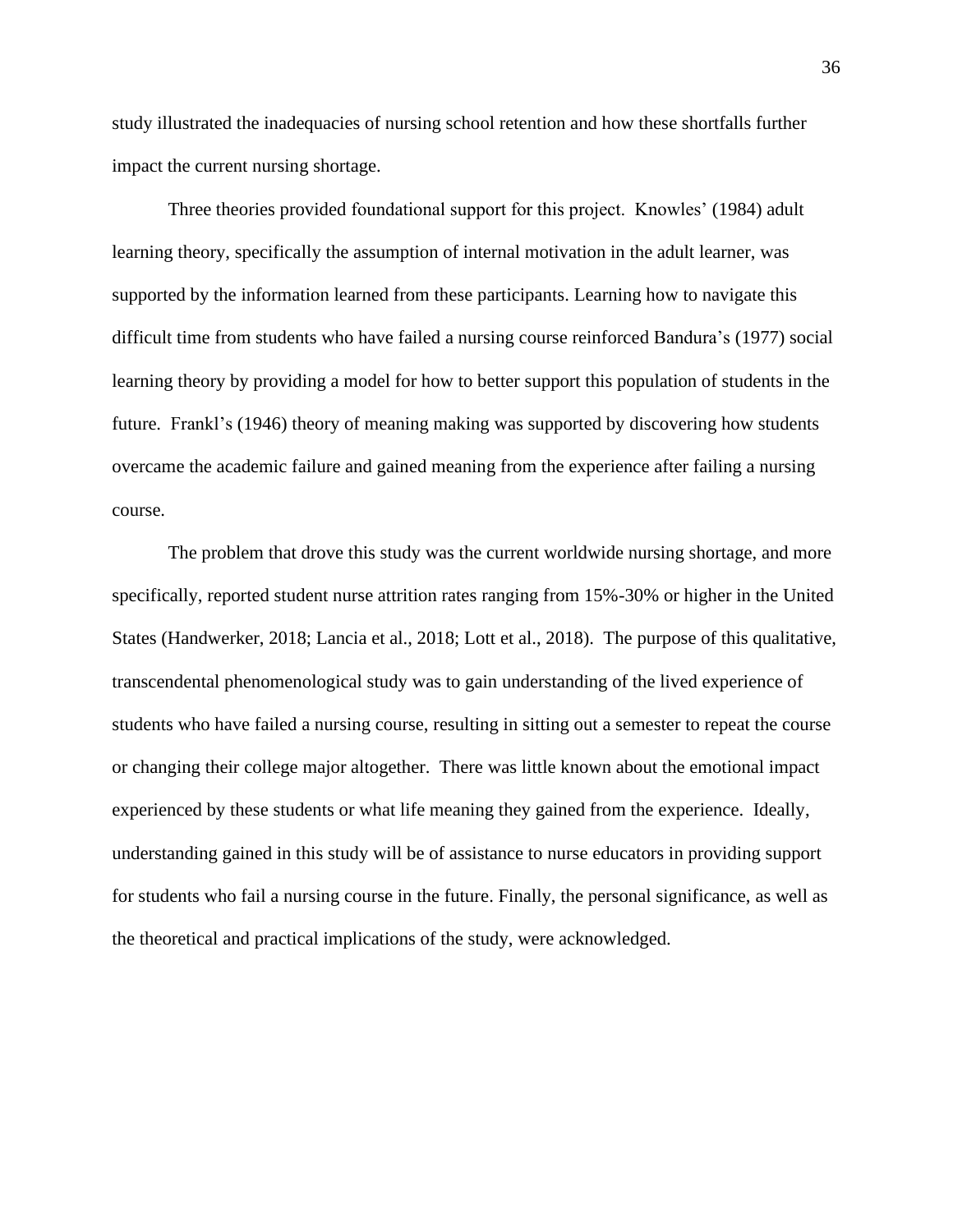## **CHAPTER TWO: LITERATURE REVIEW**

#### **Overview**

A supply of well-trained professional registered nurses is crucial to the overall promotion of health, prevention of disease progression, and care of an aging population (Messineo et al., 2019). In 2013, the Bureau of Labor Statistics predicted that 1.05 million nurses would be needed by 2022, and in 2015 that number was increased to approximately 3 million nurses that would be needed by 2024 (Crow & Bailey, 2015; Smith-Wachotz et al., 2019). Overall nursing student attrition rates in the United States (U.S.) range between 30-50%, with the largest number of students lost between the first and second years of college (Hoffman, 2014; Lewis et al., 2019). Worldwide student attrition rates currently vary from 9.0% to 59%, indicating that student nurse attrition is a global issue as (Guerra-Martin et al., 2017; Handwerker, 2018; Lancia et al., 2018). While nursing programs are obligated to report program completion rates to maintain accreditation, they are not mandated to disclose attrition rates, nor whether students lost were due to voluntary withdrawal or failure (Barbe et al.; Lewis et al., 2018). Despite stringent admission requirements and more applicants than programs can accept, nursing school attrition continues to be a burden.

A concern related to the overall nursing shortage and poor student nurse retention rates is the ability of healthcare facilities to provide safe, effective care to an increasingly complex population of patients. The average age of registered nurses working in the United States and Canada is in the mid-forties, while the Health Resources and Services Administration predicted that one million registered nurses are expected to retire in the next decade (Auerback et al., 2015; Jewell, 2013; Lewis et al., 2019). These nurses are the seasoned, experienced mentors needed to acclimate newly graduated nurses into the profession. With this generation of nurses quickly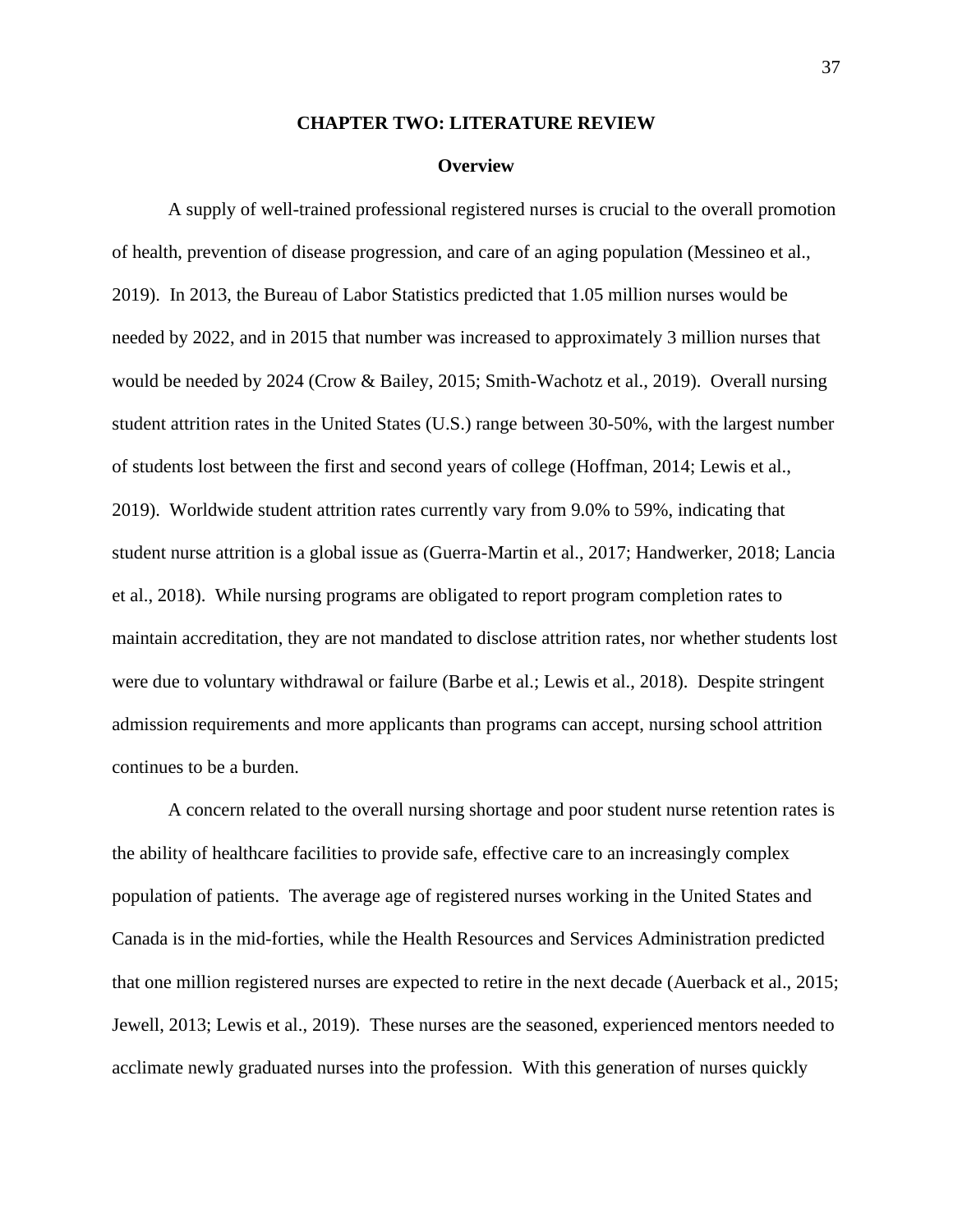approaching retirement age, there is an anticipated critical shortage of registered nurses in the next decade (Guthrie et al., 2013; Horkey, 2015; Kukkonen et al., 2016; Walker, 2016).

Whether nursing students are traditional or nontraditional, or in bachelor or associate degree programs, educators are challenged to identify at-risk students promptly and provide ongoing support measures to improve retention. Of interest for this review were students who have navigated rigorous admission criteria and successfully completed pre-requisite course work, but ultimately failed a nursing course and were required to either repeat coursework or drop out of the program altogether. Lewis (2018) reported that academic failure was the most cited reason students leave nursing school.

The literature review is a valuable tool used to examine existing research pertinent to a topic and aids in identification of unexplored data, leading scholars toward new research avenues. Knowles' adult learning theory, Bandura's social learning theory, and Frankl's theory of meaning making were used as the theoretical lens that guided this literature review. A review of the literature was conducted to further explore what is known about student nurse retention, what is known about the lived experience of student nurses who have failed nursing courses, and to identify gaps in the literature that may suggest direction for future research. This chapter examined relevant literature available on the financial implications of student nurse attrition, predictors that may indicate a student is at risk, and possible interventions employed to improve student nurse retention.

## **Theoretical Framework**

Theory is an understanding of interrelating concepts that promotes understanding a phenomenon (Corley & Gioia, 2011). Research should be grounded in theory, which explains, or makes logical sense of findings (Krathwohl, 2009). A study either lends support to, modifies,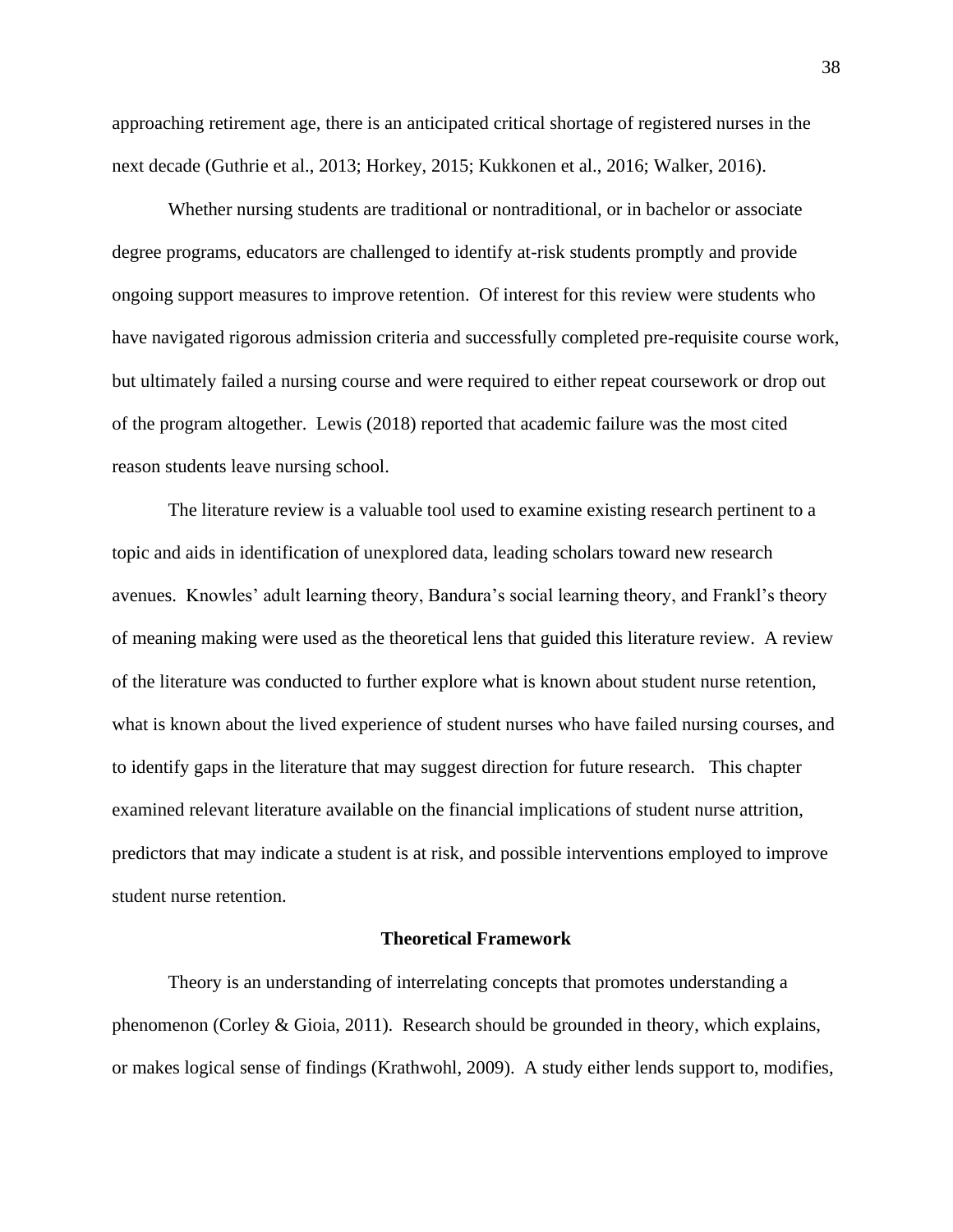contradicts, or expands existing theories. Krathwohl (2009) proposed that social scientists use theories to identify significant variables, unify and assimilate findings, and pinpoint opportunity for additional research. The theoretical lens through which this study was examined included the adult learning theory, the social learning theory, and the theory of meaning making.

## **Adult Learning Theory**

The adult learning theory was first described by Malcolm Knowles (1984). Knowles' (1980) theory coined the term andragogy, the art and science of empowering learning in adults, to describe how adult learners differ from children. Adult learners present not only from a variety of ages but arrive to higher education with a plethora of social, economic, and work backgrounds (Grazer et al., 2016; Wros & Noone, 2018). Adult students often have busy lives, jobs, and family obligations in addition to the academic challenges that nursing school presents, therefore require an educational approach that takes these unique needs into delivery of their material (Knowles, 1980). Curran (2014) reported that adult learners tend to be self-directed and motivated to learn, thus suggested active and engaging learning activities be used in their education. Adult learners are expected to plan, execute, and evaluate their own learning in a directed self-learning model (Taylor & Hamdy, 2013).

Taylor and Hamdy (2013) concurred with Knowles and proposed that adults are motivated differently. Knowles'(1980) adult learning theory is based on five assumptions describing adult learners (a) self-concept, (b) past learning experience, (c) a readiness to learn, (d) practical reasons to learn, and (e) the drive of internal motivation. Taylor and Hamdy (2013) added the need to know as a sixth way that adult learners differ from the child learner. Adult students have successfully navigated the transitional years of identity formation, have a solid concept of self, and are responsible for making independent decisions. Many have completed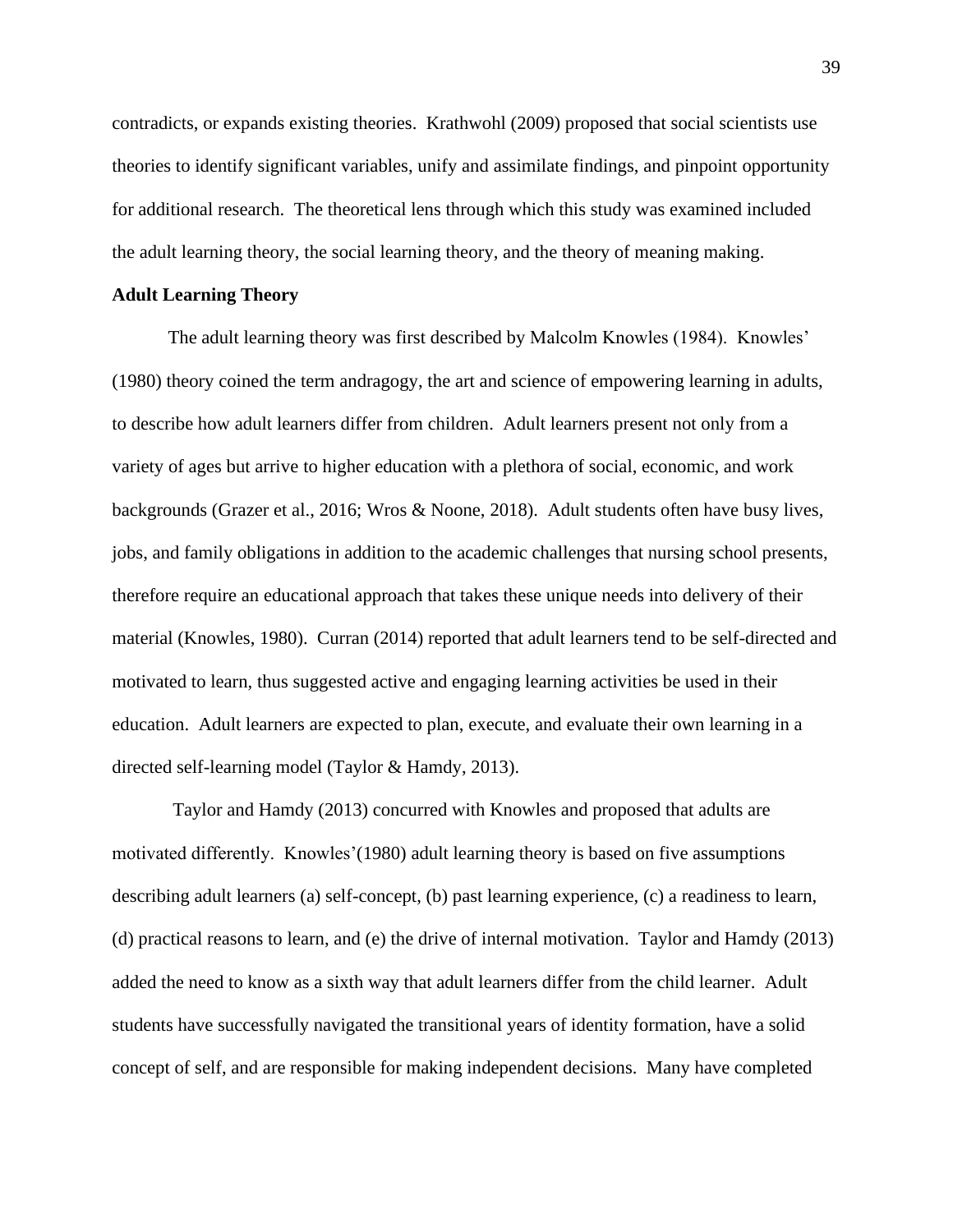pre-requisite general education courses or possess prior work experiences that provided learning prior to reaching the nursing program and are proud of their accomplishments. In addition, students who have achieved entry to a nursing program have met rigorous admission requirements, maintained stellar grade point averages, and scored well on entrance exams (Wros & Noone, 2018). They have worked hard to get to the nursing program, so the readiness to learn is apparent in these students. Regardless of their reason for choosing nursing, they have practical reasons to be there, either a desire to learn life or career skills, to be able to support their families and themselves, or to simply help their fellow human beings. These assumptions are often present in nursing students. Adult learners bring a host of life experiences to the classroom, have a genuine desire to learn, and to put newly learned skills into practice (Gutierriz, 2018; Knowles, 1980).

The assumption of particular interest for this study was the adult learners' internal motivation and how that internal motivation was used to help the adult student overcome failing a nursing course and move forward in their educational journey. Failure of a nursing course can be the most serious set-back a student has endured, so understanding their lived experience, the emotions, financial implications, or family issues that occurred because of the experience, is useful in supporting students undergoing the same phenomenon in the future. This study explored not the failure itself, but the emotional and psychological implications of the experience, what the participant learned about themselves from the experience, what supportive measures were useful in helping them overcome the experience, and what their internal motivation was to move forward in their education. The participants' internal motivation to overcome adversity was of particular interest and this study provided a unique model of how an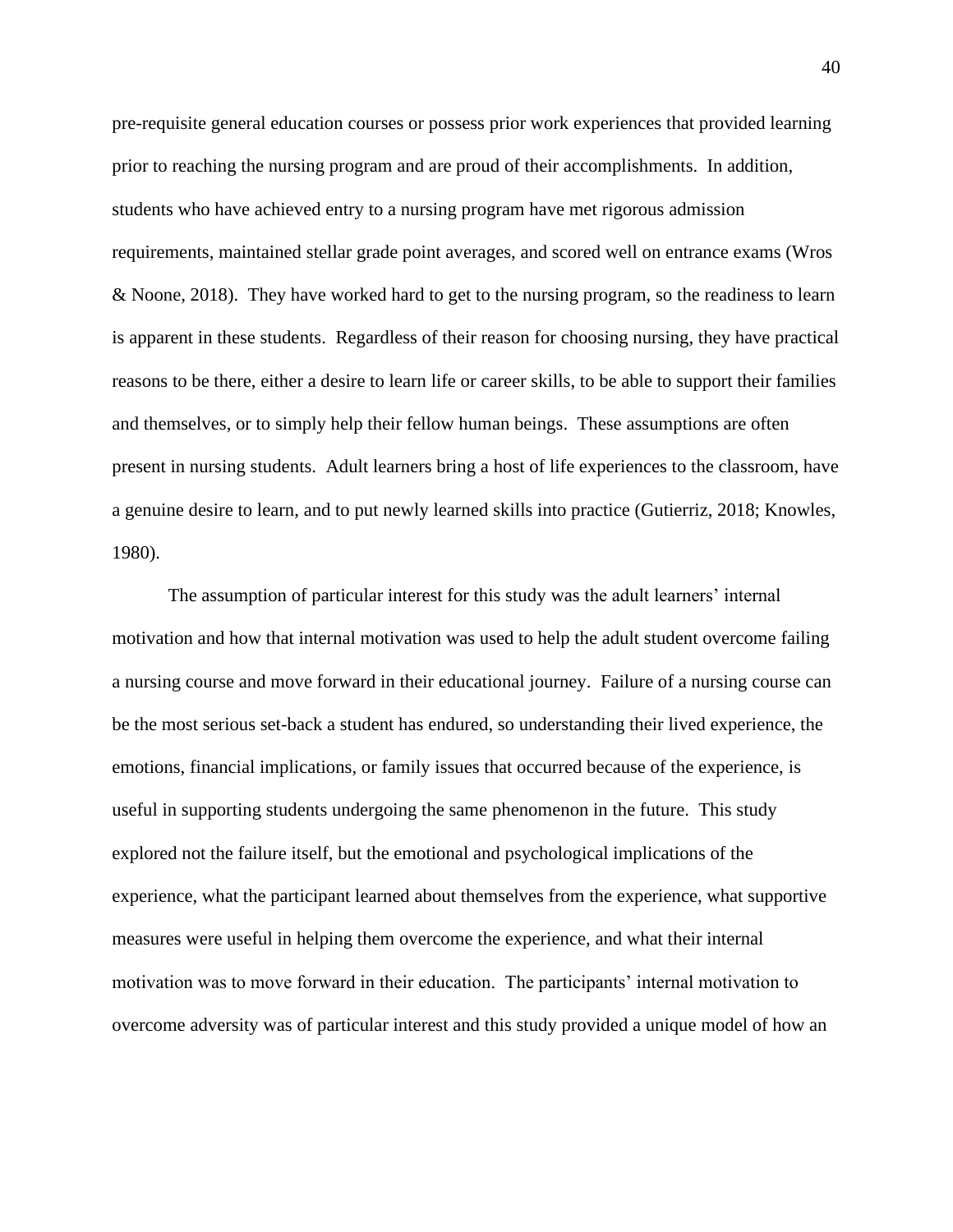adult student used internal motivation to move past the failure of a nursing course and either try nursing again or move on to a different career path.

# **Social Learning Theory**

Additionally, Bandura's (1977) social learning theory proposed that a large part of human behavior is learned by modeling, observing, and imitating others. Bandura (1977) believed that learning was achieved using a combination of theory, demonstration, practice, and implementation of learned behaviors, and that students learn not only from the teacher, but from other students as well. Studying students who have failed a nursing course can provide a model for how to survive an academic set-back and move forward to a positive outcome. Understanding the lived experience of this student population can enable nurse educators to better support students after failure of a nursing course. This study leant support to Bandura's theory as well, as readers will have a first-hand account of the lived experience of students who experienced failure of a nursing course.

### **Theory of Meaning Making**

Another theory relevant in this study was the theory of meaning making as described by Viktor Frankl (1946). Frankl (1946) believed that if a person could find meaning in life experiences that they could survive anything. The theory was used to better understand what the participants learned from their experience. Frankl was a survivor of the concentration camps during World War II and drew strength to endure his experiences from his religious background (Clarke, 2006). Frankl's (1946) meaning making theory, often referred to as logotherapy, was based on the premise that all human beings are driven to find meaning in life. Frankl (1946) proposed that all life experiences have meaning and believed that meaning, and eventual growth, could be found in both negative and positive life experiences (Smith & Liehr, 2018). Clarke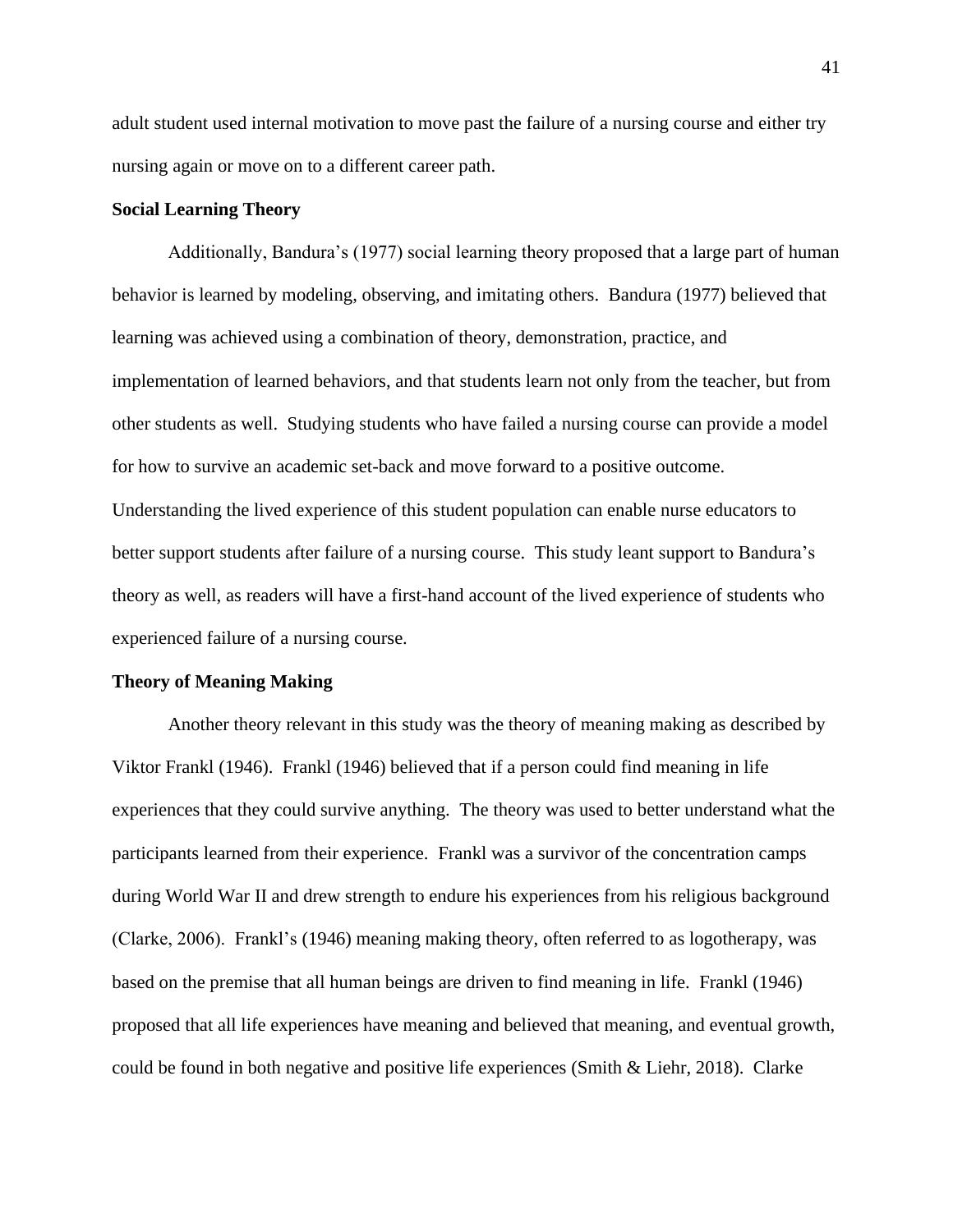(2006) reported that Frankl taught that each person has the unique opportunity in how they choose to handle adversity. Frankl (1946) felt that making the choice to react in a positive, optimistic manner during difficult experiences gave purpose in life (Smith & Liehr, 2018).

These three theories are applicable in the nursing realm because all individuals, at one time or another, are faced with what they consider a life altering occurrence and will be required to either learn and grow from the experience or let the experience have negative impacts. Students who fail nursing school are often confronting the first major set-back of their young lives. Many have invested time and money maneuvering themselves to get into a nursing program and are devastated when they fail a nursing course.

# **Related Literature**

A literature review provides a valuable method for examining existing research pertinent to a topic and aids in identification of unknowns, leading scholars toward new research opportunities. Interestingly, while nursing programs are required to report program completion rates to maintain accreditation, they do not normally disclose attrition rates (Barbe et al., 2018; Lewis et al., 2018). Accrediting bodies such as the Accreditation Commission for Education in Nursing (ACEN) and the Commission on Collegiate Nursing Education (CCNE) define program completion rate as the number of students who graduate within 150% of the normal program length and set a completion rate of 70% or higher as their target benchmark (ACEN, 2018; Barbe et al., 2018). To operate within these guidelines, nursing programs often have stringent admission requirements and carefully chose applicants that are most likely to be successful. A review of the literature identified what was known about student nurse attrition, and perhaps exposed some areas that warrant further exploration.

# **Financial Implications of Student Nurse Attrition**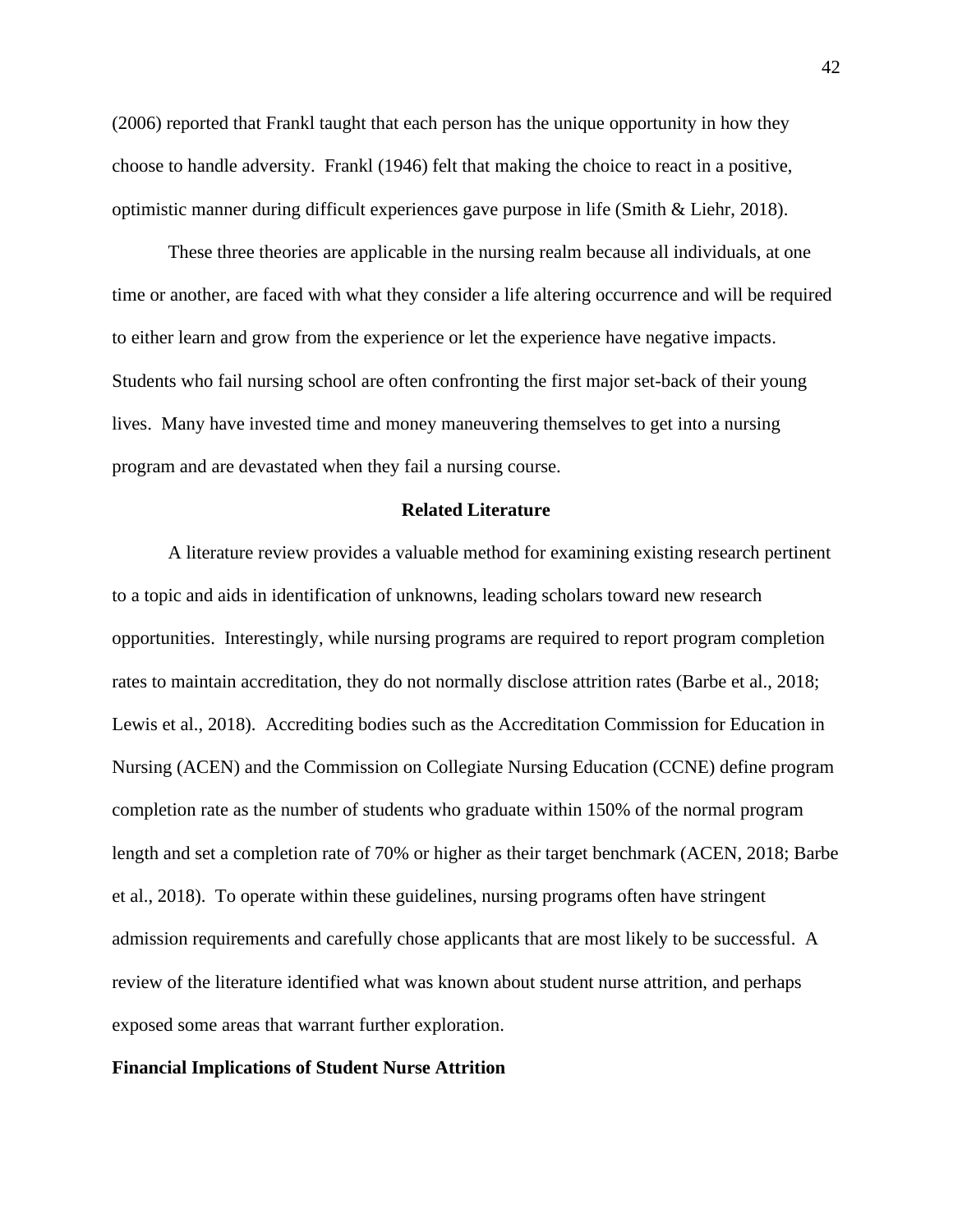The U. S. currently has the highest overall student attrition rate in the industrialized world, creating a substantial revenue loss for educational institutions (Lewis et al., 2018). In 2016 the National League for Nursing reported first year nursing school attrition rates of 13% for bachelors programs and 20% for associate degree programs (Harding et al., 2017). Another study from Texas found that a mere 56% of all nursing students graduated on time (Donnell et al., 2018). Students who must repeat nursing courses extend time spent in college, incur additional tuition costs, and are delayed in starting gainful employment as registered nurses (Crow & Bailey, 2015; Donnell et al., 2018; Kubec, 2017; Lewis et al., 2018). Failure to complete a degree on time not only decreases the number of newly graduated nurses available for patient care but reduces tuition for nursing programs and is an ineffective use of financial aid (Donnell et al., 2018; Harding et al., 2017). A survey of 1,299 nurses found that 62% had college debt, 39% owed up to \$24,999, 23.5% owed greater than \$25,000, and 7% owed greater than \$49,999 (Jones-Schenk et al., 2017). An older study by O'Keeffe (2013) reported the following data: (a) \$6.18 billion in subsidies were paid to colleges in the U.S. for students who left school after the first year, (b) \$2.9 billion in state and federal grants were paid for students that did not continue after the first year, and (c) the approximated cost of student attrition could be as much as \$36 million per year. Even though this data is from an older study, the information is relevant and warrants further investigation. One newer study estimated the cost of remediation, course repetition, and lost income to be \$1.6 million (Lewis, 2019). This is a staggering number that should spur further inquiry into the financial toll that student attrition causes both the students and financial institutions.

An additional financial consideration of student nurse attrition is that of the readmit nursing students who do eventually complete the program of study, first time NCLEX-RN pass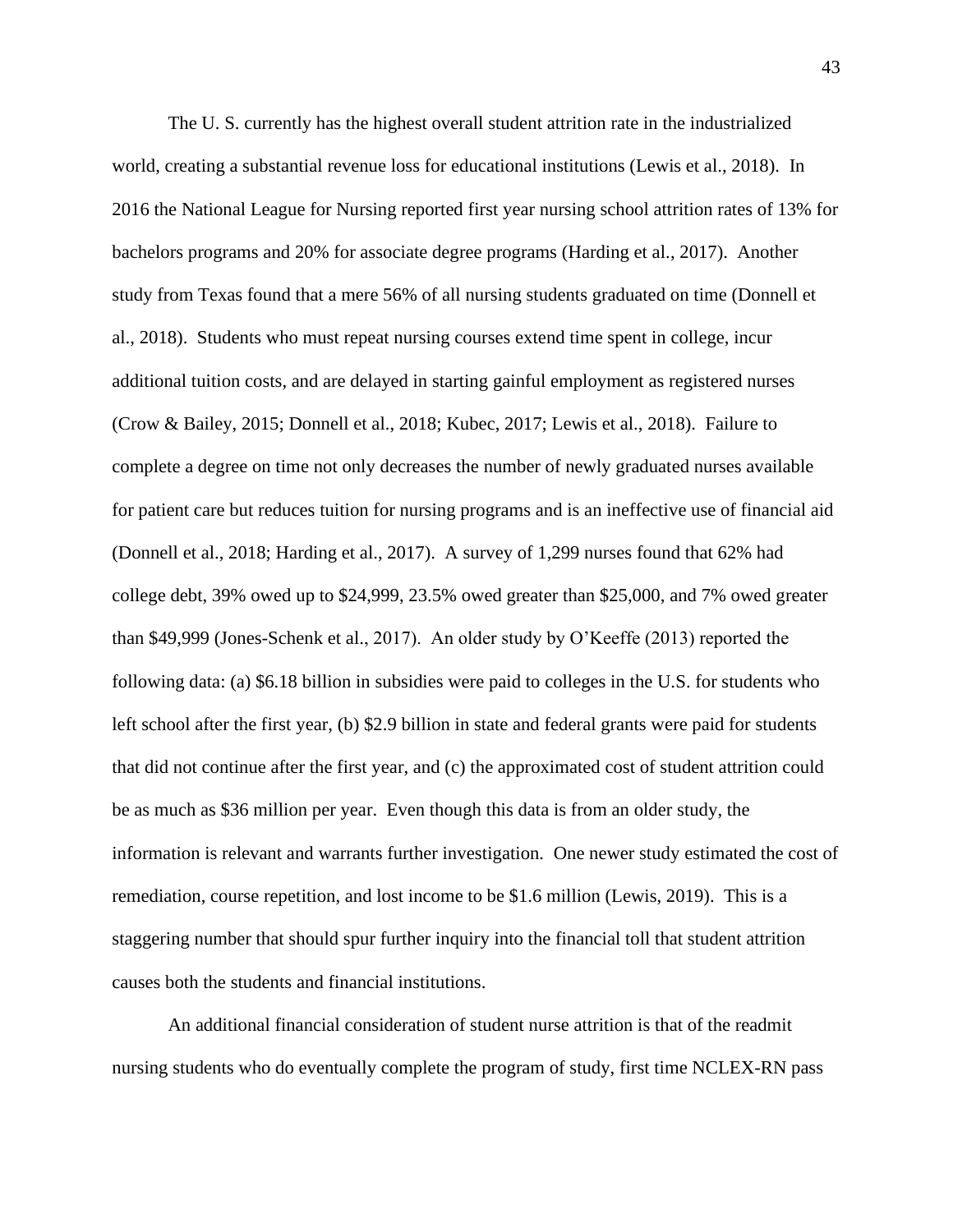rates are significantly lower than with students who have never failed a nursing class (Crow & Bailey, 2015; Harding et al., 2017). Crow & Bailey (2015) reported that a student who has never failed a nursing course during their program is 3.5 times more likely to pass the NCLEX-RN on the first attempt. Fees to sit for the NCLEX-RN exam are approximately \$400 each time a prospective nurse tests, not to mention costs for travel and possible lodging to take the exam, and the loss of wages if the graduate is not successful during the first exam and cannot continue their job as a graduate registered nurse. Inability to pass NCLEX-RN on the first attempt is a doubleedged sword, a financial set-back for the student, prevents them from starting employment as a registered nurse, and negatively affects the reputation of the nursing program since accrediting agencies use first time licensing exam passage rates as a measurement of program quality and success (Crow & Bailey, 2015).

Of concern for this study was how the student was impacted by the loss of scholarship and financial aid assistance when their GPA or completed hours fall below required parameters, as well as the delay in being able to start their career and being able to earn a paycheck following failure of a nursing course. This poses questions that address how students overcome the financial set back, move forward, and find meaning from this negative experience. Unfortunately, review of the literature revealed very limited current data regarding specific financial implications of student nurse attrition. With student loan debt and college tuition both much discussed in the media, further research is warranted to provide updated data on the financial costs of student nurse attrition.

### **Future Academic Success and Career Decisions**

How did failing a nursing course impact the students' future academic and career success? One study suggested that student nurse repeaters are underrepresented since most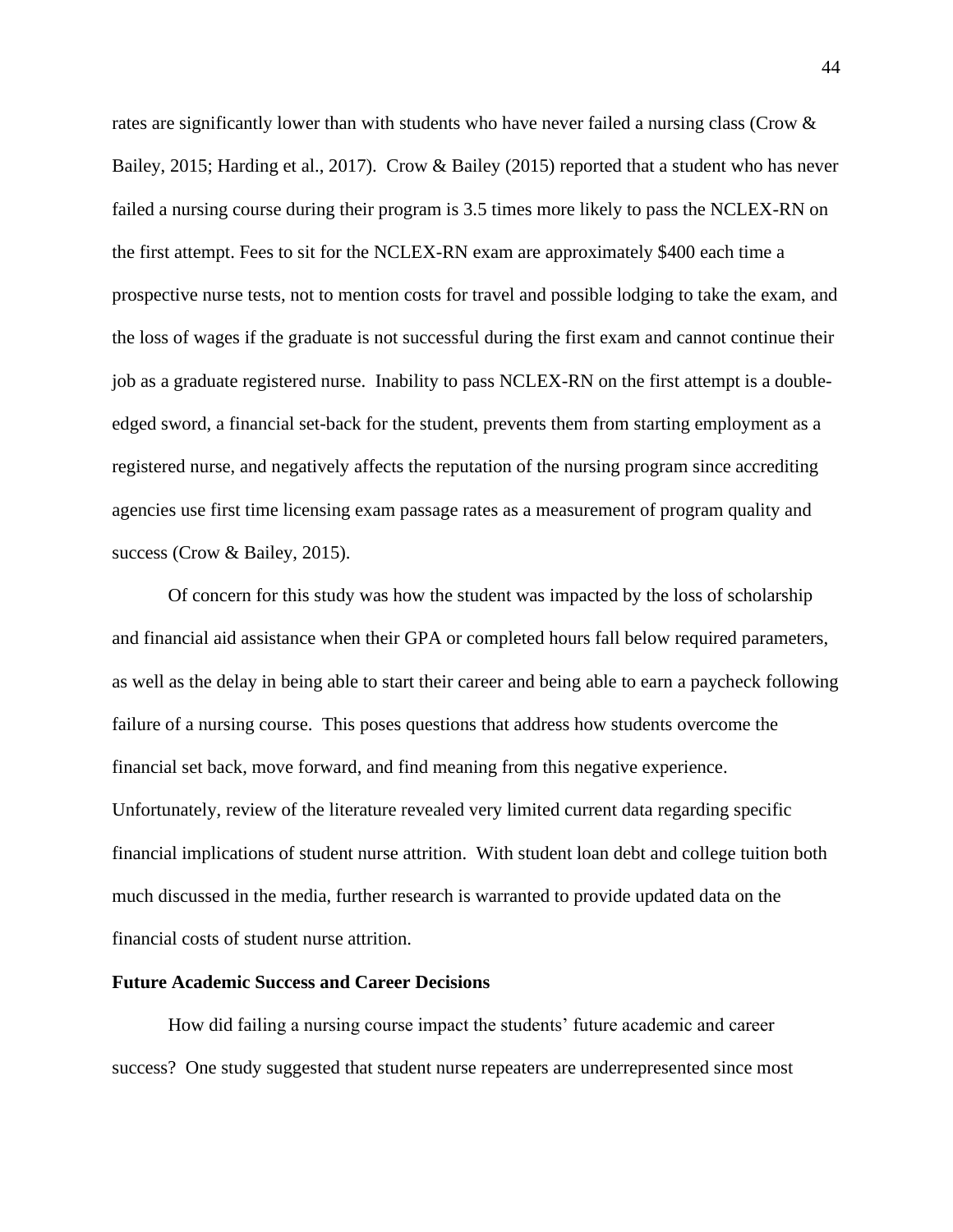nursing schools are not required to report the number of students who fail and return to repeat a nursing course or differentiate whether student attrition was voluntary or involuntary (Lewis et al., 2018). Typical college courses are two or three credit hours, but most nursing course credit hours can range from four to eight credit hours each. Failing a four to eight credit hour course can have a substantial negative impact on the student's overall grade point average (GPA). If the student returns to attempt the course again, the second grade is normally the grade reflected in the student's final GPA. On the other hand, should the student fail a larger credit hour nursing course and choose not to pursue nursing, the failing grade has a profound effect on their overall GPA. This blow to their GPA has a detrimental effect on eligibility for being accepted into other fields of study, which could significantly limit future career choices.

Another consideration was how failing a nursing course impacts the students' confidence in their academic ability to either enter another field of study or return to attempt the nursing program again. Because of accreditation requirements, nursing schools have strict policies regarding academic failure and repeating nursing courses. Some schools allow students to repeat a course only once or twice, while others do not permit students to return following a failure (Lewis et al., 2018). Students who have failed a nursing course experience shame and selfdoubt, putting them at increased risk for subsequent failure in the program (Lewis, 2018, 2019). Lewis (2019) reported that repeat students are likely to pass the course they initially failed only to fail another nursing course later in the program.

This study provided insight regarding how the participants assigned meaning to the experiences they endured and made the decision to either return to the nursing program or move to a different career path. Assigning meaning to a negative event required the participant to search for a favorable understanding of the situation and begin rebuilding toward resolution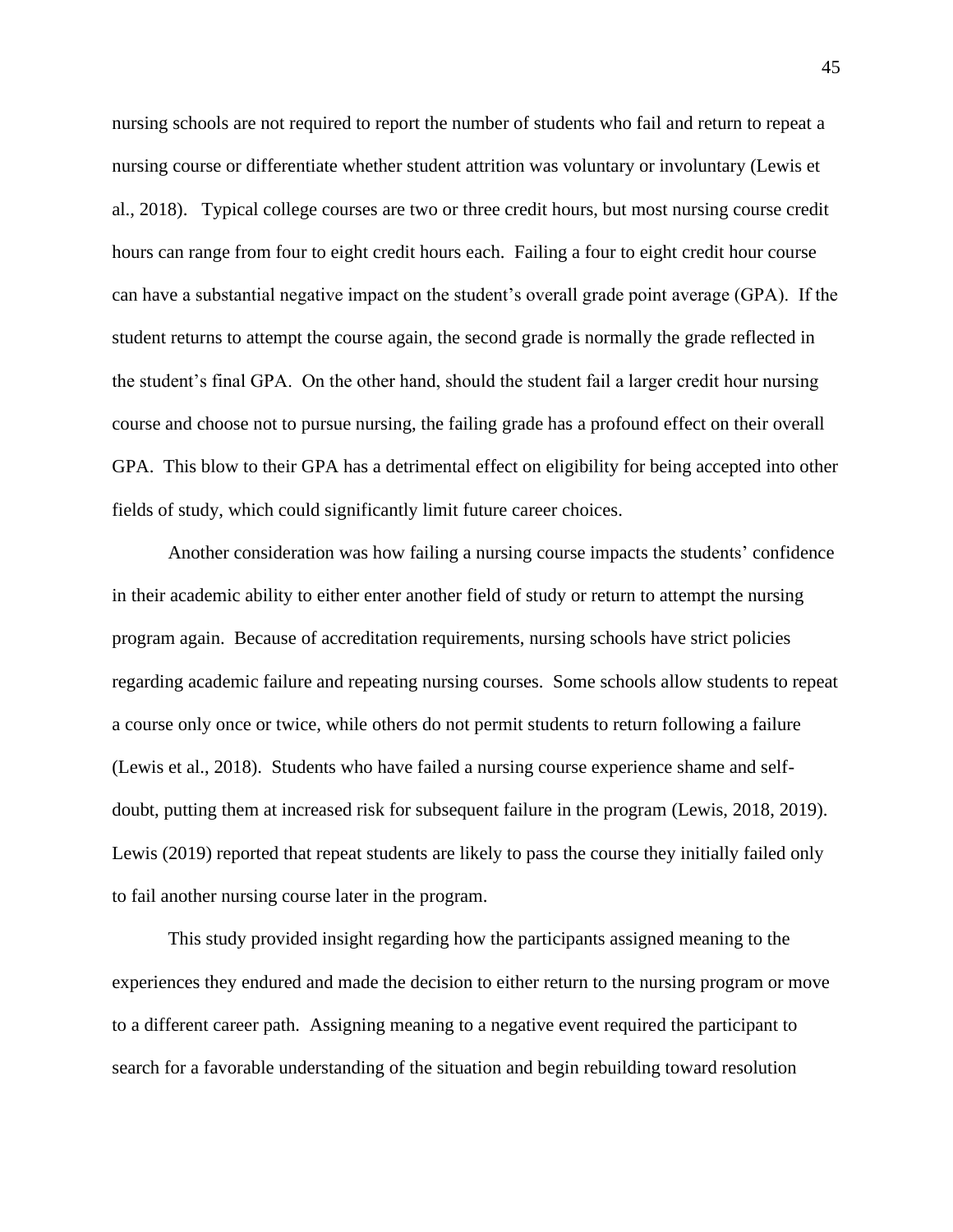(Park, 2013). There was no literature found that addressed how failing a nursing course affected the students' future academic success or career choices. Understanding the impact on future academic and career success experienced by the participants could provide valuable perspectives for nursing educators advising students following academic failure.

### **Factors Associated with Student Nurse Attrition**

There is much speculation regarding factors that allow early prediction of student nurses who are likely to fail. Handwerker (2018) credited previous research findings identifying academic factors associated with student success as possessing a high level reading comprehension, high entrance exam scores, higher scores in science courses, high college GPAs, higher grades in prerequisite college courses, high GPA in high school, a previous college degree, higher grades in nursing courses, never having withdrawn from a nursing course, having a low number of transfer credits, increased levels of faculty support, adequate financial resources, high levels of self-efficacy, and decreased work hours outside of school. Conversely, characteristics placing a student at-risk of failing included: (a) having a low high school GPA, (b) marginal college entrance scores, (c) poor family/peer support, (d) family commitments, (e) lower socioeconomic status, (f) poor faculty support, (g) lower math and reading scores, (h) having failed a college course, (i) working while in school, (j) poor test taking skills, (k) emotional immaturity, and (l) entering nursing for the status of the profession (Crow & Bailey, 2015; Handwerker, 2018; Harding et al. 2017; Smith-Wachotz et al., 2019). Even though a review of the literature revealed conflicting data, there were enough similarities noted to allow educators to identify potential at-risk students that may require intervention to be successful in higher education.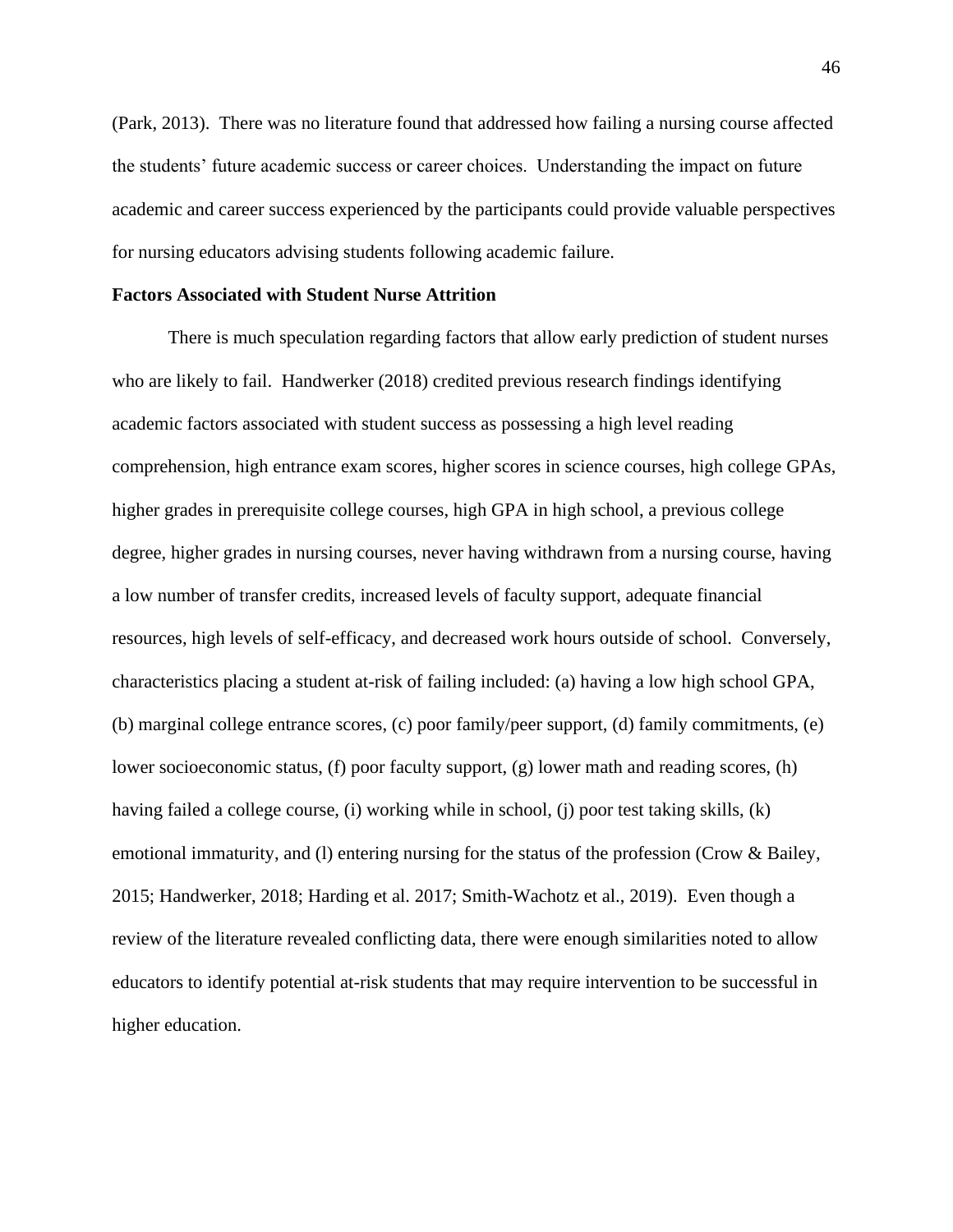Nursing programs have rigorous admission guidelines including set score thresholds on standardized admission exams, high grade point averages, and pre-requisite courses that must be completed prior to beginning nursing courses (Donnell et al., 2018; Lewis, 2018; Lewis et al., 2018; Wros & Noone, 2018). Donnell et al. (2018) reported that reading comprehension scores on entrance exams may be a major indicator of student success or failure in the nursing program, and that grades in anatomy and physiology courses could be a predictor as well. Reading comprehension, writing skills, and basic math skills were listed as vital for success in nursing school (Washington, 2018). Many colleges use a point system to score applicants to ensure that only the most qualified students are admitted. However, a 13-year retrospective multi-cohort study advised that choosing students based on entrance exam scores has a very low incidence of predicting future academic success (Lancia et al., 2018).

Horkey (2015) proposed that educators reestablish candidate interviews, or essays, as a component of the admission process and felt that educators could better select students with personality traits such as self-confidence, self-efficacy, and the ability to embrace the art of nursing. Horkey (2015) further recommended that educators select students with characteristics such as caring, empathy, self-confidence, and self-efficacy, since students who possess these traits were more likely to persist when faced with adversity. There is a growing trend to evaluate social skills in addition to academic and cognitive skills during student nurse selection (Talman et al., 2020). Social skills and emotional intelligence were proposed to be indicative of clinical practice success, academic performance, and retention (Talman et al., 2020). This interesting notion would be critiqued by some as a biased method of selection. Review of the literature revealed conflicting points of view regarding the optimal criteria for accepting potential nursing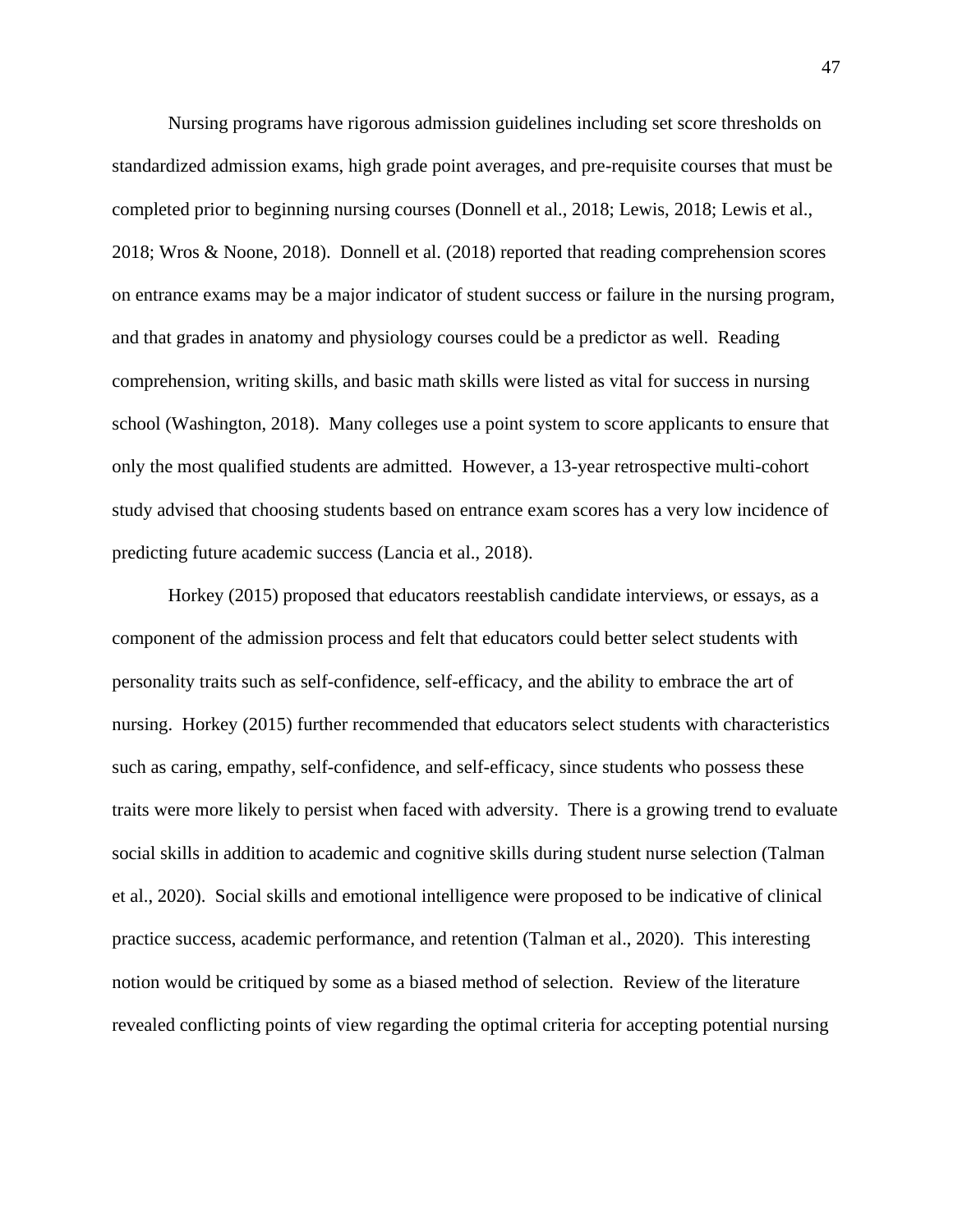students. Perhaps a combination of academic and social skill assessment would indeed lead to selection of a more well-rounded candidate.

Another attrition factor identified in the literature was a conflict in student expectations of the nursing profession. Nursing is often portrayed as exciting, fun, even glamorous, but the reality is twelve to sixteen-hour shifts, working weekends and holidays, and burnout. Many students expected nursing school to be more of a vocational type training and were surprised at the academic rigor involved (Lewis, 2018; Smith-Wachotz et al., 2019). Students new to the nursing curriculum often arrive academically unprepared with poor study and test taking skills, making higher level learning difficult (Harding et al., 2017). Once students begin actual nursing courses, they realized that a chasm exists between what they expected nursing to entail and the reality of what was required to learn and practice successfully in nursing (Hoeve et al., 2017; Pearce, 2018).

A survey of one thousand healthcare major students from the United Kingdom discovered that 42% of the students admitted considering leaving their program at some point and identified three common themes among participants: dissatisfaction with academic rigor, difficulties with clinical placements, and personal challenges (Hamshire et al., 2018). One source reported that many nursing students encounter unexpected emotional challenges when they enter the clinical setting providing hands on care for patients, especially patients that have a poor prognosis, were nearing death, or remind the student of a negative personal experience they have had with a family member (Weurlander et al, 2018). Poor student retention rates were predicted in students that chose nursing for reasons such as job security, status associated with the profession, or expectations of lofty salaries. Higher student retention was reported with students that chose nursing because they were motivated about learning the material, possessed a genuine desire to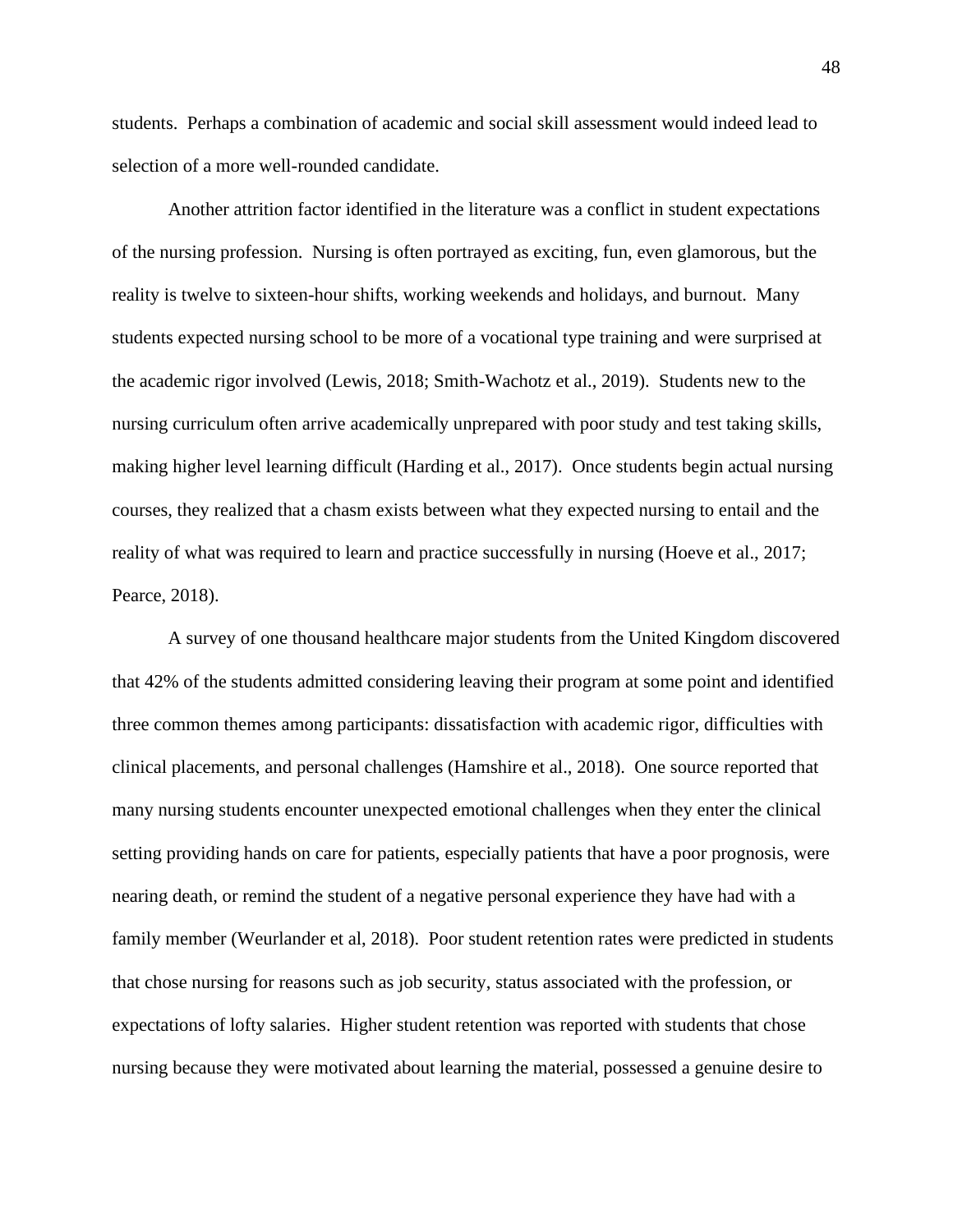help others in need, desired to perform a socially beneficial career, or had a personal medical experience such as a personal illness, illness of a family member, or a family member in the profession (Hoeve et al., 2017; Messineo et al., 2019).

Extensive nursing school orientation (boot camp) was suggested to acclimate new students to the program, as well as additional instruction, online support modules, and ongoing faculty support to aid students in the transition to nursing school (Smith-Wachotz et al., 2019). Washington (2018) reported on a research project, GRIND (Get Ready to Initiate a Nursing Degree), that was implemented during the summer prior to starting fall semester to introduce students to the rigors of nursing school with the goal of increasing retention. Students attended a six-day program consisting of basic APA writing skills, basic math instruction, study and testing tips, training on cultural diversity, introduction to simulation lab, self-care, and nutrition tips, and how to maintain a personal calendar and time management system (Washington, 2018). Several sources proposed focused orientation for nursing students, but this program offered a very structured format.

Researchers also tried to determine if certain prerequisite or nursing courses were predictive of student failure. Findings suggested if a student failed one nursing course, especially a medical/surgical course, they were more likely to fail a second nursing course in the future (Kubec, 2017; Lewis, 2019). Research also indicated that failure in any biology course, such as chemistry, biology, or anatomy and physiology, was predictive of the students failing future nursing courses (Barbe et al., 2018; Donnell et al., 2018; Kubec, 2017; Lewis et al., 2018). These findings proposed that students who receive a failing grade in a prerequisite biology course are more likely to fail a nursing course should alert nursing faculty that these students may be at high risk and require early intervention measures.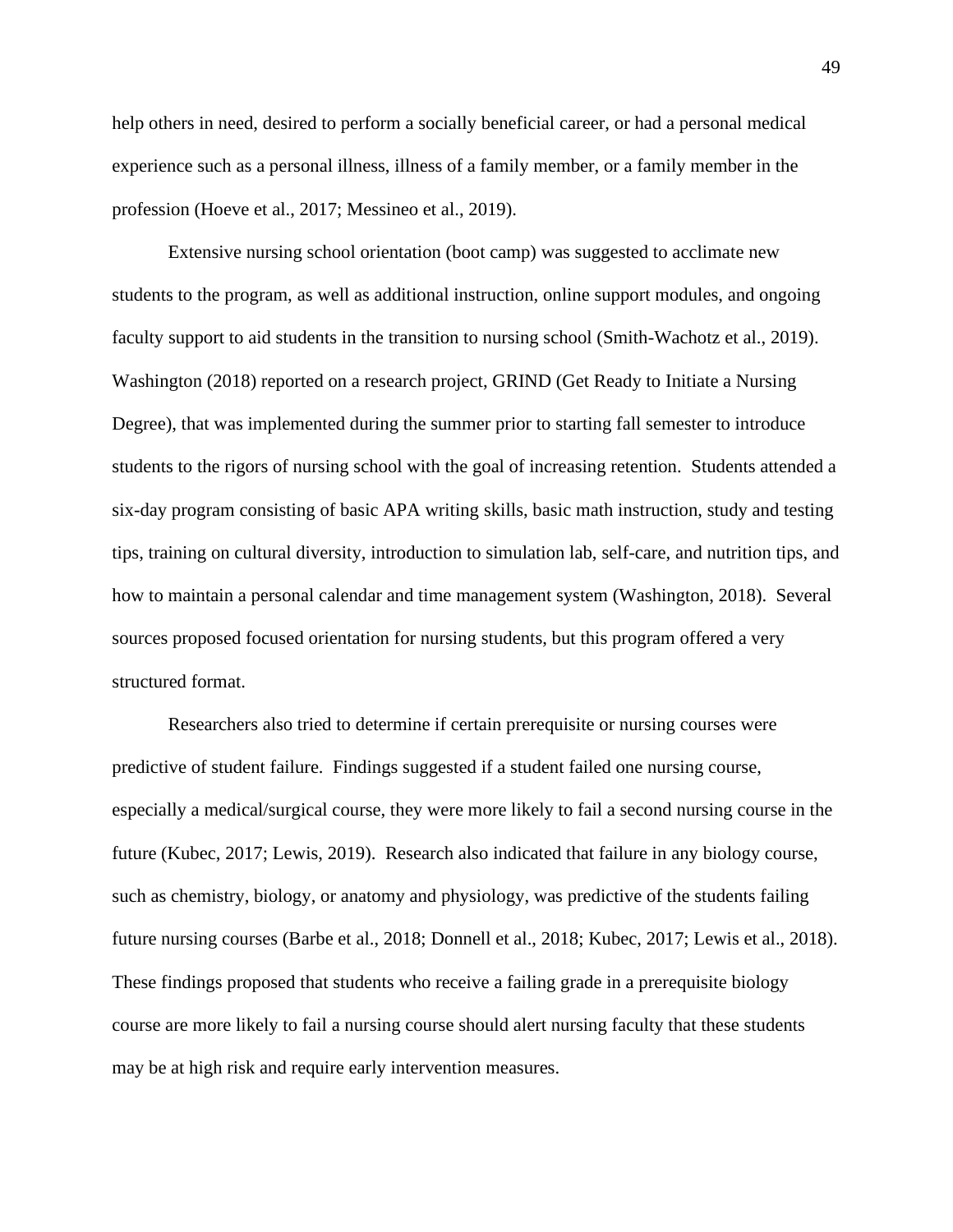One interesting finding was that the student grades in developmental psychology and nutrition/diet therapy, both non-science courses, were predictive of successful completion of the nursing program (Kubec, 2017). The authors disclosed that these courses were developed with input from nursing faculty for nursing students (Kubec, 2017). Data suggesting that a student who failed one nursing course is more likely to fail a second course is not surprising. Rather, this lends support for nursing schools to implement intensive support measures for returning students that have failed the first time to hopefully avoid a second failure.

Students arrive at nursing school from diverse educational, economic, and social backgrounds (Harding et al., 2017; Wros & Noone, 2018). Predictive factors revealed in this review included ethnic minorities, lack of emotional intelligence and resilience, lower socioeconomic status, younger students, older students, students with poor family support, and non-traditional adult students were also more likely to fail to complete the program of study (Andrew et al., 2015; Beauvais et al., 2014; Freeman & All, 2017; Gipson-Jones, 2017; Gratrix & Barrett, 2017; Hamshire et al., 2019; Harding et al., 2017; Harris et al., 2014; Kubec, 2017; Kukkonen et al., 2016; Lewis et al., 2018; Low et al., 2019; Talman et al., 2020). Resilience and emotional intelligence were considered essential traits to thrive in the healthcare environment and were thought to be acquired with reflective practice, storytelling, peer and professional supportive measures, and development of mindfulness and meditation practices (Low et al., 2019). Weurlander et al. (2018) found that when a student is confronted with patient care scenarios that affects one on an emotional level, one needs the opportunity to reflect on those experiences with someone they trust to gain confidence in handling these situations in practice. Pearce (2018) suggested that the nature of being female, the responsibilities associated with being a caregiver (being able to get pregnant and have children, caring for older or sick relatives,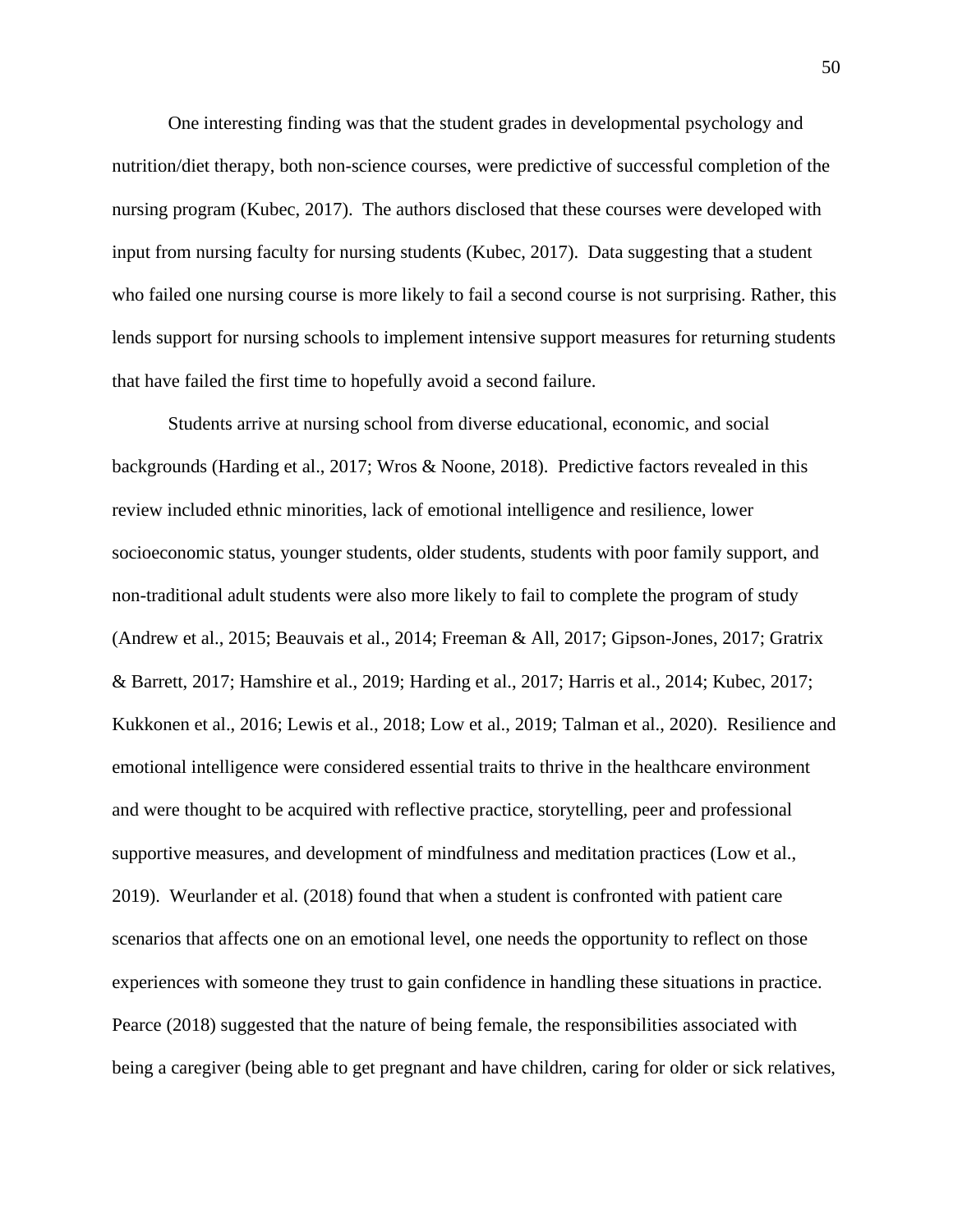etc.), increased the likelihood of attrition, while Gratrix and Barrett (2017) proposed that male gender was associated with higher levels of attrition. Students who spoke English as a second language (ESL) were more likely to fail the first semester of the nursing program, and interestingly the same study reported that students that had one or both parents born outside the United States was statistically predictive of the student failing the program as well (Barbe et al., 2018; Donnell et al., 2018). This was a discouraging finding since a diverse healthcare workforce is touted as a key component to aid in reducing health disparities and achieving health equity (Barbe et al., 2018; Glazer et al., 2016).

Financial hardships were also found to be a major factor in student nurse attrition. Kubec (2017) reported that 80% of college students in the U.S. must work while attending college. Students who were required to work during nursing school to support themselves or families reported increased stress and a decreased ability to perform to their potential academically, often leading to failure of a course (Gipson-Jones, 2017; Jones-Berry, 2019; Kubec, 2017). A mixed methods study conducted by Grant-Smith and Zwaan (2019) added transportation costs, meals, resources, and childcare associated with nursing school and the required clinical placements as the most significant stressor that negatively impacted academic performance for 53.6% (*n*=90) of their participants. Some students reported being placed in clinical locations further away than expected, sometimes requiring the use of overnight accommodations, as contributing to financial hardship during school, which influenced them to drop from the program (Grant-Smith  $\&$ Zwaan, 2019).

Conflicting data were obtained regarding student retention among traditional and nontraditional students. One study suggested that non-traditional adult students have an advantage over younger traditional students in qualities of emotional maturity, emotional intelligence, and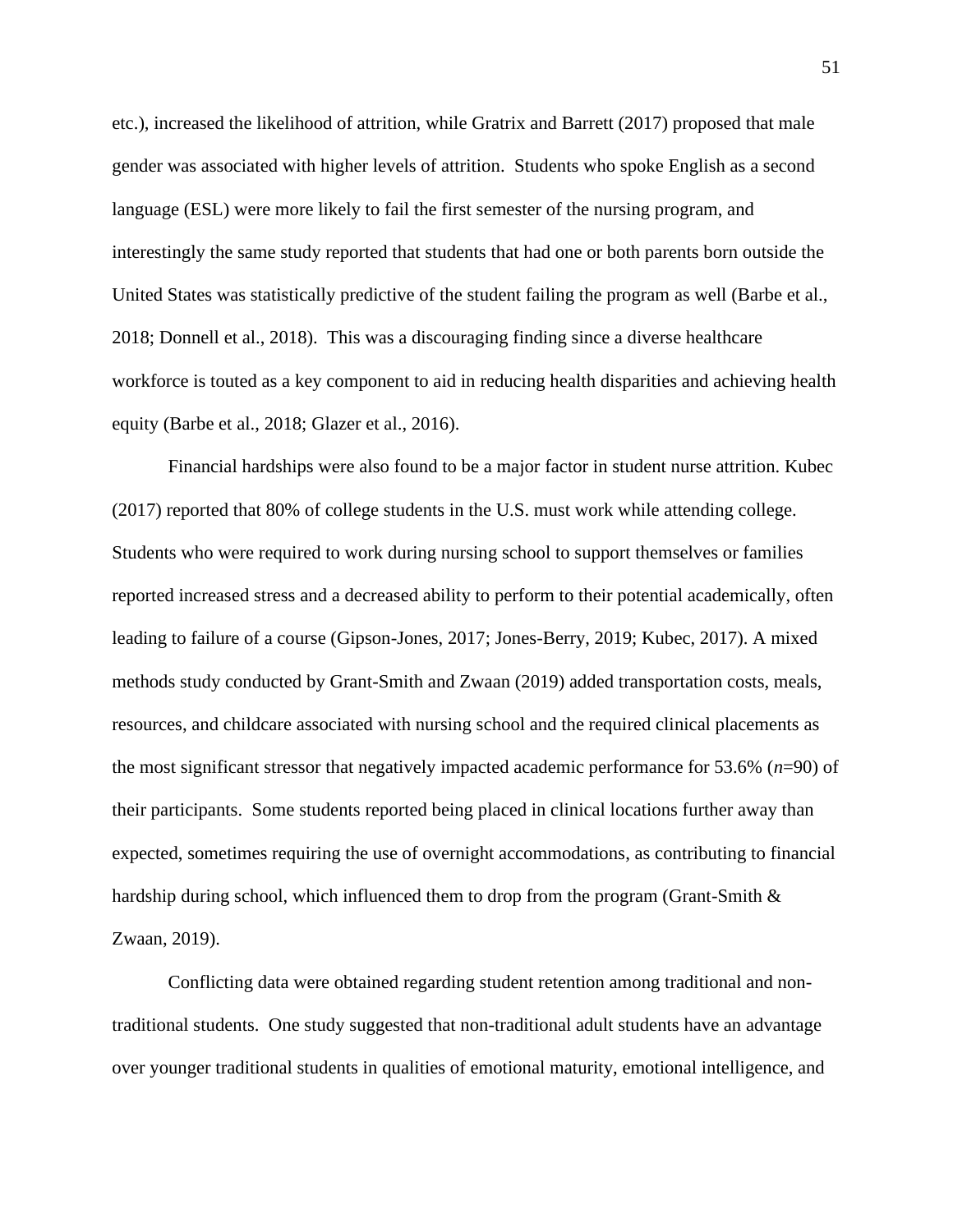resilience, while another source stated that non-traditional students were at a disadvantage because they often must maintain jobs and attend to family responsibilities while attending college (Beauvais et al., 2014; Harris et al., 2014). Crow and Bailey (2015) reported that in 2012, 50% of students in associate degree programs were over the age of 30, while only 16% of students in baccalaureate degree programs were over age 30. Common characteristics of the nontraditional nursing student were identified as: (a) being enrolled in school part time versus full time, (b) being required to commute to campus, (c) male gender, (d) being of ethnic or minority groups, (e) speaking English as a second language, (f) having dependent children at home, (g) having a general equivalency diploma, (h) having required remedial courses prior to entering the program, (i) having prior work/life experiences, (j) having gaps in educational experiences, and (k) being first-generation college students (Crow & Bailey, 2015). As a result of these life factors, the study speculated that many nontraditional students are unsuccessful in nursing programs due to circumstances that were out of their control.

Students who were unsuccessful in nursing were reported to have one of the following factors: (a) 56% scored below the national average on the ACT, (b) 72% had been required to repeat an anatomy and physiology course, (c) 61% had been required to take remedial college math, and (d) 50% had been required to take remedial college English (Harris et al., 2014). There were abundant, often conflicting studies in the literature identifying students at risk for failure in a nursing program, but none of the studies reviewed made any reference to the lived experience of the student who failed or how they found meaning in the experience. Early identification of potential at risk students is a vital component of promoting their success, but more information is needed to allow educators to know what interventions will be most helpful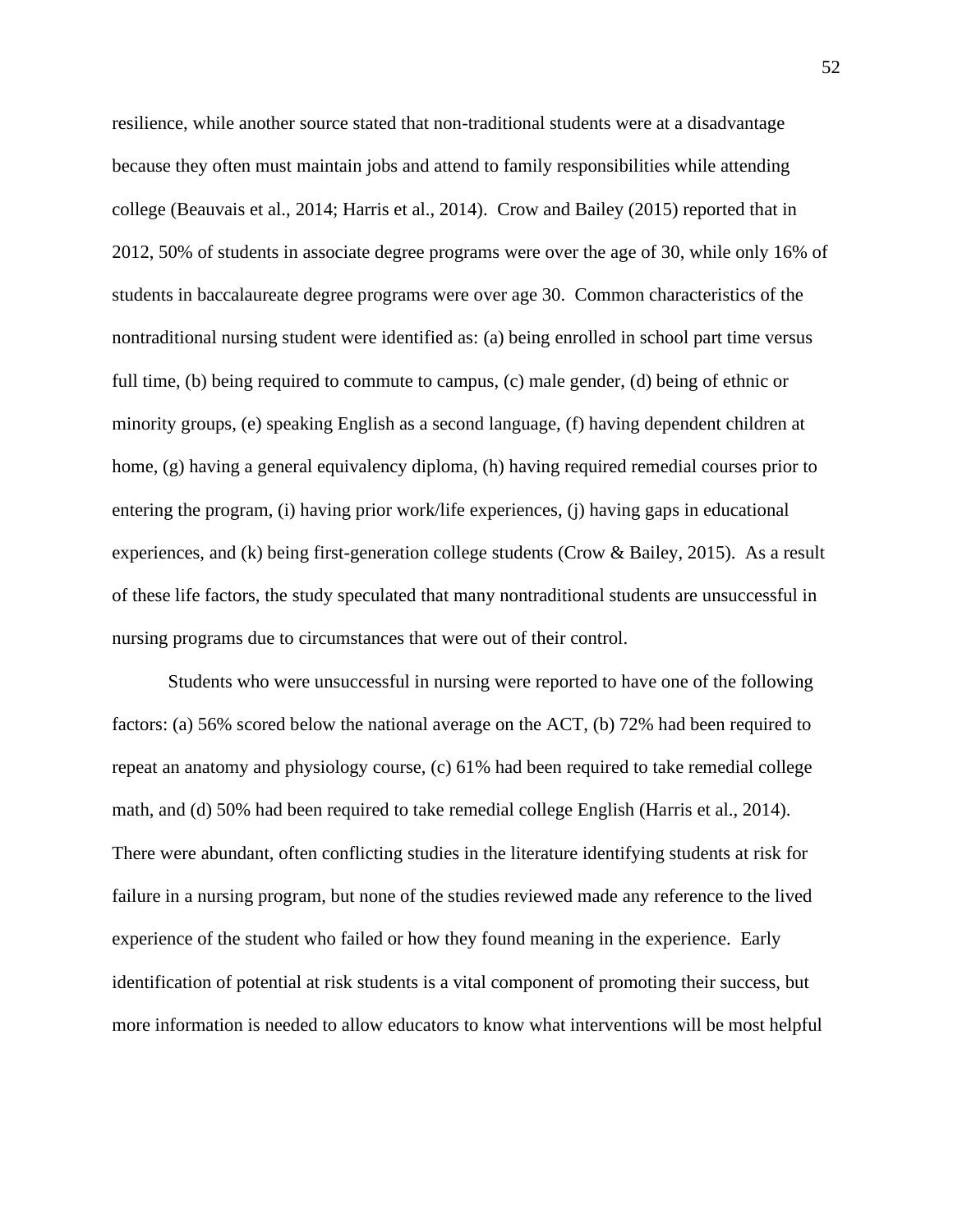for these students so that institutions of higher learning can focus their resources in the most useful areas.

# **Importance of Faculty Rapport**

Promoting a sense of inclusion and belonging to the school of nursing, as well as the nursing profession, can be of benefit to student retention and success (Jack et al., 2017). Another common finding in the literature was how student perception of belonging and rapport established with faculty was a significant influence. Vincent Tinto is credited with developing a theory of student progression in higher education that suggests faculty engagement and social involvement with students to be a major factor in student retention (Andrew et al., 2015). Three sources proposed faculty support from the beginning of the program may be the single most effective factor in student success, and encouraged nursing advisors to work diligently to help new students acclimate both socially and academically to the program by providing assistance with study skills, test taking skills, use of computer technology and simulation equipment, stress reduction, and connection to available resources (Amsrud et al., 2019; Hamshire et al., 2019; (Smith-Wachotz et al., 2019). Turner and Thompson (2014) surveyed a sample of 30 students regarding their college experience and reported that 67% cited lack of activities to engage freshmen students, 57% conveyed they had no interactive relationship with their instructors, and 53% relayed inadequate academic services and support. This data proved significant, especially since the students surveyed all successfully graduated from the program, but still designated these factors as obstacles that caused them difficulty. Gratrix and Barrett (2017) identified the relationship between student and instructors as a core component to student success and encouraged colleges to increase faculty training in student mentoring, reward faculty who are motivated to mentor students, and ensure faculty availability for student interaction. Fontaine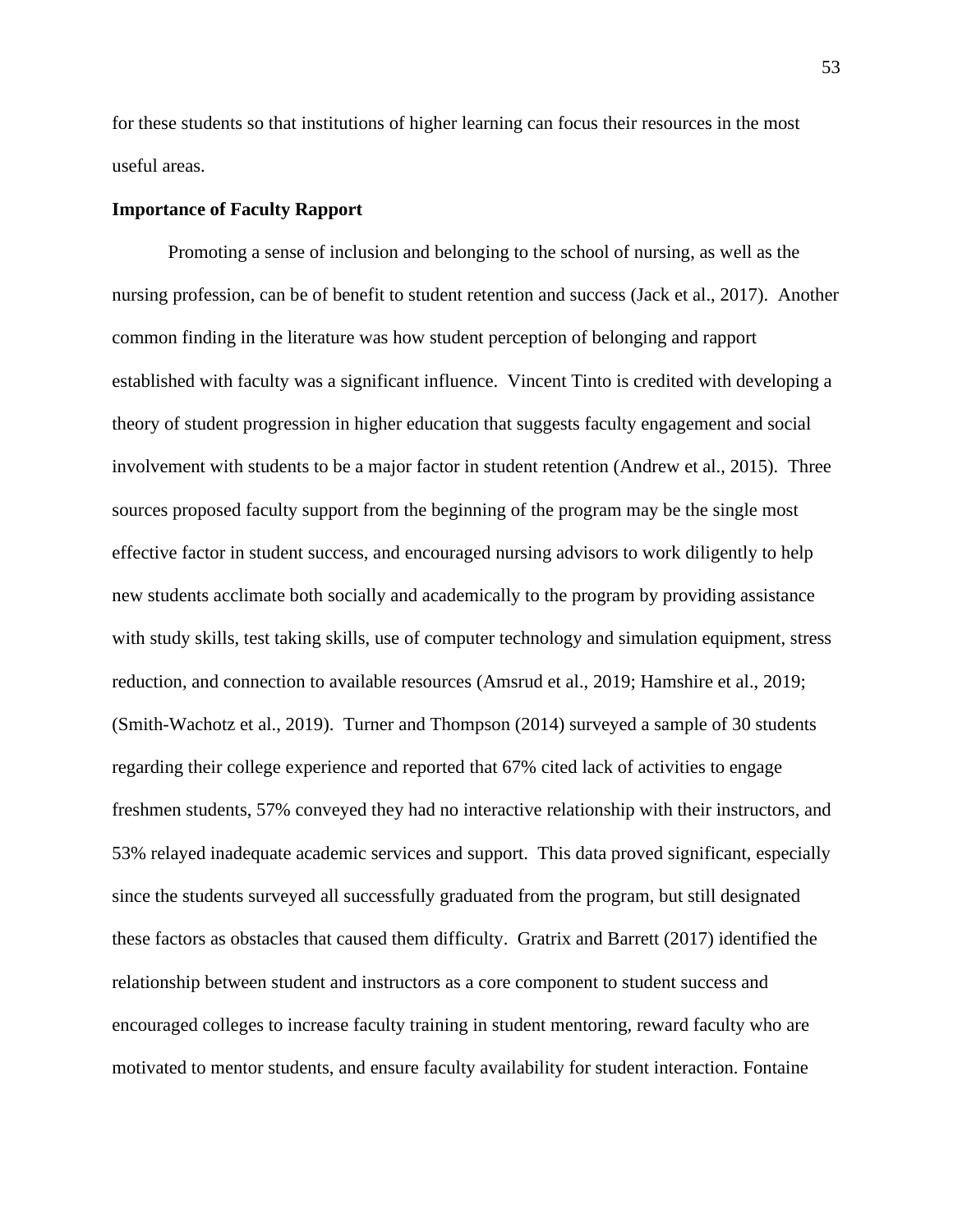(2014) recounted a study that found retention rates in one nursing program increased from 61% to 71% following the implementation of a program that included early student interventions including extensive advising and counseling for nursing students.

Several sources disclosed evidence linking teacher emotional support to student motivation and engagement, as well as the ability to develop and improve educational competence (DellAntonio, 2017; Fontaine, 2014; Gratrix & Barrett, 2017; Hamshire et al, 2019; Hoffman, 2014; Kubec, 2017; Lewis et al., 2019; Low et al., 2019; Ruzek et al., 2016; Smith, et al, 2016; Talman et al, 2020; Weurlander et al., 2018; Williamson et al., 2014). A sense of connectedness with academic faculty was reported to positively influence both socialization and learning, and students expressed increased comfort learning from faculty they had formed relationships with (Ebert et al., 2019). The same study reported that students preferred learning via in person encounters with faculty in the company of student peers, and further expressed concern that reduction in funding was negatively impacting universities' abilities to support faceto-face learning (Ebert et al., 2019).

Faculty qualities that promoted student retention included maintaining open communication, providing a relaxed, supportive learning environment, mutual respect, positive rapport, offering a safe, nonthreatening classroom, enthusiasm about the content being taught, and being available to students (Hoffman, 2014). Common themes identified by students in one source included a desire for more face-to-face time with nursing faculty, instructors who can help link theory to practice, increased time in the nursing lab or simulation lab, the importance of peer connectedness with fellow nursing students, more welcoming clinical environments, consistent supportive mentors, and a decrease in online instruction (Ebert et al., 2019).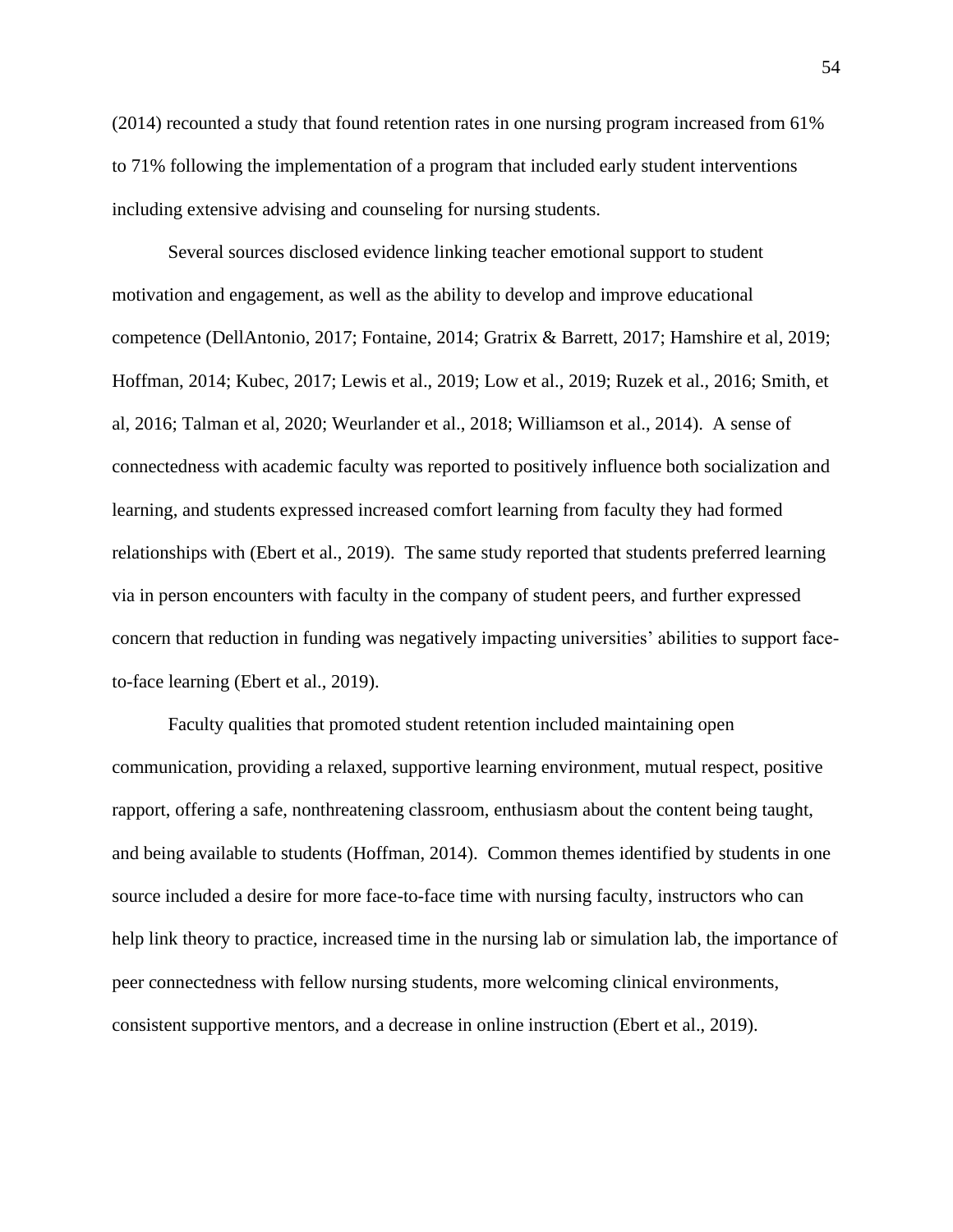Furthermore, students who had experienced positive relationships with their teachers showed greater academic achievement, intellectual growth, personal development, increased motivation, enhanced academic self-confidence, and persistence in degree completion (DellAntonio, 2017; Gratrix & Barrett, 2017; Hamshire et al., 2019; Hoffman, 2014; Low et al., 2019; Talman et al., 2020; Weurlander et al., 2018; Williamson et al., 2014). Another interesting study suggested that educators that maintain high student expectations also promote student autonomy and motivation, and that motivated students are more cognitively engaged, eager to learn, possess pride in their achievements, and are self-confident about attaining their goals (Rubie-Davies et al., 2015).

Along with developing and maintaining a rapport with nurse educators, the student must develop this same rapport with other nurses that mentor them in their educational journey. One study explored the relationship between the nurse mentor's behaviors and the professional growth and learning of nursing students and suggested that the nurse mentor's behavior was a crucial element in the student meeting learning outcomes (Raso et al., 2019). The study stated that clinical faculty model how a nurse ideally should behave in a real-world working environment, and cited repetition of outdated practices, a decrease in caring ability, and a loss of human values as behaviors that not only undermined the students' learning but discouraged them from pursuing the profession (Raso et al., 2019). Weurlander et al. (2018) suggested that educators were viewed as role models for students, especially when navigating emotionally difficult situations, and that the lack of providing supportive measures during negative events creates a "hidden curriculum" which contradicts the very caring, empathetic nature that the program purports to have. These sources were a wonderful affirmation that faculty engagement and support are key factors to student success, but none of them addressed the student lived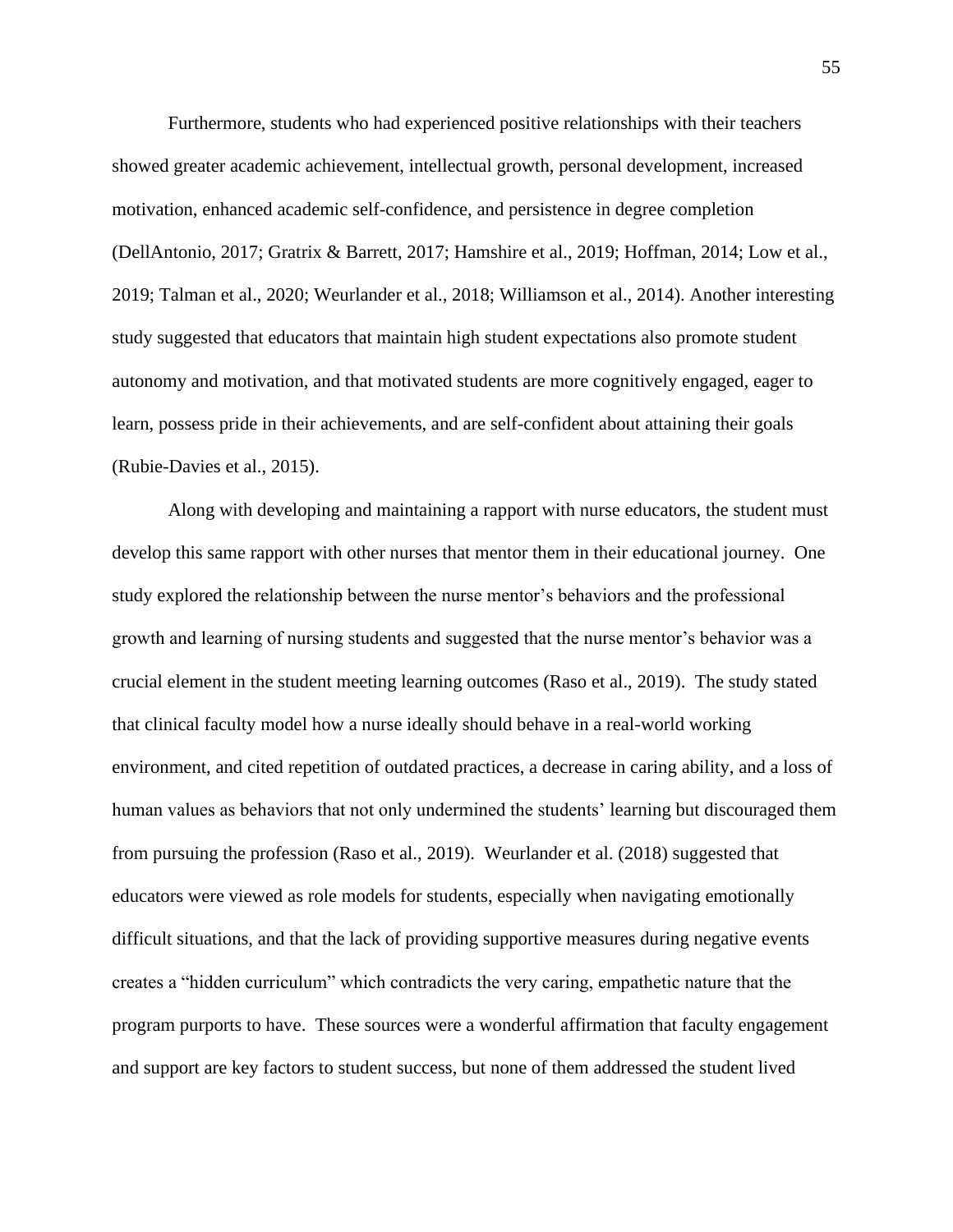experience following a failure, and only four addressed the importance of faculty support either following a failure of a nursing course or upon return to attempt the program of study following a failure (Handwerker, 2018; Harding et al., 2017; Lewis 2018, 2019).

# **Family, Intimate Partner, and Peer Support**

One would surmise that having the support of family and peers during nursing school would enhance student success, and one source even proposed that support from family and friends, along with personal determination, were key factors in students' decisions to continue in nursing school (Hamshire et al., 2019). A review by Andrew et al. (2015) found intimate partner support had a notable influence on student progression and further stated that lack of partner support was cited as the main cause of attrition in about a third of mature-age female students. The study went on to state that having a supportive partner boosted coping ability and aided nursing students in negotiating the demands of college, household duties, and family responsibilities (Andrew et al., 2015; Hamshire et al., 2019; Kubec, 2017; Low et al., 2019). Crow and Bailey (2015) stated that associate degree nursing programs are comprised of many nontraditional students who had work and family responsibilities while attending nursing school, thus may experience challenges out of their control, that nursing programs should take these factors into consideration when adopting progression policies that adversely affect this population of students. One interesting caveat discovered involved female nursing students who suffered lack of support from their male partners became less tolerant of this behavior as they progressed in the program. This was attributed to experienced personal growth, gained selfconfidence, and increased assertiveness (Andrew et al., 2015). Data from these sources reinforced the importance of family support in student success.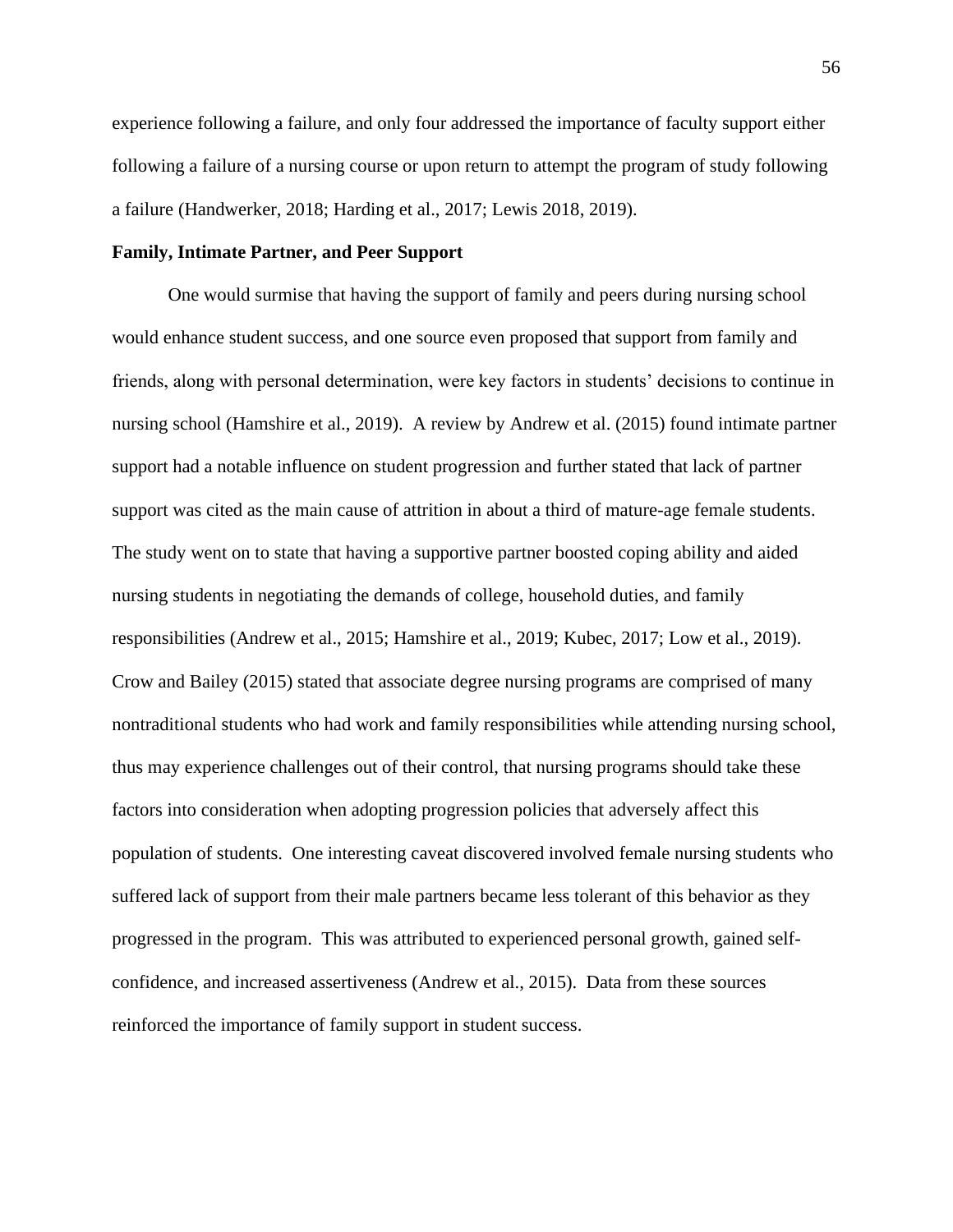Meaning making alters the way one appraises or understands a situation, and students who fail a nursing course often experienced stress related growth as they work through the process of discovering meaning in the failure (Park, 2013). One area this study strived to explore was how social and family relationships changed or developed following the student failure. As mentioned in the previous section, students who fail a nursing course are not permitted to move forward to the next semester with their cohort of peers that relationships have been formed with. This was yet another loss the students experienced. One of the first comments students make when learning they have failed a class is *what will my mother/father/spouse think*? Not only was the student devastated, but was immediately concerned about what others were going to think. The studente fear the worst scenario. Lewis (2019) wrote that following the failure of a nursing course the student undergoes a grief like experience that is both an emotional and spiritual challenge, and that the support from family, faculty, and peers was critical in helping the student overcome the event.

Park (2013) suggested that positive relationship changes could be experienced following a stressful event, such as added supportive behaviors, becoming closer with loved ones, development of added patience, realignment of priorities, and enhanced coping behaviors as people attempted to make meaning of the negative event. This study examined how the students' relationships were or were not changed with friends, school peers, family members, and their significant other. How both positive and negative relationship dynamics affected the students' meaning making, or processing, of the failure was of interest.

## **Professional Peer Integration**

During the literature review process one interesting factor associated with student nurse dissatisfaction and attrition was revealed. As mentioned in an earlier subheading, many students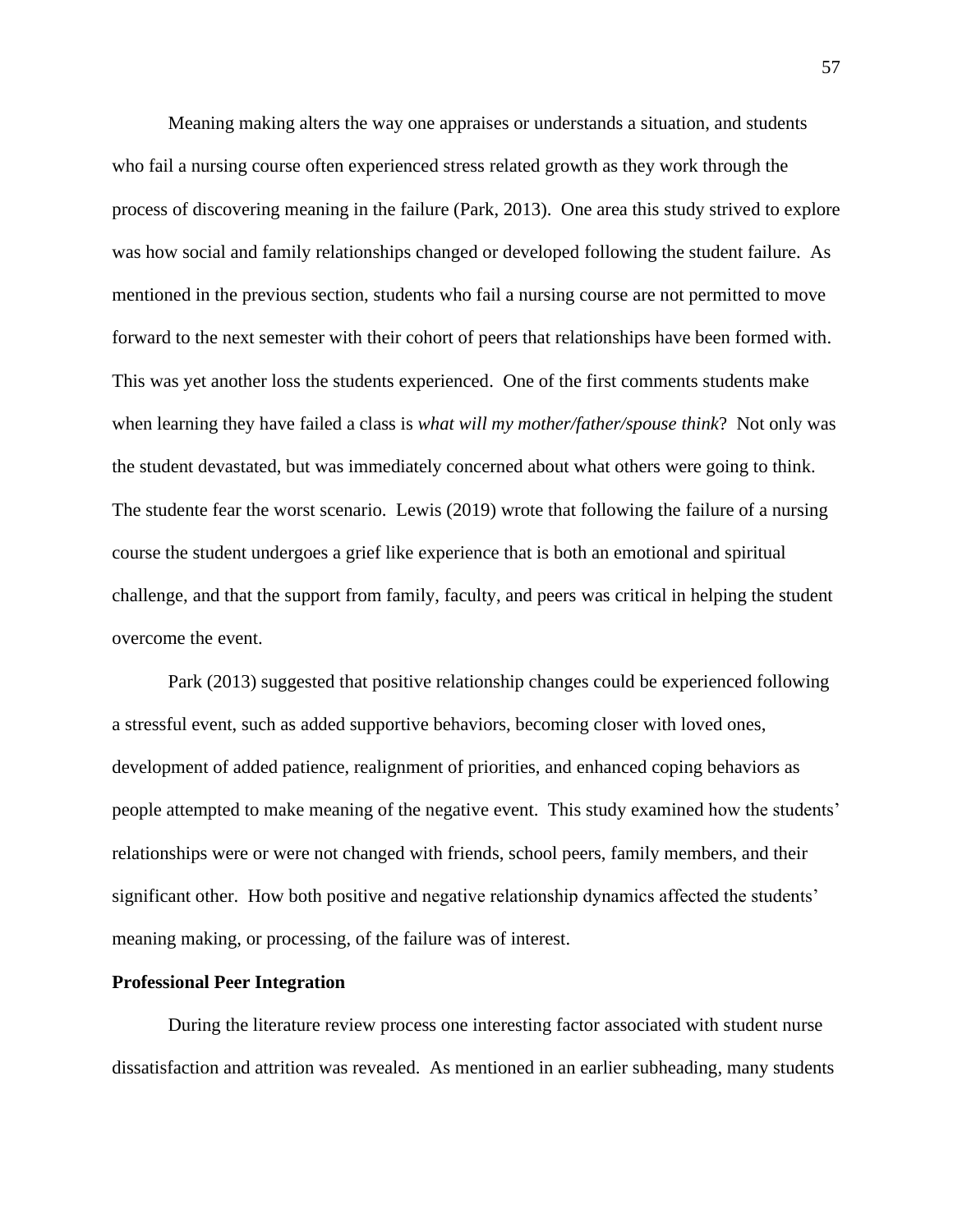encounter emotionally taxing situations in clinical situations that they are often ill equipped to process. It is imperative that students have faculty and nurse role models present to guide them through these difficult emotional situations. A role model is described as a positive example or a member of the profession that is worthy of emulation (Perry, 2009). Having a mentor to confide in during these experiences and demonstrate how to navigate the emotional side of nursing is a vital part of nursing education (Weurlander et al., 2018). Researchers proposed that students have added support and opportunities to discuss these experiences to confidently handle similar care issues in the future (Jack et al., 2017; Weurlander et al., 2018).

Several sources reported student attrition based on issues with clinical placements. Hamshire et al. (2018) recounted that just under half of all nursing students in their study (*n*=735) had considered leaving the nursing program at one time or another and stated that feeling socially and academically integrated into the clinical placement site made them more likely to stay the course. Students who felt secure and supported by their clinical mentors exhibited more confidence, less stress, and enhanced learning in the clinical setting (Smith-Wacholz et al., 2019). Conversely, exposure to poor role models in the clinical placement had an adverse effect on student learning, led to negative feelings about the nursing profession, and gave students the opportunity to consider the type of nurse they did not want to be (Jack et al., 2017). Student dissatisfaction with their clinical placement can accelerate a student's decision to leave the profession (Jack et al., 2017). A secure, caring clinical environment is essential for student learning (Birks et al., 2018; Jack et al., 2017).

Not only are nursing faculty responsible for integrating students into the academic culture, but they are also tasked with acclimating them into the clinical workplace during clinical rotations as well. The well-known catch phrase *nurses eat their young* describing lateral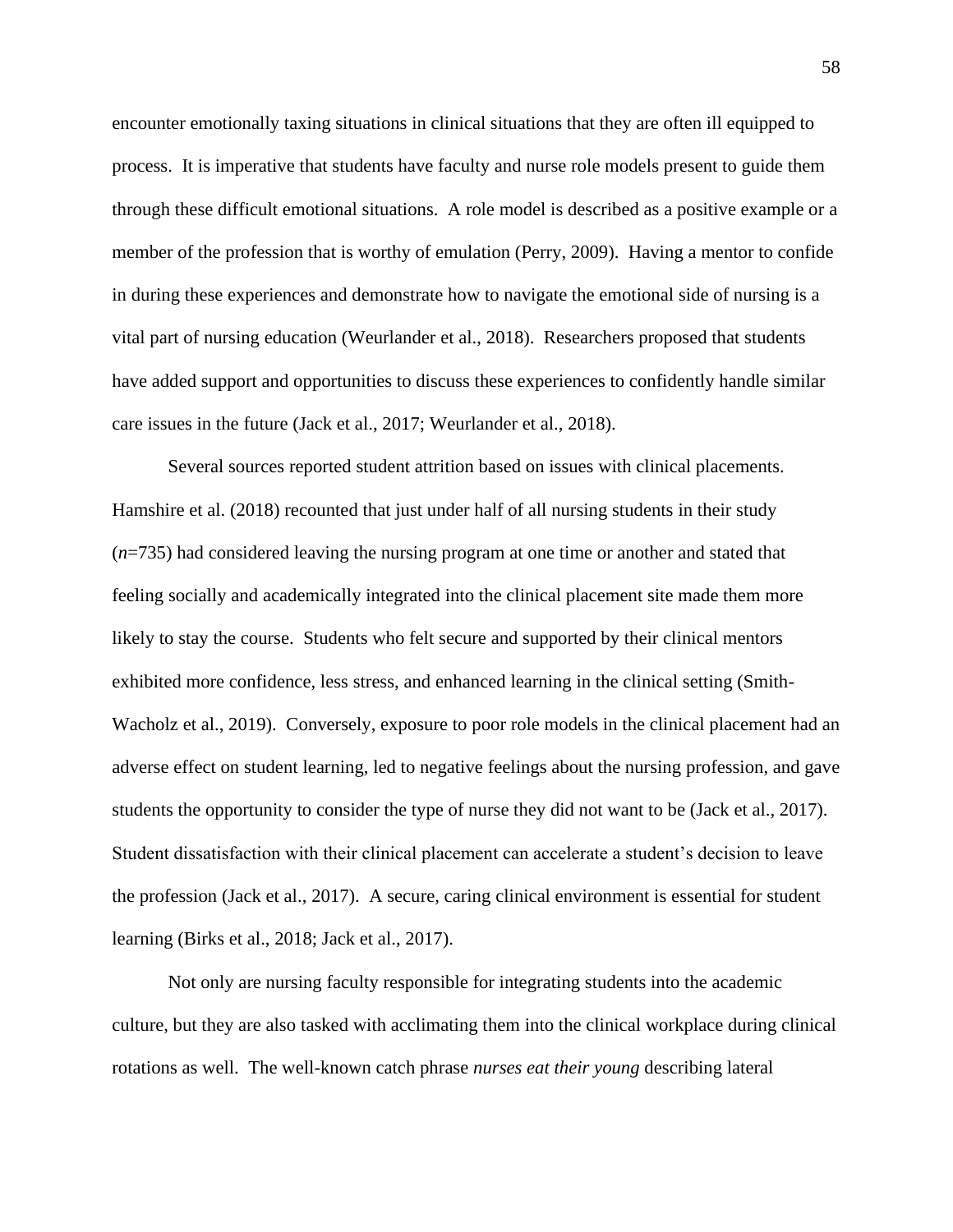violence from older, experienced nurses toward younger, new nurses was first coined in 1986 (Colduvell, 2017). It was surprising however to find accounts in the literature of student nurse encounters with this phenomenon. One source reported that exposure to bullying in the clinical environment had physical, emotional, and mental adverse effects for vulnerable students that were essentially guests in the clinical facility, and that both educational institutions and healthcare facilities must be responsible for management of this issue (Birks et al., 2018).

Often this behavior does not get reported formally so it is difficult to determine the actual incidence, but this study suggested greater than 50% of nursing students have experienced some sort of workplace bullying in their clinical placements (Birks et al., 2018). Some of the reported abusive behaviors reported by students included verbal abuse in the presence of patients or other staff, being reminded of their inferior standing in the workplace, being belittled or embarrassed, name calling, being sexually harassed, being forced to perform clinical skills outside their scope of practice, having doors shut in their face, being excluded from staff break room or restroom, eye rolling, being ignored, and being told they were not wanted on the unit (Birks et al., 2018; Ebert et al., 2019). Astoundingly, the same study reported that nursing students from non-English speaking cultures were at higher risk for bullying in the workplace and that many harassing behaviors were perpetrated by fellow nurses (Birks et al., 2018). This behavior was often not addressed due to beliefs that the occurrences were an expected method of putting students in their place or because the students were hesitant to report incidents because their faculty member was in a position of limited power to do anything about the issue (Birks et al., 2018). As a result, the students felt unsupported by both the professional nurses they sought to join and the nursing program (Ebert et al., 2019).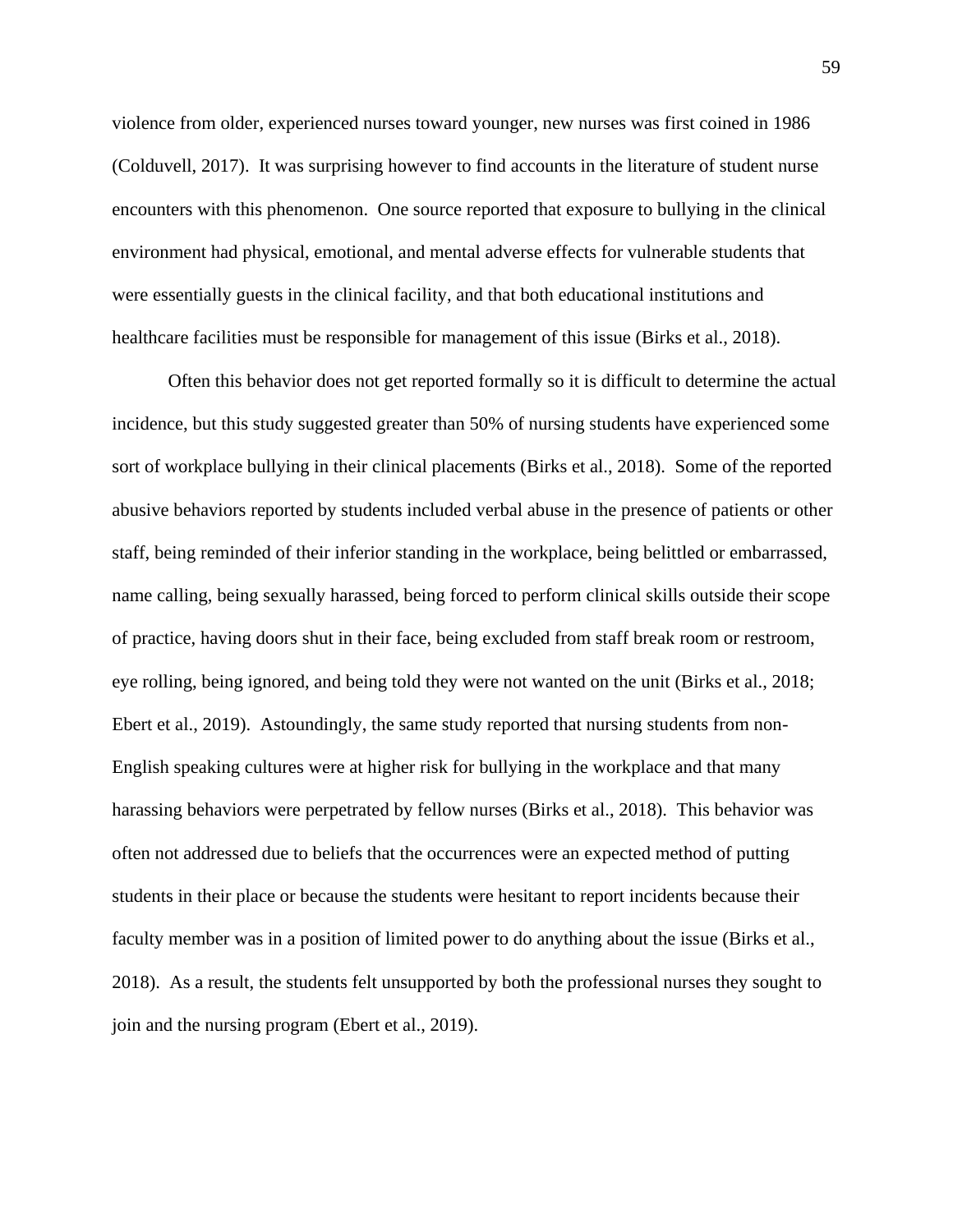Students identified the following traits as helpful for clinical mentors: supportive, willing to teach, takes time to explain things, welcoming, patient, kind, having a solid knowledge base, willing to share experiences, passionate about the profession, and willing to spend time with them (Ebert, 2019; Jack 2017). Negative nurse mentor traits cited by students included negative staff attitudes, staff viewing students as a burden, and staff that preferred to complete tasks themselves instead of allowing students opportunity to do them, and further stated that many of the disgruntled staff were experiencing assignment overload due to staffing shortage and generalized lack of time (Ebert, 2019; Jack et al., 2017). Educators must be aware of potential student bullying in the clinical setting and must incorporate teaching of skills for students to recognize and navigate these behaviors during their clinical placements. Because what I learned in this literature review, early discussion on workplace behaviors will be implemented into clinical readiness teaching with my students in the future.

While reviewing studies regarding student dissatisfaction with clinical placement, one study really stood out. In some countries such as Australia, the United Kingdom, and New Zealand, there are nursing standard statements included in yearly nursing license renewal for professional registered nurses, one of which requires existing registered nurses to "teach and support nursing students in clinical placements" (Anderson et al., 2018, p 231). Researchers in the study interviewed fifteen registered nurses regarding the requirement and found that some of the nurses were not aware of the nursing standard, and that the participants had mixed feelings about the professional development standard. The Australian nursing standards for registered nurses state that licensed nurses are responsible and accountable for supervision of nursing activity, will foster a culture of safety and learning, engagement with health professionals,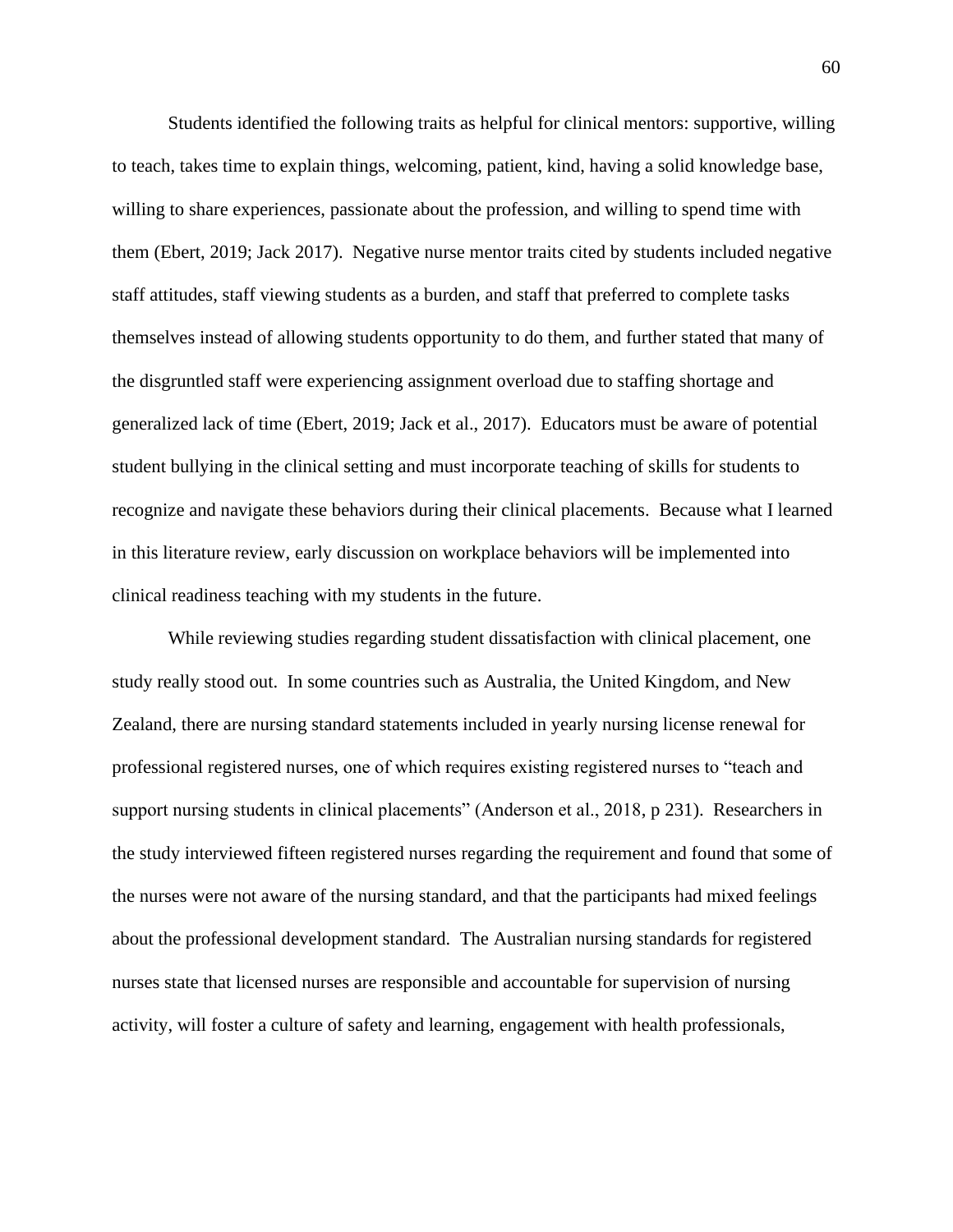sharing of knowledge and practice, and contributing to developing other professionals (Anderson et al., 2018).

In the study, certain themes emerged when nurses were asked about supporting student nurses in the clinical setting. Even though participants admitted that mentoring students added to their already busy workload, they stated that providing guidance to the students was the right thing to do and they had a sense of responsibility to do so (Anderson et al., 2018). Interestingly, most of the participants interviewed were unaware that supporting the next generation of nurses was a requirement according to their licensing agreement but voiced that they took on the extra responsibility of mentoring students because they felt they were doing the right thing (Anderson et al., 2018). Participants stated that providing guidance to student nurses should be an individual choice, that nurses mentoring students should not have a full patient load assignment, and that nurses should have the right to decline mentoring a student (Anderson et al., 2018).

# **Assessing the Toll**

Failing a nursing course affects the student on multiple levels. The failure of a course results in a student being removed from their original cohort to sit out for a semester, then join another already established cohort to continue the program. They lose the support of peer relationships they have formed in their original cohort and are thrust as a lone student into another cohort in which students have already bonded together. Another aspect to consider is that the student must procure additional financial means for extended time spent in higher education. A degree that was expected to take two years in the case of an associate degree, will now require three or more years to complete. Finally, students that qualify for admission to nursing programs often have excellent grade point averages and many have been awarded scholarships that were dependent on maintaining a stellar grade point average. Failing a nursing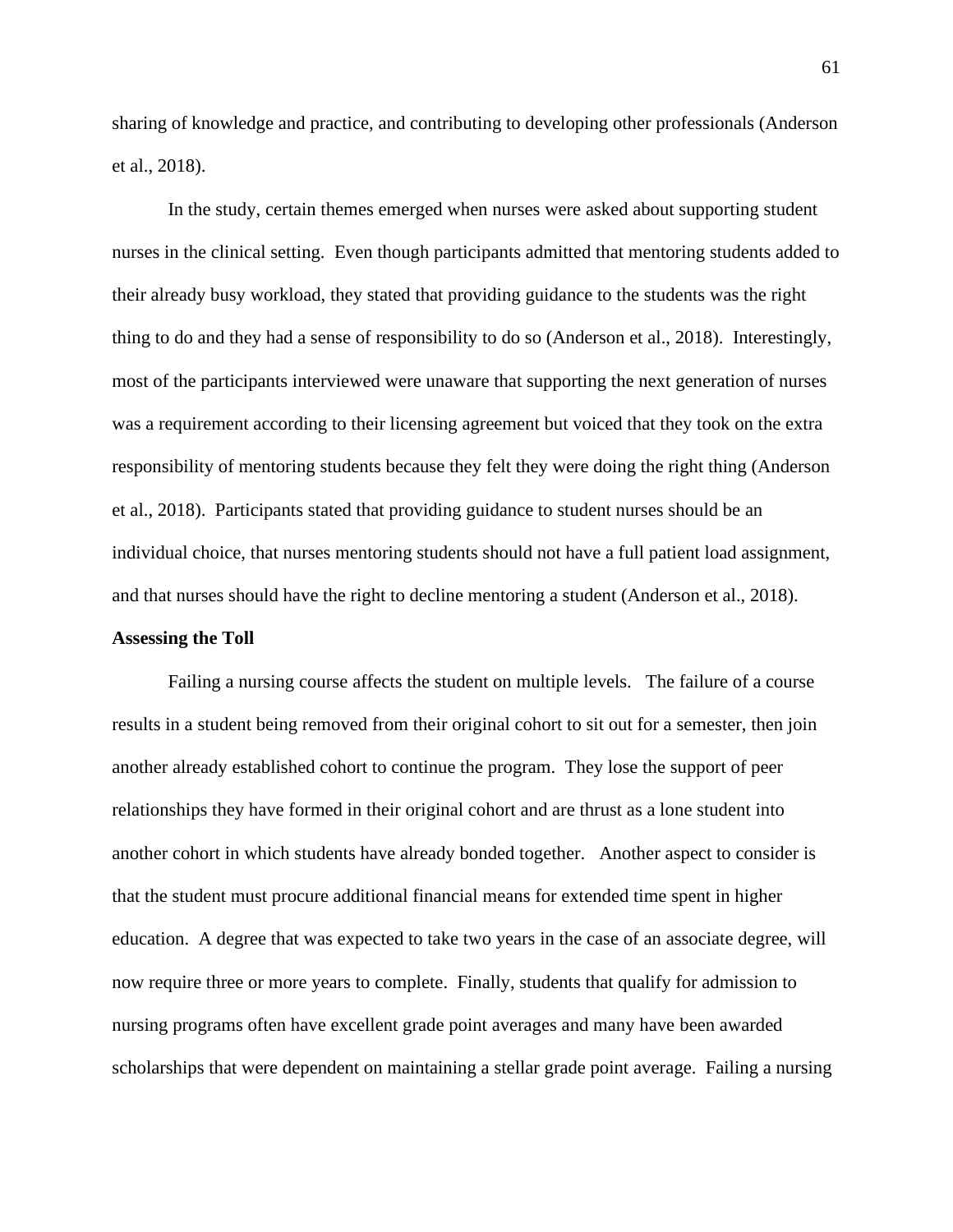course negatively affects their grade point average and may even result in the loss of these financial awards.

This study provided insight on the lived experience of students who have failed a nursing course, and more importantly how that experience was processed by the individual; how they assigned meaning to the experience, either positively or negatively. Frankl (1946) proposed that meaning is unique and individual to each person, and that each human being has the freedom to choose how they master adversity. This study examined how the participants' internal drive helped them overcome the immediate distress experienced following the failure and learn more about what happened as they processed the phenomenon. More information is needed about what meaning participants assigned to the experience, what factors encouraged or discouraged them in deciding what to do next, and what methods were used to move past the experience. Frankl (1946) wrote that enduring the struggle and suffering negative occurrences ceased once the individual finds meaning in the experience. Research was needed to learn more about the internal motivation and supportive factors that encouraged participants to see failing a nursing course in a different light and find the courage to move forward in whatever path they chose.

## **Identification and Intervention**

Proactive academic support services assist students with access to college services, as well as promote positive attitudes toward learning (Ebert et al., 2019; Hamshire et al., 2018; Pearce, 2018; Smith-Wacholz et al., 2019; Williamson et al, 2014). As noted in an earlier subheading, a multitude of factors have been discovered that could potentially put a student at risk for academic failure, therefore institutions of higher learning should be proactive about providing early and frequent supportive measures to give these students the best possible chance of graduating. One Australian study reported that some universities, especially those with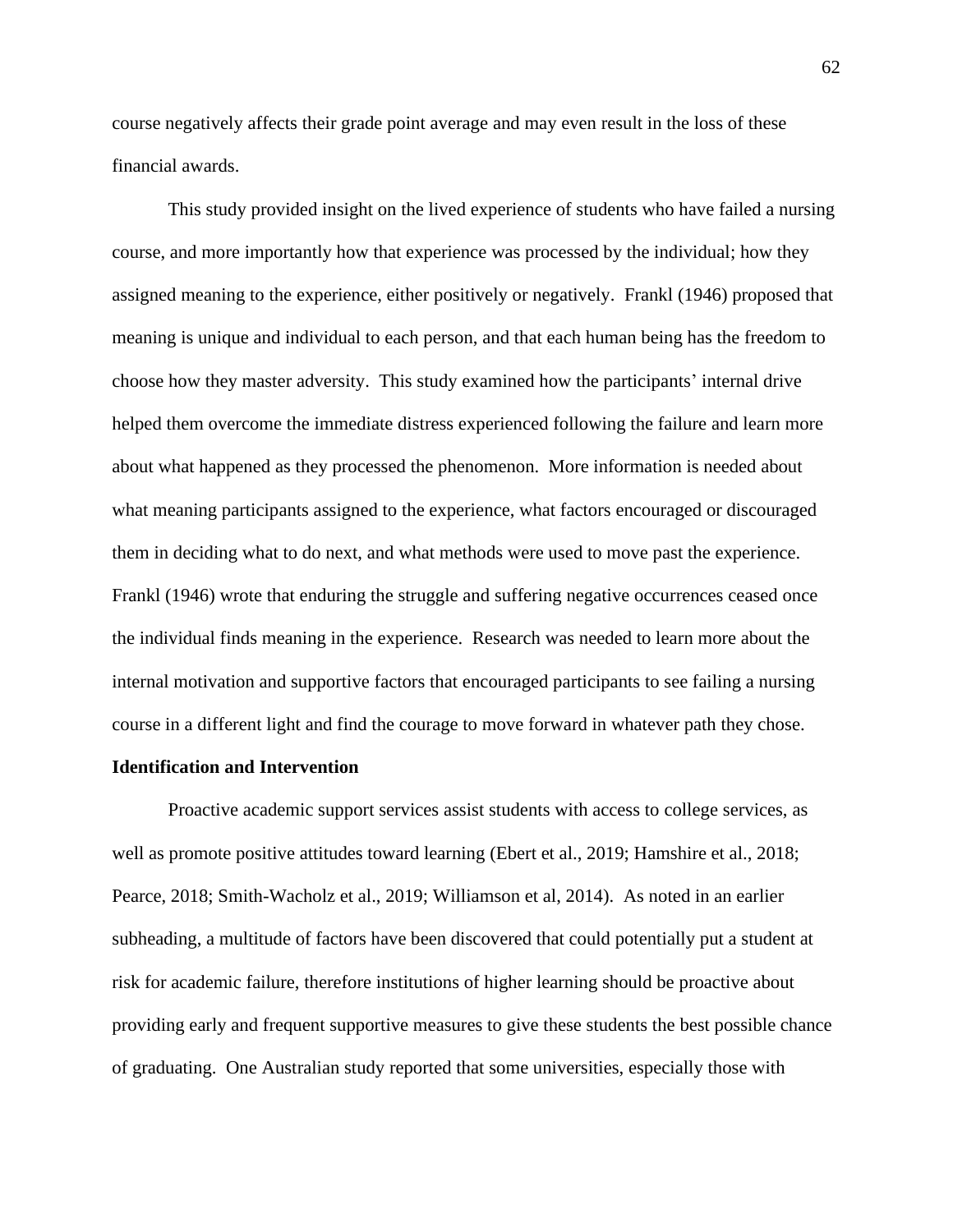students from educationally, linguistically, and culturally diverse backgrounds, should use early identification of students to provide targeted supportive interventions, and went on to propose students most likely to need added support as those with lower GPAs, literacy and language skill deficits, older, female gender, and those born overseas (Glew et al., 2019).

Early academic advising establishes a personal connection with the student and may help intervene with factors that lead to student attrition, such as financial difficulties, poor motivation, poor student/institution fit, poor social integration into the college atmosphere, and poor preparation for college life (Ebert et al., 2019; Hamshire et al., 2018; Pearce, 2017; Williamson et al, 2014). One source identified nursing student repeaters often return to successfully complete the initial course they failed only to fail a later nursing course, so early intervention strategies are crucial for this population of at-risk students (Lewis, 2019). Academic advisors do much more than complete student schedules. They track student progress, promptly recognize areas of weakness, assist with personal stressors, promote student coping strategies, serve as liaison for access to college support services, and form positive relationships with students which may impact student self-confidence and persistence (Gratrix & Barrett, 2017; Lewis, et al., 2019; Mooring, 2016; Williamson et al., 2014). Students typically identified as being high-risk, those that are undecided, first-generation college students, and those from minority/ethnic backgrounds, often require significant support to successfully navigate higher education (Williamson et al., 2014).

An older article reported on a study that examined the effects of an enriched retention intervention program, the Northern Nevada Nursing Retention Program, that instituted educational learning plans, peer tutoring, mentoring services, learning communities, a comprehensive orientation program, workshops for test anxiety, and academic, personal and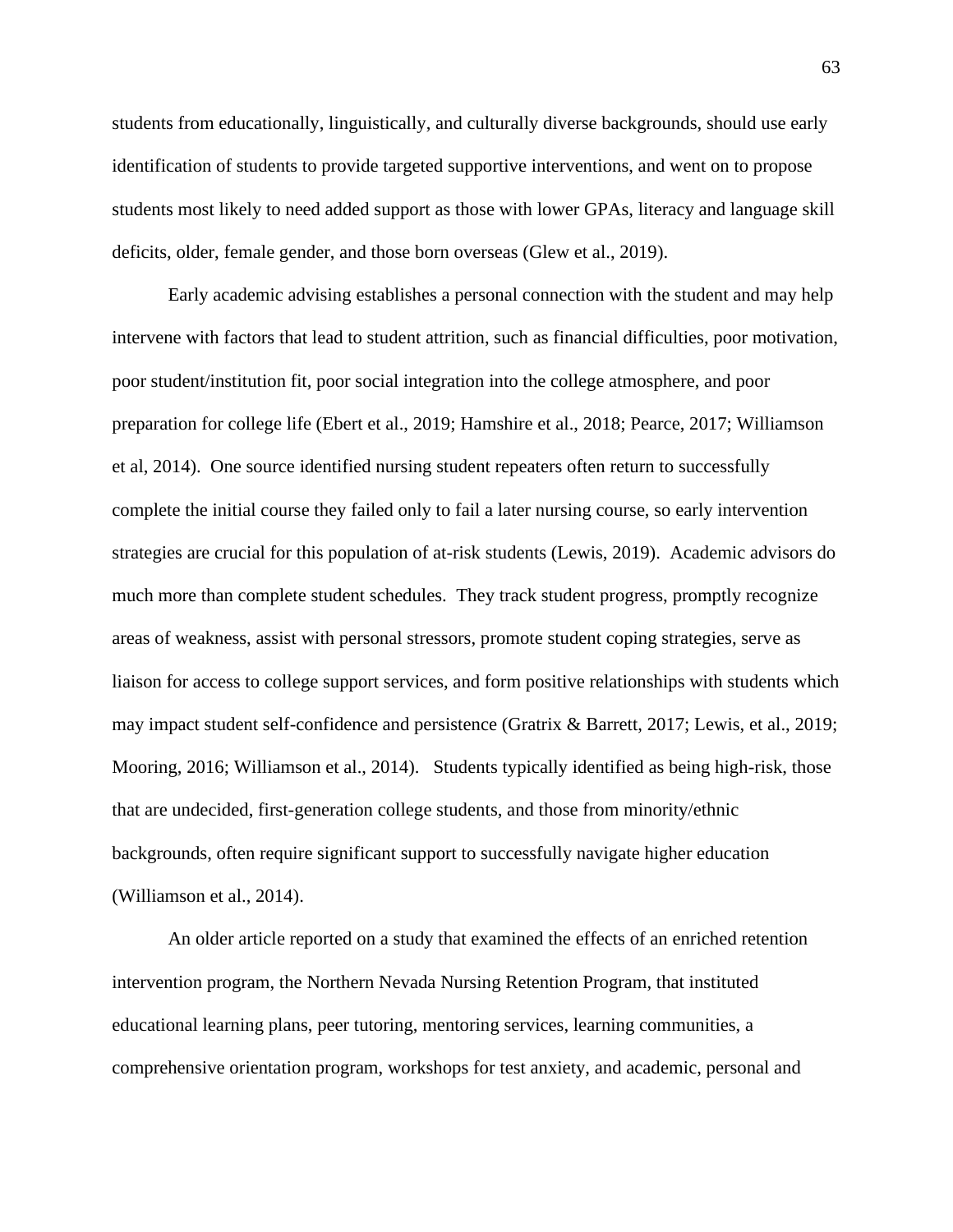career counseling services (Fontaine, 2014). Several nursing programs have created either mandatory or voluntary student support programs and peer mentorship programs where new nursing students are aligned with senior level students who have been successful in the program. Others have some variation of a student support course (Bridge to Success), a comprehensive nursing specific orientation day, or a three-day nursing "boot camp" (Freeman & All, 2017; Gratrix & Barrett, 2017; Harris et al., 2014; Kinney et al., 2017; Walker, 2016).

Several studies reported that tutoring was a substantially advantageous intervention for at-risk students. Washington (2018) recounted tutoring in math, writing, cultural diversity, and study/test taking skills to be very beneficial to students participating in the GRIND program and relayed all students in the program scored 100% on dosage calculation proficiency exams following participation in the program. Students who accessed student support tutoring were more likely to complete the program of study and could even experience a positive impact on financial, emotional, and social well-being during the program (Glew et al., 2019; Lewis, 2019). Another source stated that students who regularly participated in tutoring sessions and study groups had higher pass rates, lower attrition rates, and overall increased satisfaction with the nursing program (Guerra-Martin et al., 2017). Regardless of the type of intervention provided, overall student retention rates increased with the implementation of any method of student support. Findings from my research contributed insight regarding which measures students found most helpful following failure of a nursing course.

### **Gaps in the Literature**

Upon review of the literature, several strengths were readily apparent. Researchers have identified certain factors, such as having taken remedial general education classes, having difficulty in biological sciences courses, English as a second language (ESL), being of a minority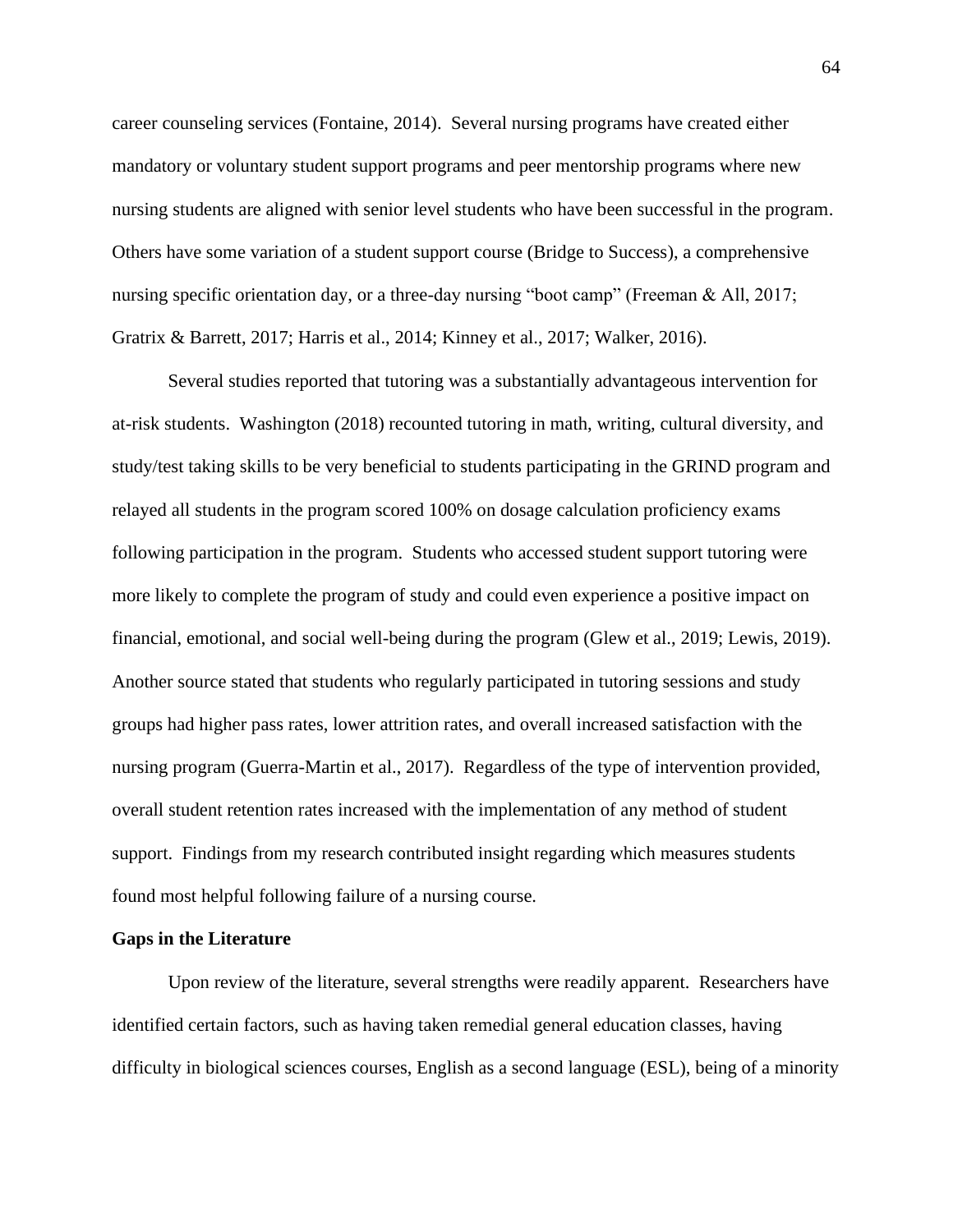ethnic culture, belonging to a lower socioeconomic status, being a nontraditional students or having failed another nursing course, that can predict a student may be at-risk (Abel et al., 2013; Andrew et al., 2015; Barbe et al., 2018; Beauvais et al., 2014; Donnell et al., 2018; Harding et al, 2017; Harris et al., 2014; Hoeve et al., 2017; Kinney et al., 2017; Kubec, 2017; Lewis et al., 2018; Messineo et al., 2019; Mooring, 2016; Pearce, 2018; Williamson et al., 2014). Previous studies have also shown that admission criteria may need to be reevaluated to examine the entire student, not just grade point average, and that supportive measures, regardless of the type, have positive effects for students (Amsrud et al., 2019; Ebert et al., 2019; Fontaine, 2014; Freeman & All, 2017; Gratrix & Barrett, 2017; Hamshire et al., 2019; Harris et al., 2014; Hoeve et al., 2017; Jack et al., 2017; Kinney et al., 2017; Lancia et al., 2018; Lewis, 2018; Lewis et al., 2018; Lewis et al., 2019; Mooring, 2016; Pearce, 2017; Smith-Wacholz et al., 2019; Walker, 2016; Williamson et al., 2014). Although these contributions to the existing knowledge base are enlightening, there is still much that is not known.

Since nursing programs are limited in the number of students they can admit, most studies in the literature consisted of relatively small numbers of participants that have been predominantly female and lack diversity (Smith et al., 2016). Additionally, many study participants contributed on a voluntary basis, and there have been limited comparison studies done. To better generalize findings that are truly representative of all nursing students, developing clear criteria for recognition of at-risk students and conducting a comparison study among different schools, with specific interventional strategies by trained faculty members, would be useful. There is also inconsistency in types of nursing programs, so any differences in program makeup would have to be explained and accounted for in the research.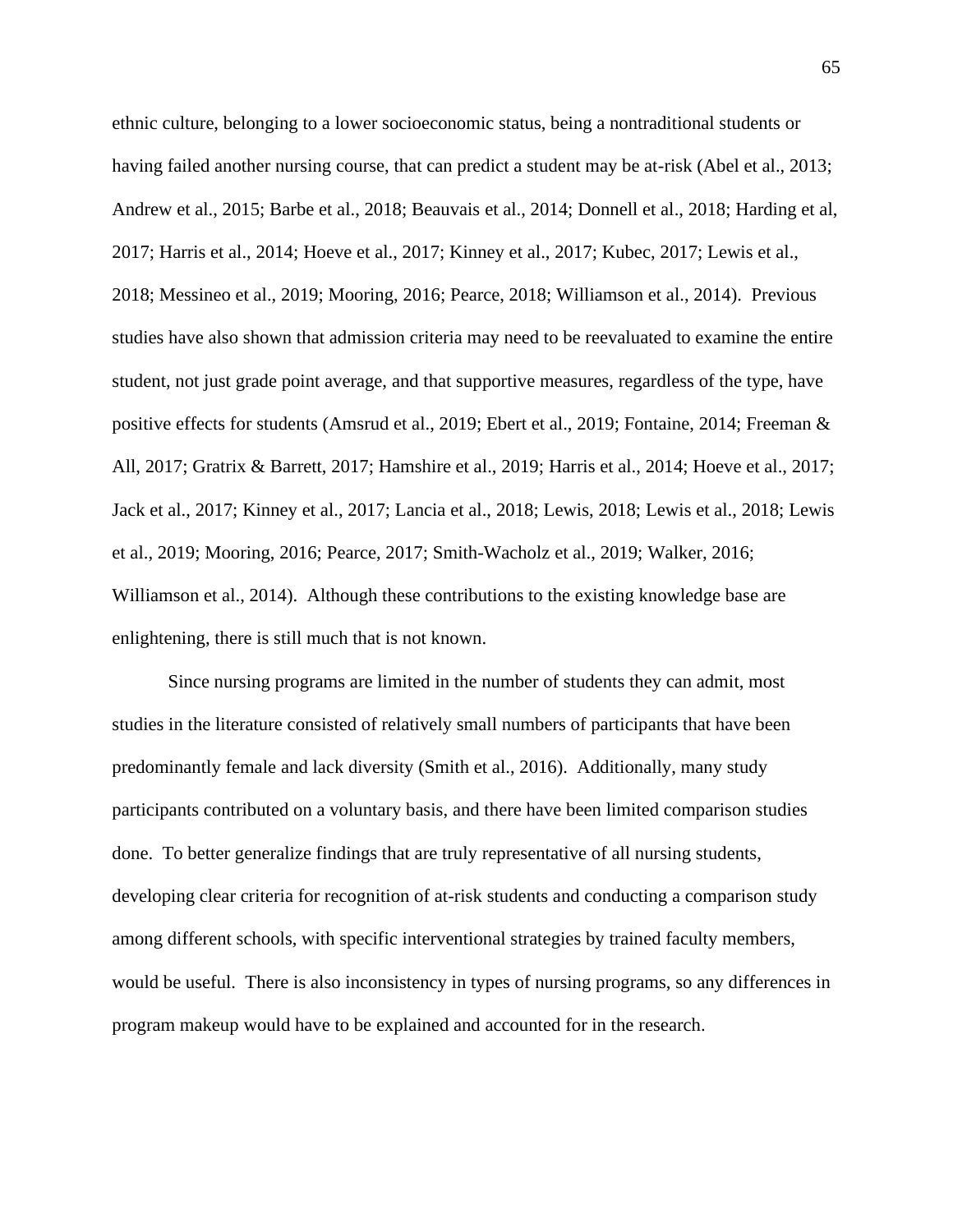There were a few studies examined the financial implications associated with student nurse attrition (Crow & Bailey, 2018; Donnell et al., 2018; Harding et al., 2017; Jones-Schenk et al., 2017; Kubec, 2017; Lewis et al., 2018; Lewis, 2019; O'Keeffe, 2013). Since colleges have limited dollars to spend on recruiting and retaining students, it is important for educational institutions to be confident they are spending resources in a method where they are most beneficial to both the students and the college. Even though academic failure was the number one reason for student nurse attrition, research revealed other reasons students leave the nursing program, such as realizing that nursing is not the career for them, family obligations, financial difficulties, or health reasons (illness, pregnancy, etc.) that were often not disclosed in the literature (Kukkonen et al., 2016). Perhaps additional inquiry could be useful in developing strategies to help students that are facing failure due to life events other than academic reasons, to aid in increasing the number of nursing graduates. Only one study was uncovered that examined nursing students that were successful academically but failed the practicum portion of their training (McGregor, 2007).

There was essentially no research available that explored the students' perception of the experience after failing a nursing course. Questions left unanswered include: (a) what was their experience when realizing they had failed; (b) how did they tell their families and friends; (c) what supportive measures were in place, or need to be in place to help these students endure the heartache of failing and to navigate the emotional journey to either return to try again or to give up their dream of becoming a nurse; (d) how did students eventually find meaning in failing a nursing course and what factors influenced their decision to either return to attempt the course again or to choose another major altogether; and (e) what types of support measure did they need when they returned to the program?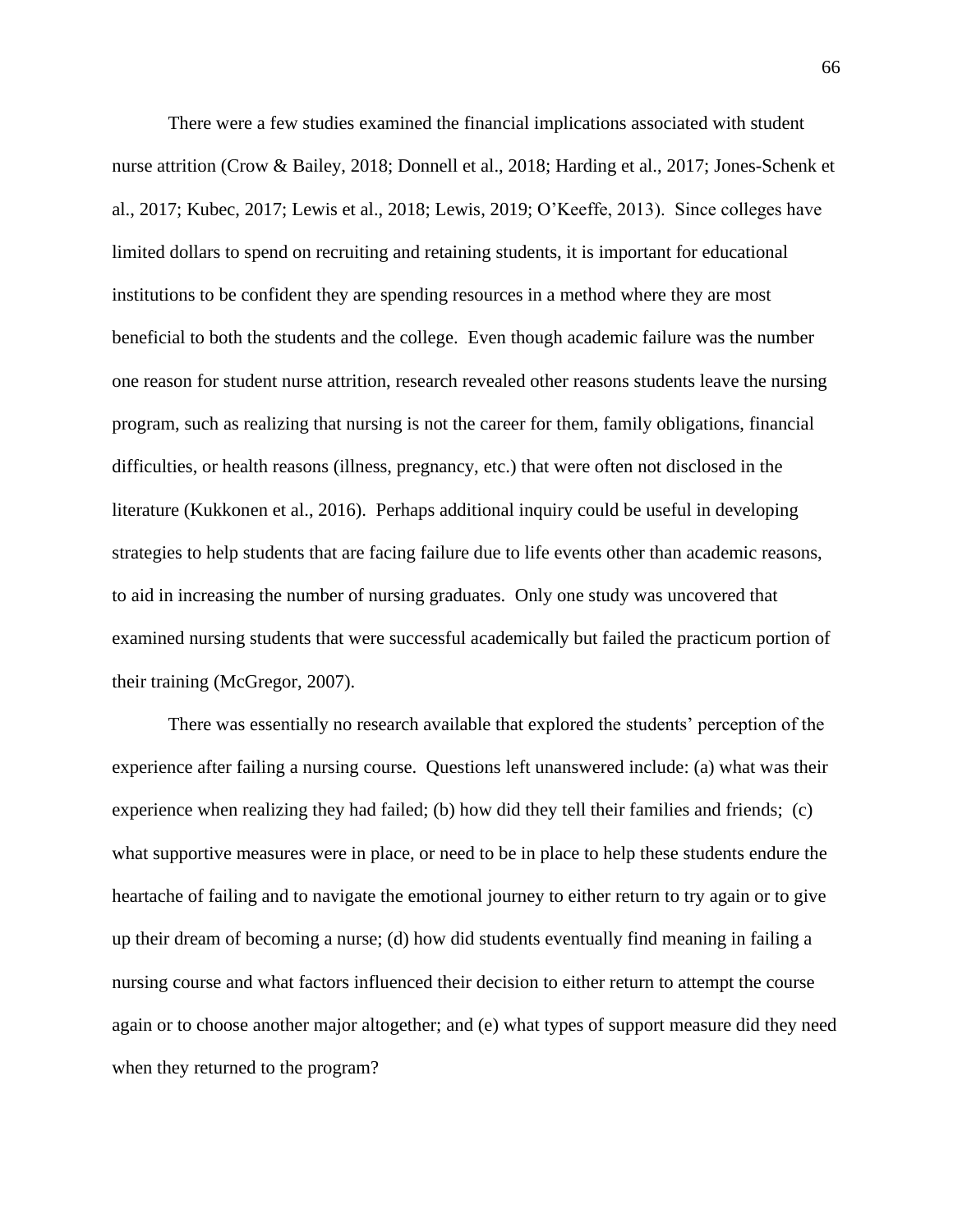#### **Summary**

This limited review of the related literature pointed out what was known, as well as shed some light on what still needs to be explored regarding student nurse attrition. Research has shown that failing a nursing course results in a detrimental effect on the students' grade point average which can affect the students' scholarships and financial aid, which further contributes to increasing student loan debt (Crow & Bailey, 2018; Donnell et al., 2018; Harding et al 2017; Jones-Schenk et al., 2017; Kubec, 2017; Lewis et al., 2018; Lewis, 2019; O'Keeffe, 2013). When students repeat courses, projected graduation and entry into the workforce is delayed, which in turn causes the student to incur further student loan debt. Colleges were also negatively impacted by poor student retention both financially and by maintenance of standards for accreditation (ACEN, 2013; O'Keeffe, 2013).

A plethora of studies were discovered describing factors associated with student nurse attrition, which provide educators insight on students that may be at high risk for failure. Failure in certain general education prerequisite courses, such as chemistry, anatomy and physiology, or biology, and medical/surgical nursing courses were predictive for a student to fail a nursing course in the future (Barbe et al., 2018; Donnell et al., 2018; Harding et al., 2017; Kubec, 2017; Lewis et al., 2018; Washington, 2018). Other studies described students of ethnic minorities, students from lower socioeconomic backgrounds, students that spoke English as a second language, students with one or more parents born outside the United States, and students lacking emotional intelligence as being more likely to fail a nursing course (Barbe et al., 2018; Donnell et al., 2018; Gipson-Jones, 2017; Kubec, 2017; Lancia et al., 2018; Lewis et al., 2018; Low et al., 2019; Talman et al., 2020). These findings prove frustrating for researchers who believe creation of a diverse nursing workforce would help alleviate health disparities and encourage equity in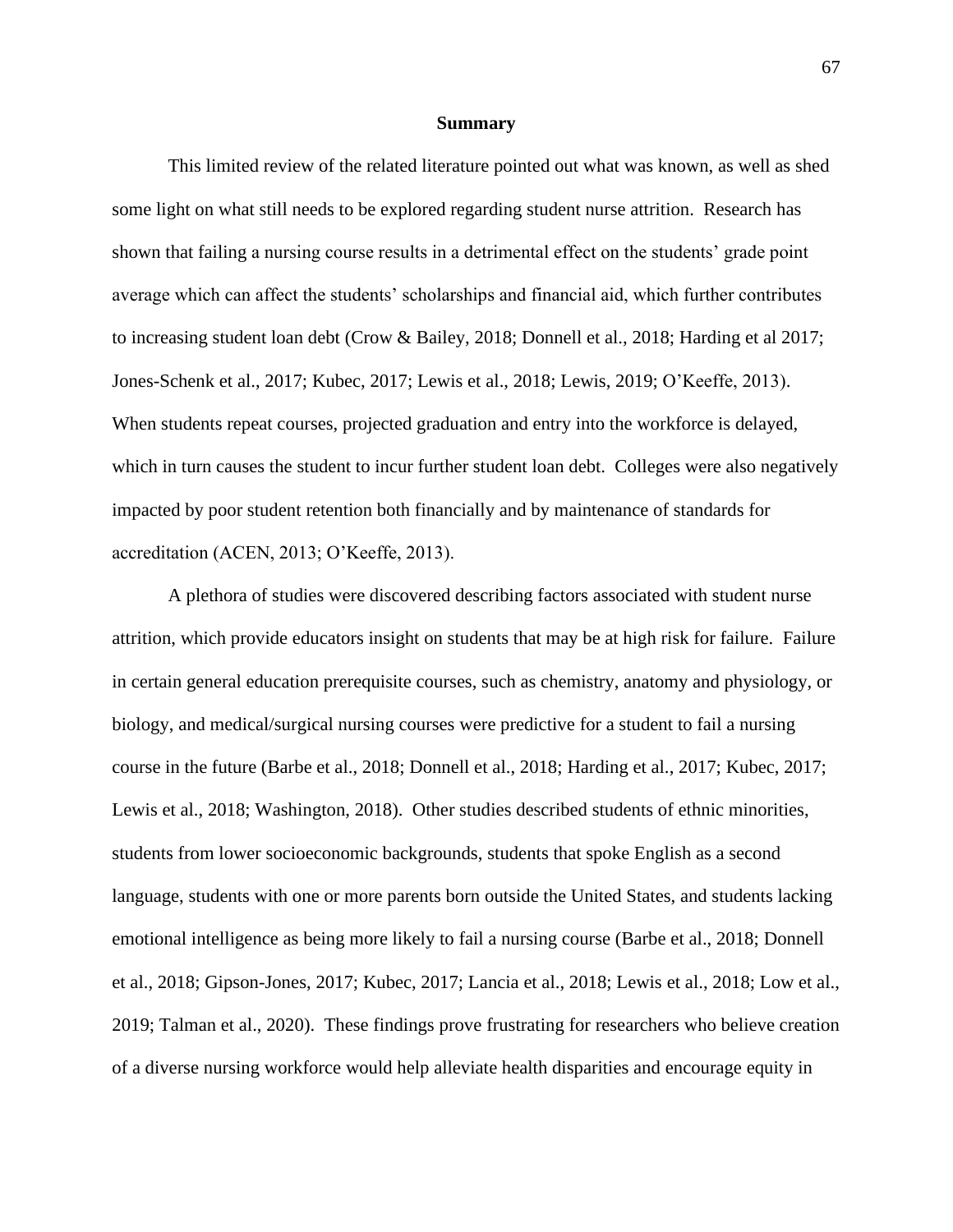healthcare delivery (Barbe et al., 2018). Contradictory data were uncovered regarding gender differences and predictive variations among traditional versus non-traditional students about student nurse attrition (Andrew et al., 2015; Beauvais et al., 2014; Harris et al., 2014).

Student financial hardships, such as students working while attending nursing school, incurring travel expenses to attend school or clinical placements, and students responsible for financial support of dependent children or spouses while attending college, were all listed as factors contributing to increased risk of the student failing a nursing course (Gipson-Jones, 2017; Grant-Smith & Zwaan, 2019; Hamshire et al., 2019; Jones-Berry, 2019; Kubec, 2017). Finally, supportive relationships, with both family members and faculty, were reported as having a positive impact on student success and persistence (DellAntonio, 2017; Fontaine, 2014; Gratrix & Barrett, 2017; Hoffman, 2014; Low et al., 2019; Raso et al., 2019; Ruzek et al., 2016; Smith et al., 2016; Talman et al., 2019; Turner & Thompson, 2014; Williamson et al., 2014). Research has provided much information to guide educators in recognizing students at increased risk of failing, as well as identifying behaviors that teachers could implement to increase the chances of student success (Amsrud et al., 2019; Ebert et al., 2019; Fontaine, 2014; Freeman & All, 2017; Gratrix & Barrett, 2017; Hamshire et al., 2019; Harris et al., 2014; Hoeve et al., 2017; Jack et al., 2017; Kinney et al., 2017; Lancia et al., 2018; Lewis, 2018; Lewis et al., 2018; Lewis et al., 2019; Mooring, 2016; Pearce, 2017; Smith-Wacholz et al., 2019; Walker, 2016; Williamson et al., 2014).

After perusing the literature, several gaps in existing research were identified. Several studies proposed that student nurse attrition is affected by unrealistic student expectations regarding the rigor of the program of study or the actual work of nurses, and further suggested colleges need to adjust admission criteria and procedures to attract students that are a better fit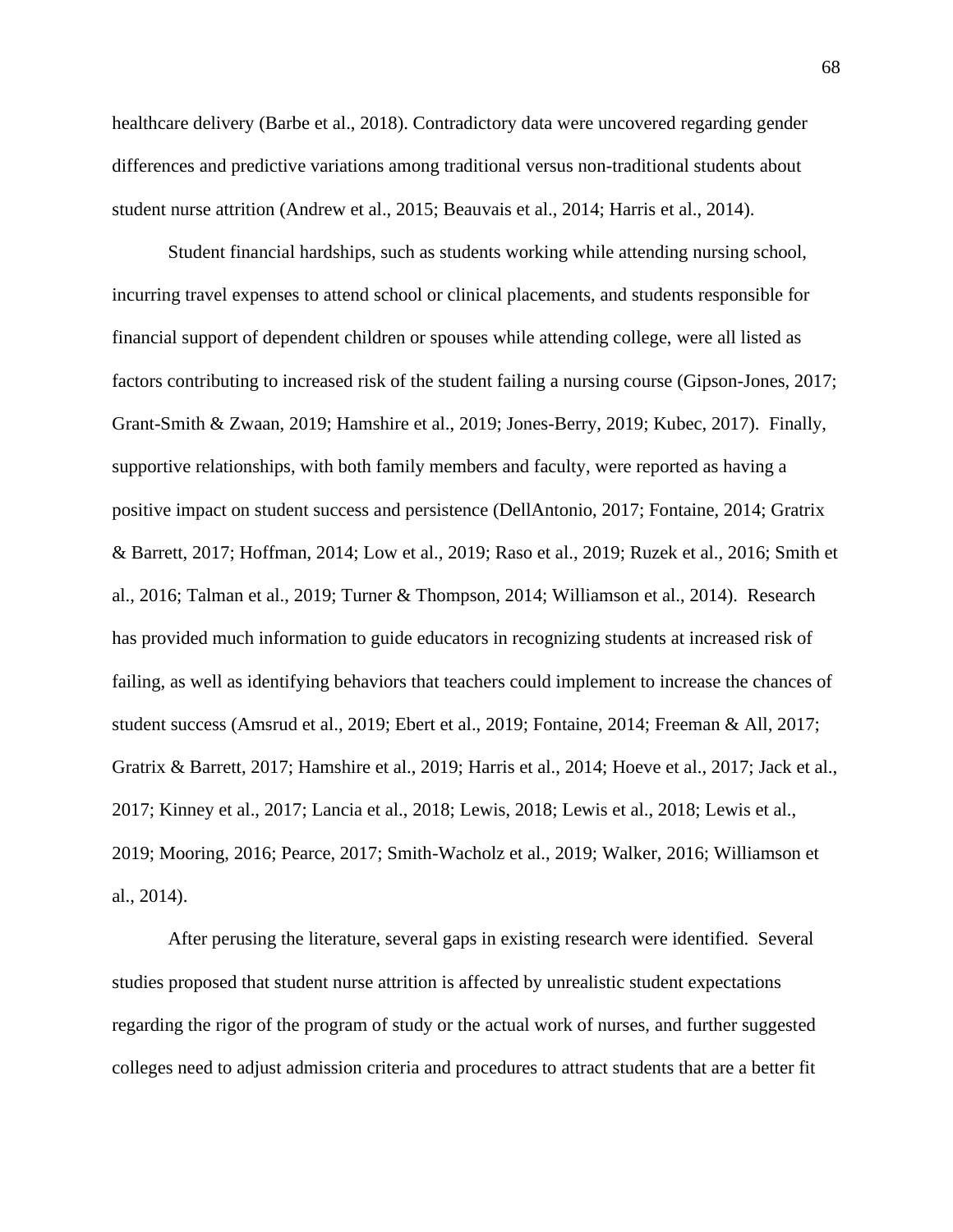for the programs (Hoeve et al., 2017; Horkey, 2015; Lancia et al., 2018; Lewis et al., 2018; Pearce, 2018; Talman et al., 2019). Additional inquiry is needed to determine what admission processes may aid in choosing students that are more likely to stay the course of the demands of preparing for the nursing profession.

There was nothing in the existing literature exploring the student's lived experience following the failure of a nursing course. More information is needed to understand how the failure affected the student's relationships; did the stress eventually strengthen or disrupt relationships and did that influence how the student found meaning in the experience? What support measures did the students feel would have been helpful to them during this experience? Did their life philosophy or spiritual background contribute to their ability to find meaning in the experience? What factors influenced their academic and eventual career decisions following the failure? There were no studies found that addressed these questions, which could be pivotal in assisting nurse educators know how to better support students following a failure in a nursing course. Research indicates that care by properly trained registered nurses is associated with lower patient mortality, reduction in medication errors, and overall positive patient care outcomes (Jones-Schenk et al., 2017). It is up to faculty to transform the face of student nurse attrition and make a difference for the next generation of nurses.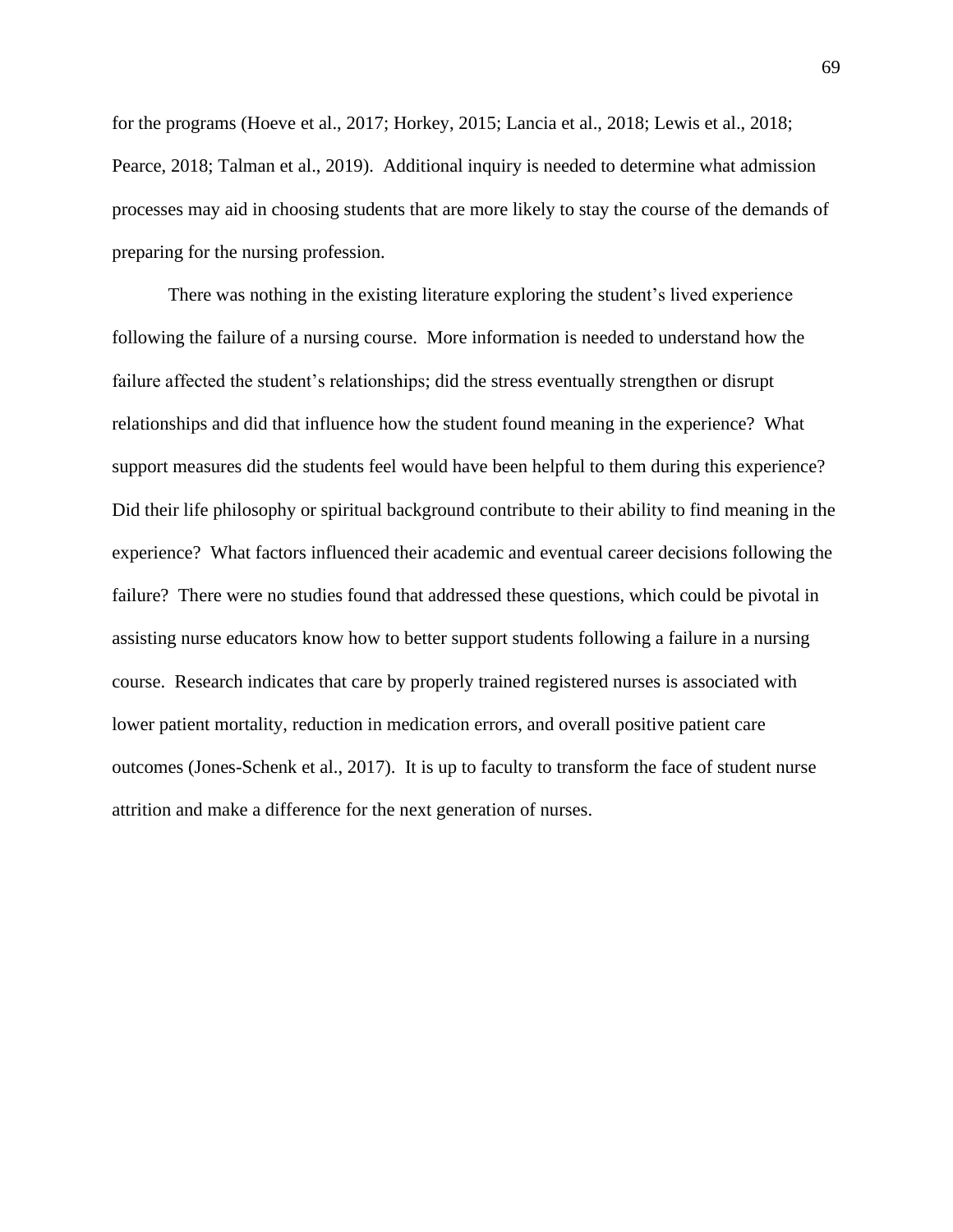## **CHAPTER THREE: METHODS**

### **Overview**

The purpose of this qualitative transcendental phenomenological study was to examine the lived experiences of students after failing a nursing course, resulting in the students either sitting out a semester prior to repeating the course or making the decision not to return to a nursing program at all. For the participants in this study, lived experiences were defined as the emotional and physical tolls students experience after failing a nursing course. There was no research that gave a voice to this student population. Faculty emotional support provided during difficult times in the student's education can be instrumental in the student learning from the experience (Weurlander et al., 2018). Understanding the students' perceptions of failing will help educators learn to better support this student demographic, possibly influencing them to return to school to continue their education at some point (DellAntonio, 2017; Gratrix & Barrett, 2017; Hoffman, 2014; Kadlec & Rowlett, 2014; Williamson et al., 2014).

Chapter Three provides specific information regarding the research design and research questions used in the study. The research setting, participant demographics, recruiting methods, specific procedures used to conduct the study, and the role of the researcher were also explained in detail. Data collection techniques employed in the study, one-on-one interviews, participant letters, and focus group interviews, along with data analysis procedures were clarified to allow replication of this study in other settings with different participants. Finally steps to establish trustworthiness and address ethical considerations were discussed (Patton, 2015).

## **Research Design**

Qualitative inquiry was chosen for this study to better understand the personal emotional and psychological account of students who have failed a nursing course, their personal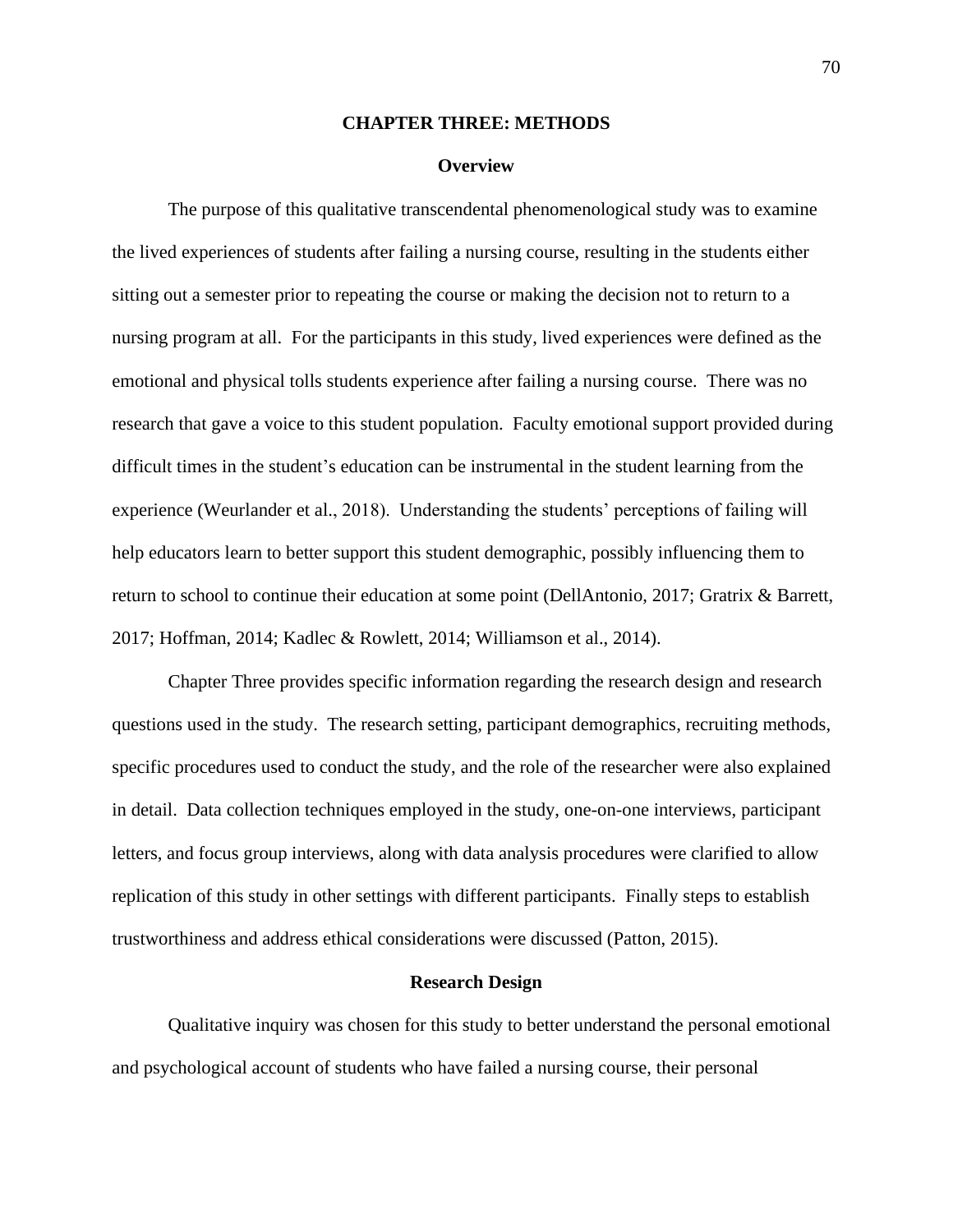motivation to move past the failure, and how they gained meaning from the experience (Moustakas, 1994). Qualitative research allows gathering of data directly from the participants to aid understanding and communication of their lived experiences (Bloomberg & Volpe, 2019; Patton 2015). Quantitative inquiry would provide data on the number of students who have failed a nursing course, or correlations between certain life experiences and failing a nursing course. To understand the lived experience of the participants experiencing a particular phenomenon, qualitative inquiry is a warranted (Moustakas, 1994). Qualitative inquiry uses purposeful sampling of participants to study real-world situations while allowing data to emerge during personal interviews to gain insight into the phenomenon being studied (Bloomberg & Volpe, 2019; Patton, 2015).

In qualitative research, the researcher is the primary instrument, gathering data directly from the participants to explore their personal perspective of the experience (Bloomberg & Volpe, 2019). Qualitative inquiry uses in-depth personal interviews, direct observations, and document analysis to identify patterns or themes in the data to determine what was meaningful to the participants (Creswell & Poth, 2018; Moustakas, 1994; Patton, 2015). The researcher provides a thick description of the data to first understand, then communicate, the participants' lived experiences to the reader (Bloomberg & Volpe 2019; Patton, 2015).

Phenomenology is used in qualitative study when the researcher seeks to gain a deeper and fuller meaning of the participants' experiences (Morse & Field, 1995). German philosopher Edmund H. Husserl first used phenomenology to study how people explained and experienced events through their senses to bring added dimension in understanding the human experience (Moustakas, 1994; Patton, 2015). He believed that to understand a phenomenon the experience must be described, clarified, and understood (Patton, 2015). Van Manen (1997) described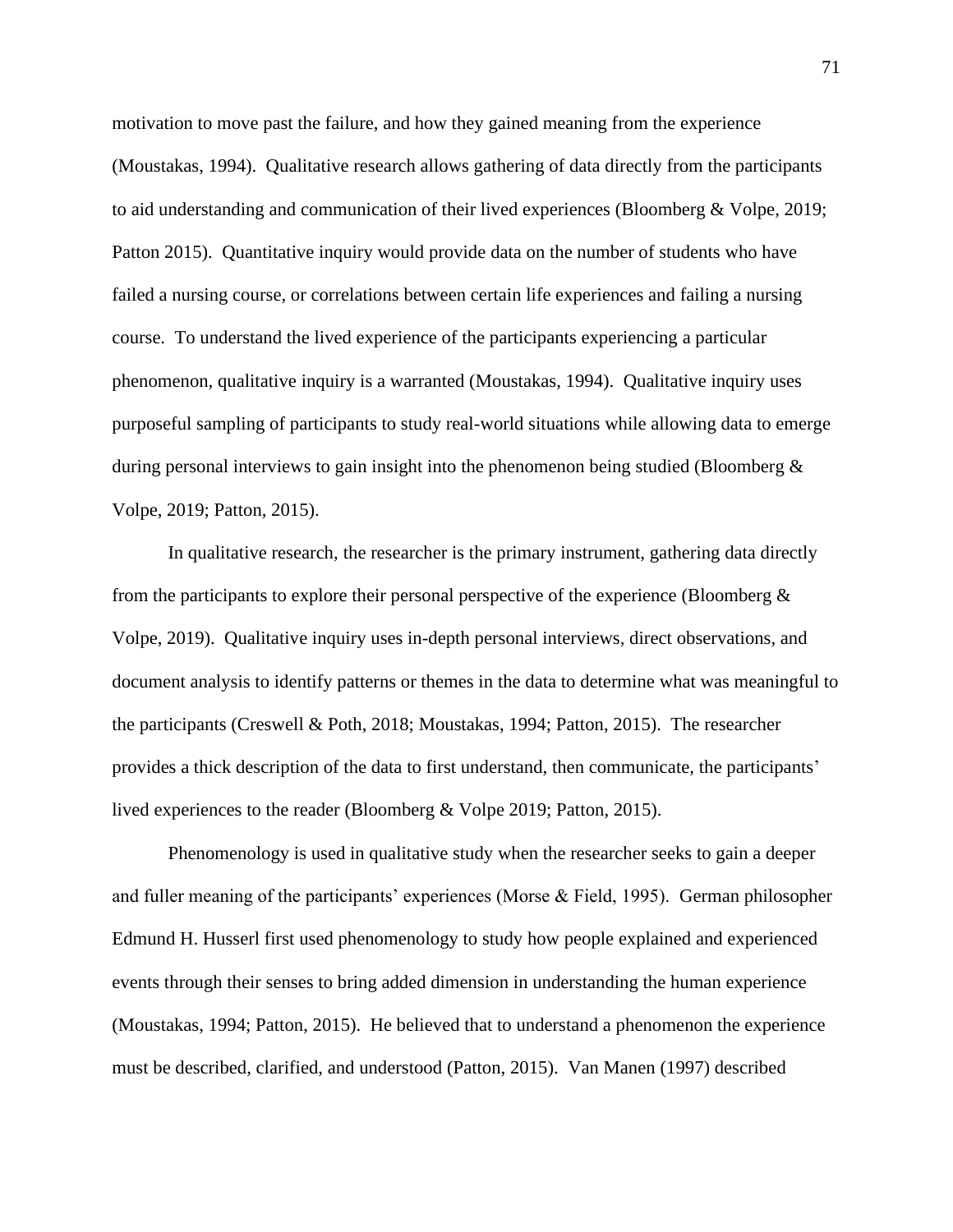phenomenology as a mode of inquiry that is descriptive, engaged, reflective, and interpretive that strives to describe and interpret meanings in a rich, deep way. Phenomenology allows identification of themes detailing what an experience meant to participants (Creswell & Poth, 2018; Moustakas, 1994; Patton, 2015). Phenomenological inquiry explores the significance, structure, and essence of a lived experience for a person or a group by obtaining descriptions of the experience from first-person accounts (Moustakas, 1994; Patton, 2015; Van Manen, 2015). A phenomenological design was appropriate for this study to better understand how failing a nursing course affected students and how they navigated the experience, so that nurse educators would be able to guide students through this experience in a more thoughtful and supportive manner in the future.

Scholars desiring to study the meaning of life experiences often choose the transcendental phenomenological approach. In transcendental phenomenological study, the researchers must set aside any prejudgments about the phenomenon in a systematic and disciplined process known as *epoche* (Moustakas, 1994). Transcendental research approach does not focus on fact, but seeks to discover the direct insight, meaning, and essence of an experience (Moustakas, 1994). Transcendental phenomenological research goes beyond the physical, striving to explore what an experience meant to the persons that endured it, in hopes of providing a description of the phenomenon that will help others better understand the event (Moustakas, 1994). The transcendental approach was appropriate for this study because the goal was to learn how failing a nursing course affected the participants, the meanings derived from the experience, and the internal motivation used to move forward after the experience with the purpose of allowing nurse educators to guide future nursing students through this difficult time in their educational journey.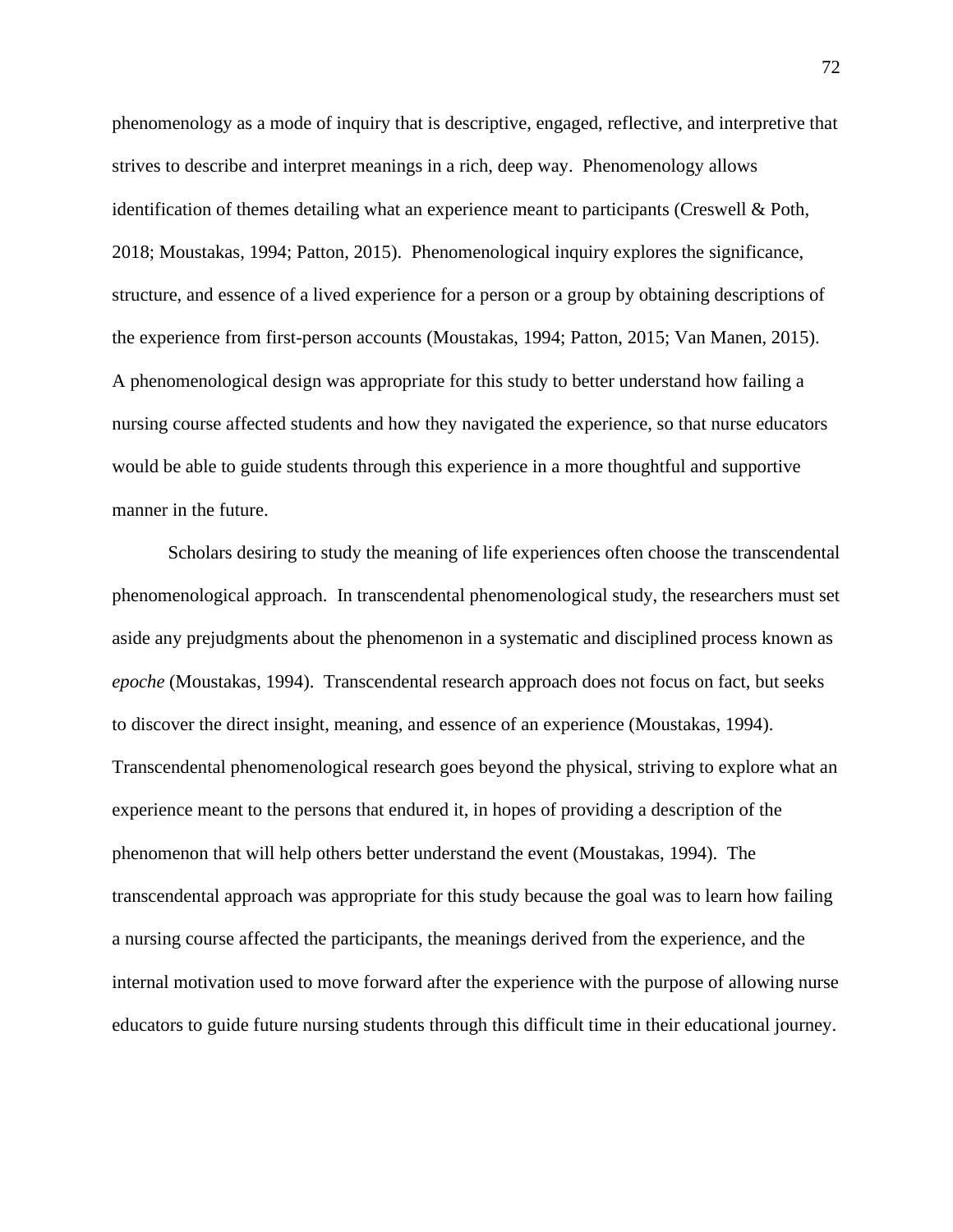# **Research Questions**

Research questions for this study are as follows.

# **Central Research Question**

What are the lived experiences of students who fail a nursing course?

# **Sub-Question One**

What are the challenges (emotional, personal/peer/family relationships, self-confidence, academic, and financial) experienced by students after failing a nursing course?

## **Sub-Question Two**

How do students use the experience of failing a nursing course as a catalyst for personal and spiritual growth?

## **Sub-Question Three**

What was the internal motivation that encouraged students to either return to attempt the program again, try another nursing program, or to move to a different career choice?

## **Setting and Participants**

The purpose of this section was twofold. First, a rich description of the site was provided to allow the reader to visualize the setting. Second, criteria for participant selection were explored to allow the reader to better understand the participants' background in relation to the study needs.

### **Setting**

The city of Greenfield (pseudonym) reported a population of 16,404 for 2018, which was down 2% from the previous year, and resides in the southeastern United States. The population at the time of the study was 70.8% White, 22.2% Black or African American, and 7% identified as other. The median age of residents was 40.3 years, with 94.69% reported as English speaking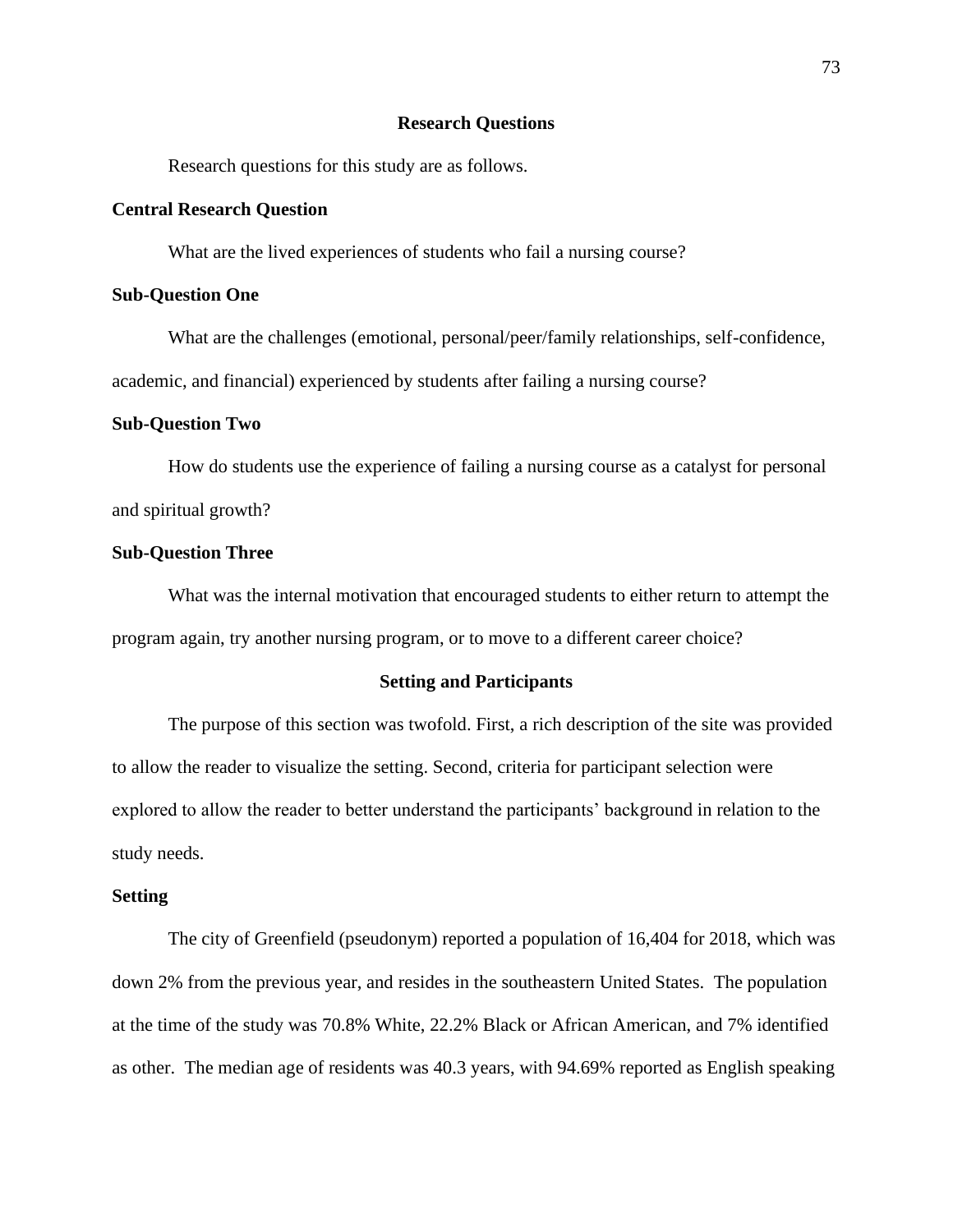and 1.77% citing Spanish as their primary language. Education completion rates reported for this city were: 31.20% high school, 22.25% some college, 7.27% associate degree, 17.93% bachelor's degree and 8.03% graduate degree, with most students that completed college identifying as White (Pepannres, 2018).

The Higher Education Center of Greenfield (pseudonym), a joint community college center that serves students from three different higher education institutions in the city of Greenfield, was the site for hosting interviews and focus group meetings for this study. This site was chosen for student meetings because it was a neutral space used by several local colleges, provided ample private conference room availability, secure parking, and students were familiar and comfortable with the environment. Campus security was provided on site to allow for safety of participants. The facility was open to all adult education majors, and offered the latest technological advances for student use, regardless of which school they attend. A senior facility administrator was on site, as well as directors from each individual school who presides at the facility.

Initial participants were selected for this study using a purposive sample of students from two associate degree nursing programs in Greenville. One program, Greenfield State College (pseudonym), is a small state funded college. The other program, Oak Grove Tech (pseudonym), is a private college. Greenfield State College accepts between 38-48 applicants per year and graduates one cohort of students in May of each year. Oak Grove Tech, residing in the same small town of Greenville, accepts a cohort of 12-24 students three times per year, with students graduating in December, May, and August of each year. Program directors from both schools of nursing gave consent to allow posting of informational flyers concerning this study in common student gathering areas for recruiting participants. Both colleges present programs with similar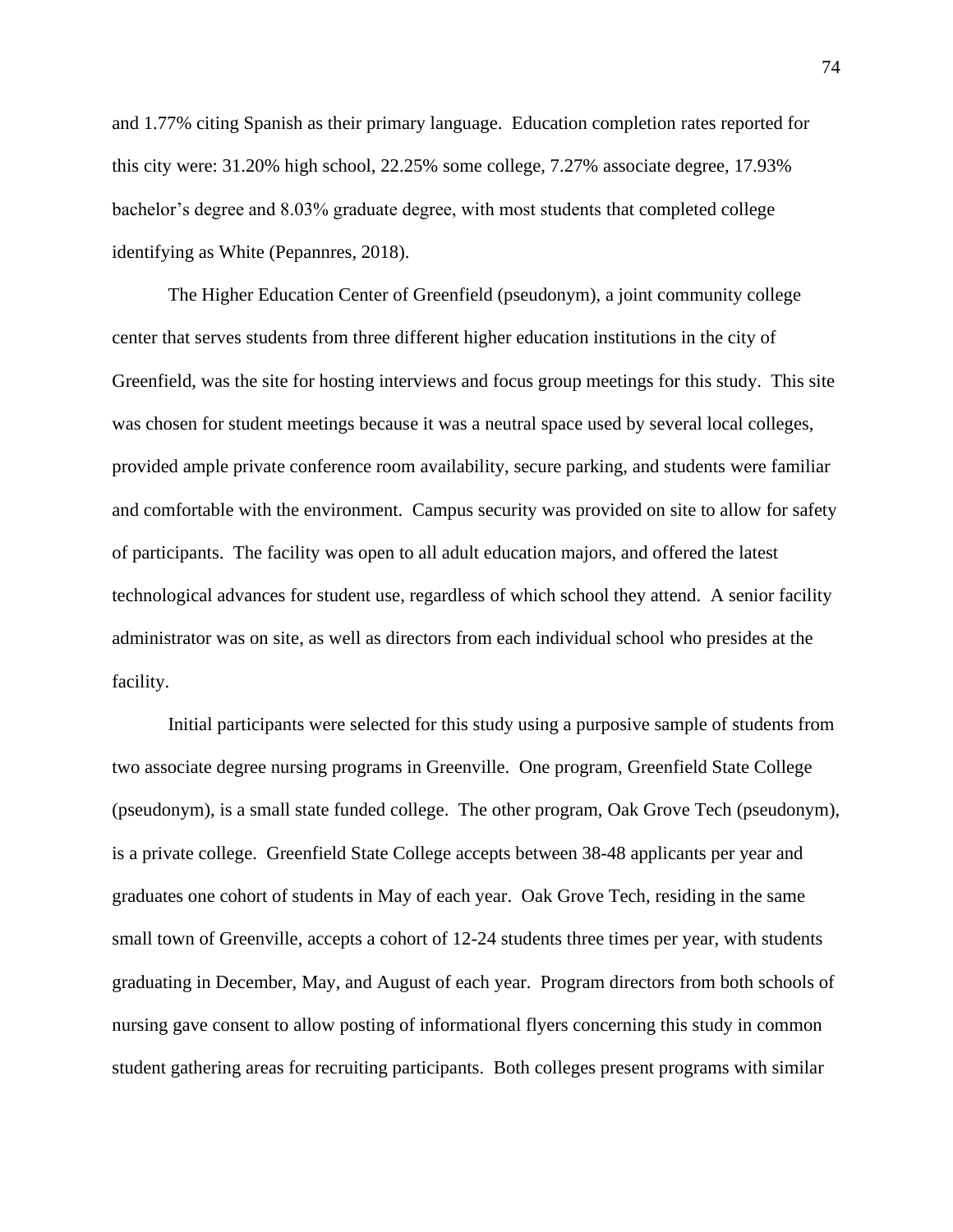curriculum design and clinical experiences. Students attending both colleges had a virtually identical demographic make-up.

# **Participants**

Thirteen participants were selected for this study using a purposive sample of students from two associate degree nursing programs in Greenville. One program, Greenville State College, is a state funded college with the other, Oak Grove Tech, is a private college. As previously stated, both colleges presented programs with similar curriculum design, clinical experiences, and student demographic. Purposeful sampling, a key factor in qualitative inquiry, provided an intentional sample of participants that could best represent the research problem (Bloomberg & Volpe, 2019; Creswell & Poth, 2018). Qualitative inquiry often employs purposeful sampling to select information rich participants to study specific questions (Patton, 2015). For this study, target participants were students who had experienced the same phenomenon: failing at least one nursing course. Selection criteria for this study consisted of students accepted to an associate degree nursing program in southern New Hampshire (pseudonym) who had failed a nursing course with a D or F, resulting in the need to either sit out a semester before repeating the course or withdrawing from the major of study altogether. All participants were required to be 18 years of age or older and there were no ethnic or gender restrictions.

### **Researcher Positionality**

Motivation for this study was grounded in a genuine love of nursing; the good and the bad. Nursing is a tough profession and certainly not for the faint of heart. After being a bedside nurse for twenty-six years prior to becoming a nurse educator, patient care and management aspects of nursing were well known to me. The decision to become a nurse educator was spurred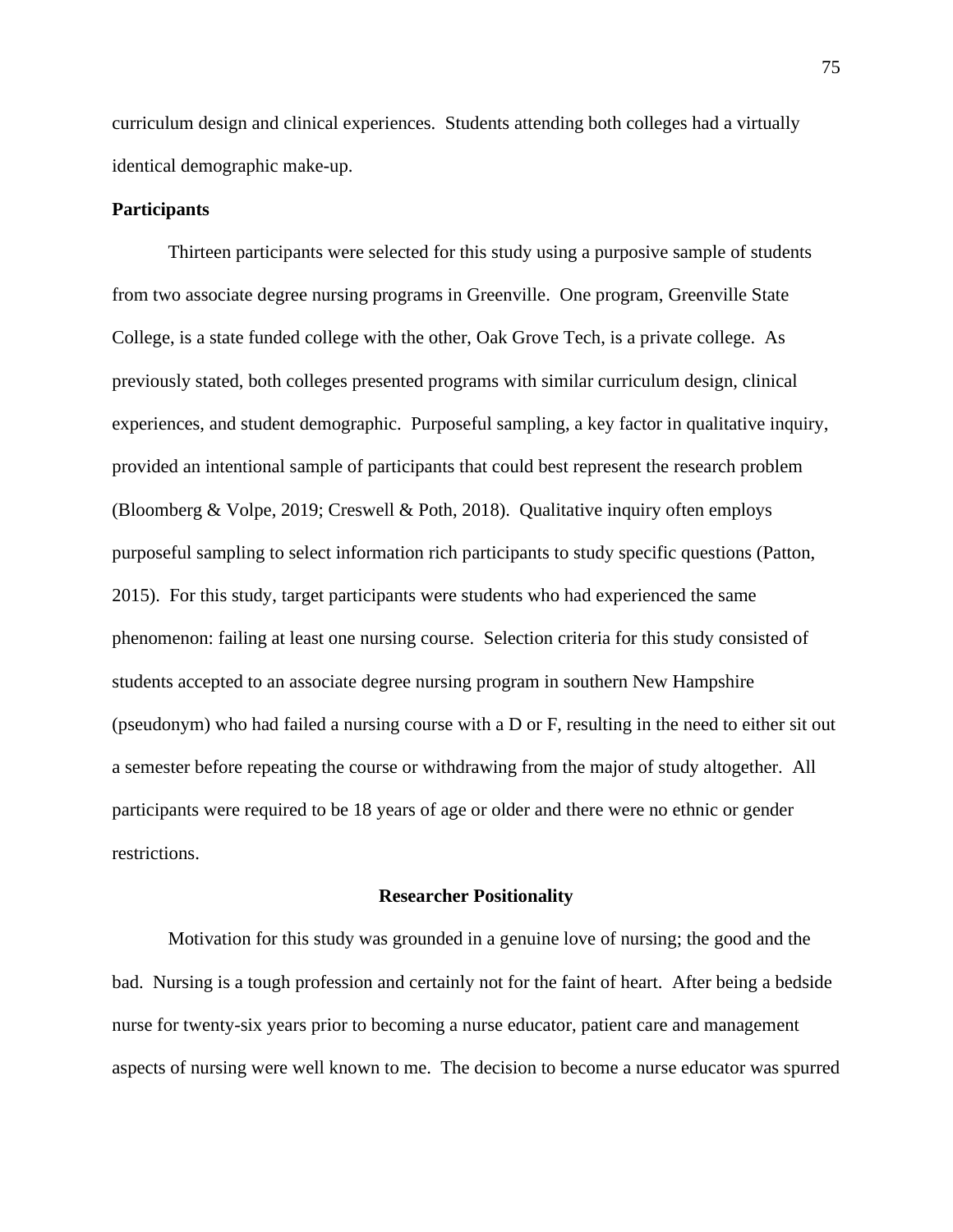by a passion for shaping the next generation of nurses. Over the years, I have experienced increasing frustration when bright, caring students successfully navigate grade point average requirements, entrance exams, and prerequisite courses to gain admission to a nursing program, only to fail the first semester of nursing school. Many of these students have a nurse's heart, which is something that no educator can teach in a classroom. These are the students who would go forward in the profession and thrive, ones that would make a difference in the lives of their patients. Losing those students haunts me, both as a nurse and an educator, because unfortunately that passion is not found in all students that go on to be successful in the program.

### **Interpretive Framework**

Based on background, education, and assumptions, each researcher brings a deeply rooted personal philosophy to the research project. In constructivist inquiry, I seek to understand realities from the perspective of participants who experienced it (Bloomberg & Volpe, 2019; Moustakas, 1994). An assumption of qualitative research is that rich data can be obtained directly from participants who have lived through a phenomenon of interest, and that data received allows the researcher to describe, understand, interpret, and communicate those findings to others (Bloomberg  $& \text{Volpe}, 2019$ ). I became directly involved with the participants by using open ended questions to learn their personal reality. Based on my personal background as a nurse educator, I see student failure as a sad, but often necessary reality. Some students are simply not ready to move forward in the program of study. The constructivist paradigm was used as the interpretive framework in this study to understand how failing a nursing course affected the participants emotionally, what supportive measures they found helpful following the failure, and how they eventually assigned either positive or negative meaning to the experience.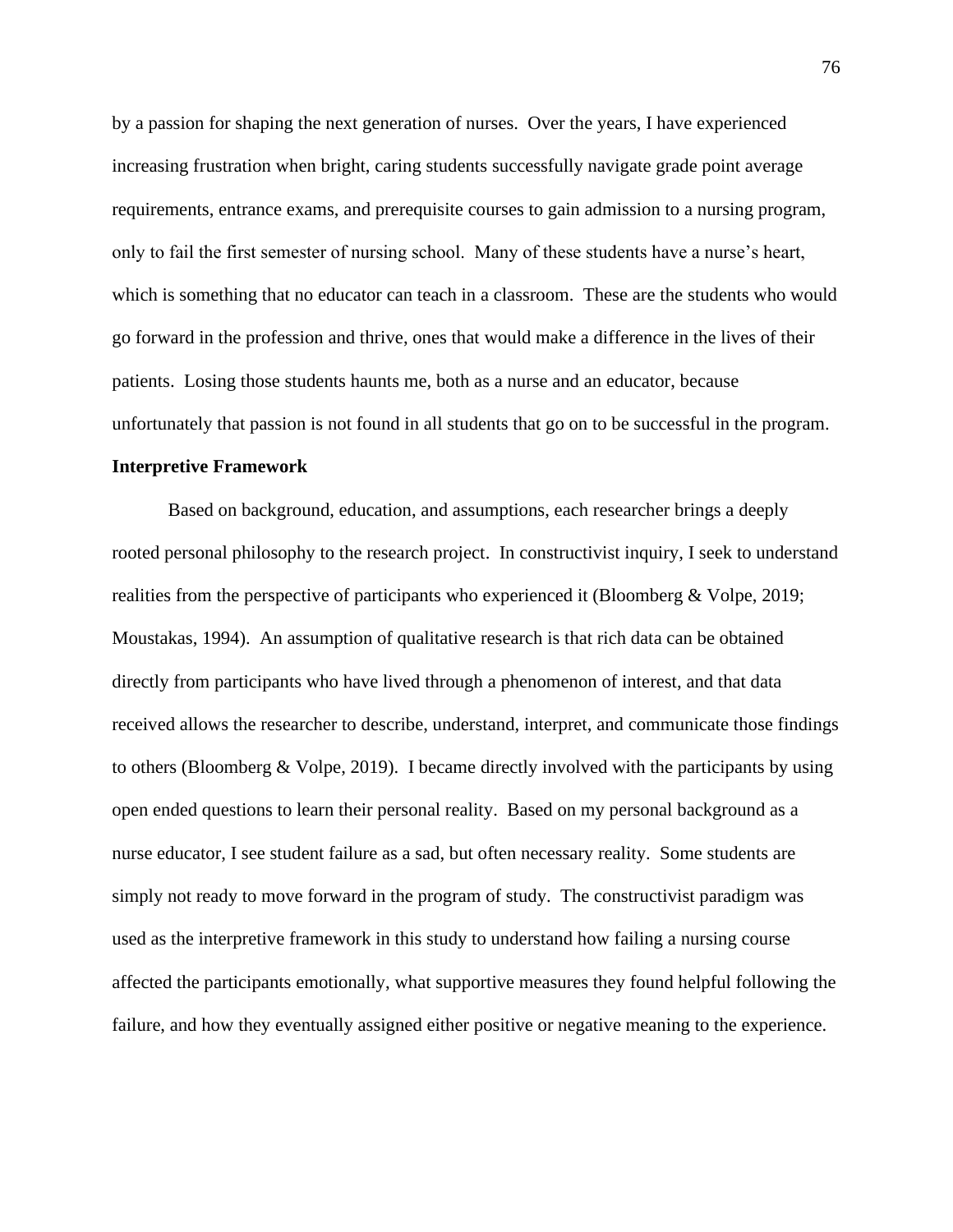Nurse educators must understand the lived experience of students when they fail a nursing course to provide proper guidance and support during this time. Students need added academic and psychological support as they work through the disappointment of failing, as well as continued intensive support if they decide to return to the nursing program (DellAntonio, 2017; Fontaine, 2014; Gratrix & Barrett, 2017; Hoffman, 2014; Kubec, 2017; Ruzek et al., 2016, Smith et al., 2016; Turner & Thompson, 2014; Weurlander et al., 2018). Considering the current worldwide nursing shortage, educators must implement effective practices to encourage student success (Horkey, 2015; Kubec, 2017; Kukkonen et al., 2016; Lancia et al. 2018; Walker, 2016). When a student is lost from their original cohort, that seat often remains empty for the remainder of the program (Donnell et al., 2018; Lewis et al., 2018). Failure to complete nursing school is a dream unfulfilled for the student and current student nurse attrition rates are a tragedy, both for the students involved, as well as for the patients that desperately need their care. This study was important to aid nursing instructors in understanding the lived experience of students who have failed a nursing program, and to provide insight regarding possible interventions that may be helpful in avoiding student nurse attrition. Information gleaned from this study provided insight on how to best support students as they overcome failing a nursing course to continue a chosen career path, whatever that path was.

# **Philosophical Assumptions**

The researcher's role in qualitative research is to be open and aware of personal biases and assumptions regarding the topic under investigation (Bloomberg & Volpe, 2019; Creswell & Poth, 2018). During this study, I was both an insider, as a nursing educator, and an outsider, as someone who has never personally experienced this phenomenon. Acknowledging how my personal beliefs and assumptions may affect the research is a process termed reflexivity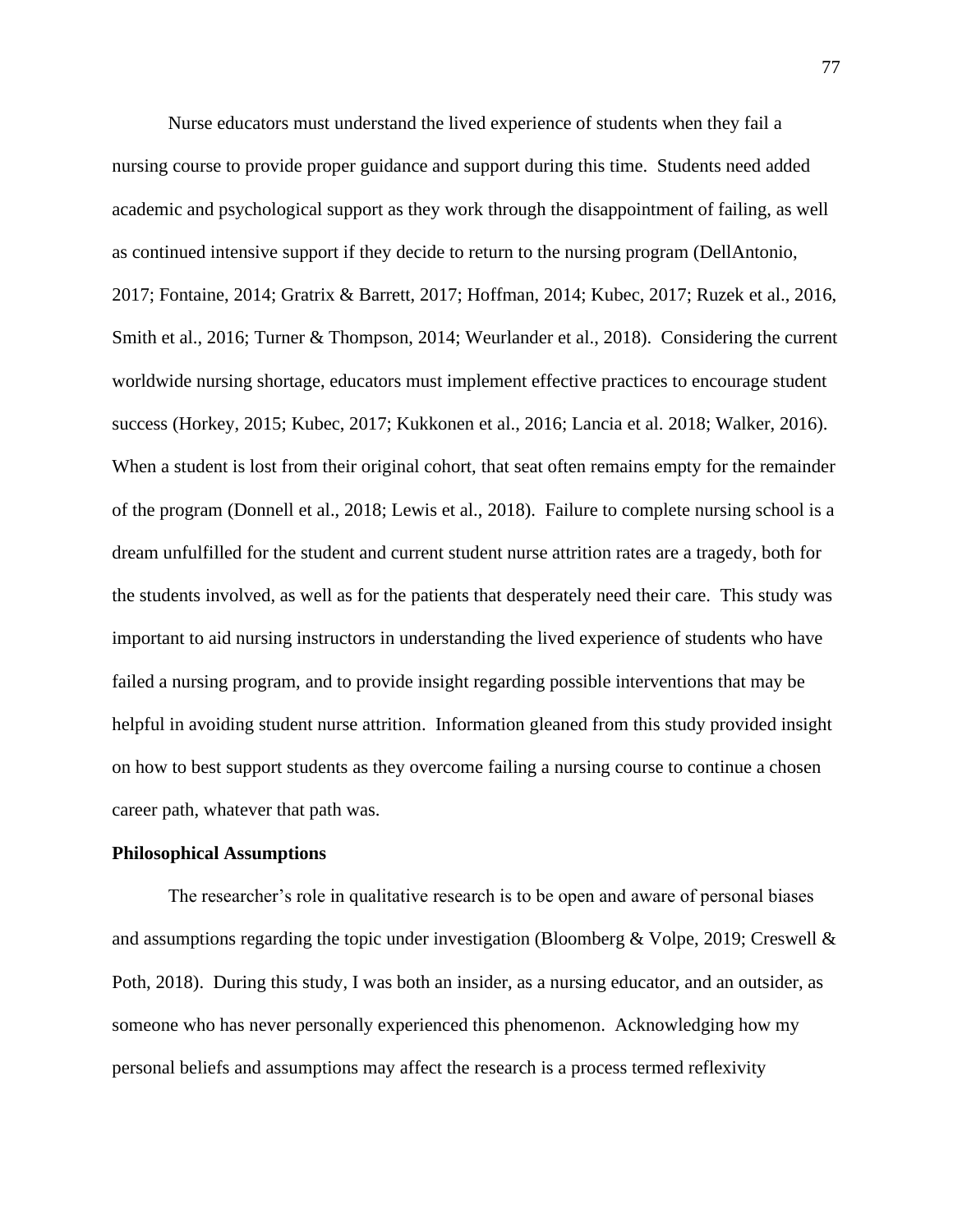(Bloomberg & Volpe, 2019). It was my hope that my role as a concerned nurse educator who sincerely desires to help students would be an asset to the study. I remained flexible and transparent to participants as an insider in the phenomenon being studied and conveyed my genuine interest in understanding how they found meaning in the experience and were able to move forward to return to the program or pursue another field of study (Bloomberg & Volpe, 2019; Creswell & Poth 2018). Moustakas (1994) encouraged researchers to use *epoche* or bracketing, which is a process of setting aside personal assumptions about the subject, to experience the phenomenon transcendentally, or in a new, fresh way.

## *Ontological Assumption*

Ontological assumption examines how the researcher perceives and approaches the identified problem (Moustakas, 1994). The known reality was that some students fail, an undisputed fact. In most cases, this failure was a devastating event for the student who had worked so hard to get into a nursing program. When considering the students that experienced this phenomenon, failure presented multiple realities. Failures had varied causes. Some were academic, while others were due to illness or family responsibilities. Most students were devastated, but others who began this career path and realized that nursing was not a good fit, may consider failure of a nursing class a relief. The only way to understand the students' reality was to learn from the students themselves. What were their experiences? How did it affect them emotionally? What measures did they find helpful in overcoming the experience?

# *Epistemological Assumption*

The epistemological assumption in qualitative research is the expectation that the researcher will get close to the participants to learn first-hand, subjectively what the phenomenon meant and how it affected them (Moustakas, 1994). The researcher learns the subjective reality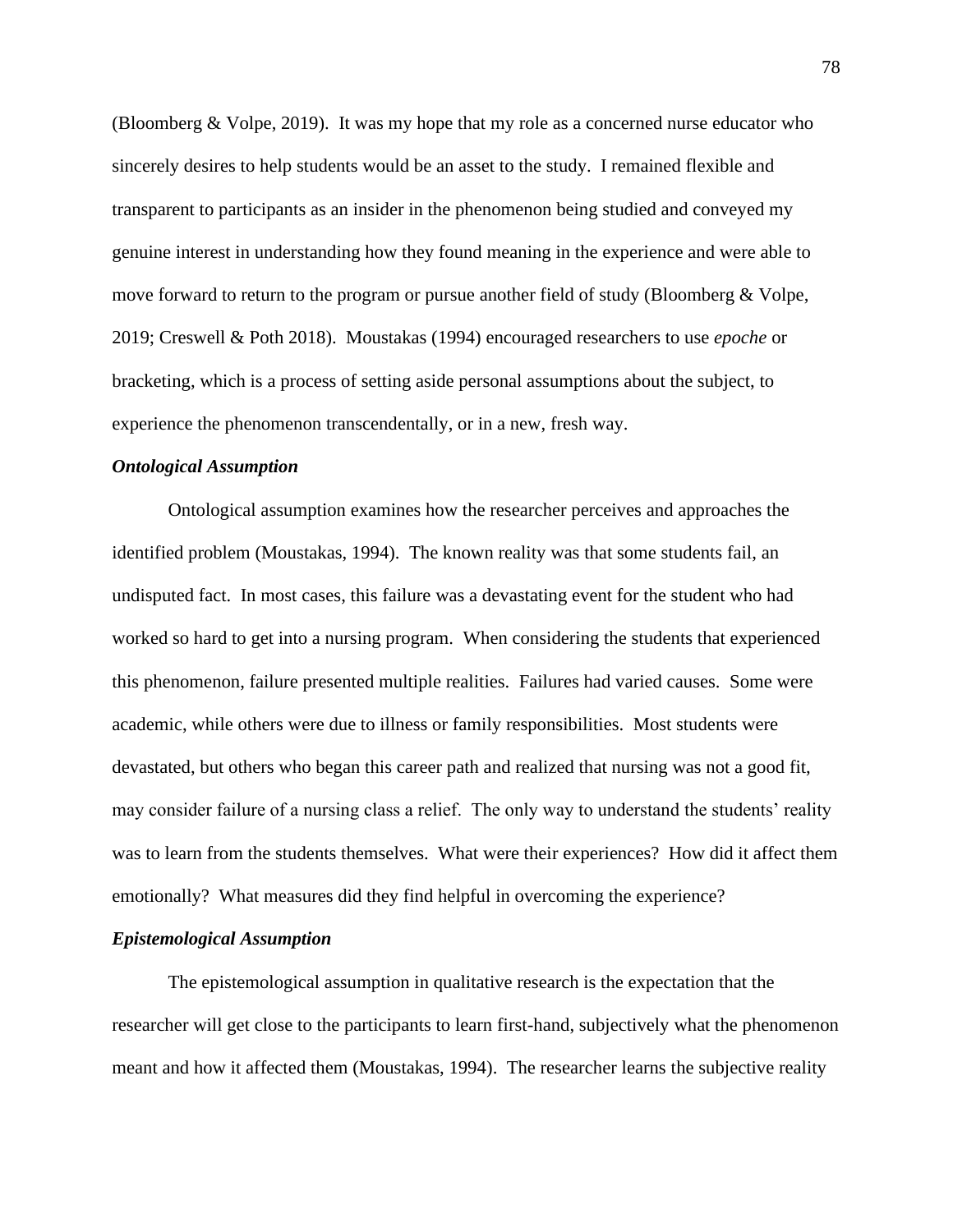from the person involved in the experience. I have seen from an objective standpoint how failing a nursing course affects students, but I yearned to know more, from their point of view, to better understand the experience. To accomplish this, I attempted to decrease the distance between myself and the individual participants (Krathwohl, 2009). I strived to have the participants see me as a doctorate student who desired to learn from their experience in hopes that it would make me a more effective educator to students experiencing failure of a nursing course in the future and to provide guidance for other nurse educators to do the same. I am known in the community as a nurse educator and may have taught some of the participants in the past. As a student researcher I had to be transparent with my role in this study and ensure participant confidentiality.

## *Axiological Assumption*

With axiological assumption the researcher readily makes their personal values and biases that could influence the study known to the participants (Moustakas, 1994). The most influential assumption brought to this study was the belief that nursing educators do a poor job of guiding students through the failure of a course. I knew we can do better. In higher education educators tend to be proactive about recruiting students and frequent advising of students prior to and during the nursing program, but promptly drop the ball when they experience a failure. By the time final grades are posted and failure of a course is confirmed, most faculty are gone for the semester and are unavailable to counsel students through the process.

# **Researcher's Role**

The primary researcher assumption in this study was that schools of nursing do not provide adequate supportive measures for students who have failed a nursing course, either prior to the failure and especially not following the failure. I have frequently witnessed the distress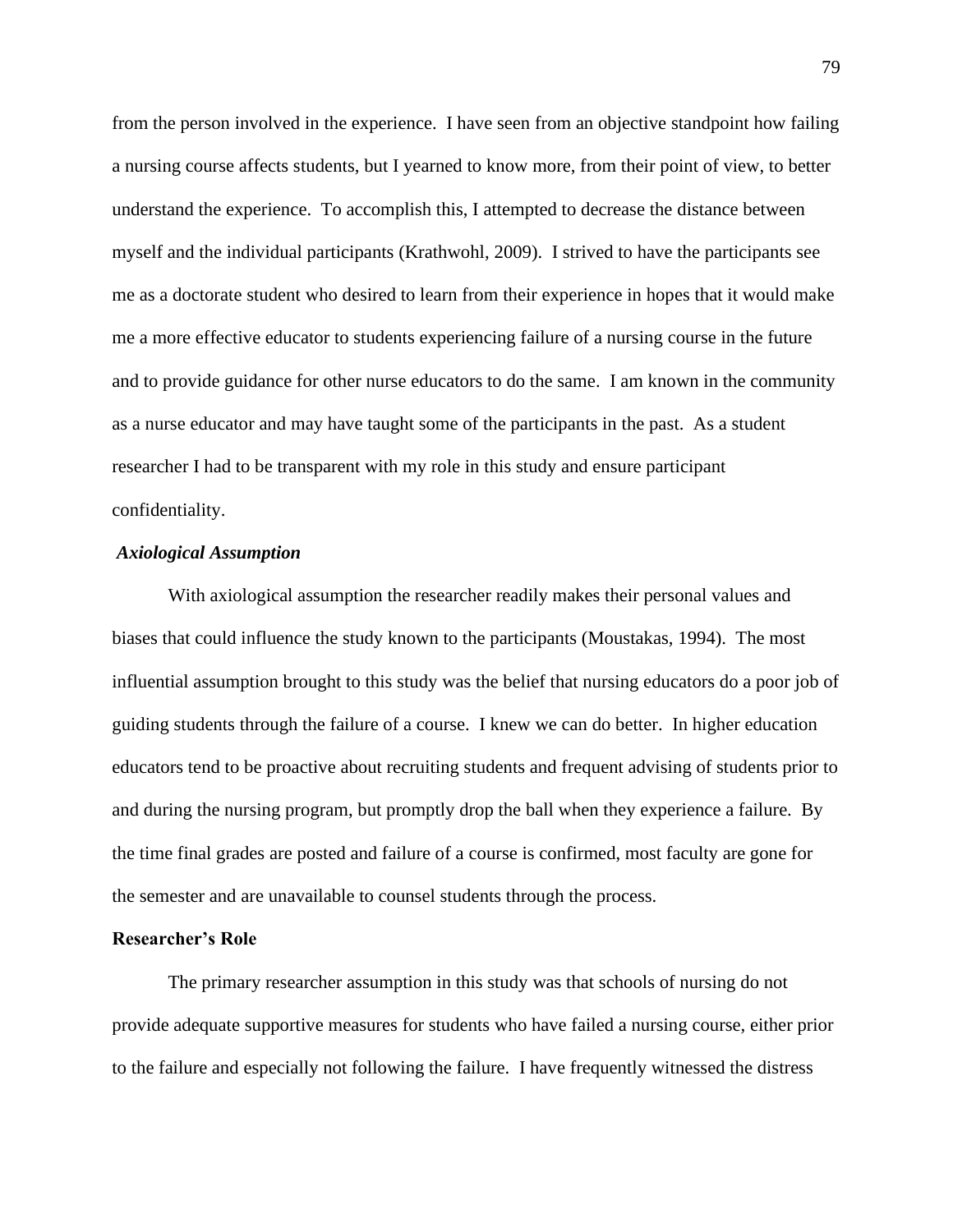students undergo when failing a nursing course. This has been a personal area of frustration and discontent as a nursing faculty member and as a parent who had an adult child fail a nursing course in the past. An additional factor for consideration in this study was that some of the participants may have known me as a former professor in their program of nursing. I was transparent in my role as a student myself, wanting to better understand the needs of students who have experienced failing a nursing course (Bloomberg  $& \text{Volpe}, 2019$ ). Hopefully, data gathered in this study gave voice to this student group and provided insight on how to better serve students in this situation in the future. These potential personal biases could be viewed in a positive light, since I was genuinely interested in the participants' experiences and possessed a personal connection to the phenomenon. By using *epoche* to set aside preconceptions and prejudices, I assumed the role of human instrument in the study and allowed the data gathered to emerge as it was perceived by the participants, thus perhaps allowing me to see the phenomenon with new eyes (Moustakas, 1994; Patton, 2015).

Reflexivity is defined as being actively aware of your personal role in the research process and how it could impact the researchers' subjectivity and assumptions during the research project (Bloomberg & Volpe, 2019). Bloomberg and Volpe (2019) proposed that the researcher's role as both insider and outsider is a key important aspect of the study's trustworthiness and is regarded as an asset in qualitative inquiry that adds both enrichment and credibility to the work. One of the best methods for acknowledging the researcher's role during a study, and one I personally employed, was to keep a researcher's reflexive journal (Appendix J) to provide an ongoing record of the assumptions, thoughts, and questions throughout the study (Bloomberg & Volpe, 2019; Moustakas, 1994). Remaining transparent with personal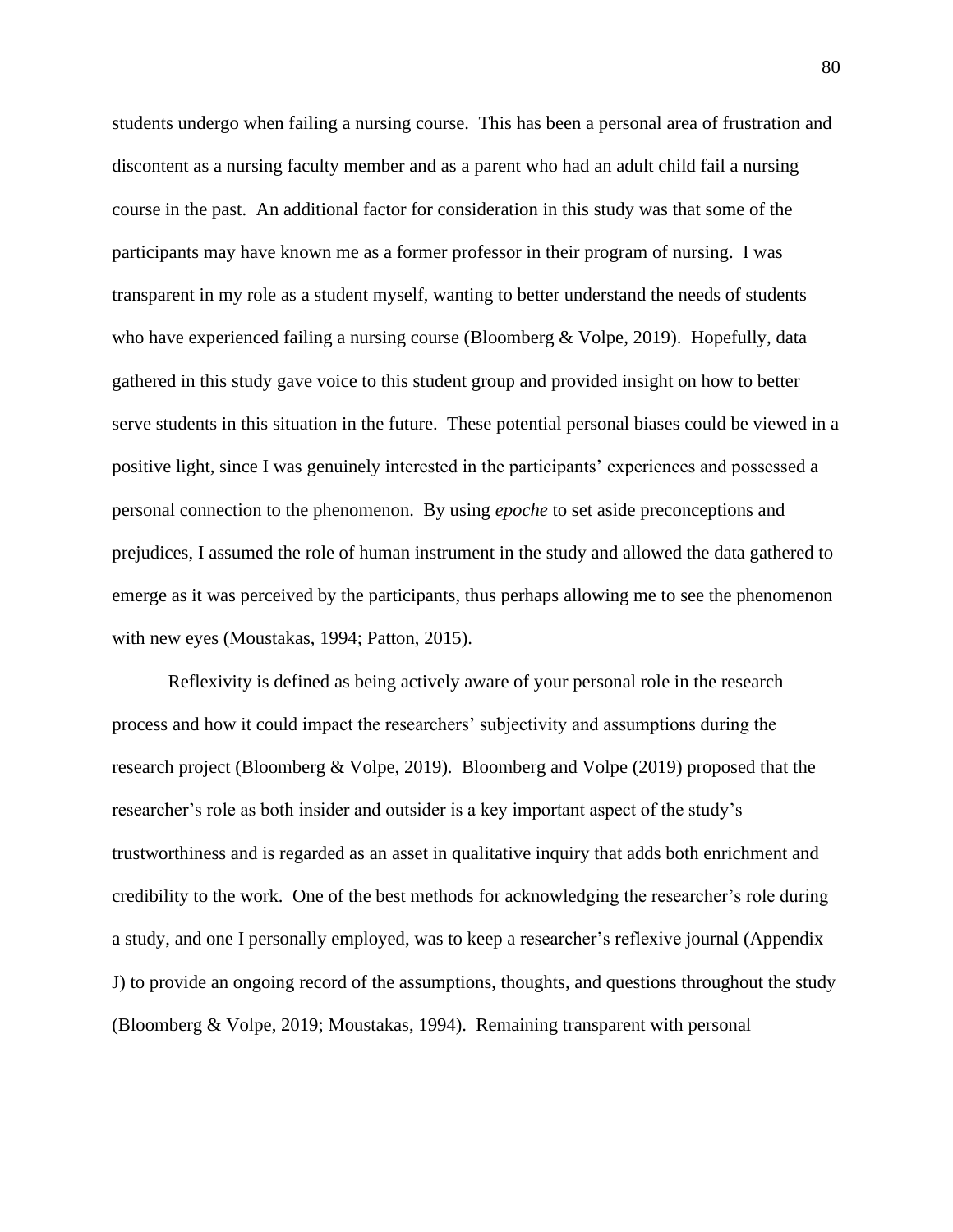assumptions, questions, and thoughts during the study was a critical component toward providing an accurate account of my role as the researcher.

## **Procedures**

In this section, steps used to conduct the study were outlined in hopes that future researchers could replicate the study in other locations with other participants. Permissions, Institutional Review Board (IRB) approval steps, recruiting of participants, data collection methods and analysis plans by data source, and how the study achieved triangulation were discussed.

# **Permissions**

Procedures necessary to conduct the study began with applying for and receiving IRB approval (Appendix A) (Creswell & Poth, 2018). Following IRB approval, a pilot study was conducted with a panel of three to four individuals who completed individual interviews, a focus group interview, and were asked to compose a letter of support to a future nursing student experiencing the same phenomenon to determine if planned procedures and questions were clear and appropriately worded (Creswell & Poth, 2018; Patton, 2015). The individuals for the pilot study were recruited by an informational flyer posted on social media and at the two nursing schools requesting interested candidates to contact me for more information.

### **Recruitment Plan**

Once the pilot study was completed, the process of securing study participants was started by placing informational flyers at Greenfield State College and Oak Grove Tech, as well as posting and sharing on social media. The informational flyers (Appendix B) and recruitment letters with the attached screening survey (Appendix C and D) were also distributed by email to directors of two area associate degree schools of nursing asking that the directors forward the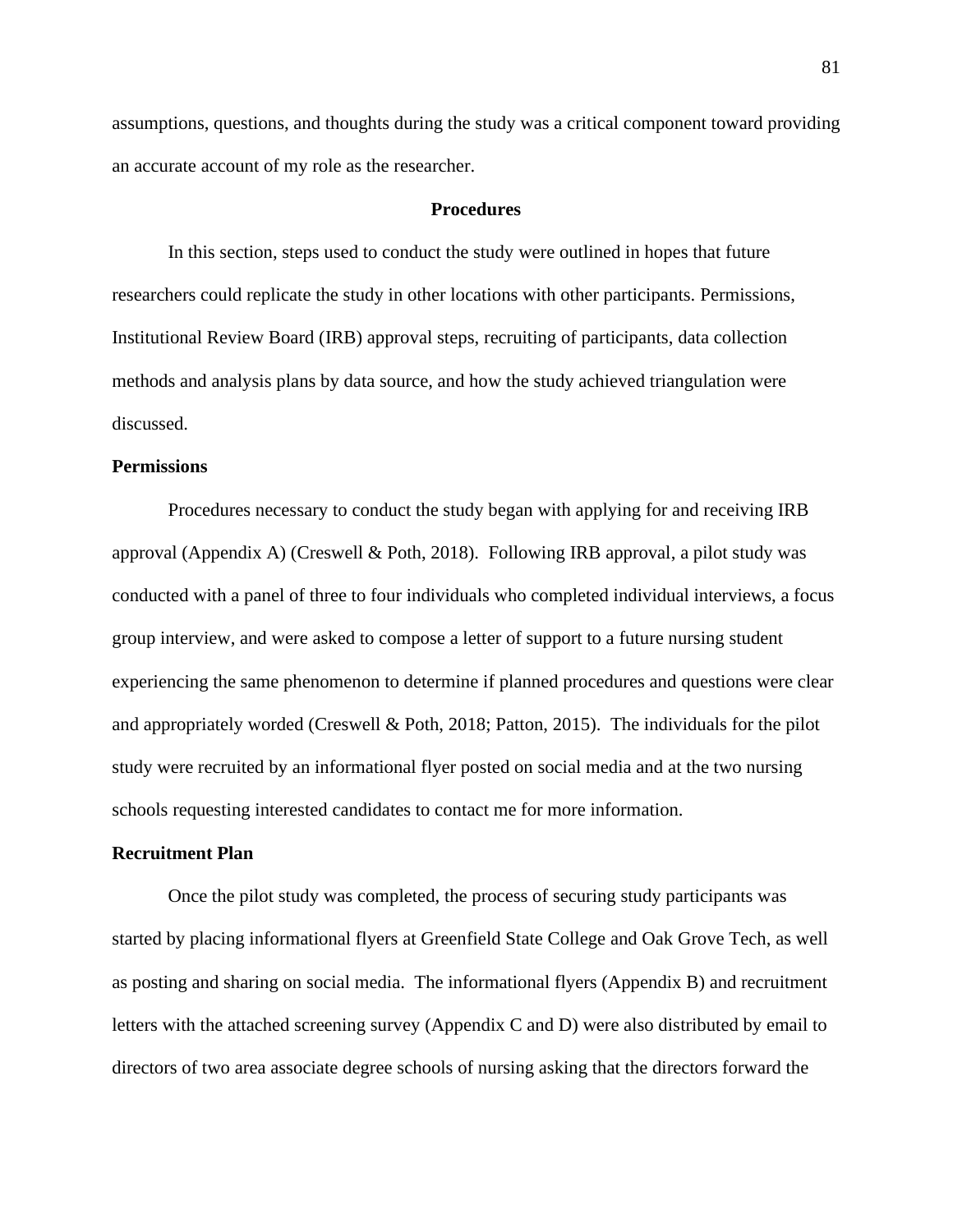study information to perspective participants.

From the pool of initial participants, snowball sampling was used to obtain other relevant participants to contribute to data collection until data saturation was reached (Patton, 2015). Snowball sampling allows the researcher to start with a small group of participants that meet study criteria, then ask those participants to suggest or recommend others who have experienced the same phenomenon and may offer added perspective to the study (Bloomberg & Volpe, 2019; Creswell & Poth, 2018; Patton, 2015). Through snowball sampling students from other schools of nursing other than Greenville State College and Oak Grove Tech were able to express interest in participation. In all cases, consent was be obtained from each student prior to participation in the study.

As part of the screening survey potential participants were asked to provide preferred contact information, phone, or email, for further communication. Potential participants were notified by email (Appendix E) whether they had been chosen to participate in the study or not. For individuals who met the criteria of being 18 years of age or older, having failed a nursing course with a D or F, resulting in the need to either sit out a semester and repeat the course or transfer to another college major of study, a purposive sample of 13 participants were chosen. Written consent (Appendix F) was obtained individually from each participant prior to beginning interviews.

The purpose of the study, data collection procedures, analysis methods, intentions for use of findings, the researcher's role and intentions, the right to quit the study at any time without penalty, and security measures to be taken to safeguard data were discussed with each potential participant (Creswell & Poth, 2018; Krathwohl, 2009). While conducting research, I maintained transparency by disclosing intentions and gaining informed consent (Patton, 2015).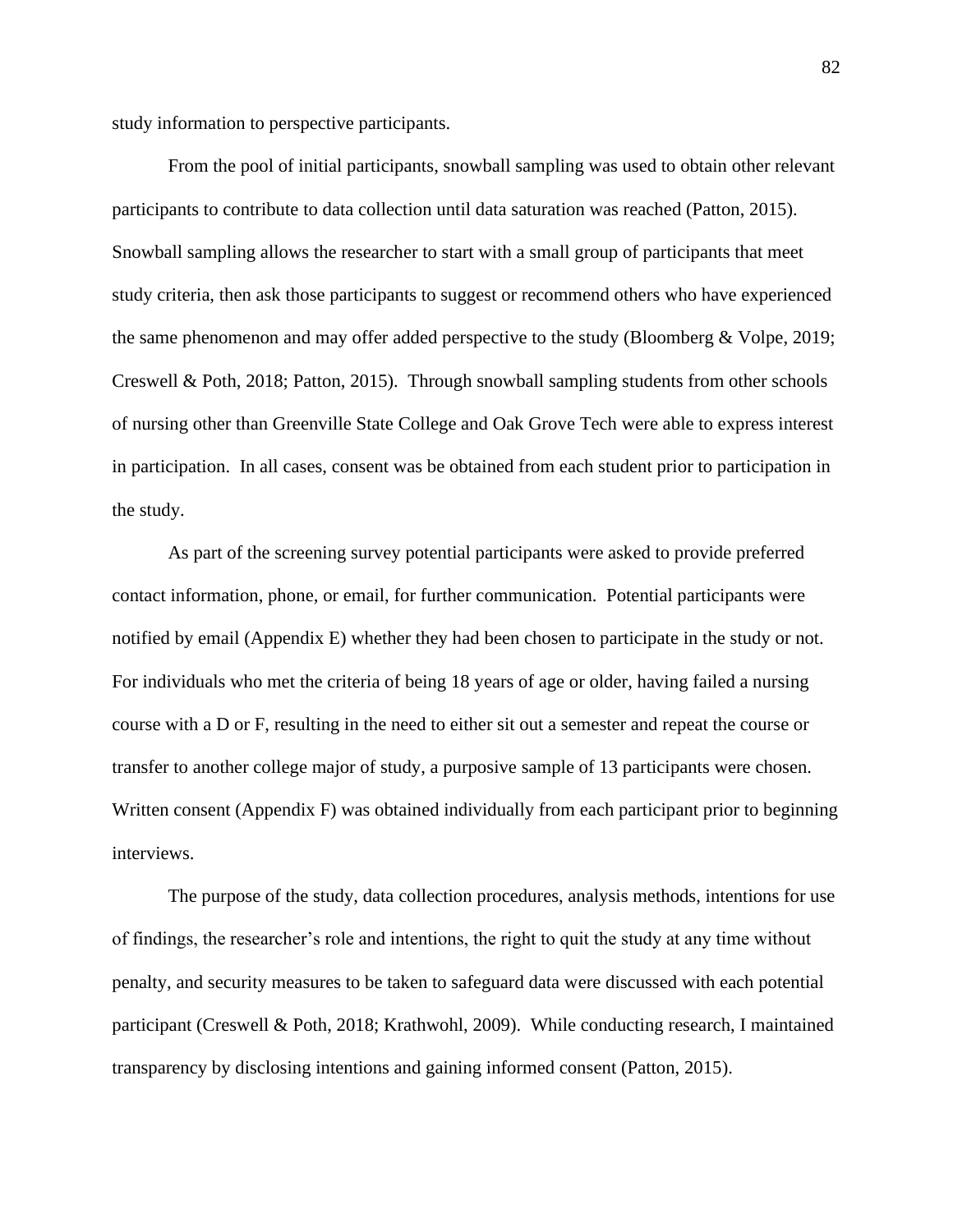# **Data Collection Plan**

The qualitative researcher spends extensive time in the field collecting data from multiple sources to provide a thick, rich description of the phenomenon being explored (Bloomberg & Volpe, 2019; Creswell & Poth, 2018; Moustakas, 1994). Van Manen (1997) proposed that study of unique human experiences cannot produce the empirical generalizations often sought in quantitative research. Bloomberg and Volpe (2019) described the time spent in qualitative research as "prolonged engagement" and believed it to be a critical factor in describing the lived experiences of participants. Data collection methods used in this study were one-on-one interviews, email follow up of any additional thoughts the participant wanted to share the week following the initial interview, a letter of support for a fellow student experiencing the failure of a nursing course in the future, and focus group interview sessions (Bloomberg & Volpe, 2019, Creswell & Poth, 2018; Moustakas, 1994; Patton, 2015).

Individual interviews were scheduled after written informed consent was obtained. Each interview was semi-structured and approximately 60 minutes in duration. Interview proceedings were audio taped with two devices for transcription accuracy, and I made brief notes during the process regarding thoughts, additional questions, or mannerisms observed that could provide clarification when evaluating the transcripts (Creswell & Poth, 2018; Krathwohl, 2009). At the conclusion of the individual interviews, each participant was asked to write down any thoughts that surfaced over the following week because of the interview discussion and email those thoughts to me to include for review. Each participant was also asked to compose and email a letter of support (Appendix H) to a future student who has just failed a nursing course. This letter was for my eyes only as a document for examination. Focus group sessions were scheduled to allow participants to discuss their experiences in a small group setting. Data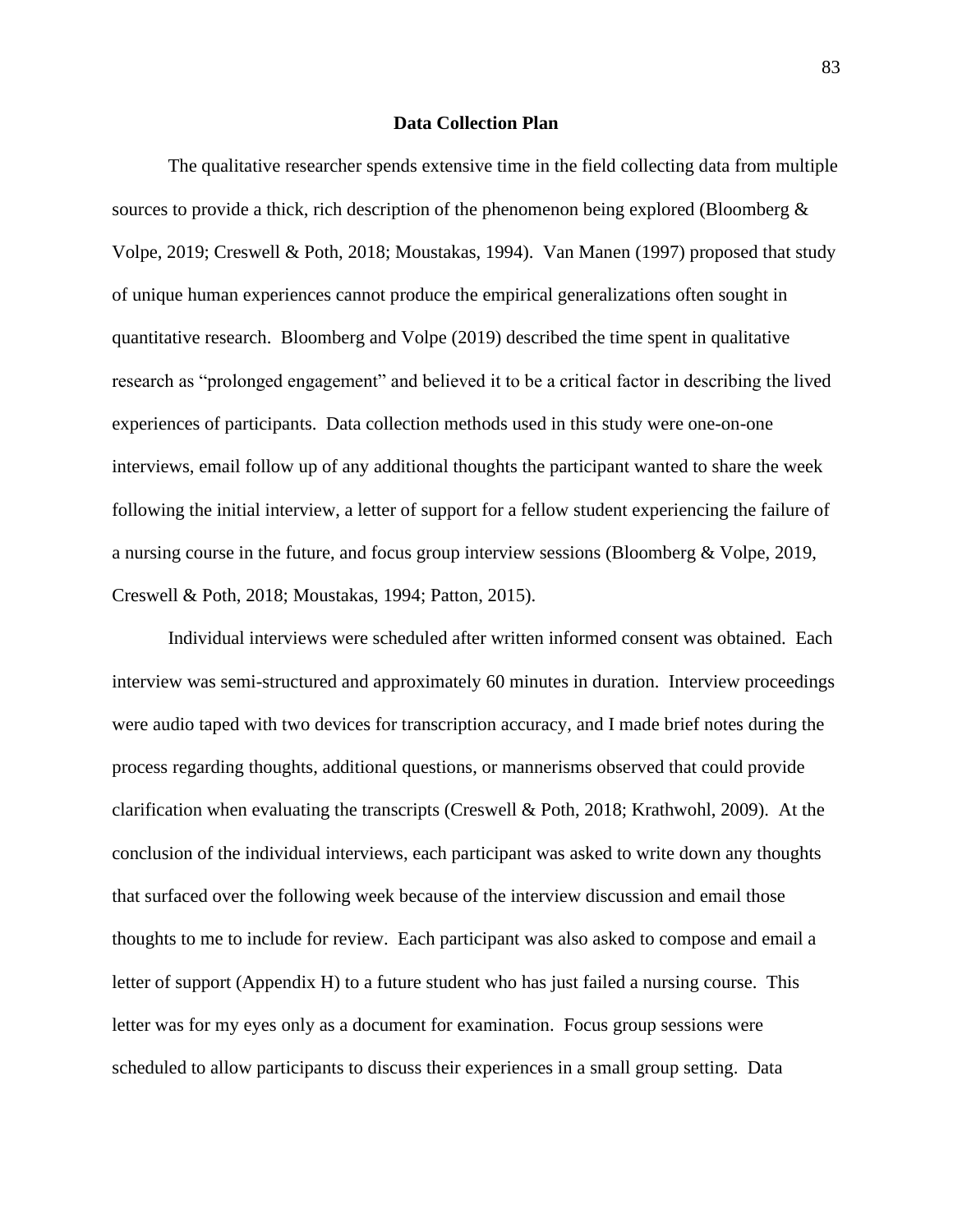transcription was done within two to three days so that interviews were fresh in my mind. Completed data transcripts were sent to each individual participant to member check prior to writing a report of conclusions (Creswell & Poth, 2018; Patton, 2015).

Patton (2015) proposed that interviewing and observing are fully integrated approaches used in qualitative inquiry, and that even if the researcher uses primarily interviews to collect data, each interview is an opportunity to collect data by observing the participant. Recording what participants say is crucial, but mannerisms, expressions, and body language can reveal nuances that add depth to their story. Observational protocol was incorporated into field notes under a separate heading labeled objective data as a reminder to record the participants' body language, expressions, etc. during the interview and focus group sessions (Creswell & Poth, 2018).

## **Individual Interviews (Data Collection Approach #1)**

Krathwohl (2009) stated that the aim of an interview was to focus less on the interviewer and more on what the respondent discloses. For interviewing to be successful, a rapport that allows a comfortable rhythm of conversation must be established between the interviewer and the participant (Creswell & Poth, 2018; Krathwohl, 2009). Interviewing is the gold standard of data collection in qualitative inquiry, and more specifically in phenomenological research, the interview is an informal, interactive process aimed at evoking a comprehensive account of the person's experience of the phenomenon (Moustakas, 1994; Patton, 2015). Interview questions should be descriptive, interpretive, or theoretical in nature and encourage the participants to provide rich descriptive information (Bloomberg & Volpe, 2019).

Interviews and focus group sessions for this study were conducted in a small, private conference room at the Higher Education Center of Greenfield, a joint community college center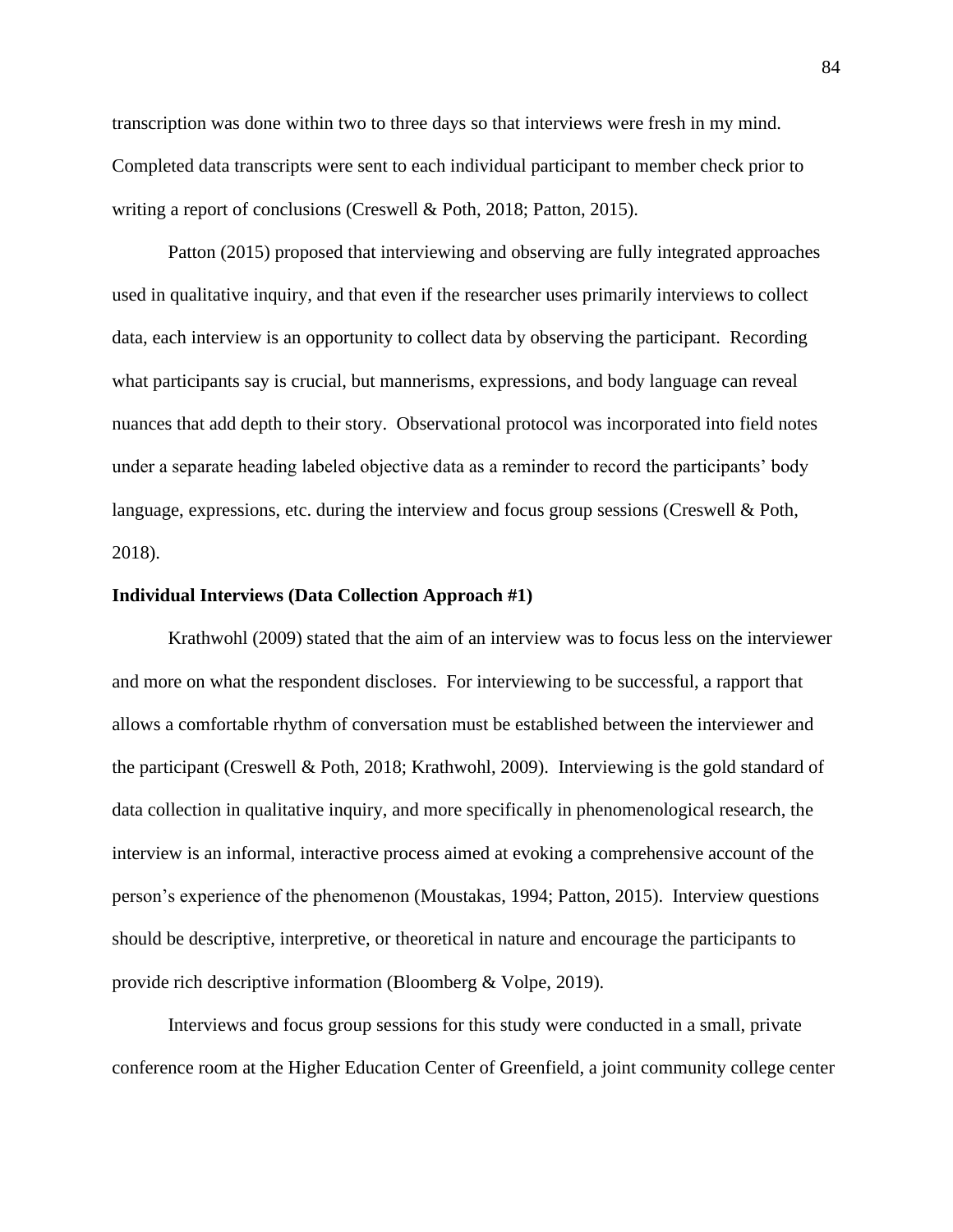that served students from three higher education institutions in Greenfield. This site was chosen for student meetings because it was a neutral space used by several local colleges, provided ample private conference room availability, secure parking, and an environment familiar to students from the area. All interviews were audio recorded in their entirety, using a Sony digital audio recorder as well as the recording option on a personal I-phone 8, and researcher field notes were taken during interviews (Creswell & Poth, 2018; Krathwohl, 2009). All questions were open-ended to encourage in depth discussion. Interviews were of 60-minute duration, one-onone, face to face encounters using a semi-structured format (Bloomberg & Volpe, 2019; Creswell & Poth, 2018; Krathwohl, 2009).

# *Individual Interview Questions*

- 1. As we formally begin our discussion, please introduce yourself to me, as if we just met one another. CRQ
- 2. Please describe how you think your personal philosophy or beliefs influence your ability to cope with adversity. SQ2
- 3. Describe how you normally handle or have managed difficult experiences in your life. SQ2
- 4. Tell me about your decision to apply to nursing school. What were the factors that led you to nursing? SQ3
- 5. Describe when you first realized that you were in danger of failing a nursing course. CRQ
- 6. What was your initial reaction when you realized you had failed the course? SQ1
- 7. Describe the experience of disclosing the news to your family and their reaction to the situation. SQ1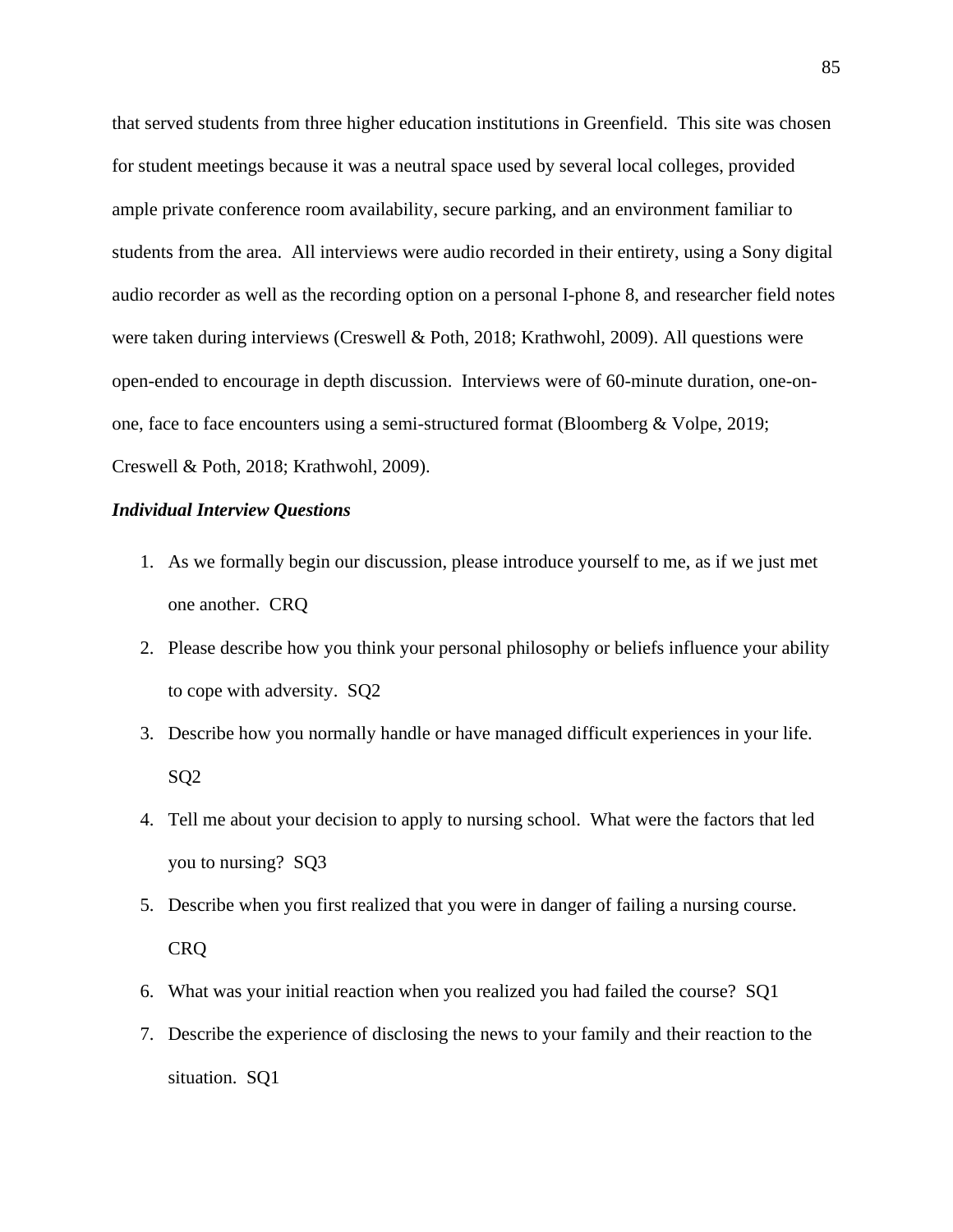- 8. What type of support system did you have during that time, and how did they influence your ability to cope? SQ2
- 9. Describe the range of emotions you encountered in the weeks following failing the course. SQ1
- 10. Describe what internal motivation led your decision about how to move forward with your education. SQ3
- 11. Tell me about the struggles you have experienced since failing a nursing course. SQ1
- 12. Describe how you eventually assigned meaning to the experience and what that meaning was. SQ2
- 13. How do you think your personal belief system affected how you found meaning in the experience? SQ2
- 14. Tell me what you learned about yourself as a result of failing a nursing course. Describe any positive outcomes you experienced as a result of this experience. SQ2
- 15. Tell me about a role model in your life that influenced how your overcame the academic set-back. SQ3
- 16. You have given me a lot of great information in our conversation, and I really appreciate you taking your time to help me with this project. One final question… What else do you think would be important for me to know about the lived experience of failing a nursing course? CRQ
- 17. In closing I would like you to compose a letter of advice/support for a future student who is experiencing failure of a nursing course. What would you say to them about what they are going through? Take some time to think about it and send your letter to me by email within the next week. CRQ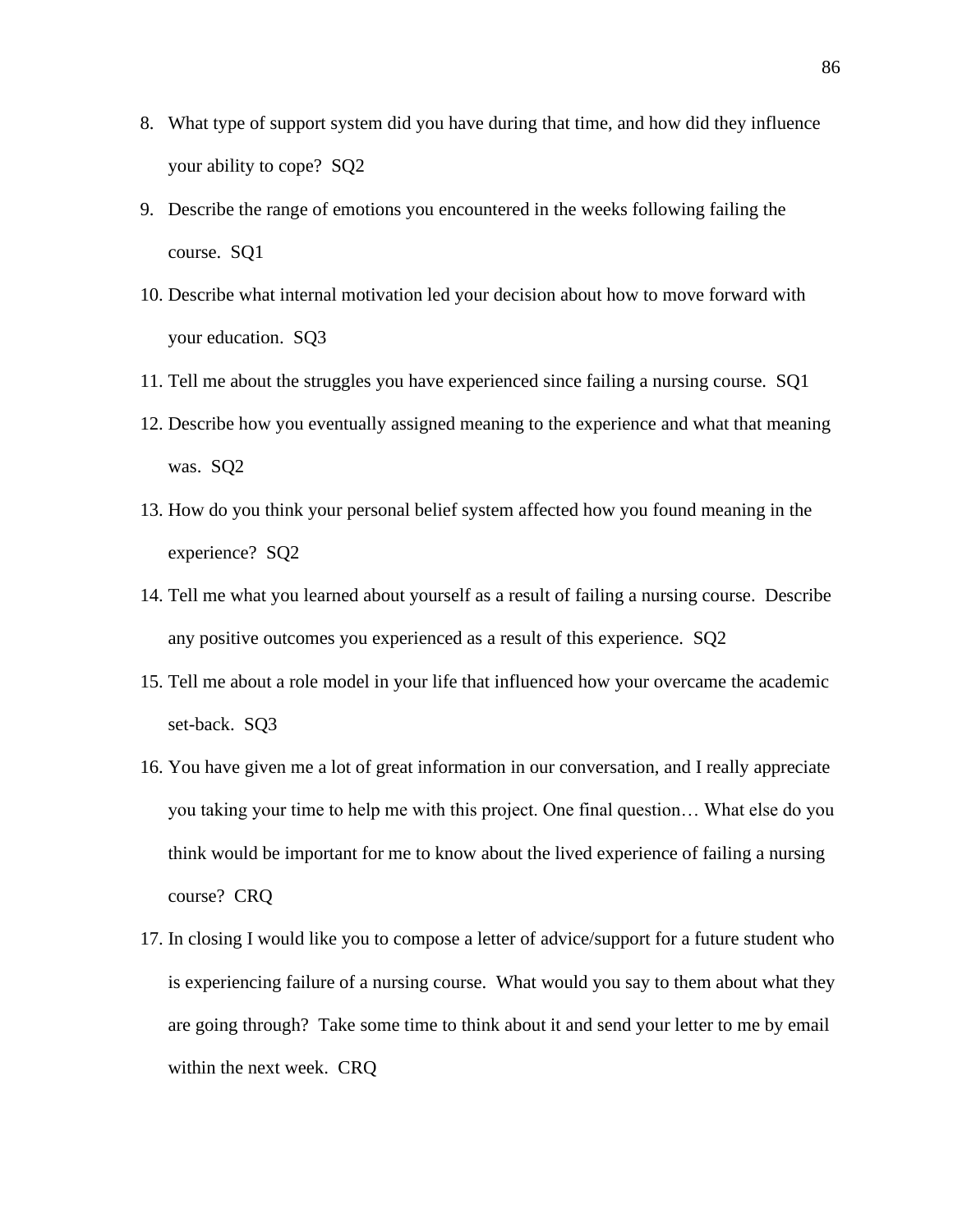Question one was a basic knowledge question designed to establish rapport and allow the researcher to get to know the participant a little better (Creswell & Poth, 2018; Patton, 2015). This encouraged the participant to disclose background and demographic information (Patton, 2015). Following the tenants of epistemological assumption, this question allowed the researcher to lessen the distance between themselves and the participant being studied to better understand the participant's unique perspective (Lincoln et al., 2011).

Questions two and three were designed to ascertain the participants' value systems by asking them to describe their personal philosophy and how those beliefs guide them during difficult times. Park (2013) described two levels of meaning-global meaning, the general view of situations, and situational meaning, which is generated at the onset of a stressful event and influences how the individual processes with the specific experience (Krok, 2015; Park 2013). According to the axiological assumption in social constructivism, the researcher used openended questions to openly explore and honor the role of the participant's values in the experience being studied (Lincoln et al., 2011). Meaning making occurs when one searches for a more favorable understanding of a difficult situation to rebuild and adapt (Frankl, 1959; Krok, 2015; Park, 2013). This question helped identify character strengths and internal motivation that influenced how the individual copes with difficult life events (Knowles, 1980; Park et al., 2004).

Question four was considered both a knowledge and a feeling question, depending on the answer provided by the participant. Patton (2015) described a knowledge question as one that inquires about information, while feeling questions as those that elicit emotions as the participant describes their experience. Nursing school candidates with character traits of self-confidence, self-efficacy, the ability to embrace the art of nursing, caring, and empathy tend to be more successful in nursing school (Horkey, 2015; Talman et al., 2020). Conversely, if the student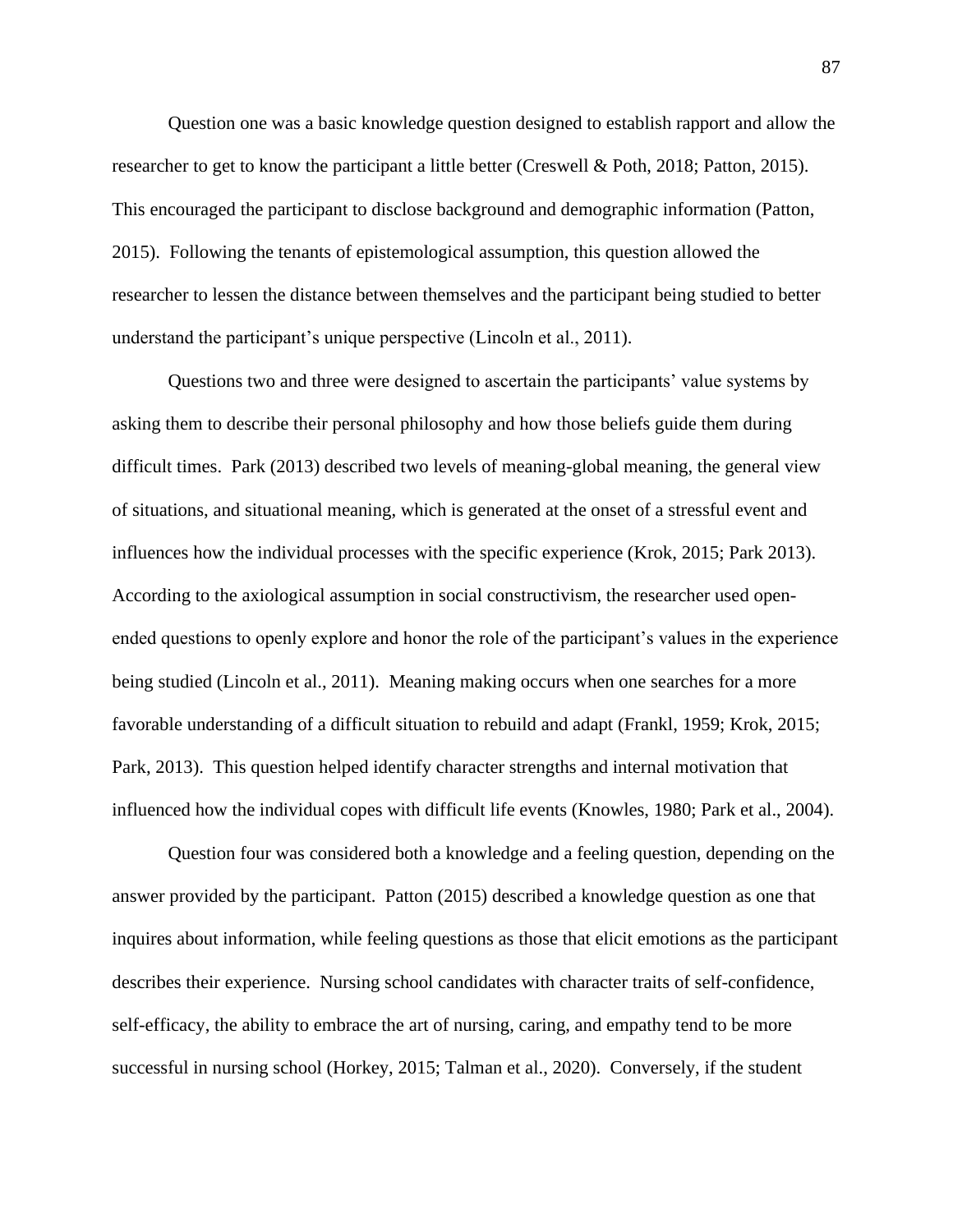chose nursing with visions of job security, social status associated with the profession, or expectations of high salaries poor retention rates were found (Hoeve et al., 2017; Pearce, 2018). If the participant chose to attend nursing school because of job stability, good income, or high demand for nurses this could have been a basic knowledge response. On the other hand, if the participant chose nursing because of a profound experience in their past, this could very well elicit an emotional response.

Question five was a knowledge-based question that sought to understand when and how the participant realized there was a possibility of failing the nursing course. Frankl (1959) believed that meaning is achieved by the ability to persevere through adversity. Viewing a negative life event as a turning point can be an opportunity for learning about oneself and a catalyst for stress-related personal growth (Jayawickreme et al., 2017). This question was added to learn when the participants first admitted they were in jeopardy and how they reacted to the knowledge.

According to Patton (2015) when a researcher seeks to understand the emotions associated with an experience, they use feeling questions such as questions six through nine. Ontological assumption seeks to discover the participants' view of their experience (Lincoln et al., 2011). Question six was chosen to learn more about the participants' personal philosophical viewpoints that guide them during negative life events (Park, 2013). Park (2013) used the term *benefit-finding* when describing how individuals learn to make positive changes because of experiencing stressful situations.

Questions seven and eight provided insight on the participants' family and peer support system during and following failing a nursing course. Positive changes can also occur in social relationships, such as with family or friends becoming closer and more supportive, as individuals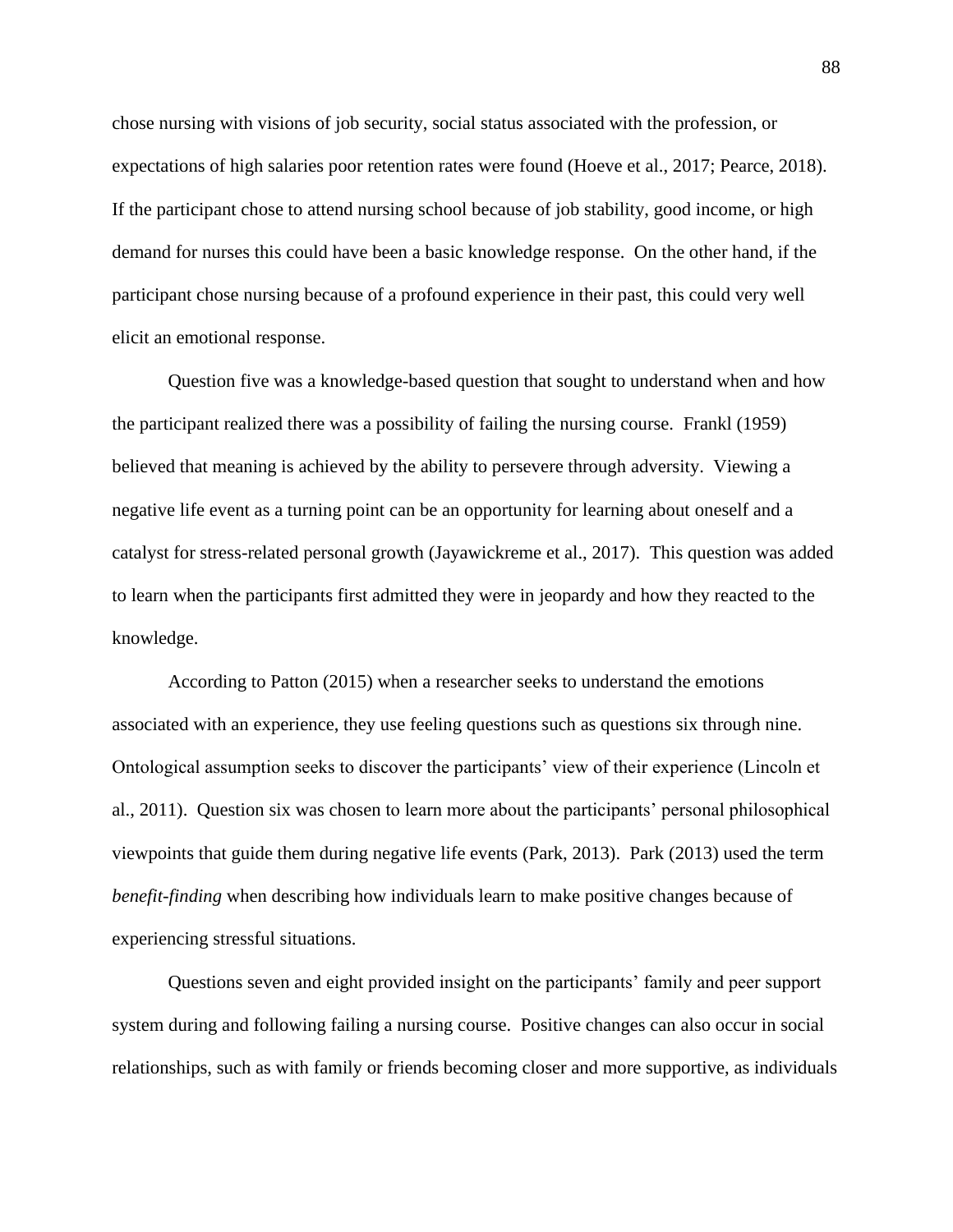attempt to make meaning of a stressful situation (Park, 2013). Question nine was chosen to examine the emotional journey the participant experienced in the weeks following the failure. Coping with negative life events requires meaning making which "involves searching for a more favorable understanding of the situation and its implications" to adapt and move forward (Park, 2013, p 40). Human beings experience an uncomfortable sense of loss of control and predictability following an adverse event and must work through the event to cope and eventually gain meaning (Park, 2013). These questions examined how relationships developed with friends, family, and their significant other following the failure of a nursing course.

Questions 10 and 11 are experience and behavior questions that were used to enlighten the researcher on the participants' actions or behaviors associated with the experienced phenomenon (Patton, 2015). Following the ontological assumption, the researcher explores the multiple realities of the study participants to identify themes in the data (Lincoln et al., 2011). Question eleven sought to learn more about the hardships the participant experienced following the failure. Financial implications of failing to complete a program of study on time are well documented as both students and colleges incur additional debt or loss of revenue when a student does not complete on time (Jones-Schenk, et al., 2017; Kubec, 2017; Lewis et al., 2018; O'Keeffe, 2013). Questions that encourage participants to describe the shift in understanding of an experience sheds light on how they overcame the event and eventually were able to assign meaning to it (Park, 2013).

Questions 12 through 14 can be categorized as opinion or value questions and draw reference from axiological assumption since they explored the role of the participants' values in coping with failing a nursing course (Lincoln et al., 2011). These questions were used to explore the cognitive and interpretive processes the participants used as they processed failing a nursing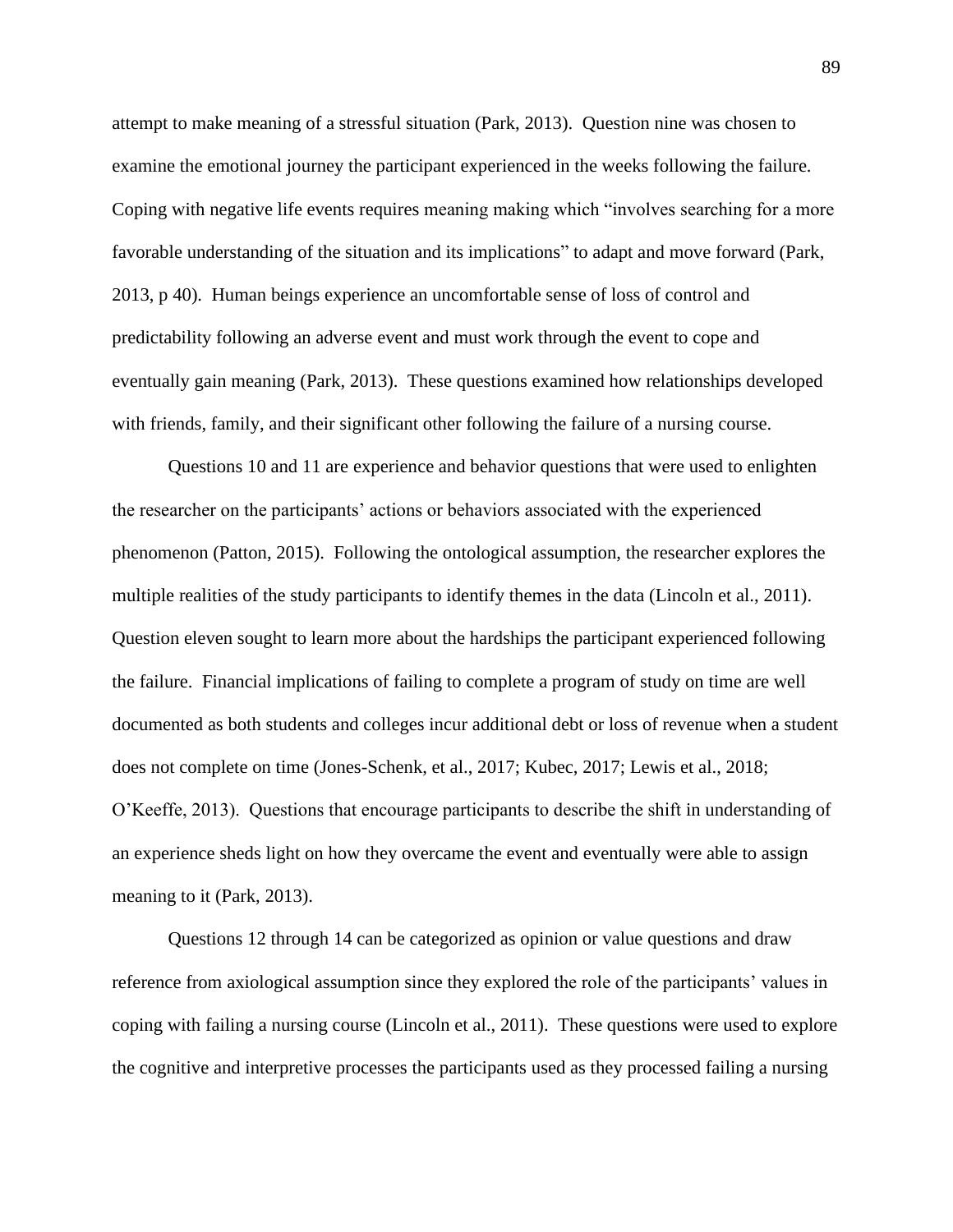course (Patton, 2015). The internal motivation to succeed, the fifth assumption according to Knowles' adult learning theory, was explored with these inquiries (Knowles, 1980). These questions were used to learn more about the participants' personal drive to overcome the academic failure and how they arrived at a decision about their future educational path. According to Frankl's logotherapy, gaining meaning is a critical task of human survival, so understanding how the participants were able to create meaning in their experience was of major interest in this study. During the process of assigning meaning to a difficult situation, the individual undergoes a change in understanding of the phenomenon and their ability to overcome the situation (Park, 2013). Park (2013) further proposed that religious beliefs directly influence the ability for an individual to cope with difficult situations and assign positive meaning to them.

Question 15 was added to allow an opportunity for the participant to give a final tidbit of insight about the lived experience of failing a nursing course and served as a closing summation of the interview (Patton, 2015). Often as an interview progresses, the participant will recall something of value to add to their previous comments (Patton, 2015). This provided an opening for the participant to clarify or expound on earlier data.

# *Individual Interview Data Analysis Plan (Data Analysis Plan #1)*

Phenomenological research uses significant statements and meaning units to explore the essence of the lived experience of the participants (Bloomberg & Volpe, 2019). In this study, recorded interviews were transcribed verbatim within two to three days of each interview, and transcripts were emailed to participants for member checking. Notes were taken during the interview to record the participants' mannerisms and emotions. Once all interviews were completed, they were read and reread for recognition of recurring words, phrases, or themes within the data (Moustakas, 1994). All interview content was entered into participant files in the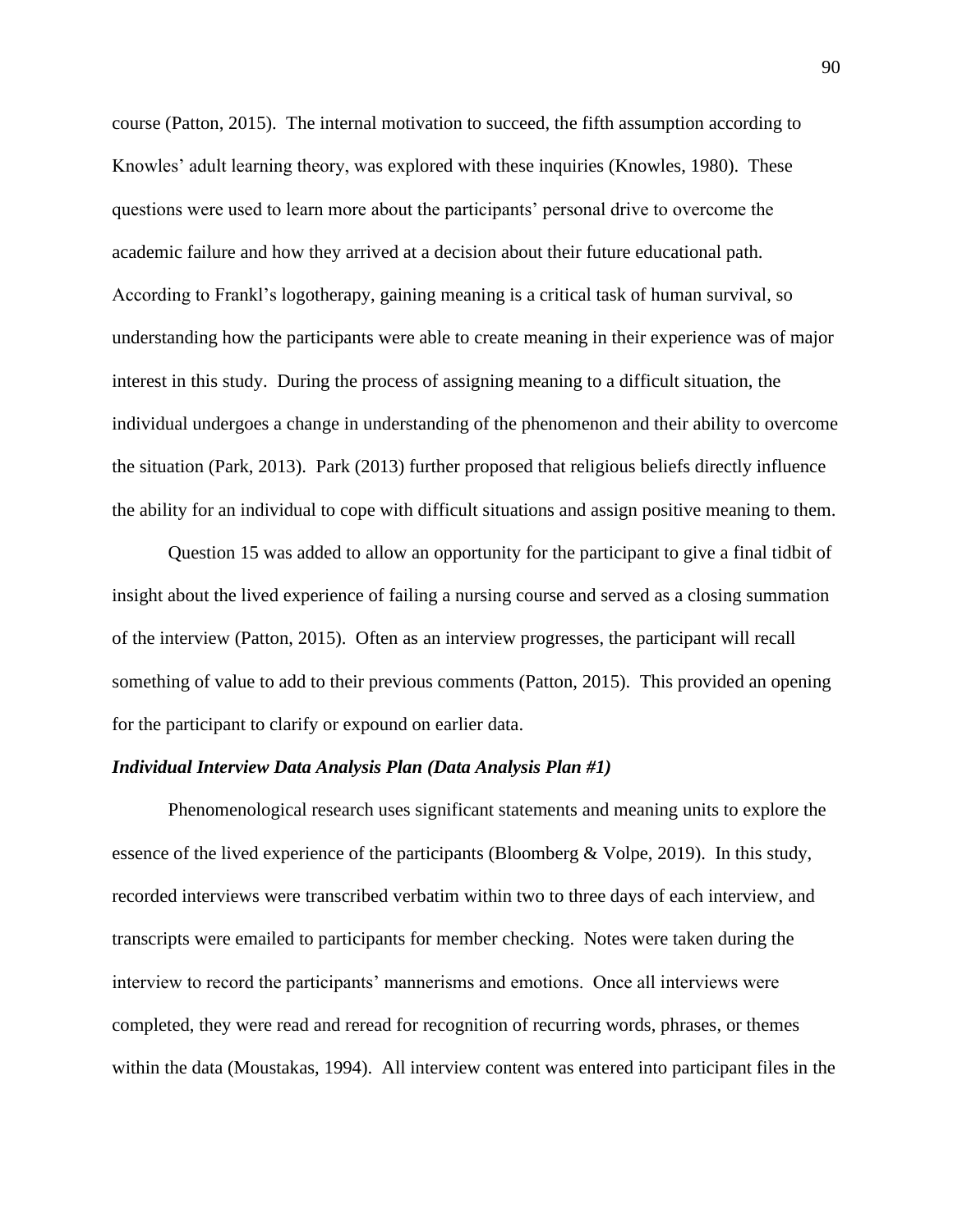Qualitative Data Analysis Software NVivo which provided for ease of sorting, filing, and moving data once codes and themes were identified. NVivo was useful for discovering the number of times a phrase or word was used in the data. A total of sixteen codes were initially isolated from repeated reading of the transcripts, after which relevant data from the individual interviews was copied and pasted into a file for each of the codes. Coded data was then clustered into three theme files. Data was synthesized to create sub-themes to describe the texture of the lived experience of the participants (Moustakas, 1994). Relevant quotes were used under each sub-theme to support the descriptions of the participants' lived experience.

## **Document Analysis (Data Collection Approach #2)**

Document analysis includes collecting data from written or visual artifacts such as letters, memos, personal journals, photos, text correspondence, or blogs (Bloomberg & Volpe, 2019). For this study participants were asked to compose a letter of support to a fictitious future student who has failed a nursing course (Appendix H). Participants were asked to email these items to me within a week of the individual interview for document analysis. Examining these documents allowed further understanding regarding the impact failing a nursing course had on the participants emotionally and psychologically. Examining these types of documentation essentially took the participant back to the time of the experience.

# *Document Analysis Data Analysis Plan (Data Analysis Plan #2)*

In this study, participants were asked to compose a letter of support for a future student that may be experiencing the phenomenon of failing a nursing course. They were asked to email the letter to me within one week of their interview. Once all letters of support were received, they were studied to detect recurring words, phrases, or themes (Moustakas, 1994). Data from the letters were entered into a support letter file in the Qualitative Data Analysis Software NVivo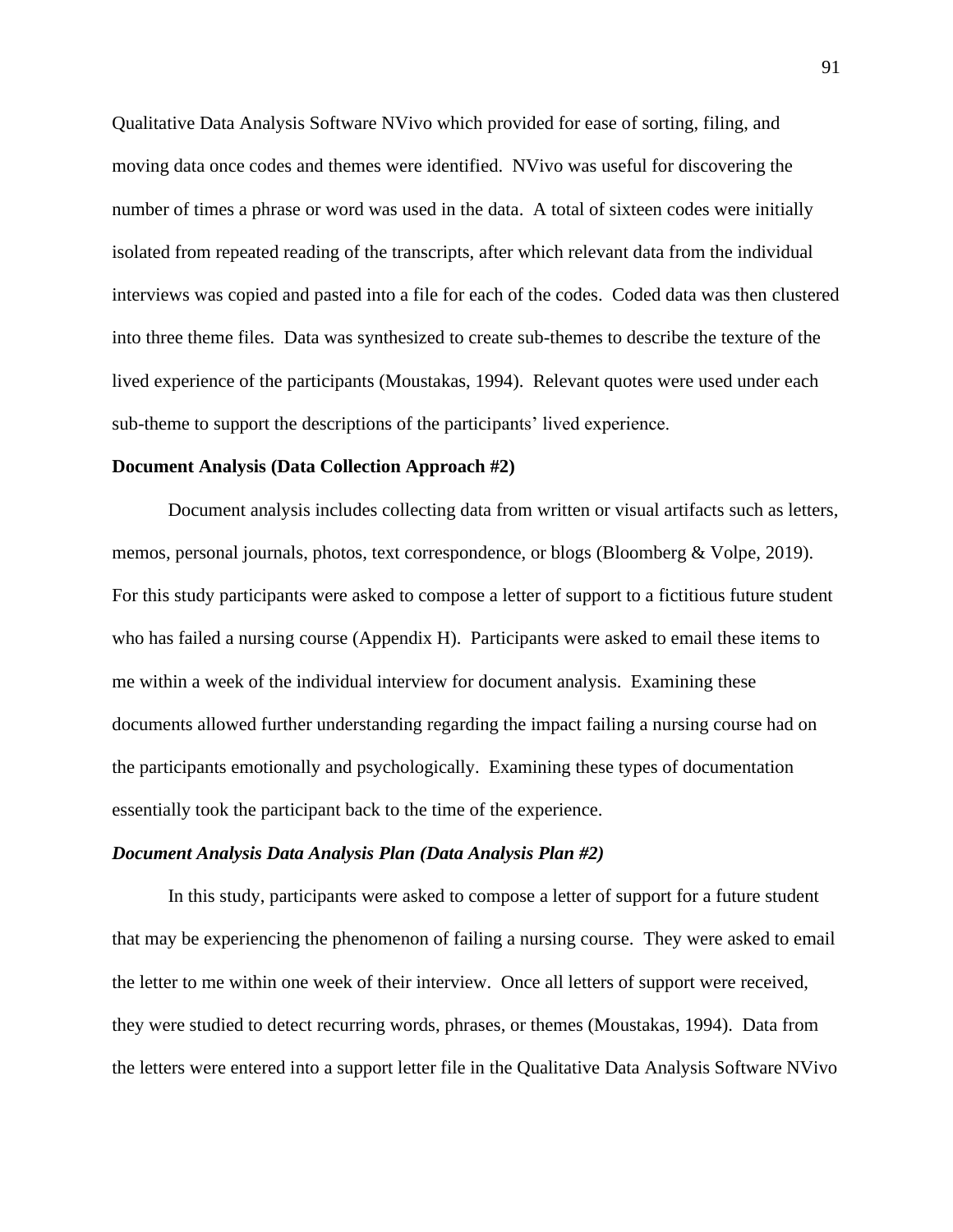to discover the number of times a phrase or word was used. Data were copied and pasted into a file for each of the codes. Coded data was then clustered into three theme files. Data was synthesized to write the sub-theme section Support for Others. Relevant quotes were used to illustrate the words of support these participants felt would be beneficial to a future student experiencing the failure of a nursing course.

# **Focus Groups (Data Collection Approach #3)**

Focus groups allow a researcher to interview multiple participants that have experienced the same phenomenon (Bloomberg & Volpe, 2019). Group discussion provided participants an opportunity to discuss and react to one another's comments, uncovering ideas and reactions that may not have been mentioned in one-on-one interview sessions (Creswell & Poth, 2018; Krathwohl, 2009; Patton, 2015). For this study, all participants were invited to join in focus group sessions containing five to six participants per group to discuss prior interview questions and to tell their stories about how they were affected by failing a nursing course. The plan was to ask questions (Appendix I), and as data were revealed, to ask additional questions depending on the group responses, to delve deeper into the participants' lived experiences and to gain additional information that may not have been revealed in private interview sessions. Focus group sessions were conducted at the Greenfield Higher Education Center as discussed in the interview section.

### *Focus Group Questions*

The focus group session started with a personal introduction and a brief recap of the reason the study was being done. Interviews are conducted in phenomenological research to capture the participants' perspective by gaining access to their feelings and emotions regarding the lived experience (Bloomberg & Volpe, 2019). Focus group questions included: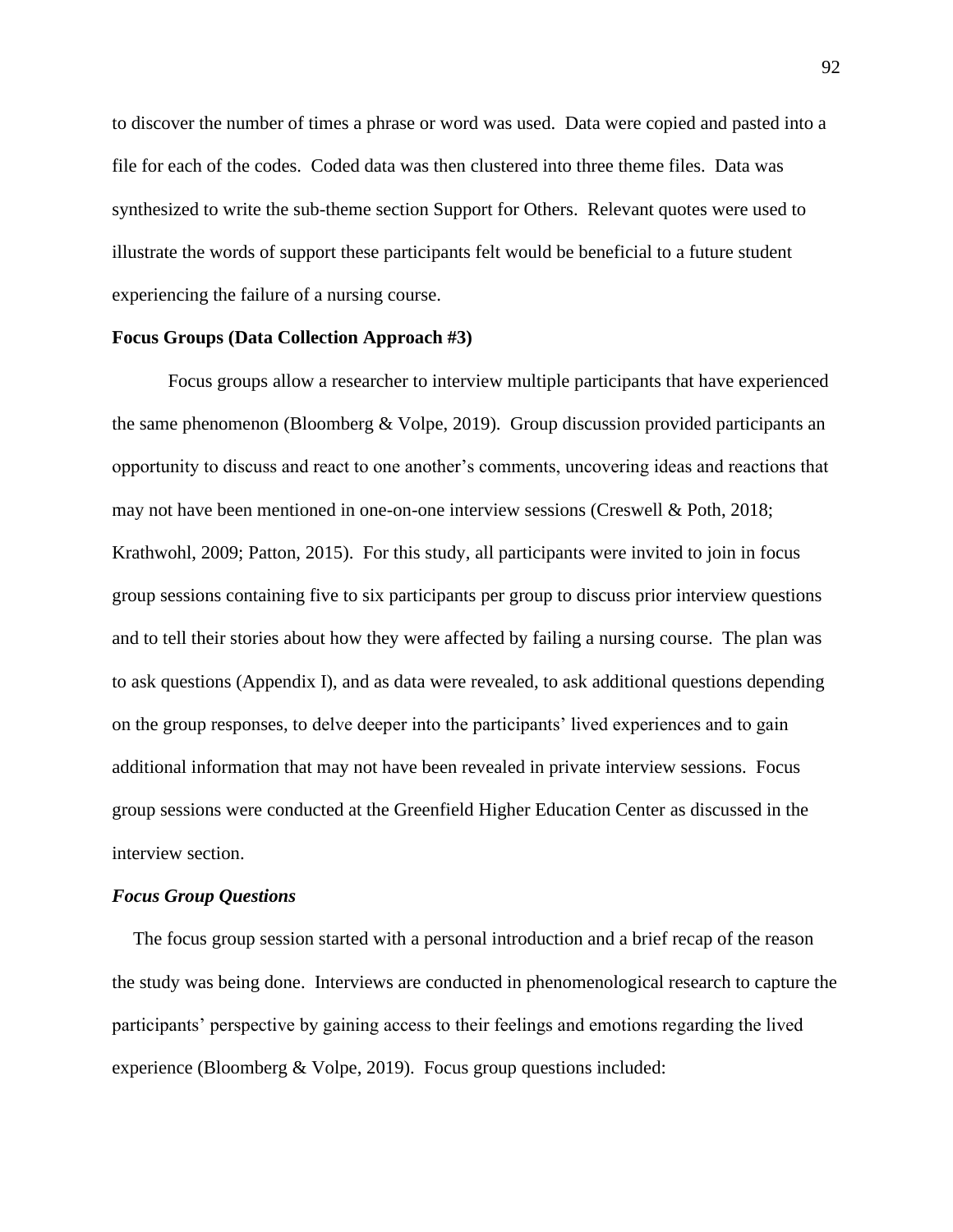- 1. I am so pleased you could join me today to help me learn more about an experience you all have in common. Qualitative researchers examine areas in need of modification-they provide a glimpse into the world of others allowing others to understand the experience (Morse & Field, 1995). As a nurse educator, one of my frustrations was that I feared students were not adequately advised and supported following the failure of a nursing course. It was important for me to learn more about the details of your experience to change the way we support students who fail a nursing course in the future.
- 2. Please introduce yourself and tell us a little about yourself. CRQ
- 3. Please describe your motivation to study nursing. SQ3
- 4. Tell me what was different about nursing courses from other courses you had taken previously. SQ1
- 5. Was nursing school different from what you expected and how so? SQ1
- 6. Tell me about any supportive interventions that were offered to you during the semester that you failed. SQ1
- 7. Describe your personal/family responsibilities during the time you attended nursing school. SQ1
- 8. Describe supportive measures you think would have been helpful following the failure. CRQ
- 9. Explain how your family or friends supported you during that time. SQ2
- 10. Albert Bandura, a Canadian American psychologist that did extensive work in the field of education, coined the social learning theory, which proposes we learn by modeling behaviors, attitudes, and reactions of those around us (Bandura, 1997). Tell me about the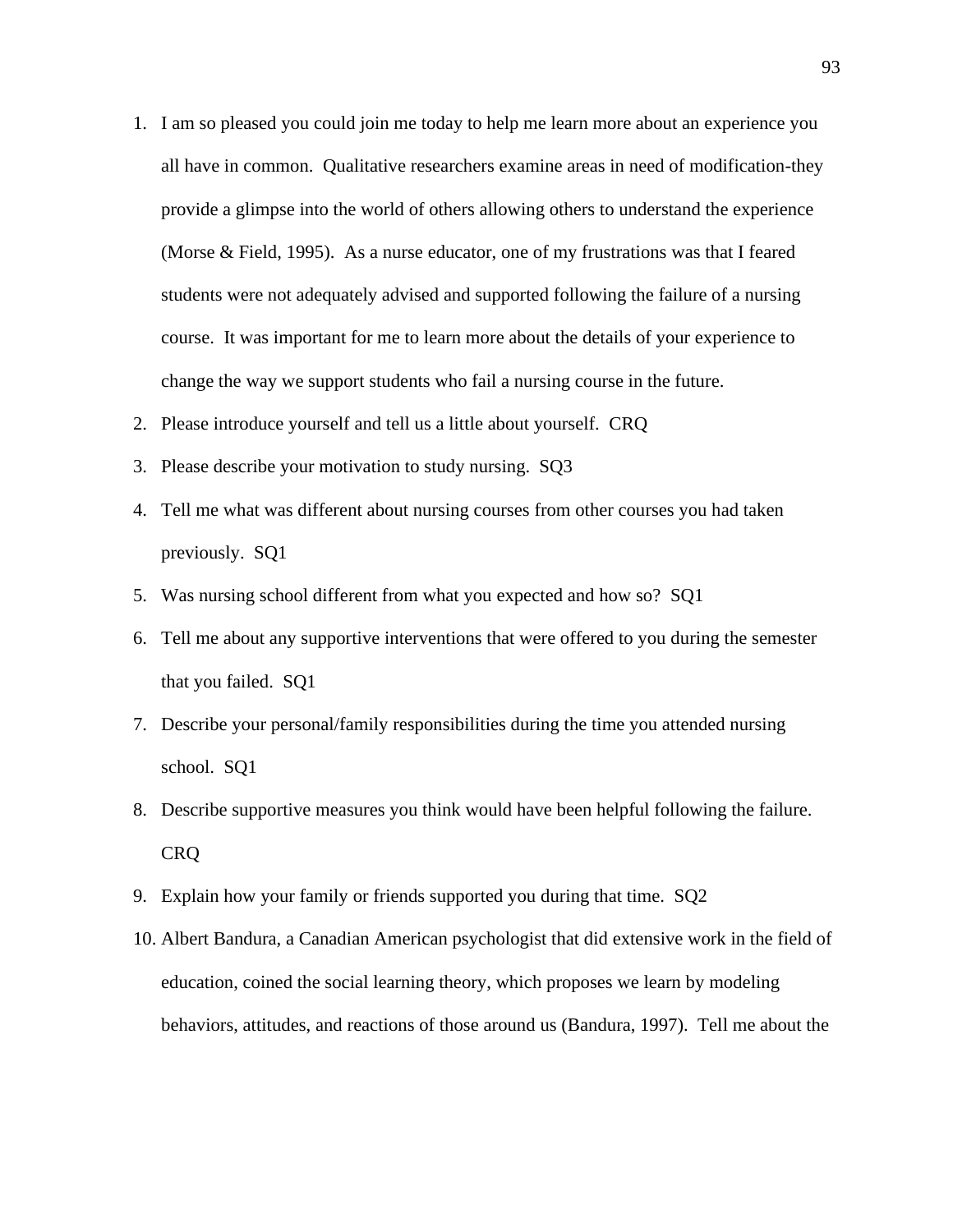one person that was most influential in supporting you emotionally and how did that support influence or help you. SQ2

- 11. Malcolm Knowles, an American adult educator, studied how adults learn differently than children, and proposed that adult learners have an internal motivation to learn (Knowles, 1980). How do you think your personal beliefs or internal drive influenced your ability to move forward in your education after this experience? SQ3
- 12. Viktor Frankl, an Austrian psychiatrist, philosopher, and Holocaust survivor, founded the theory of meaning making, which proposed that the ability to find meaning in life's experiences, especially negative life experiences, is instrumental to well-being and good mental health (Littman-Ovadia & Niemiec, 2016). Describe how you gained meaning, or what you learned about yourself from this experience. SQ2

Questions for the focus group session were very similar to the ones asked in the individual interviews but chosen to promote discussion among the group members and spur memories that were not discussed in the one-on-one sessions. Following a brief introduction and focus of the study, question two sought to acquaint group members with one another and establish a common bond among participants. Researchers are encouraged to open the interview process with a question that grants participants the opportunity to share demographic and background information. An epistemological assumption refers to how something is known, as well as the relationship that exists between the person and the known phenomenon (Lincoln et al., 2011). Epistemology provides a bridge to lessen the distance between the researcher and the participants, which enables better understanding of the participants' lived experience (Lincoln et al., 2011; Patton, 2015).

Patton (2015) described questions that are meant to encourage the participants to express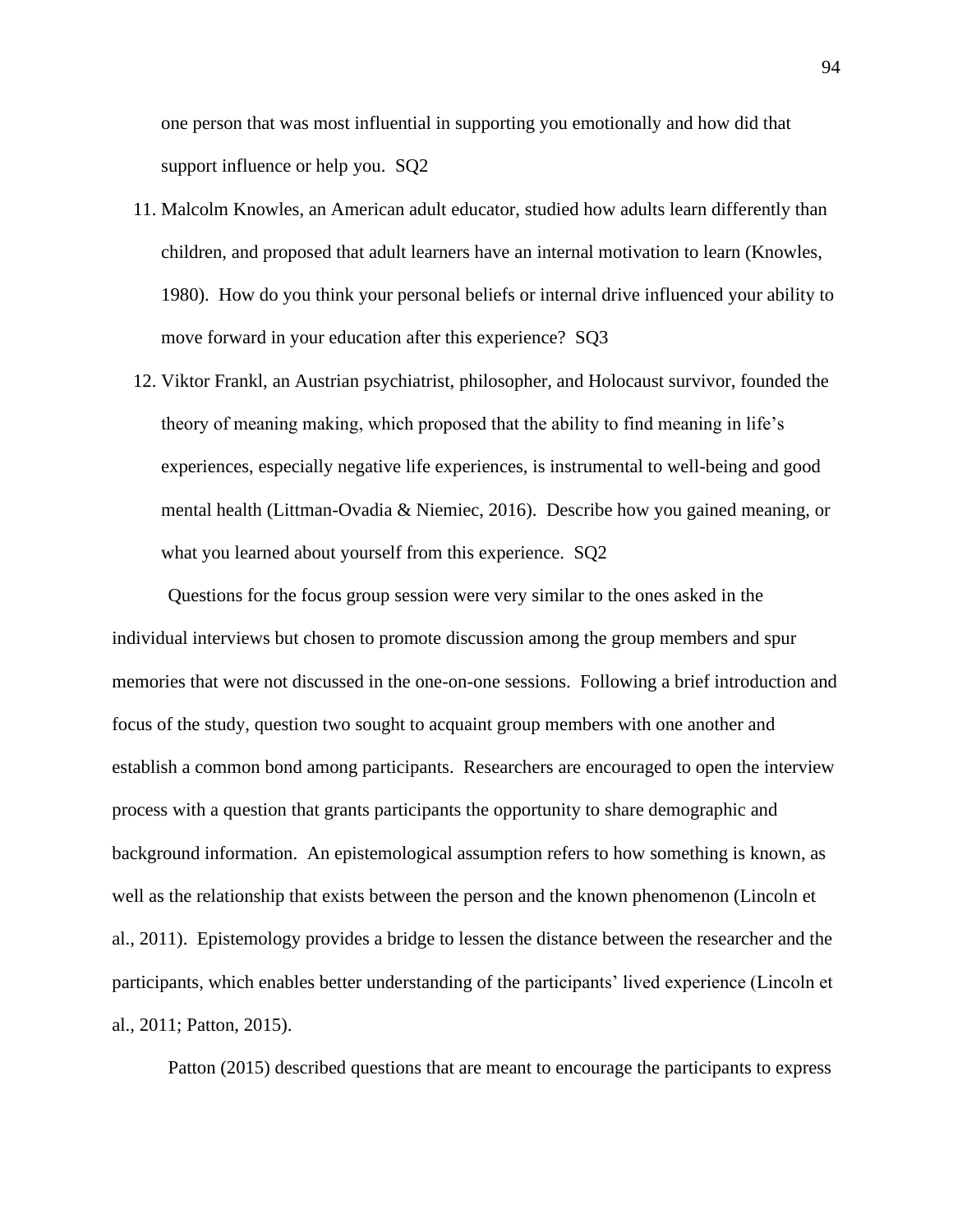emotions as they relay their lived experience as feeling questions. Question three was added to learn more about the internal motivation that led the participant to consider nursing as a career. Research indicates students that enter nursing school because of an emotionally satisfying experience or a genuine desire to practice the art of nursing in the service of others are often more fulfilled with the profession than students who were drawn to nursing because of employment stability, social status, or promise of lofty salaries (Hoeve et al., 2017; Horkey, 2015; Pearce, 2018; Talman et al., 2020). This question shed light on the participants' internal desire to study nursing.

Questions four and five were chosen to ascertain the students' expectations versus the reality of nursing education. These questions established the participants' background, learned about any differences in expectations and reality, and more importantly showed how they overcame those challenges. Knowledge gained from these questions addressed the participants' internal drive and motivation to succeed as described in Knowles' (1984) fifth assumption of the adult learning theory. Bloomberg and Volpe (2019) proposed that focus groups foster a complete and revealing understanding of issues, thus this setting was the perfect opportunity to learn more about the participants' expectations and how they were motivated to rise to the challenge of nursing school.

Question six was chosen to determine if any type of supportive measures were in place during the time the student was struggling but had not yet failed the course. Did the student know they were in peril, or did anyone reach out to help before failure was a certainty? Question seven was used to elicit more information about the participants' personal and family responsibilities while they were in nursing school. Bloomberg and Volpe (2019) encouraged the interviewer to gain the participant's view of their experiences and emotions. These questions

95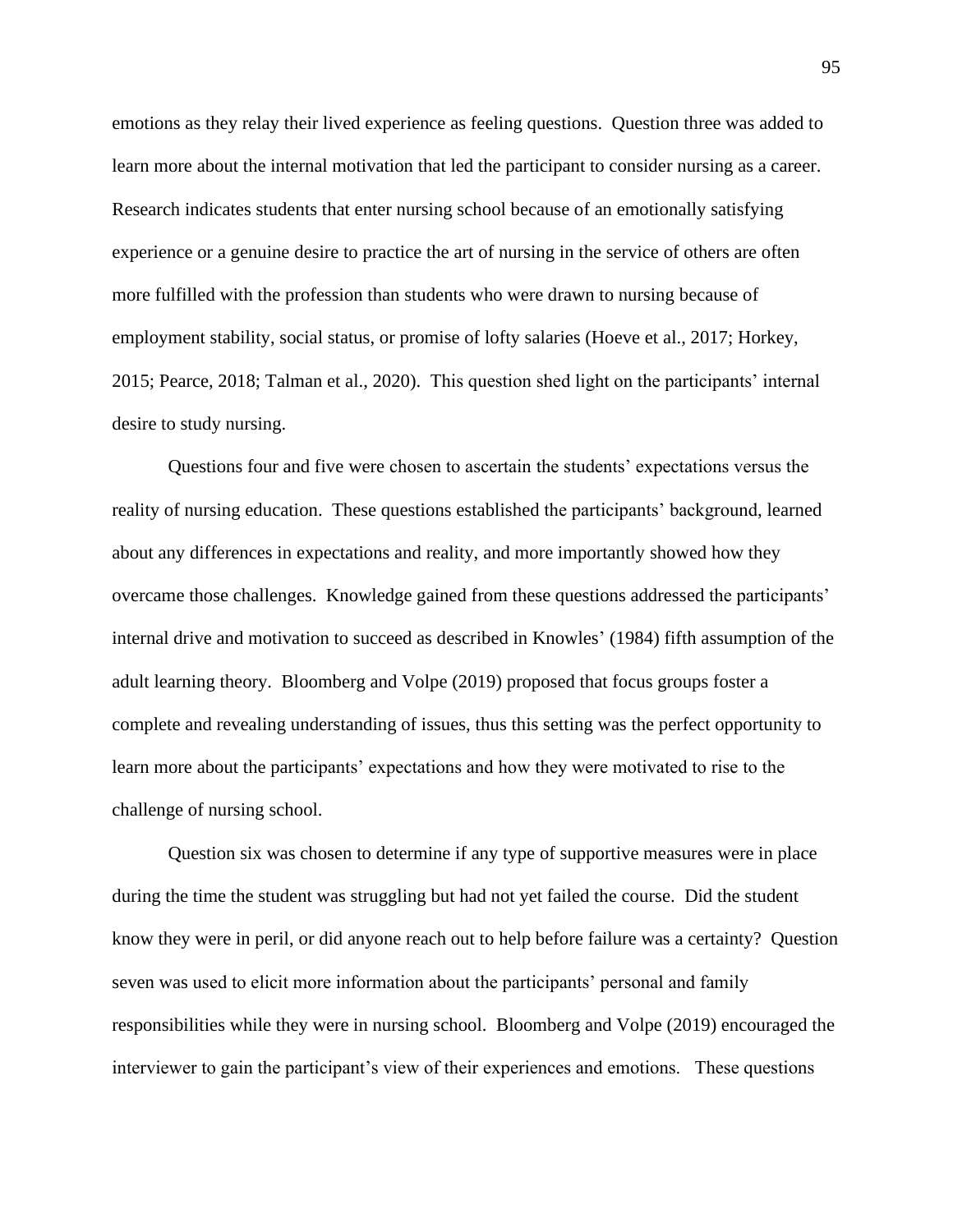qualify as both knowledge and feeling questions since the researcher gained both information about the participant and gained insight into their emotions regarding the experience (Patton, 2015). Phenomenological research seeks to understand the multiple realities of the study participants and to identify patterns or themes in responses (Lincoln et al., 2011; Moustakas, 1994). Following the ontological assumption, the researcher explores multiple realities of the study participants to identify themes in the data (Lincoln et al., 2011). Since the same life event is often perceived differently by each individual, these questions provided rich data to compare among group members.

Patton (2015) advised that when researchers sought to recognize the participant's emotions associated with the lived experience that feeling questions should be used. Discovering the participants' personal view of the experience is the goal of ontological assumption (Lincoln et al., 2011). Question eight allowed the participants to elaborate on supportive measures they feel may have been helpful if offered during the experience.

Questions nine and 10 were included to further explore whether relationships with family and peers changed or deepened following failure of a nursing course. Park (2013) reported that relationships could be strengthened following a stressful event. Support of family and friends was instrumental for the student overcoming an academic set-back, but I propose that the added support from faculty would be influential in how the student proceeds following the failure as well. Multiple studies discovered in the literature review provided evidence that a positive rapport between the student and faculty contributed to overall student retention, degree completion rates, greater academic achievement, intellectual growth, personal development, and increased motivation (DellAntonio, 2017; Fontaine, 2014; Gratrix & Barrett, 2017; Hamshire et al., 2019; Hoffman 2014; Kubec, 2017; Lewis et al., 2019; Low et al., 2019; Ruzek et al. 2016;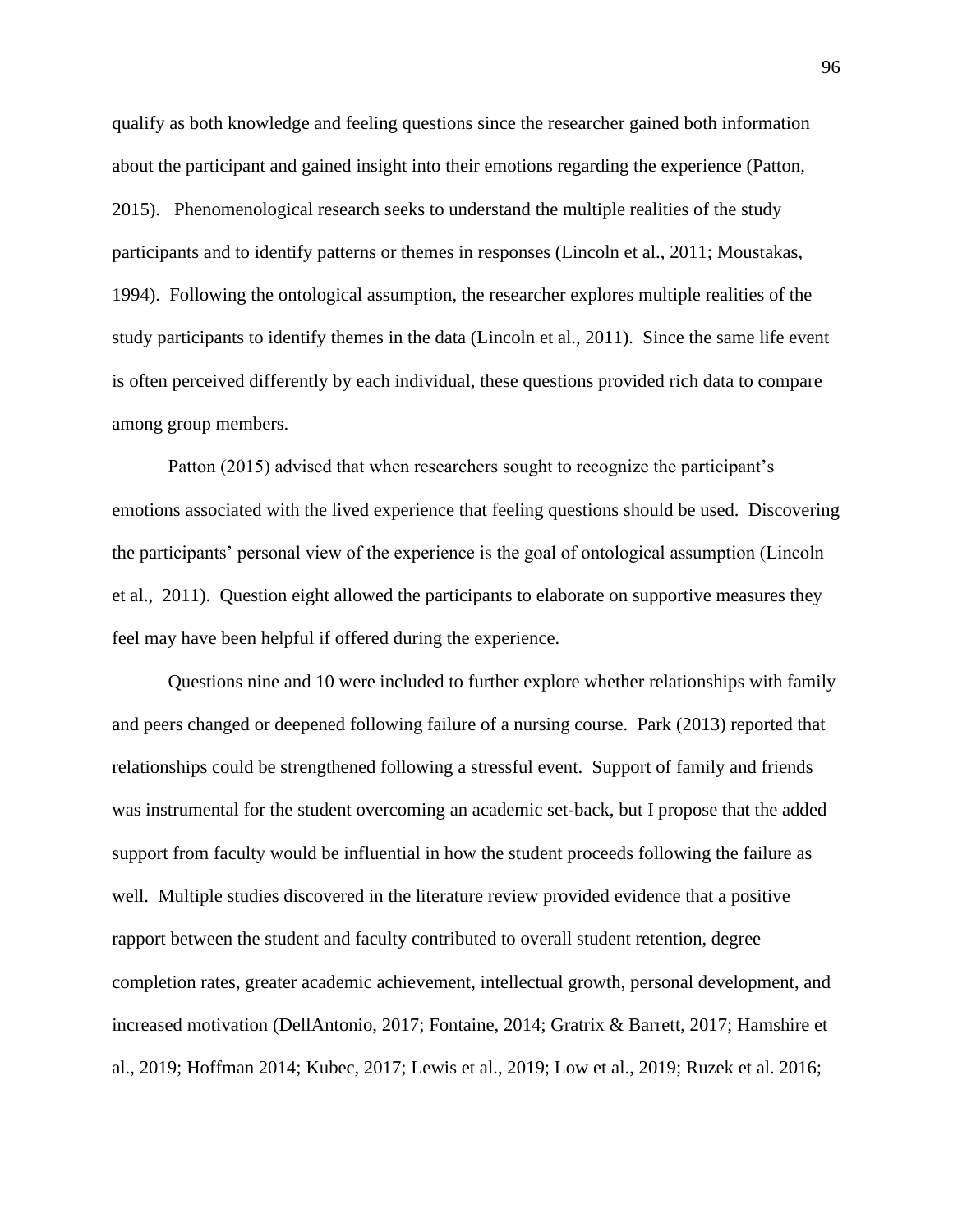Smith et al., 2016; Talman et al., 2020; Williamson et al., 2014). A personal bias spurring this study was that nurse educators can do a better job of supporting students following failure of a nursing course.

Park (2013) proposed that religion or worldview beliefs influence how an individual copes with adversity, and the ability to take what is first thought to be a tragic event and turn it into an opportunity for growth is often found in individuals with religious or spiritual beliefs. These negative experiences can even be viewed as turning points or an occasion to gain wisdom or new insight in their lives (Jayawickreme et al., 2017). Question 11 provided information about the participants' spiritual foundations to either support or oppose existing research findings.

According to Frankl (1959), finding meaning in life is a basic component of psychological health and well-being, and failure to do so can lead to depression, increased rates of suicide, and substance abuse (Littman-Ovadia & Niemiec, 2016). The ability to reason and create meaning is "viewed as the fundamental process that makes us human" and that being able to construct meaning is essential to adaptation in adverse situations (Bonanno, 2013, p 150). Question 12 provided valuable data about how the participants processed failing a nursing course and were able to eventually find meaning from the experience.

# *Focus Group Data Analysis Plan (Data Analysis Plan #3)*

Statements and meaning units are used to investigate the essence of the lived experience of participants in phenomenological research (Bloomberg & Volpe, 2019). In this study, focus group interviews were transcribed verbatim within two to three days of each interview, and transcripts were emailed to each participant in the group for member checking. Notes were taken during the interview to record the participants' mannerisms and emotions. Once all focus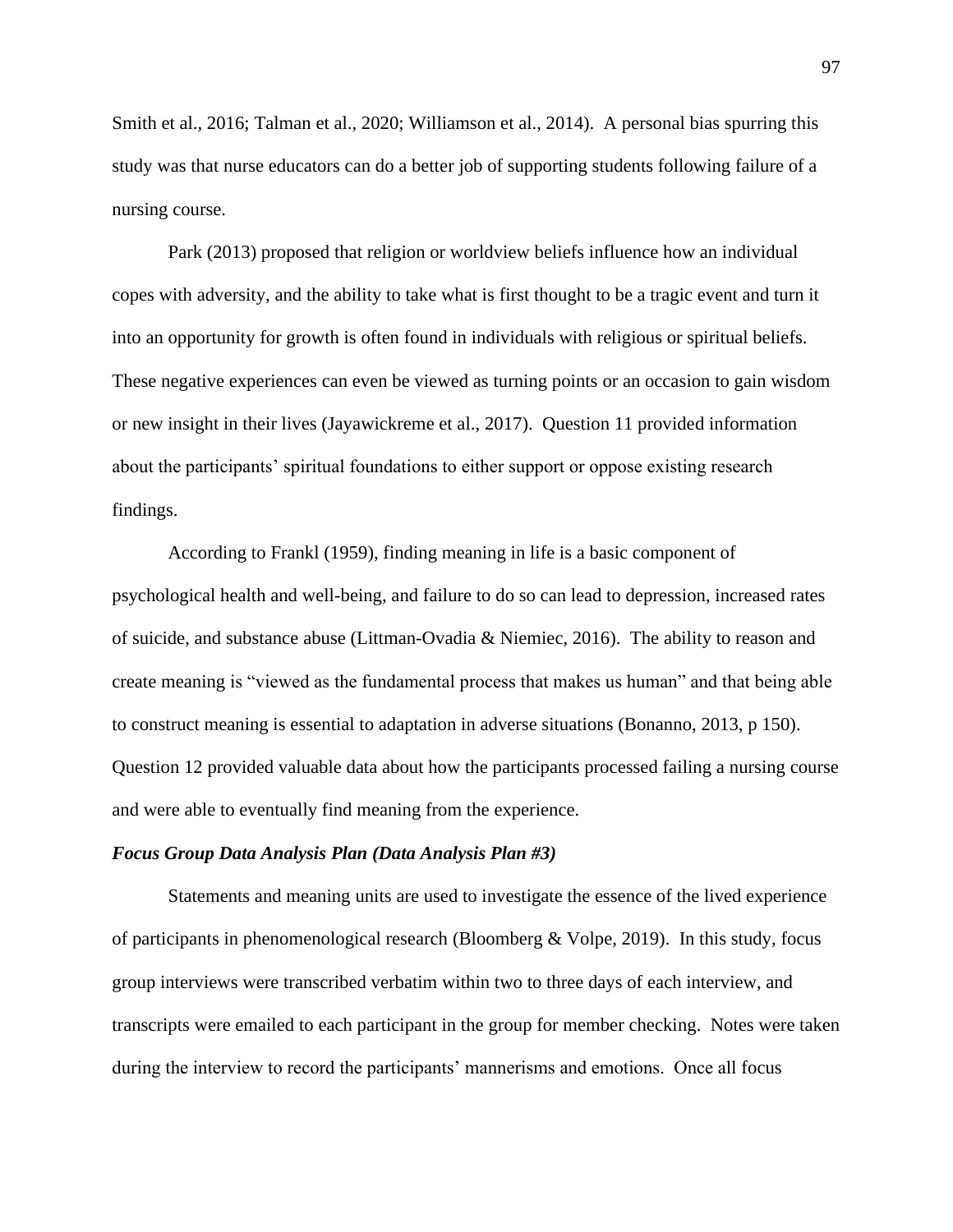interviews were completed, they were analyzed for recognition of recurring words, phrases, or themes (Moustakas, 1994). Focus interview data were entered into focus group files #1, #2, and #3 in the Qualitative Data Analysis Software NVivo which allowed me to sort, file, and move data into previously identified code and theme files as described in the individual interview analysis section. Themes were synthesized into sub-themes to describe the essence of the lived experience (Moustakas, 1994). Applicable quotes were used under each sub-theme to support the descriptions of the participants' lived experience.

### **Data Synthesis**

Moustakas (1994) proposed that phenomenological research derives evidence from firstperson accounts describing lived experiences. Data analysis in phenomenology uses significant participant statements, units of meaning, and descriptions of the essence of the experience to gain understanding of the phenomenon under study (Bloomberg & Volpe, 2019). The Modified Stevick-Colaizzi-Keen method described by Moustakas (1994) was used for data analysis, which began as soon as data was available and continued as the study progressed. Moustakas (1994) taught that transcendental phenomenology challenges the researcher to study the phenomenon with an open mind to gain new knowledge from the participants' lived experiences.

*Epoché* is used before data analysis to allow the researcher to bring to light their own personal feelings and experiences on the phenomenon to limit biases during the research project (Creswell & Poth, 2018; Moustakas, 1994). I practiced *epoché,* to put aside all preconceived notions regarding the topic, allowing data to emerge as the participants reported it (Creswell & Poth, 2018). While I had experienced failure of a nursing course as a nurse educator and a mother of a nursing student, I had not experienced failing a nursing course personally. I was, however, passionate to learn more about the participants' perspective of this experience to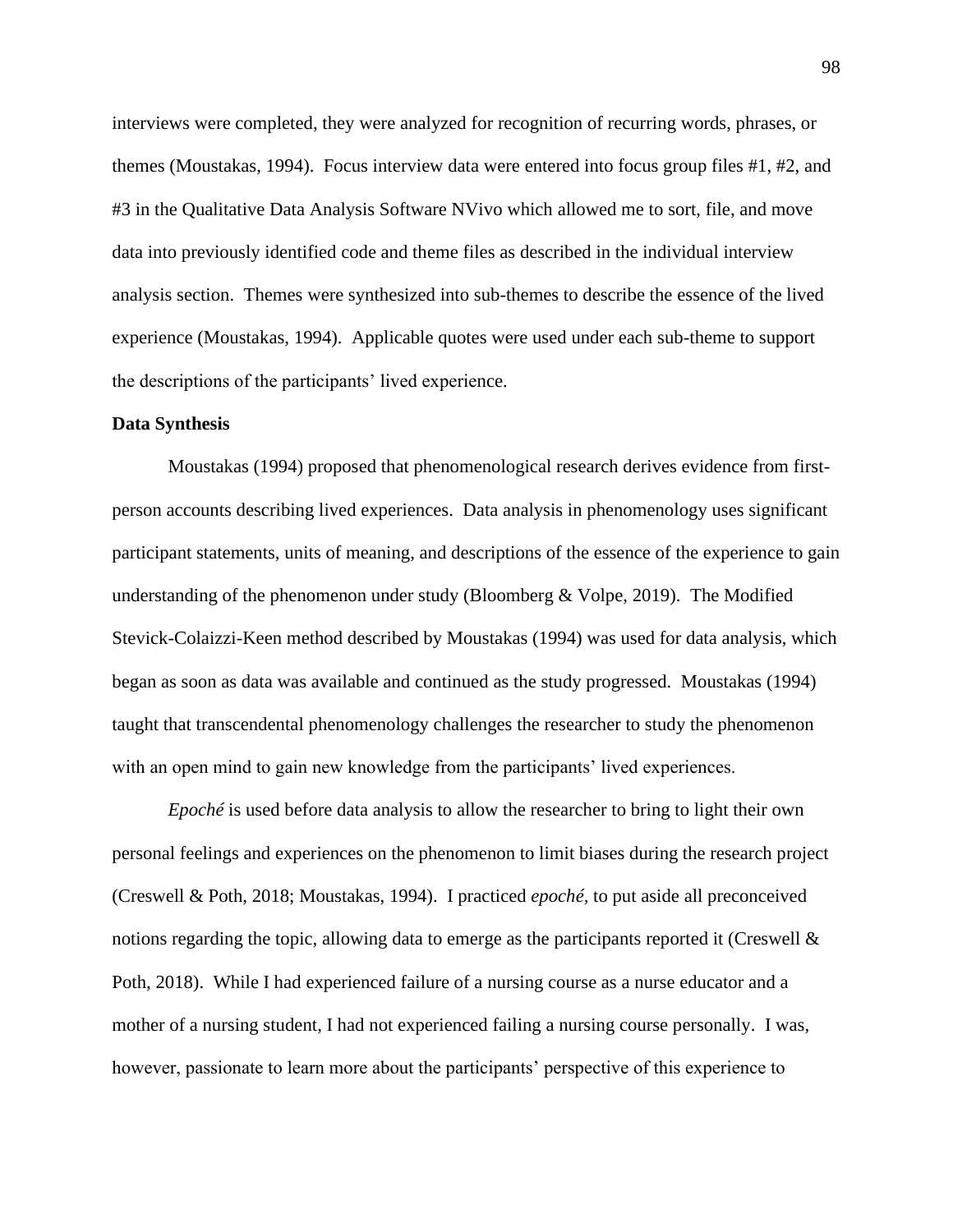provide better supportive interventions for students experiencing this academic set-back. The Modified Stevick-Colaizzi-Keen method encourages the researcher to connect with, or essentially become one of the participants, to better understand the lived experience (Creswell  $\&$ Poth, 2018; Moustakas, 1994).

Data analysis for this study began with creation and organization of file folders according to participant and date of encounter so that all data from each individual session was readily available (Bloomberg & Volpe, 2019; Creswell & Poth, 2018). Each interview was transcribed verbatim and sent to the participant for member checking confirmation. Transcendental phenomenological reduction occurs when the researcher can consider the phenomenon with an open mind and consider it from the perspective of the participants (Moustakas, 1994). Once organized, I read through all data making notes, or memos, throughout the process, to get a general overview of entire dataset (Bloomberg & Volpe, 2019; Creswell & Poth, 2018; Moustakas, 1994). During horizontalization, each participant statement was considered relevant and of equal value as units of meaning were identified (Moustakas, 1994). The data was reread a second and third time to begin identifying initial emerging themes in the data and notations were made of any missing data or data that required further clarification (Krathwohl, 2009).

All interview data was entered into participant files in the Qualitative Data Analysis Software NVivo which provided for ease of sorting, filing, and moving data once codes and themes were identified. NVivo was useful for discovering the number of times a phrase or word was used in the data. Bracketing was accomplished by reading and rereading data to reveal similar patterns that were coded for categorization (Creswell & Poth, 2018; Krathwohl, 2009; Moustakas, 1994). Data were classified into codes that relayed the participant's experiences describing the essence of the experience. A total of sixteen codes were initially isolated from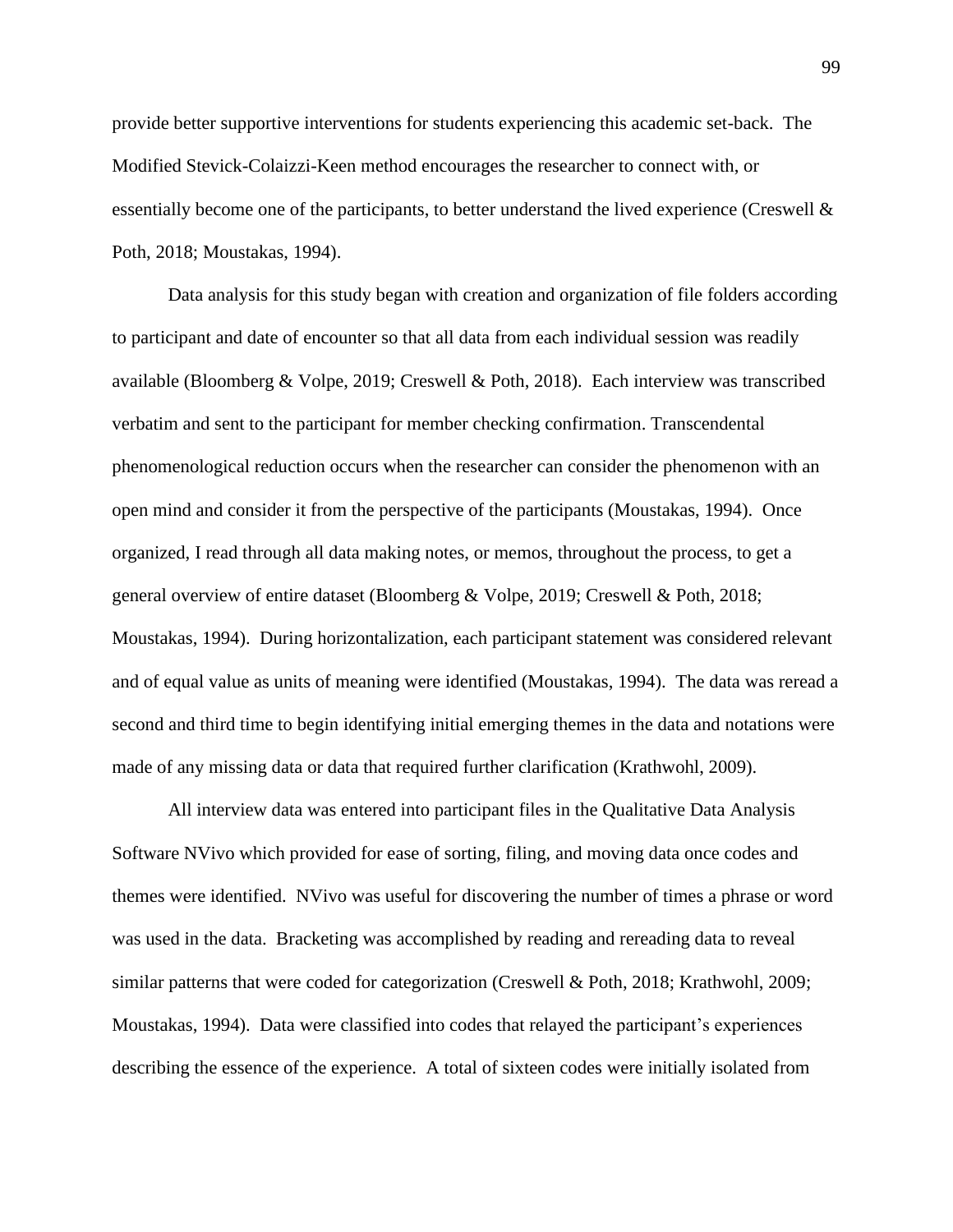repeated reading of the transcripts, after which relevant data from the individual interviews was copied and pasted into a file for each of the codes. Coded data was then clustered into three theme files. Data was synthesized to create sub-themes to describe the texture of the lived experience of the participants (Moustakas, 1994). Relevant quotes were used under each subtheme to support the descriptions of the participants' lived experience.

 It was imperative that the participants' experiences were told as they were experienced, not how the researcher may have expected the story to unfold. Each category was described clearly, since categories or their descriptors eventually became headings later in the study (Moustakas, 1994). Themes, sub-themes, and meanings were then established to develop textural description and significant statements regarding the experience under study (Creswell & Poth, 2018; Moustakas, 1994). The textural description, describing what happened, and the structural description, describing how the phenomenon was experienced, were combined to construct the essence of the phenomenon (Creswell & Poth, 2018; Moustakas, 1994). Table 2 was then created to collect and organize codes to aid in identifying themes.

### **Trustworthiness**

Lincoln and Guba (1985) proposed that trustworthiness, or level of confidence in the data of a qualitative study, is vital in establishing the worth of the study findings and encouraged researchers to establish protocols and procedures throughout the project to ensure that readers can trust the findings. The trustworthiness of a research study encompasses credibility, dependability, confirmability, and transferability of the findings. In 1994, Lincoln and Guba added authenticity as another option for measuring of trustworthiness in qualitative research (Connelly, 2016). Failure to demonstrate trustworthiness in research negatively impacts the integrity and ability to use the research findings (Connelly, 2016).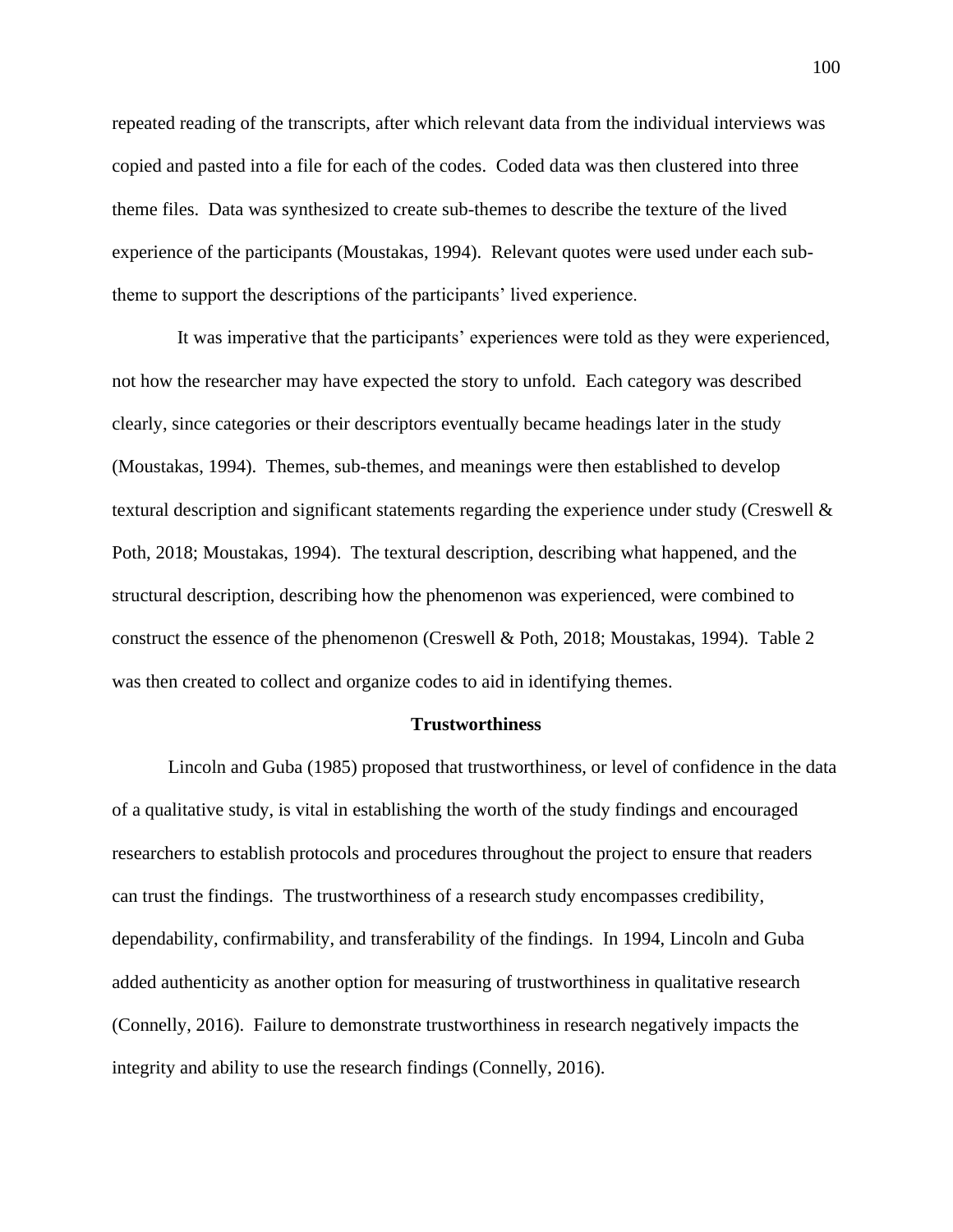# **Credibility**

Credibility is the confidence that research findings represent actual information gained from the study participants (Korstjens & Moser, 2018; Lincoln & Guba, 1985). Traditional methods used by researchers to promote credibility include prolonged engagement, persistent observation, triangulation, peer debriefing, negative case analysis, referential adequacy, and member-checking (Lincoln & Guba, 1985). Credibility for this study was initially established by transparency of the researcher's background and personal interest in the phenomenon, especially since many of the participants knew me as an educator in the area (Patton, 2015). Participants were briefed that my role in this study was solely as a student driven by a genuine concern for providing better support to future students experiencing the phenomenon.

Prolonged engagement, the researcher's lasting presence during interviews, was used to build trust and obtain rich, focused data from the participants (Korstjens & Moser, 2018; Lincoln & Guba, 1985). Prolonged engagement and persistent observation were achieved by conducting all interviews personally, transcribing each interview verbatim using direct quotes from participants, then conducting member checks following each data transcription to ensure that the participant's experience was an authentic and true representation of their lived experience (Bloomberg & Volpe, 2019, Creswell & Poth, 2018; Lincoln & Guba, 1985). By engaging directly with each participant, trust was established and a thick, rich description to answer the primary research question was provided (Creswell & Poth, 2018). A professional demeanor and neutrality were maintained with participants during interviews, allowing the participants' stories to emerge without input or influence.

Triangulation, or using multiple methods of data collection, was accomplished by conducting private, individual interviews, letters of support written to a future student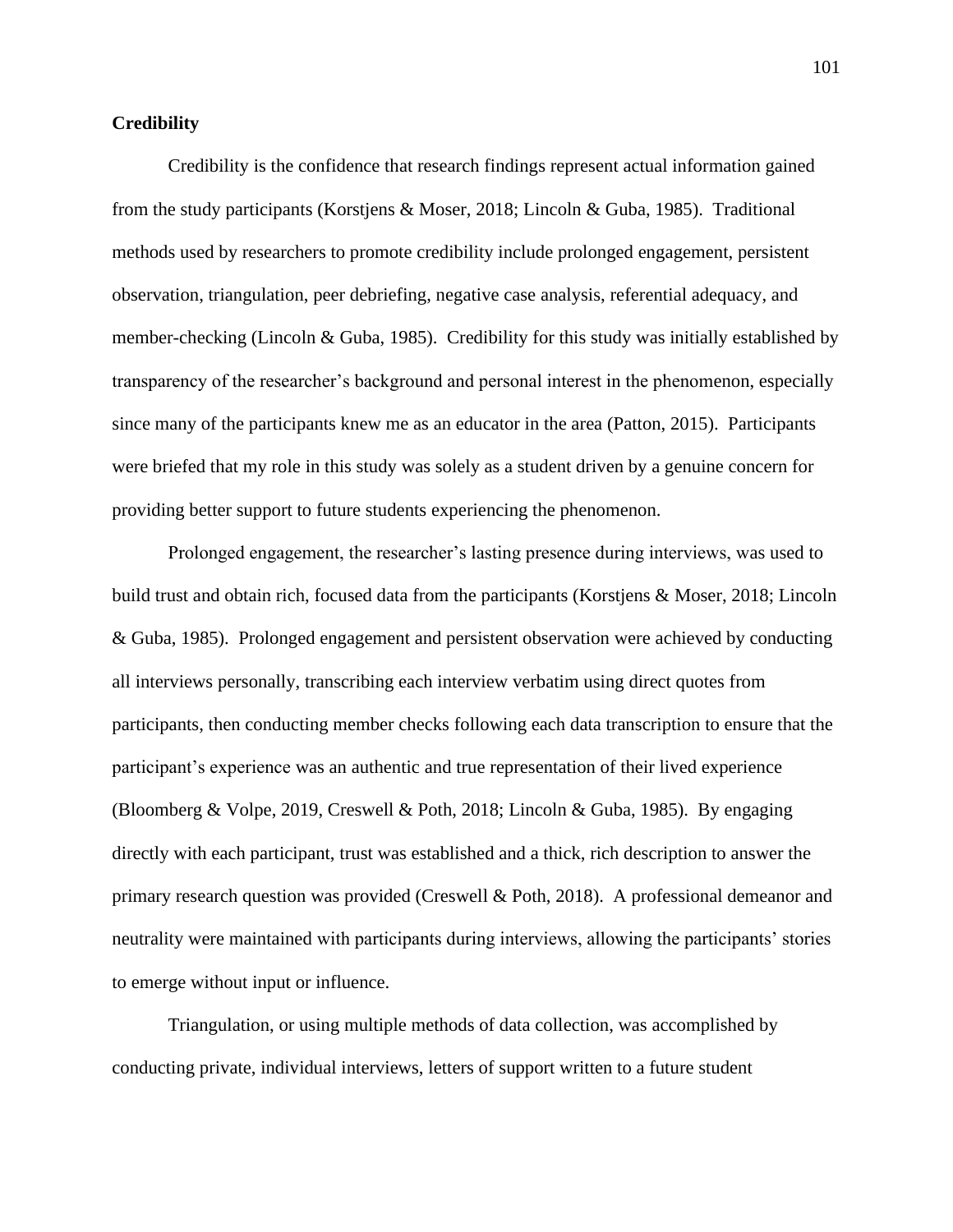experiencing failure of a nursing course and small group focus discussions (Bloomberg & Volpe, 2019; Korstjens & Moser, 2018; Lincoln & Guba, 1985). Member checking, allowing participants to verify transcribed interviews for accuracy, was done to ensure the collected data reflected the participants description of the lived experience (Korstjens & Moser, 2018; Lincoln & Guba, 1985).

Negative case analysis was provided by open discussion of any outliers, or data that contradicts or does not fit the similar data patterns that emerged during analysis (Bloomberg  $\&$ Volpe, 2019; Lincoln & Guba, 1985). Triangulation for contradictory data is important since qualitative research explores real-world phenomena and inconsistencies may merely offer further opportunities for study (Patton, 2015).

# **Transferability**

Transferability is the ability to transfer research results to other settings or other participants and is achieved by the researcher's lush description of the data (Korstjens & Moser, 2018). The goal of research is to allow readers to apply the findings into different situations (Connelly, 2016; Lincoln & Guba, 1985). Data was collected until saturation was achieved, allowing a rich, thick description of the phenomenon as it applied to this group of participants (Lincoln & Guba, 1985). This study told the story of these participants while noting that these findings may not be representative of everyone's experience (Connelly, 2016). A detailed audit trail (Appendix K) was created to record each step of the research process in chronological order to include what was accomplished, when it was done, and the results obtained to aid future researchers that may wish to replicate the study in another setting (Lincoln & Guba, 1985). Readers can then determine if these findings could be applied to other participants experiencing the same life experience.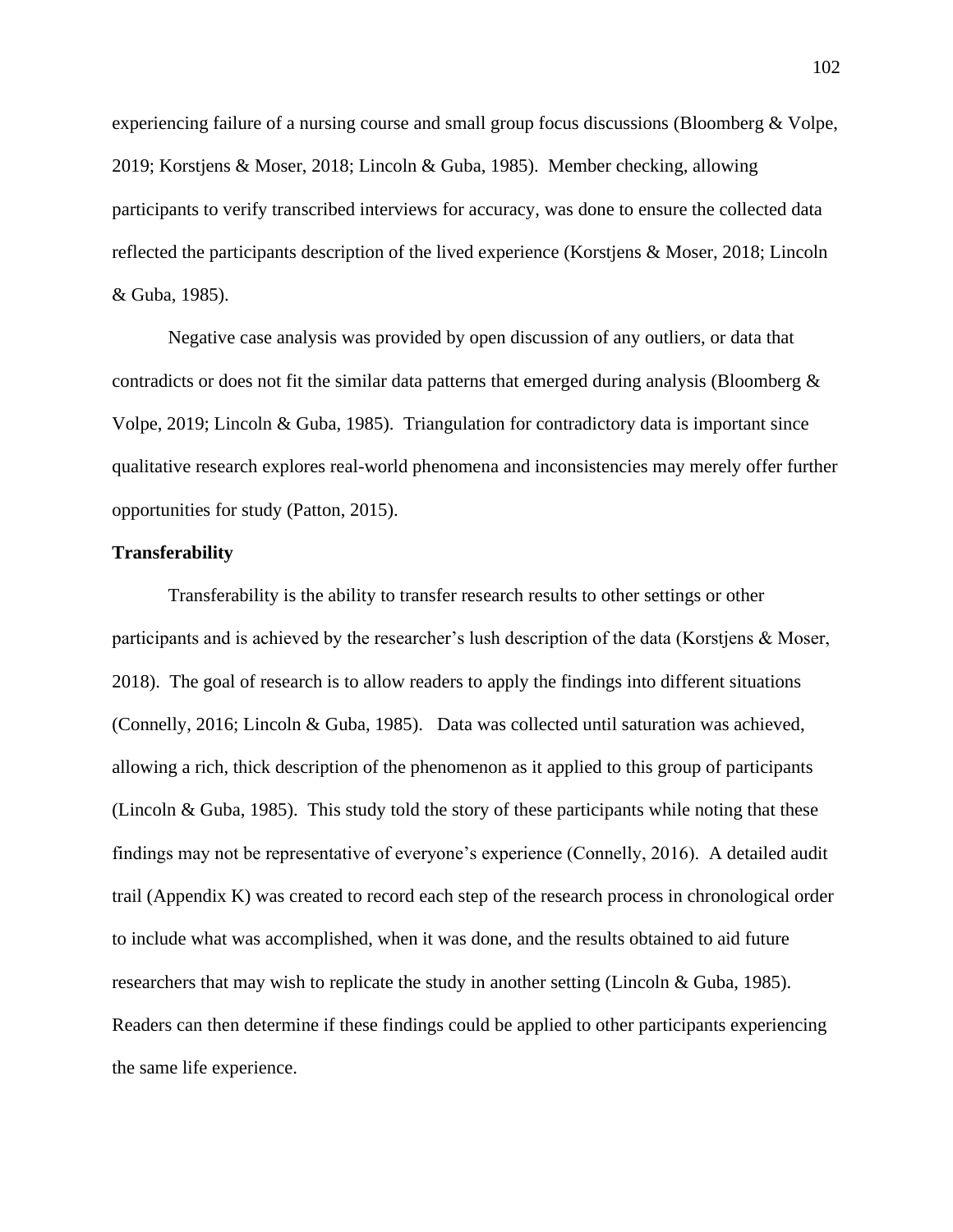# **Dependability**

Dependability reflects to what extent data findings were taken directly from the participants and derived from the data, not the researcher (Connelly, 2016; Korstjens & Moser, 2018). Lincoln and Guba (1985) proposed maintaining a detailed process log of all aspects that occur to demonstrate stability of collection measures and conditions during the study. Dependability was assured by keeping a detailed audit trail of all steps employed during the study (Korstjens & Moser, 2018; Lincoln & Guba, 1985). Keeping comprehensive records of interviews, data analysis, emerging themes, coding methods, rationale, and data interpretation provided a clear picture of the entire study. Finally, all procedures were reviewed by the dissertation committee.

# **Confirmability**

Expert peer review was used to validate data collection methods, data analysis techniques, and researcher interpretation of the findings (Bloomberg & Volpe, 2019; Lincoln & Guba, 1985). Employing a fresh set of eyes to examine the study enlightens the researcher to inconsistencies that may skew interpretation of the data (Patton, 2015). Allowing an external audit to be conducted by an expert colleague not involved in the study provided confirmability that conclusions are substantiated by the data and do not reflect bias by the researcher (Connelly, 2016; Lincoln & Guba, 1985). Journaling by the researcher also provided a clear pathway of the researcher's thoughts, assumptions, and questions that arose during the process (Appendix J).

# **Ethical Considerations**

Researchers must remain cognizant of any potential ethical considerations that may arise at any time during a study and plan accordingly to safeguard the integrity of their participants and the data collected. Prior to beginning research formal approval was obtained to proceed with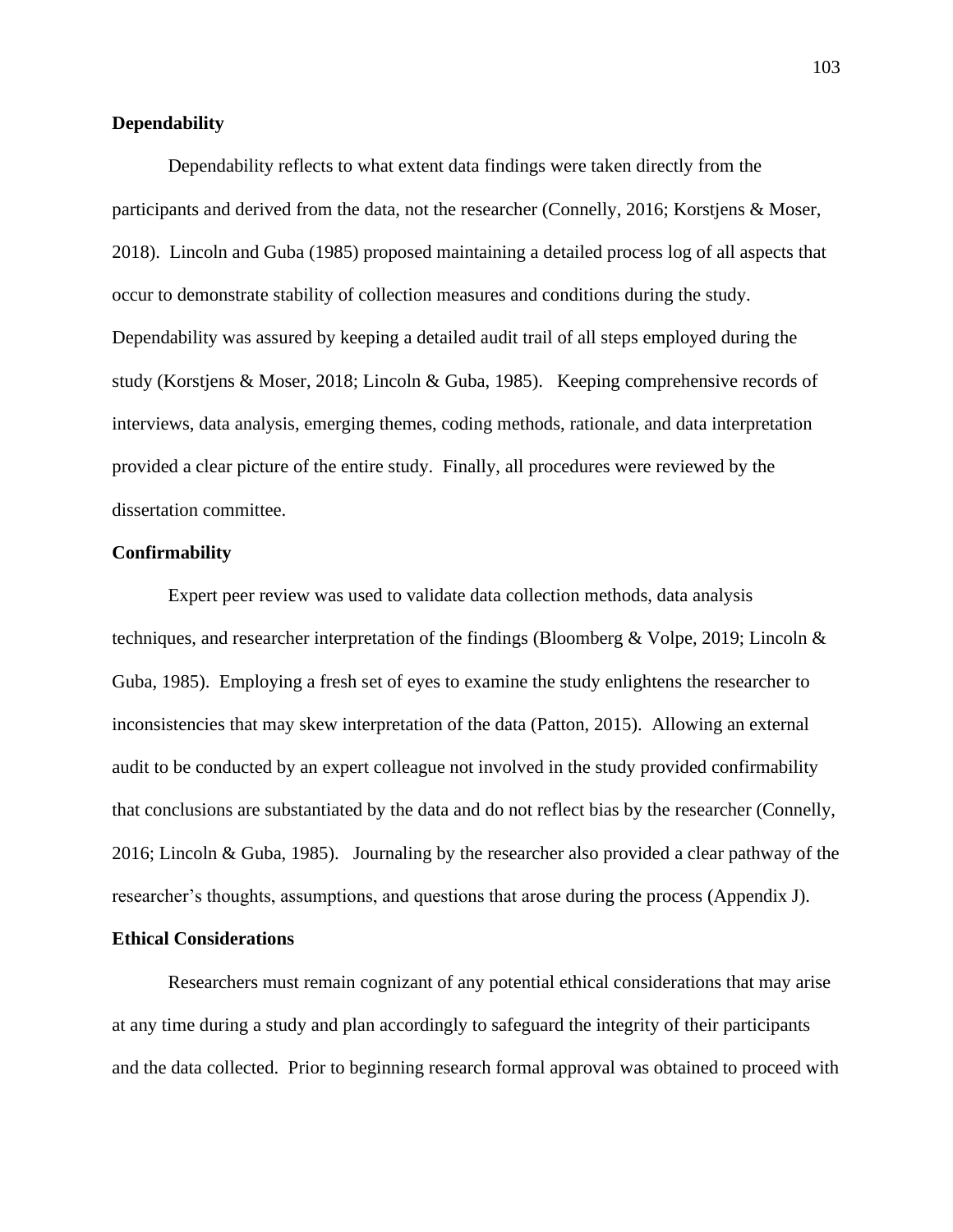the study from Liberty Institutional Review Board (Appendix A). Once a list of potential participants was composed, written information regarding the purpose of the study, how findings would be used, the researcher's role in the study and assurance of confidentiality for potential participants was provided so that potential participants could determine if they wished to participate (Bloomberg & Volpe, 2019; Creswell & Poth, 2018; Krathwohl, 2009). Once participants were chosen for the study, written consent was obtained from each prior to beginning interviews. The purpose of the study, data collection procedures, analysis methods, intentions for use of findings, the right to quit the study at any time without penalty, and security measures to be taken were carefully explained (Creswell & Poth, 2018; Krathwohl, 2009). I was clear, honest, and transparent in disclosing intentions and gaining informed consent (Patton, 2015). Participants were also provided my personal contact information and encouraged to initiate contact in the event of any problems or concerns (Creswell & Poth, 2018; Krathwohl, 2009).

Confidentiality was preserved by assigning each participant a pseudonym for identification during analysis and reporting of data (Patton, 2015). All hardcopy data was stored in a locked file cabinet inside a locked office during the study and for five years after the study was completed (Creswell & Poth, 2018). Security for electronic data was accomplished by storing on a portable storage drive device kept in a locked cabinet inside a locked office (Bloomberg & Volpe, 2019). The computer used for the study was in a locked office and password protected (Bloomberg & Volpe, 2019). During individual interviews, participants were assured of privacy in a dedicated conference room to encourage honest discussion, and each interview was audio-recorded for accuracy of transcription (Creswell & Poth, 2018;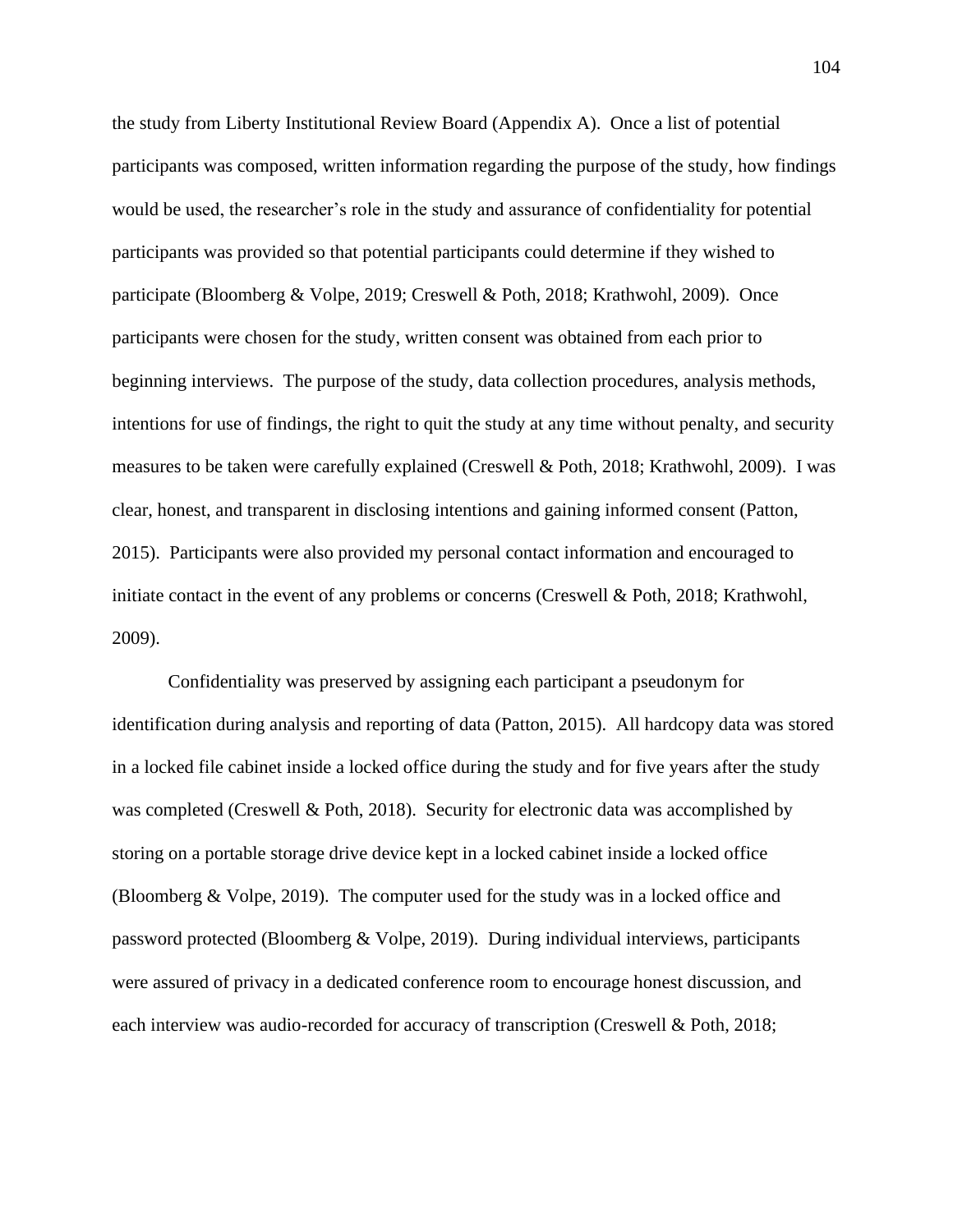Krathwohl, 2009). Participants were asked to verify and confirm transcribed data prior to its use in the study (Creswell & Poth, 2018; Krathwohl, 2009).

### **Summary**

The purpose of this qualitative transcendental phenomenological study was to gain an understanding of the lived experiences of students who have failed a nursing course, resulting in sitting out a semester to repeat the course or changing their college major altogether. There was little known about the emotional impact experienced by these students, the internal motivation they possessed to move forward after the failure, or what life meaning they gained from the experience. Chapter Three provided a closer look at the research design, procedures used to gather data, the setting, the participants, the criteria for participant selection, and data analysis measures used in the study (Bloomberg & Volpe, 2019; Creswell & Poth, 2018; Krathwohl, 2009). Ethical and trustworthiness measures were explained, as well as my personal role in the study (Bloomberg & Volpe, 2019; Creswell & Poth, 2018; Krathwohl, 2009). It is the hope that understanding gained in this study will be of assistance to nurse educators in providing support for students who fail a nursing course in the future.

Recognizing students as human beings with diverse backgrounds and abilities, instead of impersonal faces in the crowd or numbers on a spreadsheet, is crucial to helping them embrace the college experience. Considering the worldwide nursing shortage, it is imperative that educators pinpoint practices to encourage student success. Failure to complete nursing school is a dream unfulfilled for the student and reported attrition rates are a tragedy-both for the students involved and for all the patients that will desperately need the care of competent, skilled nurses in the future. It is up to faculty to transform the face of student nurse retention and make a difference for the next generation of nurses.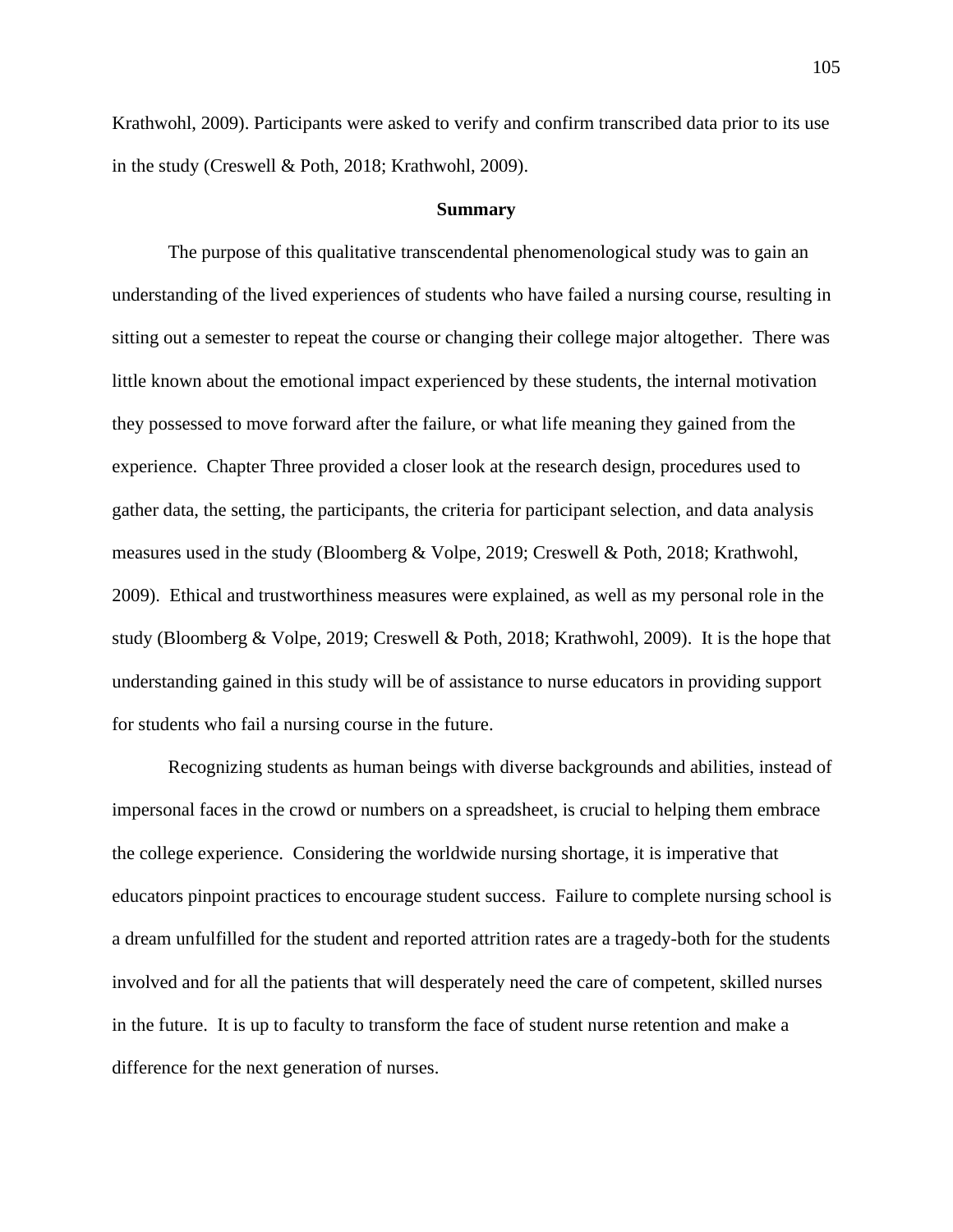## **CHAPTER FOUR: FINDINGS**

### **Overview**

This goal of this transcendental phenomenological study was to examine the lived experiences of students following the failure of a nursing course, resulting in the students either sitting out a semester prior to returning to the program, attempting another program, or making the decision not to return to nursing at all. Lived experiences for this study were defined as the emotional and physical tolls students experience after failing a nursing course. The research questions driving this study were: What are the lived experiences of students who fail a nursing course? What are the challenges (emotional, personal/peer/family relationships, self-confidence, academic, and financial) experienced by students after failing a nursing course? How do students use the experience of failing a nursing course as a catalyst for personal and spiritual growth? What was the internal motivation that encouraged students to either return to attempt the program again, try another nursing program, or to move to a different career choice?

A better understanding of the students' lived experience after failing a nursing course will prove instrumental in helping educators better support students during this stressful time in their educational journey (DellAntonio, 2017; Gratrix & Barrett, 2017; Hoffman, 2014; Kadlec & Rowlett, 2014; Williamson et al., 2014). Chapter Four provided a more detailed description of the participants in both narrative and tabular form, allowing readers to understand background of the individuals. Pseudonyms were used to maintain confidentiality of the participants and reflect their cultural background. Results collected from semi-structured individual interviews, focus group interviews, and letters of support to students that may experience the failure of a nursing class in the future are reported in Chapter Five. Moustakas' (1994) phenomenological reduction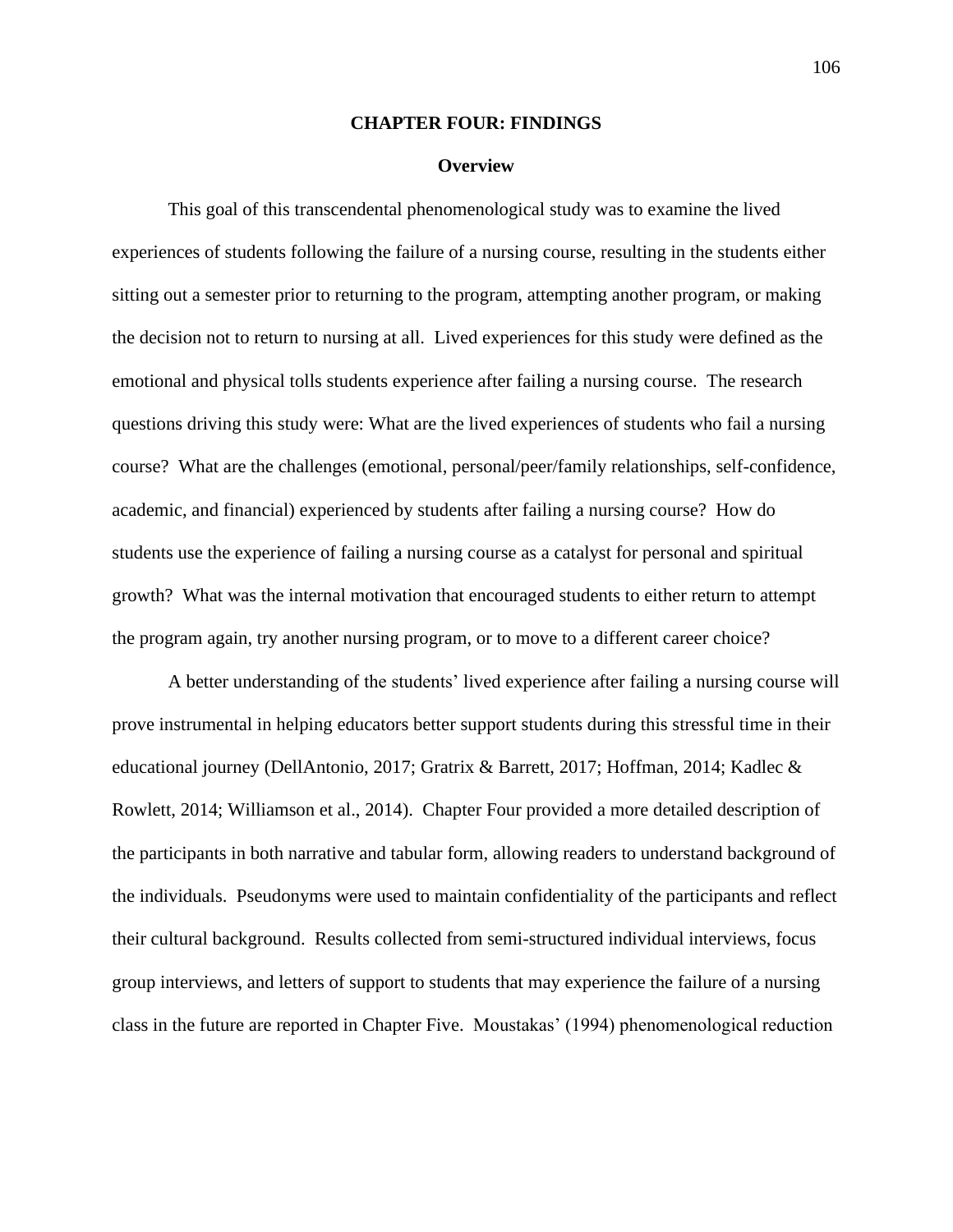was used to identify themes, which are presented in the form of narrative themes and chart formats. Responses to each of the research questions are explored and a summary provided.

# **Participants**

Knowledge gained from participants is the very essence of phenomenological qualitative research. A total of 13 participants between the ages of 18-60 were interviewed for this study, with two additional candidates omitted due to not meeting inclusion criteria. Nine of the participant group for this study worked as registered nurses. Four participants were enrolled in a nursing program, three of which were projected to graduate in May of 2022 and one other slated to graduate in May of 2023. None of the participants interviewed for this study decided to pursue a career path different than nursing. Eight participants learned of the study from the informational flyer posted on Facebook, with an additional five participants obtained from snowball sampling. The sample consisted of 12 female participants and one male participant. Participants lived within an hour commute of the interview center, represented three local associate degree nursing programs, and all identified as Caucasian.

# **Table 1**

| Student<br>Participant | Age<br>Range* | <b>Highest Degree Earned</b> | Failure Year/<br><b>Graduation Year</b> | Practice Area                 |
|------------------------|---------------|------------------------------|-----------------------------------------|-------------------------------|
| Amy                    | $>36$         | <b>BSN</b>                   | 1999/2017                               | Nurse educator                |
| <b>Brandon</b>         | $30 - 35$     | <b>BSN</b>                   | 2004/2005                               | Stay at home dad              |
| <b>Brenda</b>          | >36           | <b>MSN</b>                   | 2017/2018                               | <b>Nurse</b><br>administrator |
| <b>Brittany</b>        | 25-30         | <b>ASN</b> student           | 2018/2022                               | Student                       |
| Celeste                | 18-24         | ASN student                  | 2020/2022                               | Student                       |

*Student Participants*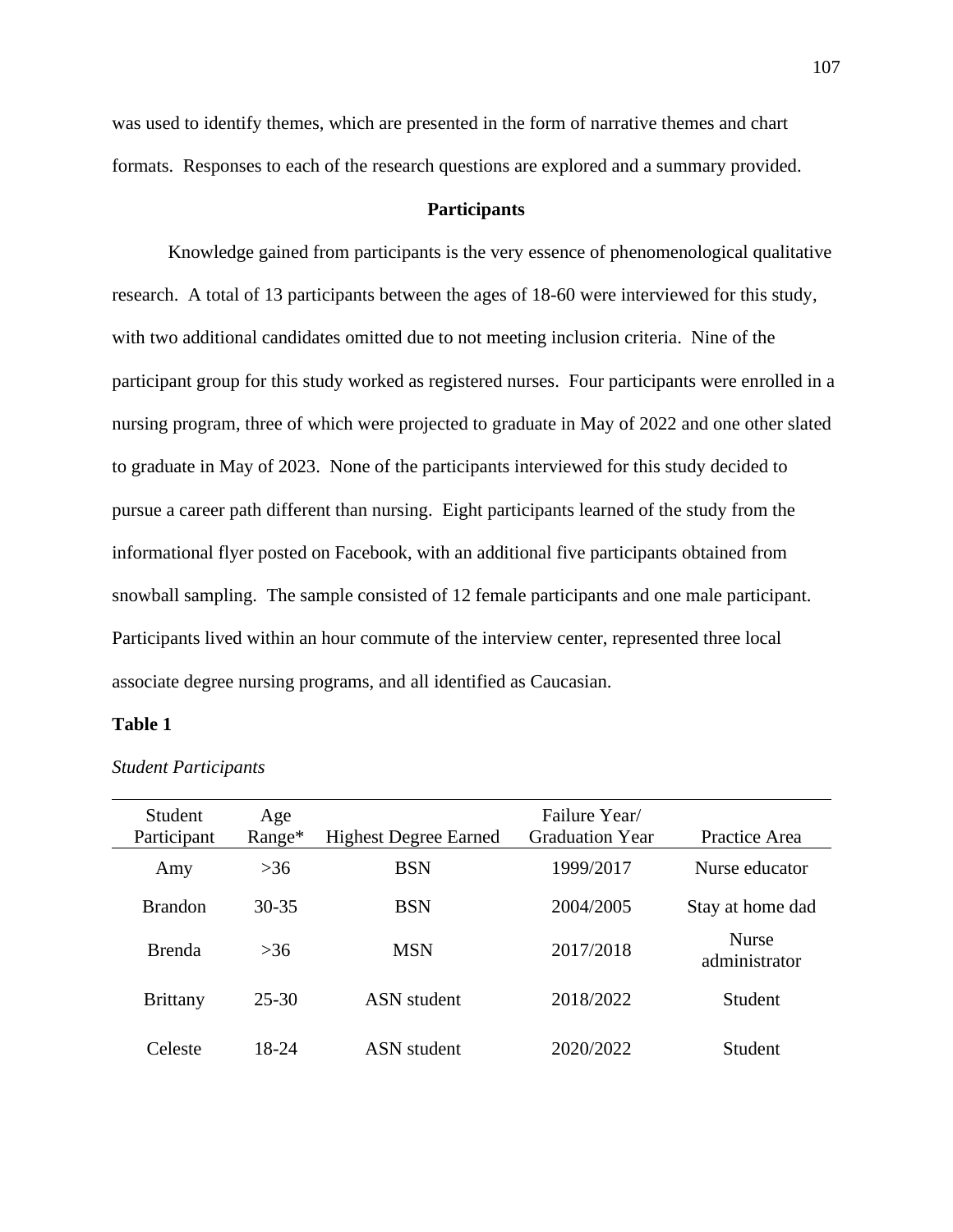| Felicia | $>36$     | <b>BSN</b>         | 2017/2018 | Nurse educator |
|---------|-----------|--------------------|-----------|----------------|
| Grace   | >36       | <b>BSN</b>         | 2011/2013 | Patient care   |
| Laura   | 18-24     | <b>ASN</b> student | 2020/2023 | Student        |
| Lily    | $25 - 30$ | <b>BSN</b>         | 2011/2013 | Patient care   |
| Megan   | $25 - 30$ | <b>ASN</b>         | 2014/2016 | Patient care   |
| Nicole  | >36       | <b>MSN</b>         | 1998/2000 | Nurse educator |
| Pamela  | >36       | <b>BSN</b>         | 2017/2022 | Student        |
| Susan   | $30 - 35$ | <b>BSN</b>         | 2009/2012 | Patient care   |

\* Stated age range is at the time of the interview.

# **Description of Participants**

This section provides detailed information about each participant in the study. Pseudonyms and age ranges were used to protect the privacy of the participants. Information describing the participants' spiritual beliefs and further nursing education were also provided. *Amy*

Amy, recruited by snowball sampling, was >36 years of age and failed a medical/surgical course in 1999. At the time of the failure, she was married and had a small child. Following the failure, she was so devastated that she did not attempt nursing school again for 16 years, after she had raised her son. She identified as a Christian and believed those spiritual beliefs were instrumental in her eventual journey back to the nursing profession. She reported that her marriage failed shortly after she was unsuccessful in the nursing program and that she did not have any real support system at home during that time. She not only successfully completed her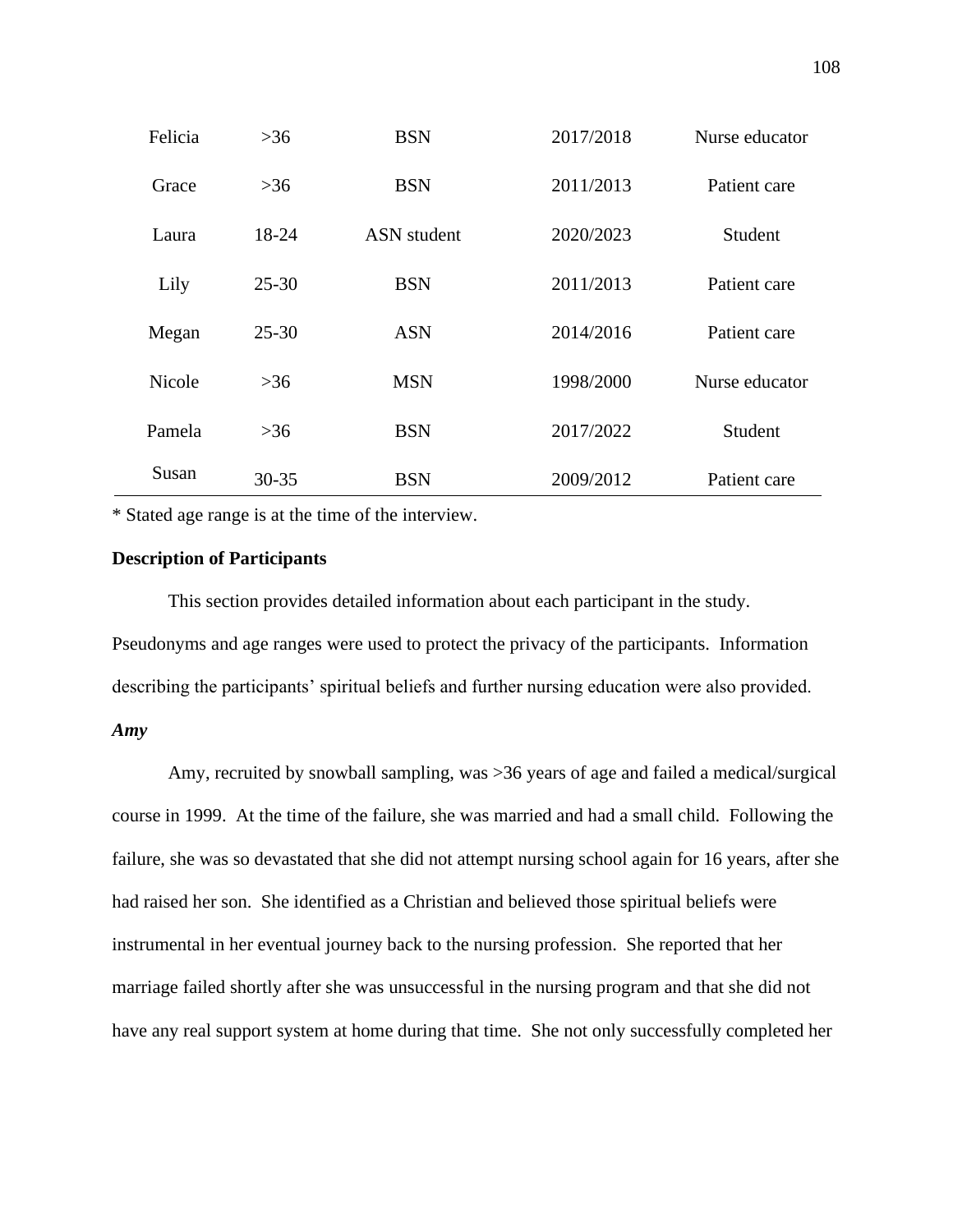ASN degree in 2017, but has since completed her BSN as well. She was employed as a nurse educator.

### *Brandon*

Brandon, recruited by the researcher, was in the 30–35-year age range but was 19 years old at the time of his failure of a nursing class. When the failure occurred, he was single, lived at home with his parents, and had no children. The class he failed was maternal child health nursing. He did return to nursing school the next year and graduated with his ASN in 2005. His nursing specialty was stated as critical care nursing, although he has taken the last 10 years off to be the primary caregiver for his children. He completed a BSN and denied any spiritual affiliation. He reported that his parents, particularly his dad, was his primary support system after the failure.

# *Brenda*

Brenda, recruited from social media, was in the >36-year age range and reported that she was a single mother of three young children at the time she failed a nursing class. She went back into the program the following year, completed her ASN, and has obtained a BSN and an MSN since that time. She identified as Christian and stated that her belief system was vital in her recovery following the academic set-back. She serves in nursing administration at a local long term care facility and would like to eventually teach nursing. She stated that her faith and her family were the supporting factors that allowed her to overcome the failure and continue her education.

#### *Brittany*

Brittany, recruited from social media, was enrolled in her last semester of a local ASN program at the time of the interview, with projected graduation in May 2022. She failed two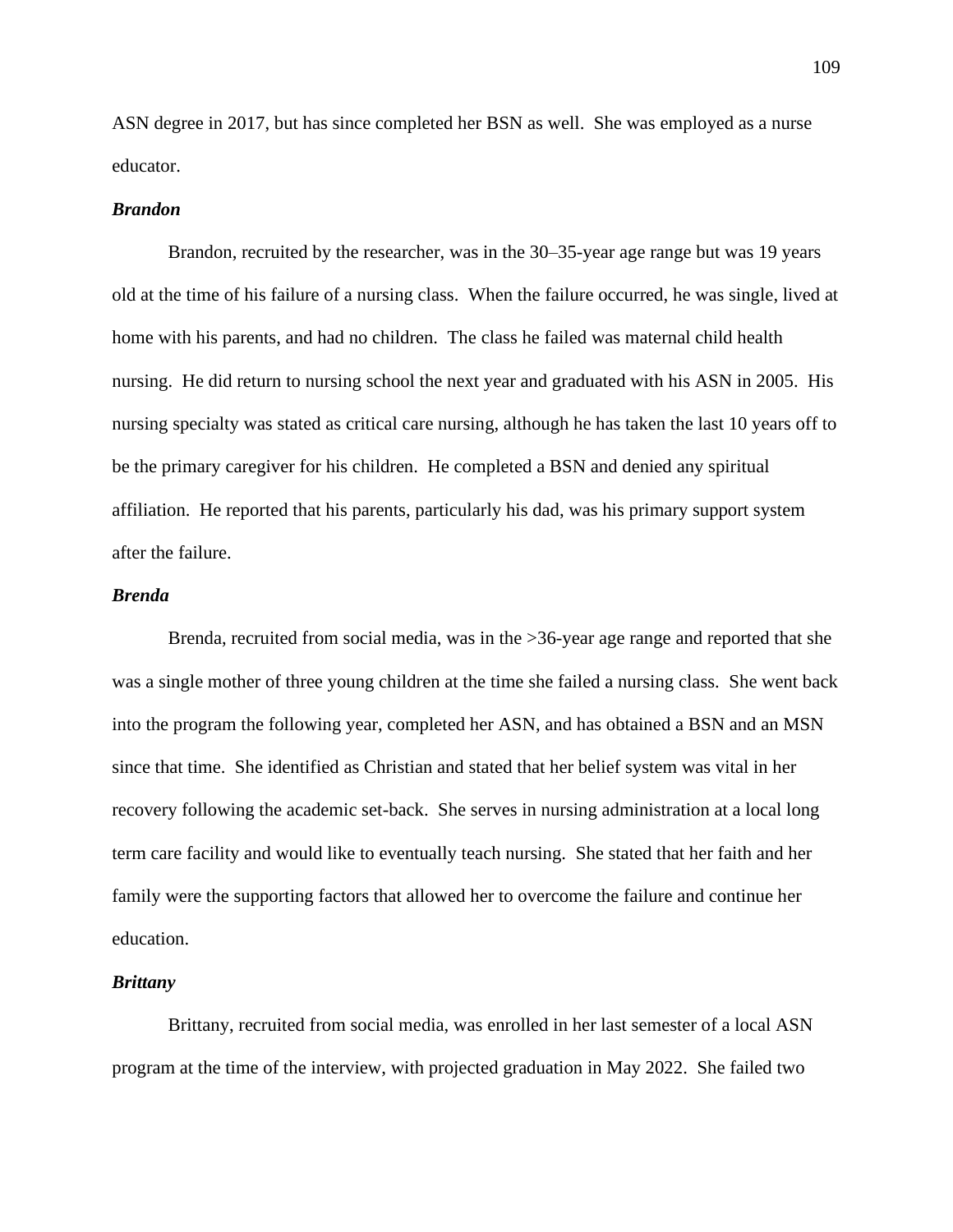medical/surgical courses, in 2018 and 2020 respectfully. She was in the 25–30-year age range and was the single mother of two small children. She was raised in a Christian home but didn't claim any spiritual or religious beliefs. She stated that her motivation came from her personal grit and determination, as well as her family's unrelenting support of her finishing her degree so that she could provide a more secure future for her children.

## *Celeste*

Celeste, recruited from social media, failed a medical/surgical nursing course and was completing her last semester of a ASN program. She was slated to graduate in May 2022. She was in the 18-24 age range and married with no children. She stated that she was completely devastated after failing the class because she had never failed anything before, that she withdrew from everyone, and cried for weeks. She relayed that not only did she mourn failing the class but grieved losing the peers she had formed relationships with during the program. She credited her personal stubbornness and the support of her husband and parents as her motivation to return to the program. She did not claim a particular spiritual affiliation but stated that after about a year and a half, she was beginning to realize there was a bigger meaning and maybe she simply was not ready to assume the responsibility of being a nurse at that time.

#### *Felicia*

Felicia, also recruited by social media, was in the >36-year-old age group and failed a medical/surgical course. She was married and had one grown child. She stated she was incredulous when she found out she had failed the course, that she had never failed anything before, and she experienced a grief type reaction following the failure. She completed her ASN and went on to complete a BSN. Felicia admitted that she continues to struggle with anger regarding the way the situation was handled by the school she attended. She identified as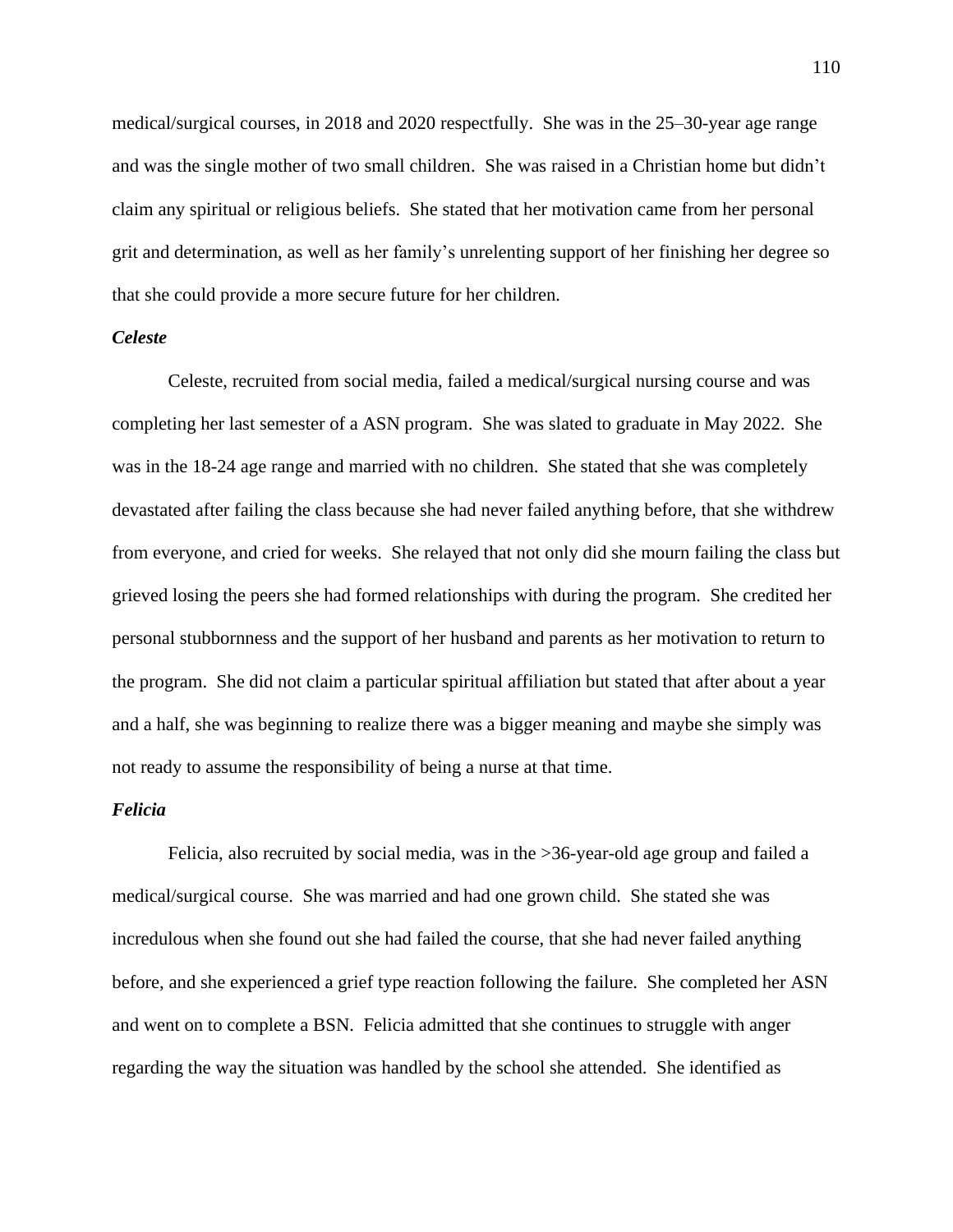Christian and credited her faith and the support of her spouse and best friend as the determining factors for her returning to continue her education. Her background was in critical care nursing, but she now works as a nurse educator.

# *Grace*

Grace, recruited by snowball sample, failed a medical/surgical course, and obtained her ASN in 2013. She stated that she does not plan to pursue additional nursing education. She was in the >36 years age range and was married with three children while she was in nursing school. She works in direct patient care at a local hospital. She stated that her husband was her biggest support during the time following the failure, and even though she is a registered nurse now, she has never disclosed that she failed a nursing class to her co-workers or friends to this day because of feelings of embarrassment. She was of the Christian faith and believed that God is in control of all things, always. She stated that this belief was her solace when she recalls that time in her life.

## *Laura*

Laura was recruited by snowball sampling, was in the 18-24 age range, single, lived at home with her parents, and had no children when she failed a nursing course. She failed pharmacology and a medical/surgical course in 2020, after which she applied to an ASN program at another college. She was projected to graduate in May 2023. She stated that she was aware that she was struggling in the courses at the previous school, sought help from academic support, but was unable to pass the courses. Laura added that the faculty culture at her new college was entirely different and so much more positive than her first college. She believed this was a big factor in her success in the new program. She credited her mother as her strongest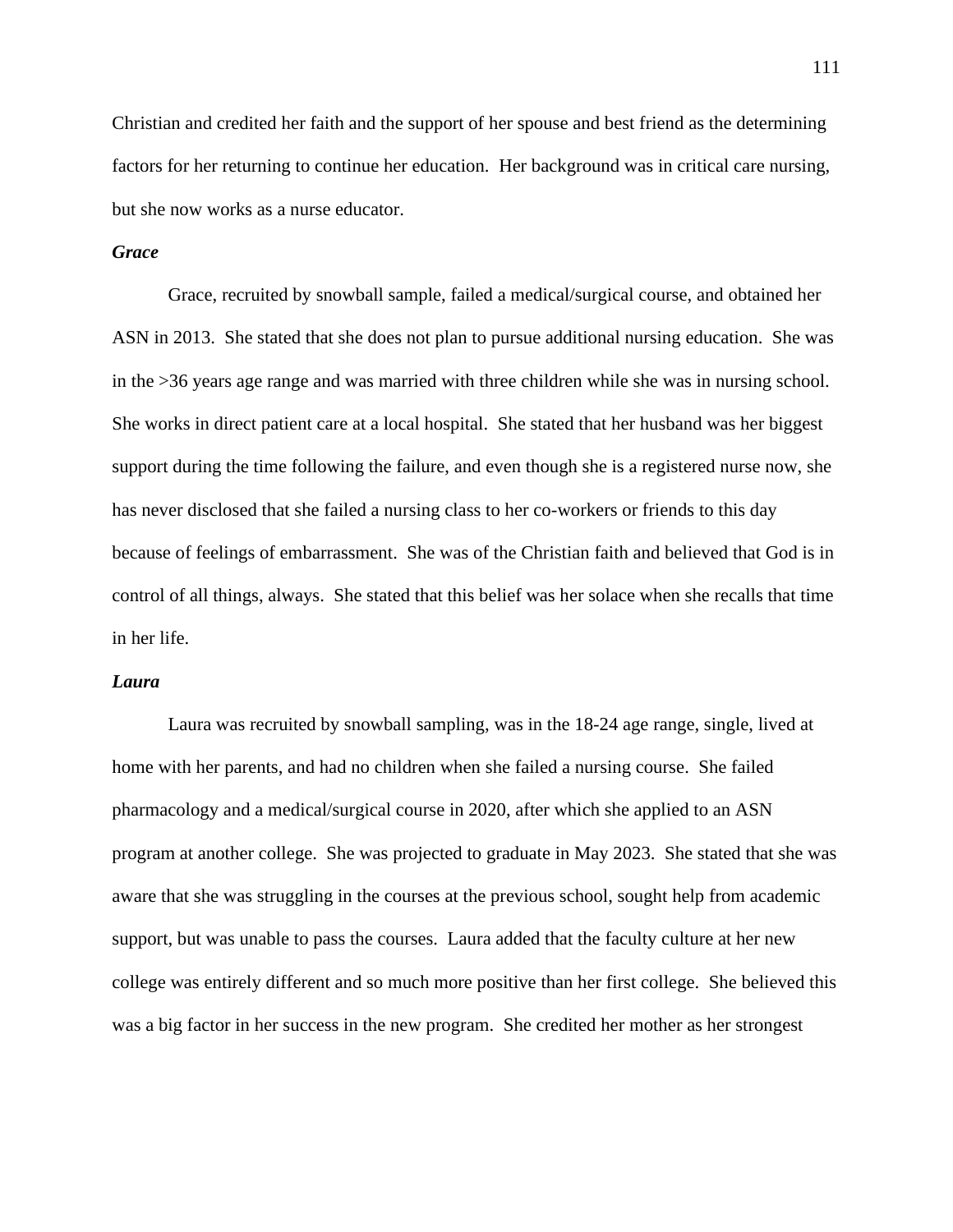support system and relayed that she decided to try another nursing program because she loved helping others and truly believed she was meant to be a nurse.

### *Lily*

Lily, recruited from social media, was in the 25-30 age range and at the time she failed a nursing course she was single, lived at home with her parents, and had no children. In 2011 she failed a pharmacology course and went on to graduate with her ASN. Since that time, she completed her BSN and works in direct patient care in a local facility. She denied any spiritual affiliation, and stated that although she had a small, solid family support team, that she preferred to process things internally before talking them out with others. She described failing a nursing course as like processing a death-that she literally passed through the stages of grief in following the experience. Lily denied any religious or spiritual beliefs but relayed that the experience was a personal growth process for her and that she learned much about herself because of having the experience.

## *Megan*

Megan, recruited by snowball sample, failed a medical/surgical course in 2014 and returned to complete her ASN in 2015. At the time the failure occurred she was single, lived at home with her parents, and had no children. She was in the 25-30 age range and had no plans to further her nursing education when interviewed. She worked in direct patient care in a community setting. She denied any spiritual/religious beliefs and named her parents and her then boyfriend (now husband) as her support system during that time. She stated that she was humiliated by the failure but that her parents never gave her an option of quitting. She felt she had come too far, so she should try to finish the degree.

## *Nicole*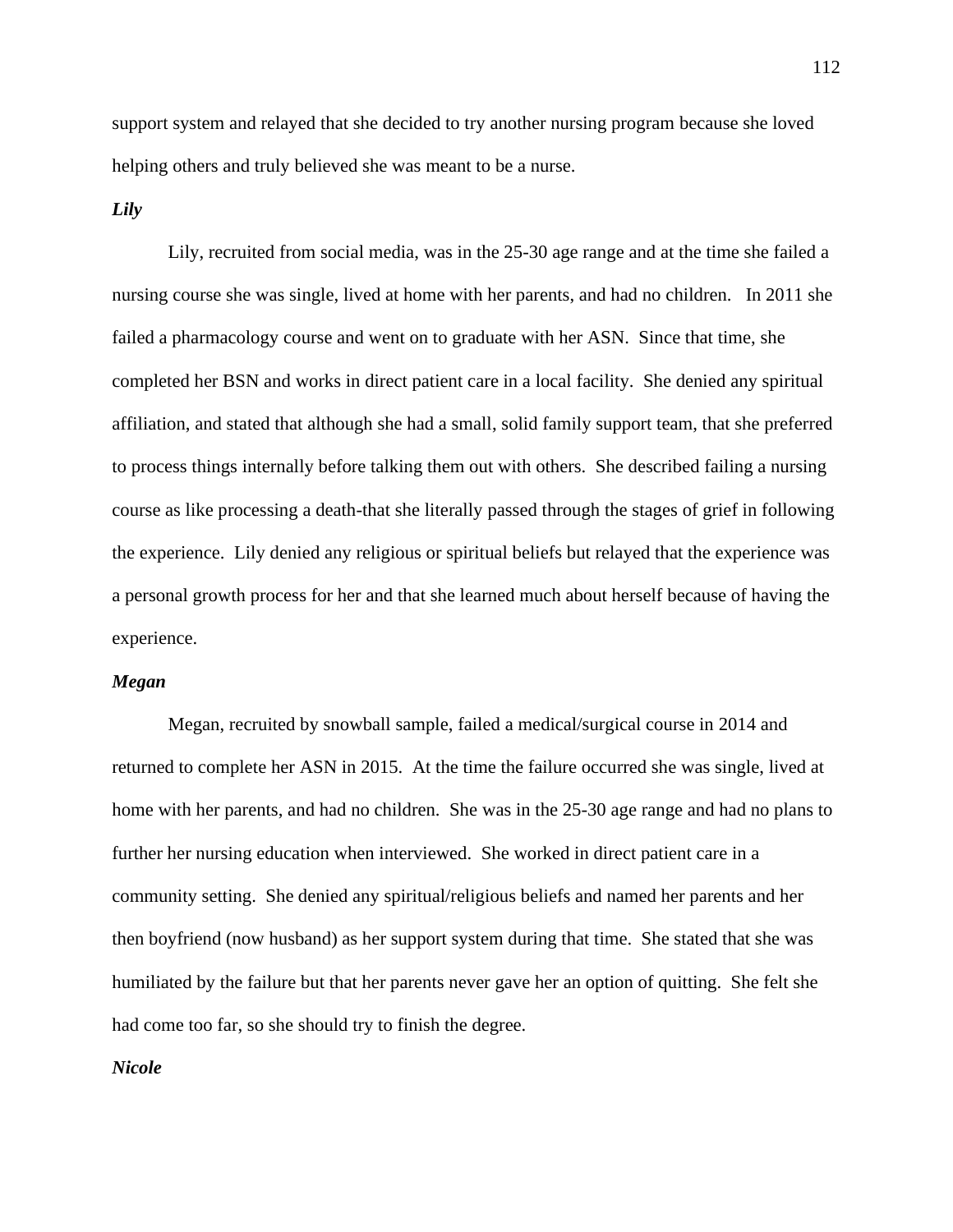Nicole failed a medical/surgical course in 1998 and returned to complete her ASN in 2000. Recruited from social media, she was in the >36-year age range and at the time of failure reported she was married with two small children. Nicole has since completed a BSN and an MSN and works in nursing and patient education. She did not have a support system at home at the time, so the failure hit her particularly hard. Her sense of support and motivation to continue with her education came from her spiritual philosophy and a firm belief that everything happens in its own time, in the timing of her Creator. In retrospect she relayed that having to sit out of school freed her up to be available to care for a sick family member at the time. She stated she never would have had the opportunity to care for the family member if the failure had not occurred, so feels it happened for a reason.

## *Pamela*

Pamela, was in the >36-year age range, recruited from social media, married, and had two teenage children. She failed a medical/surgical course and was in her final semester of a ASN program at the time of the interview. The second failure occurred because of a life-threatening health event which rendered her unable to finish the semester. Pamela stated that her family and her instructors were her biggest support system. She was a devout Christian and reported that her conversations with God are what got her through tough times. She reported the experience broke her spirit at the time, but that it also taught her humility, empathy, and opened her eyes. Pamela was very excited to complete her degree and begin her career caring for others.

# *Susan*

Recruited by snowball sample, Susan failed a medical/surgical course and finished her ASN in 2012. She was in the 30–35-year age range and at the time of the initial failure was single, lived at home with her mother and siblings, and had numerous family duties that she felt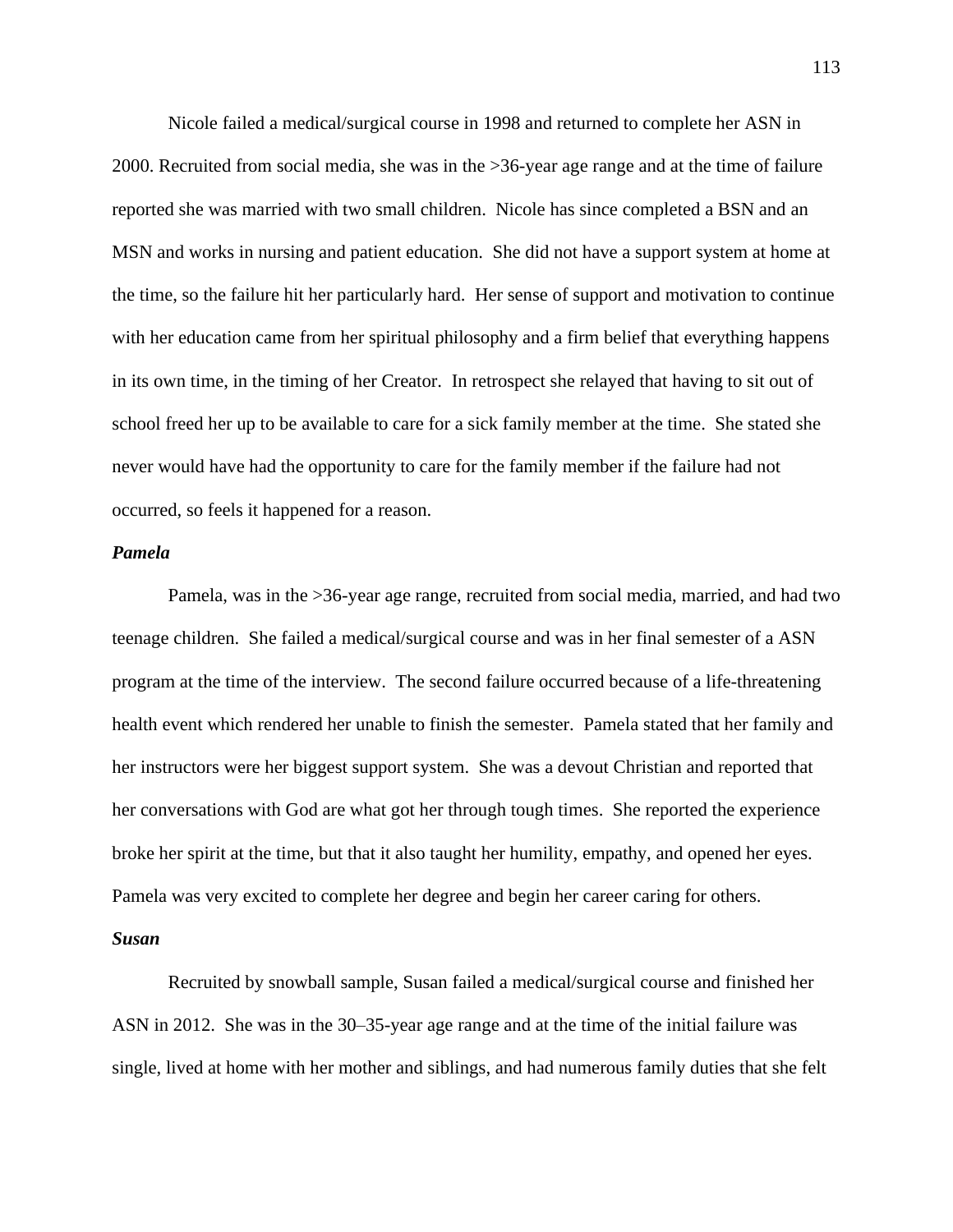took away valuable time she could have used for studying. When she reentered the program, she was single and lived alone, which she stated was instrumental in her eventual success. She had obtained her BSN and worked in direct patient care at a local facility. She stated that she was so devastated by the failure that she lost a vast amount of weight and became physically ill. Susan said this was probably the lowest point of her life. She denied any spiritual affiliation but said that looking back at the experience retrospectively, perhaps she was not "in the right space in her mind at the time" she first attended nursing school. She stated that she had just turned 18 years old at the time and feels she did not have the maturity to handle nursing at that time in her life.

## **Results**

The purpose of this phenomenological study was to learn more about the lived experience of students who have failed a nursing course, resulting in the student deciding to either return to the program, choose another program, or pursue a different field of study. The following results were obtained from performing semi-structured individual interviews and focus group interviews, as well as information learned from letters of support each participant composed for a student who would find themselves experiencing the failure of a nursing course in the future. Themes were identified using NVivo software for data analysis.

## **Table 2**

#### *Theme Development*

| Codes                    | <b>Themes</b> | Sub-themes               |
|--------------------------|---------------|--------------------------|
| Shock and denial         | Emotions      | Reaction to failure      |
|                          |               |                          |
| Anger                    |               | Deciding to move forward |
|                          |               |                          |
| Grief reaction           |               | Return anxiety           |
|                          |               |                          |
| Coming through the storm |               |                          |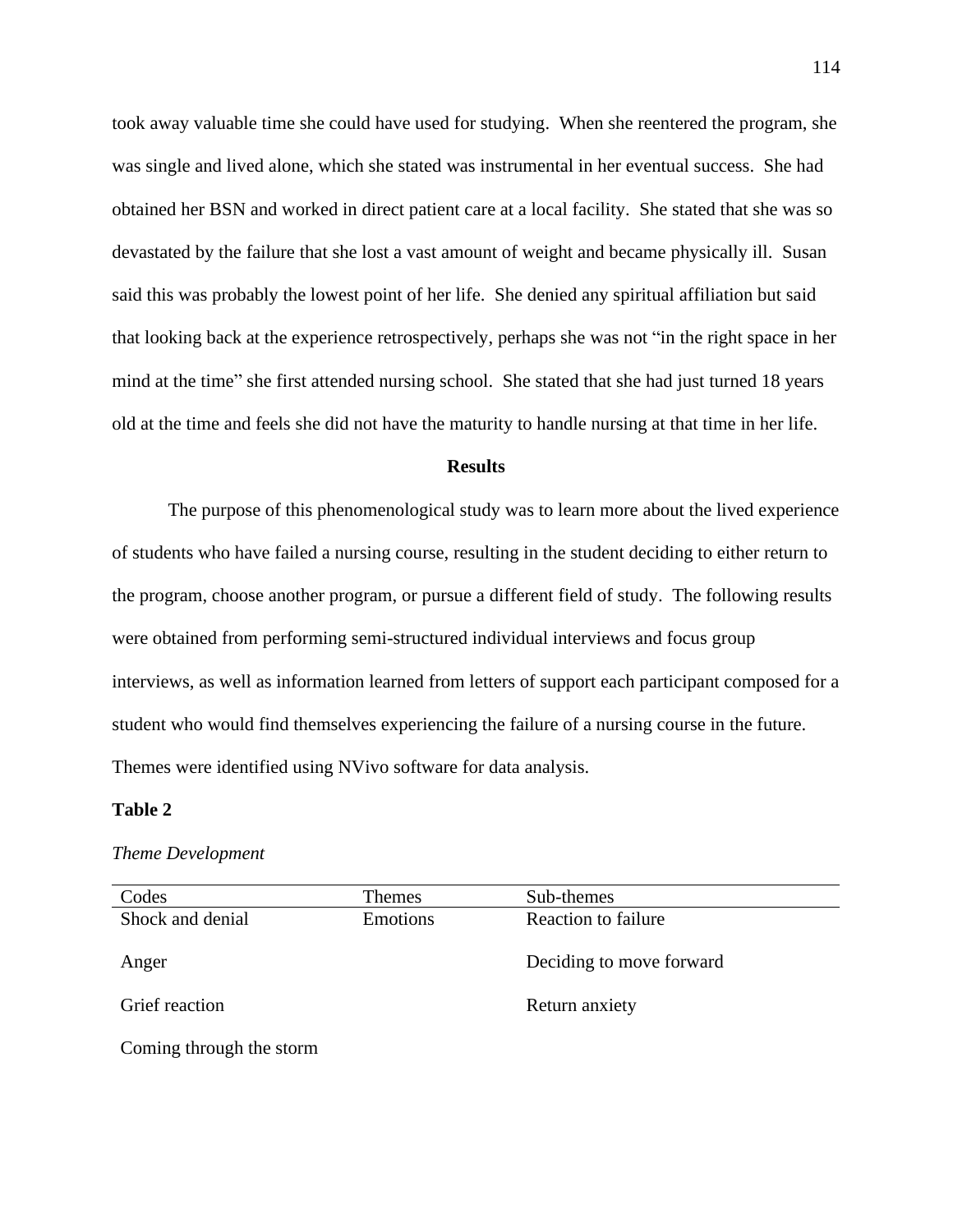# Anxiety

Fear

| Spiritual beliefs      | Motivation | Belief systems     |
|------------------------|------------|--------------------|
| Personal beliefs       |            | Personal traits    |
| Personal attitudes     |            | Making meaning     |
| Reflection             |            | Family support     |
| Finding meaning        |            |                    |
| Family support systems |            |                    |
| No one to reach out to | Support    | Support offered    |
| Faculty                |            | Support needed     |
| Peers                  |            | Support for others |
| Lack of discussion     |            |                    |

# **Emotions**

A surprising aspect of conducting interviews for this study was the raw emotion displayed by each participant regardless of the time elapsed since the failure. Felicia offered, "I literally experienced every emotion on the gamut. I went through the whole myriad. I still get angry when I think about it-angry at my teachers, angry at myself, just angry and devastated." All participants became emotional when recounting their story and eight of the participants shed tears during their interviews.

# *Reaction to the Failure*

Although participants described their reaction to the failure in different words and reported a variety of emotions, a pattern to their stories emerged. Initial reactions to the failure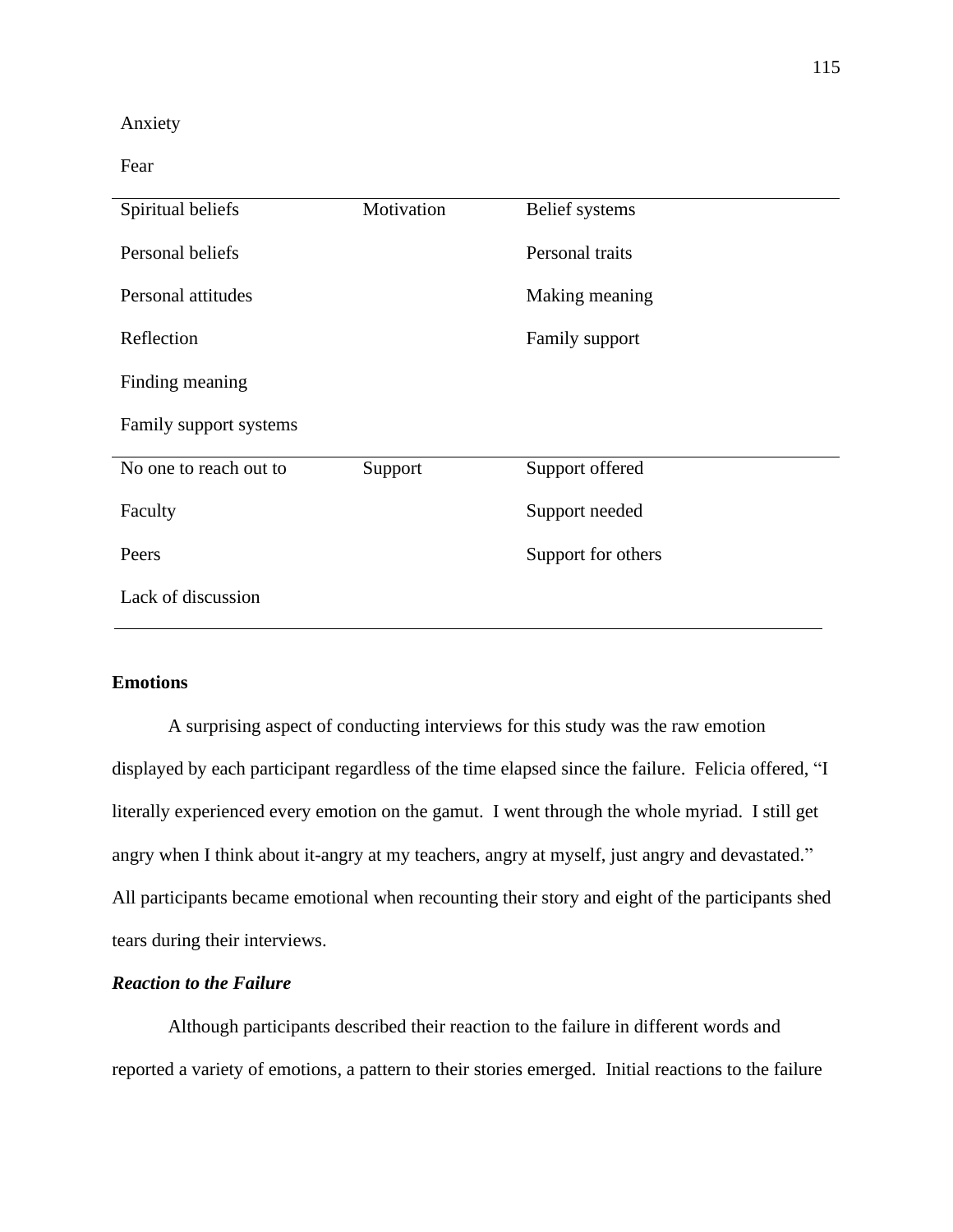ranged from shock, disbelief, anger, and denial. Amy reported, "I was just very hard on myself. I was just very, very angry. I wanted to crawl under a rock and hide." Pamela stated, "I'm telling you, that's a tough thing to feel. The word, the only word to describe how I felt at the time is inadequate. Sometimes I wondered if the tears would ever stop." "Depression, it was just nothing but depression. I was despondent," Brandon offered. Many of the participants voiced during the time after the failure they experienced a grief type reaction and likened it to losing someone or something very precious to them. Megan noted, "I was crushed-total devastation." Even though some of the participants knew they were at risk for failing, they still held hope they would prevail in the end, so were destroyed when they knew the truth.

# *Deciding to Move Forward*

At some point following the failure the participants reached a point where they had to decide to move forward-either get a job, pick another major, or choose to go back and attempt the nursing program again. Findings from the interviews showed that this process not only followed varying timelines, but that the participants made decisions based on different reasons. Felicia said, "In the end I had a choice-I could either go back or I could head in another direction." Amy relayed, "I became mad and stubborn, and if I had cooled off and had someone talking to me, I would probably have come back that following year. But I shut everybody out." "You can't stop just because things are tough. You have to keep going. I didn't want my kids to see me give up when things got tough," stated Brenda. "You have to choose to move forward. You have to choose every day to keep going," she added.

#### *Return Anxiety*

An unexpected finding in this study was the level of anxiety and fear students experienced when they returned to the nursing program. Three participants described returning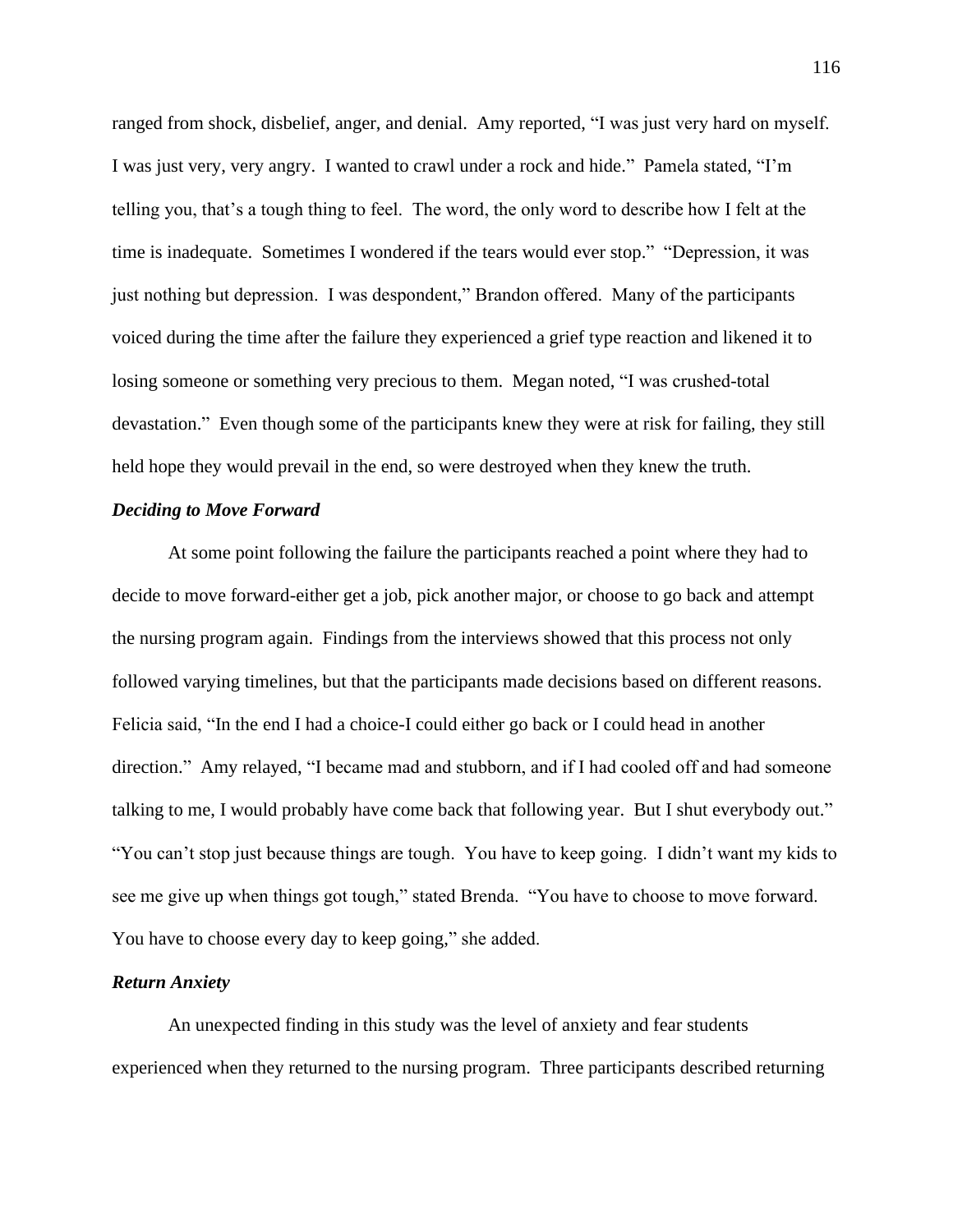to the program as causing almost a post-traumatic stress disorder (PTSD) type effect on them. Amy expressed, "It was 20 years later, and I still had anxiety, still had the fear that I was going to fail again. These girls that jump back in; I don't think I would have had the bravery to do that." "It definitely humbles you. It humbles you to your soul. If it hadn't happened to me, I would have never had that understanding. Nobody knows except the people that have been there," Pamela offered. Lily stated, "There's definitely that feeling of being an outsider when you come back. No one prepared me for how I was going to feel when I walked in that room and was the new kid joining a group that had already bonded." This is an excellent opening for instituting supportive measures for students who are readmitted to the nursing programs.

Four participants specifically mentioned test anxiety as being a major hurdle when they returned to the nursing program. Brittany reported, "I constantly, to this day, question myself every time I sit down to take an exam. It's always in the back of my mind-I've failed this before. I'm sweating bullets." One participant even shared that she required medication for anxiety when she returned to school because of the failure. Celeste concurred, "I'm so nervous going into exams now. Exam reviews-I despise exam reviews. I know they're supposed to be beneficial, but I'm so…I've had such bad experiences with them. I catch myself being so nervous that I can't pay attention to what the instructor is saying."

## **Motivation**

Knowles' (1984) adult learning theory proposed that adult learners possess internal motivational factors that lead them to seek knowledge. Participants in this study were asked what belief systems or personal traits they felt motivated them to move forward following the failure. I was particularly interested in discovering how the participants found meaning in the experience, what that meaning was, and what belief or personality trait led them to that meaning.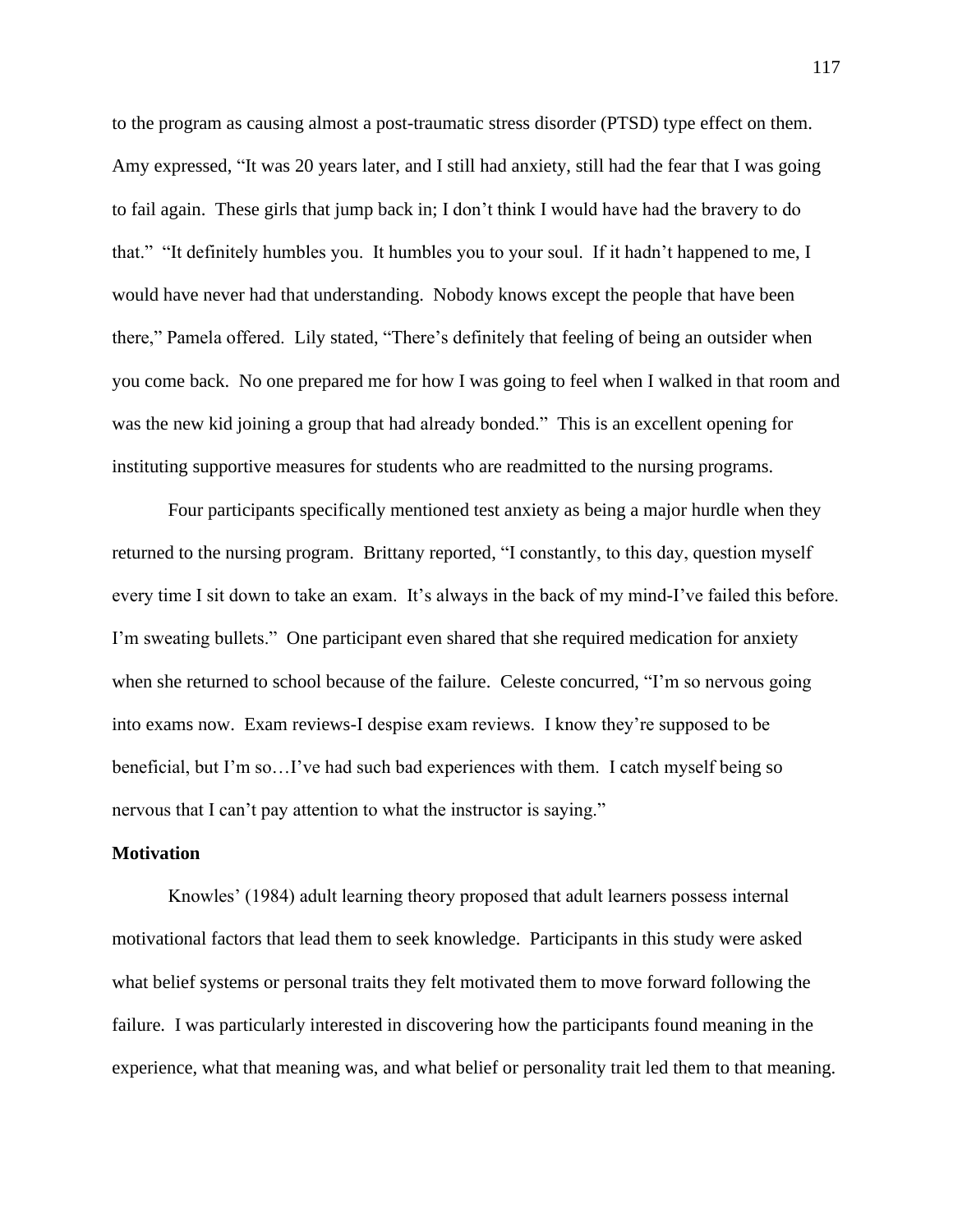Grace summed it up, "I think it all boils down to a choice. I've always felt like you can accept things for what they are, or you can work towards what you want them to be. I think that played a role in my decision to go back to school. I just always kept my eye on the prize."

# *Belief Systems*

Many participants mentioned their spiritual beliefs and faith in God as instrumental in guiding them through this difficult time in their lives. Nicole offered, "For me personally, my belief in God was the strongest asset and got me through those tough times. I'm a firm believer that everything happens as it should, even if we don't like it. Even when you're in the biggest storm of your life, you're in that storm for a reason." Brenda expressed a similar belief, "Going back to my belief in God. You go through things you don't understand. But there's a greater story, a greater meaning, even if it's not what you wanted." Susan stated the experience "Deepened my spiritual relationship with God. It made me a better nurse." I especially enjoyed Pamela's perception of her experience. "I believe sometimes God lets us go through hard times so that we will call on Him. Maybe he misses us a little bit. When things are going good, sometimes we don't call on him so much as we should." This was just a brief synopsis of many quotes along the same theme that reinforced the importance of spiritual beliefs in helping students overcome the academic setback.

### *Personal Traits*

Laura expressed an insightful view on her experience, "I think everything we go through makes us the person that we are, whether it be good or bad, we just have to draw out the best parts." Are there personal traits that make a student more likely to return and try again? Amy state, "I tend to be a stubborn person. I think maturity wise, it's better that I did this at an older age. God knew the plan." "Perseverance," Laura said, "I learned that I can dig my heels in, no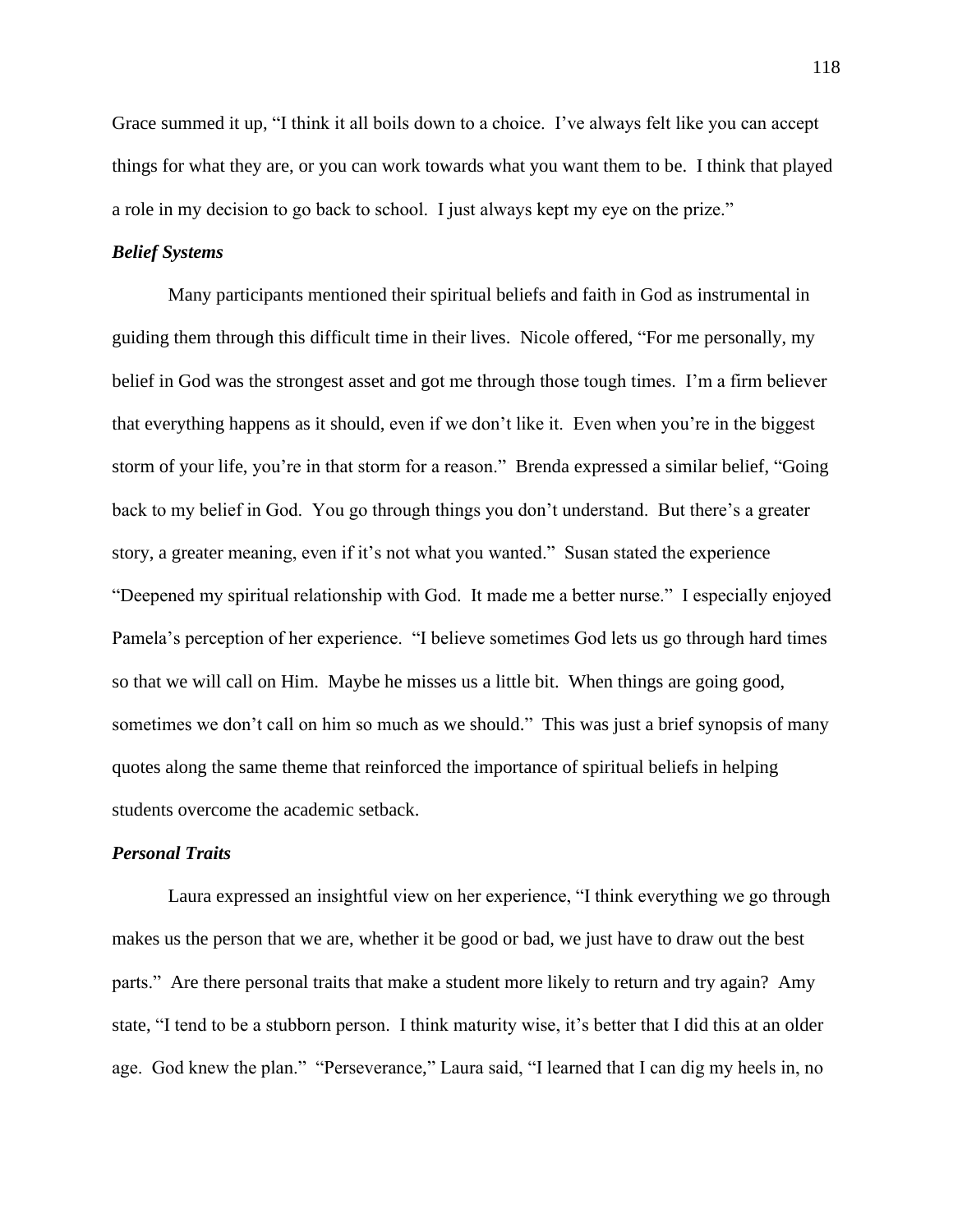matter the setback, and I'm going to have a better outcome." Megan added, "Usually when something happens, I'm one to just push through it. I don't think there was ever a point I was just going to quit. I mean I wanted to, but it wasn't an option." Even if the participant denied having a religious affiliation, there were still personal beliefs that things happen for a reason. Brittany stated, "I'm not trying to sound Christian, but God didn't put me in this position just to have me fail. If it's in my heart to do it, I'm going to keep trying until I get it done."

## *The Importance of Having a Team*

When participants were asked how the failure affected their relationships with family and peers, the majority reported that their families were amazing support. Felicia offered, "My husband was my rock, my sounding board, my strength. If I hadn't had him, I would never have made it through that time." Celeste shared that her most supportive people were her husband and her father. "My dad, he's the first person I call over anyone else. He was the one to push me to get good grades. I just did not want to tell him. I was so afraid of him being disappointed, but he was my biggest motivator to come back," she relayed. "My parents were supportive through it all. They supported whichever decision I would have made," added Brittany. "I lost the Promise Scholarship when I failed, so we had to figure out the financial aid situation, but they were not angry or upset," stated Laura. "They were like ok, this happened, and we're going to work through it," she added. Ten participants stated that their families were nothing but supportive and were so instrumental in them getting through the experience. Lily added, "My support system is small, but very strong."

Sadly, three of the participants did not have a positive support system in place when they failed. They verbalized that not having someone in their corner during that time made the experience so much more difficult. Amy reported, "There wasn't any support. I don't think my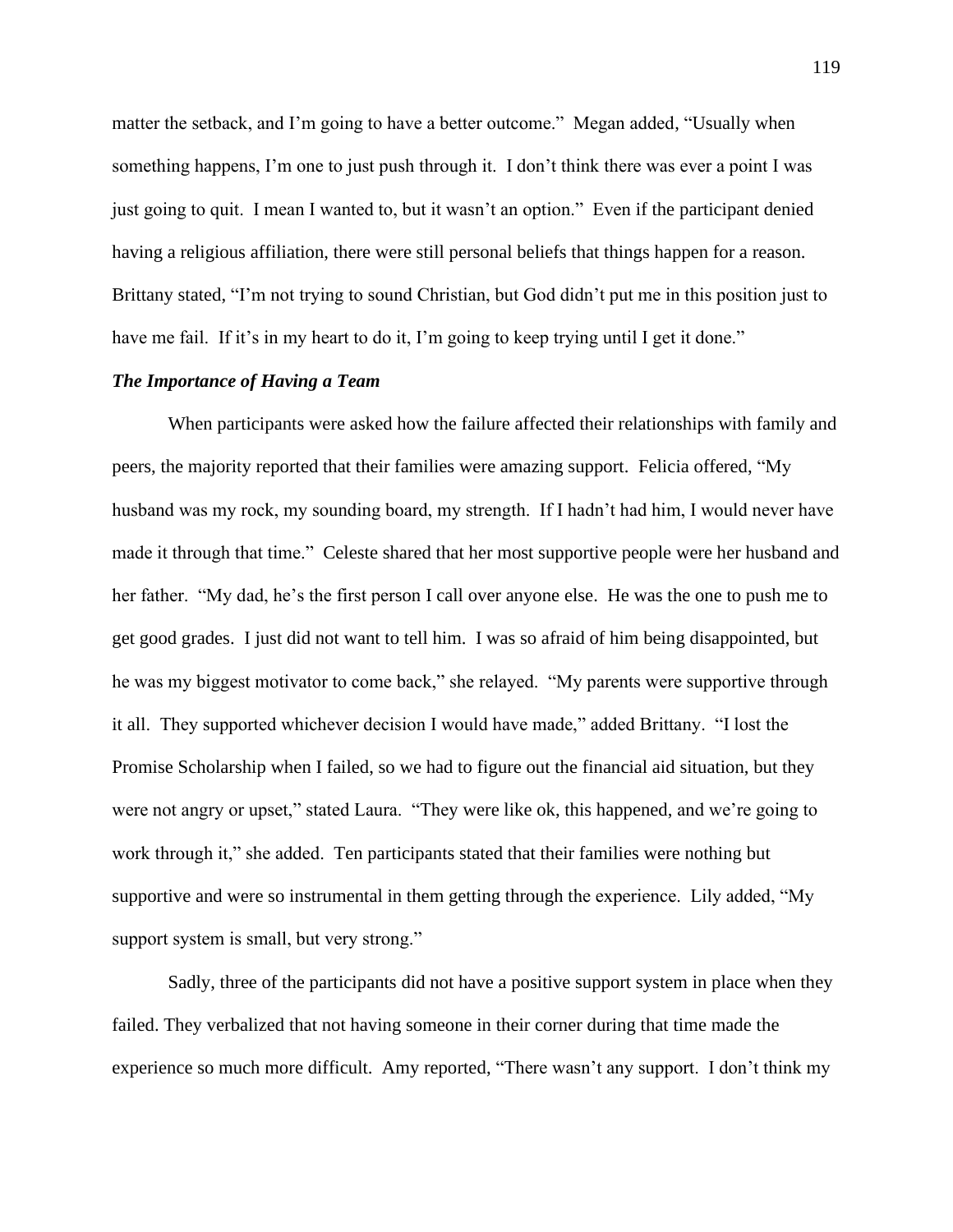husband at the time knew what to say." "I felt like I was a disgrace to my mother," Susan stated. "The one person that did support me was someone I worked for, not a family member," she added. Nicole quietly shared, "My husband at the time said, 'yeah, I didn't think you had it in you-I knew you couldn't do it' and other things, that looking back, were really hurtful. Not supportive at all, but very demeaning." Two participants shared that their marriages ended in divorce soon after the experience. Both of those ladies stressed that their faith is what got them through. Would the outcome of the marriages have been different if the participants had not failed or were they destined to fail regardless of the women's educational outcome?

### *Making Meaning*

Frankl (1959) believed individuals can find meaning from both positive and negative experiences, and the ability to learn from seemingly negative experiences was crucial to personal growth. This study sought to learn more about how the participants gained meaning from their experiences. Regardless of the participants' age or background, everyone interviewed admitted growing and learning more about themselves because of the experience. Laura explained, "The meaning I attached to it was that it'll make you stronger. The experience pushed me to do better. At the time I didn't see that, but now I do." Lily added, "I could have done without the whole experience, but I really don't think I would be what I am without that. Now if someone tells me they're struggling, I can say so was I, but I turned it around, and you can too. It made me feel like I could inspire someone else. The thought of inspiring someone else inspired me."

Celeste explained how she interpreted the failure by saying, "I think it happened to possibly prevent other things from happening. I just thought maybe I wasn't ready. In this career you have people's lives in your hands. Maybe I would have gone in the hospital and done something wrong and ended up hurting someone." "Those failures did not define who I am.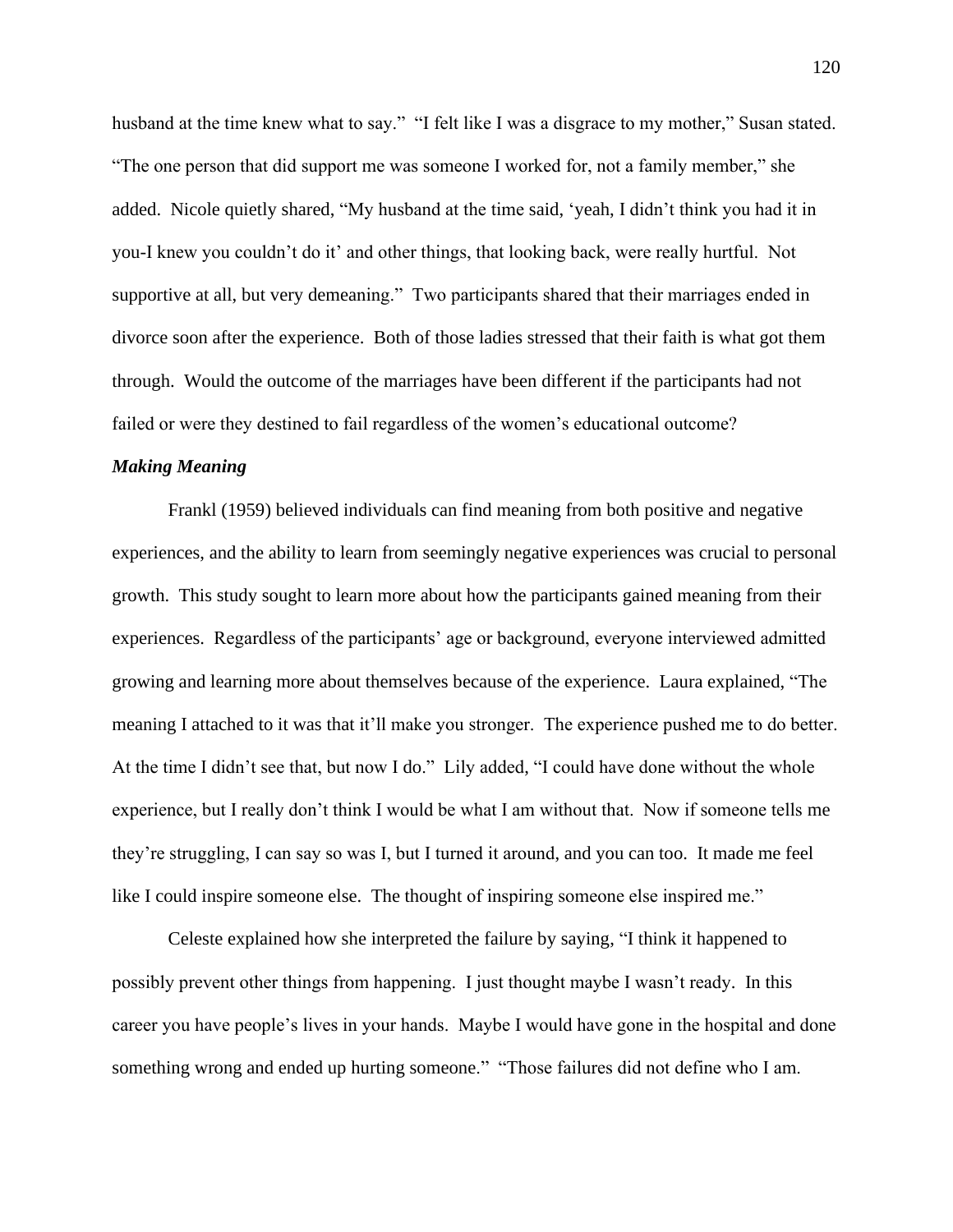They didn't define who I am as a nurse. I'm a good person either way, and I'm a great nurse. It was just a bump in the road," Susan replied. Amy added, "Well, it was a learning experience that I didn't handle very well. It gave me grace to be a little bit more open minded. It made me a stronger person." Felicia relayed her journey to understanding as "I've changed and grown a lot. When I was younger, I didn't handle negative situations very well at all. I guess somewhere along the way I grew up a little. You can't stop just because things are getting tough. You have to keep going."

Nicole reflected on her spiritual support system when she said "It's all in God's timing. It became plain and simple to me why I failed. I understood the purpose of why I couldn't be at school the following semester. It was a blessing. It deepened my spiritual relationship with God and made me a better nurse." Pamela's unique response revealed her faith: "Maybe God was trying to keep me from being too big for my britches. Maybe he wanted me to have some humble-maybe he did; but I'm telling you, it broke me down. If that's what it took to build me back up, then maybe that's what I needed. Once you go through something like that, it opens your eyes. I thank God every day."

# **Support**

Another aspect of the experience explored in this study was supportive measures that were offered to students during the failure and support services they felt would have been helpful during that time. These findings will be useful for nurse educators when guiding students experiencing a failure in the future. Finally, participants were asked to compose words of support for a future student going through the same experience in the future to discover what their advice would be to someone going through the same trial.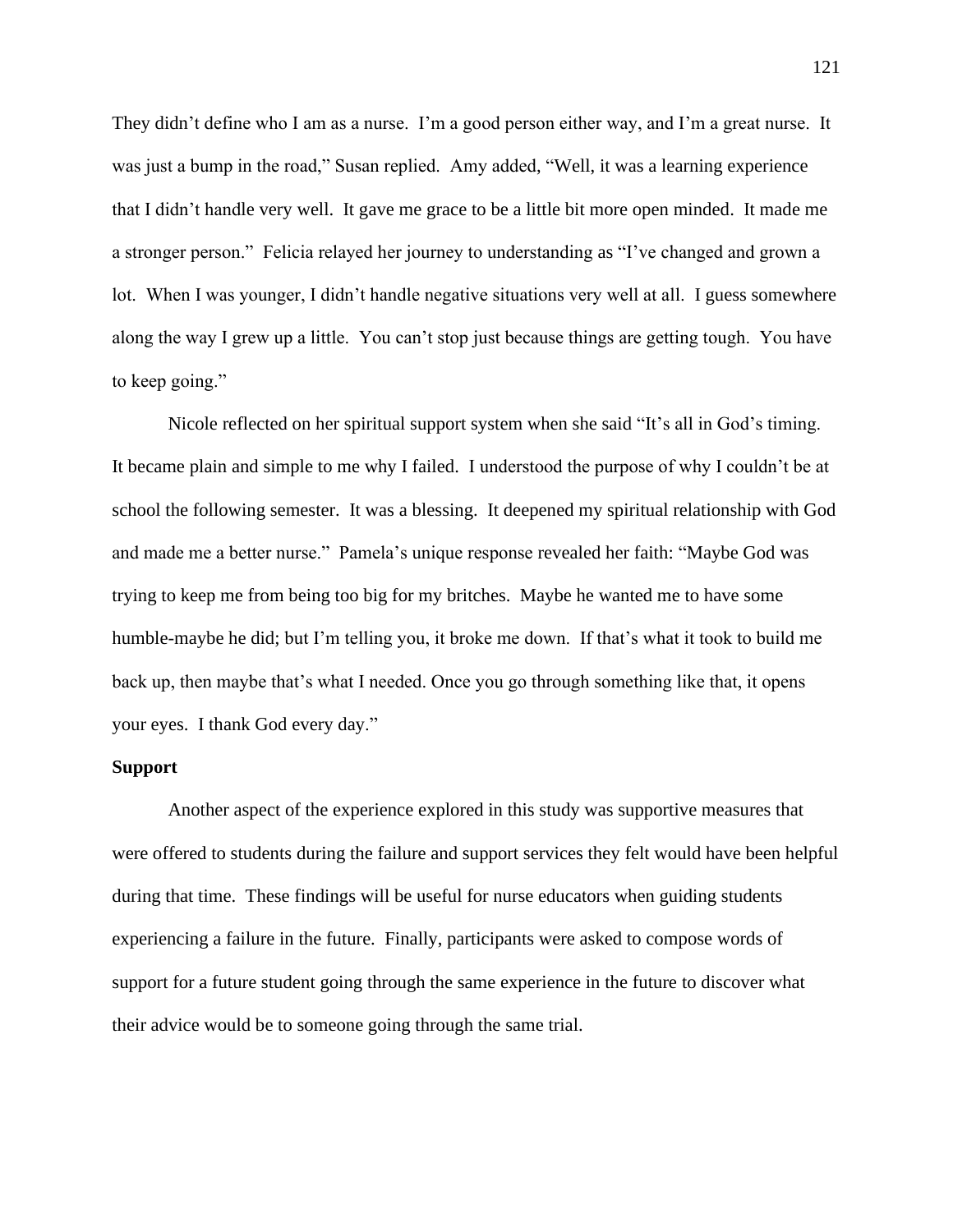# *Support Offered*

When asked about what types of support measures were offered during the semester the participant failed, the most common answer was none. It was very disheartening that these students did not feel there were options for assistance when they were struggling. Brandon stated: "I had asked for advice and was told to read my book. There was no help." "I did seek help about what to do differently and was told to make time to study with a group. That doesn't always work-I had a small child while in nursing school so my time to study was when he was in school or at night when he was asleep," Brittany offered.

During a focus group session when asked about support offered, Felicia said "No, I didn't have anything when I was there." Brenda concurred, "No, there wasn't anything. Nope." Megan explained: "We had an academic counselor we had to see. We had to do this plan of improvement with short-term and long-term goals, and discuss how we studied, but they just kind of gave up at one point, especially after COVID, they just quit trying." Celeste noted, "We would go over our tests if we failed; we had to meet with our instructor, and they would offer study tips, but as far as actual interventions, no."

# *Support Needed*

When the question was posed asking what type of supportive measures would have been helpful, both during the semester failed and during the time following the failure, the participants had some great suggestions. Brenda and Brittany replied in unison, "Anything! Anything would have been helpful." Celeste concurred, "Any kind of support, from any teacher. Any teacher at all." Laura added, "An email, a letter, or coming up in person to ask what can I do to help you? Any of that would have been great." "Anything to help a person to push forward as long as they're willing to do the extra work. I think just anything-if you see a student struggling, then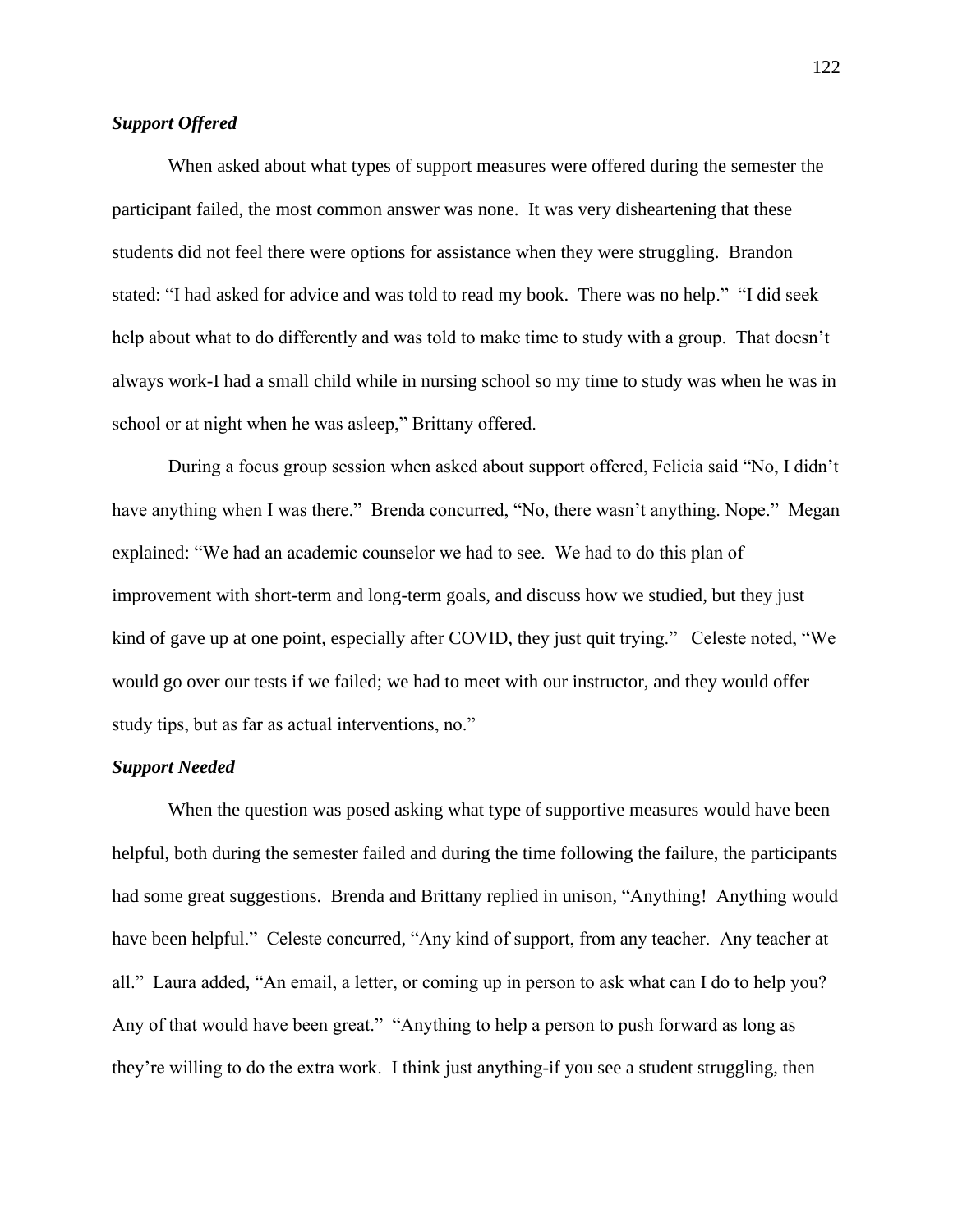reach out a hand before they get so far down that they can't get back up," Pamela replied. Participants agreed that serious students would make time to attend tutoring sessions if they were offered and that they needed actual test taking and study strategies. They also stated that learning how to dissect questions and learning why answer choices were or were not correct were most helpful. Clearly these participants did not feel supported by their instructors during this very stressful time in their education. Again, this is an area nursing schools could add interventions in the future.

Participants were also asked about support that would have been useful following the failure. Brenda stated: "Even as much as somebody answering the phone would have been helpful. It was like I was completely shut off; I was shunned. It was like I was a reject or a terrible person, and I'm not. Once you failed, they didn't care. If I'd had one person show that they cared, it would have made such a difference." Felicia added: "The way we were notified was just…our lives were falling apart in that moment, and no one cared. It was just another day to them."

"Afterward, it would have been so helpful if someone reached out and said, 'hey here's where we are and here's where we need to go next," Lily stated. Megan agreed: "I would have loved to have a plan, even a packet, that says ok you just got this news, but this is what you do next. It's really hard to think when you're at that low." She continued, "Someone to personally reach out, whether it's an email or text saying, 'hey how are you doing, do you need anything, is there anything I can do?'" Grace interjected, "It's like they don't talk about it. I don't feel like it's ever talked about. I don't think they want to talk about it because they don't want to address it. I mean your instructors don't want you to fail either. I didn't know what to do because no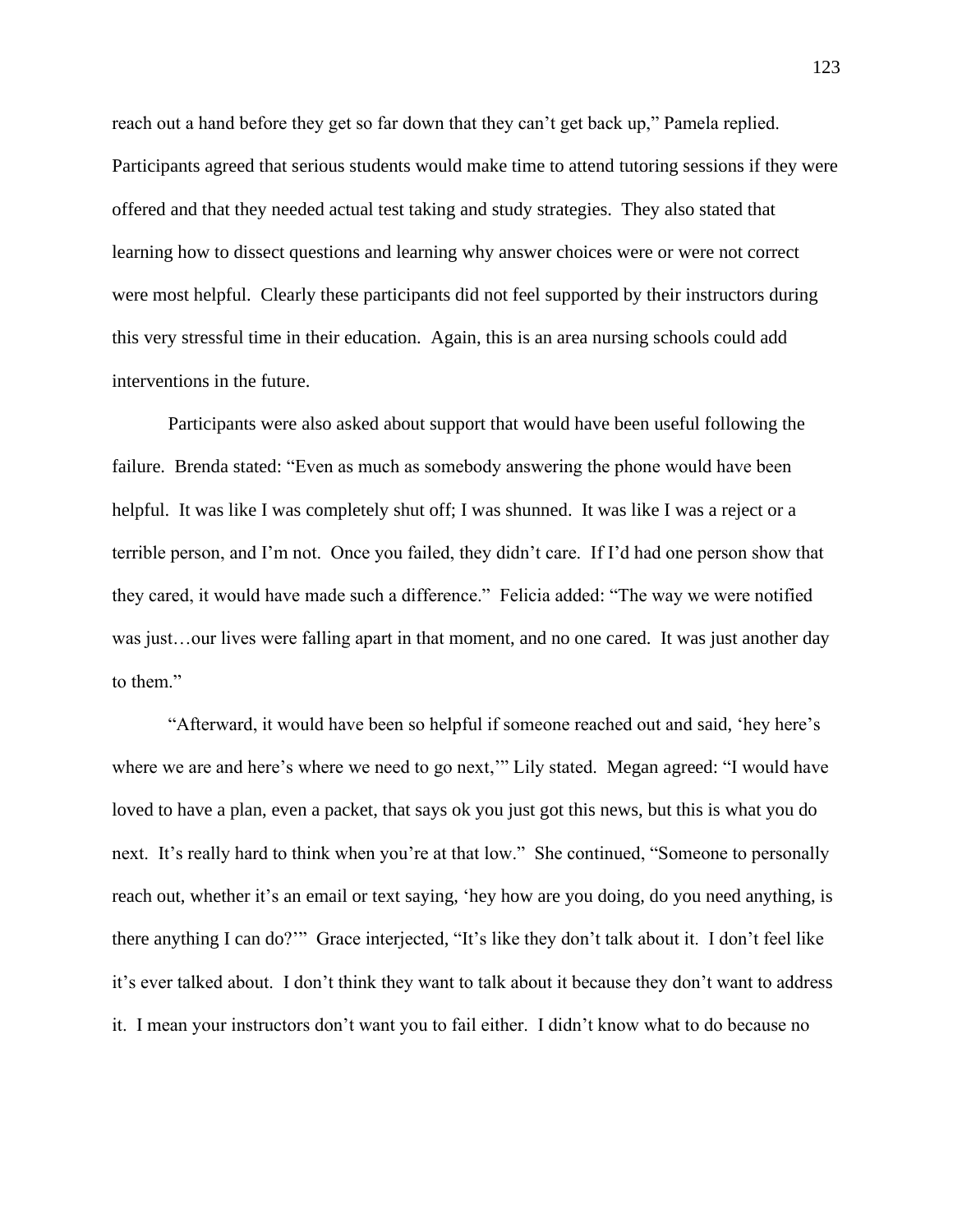one ever talked to me about it. Nobody was there, no one answered the phone or answered emails."

Susan recalled that one instructor reached out following her failure with instructions about what to do next and assurance that she "was going to be a good nurse one day." She said that this small gesture meant the world to her at that time. Another participant relayed that the largest support system he had after he failed was two other students that had previously failed and were in the class he would be joining when he returned. Brandon stated, "They gave me courage to try again. They were supportive, they helped me learn how to study better-they're the reason I came back honestly." Perhaps nursing faculty avoid having these difficult conversations because it's uncomfortable for them as well? Also, grades are often posted at the end of the semester when faculty have left for break. These are possible suggestions for improvement for nursing faculty in the future.

## *Support for Others*

An encouraging finding in this study was the support and compassion participants had for one another, for students returning to resume their education following a failure, and for students that may walk this same path in the future. In focus group sessions, through no planning on my part, there was an interesting mix of participants. In each group there were two students who had experienced a failure several years prior and two students who had experienced a failure more recently and were still in nursing school. As one participant was recounting her experience, Amy spoke up, "I feel so sorry for her. I knew just any minute she was going to start crying. I'm thinking she's in the thick of it and I can just remember the anxiety and worry-the constant fear." The compassion shown in the group sessions was overwhelming. As the meeting facilitator I needed to be there, but I almost felt like I should step out and let them talk.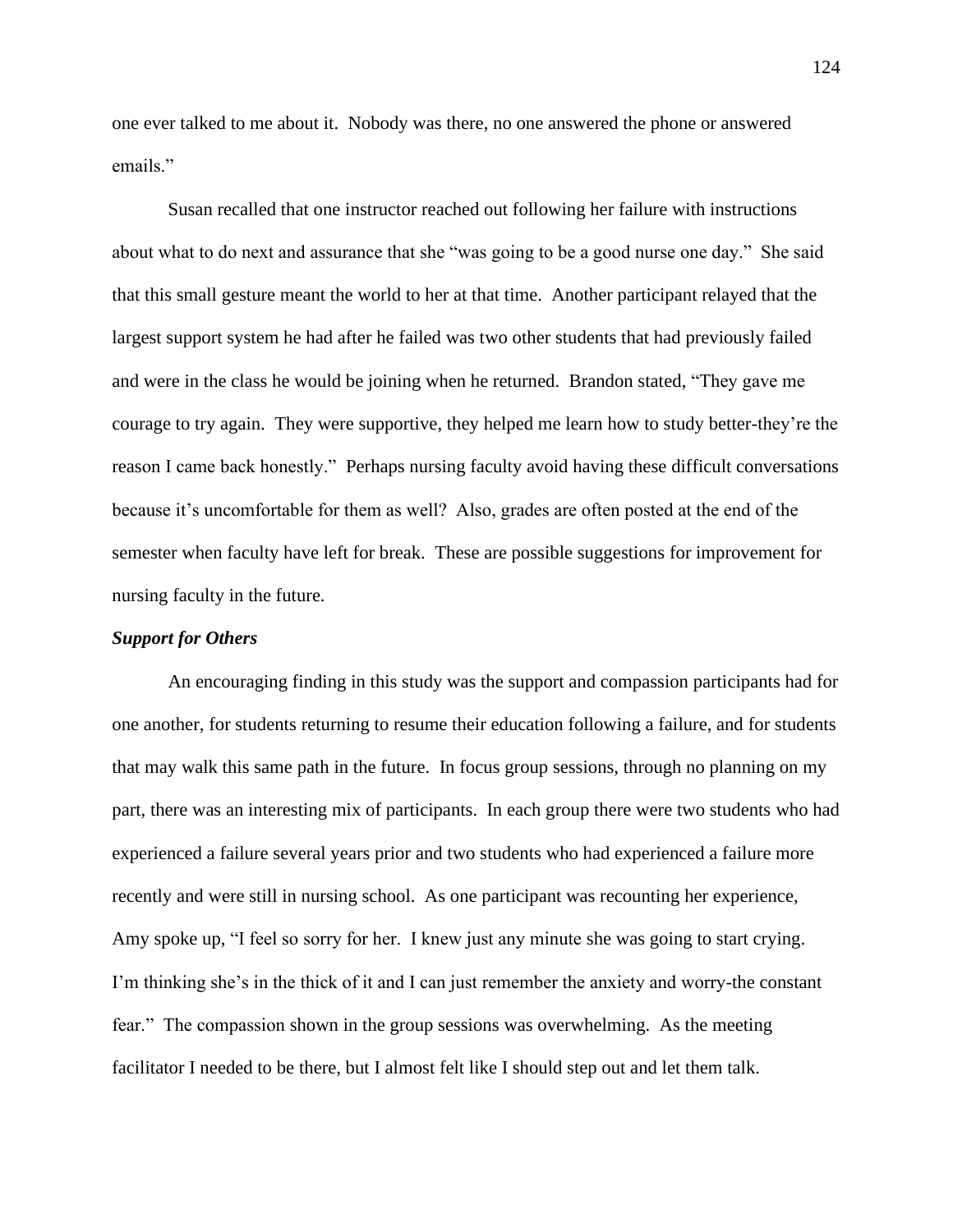The participants also were very vocal about the anxiety they experienced returning to the nursing program and what a struggle it was to mesh with a new cohort of students. Most agreed that some sort of reintegration assistance would be very useful to students returning to the program. Brittany explained, "You don't want to stand up and tell everyone you failed." "Something at the beginning of the semester-just acknowledgment that you're back and they're available if you need anything would be really comforting," Brenda offered. Pamela concurred and added, "I think it would have been really helpful for faculty of that particular course to have been a little more involved with me when I returned. And maybe to offer some type of work or activities to do in the time you are out of school to keep up, work on time management or test anxiety." Continued interaction during the time the student is out of the program could alleviate some of the feelings of being abandoned by the program.

Participants in this study were asked to compose a brief letter of support for a student experiencing the failure of a nursing course in the future. Responses contained heartfelt words of compassion, encouragement, and sustenance. Lily explained, "Do not let one moment define your future. You will get through this. The same drive and determination that got you started in the first place can be used for motivation and integration at this junction. We are responsible for our own destiny, and it is up to each of us how we handle the mountains that come our way." "You are a masterpiece! A masterpiece that required some polishing. Your rough edges will be smoothed out and your future will be more beautiful than you ever imagined. You only fail when you stop trying," added Nicole.

## **Outlier Data and Findings**

One unexpected finding or theme that did not align with specific research questions was the struggle students had transitioning from general education courses to nursing courses.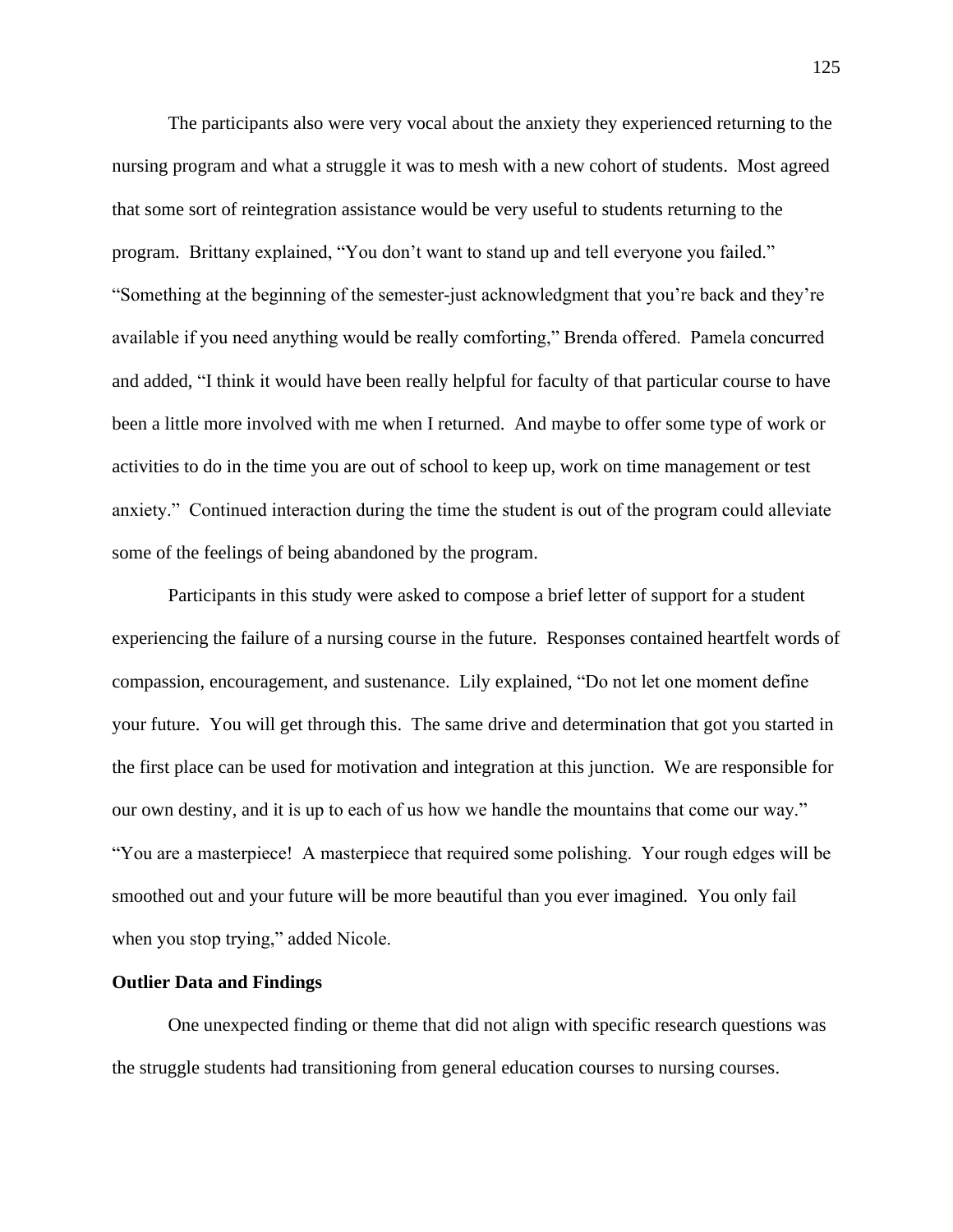Celeste noted, "I don't think I expected the intensity. The questions are different, the teaching is different. You have instructors that help you along the way, but a lot of it is self-taught, and it's not like that in your general classes." "I had no point of reference going into it. I knew it was going to be hard, but I had no idea how time consuming it was going to be," added Brittany. All participants expressed that nursing school was like nothing they had ever encountered before. How can colleges better prepare students for the rigor of nursing school?

Another interesting finding was the level of discomfort and anxiety participants experienced when they returned to a nursing program following the failure. As a nurse educator, I had noted student difficulties in these areas, but honestly did not realize the scope of the problem. Lily shared, "That's a strange spot to stand in-when you come back. You have to find your place again." Brittany explained, "You're constantly, like to this very day, questioning yourself every time you sit down to take an exam. It's always in the back of your head-I might fail this. I failed before. Every exam is so stressful." "Exam reviews? I despise exam reviews! I know they're supposed to be beneficial, and they are, but I've had such a bad experience with them. I would almost label it like PTSD, because I have a little freak out when I have to do them now," Celeste added. "I think there should be some type of…something during that in between time. Like 'these are your problems and what can we do to make you better before you come back'. Interaction during that off time would be so helpful," reported Brenda. Findings from this study reinforce the need for nursing schools to recognize and intervene in these areas to promote student success.

#### *Outlier Finding #1*

Schools of nursing have admission criteria that prospective students must meet, some of which include overall grade point average and grades earned in certain required general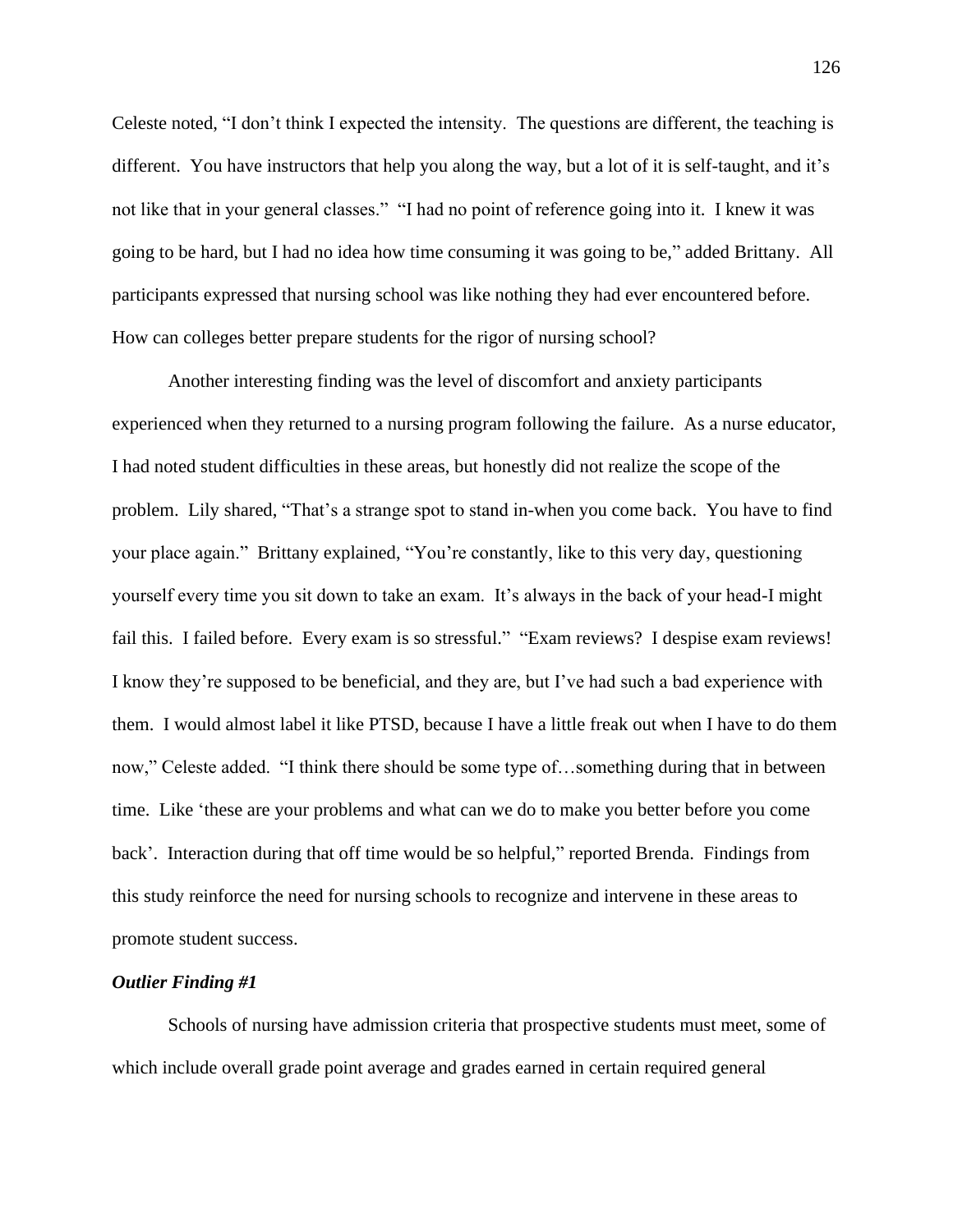education courses. During the interview process, participants were asked how nursing school differed from other courses they had taken previously, and the answers were surprising. Many general education courses have grading scales that differ from grading scales used in the nursing program even though the program is in the same college as the general education courses. "In my general education classes, the grades were different. If you scored a 72% on an exam in chemistry, it was a C. In nursing school that would be a F-you had to have above 78.5% to pass a nursing exam," Laura reported. Nodding in the affirmative, Susan agreed, "General education classes do not prepare you for nursing school. My general education classes were easy-I didn't have to study and still got good grades."

"I realized quickly that I had no idea how to study for nursing exams. There was so much material, and the questions! They weren't normal questions. Nursing questions are higher level-you have to apply the material to patient scenarios. I didn't know how to do that," Megan explained. "Same with me," concurred Lily, "I didn't have study skills that worked in nursing school, and I had never failed anything before. I didn't know how to study, but I learned! I learned." Every participant relayed that they arrived in the nursing program unprepared for the rigor, and that by the time they figured out how to study, they were already in jeopardy of failing. These findings can be used by nurse educators to guide students to study resources early or perhaps provide test taking workshops to prepare students for navigating higher level exam questions.

#### *Outlier Finding #2*

One participant that was currently enrolled in nursing mentioned the fear and anxiety experienced when she returned to the program following the failure. Her statement opened a whole new dialogue in the group regarding those feelings. As a result of the passion exhibited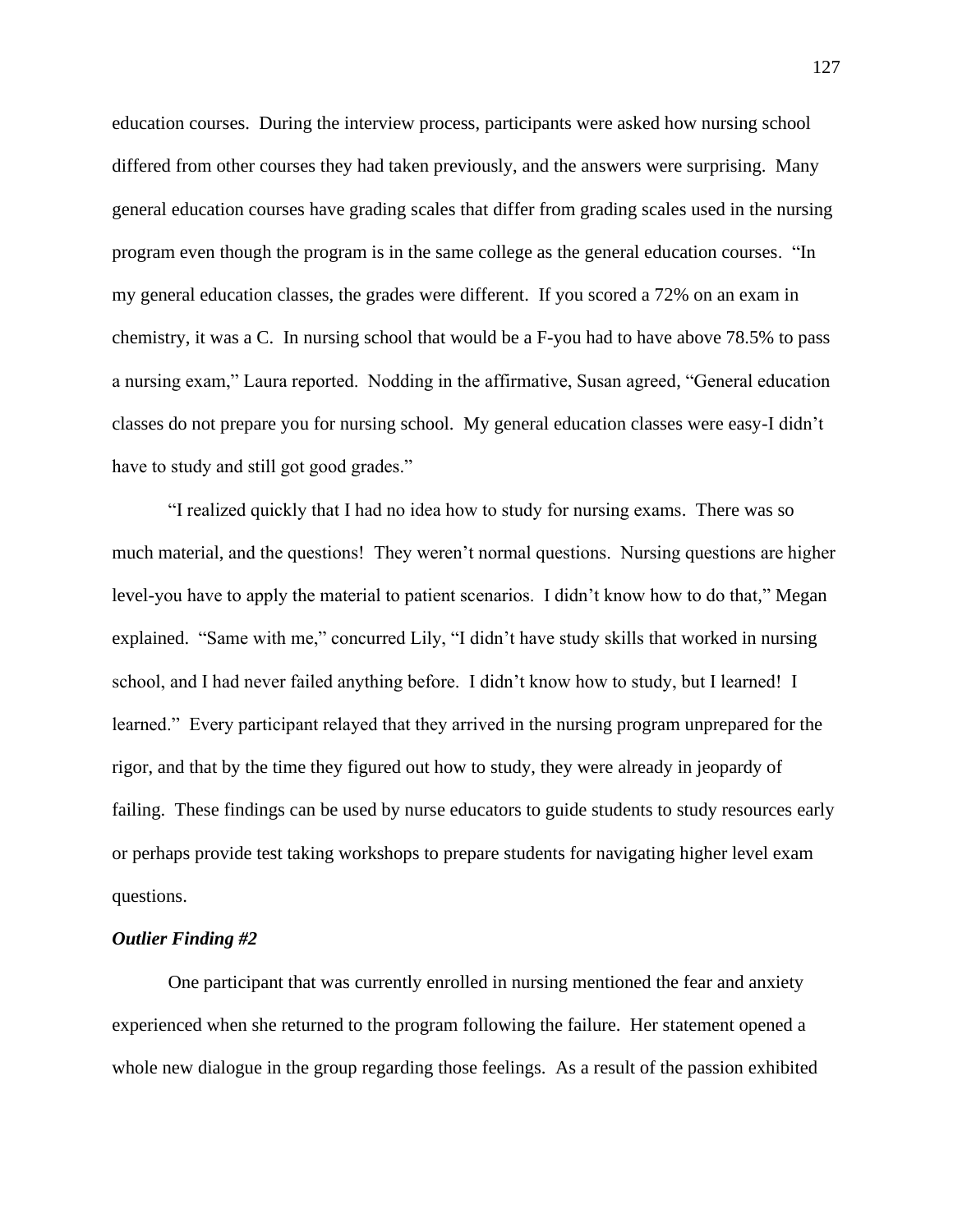during that discussion, the question was posed in the following two focus group discussions. The responses were overwhelming. Participants reported being very uncomfortable joining a new cohort of students they didn't know, the feeling of not fitting in, of everyone knowing they had failed, of having to face the same instructors, and the general fear of failing again, knowing that they had one more chance to make it before being dismissed altogether.

This was not an area the study sought to examine, but it posed an interesting avenue for possible future exploration. Lily shared, "There's definitely the feeling of being an outsider when you come back. Don't get me wrong, people are encouraging, but no one ever said, 'hey let's talk about how you're going to feel when you walk in this room and you're the new kid'." "It's very humiliating because you think everyone knows that you failed," added Grace. This population of students obviously needed additional support, not only academically, but emotionally when they returned to the program.

### **Research Question Responses**

This section provides short and direct narrative responses to the central research question and the sub questions using the themes described in this chapter. Appropriate direct participant quotes were used to provide support for response to the research questions.

#### **Central Research Question**

What are the lived experiences of students who fail a nursing course? This study supported Frankl's (1959) theory of meaning making. The participants interviewed in this study experienced a devastating academic failure followed by stages of a grief-like response as described by Kubler-Ross (1969). Felicia stated, "You go through all those stages, you know the Kubler-Ross stages? Right down the line." Each participant interviewed navigated the experience by drawing strength from their support systems, whether family, life partner, or their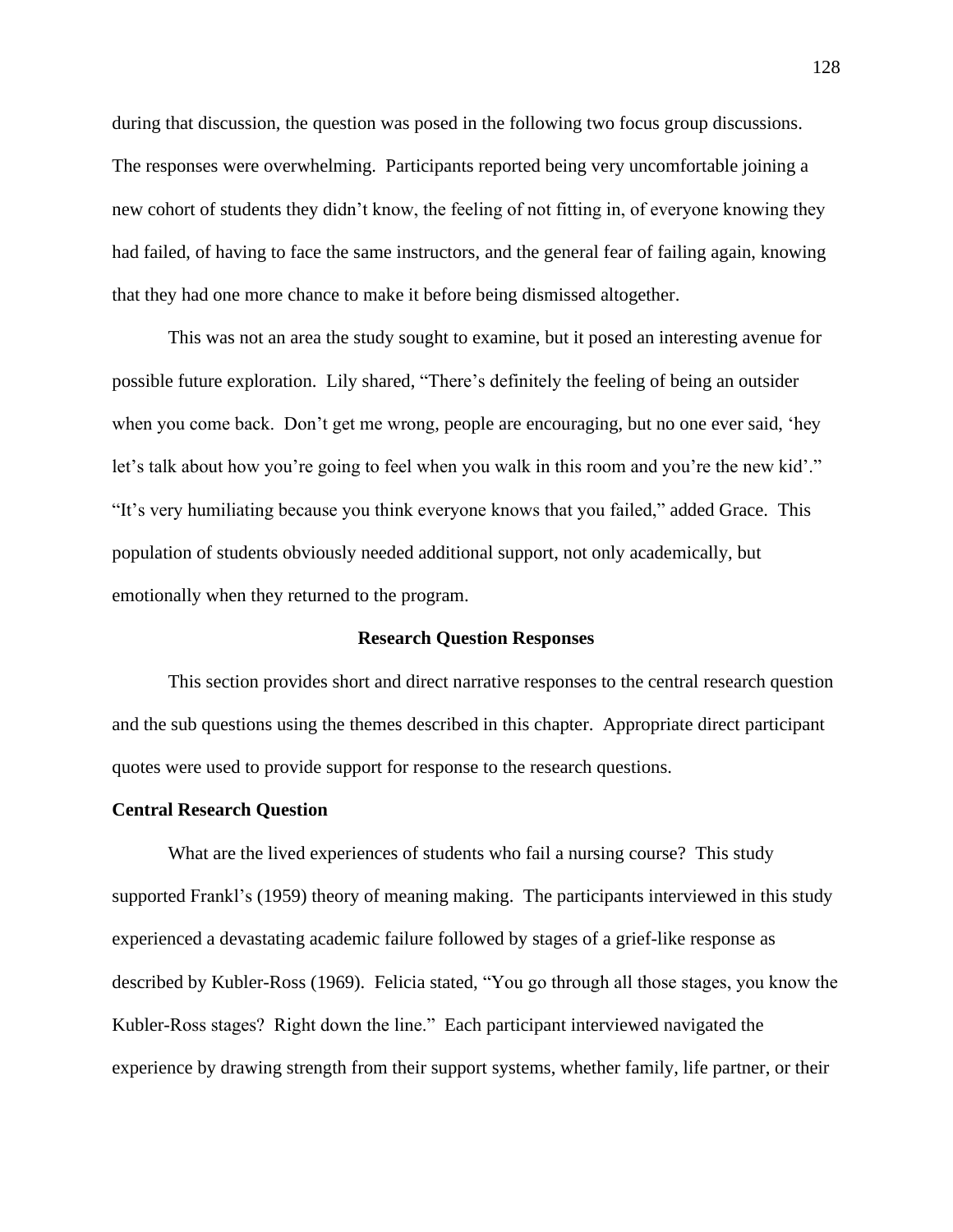faith in God ultimately being in control of everything. "For me personally, my belief in God is the strongest and gets me through those tough times. I'm a firm believer that everything happens as it should, even if we don't like it at the time," added Brenda. Furthermore, this study lends support to Knowles' (1984) adult learning theory assumption of internal motivation in the adult learner. Brenda stated, "For me, I think my internal drive, honestly, made all the difference." Brenda also relayed that the fact that her three children were watching her was a motivator. Felicia concurred, "I wasn't going to let this get the best of me. I just pushed myself. I said I can do this." Interestingly, all participants in this study did eventually return to a nursing program.

# **Sub-Question One**

What are the challenges (emotional, personal/peer/family relationships, self-confidence, academic, and financial) experienced by students after failing a nursing course? Findings from this study sustain the belief that failing a nursing course presents a multitude of challenges for the nursing student. Besides the obvious delay in academic progress and the possibility of lost scholarships, the failure was a blow to the students' self-confidence. Megan stated, "Everyone sees you get knocked down." Susan added, "I feel like it was one of the worst times of my life." Participants described grief like reactions including shock, anger, denial, depression. Felicia summed it up, "Shock, anger, numbness-you go through all those emotions. Like a grief process." Lily concurred, "I let it throw me on the ground and knock the breath out of me." Where family and peer relationships were concerned, most of the participants in this study expressed nothing but overwhelming support and love from their families during the process. Only three participants had negative experiences and lack of support from those closest to them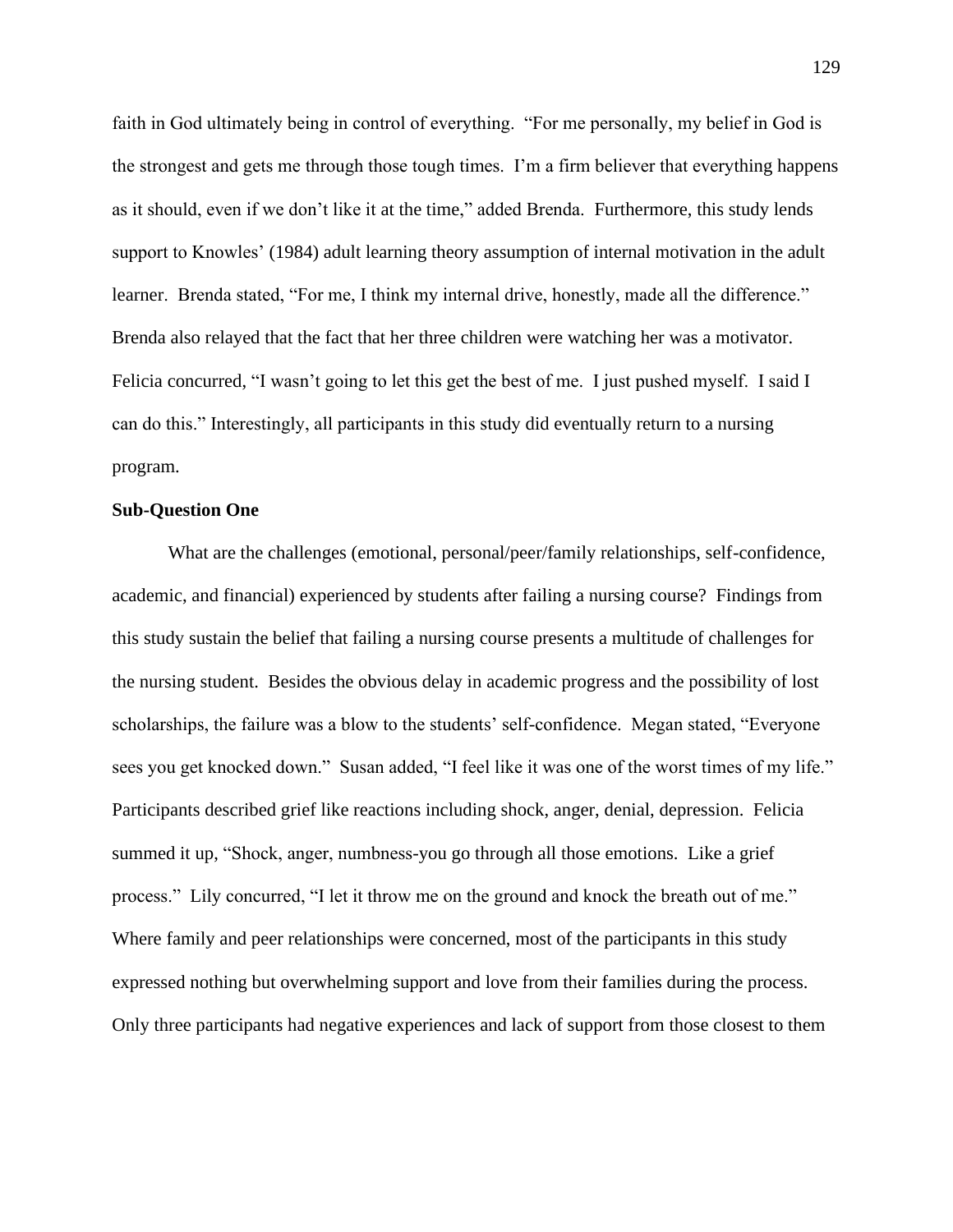at the time, but they found the motivation to continue either in other relationships or in their faith.

## **Sub-Question Two**

How do students use the experience of failing a nursing course as a catalyst for personal and spiritual growth? When presented with this question, each participant admitted they had indeed experienced personal growth, with many participants reporting strengthened personal relationships with their primary support system as well. Brenda said, "I think everything we go through makes us the person that we are, whether it be good or bad, we just have to draw out the best parts." "It took me until I finally got established in my RN role, then I could look back and say, hey this was ok, I did learn about myself. I can look back now and see that it made me a stronger person," added Megan. Participants relayed that although the experience was crushing at the time it occurred, in retrospect they were able to see that their journey to becoming a nurse unfolded exactly as it was meant to. "I can see now how it was a blessing." Nicole expressed, "Again back to it's all in God's timing." Brenda added, "It deepened my spiritual relationship with God. It made me a better nurse too."

#### **Sub-Question Three**

What was the internal motivation that encouraged students to either return to attempt the program again, try another nursing program, or to move to a different career choice? When participants were asked what motivated them to go back, most reported that their initial reaction after learning of the failure was despair and they just wanted to give up. After given some time to process the experience, every participant in this study made the decision to try again. Lily stated, "I feel like I had already started this, and it was start something else from scratch or go back and finish. Why wouldn't I try to finish?" Brittany added, "I wanted to do better for my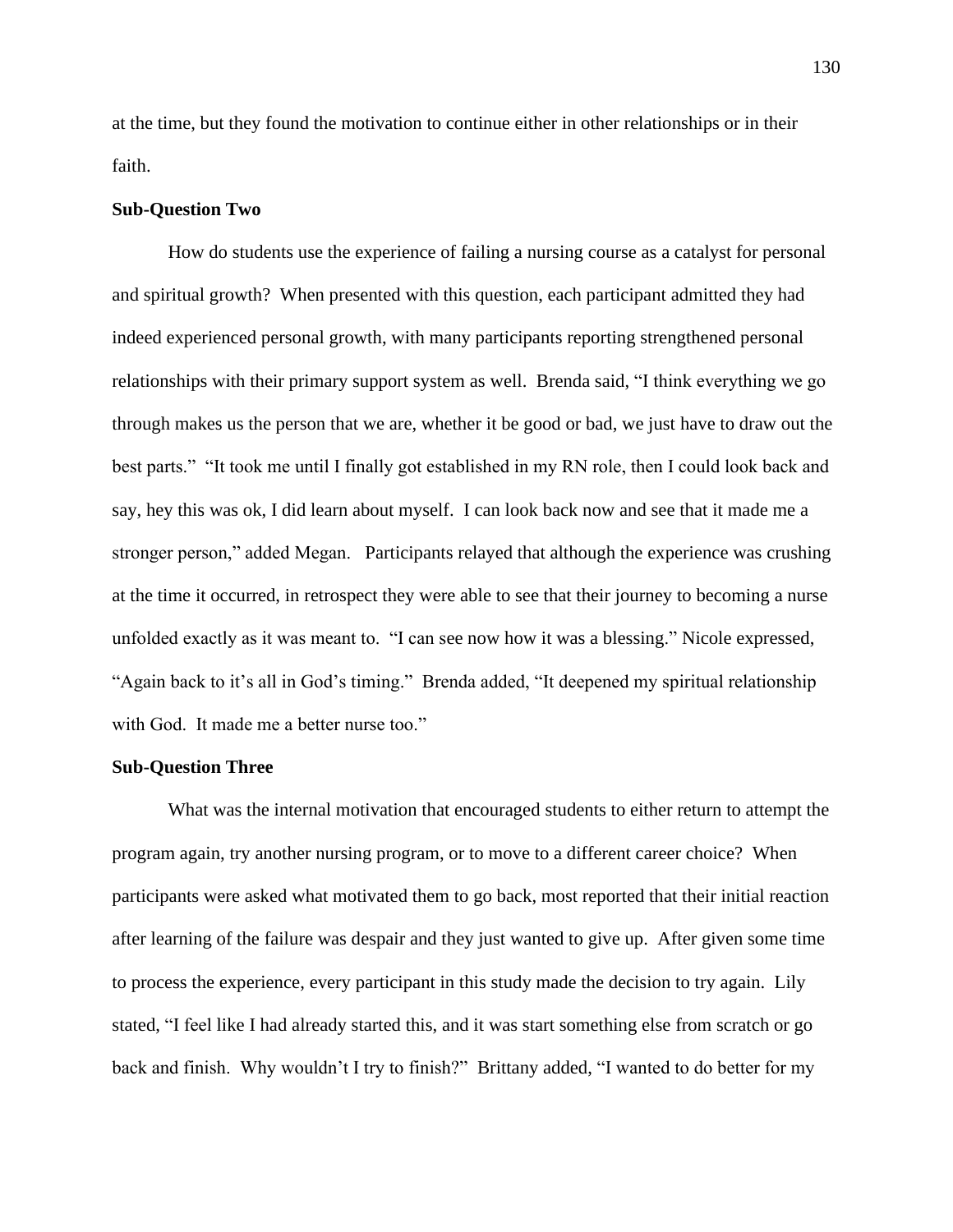son. I remember someone making a comment to me 'if you don't go back, you've already failed.' They meant it to be a motivator and it was." Felicia concurred, "If I had quit then, I would have let them win."

# **Summary**

Chapter Four discussed findings gleaned from descriptions of the lived experiences of students who have failed a nursing class, resulting in the student being required to sit out a semester before deciding to either return to the program, choose another program, or consider another career path altogether. Participants were described both as a group and as individuals, using pseudonyms to protect privacy. By participating in individual interviews, focus group interviews, and a letter of support to a future student who has failed a nursing course, participants were encouraged to describe the lived experience following failure of a nursing course. Primary themes identified in this study included emotions, motivation, and support. The emotions theme revealed the sub-themes of reaction to the failure, deciding to move forward, and anxiety upon returning to the program. Motivation exposed sub-themes of belief systems, personal traits, family support/motivation, and making meaning. Support uncovered sub-themes of support offered, support needed, and support for others.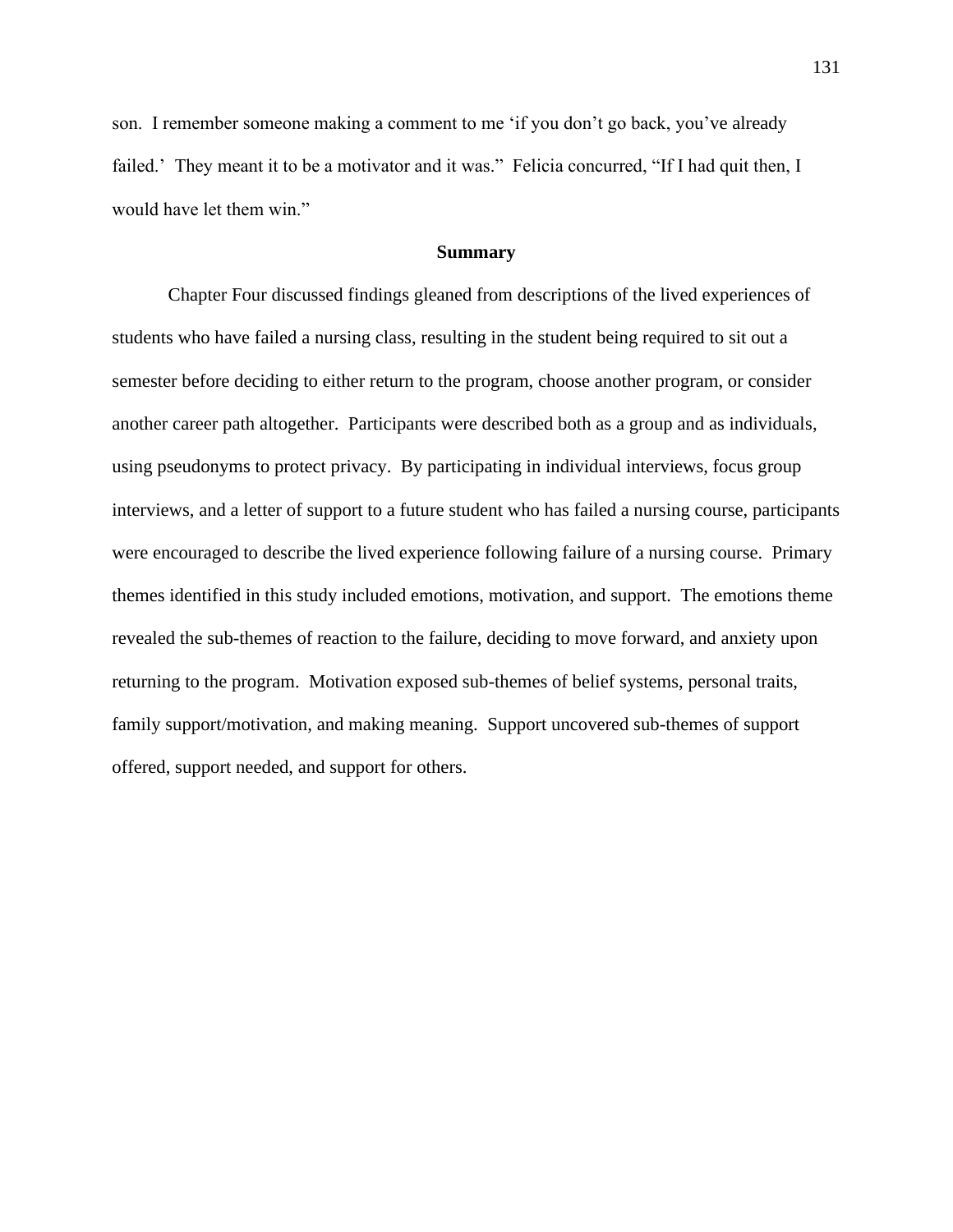### **CHAPTER FIVE: CONCLUSION**

#### **Overview**

The purpose of this phenomenological study was to describe the lived experiences of students who failed a nursing course. Failure of a nursing course resulted in the student either sitting out a semester to attempt the course again, attempting another nursing program, or discarding the dream of a nursing career and choosing a different educational field. Chapter Five contains an interpretation and summary of the findings, responses to research questions, and the study's findings in relation to the literature reviewed in Chapter Two. The study's theoretical, empirical, and practical implications, delimitations and limitations, and recommendations for future research were also explored in this chapter.

### **Discussion**

The purpose of this section was to discuss the study's findings gained from the themes that were developed. The subsections to be explored include interpretation of findings, implications for policy or practice in the discipline, theoretical and empirical implications, limitations and delimitations, and possible recommendations for further research.

## **Interpretation of Findings**

This transcendental phenomenological study explored the lived experience of nursing students following failure of a nursing class. Participants described their experiences by answering semi-structured questions in individual interviews and small focus group interviews, and by writing letters of support to a future nursing student having the same experience. Data were transcribed verbatim and sent to each participant for member checking. Stevick-Colaizzi-Keen's method of data analysis identified three main themes as emotions, motivation, and support.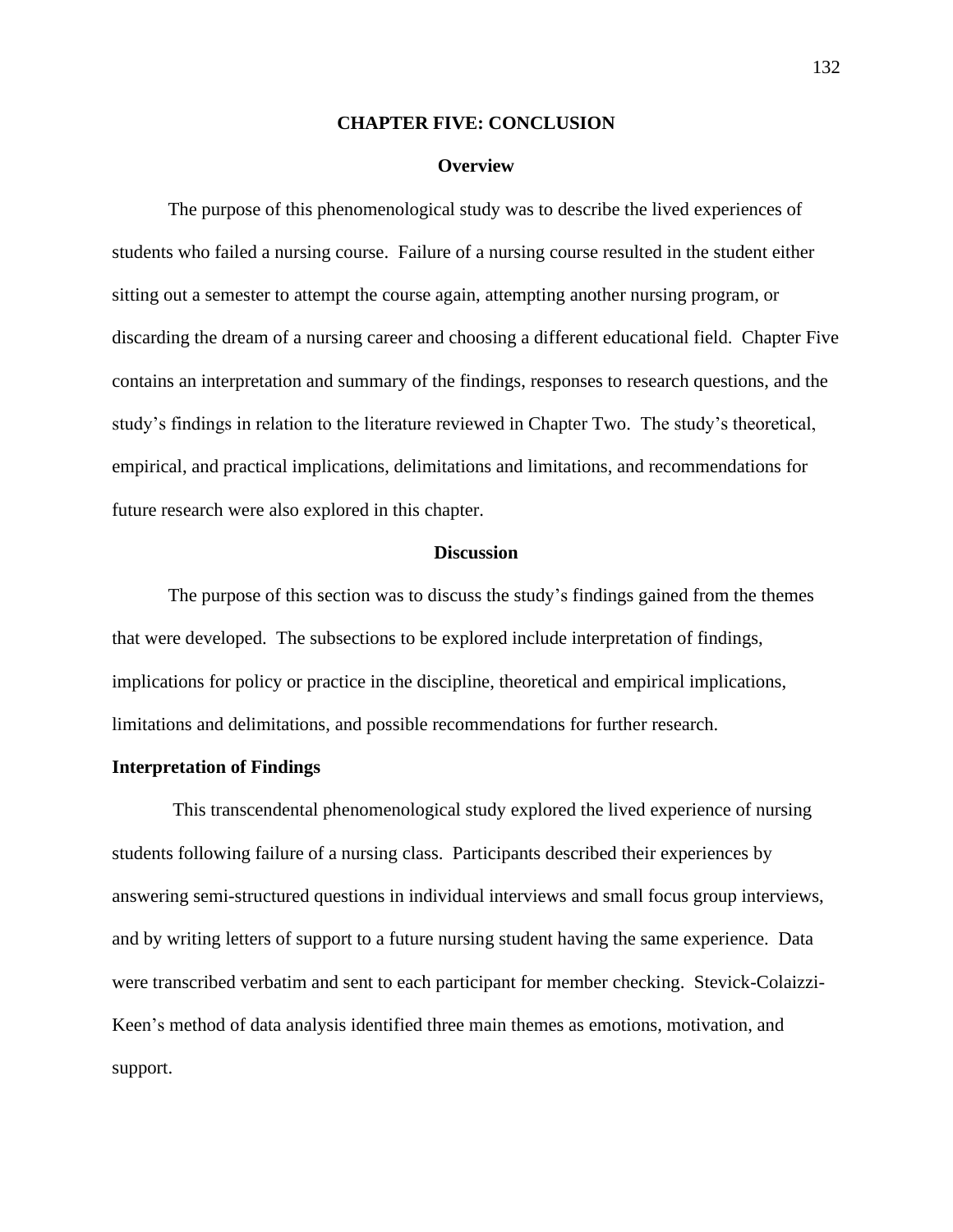## *Summary of Thematic Findings*

Thematic findings in this study included emotions, motivation, and support. Sub-themes under emotions were reaction to the failure, deciding to move forward, and anxiety upon return to the program. Guiding the motivation theme were the sub-themes of belief systems, personal traits, family support, and meaning making. For the third theme, support, the sub-themes consisted of support offered, support needed, and support for others having the same experience.

**Emotions Experienced.** When exploring any lived experience, a variety of emotions come to light. Regardless of the amount of time that had or had not elapsed since the failure, the interview questions in this study took the participants back to that time in their lives and caused them to recall an emotional experience. Several participants described the interviews as therapeutic in allowing them to recall and verbalize their feelings. As stated in Chapter Four, participants described experiencing the full gamut of emotions and likened it to a grief type response. Participants came from a wide range of ages and attended three different schools of nursing yet had similar accounts of their experiences. One interesting finding was that no matter the time since the failure or the age of the participant, there were tears and raw emotional responses during the interviews. The experience elicited strong emotions when recounting that time.

Emotions described by the participants included shock, disbelief, anger, denial, shame, bargaining in the form of pursuing academic appeals, and finally depression. Megan described it as "total devastation." Some participants relayed the experience "humbled them to their soul" or completely "took the fight out of them". I honestly believe that breaking down is part of the process of being able to get back up. A commonality among many of the participants was the overwhelming support and strengthening of the relationships with their spouses, families, or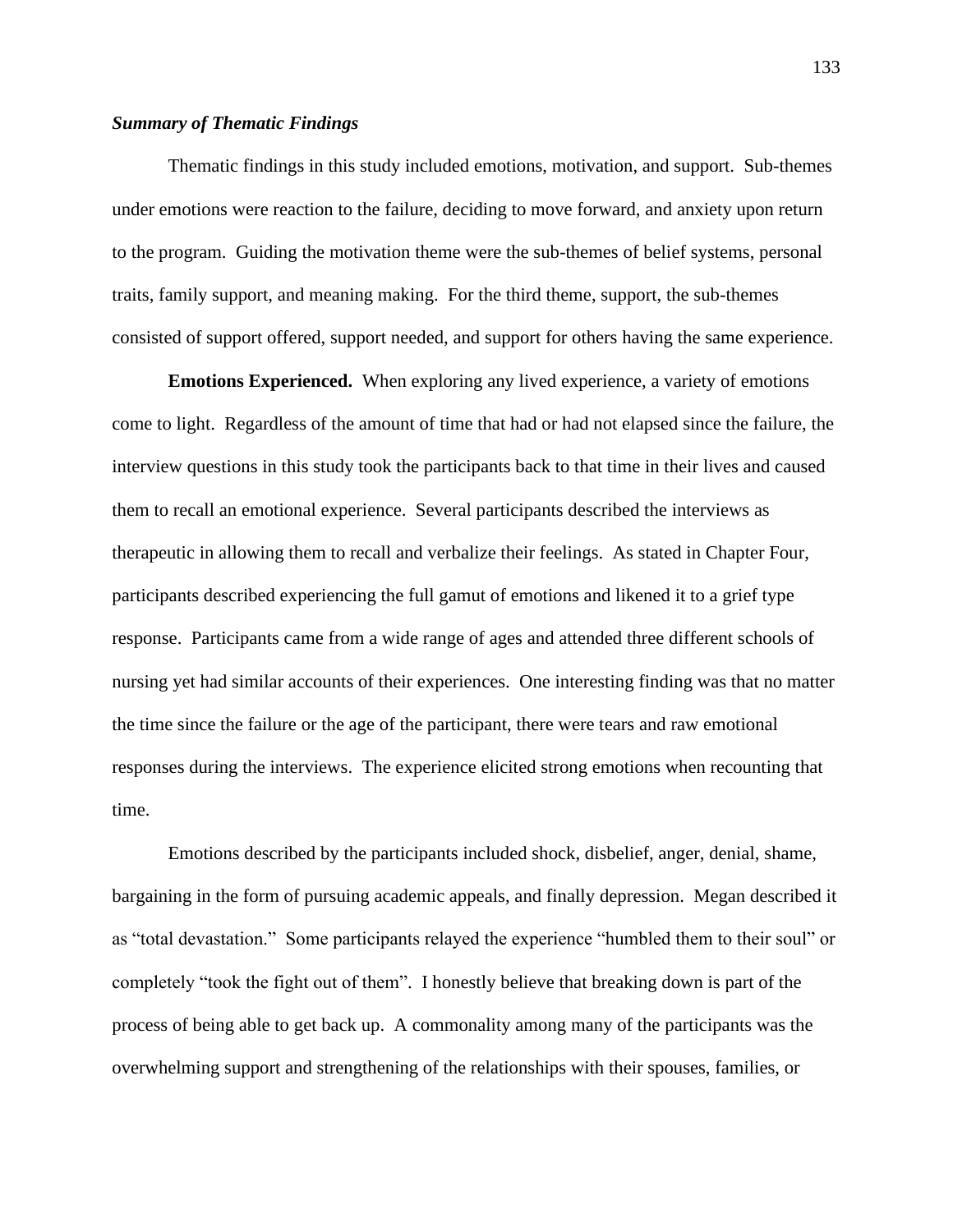friends. Participants expressed fear of disappointing their loved ones as one of the most crushing thoughts after they learned of the failure, but most named the support of their loved ones as their main motivation to move forward. At some point each participant emerged from the emotional storm and had to decide about their future academic plan. All the participants in this study eventually returned to nursing, but a surprising discovery was the anxiety and fear they experienced when returning to the program. This is an area that could be a topic of further study to provide nurse educators valuable information to ease the transition back into the program and provide the proper follow-up these students need to be successful.

**Motivation to Try Again.** Knowles (1984) proposed that adult learners hold an internal motivation to learn. What motivates an adult nursing student to move forward following the failure of a nursing course? Responses from participants in this study fell into three categories: personal traits they possessed, the support of their family and friends following the failure, and their personal or spiritual belief system. One participant proposed that failure and returning to the program afterward was the hardest thing she had ever done in her life, while another stated her internal drive to finish what she had started pushed her forward after the failure. Several participants relayed that they had children at home that were a strong motivation for trying again. One stated that she had the drive to do better for her children, while another was concerned about the example she would set for her children if she quit. Personal traits participants described included stubbornness, maturity, perseverance, drive, grit, strength, and the belief that one oversees their own destiny. Findings from this study supported Knowles assumption of internal motivation to learn because these adult learners found the motivation to continue their education and eventually become successful.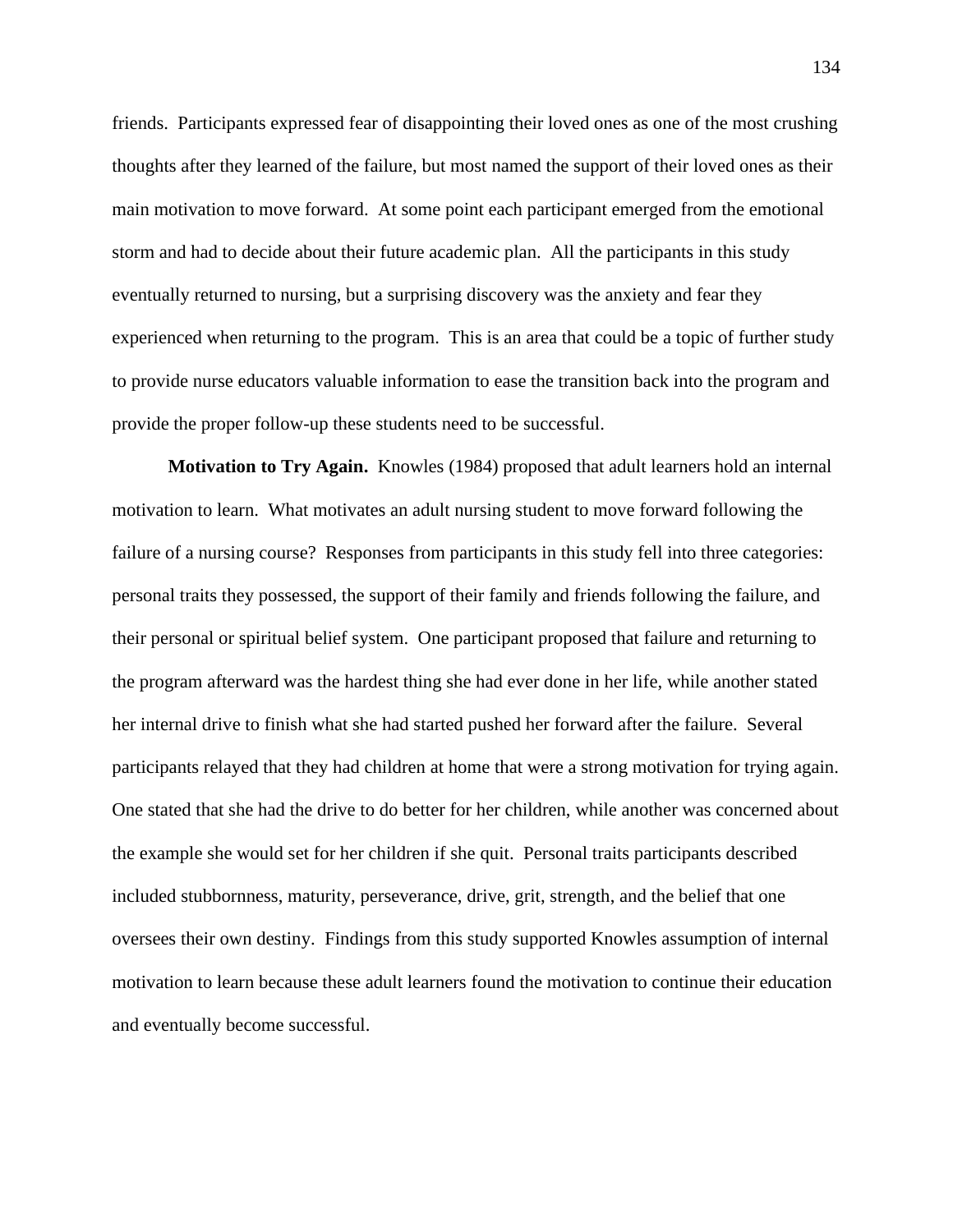Motivation was also derived from the support of family and friends. Many were driven by the fear of disappointing their loved ones if they had given up. Most of the participants reported stories of how their spouses, parents, and other family members gave them overwhelming support following the failure, especially during the time immediately after the failure when they were unable to support themselves. Even though most family members were upset about the failure or worried about the financial implications, they remained stalwart in their support of the participants. Two participants reported unsupportive spouses and marriages that ended soon after the failure. Implications from the descriptions during the interviews were that the support from their families was a huge motivating factor in them having the courage to try again.

Finally, participants voiced motivation to continue their education was bolstered by their spiritual beliefs. Brenda stated, "I think everything we go through makes us the person we are, whether it be good or bad, we just have to draw out the best parts." Her statement reflected Frankl's (1959) theory that each person has the choice when something bad happens to turn it into a positive by turning it into an opportunity for personal growth and meaning making. Another participant proposed that gaining maturity and the passage of time allows one to gain perspective on life experiences. Numerous participants expressed that their belief in God and the belief that everything happened for a reason that is often not understood at the time as their solace during that time in their lives. Participants admitted that with some time they all did gain a sense of meaning from the experience, with most stating that they weren't ready at the time.

**Support.** Participants unanimously felt unsupported prior to, during, and after failing a nursing course, which was very disappointing to hear. When asked about support offered prior to failing, participants mentioned exam remediation, but stated that these were not helpful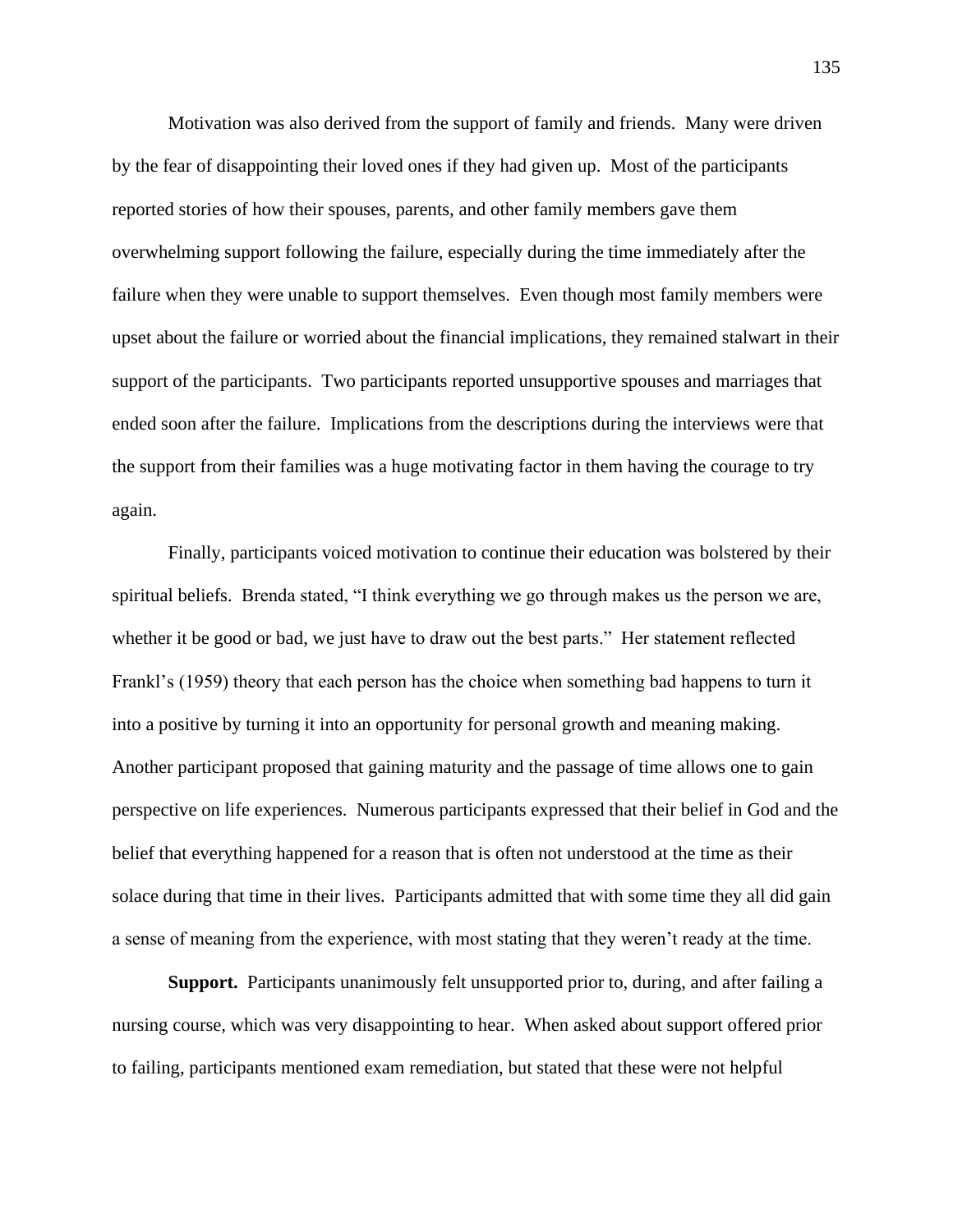overall, mainly due to the anxiety and inability to concentrate because they were in danger of failing. They also expressed that they arrived in the nursing program having no idea how to study for nursing exams. This is an avenue identified as a need for nursing students that justifies further study-assistance in making the transition from general education courses to nursing courses was a common complaint from the participants and from nursing students in general.

Participants all reported lack of support during the time when the failing grade was received. Participants explained that they felt "shunned" after the failure. When asked what would have made that time easier, the participants in this study reported that it would have been so helpful to have someone from the program reach out to guide them through the process. One participant suggested a faculty member to be responsible to counsel students at this time and perhaps assemble a packet with clear instructions walking students through the process of what to do next. Felicia voiced she felt no one wanted to have the conversation because it was uncomfortable for faculty as well. Two participants admitted that they did have a faculty member reach out to them following their failure and how reassuring it was at the time.

When discussing support for others, letters of support to a future nursing student experiencing failure of a nursing course was the only data collection method in mind. The letters participants composed to a future nursing student were a treasure. They were compassionate, heartfelt words of affirmation. The letters expressed that an academic failure is not an expression of self-worth and does not define you as a person. Participants acknowledged the difficulty of the experience, the grieving that would follow, and the encouragement of following your dream to try again. As Nicole stated, "You only fail when you stop trying."

One unexpected finding that occurred during the focus group sessions was the support these participants had for one another. Focus groups sessions were scheduled with times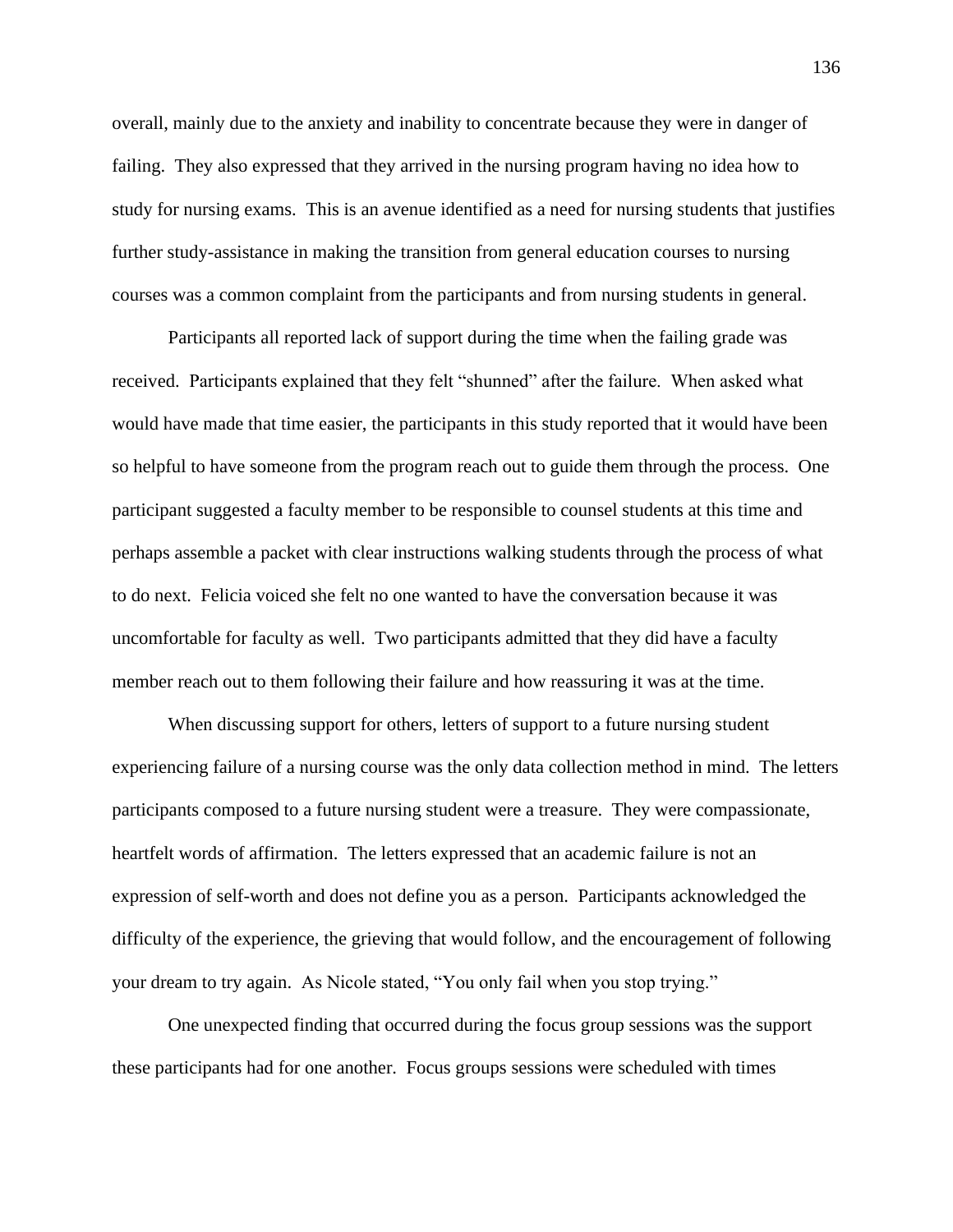announced for participants to attend as they could. In each of the groups there was an interesting mix of ages and time elapsed since the failure. The encouragement and empathy participants showed for each other and the stories were noteworthy. Is this possibly another source of support we should explore for students who fail a nursing course? The participants who had previously weathered the storm several years ago were so kind and inspiring for the participants who were still in a nursing program.

# **Implications for Policy or Practice**

Findings from this study provide practice recommendations for stakeholders such as colleges, schools of nursing, and nurse educators who work with nursing students in any type of nursing program. Successfully guiding students through this difficult time should be a priority for nurse educators. This section of the paper explored how findings from this study can be applied to policies and practice in nursing education.

## *Implications for Policy*

This study yielded policy implications for institutions of higher learning in general and specifically schools of nursing. A primary implication noted in this study was the need for more research about the needs of this population of students so that colleges and universities can channel resources to ensure student success. Student attrition rates are closely followed by accrediting agencies, so spending limited retention dollars in a manner that is most effective is imperative. By studying the lived experience of students following the failure of a nursing class, nursing programs can better understand the needs of students, both prior to and following academic failure. Nurse educators can facilitate policy change regarding how students are handled when a failure occurs. Best practices can be developed to assist the student with clear instructions, counseling, financial aid assistance, identification of weaknesses, and guidance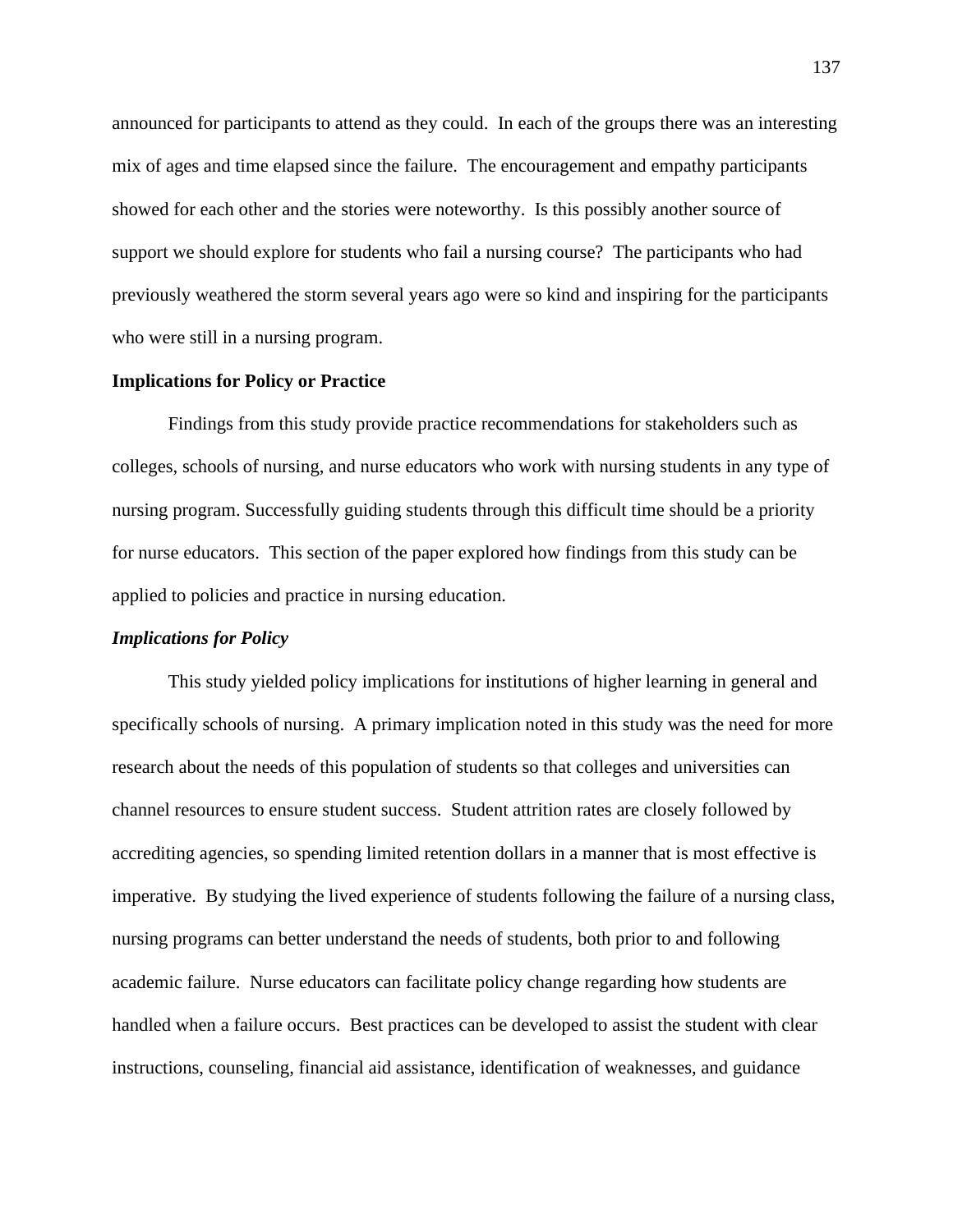through the emotional trauma following the failure. Standards can be established for mentoring returning students to promote academic success. Not only could this enhance student retention rates but may also positively impact the existing nursing shortage when schools are able to retain and graduate qualified new nurses into the profession.

### *Implications for Practice*

The Third Global Forum on Human Resources predicted that by 2035 there would be a deficit of 12.9 million nurses (Marc et al., 2019). Findings generated from this study may be useful to nurse educators in other schools of nursing. Student nurse attrition rates suggested that 30-50% of qualified nursing students never complete their original program of study (Fagan & Coffey, 2019; Kukkonen et al., 2018; Lewis et al., 2019). This is not only a loss of revenue for the school but a potential loss of a nurse in the workforce. Findings from this study cultivated awareness for nurse educators to recognize the difficulties, difficulties outside the immediate academic arena, that students experience when they fail a nursing course. If nurse educators receive training regarding how to meet all aspects of student needs during this time, it would be beneficial for the student, the school, and the nursing profession in general. When educators are proactive about intervention and guidance during this time, more nursing students may be retained in the programs, possibly leading to more competent nurses in the workforce, impacting the safety of patient care.

#### **Theoretical and Empirical Implications**

This section expounds on the theoretical and empirical implications of this transcendental phenomenological study. The theoretical framework of this study was based on Knowles' (1984) adult learning theory, Bandura's (1977) social learning theory, and Frankl's (1946) theory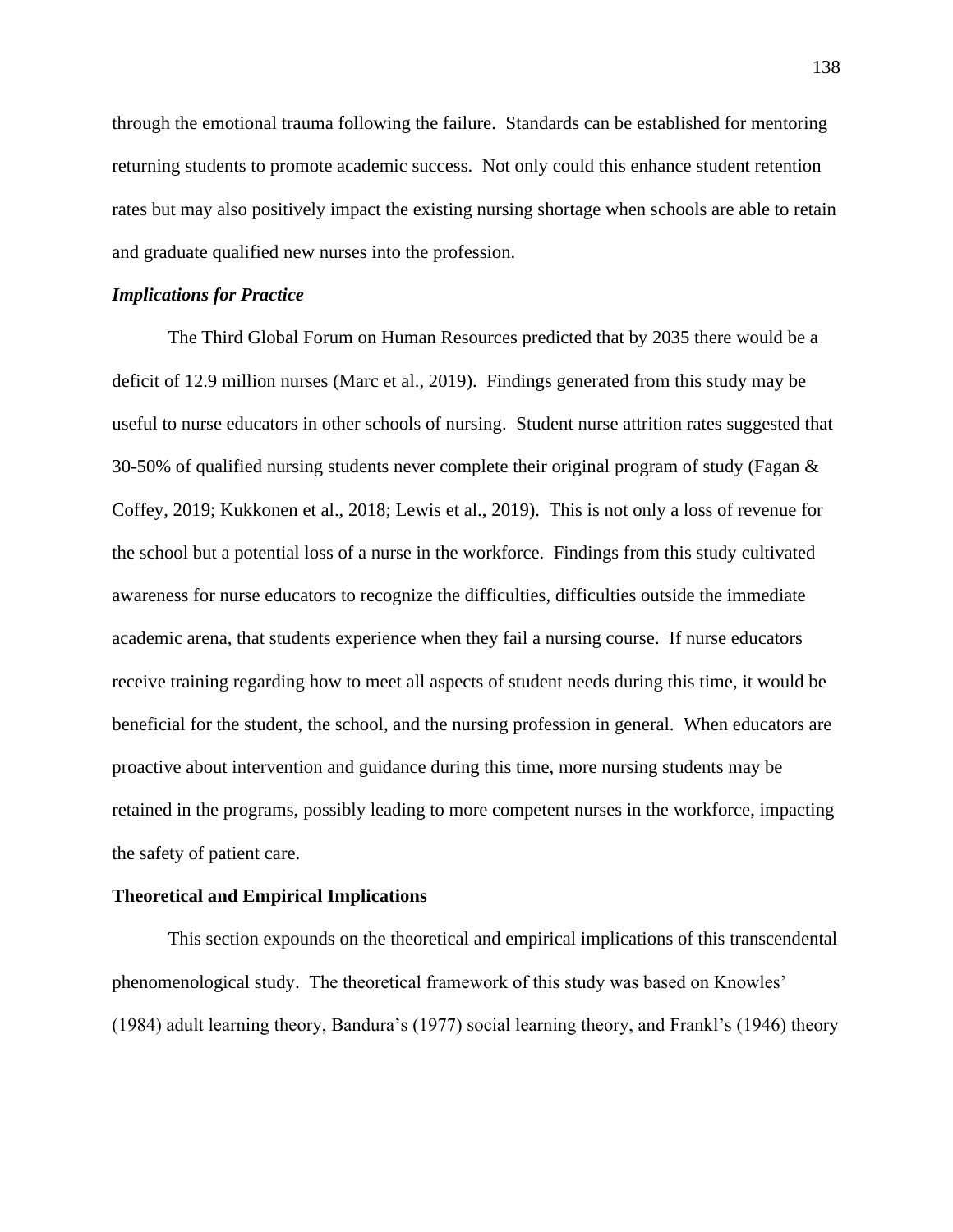of meaning making. Theory is used to interpret or understand a phenomenon. Researchers must then decide whether their research challenges or contributes to the chosen theory.

## *Adult Learning Theory*

Knowles' (1984) adult learning theory proposed that adults learn differently than children. Adult learners possess an internal desire to learn and incorporate life experiences into their learning (Knowles, 1984). The five assumptions associated with adult learners are selfconcept, past learning experience, readiness to learn, practical reasons to learn, and the drive of internal motivation (Knowles, 1980). The fifth assumption of a student's internal motivation was of interest for this study. I sought to learn more about the motivational factors participants used to overcome academic failure and readily saw how these findings support Knowles's adult learning theory's assumption of internal motivation. Implications from this study confirmed that this sample of adult learners were driven by their internal drive to finish the degree they started. These findings not only lend support to Knowles' theory but can be useful to nurse educators to motivate and encourage future students following failure of a nursing course.

#### *Social Learning Theory*

Bandura's (1977) social learning theory suggested individuals learn from observing the behavior of others. By examining the lived experiences of students who have failed a nursing course a model for how students overcome the disappointment of academic failure and were able to move forward to the next step in their educational journey could be established. There is no model for how to fail, but by having exposure to others that have experienced the same academic set-back, students could have a model for how to survive the disappointment and an example that this painful situation is just one moment in time and that better things are coming. Nurse educators could also benefit by better understanding the experience from the students' point of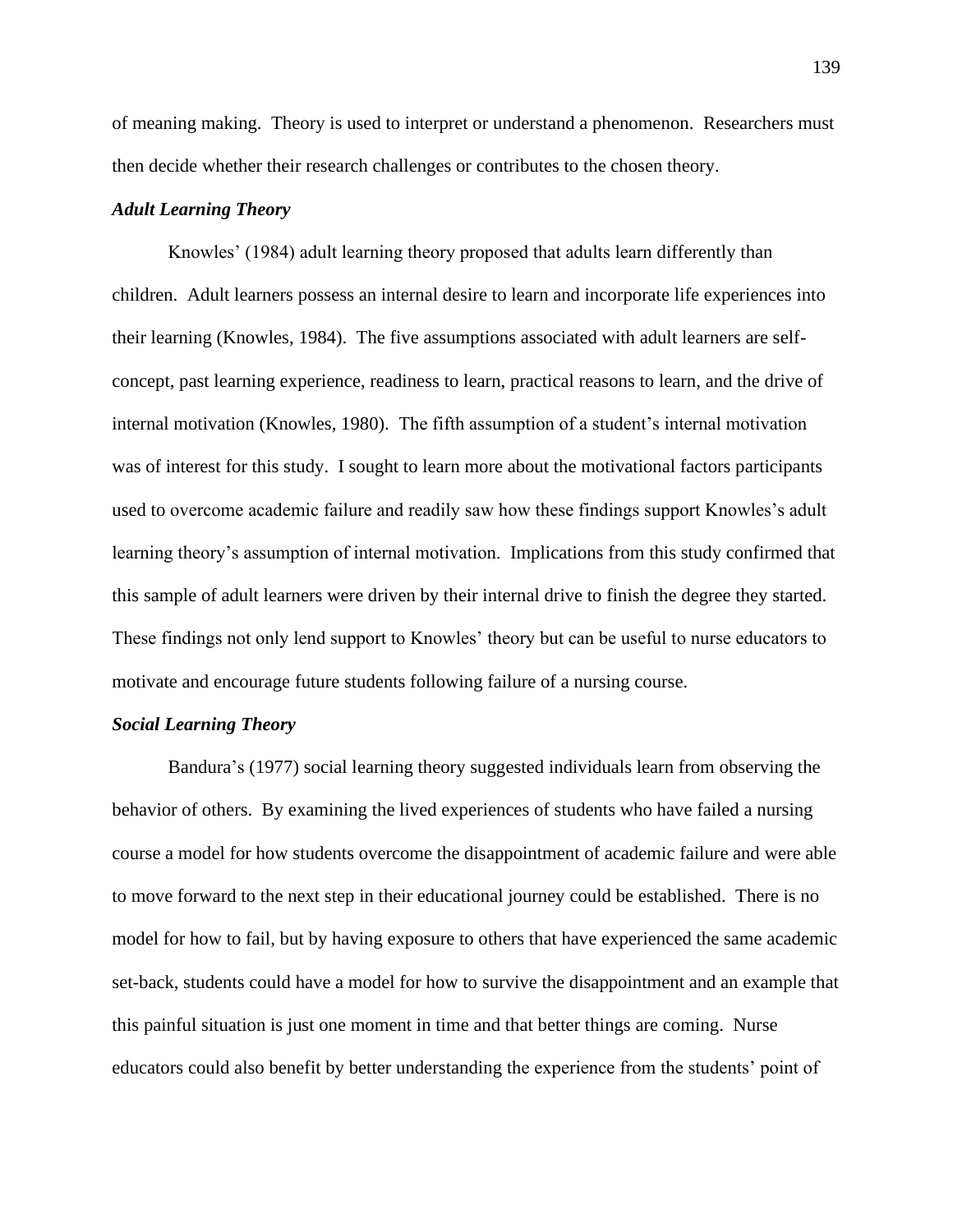view and know how to better support them through this time. Offering effective student support following failure may be used to guide students toward positive educational outcomes in the future. This study did not specifically support or challenge Bandura's theory but was affirmation for how his model can be used to institute better procedures for guiding students during this process.

# *Theory of Meaning Making*

Frankl (1946) believed finding meaning in life experiences to be a basic human motivation and that finding meaning in negative experiences enhances one's ability to persevere. Processing a negative life experience and seeing the event in a positive light is characterized as meaning making (Park, 2005). As mentioned in Chapter One, research has suggested that individuals who are able to find meaning in life experiences live longer, while feelings of life meaningless is associated with negative psychological consequences, such as higher rates of depression, suicide, and substance abuse (Boyle et al., 2010; Kinnier et al., 1994; Krause, 2007; Mascaro & Rosen, 2005; Ungar et al., 2011). Personal growth following a stressful life event is also associated with the person feeling closer to God and stronger in their faith (Park, 2005).

Park (2005) suggested that spirituality is linked with coping and is a vital component of physical and psychological health. The goal of this study was to learn more about the emotional lived experience of nursing students following the failure of a nursing course and how they were able to find either positive or negative meaning in the experience. One goal of this study was to understand more about how participants processed this seemingly negative life event to find meaning-their emotions, strengths they discovered, what was learned. Findings from this transcendental phenomenological study added confirmation to Frankl's theory of meaning making since all participants interviewed admitted to experiencing personal growth and spiritual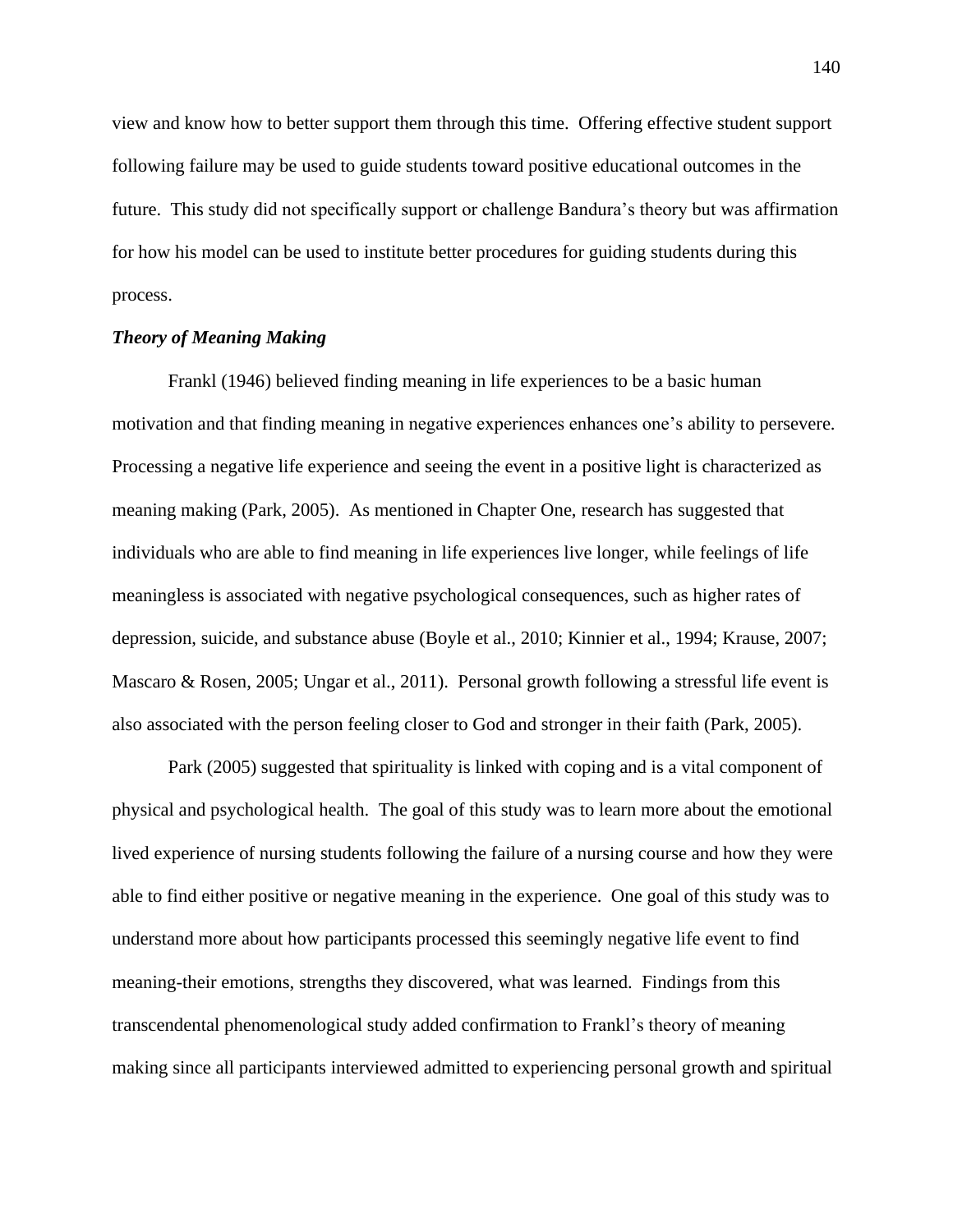affirmation because of working through the academic set-back. A few participants that were still in nursing school relayed that they were still working through the failure, but all participants admitted realizing that the failure occurred for a reason, and they had learned from the experience.

## **Limitations and Delimitations**

Limitations are possible weaknesses in the study that were outside the control of the researcher (Theofanidis & Fountouki, 2018). One potential limitation for this study was that all participants were from the same geographical area. Although the sample represented three different ASN programs, all the programs were within a 50-mile radius of one another. Even though informational flyers were sent to numerous schools of nursing and posted on social media in hopes of attracting students from a wide range of ASN programs, the respondents were from a relatively small geographical area. Another limitation identified was the similitude of the sample. The sample for this study were all Caucasian, with 12 female participants and only one male participant. While this sample is somewhat reflective of the local nursing demographic, the goal was to attract more male and minority participants to ascertain if their experiences were perceived the same or differently. Due to limited response from participants outside the general geographical area and from diverse populations, the study was continued. Finally, there were a few potential participants that expressed interest but were unable to participate in the study due to personal time constraints. Delaying the study completion may have attracted additional participants, but this was not a certainty. Since they were of the same demographic as the participants used in the study, there was no indication that results would have been different.

Delimitations are boundaries the researcher used to define the guidelines of the study. Inclusion criteria for this study included that participants must be over the age of 18 years, had to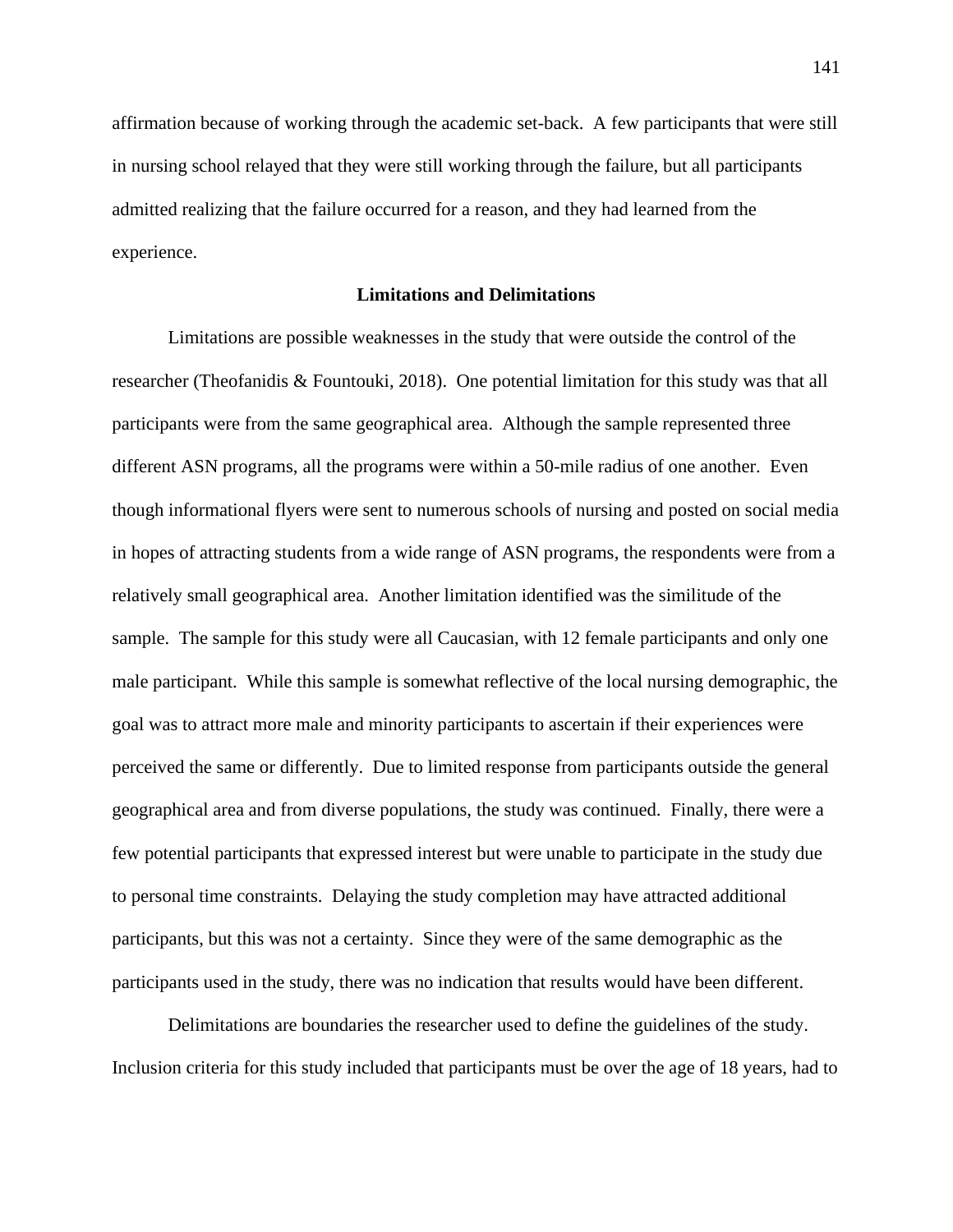have attended an associate degree nursing program, and had to have failed at least one nursing course. The decision to accept only participants over the age of 18 years was made to attract only adult college students. The delimitations requiring the participant to have attended an ASN program and to have failed at least one nursing course was chosen because this study specifically sought to learn more about how the participants navigated that lived experience. A transcendental phenomenology approach was used to better understand the lived human experience. Phenomenology is used when the researcher seeks to learn the reality of the individuals that experienced the phenomenon (Krathwohl, 2009).

### **Recommendations for Future Research**

This study could be duplicated in multiple locations with a similar size participant pool, but with a more diverse participant group consisting of a mixture of genders and multiple ethnic backgrounds. Knowing if associate degree programs in other locales elicit the same types of student responses and how those colleges assist students in navigating the experience would aid with confidence in transferability of the results of this study. It would also be interesting to learn if participants from other ethnic backgrounds and the male gender have similar thoughts on the experience, what types of supportive measures they received, what the motivating factors were for them to continue their education, and what meaning they derived from the experience. Finally, a comparison study about the ability to gain meaning between students who identified as Christian and those who did not have a faith-based affiliation-how does spiritual belief affect how a student recovers from a major academic set-back-may be of interest. Since these potential studies would be exploring the lived experience of the participants, researchers could use phenomenological research consisting of individual interviews or focus group sessions to gather information from participants. Surveys would gather answers to specific inquiries, but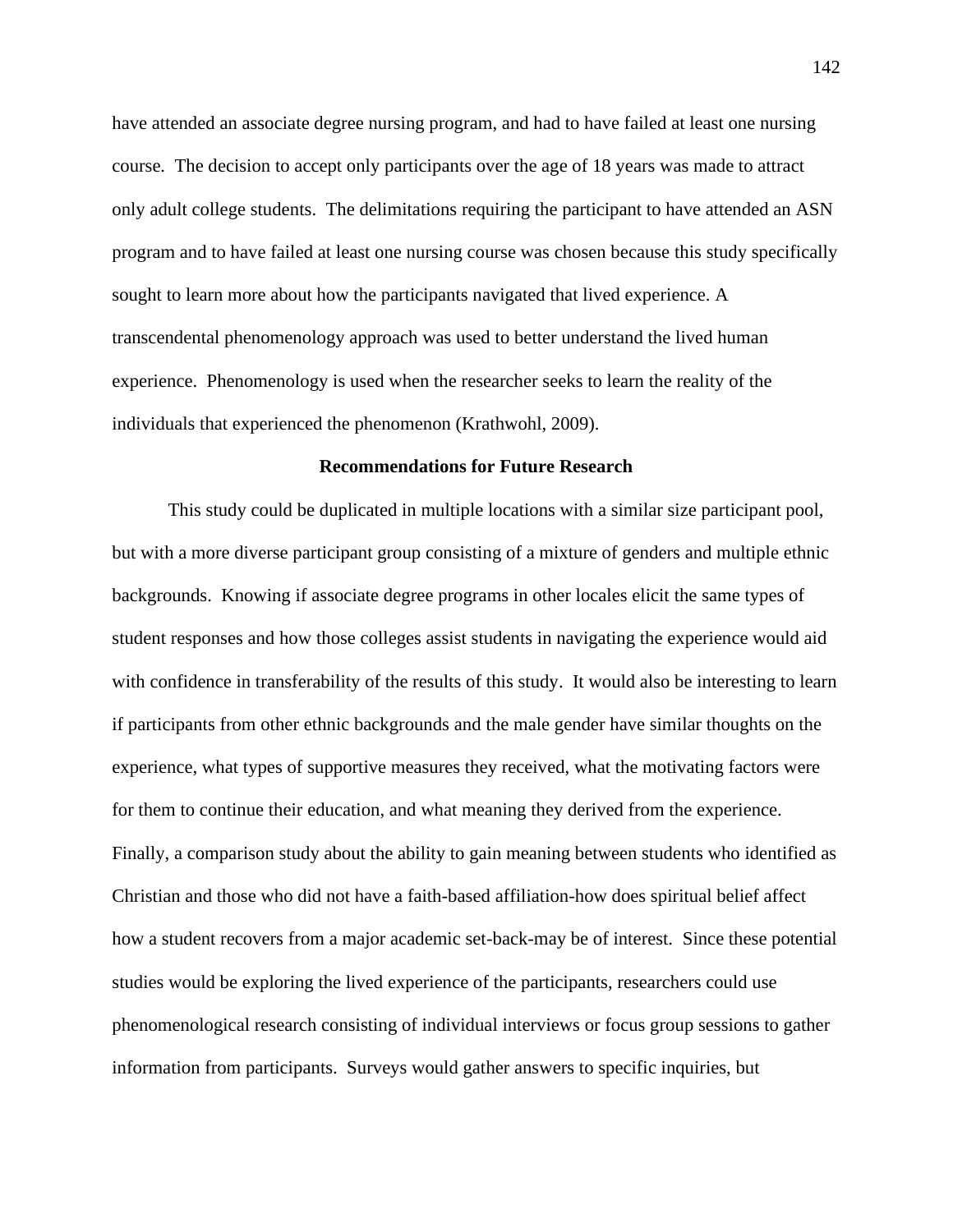interviews and focus group discussions would allow collection of rich descriptions of the participants' experiences and needs.

### **Recommendations for Stakeholders**

Additional inquiries that could be explored in future research came to light during this study. More information about what supportive measures students found helpful or think would have been beneficial to them during and after failing the class would be very useful to nurse educators. Although each student navigated the situation in their own way, enough commonalities were discovered that may give nurse educators tools to assist future students. Participants described feeling "shut off", "shunned", or like they "were a terrible person" when asked about the time following the failure. Others stated they felt like the faculty "didn't care" or that a student failing "was just another day to them," when this was very much a major event in the student's life.

When asked what measures would have been helpful immediately following the failure, the participants offered several suggestions that could easily be implemented into most nursing programs. The overwhelming responses involved communication-someone to reach out, either my email, letter, or phone, just to check on them and guide them through the next steps in the process. Several of the students mentioned that no one wanted to talk about what to do if you failed, leaving them feeling adrift following the failure. One participant added that she was sure having those discussions was uncomfortable for faculty also. Suggestions offered included having a set protocol for what to do if a student experiences a failure and to ensure that faculty were available after the semester was over to counsel students through this difficult time.

Participants were asked to identify interventions they felt could be beneficial to nursing students in the future. The transition from general education courses to nursing courses was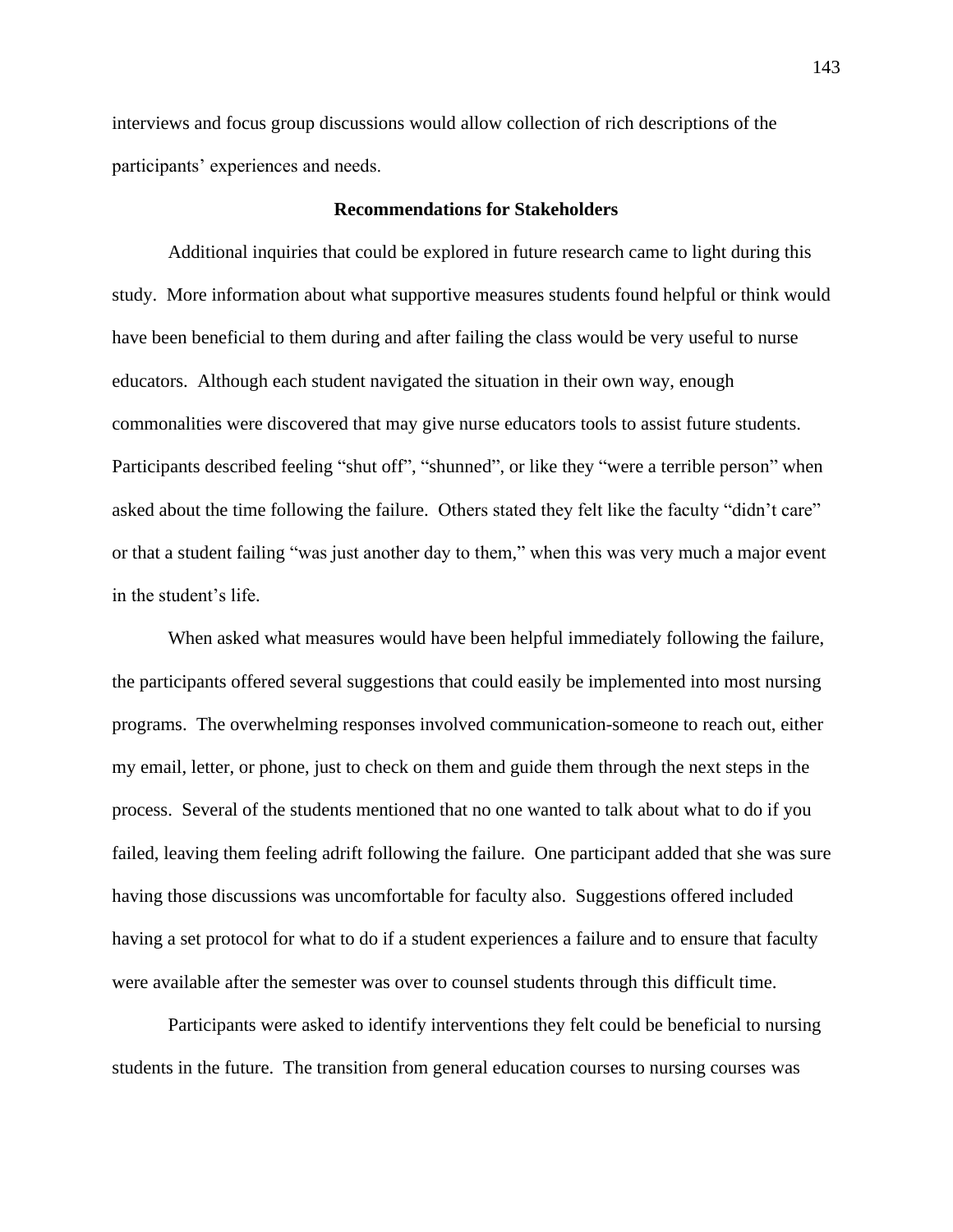reported to be difficult and all participants relayed that they were ill prepared for the intensity and rigor of a nursing program. One of the participants stated that an extended orientation process prior to entering the program would be beneficial to transition success. Several participants also relayed that having someone from the nursing program stay in touch during the time they were out of the program and even possibly having work assigned during that time to help develop study and test taking skills would have been very useful.

Two unexpected findings presented in this study were the degree of anxiety and stress students experienced when they joined another cohort of students to attempt the program again, and how supportive other students who had experienced a failure in the past but went on to be successful were to students who were currently going through the experience. All participants passionately expressed the need for some type of reintegration assistance for students joining a new cohort after the failure. Participants reported generalized anxiety, feeling like an outsider, and test anxiety when reentering the nursing program. Interventions suggested by the participants included test taking workshops, time management training, study strategies, assistance with understanding rationale for exam items missed, and continued support for all readmitted students from faculty, especially the faculty in the course they failed.

Finally, after witnessing the compassion and support shown to participants from other individuals who had experienced the same phenomenon, offering peer support might be explored with future research. Knowing what interventions worked and what interventions did not would be valuable when counseling students during this difficult time. Should nursing programs institute a mentoring program for readmitted students to help integrate them back into the program and ease that anxiety? Would providing access to a trained volunteer peer mentor who had failed a nursing class in the past and eventually completed a nursing program be beneficial to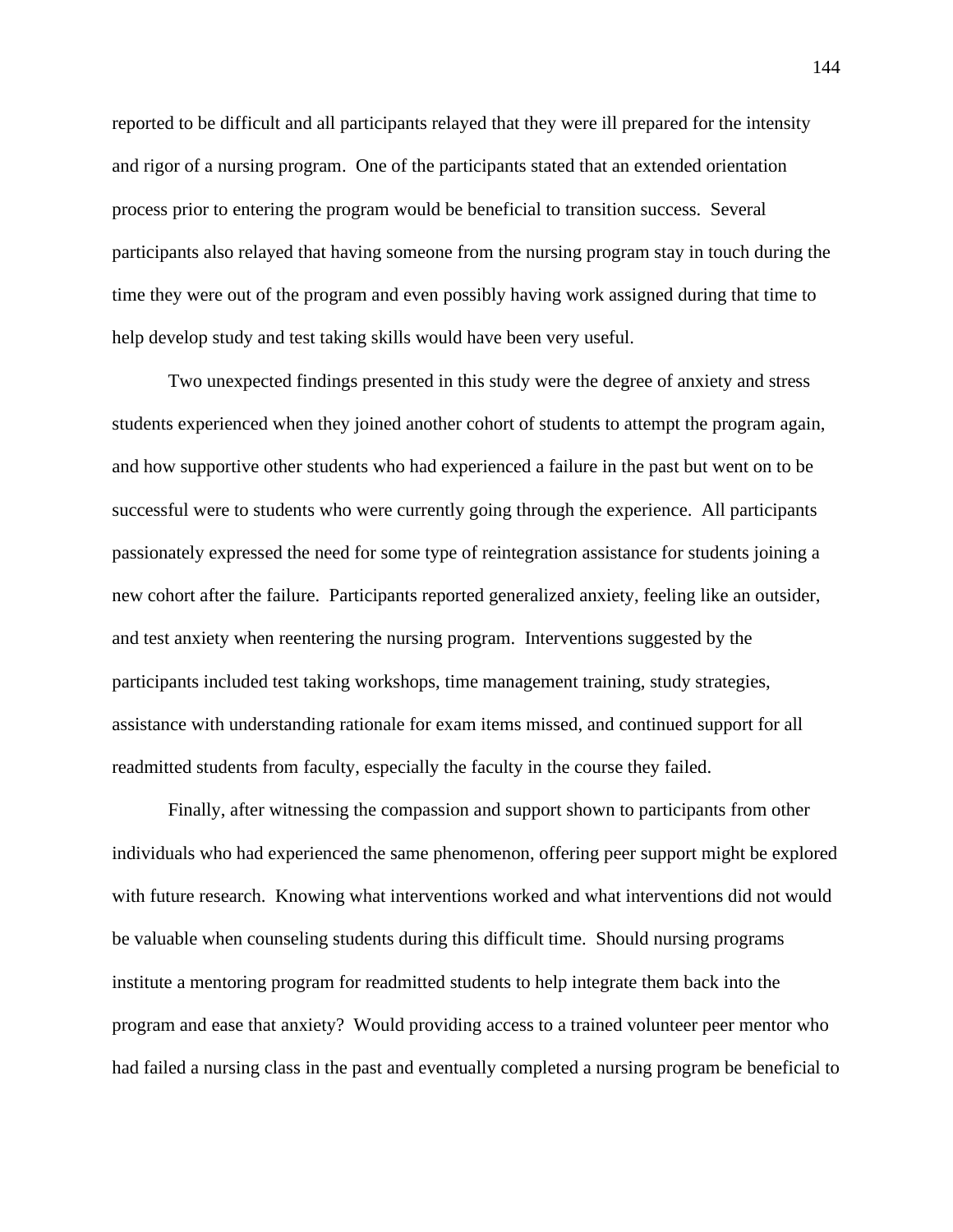a student that is just now walking this path? These potential interventions warrant additional investigation.

#### **Conclusion**

This study was undertaken because of a personal interest in helping students who have failed a nursing course find their way back to academic success, whether it be in nursing or in another field of their choice. Regardless of the time frame, participants viewed the experience as devastating at the time it occurred and expressed a grief like process following the failure. The most profound emotional takeaway from this study was that no matter the time that had passed since the event, emotions are still very raw when discussing the failure. Rarely was an interview conducted without tears from the participant. Asking the interview questions caused reflection of the events, and many participants relayed that the process was therapeutic-just being able to talk it out, especially in the focus group sessions, was instrumental in them assigning meaning to the experience. This reflection is often overlooked and can be very cathartic in promoting personal and spiritual growth as meaning is discovered through the experience.

Another finding was how the support of family and peers was instrumental in bolstering the internal motivation to move ahead after the failure. Participants reported both negative and positive relationship encounters, but one point was clearly noted-those positive relationships were vital in the ability to regroup and move forward. Many participants expressed how the experience strengthened their relationships with their support persons, with only two participants voicing that their troubled relationships failed after the experience. After failing a nursing course, a student not only faced emotional challenges, but experienced a blow to their selfconfidence, their planned academic journey was derailed, and often are thrust into financial hardship due to the loss of scholarships and anticipated income. Students who have failed a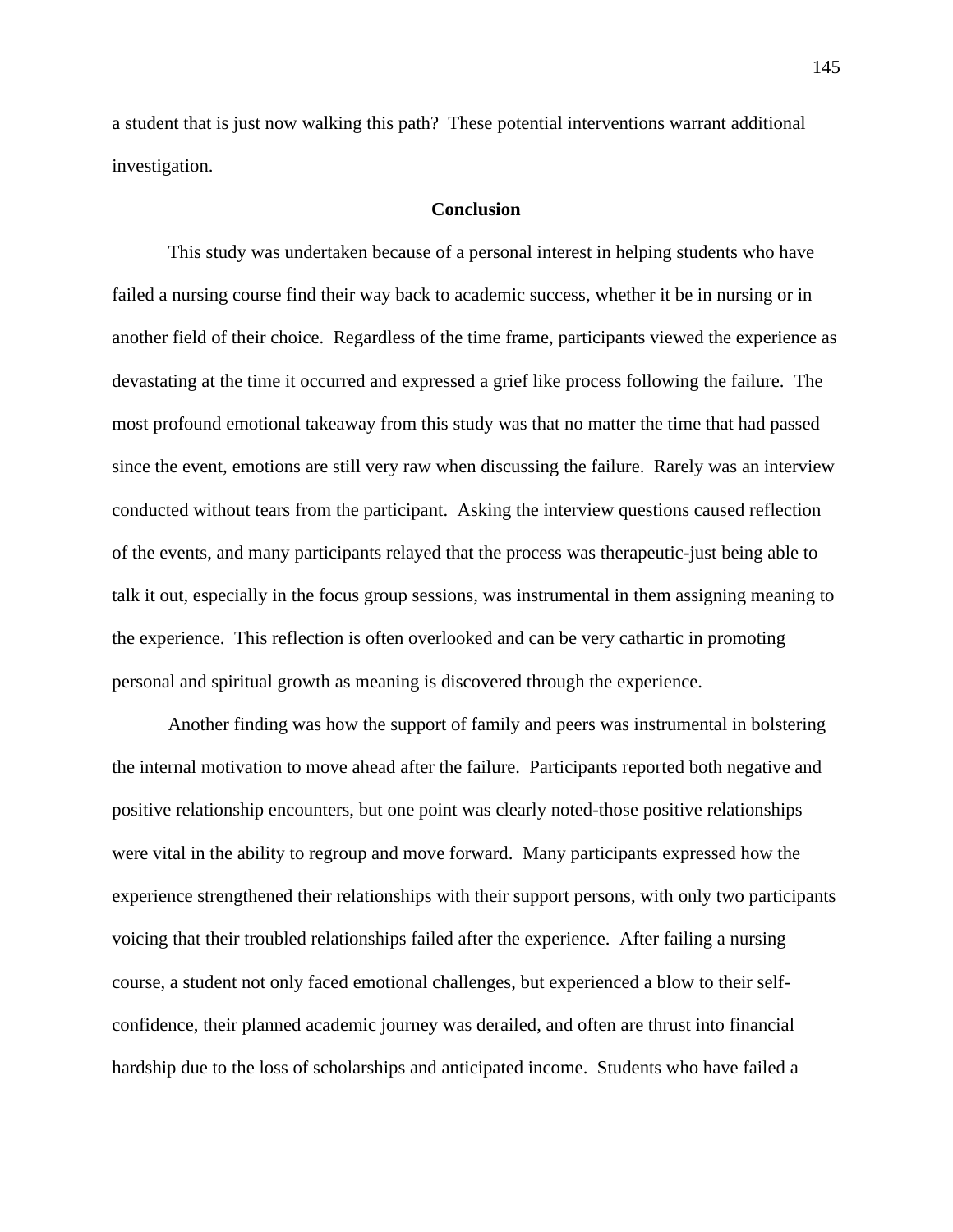nursing course experienced shame and anxiety when they returned to the program, putting them at increased risk for subsequent failure in the program (Lewis, 2019). Lewis (2019) reported that repeat students are likely to pass the course they initially failed only to fail another nursing course later in the program. These are legitimate difficulties and deserve supportive measures that are often lacking. Participants verbalized that support, any kind of support, during that time, would have been beneficial and very welcomed. This should be a lesson learned to encourage nurse educators to move past being uncomfortable counseling students at this time and provide them the guidance they need by having those difficult conversations, with the goal of moving the student toward a positive academic outcome whichever field they choose to study.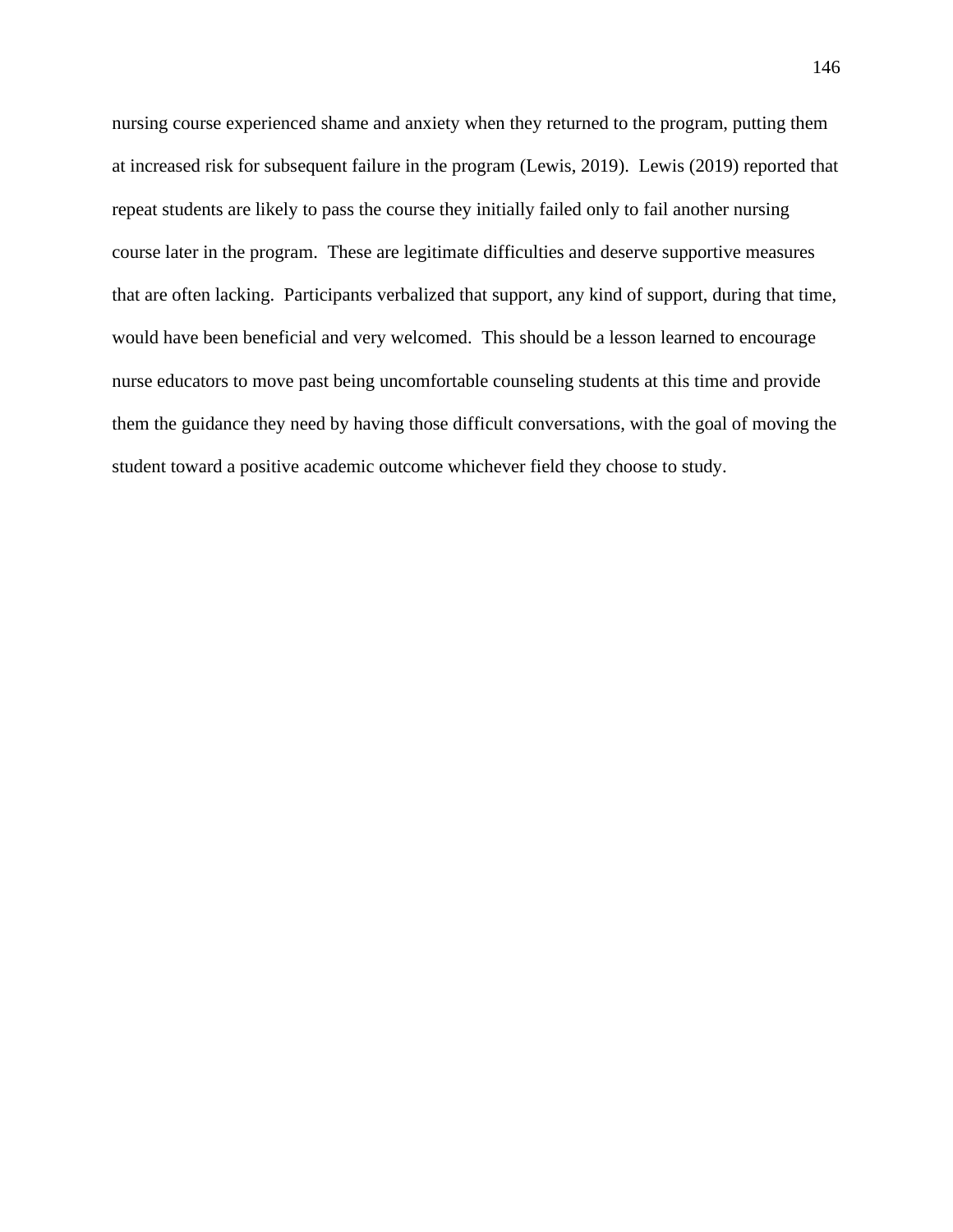#### **References**

- Abel, C., Penprase, B., & Ternes, R. (2013). A closer look at academic probation and attrition: What courses are predictive of nursing student success? *Nurse Education Today, 33,* 258-261. doi:10.1016/j.nedt.2011.11.017
- Accreditation Commission for Education in Nursing. (2020). *ACEN accreditation manual*. [www.acenursing.net/manuals/Glossary.pdf](about:blank)
- Aiken, L. H., Havens, D. S., & Sloane, D. M. (2009). The magnet nursing services recognition program: A comparison of two groups of magnet hospitals. *Journal of Nursing Administration, 39*, 5-14. doi:10.1097/NNA.0b013e3181aeb469
- Aiken, L. H., Clarke, S. P., Sloane, D. M., Sochalski, J. A., Silber, J. H. (2002). Hospital nurse staffing and patient mortality, nurse burnout, and job dissatisfaction. *Journal of the American Medical Association, 288*(16), 1987-1993.
- Amaral, M. (2009). A new sense for living. A comprehensive study about the adaptation process following spinal cord injuries. *Revista da Escola de Enfermagem da USP, 43,* 573-580. doi:10.1590/S0080-623420009000300011
- Amsrud, K. E., Lyberg, A., & Severinsson, E. (2019). Development of resilience in nursing students: A systematic qualitative review and thematic synthesis. *Nurse Education in Practice, 41*. <https://doi.org/10.1016/j.nepr.2019.102621>
- An act to amend the education law, in relation to the educational preparation for practice of professional nursing; and the creation of a temporary nursing program evaluation commission, S6768, New York Senate (2017). Retrieved from: www.nysenate.gov
- Anderson, C., Moxham, L., & Broadbent, M. (2018). Teaching and supporting nursing students on clinical placements: Doing the right thing. *Collegian, 25*, 231-235.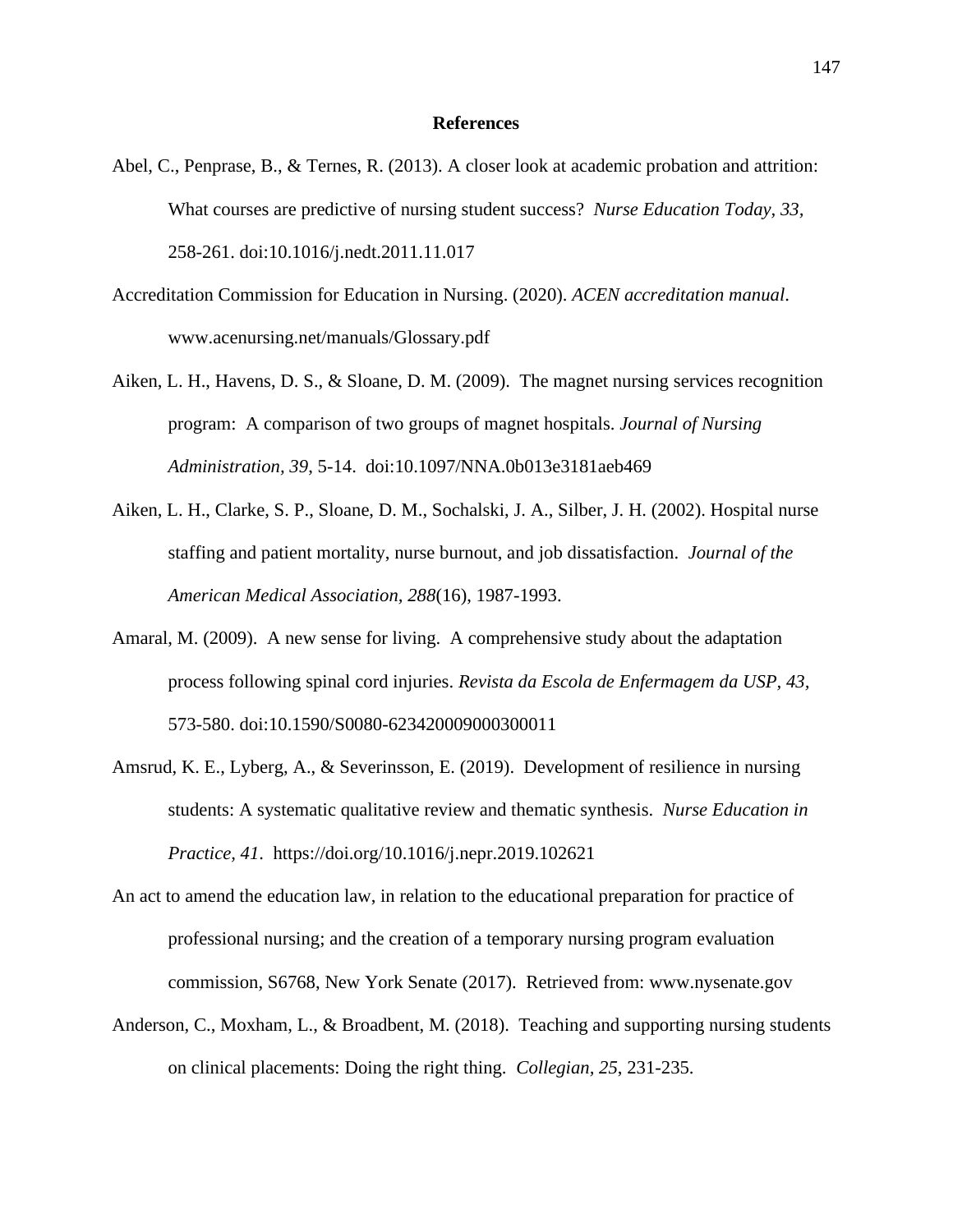https://doi.org/10.1016/j.colegn.2017.06.005

- Andrew, L., Maslin-Prothero, S. E., Costello, L., Dare, J., & Robinson, K. (2015). The influence of intimate partnerships on nurse student progression: An integrative literature review. *Nurse Education Today, 35*, 1212-1220. [http://dx.doi.org/10.1016/jnedt.2015.04.018](about:blank)
- Auerbach, D. I., Buerhaus, P. I., & Staiger, D. O. (2015). Will the RN workforce weather the retirement of the baby boomers? *Medical Care, 53*(10), 850-856. www.lww-medicalcare.com
- Auerbach, D. I., Buerhaus, P. I., & Staiger, D. O. (2016). How fast will the registered nurse workforce grow through 2030? Projections in nine regions of the country. *Nursing Outlook, 65*, 116-122. http://dx.doi.org/10.1016/j.outlook.2016.07.004
- Bakker, E. J., Kox, J. H., Miedema, H. S., Bierma-Zeinstra, S., Runhaar, J., Boot, C. R., Van der Beek, & Roelofs, P. (2018). Physical and mental determinants of dropout and retention among nursing students: Protocol of the SPRiNG cohort study. *BMC Nursing, 17*, 1-9. https://doi.org/10.1186/s12912-018-0296-9.
- Baldacchino, D. & Draper, P. (2001). Spiritual coping strategies: A review of the nursing research literature. *Journal of Advanced Nursing, 34*, 833-841. doi:10.1046/j.1365-2648.2001.01814.x

Bandura, A. (1997). *Self-efficacy: The exercise of control*. W. H. Freeman.

- Barbe, T., Kimble, L. P., Bellury, L. M., & Rubenstein, C. (2018). Predicting student attrition using social determinants: Implications for a diverse nursing workforce. *Journal of Professional Nursing, 34*, 352-356. [https://doi.org/10.1016/j.profnurs.2017.12.006](about:blank)
- Beauvais, A. M., Stewart, J. G., DeNisco, S., & Beauvais, J. E. (2014). Factors related to academic success among nursing students: A descriptive correlational research study.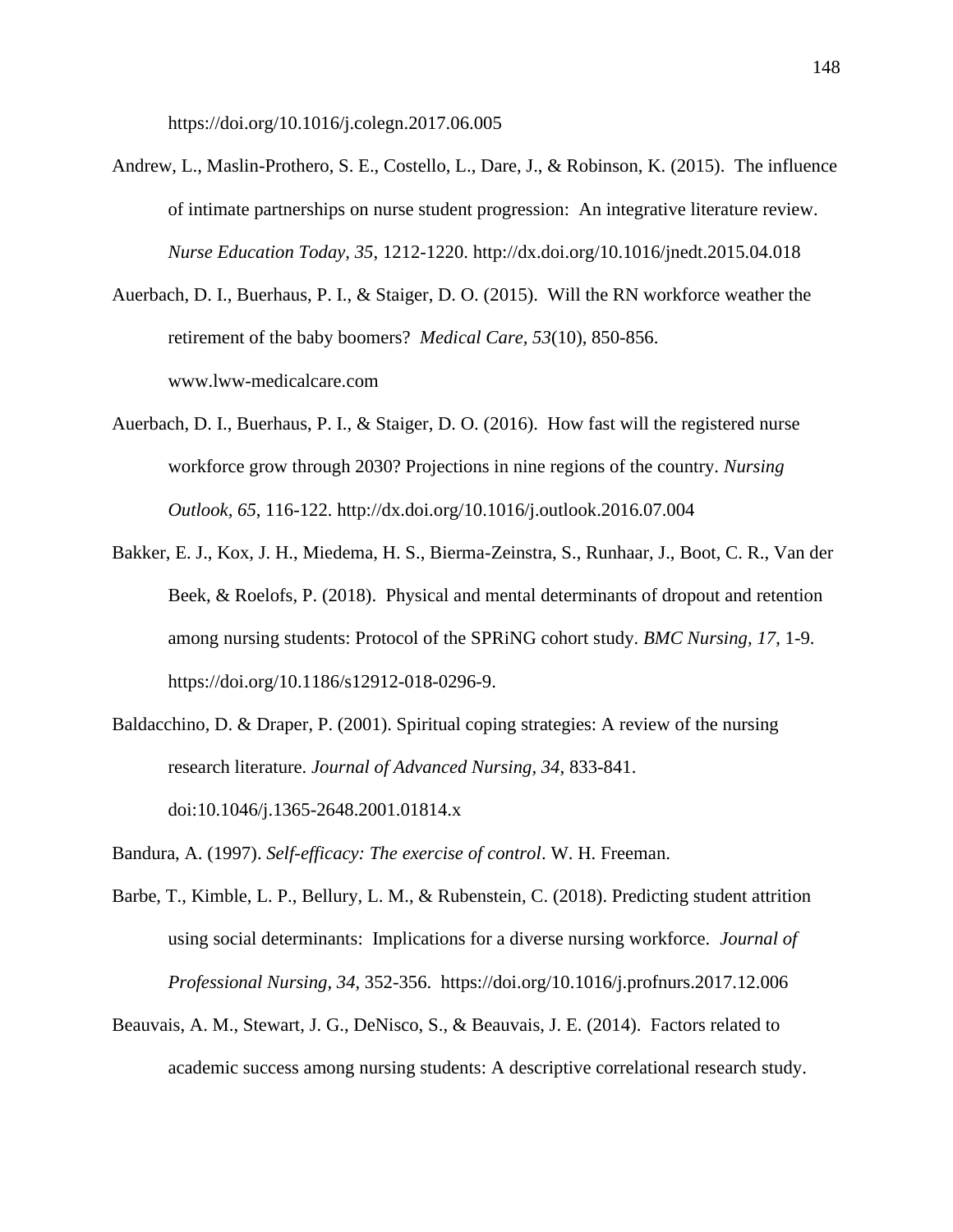*Nurse Education Today, 34,* 918-923.

- Benner, P. (1984). *From novice to expert: Excellence and power in clinical nursing practice.* Addison-Wesley.
- Birks, M., Budden, L. M., Biedermann, N., Park, T., & Chapman, Y. (2018). A 'rite of passage?': Bullying experiences of nursing students in Australia. *Collegian, 25,* 45-50. https://doi.org/10.1016/j.colegn.2017.03.005
- Bloomberg, L. D. & Volpe, M. (2019). *Completing your qualitative dissertation: A road map from beginning to end* (4<sup>th</sup> ed.). Sage.
- Bonanno, G. A. (2013) Meaning making, adversity, and regulatory flexibility. *Memory, 21*(1), 150-156. doi:10.1080/09658211.2012.745572
- Boyle, P. A., Buchman, A. S., Barnes, L. L., & Bennett, D. A. (2010). Effect of a purpose in life on risk of incident Alzheimer disease and mild cognitive impairment in communitydwelling older persons. *Archives of General Psychiatry, 67*(3), 304-310. doi:10.1001/archgenpsychiatry.2009.208
- Buerhaus, P. I., Auerbach, D. I., Skinner, L. E., & Staiger, D. O. (2017). State of the registered nurse workforce as a new era of health reform emerges. *Nursing Economic\$, 35*(5), 229-237.
- Chou, H. L., Liaw, J. J., Yu, L. H., & Tang, W. R. (2007). An exploration of life attitudes in patients with nasopharyngeal carcinoma. *Cancer Nursing, 30*, 317-323. doi:10.1097/01.NCC.0000281724.41749.3d
- Clarke, J. (2006). A discussion paper about 'meaning' in the nursing literature on spirituality: An interpretation of meaning as "ultimate concern" using the work of Paul Tillich. *International Journal of Nursing Studies, 43*, 915-921.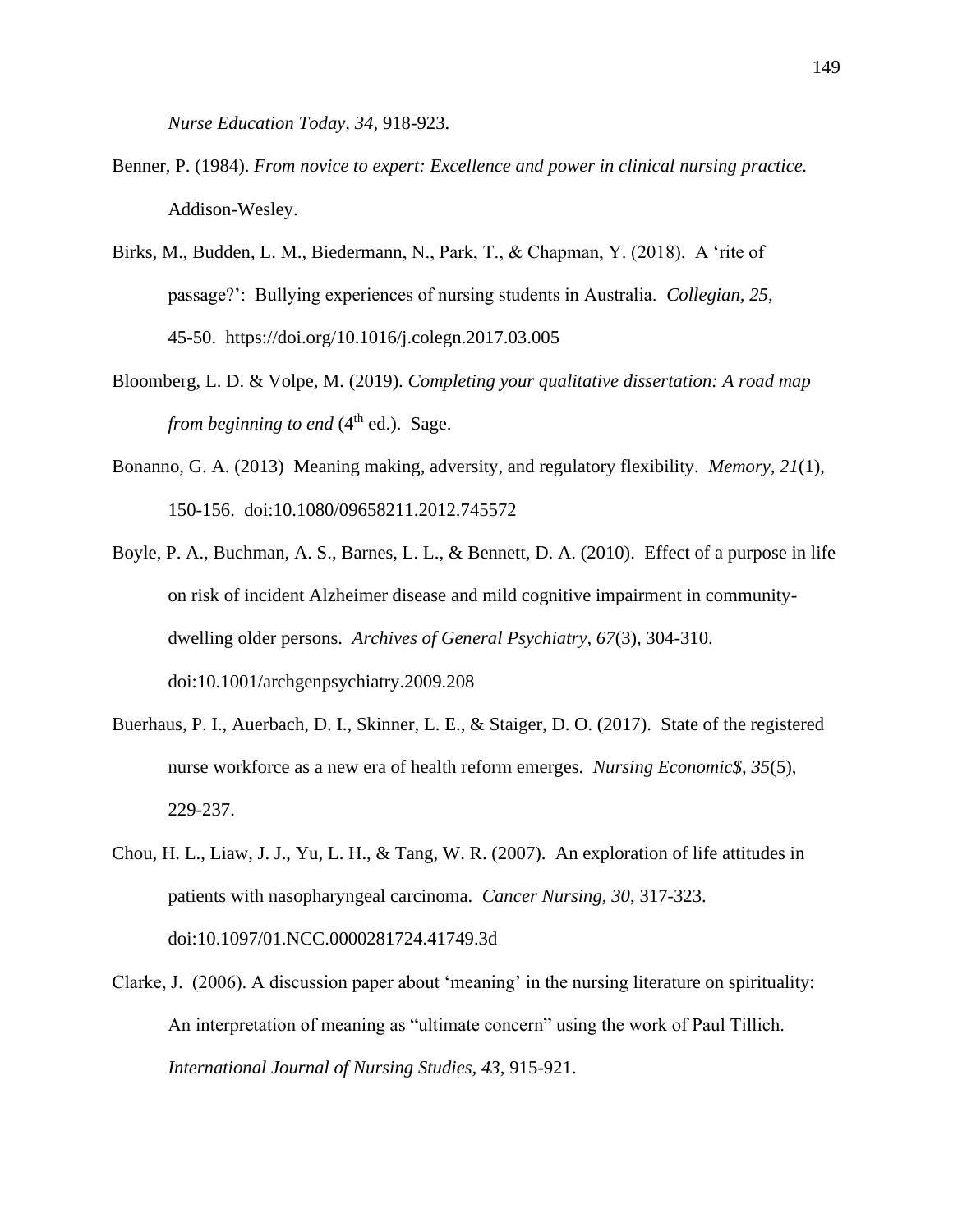doi:10.1016/j.ijnurstu.2006.05.005

Colduvell, K. (2017). Nurse bullying: Stand up and speak out. Retrieved from: https://nurse.org/articles/how-to-deal-with-nurse-bullying/

Connelly, L. M. (2010). What is phenomenology? *MEDSURG Nursing, 19*(2), 127-128.

- Connelly, L. M. (2016). Trustworthiness in qualitative research. *MEDSURG Nursing, 25*(6), 435-436.
- Corley, K G. & Gioia, D. A. (2011). Building theory about theory building: What constitutes a theoretical contribution? *Academy of Management Review, 36*(1), 12-32.
- Creswell, J. W. & Poth, C. N. (2018). *Qualitative inquiry and research design: Choosing among five approaches*  $(4<sup>th</sup>$  ed.). Sage.
- Crow, D. E. & Bailey, L. E. (2015). Narrative pedagogy amidst program accountability: Helping nontraditional nursing students who must repeat a course. *Teaching and Learning in Nursing, 10*, 161-168. http://dx.doi.org/10.1016/j.teln.2015.05.003
- Curran, M. K. (2014). Examination of the teaching styles of nursing professional development specialists, part I: Best practices in adult learning theory, curriculum development, and knowledge transfer. *The Journal of Continuing Education in Nursing, 45*(5), 233-40. doi:http://dx.doi.org.ezproxy.liberty.edu/10.3928/00220124-20140417-04
- Daaleman, T. P., Kuckelman-Cobb, A., & Frey, B. B. (2001). Spirituality and well-being: An exploratory study of the patient perspective. *Social Science & Medicine, 53*, 1503-1511. doi:10.1016/S0277-9536(00)00439-1
- DellAntonio, J. (2017). Retaining the on-line RN-BSN nursing student: Does instructor immediacy matter? *Teaching and Learning in Nursing*, *12,* 122-127. http://dx.doi.org/10.1016/j.teln.2017.01.003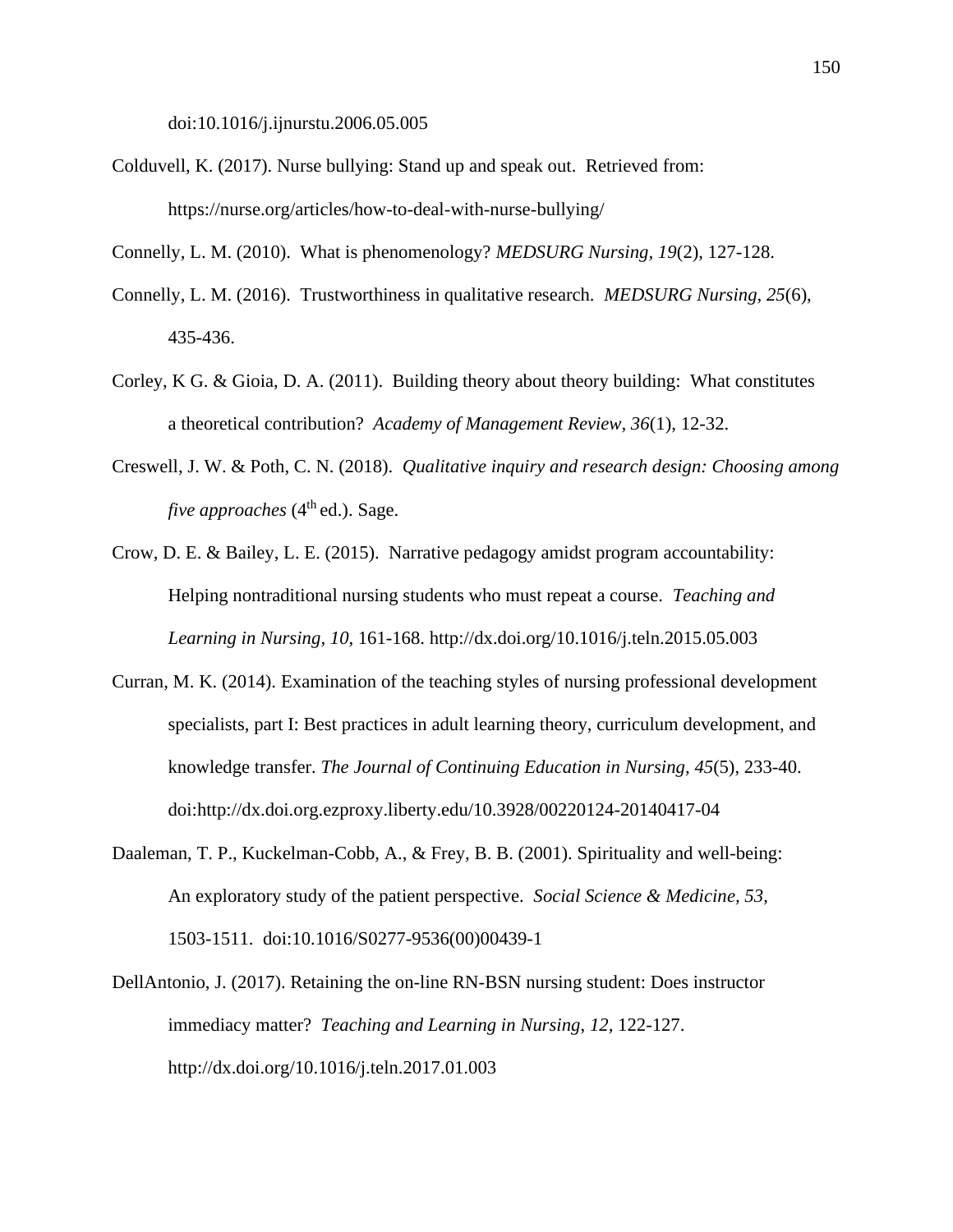DeSandre, C. A. (2014). Project FNP: Socializing expert nurses to advanced practice roles. *Journal of Nursing Education, 53*(7), 427-428. doi:http://dx.doi.org.ezproxy.liberty.edu/10.3928/01484834-20140619-12

- Donnell, W. M., Walker, G. C., & Miller, G. (2018). Statewide at-risk tracking and intervention for nurses: Identifying and intervening with nursing students at risk of attrition in Texas. *Nursing Education Perspectives, 39*(3), 145-150. doi:10.1097/01.NEP.0000000000000281
- Dracup, K. & Bryan-Brown, C. W. (2004). From novice to expert to mentor: Shaping the future. *American Journal of Critical-Care Nurses, 13*(6).
- Dunn, D. S. (1994). Positive meaning and illusions following disability: Reality negotiation, normative interpretation, and value change. *Journal of Social Behavior and Personality, 9,* 123-138.
- Ebert, L., Levett-Jones, T., & Jones, D. (2019). Nursing and midwifery students' sense of connectedness within their learning communities. *Journal of Nursing Education, 58*(1), 47-52. doi: 10.3928/01484834-20190103-08
- Elmir, R., Ramjan, L. M., Everett, B., & Salamonson, Y. (2019). Nursing students' experiences of repeating units in an undergraduate program: A qualitative study. *Nurse Education Today, 79*, 147-152. doi.org.10.1016/j.nedt.2019.05.024
- Fagan, J. M. & Coffey, J. S. (2019). Despite challenges: Nursing student persistence. *Journal Of Nursing Education, 58*(7), 427-430. doi: 10.3928/01484834-20190614-08
- Fontaine, K. (March/April, 2014). Effects of a retention intervention program for associate degree nursing students. *Nursing Education Perspectives*, 94-99. doi: 10.5480/12/815.1

Frankl, V. (1946). *Man's search for meaning*. Beacon Press.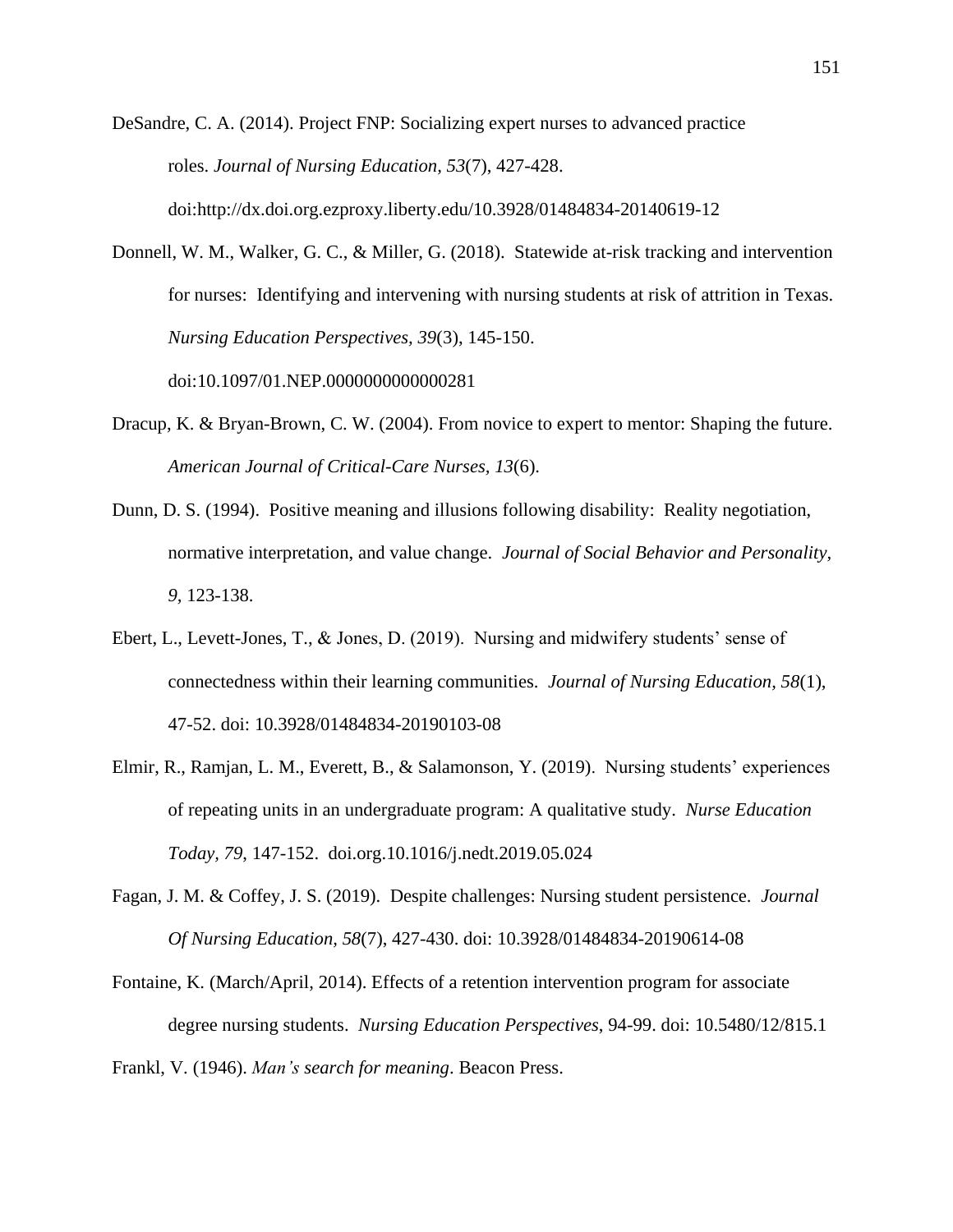- Freeman, J. C. & All, A. (2017). Academic support programs utilized for nursing students at risk of academic failure: A review of the literature. *Nursing Education Perspectives, 38*(2), 69-74. doi: 10.1097/01.NEP.0000000000000089
- Garcia, N. L. (2008). Giving meaning to life from end-stage disease: A qualitative study influenced by R. R. Parse's theory. *Medicina Paliative, 15*, 210-219.
- Gipson-Jones, T. L. (2017). Preventing program attrition for underrepresented nursing students. *Journal of Cultural Diversity, 24*(4), 111-117.
- Glazer, G. Clark, A., Bankston, K., Danek, J., Fair, M., & Michaels, J. (2016). Holistic admissions in nursing: We can do this. *Journal of Professional Nursing, 32*(4), 306-313. http://dx.doi.org/10.1016/j.profnurs.2016.01.001

Glesne, C. (1999). *Becoming qualitative researchers: An introduction* (2<sup>nd</sup> ed). Longman.

- Glew, P. J., Ramjan, L. M., Salas, M., Raper, K., Creed, H., & Salamonson, Y. (2019). Relationships between academic literacy support, student retention and academic performance. *Nurse Education in Practice, 39*, 61-66. https://doi.org/10.1016/j.nepr.2019.07.011
- Grant-Smith, D. & Zwaan, L. (2019). Don't spend, eat less, save more: Responses to the financial stress experienced by nursing students during unpaid clinical placements. *Nurse Education in Practice, 35*, 1-6. https://doi.org/10.1016/j.nepr.2018.12.005
- Gratrix, L. & Barrett, D. (2017). Desperately seeking consistency: Student nurses' experiences and expectations of academic supervision. *Nurse Education Today, 48*, 7-12. http://dx.doi.org/10.1016/j.nedt.2016.09.005
- Greene, M. A. & Turner, J. (2014). The financial impact of a clinical academic practice partnership. *Nursing Economic\$, 32*(1), 45-48.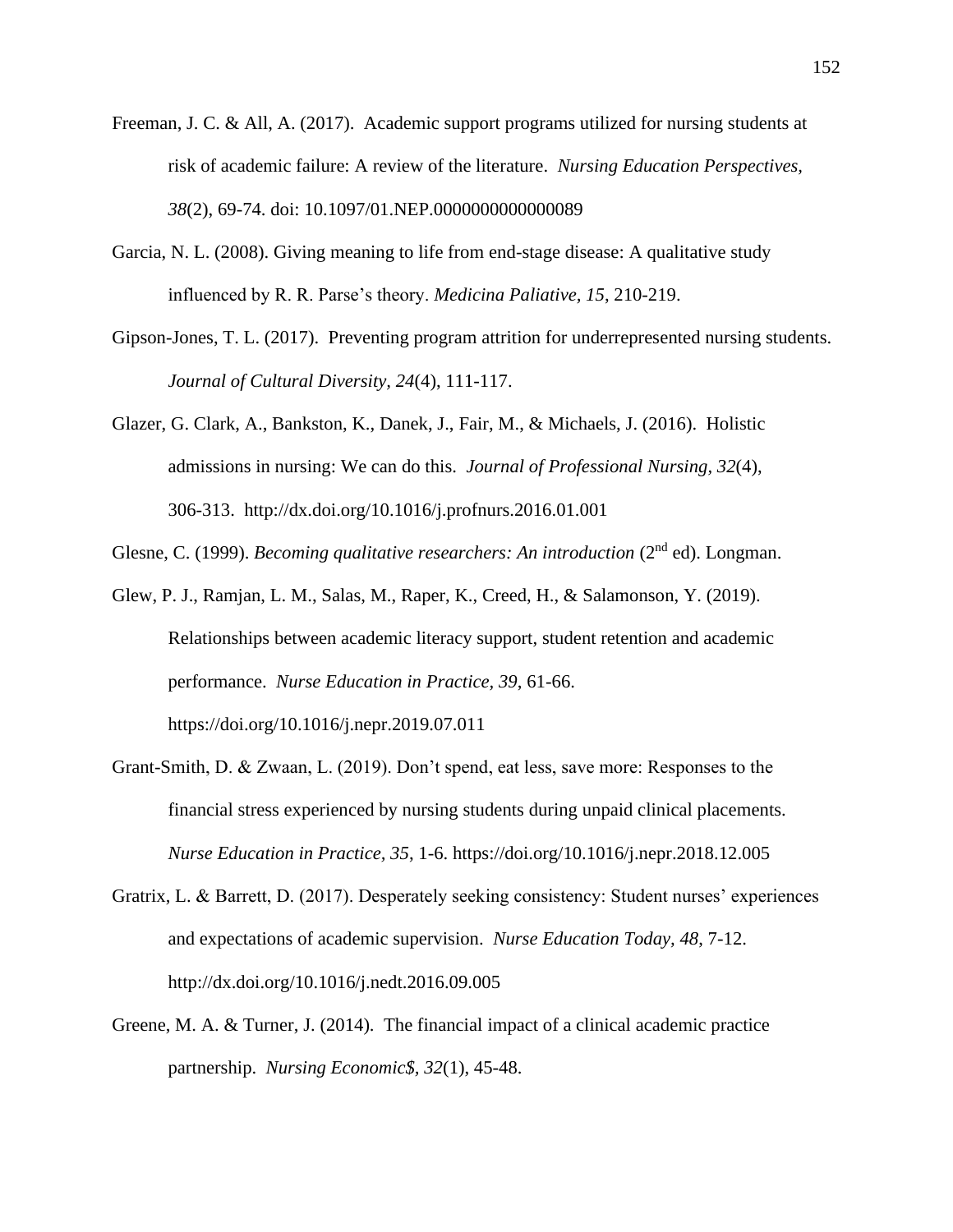- Guerra-Martin, M. D., Lima-Serrano, M., & Lima-Rodriguez, J. S. (2017). Effectiveness of tutoring to improve academic performance in nursing students at the University of Seville. *Journal of New Approaches in Educational Research, 6*(2), 93-102. doi:10.7821/near.2017.7.201
- Guthrie, K., Tyrna, J., & Giannuzzi, D. (2013). Transitional orientation: A cost-effective alternative to traditional RN residency programs. *Nursing Economics\$, 32*(4), 172-183.
- Hamshire, C., Jack, K., Forsyth, R., Langan, A. M., & Harris, W. E. (2019). The wicked problem of healthcare student attrition. *Nursing Inquiry*, *26*, 1-8. doi:10.1111/nin.12294
- Handwerker, S. M. (2018). Challenges experiences by nursing students overcoming one course failure: A phenomenological research study. *Teaching and Learning in Nursing, 13*, 168-173. [https://doi.org/10.1016/j.teln.201803.007](about:blank)
- Harding, M., Bailey, M., & Stefka, S. (2017). Factors influencing nursing student success after readmission. *Teaching and Learning in Nursing, 12*, 191-194. [http://dx.doi.org/10.1016/j.teln.2017.03.004](about:blank)
- Harris, R. C., Rosenberg, L., & O'Rourke, M. E. (2014). Addressing the challenges of nursing student attrition. *Journal of Nursing Education, 53*(1), 31-37. doi:10.3928/01484834-20131218-03
- Haun, C. N., Mahafza, Z. B., Cook, C. L., & Silvera, G. A. (2018). A study examining the influence of proximity to nurse education resources on quality-of-care outcomes in nursing homes. *The Journal of Health Care Organization, Provision, and Financing 55,* 1-9. doi: 10.1177/0046958018787694
- Hoeve, Y., Castelein, S., Jansen, G., & Roodbol, P. (2017). Dreams and disappointments regarding nursing: Student nurses' reasons for attrition and retention. *Nurse Education*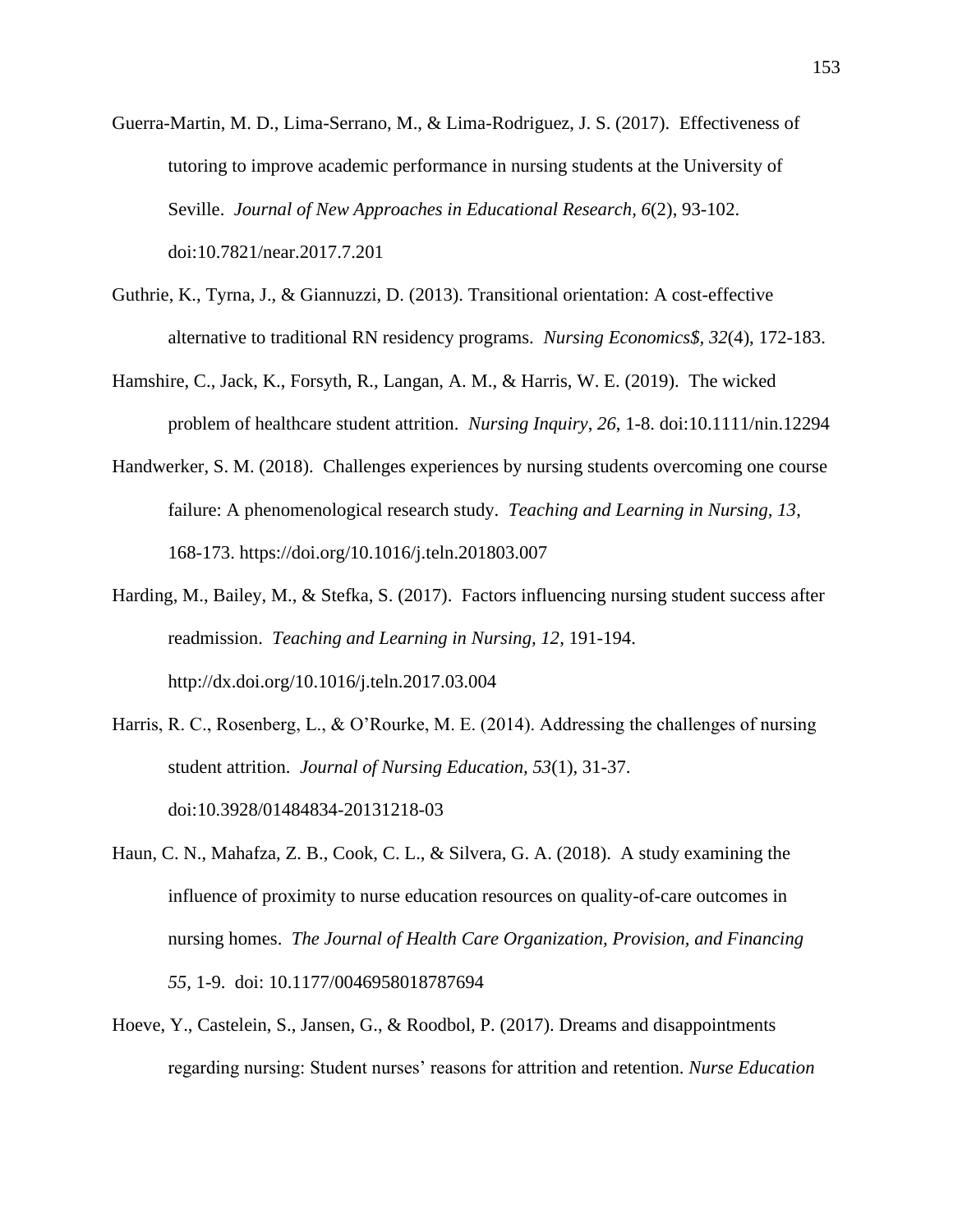*Today, (54)*, 28-36. [http://dx.doi.org/10.1016/j.nedt.2017.04.013](about:blank)

- Hoffman, E. M. (2014). Faculty and student relationships: Context matters. *College Teaching*, *62*, 13-19. doi: 10.1080/87567555.2013.817379
- Horkey, E. (2015). It's not all academic: Nursing admissions and attrition in the United States. *Nursing Reports 2015*, *5*, 29-31. doi:10.4081/nursrep.2015.4849
- Jack, K., Hamshire, C., & Chambers, A. (2017). The influence of role models in undergraduate nurse education. *Journal of Clinical Nursing, 26*, 4707-4715. doi: 10.1111/jocn.13822
- Janiszewski-Goodin, H. (2003). The nursing shortage in the United States of America: An integrative review of the literature. *Journal of Advanced Nursing, 43*(4), 335-343. doi:10.1046/j.1365-2648.2003.02722\_1.x
- Jayawickreme, E., Brocato, N. W., & Blackie, L. E. (2017). Wisdom gained? Assessing relationships between adversity, personality, and well-being among a late adolescent sample. *Journal of Youth and Adolescence, 46,* 1179-1199. doi 10.1007/s10964-017- 0648-x
- Jewell, A. (2013). Supporting the novice nurse to fly: A literature review. *Nurse Education in Practice, 13,* 323-327.
- Jones-Berry, S. (2018). Survey confirms failure to tackle attrition rates. *Nursing Standard, 33*(6), 19-20.
- Jones-Berry, S. (2019). Are we losing the battle with nursing student attrition? *Nursing Standard*, *34*(9), 31-33.
- Jones-Schenk, J., Leafman, J., Wallace, L., & Allen, P. (2017). Addressing the cost, value, and student debt in nursing education. *Nursing Economic\$, 35*(1), 7-13.

Kadlec, A. & Rowlett, I. (2014). What we've learned about supporting faculty administrator,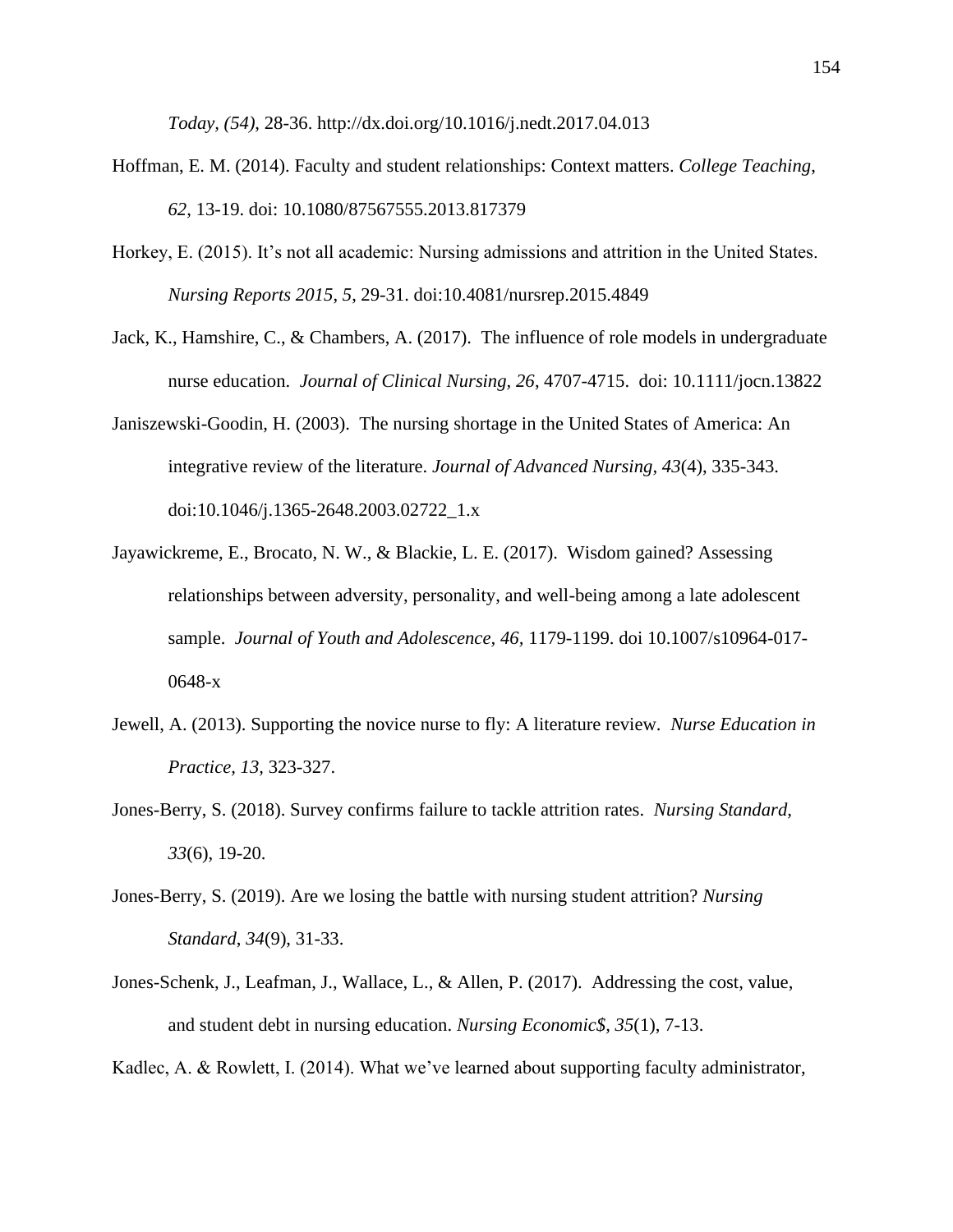and staff engagement. *New Directions for Community Colleges, 167*, 87-98. doi:10.1002/cc.20113

- Kinney, S., Montegut, K., Charlton, T. T., & McManus, K. (2016). Nursing boot camp: A project in an ADN program to increase first year nursing students' confidence. *Teaching and Learning in Nursing, 12*, 148-151. http://dx.doi.org/10.1016/j.teln.2016.12.002
- Kinnier, R. T., Metha, A. T., Keim, J. S., & Okey J. L. (1994). Depression, meaninglessness, and substance abuse in "normal" and hospitalized adolescents. *Journal of Alcohol and Drug Education, 39*(2), 101-111.
- Knowles, M. (1980). *The modern practice of adult education : From pedagogy to andragogy.*  Cambridge Adult Education.
- Knowles, M. (1984). *Andragogy in action*. Jossey-Bass.
- Knowles, M. (1984). *The adult learner: A neglected species* (3rd ed.). Gulf.
- Kolb, D. (1984). *Experiential learning: Experience as the source of learning and development.* Prentice-Hall.
- Koontz, A. M., Mallory, J. L., Burns, J. A., & Chapman, S. (2010). Staff nurses and students: The good, the bad, and the ugly. *Medsurg Nursing, 19*(4), 240-248.

#### [https://link-gale-](https://link-gale-/)

com.ezproxy.liberty.edu/apps/doc/A236162681/HWRC?u=vic\_liberty&sid=HWRC&xid =d7f5286d

Korstjens, I. & Moser, A. (2018). Practical guidance to qualitative research: Trustworthiness and publishing. *European Journal of General Practice, 24*(1), 120-124. https://doi.org.10.1080/13814788.2017.1375092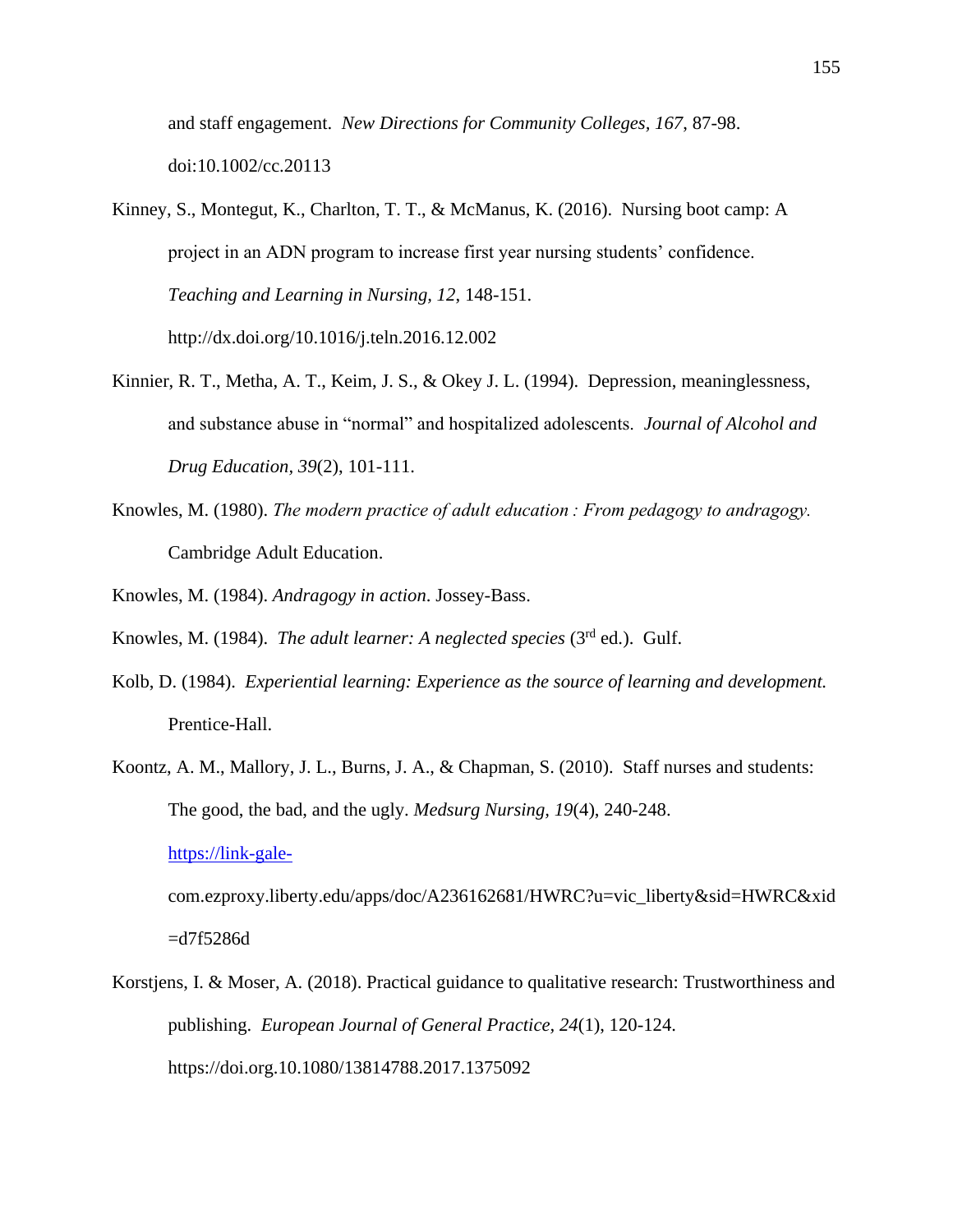- Krathwohl, D. R. (2009). *Methods of educational and social science research* (3<sup>rd</sup> ed.). Waveland Press.
- Krause, N. (2007). Self-expression and depressive symptoms in late life. *Research on aging, 29(*3), 187-206. https://doi.org/10.1177/0164027506298226
- Krok, D. (2015). Religiousness, spirituality, and coping with stress among late adolescents: A meaning-making perspective. *Journal of Adolescence, 45*, 196-203. http://dx.doi.org/10.1016/j.adolescence.2015.10.004
- Kubec, C. (Spring, 2017). Reducing nursing student attrition: The search for effective strategies. *Community College Enterprise*, 60-68.
- Kubler-Ross, E. (1969). *On death and dying*. Macmillan.
- Kukkonen, P., Suhonen, R., & Salminen, L. (2016). Discontinued students in nursing education-Who and why? *Nurse Education in Practice, 17*, 67-73. http://dx.doi.org/10.1016/j.nepr.2015.12.007
- Lancia, L., Caponnetto, V., Dante, A., Mattei, A., La Cerra, C., Cifone, M. G., & Petrucci, C. (2018). Analysis of factors potentially associated with nursing students' academic outcomes: A thirteen-year retrospective multi-cohort study. *Nurse Education Today, 70*, 115-120.<http://doi.org/10.1016/j.nedt.2018.08.020>
- Lethborg, C., Aranda, S., Cox, S., & Kissane, D. (2007). To what extent does meaning mediate adaptation to cancer? The relationship between physical suffering, meaning in life, and connection to others in adjustment to cancer. *Palliative & Supportive Care, 5*, 377-388. doi: 10:1017/S1478951507000570
- Lewis, L. S., (2018). The stories of nursing student repeaters: A narrative inquiry study. *Nurse Education in Practice, 28*, 109-114. http://dx.doi.org/10.1016/j.nepr.2017.10.015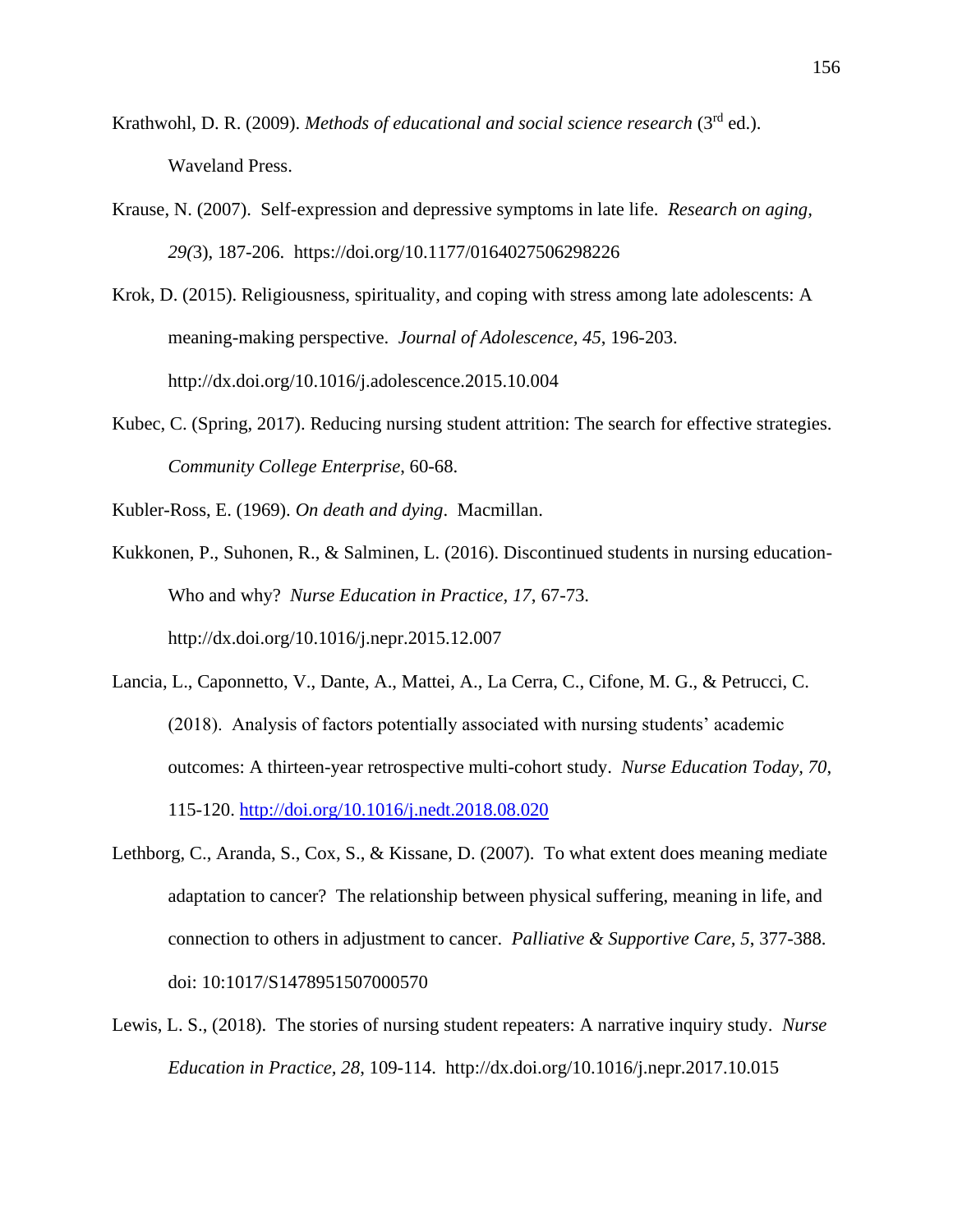- Lewis, C. L., Swanzy, D. M., Lynch, C. M. & Dearmon, V. A. (2019). Growth: A strategy for nursing student retention. *Journal of Nursing Education, 58*(3), 173-177. doi:10.3928/01484834-20190221-09
- Lewis, L. S. (2019). Nursing students who fail and repeat courses: A scoping review. *Nurse Educator, 45*(1), 30-34. soi:10.1097/NNE.0000000000000667
- Lewis, L. S., Milner, A. T, & Willingham, T. L. (2018). The incidence of student repeaters in pre-licensure nursing programs in North Carolina. *Teaching and Learning in Nursing, 13*, 215-218.<http://dx.doi.org/10.1016/j.nepr.2017.10.015>
- Lincoln, Y. S. & Guba, E. G. (1985). *Naturalistic inquiry*. Sage.
- Lincoln, Y. S., Lynham, S. A., & Guba, E. G. (2011). *The SAGE handbook of qualitative*  $research$  ( $4<sup>th</sup>$  ed.). Sage.
- Littman-Ovadia, H. & Niemiec, R. M. (2016). Character strengths and mindfulness as core pathways to meaning in life. *Clinical Perspectives on Meaning*. doi: https://doi-org.ezproxy.liberty.edu/10.1007/978-3-319-41397-6\_19
- Lott, S., Davis, B. L., Montgomery, A. J., Burns, D. P., & Baker, S. R. (Summer, 2018). Accelerated baccalaureate nursing students' perception of and the variables influencing their retention: An HBCU perspective. *The ABNF Journal*, 76-85.
- Low, R., King, S., & Foster-Boucher, C. (2019). Learning to bounce back: A scoping review about resiliency education. *Journal of Nursing Education, 58*(6), 321-329. doi:10.3928/011484834-20190521-02
- Lustig, D. C. (2005). The adjustment process for individuals with spinal cord injury: The effect of perceived premorbid sense of coherence. *Rehabilitation Counseling Bulletin, 46,* 146-156. doi: 10.1177000343552050480030301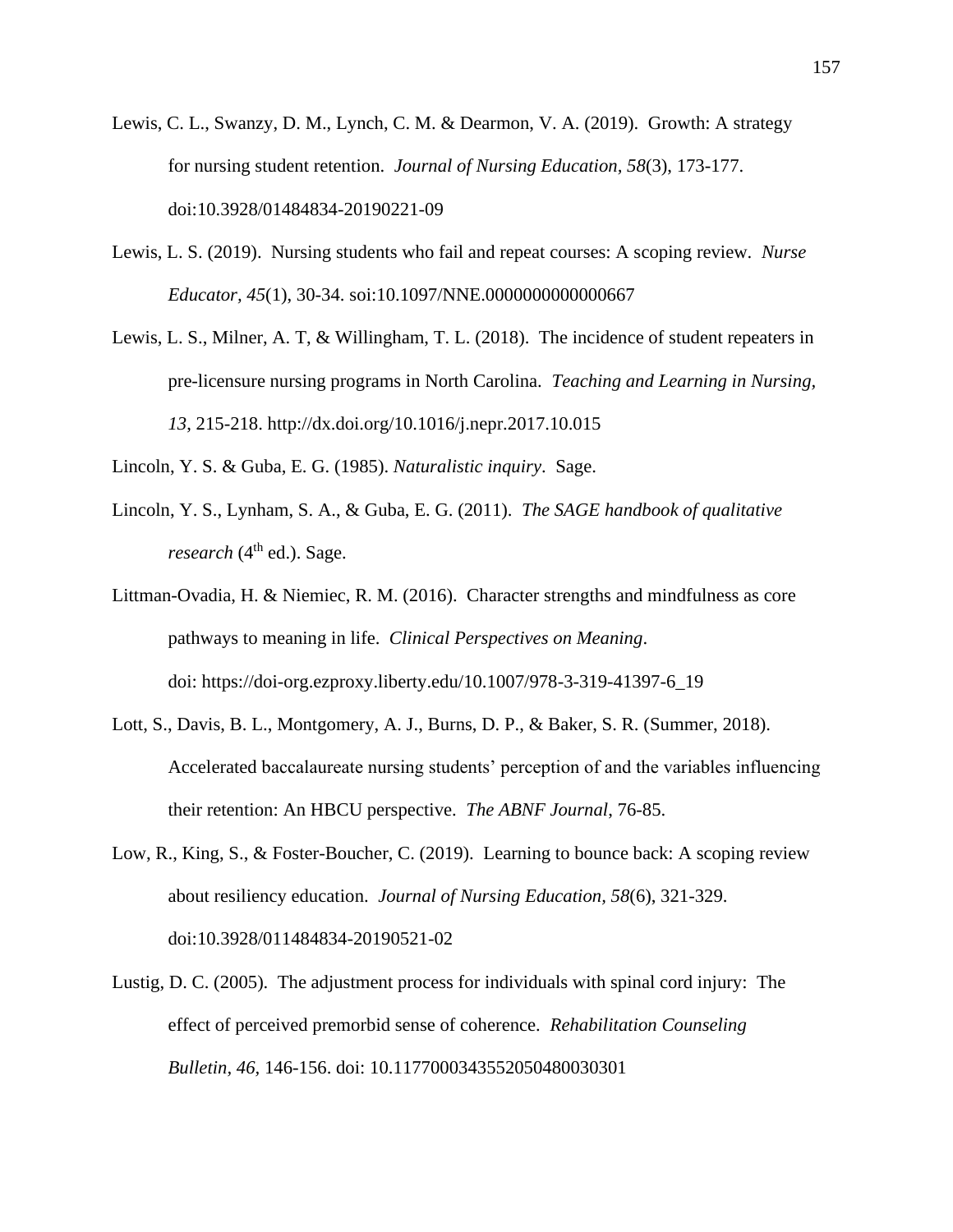- Marc, M., Bartosiewicz, A., Burzynska, J., Chmiel, Z., & Januszewicz, P. (2019). A nursing shortage-A prospect of global and local policies. *International Nursing Review, 66*, 9-16.
- Marino-Meyash, M. L. (2015). *Easing the nursing shortage: Student aptitude for the academic rigors of an accelerated non-baccalaureate pre-licensure nursing program*. [Philosophy]. Capella University.
- Mascaro, N. & Rosen, D. H. (2005). Existential meaning's role in the enhancement of hope. *Journal of Personality, 73*(4). doi:10.1111/j.1467-6494.2005.00336.x
- Maslow, A. H. (1968). *Toward a psychology of being.* Van Nostrand.
- McGregor, A. (2007). Academic success, clinical failure: Struggling practices of a failing student. *Journal of Nursing Education, 46*(11), 504-511.
- Messineo, L., Allegra, M., & Seta, L. (2019). Self-reported motivation for choosing nursing studies: A self-determination theory perspective. *BMC Medical Education, 19(*192). <https://doi.org/10.1186/s12909-019-1568-0>
- Mezirow, J. E. (1990). *Fostering critical reflection in adulthood: A guide to transformative and emancipatory learning*. Jossey-Bass.
- Mooring, Q. E. (2016). Recruitment, advising, and retention programs-challenges and solutions to the international problem of poor nursing student retention: A narrative literature review. *Nurse Education Today, 40,* 204-208.
- Morse, J. M. & Field, P. A. (1995). *Qualitative research methods for health professionals* (2nd ed.). Sage.
- Moustakas, C. E. (1994). *Phenomenological research methods*. Sage.
- O'Keeffe, P. (2013). A sense of belonging: Improving student retention. *College Student*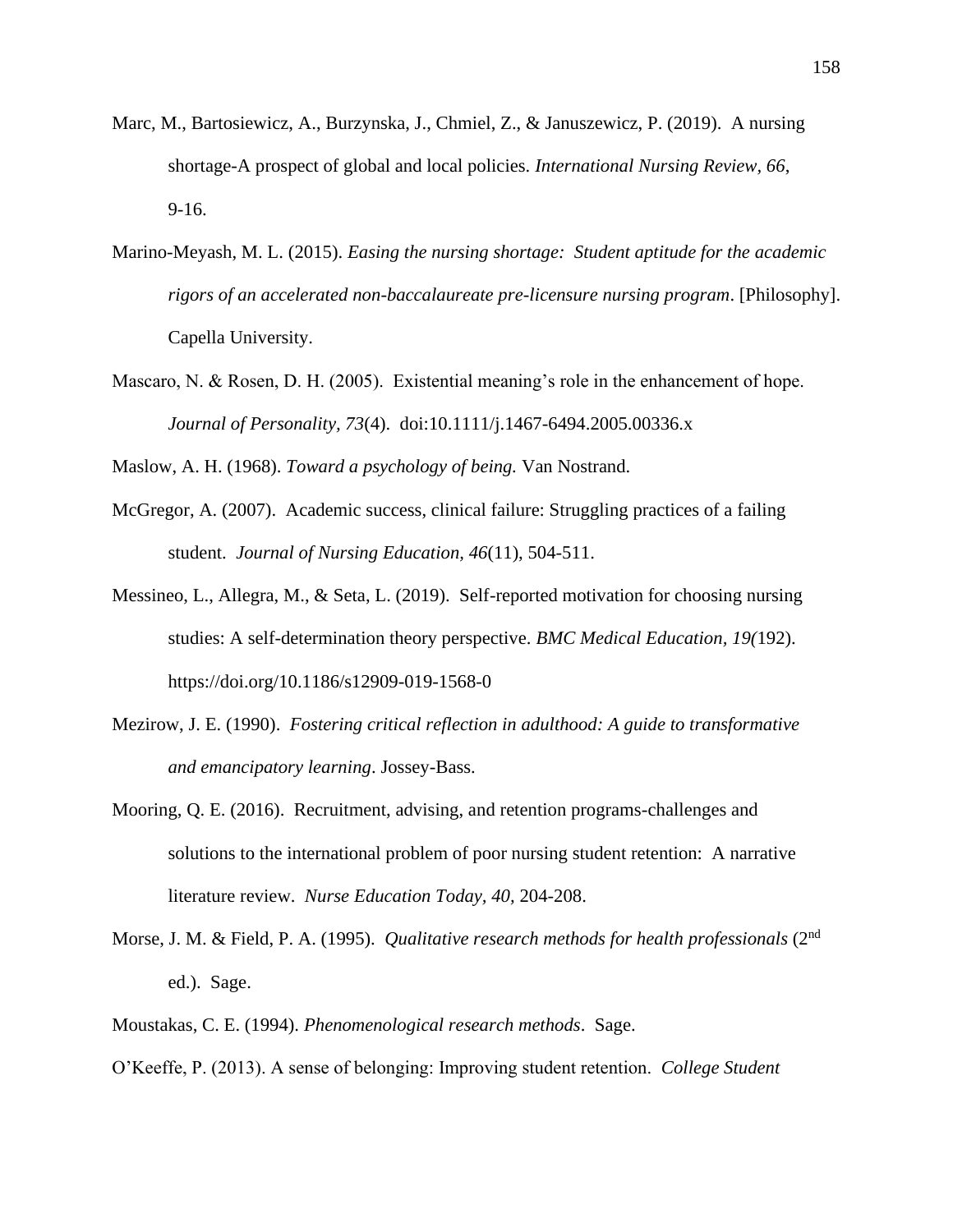*Journal, 47*(4), 605-611. Retrieved from: [http://projectinnovation.biz/csj\\_2006.html](about:blank)

- O'Neil, C. A., Fisher, C. A., & Newbold, S. K. (2009). *Developing online learning environments in nursing education* (2nd ed.). Springer.
- Park, C. L. (2005). Religion as a meaning-making framework in coping with life stress. *Journal of Social Issues, 61*(4), 707-729.
- Park, C. L. (2013). The meaning making model: A framework for understanding meaning, spirituality, and stress-related growth in health psychology. *The European Health Psychologist, 15*(2), 40-43.
- Park, N. Peterson, C., & Seligman, M. E. P. (2004). Strengths of character and well-being. *Journal of social and clinical psychology, 23*(5), 603-619. https://doi.org/10.1521/jscp.23.5.603.50748
- Patton, M. Q. (2015). *Qualitative research & evaluation methods*, (4<sup>th</sup> ed.). Sage.
- Pearce, L. (2018). A change of direction. *Nursing Standard, 33*(6), 24-27.
- Pepannres (2017). *Annual estimates of the resident population*. www.worldpopulationreview.com
- Perry, B. (2009). Role modelling practice with students on clinical placements. *Nursing Standard, 24*(11), 51-56. doi: 10.7748/ns2009.11.24.11.51.c7391
- Raso, A., Ligozzi, L., & Garrino, L. (2019). Nursing profession and nurses' contribution to nursing education as seen through students' eyes: A qualitative study. *Nursing Forum 54*, 414-424. doi:10.1111/nuf.12349
- Routledge, C., Roylance, C., & Abeyta, A. A. (2016). Nostalgia as an existential intervention: Using the past to secure meaning in the present and the future. *Clinical Perspectives on Meaning*. Springer.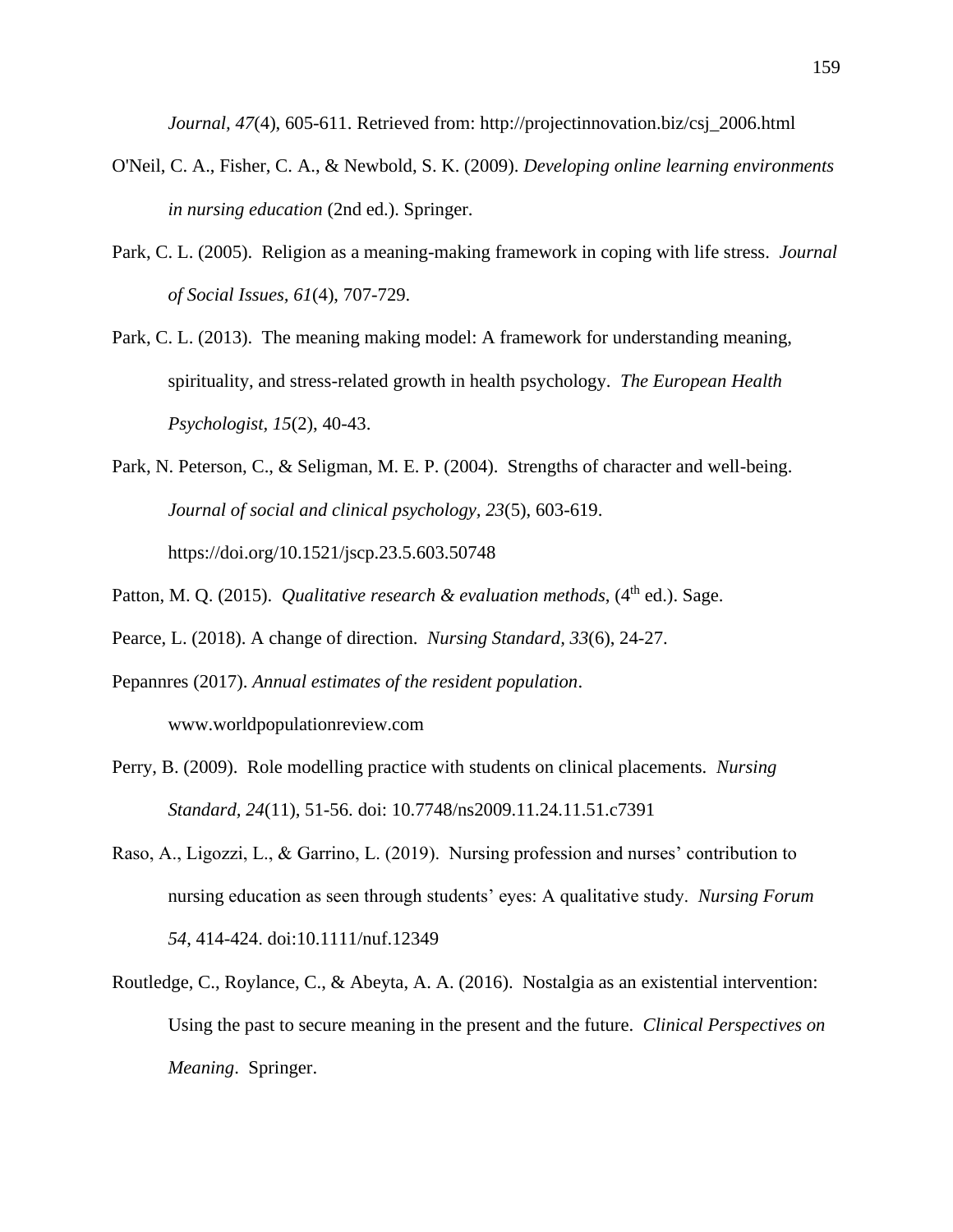Rubie-Davies, C. M., Peterson, E. R., Sibley, C. G., & Rosenthal, R. (2015). A teacher expectation intervention: Modelling the practices of high expectation teachers. *Contemporary Educational Psychology, 40,* 72-85. <http://dx.doi.org/10.1016/j.cedpsych.2014.03.003>

- Ruiz, P. (2002). Commentary: Hispanic access to health/mental health services. *The Psychiatric Quarterly, 73*, 85-91. doi:10.1023/A:1015051809607
- Ruzek, E. A., Hafen, C. A., Allen, J. P., Gregory, A., Mikami, A. Y., & Pianta, R. C. (2016). How teach emotional support motivates students: The mediating roles of perceived peer relatedness, autonomy support, and competence. *Learning and Instruction, 42*, 95-103. <http://dx.doi.org/10.1016/j.learninstruc.2016.01.004>
- Smith, L., Engelke, M., & Swanson, M. (2016). Student retention in associate degree nursing programs in North Carolina. *Journal of Applied Research in the Community College, (23)*1, 41-56.
- Smith, M. J. & Liehr, P. R. (2018). *Middle Range Theory for Nursing* (4<sup>th</sup> ed.). Springer.
- Smith-Wachotz, H. C., Wetmore, J. P., Conway, C., & McCarley, M. (2019). Retention of nursing students: An integrative review. *Nursing Education Perspectives, 40*(6), 328- 332. doi:10.1097/01.NEP.0000000000000477
- Talman, K., Hupli, M., Rankin, R., Engblom, J., & Haavisto, E. (2020). Emotional intelligence of nursing applicants and factors related to it: A cross-sectional study. *Nurse Education Today, 85*, 1-7. doi.org/10.1016/j.nedt.2019.104271
- Taylor, D. & Hamdy, H. (2013). Adult learning theories: Implications for learning and teaching in medical education. *Medical Teacher, 35*, 1561-1572.

Theofanidis, D. & Fountouki, A. (2018). Limitations and delimitations in the research process.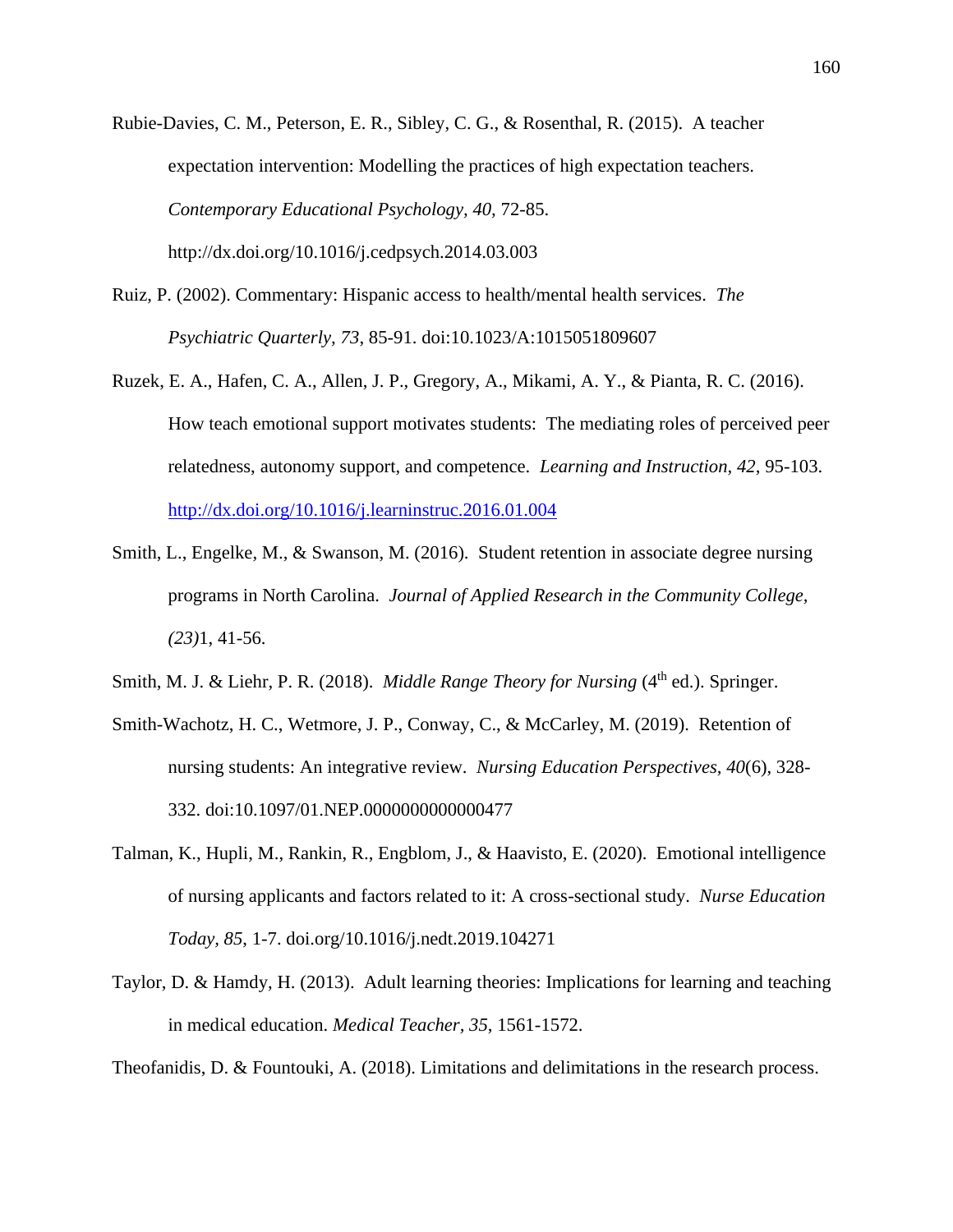*Perioperative Nursing, 7*(3), 155-163.

Thompson, P. (2019). The relationship of fatigue and meaning in life in breast cancer survivors. *Oncology Nursing Forum, 34*, 653-660. doi: 10:1188/07.ONF.653-660

Thompson, R. (2019). What if you're the bully? *American Nurse Today, 14*(1), 22-25.

- Turner, P. & Thompson, E. (2014). College retention initiatives meeting the needs of millennial freshman students. *College Student Journal, 48*(1), 94-104.
- Ungar, T. Ungar, A., & Kim, M. (2011). Comments on meaninglessness and suicidal risk. *The International Forum for Logotherapy, 34,* 72-75.
- Van Manen, M. (2016). *Researching lived experience: Human science for an action sensitive* p*edagogy* (2nd ed.). Routledge, Taylor & Francis Group

Walker, L. P. (2016). A bridge to success: A nursing student success strategies improvement course. *Journal of Nursing Education, 55*(8), 450-453.

doi: 10.3928/01484834-20160715-05

- Washington, P. S. (2018). The GRIND project: Get ready to initiate a nursing degree. *Nursing Education Perspectives, 39*(2), 113-115. doi: 10.1097/01.NEP.0000000000000215
- Weurlander, M., Lonn, A., Wernerson, A., Seeberger, A., Broberger, E., & Hult, H. (2018). How do medical and nursing students experience emotional challenges during clinical placements. *International Journal of Medical Education, 9*, 74-82. doi:10.5116/ijme.5a88.1f80
- Williams, M. K. (2017). John Dewey in the 21<sup>st</sup> century. *Journal of Inquiry & Action in Education, 9*(1), 91-102.
- Williamson, L. V., Goosen, R. A., & Gonzalez, G. F. (2014). Faculty advising to support student learning. *Journal of Developmental Education, 38*(1), 20-24.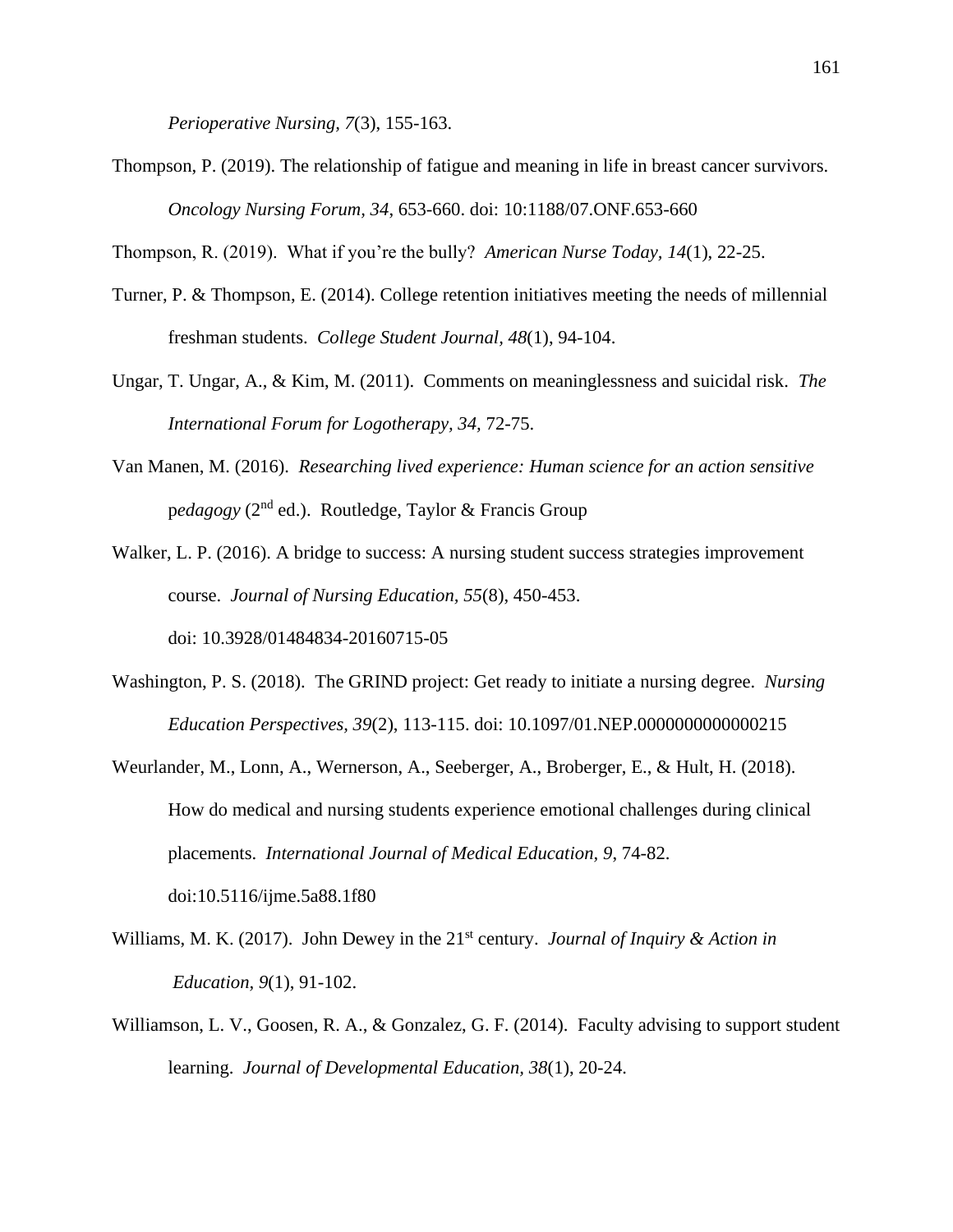- Wros, P. & Noone, J. (2018). Holistic admissions in undergraduate nursing: One school's journey and lessons learned. *Journal of Professional Nursing, 34*, 211-216. <http://dx.doi.org/10.1016/j.profnurs.2017.08.005>
- Yang, W., Staps, T., & Hijmans, E. (2010). Existential crisis and the awareness of dying: The role of meaning and spirituality. *Omega, 61,* 53-69. doi: 10.2190/OM.61.1.c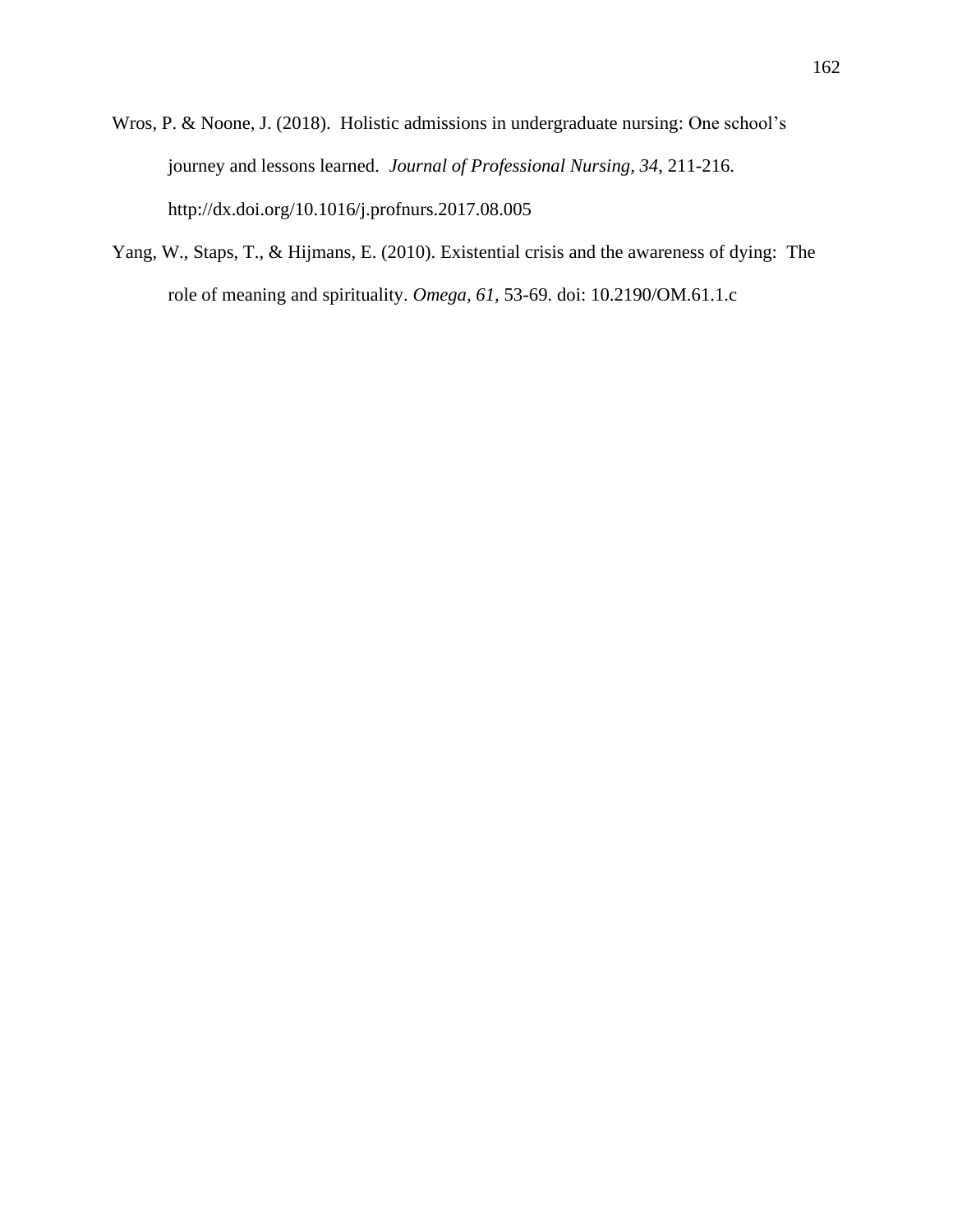#### **APPENDICES**

# **Appendix A: Institutional Review Board Approval**

August 13, 2021

Deborah Tonelli Shanna Akers

Re: IRB Exemption - IRB-FY20-21-1003 A Phenomenological Study Exploring the Lived Experience of Students Who Have Failed a Nursing Course: Try Again or Move On?

Dear Deborah Tonelli, Shanna Akers,

The Liberty University Institutional Review Board (IRB) has reviewed your application in accordance with the Office for Human Research Protections (OHRP) and Food and Drug Administration (FDA) regulations and finds your study to be exempt from further IRB review. This means you may begin your research with the data safeguarding methods mentioned in your approved application, and no further IRB oversight is required.

Your study falls under the following exemption category, which identifies specific situations in which human participants research is exempt from the policy set forth in 45 CFR 46:104(d):

Category 2.(iii). Research that only includes interactions involving educational tests (cognitive, diagnostic, aptitude, achievement), survey procedures, interview procedures, or observation of public behavior (including visual or auditory recording) if at least one of the following criteria is met:

The information obtained is recorded by the investigator in such a manner that the identity of the human subjects can readily be ascertained, directly or through identifiers linked to the subjects, and an IRB conducts a limited IRB review to make the determination required by §46.111(a)(7).

**Your stamped consent form(s) and final versions of your study documents can be found under the Attachments tab within the Submission Details section of your study on Cayuse IRB.** Your stamped consent form(s) should be copied and used to gain the consent of your research participants. If you plan to provide your consent information electronically, the contents of the attached consent document(s) should be made available without alteration.

Please note that this exemption only applies to your current research application, and any modifications to your protocol must be reported to the Liberty University IRB for verification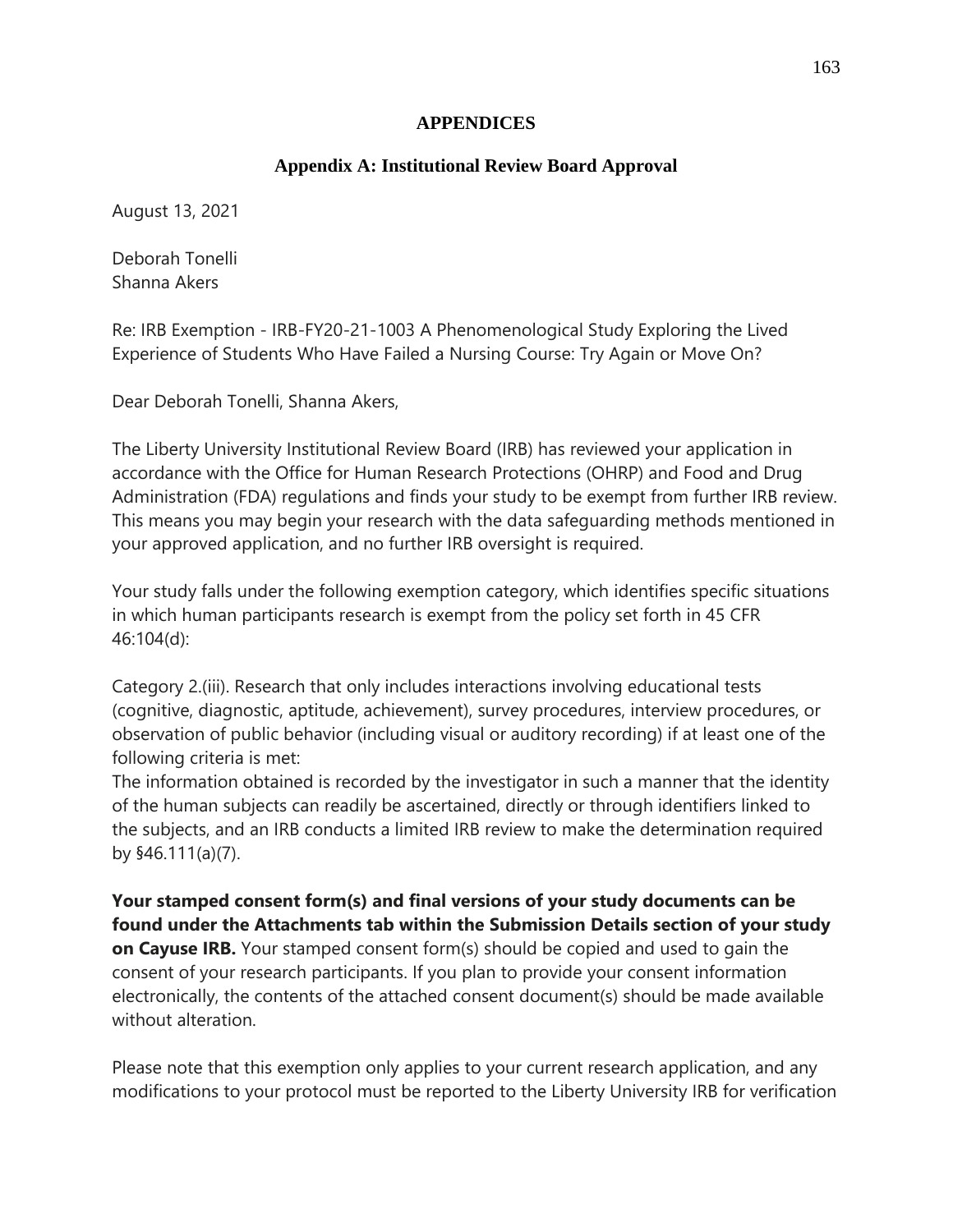of continued exemption status. You may report these changes by completing a modification submission through your Cayuse IRB account.

If you have any questions about this exemption or need assistance in determining whether possible modifications to your protocol would change your exemption status, please email us at [irb@liberty.edu.](mailto:irb@liberty.edu)

Sincerely, **G. Michele Baker, MA, CIP** *Administrative Chair of Institutional Research* **Research Ethics Office**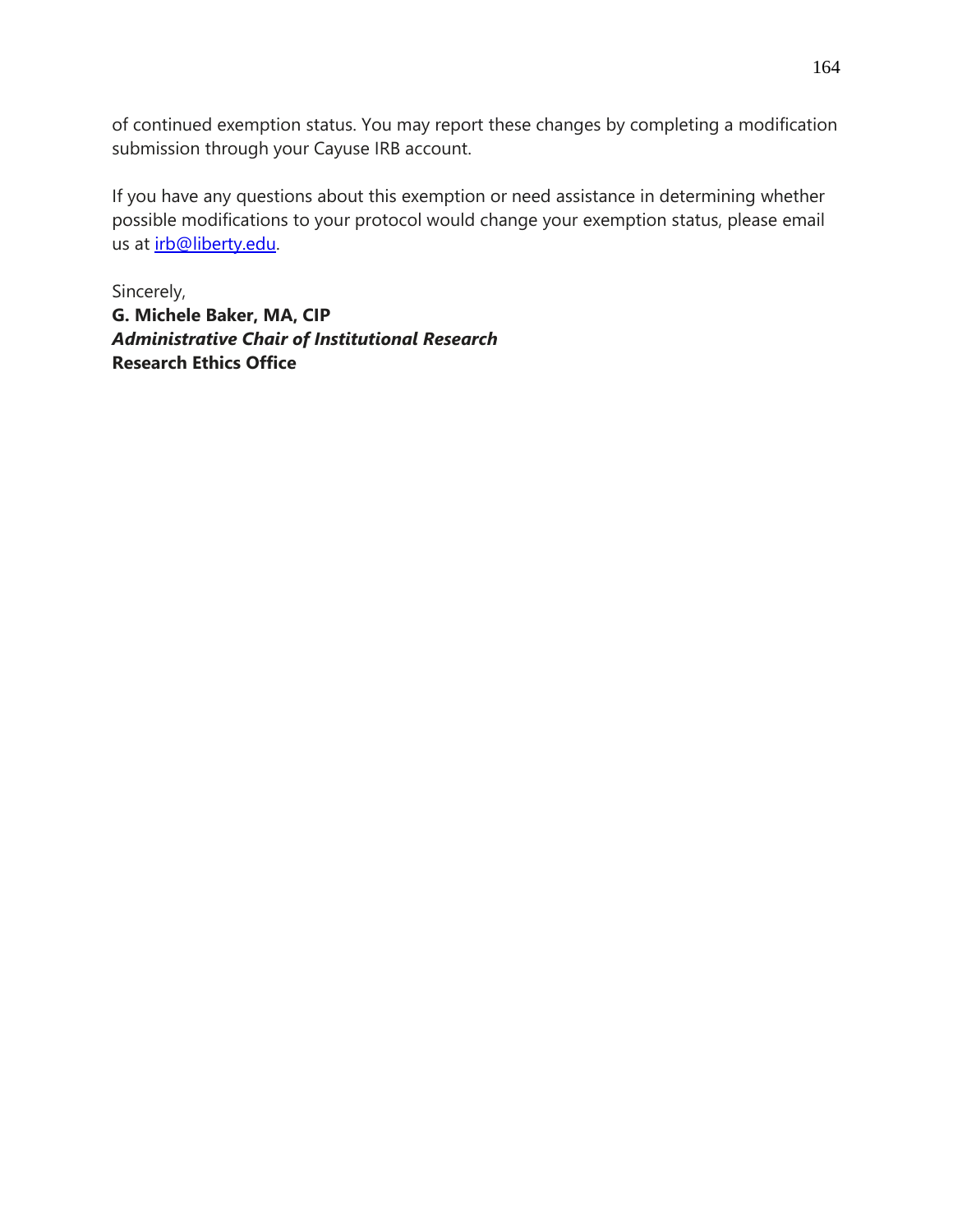#### **Appendix B: Informational Flyer**

# **A Phenomenological Study Exploring the Lived Experience of Students Who Have Failed a Nursing Course: Try Again or Move On?**

- Are you 18 years of age or older?
- Did you fail a nursing course (with a D or F) in an associate degree nursing program, resulting in the need to either sit out a semester before repeating the course or transfer to a different major?
- Did you fail a nursing course (with a D or F) and not return to complete a college degree?
- Are you interested in helping nursing faculty learn how to better support students who have failed a nursing course?

If you answered yes to these questions, you may be eligible to participate in a research study.

This study seeks to gain a better understanding of the lived experience of students who failed a nursing course. Participants will be asked to meet with the researcher for a one-on-one recorded interview lasting approximately 60 minutes to retrospectively examine the experience, participate in a recorded focus group, which will also take approximately 60 minutes, with others who have experienced the same phenomenon, and compose a letter of advice/support, which should take approximately 20 minutes, for a hypothetical student experiencing the same phenomenon in the future. Each participant will be asked to review a transcript of their interview responses to ensure accuracy prior to the data being used in the study, which should take about 10 minutes. The researcher hopes to understand how students processed the event and how they eventually assigned meaning, either positively or negatively, to the experience in hopes of giving a voice to this population of underrepresented nursing students. Those who complete all data collection methods will be entered in a raffle for a chance to win a \$25 Walmart gift card at the conclusion of the study.

> The study will be conducted at Greenfield Higher Education Center 1234 Main Street Greenfield, NH 12345

Deborah Tonelli, a doctoral candidate in the School of Education at Liberty University, is conducting this study.

Liberty University IRB – 1971 University Blvd., Green Hall 2845, Lynchburg, VA 24515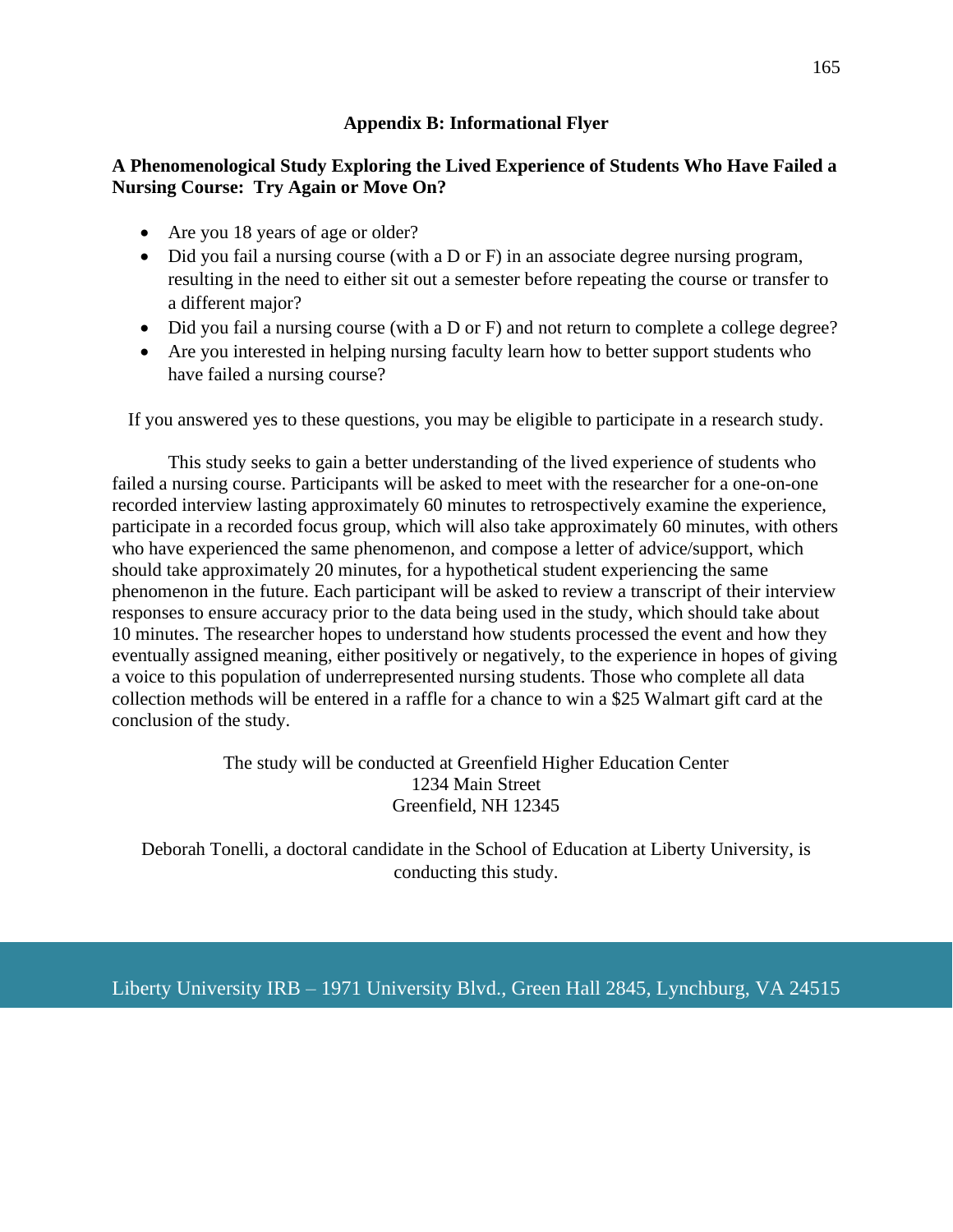# **Appendix C: Recruitment Letter**

# June 23, 2021

#### Dear Recipient:

As a graduate student in the School of Education at Liberty University, I am conducting research to better understand the emotional lived experience of students who have failed a nursing course. The purpose of my research is to gain insight on how students processed the failure and eventually found meaning in the experience. I am writing to invite eligible participants to join my study.

Participants must be 18 years of age or older and meet one of the following criteria:

- Graduated with a nursing degree after failing a nursing course with a D or F, resulting in the need to sit out a semester to repeat the course, then returned to complete the program
- Did not complete a nursing degree after failing a nursing course with a D or F, but completed a college degree in another field of study
- Failed a nursing course with a D or F and did not return to complete a college degree

Participants will be asked to attend one private recorded interview session lasting approximately 60 minutes, compose a letter to a future student experiencing an academic failure in nursing school, which should take approximately 20 minutes, and attend a 60-minute recorded focus group session. Each participant will be asked to review a transcript of their interview responses for accuracy prior to the data being used in the study, which should take about 10 minutes. Names and other identifying information will be requested as part of the study, but the information will remain strictly confidential.

Potential participants may contact me by phone, text, or email to learn more about the study.

A screening survey is attached to this letter/email. Interested candidates should complete the screening survey and return it by email to the above email address. Candidates will be notified via email regarding their eligibility to participate in the study. Once selection is confirmed, a consent document, which contains additional information about the study, will be emailed to each potential participant. Please sign the consent document and return it to me at the time of the interview.

Those who complete all data collection methods will be entered in a raffle for a chance to win a \$25 Walmart gift card at the conclusion of the study.

Sincerely,

Deborah Tonelli Doctoral Candidate, Liberty University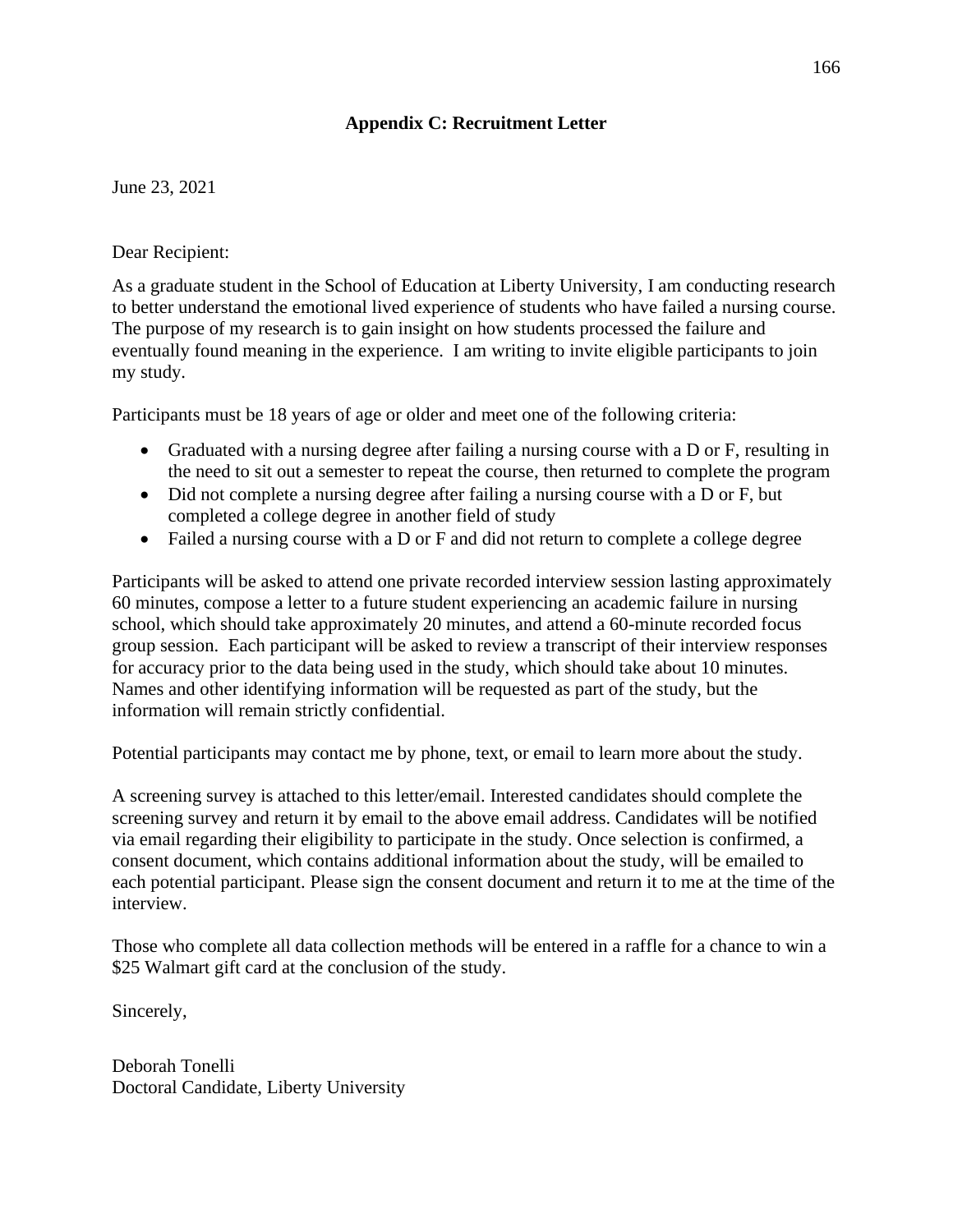#### **Appendix D: Screening Survey**

- **1.** What is your age?
	- a. Under 18 years
	- b. 18-24 years
	- c. 25-30 years
	- d. 30-35 years
	- e. Over 36 years
- **2.** Have you ever attended an associate degree nursing program?
	- a. Yes
	- b. No
- **3.** If you attended an associate degree nursing program which statement best describes the outcome of that program?
	- a. Graduated with a nursing degree without ever failing a nursing course
	- b. Graduated with a nursing degree after failing a nursing course with a D or F, resulting in the need to sit out a semester to repeat the course, then returned to complete the program
	- c. Did not complete a nursing degree after failing a nursing course with a D or F, but completed a college degree in another field of study
	- d. Failed a nursing course with a D or F and did not return to complete a college degree
- **4.** Does any member of your immediate family work or teach in nursing education locally?
	- a. Yes
	- b. No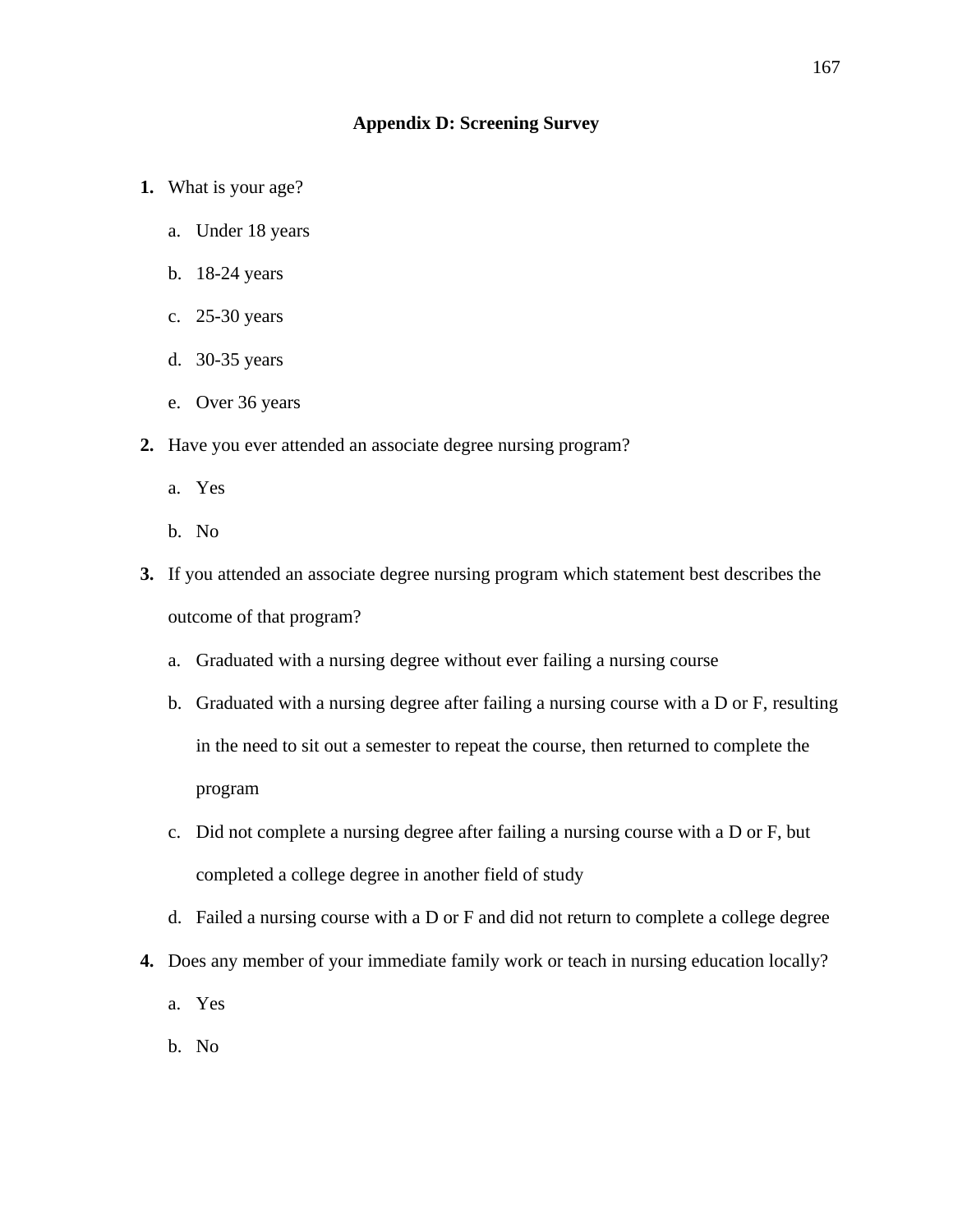- **5.** Please list your preferred method for me to contact you and provide the needed information to reach you.
- **6.** Please indicate your preference of day and time for interview scheduling.

| Tuesday $\_\_\_\_\_\_\_\_\_\_\_\$ |                        | Friday                 |
|-----------------------------------|------------------------|------------------------|
| $2pm$ <sub>____</sub>             | $4 \text{pm}$          | $6pm$ <sub>_____</sub> |
| Saturday                          | 10am                   | $2pm$ <sub>____</sub>  |
|                                   | $2pm$ <sub>_____</sub> | $6pm$ <sub>_____</sub> |

**7.** Please indicate your preference of day and time for focus group session.

|     | Saturday        | Sunday <sub>________</sub> |
|-----|-----------------|----------------------------|
| 2pm | 6 <sub>pm</sub> |                            |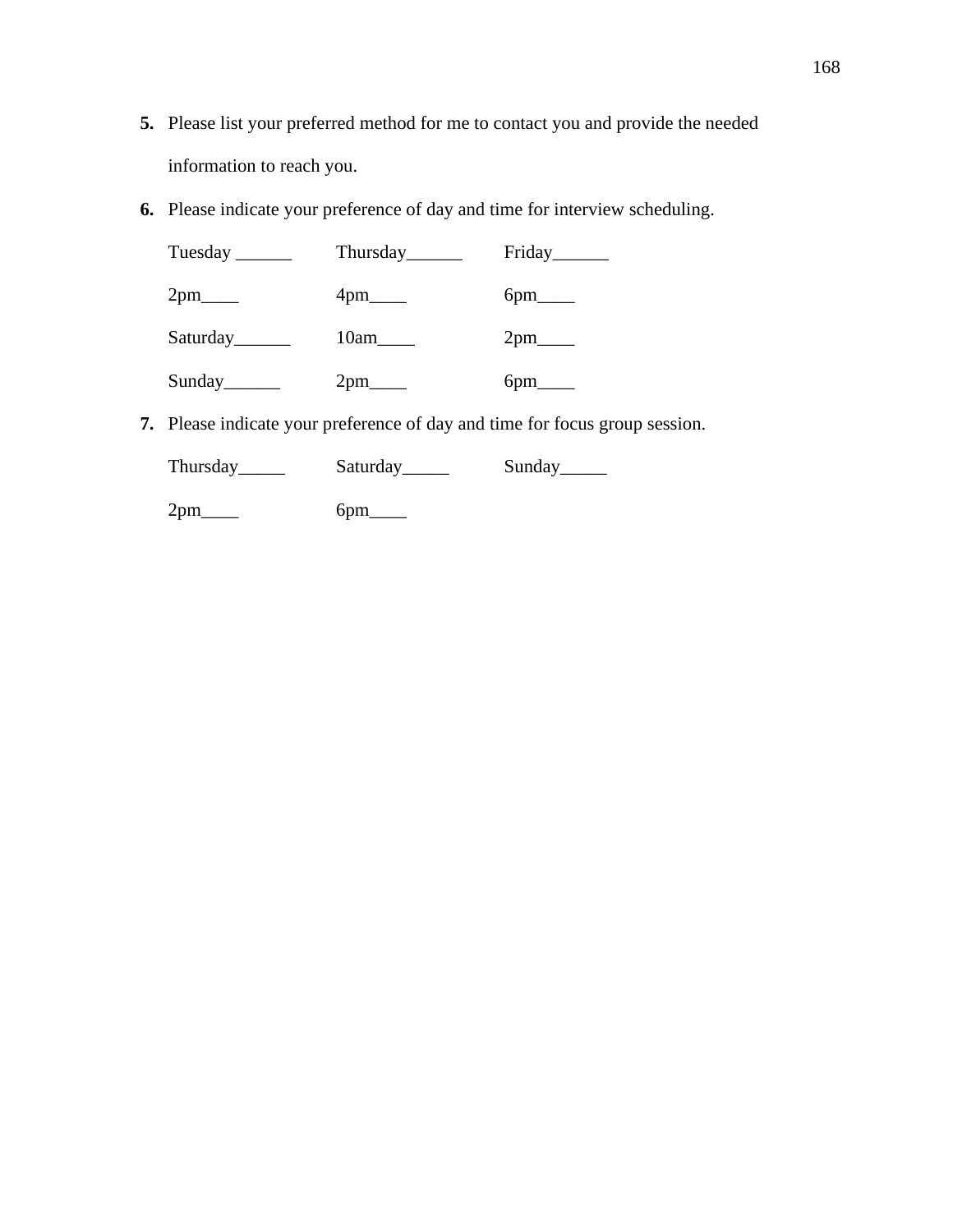#### **Appendix E: Participant Acceptance/Rejection Letters**

Dear John,

I am excited to inform you that you meet inclusion criteria needed to participate in my research study. Please complete the consent document attached to this correspondence and return it to me by email at your earliest convenience so that we may get your interview session scheduled. I look forward to working with you and very much appreciate your willingness to share your thoughts with me. Don't hesitate to contact me if you have any questions about the consent.

Kindest regards,

Deborah Tonelli

#### Dear John,

I wish to thank you for your interest in my research study. I am sorry to relay that based on the study inclusion criteria, I am unable to include you at this time. I appreciate your willingness to share your experience with me. Best regards to you.

Deborah Tonelli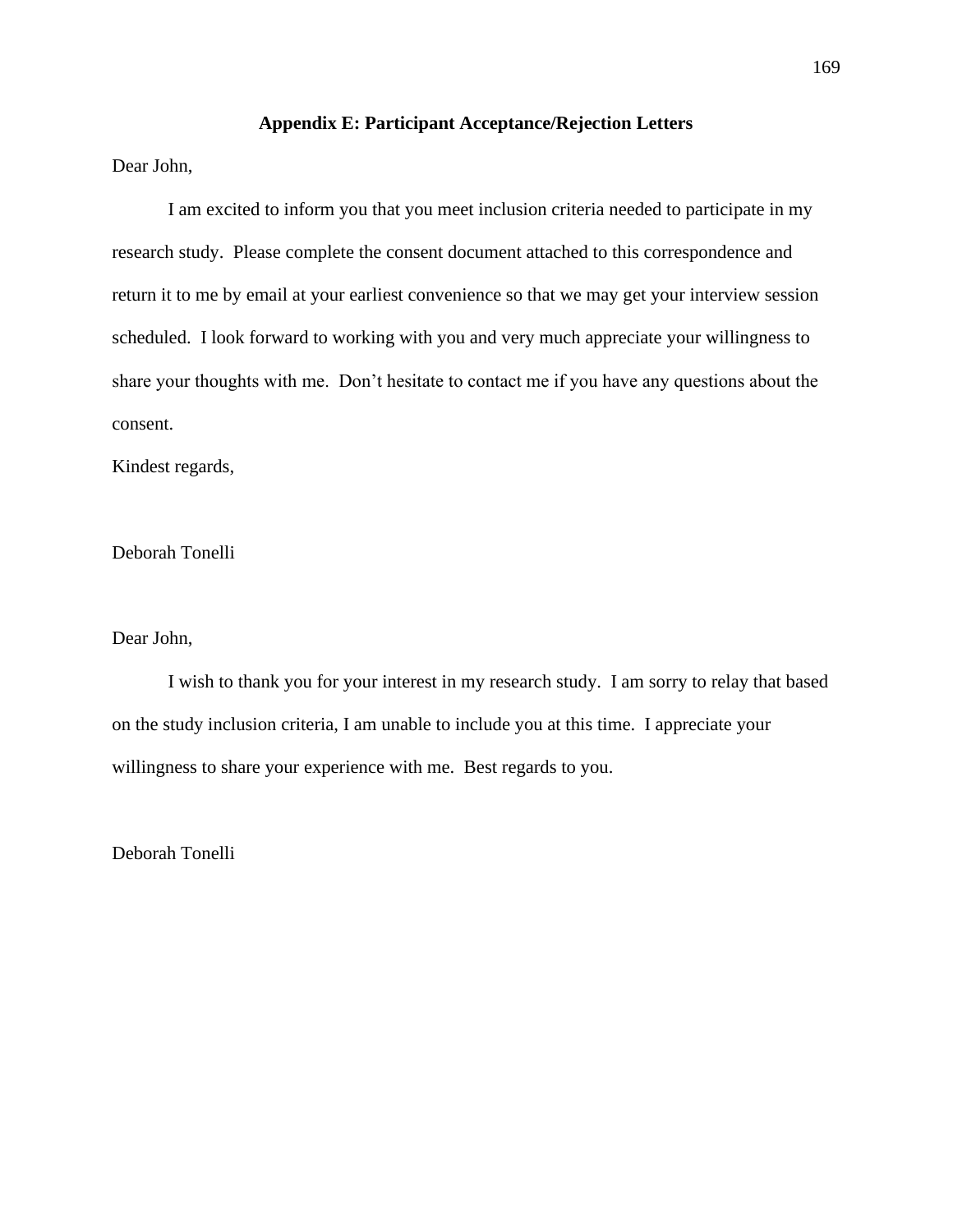# **Appendix F: Consent**

# **Consent**

**Title of the Project:** A Phenomenological Study Exploring the Lived Experience of Students Who Have Failed a Nursing Course: Try Again or Move On? **Principal Investigator:** Deborah Tonelli, Doctoral Candidate, Liberty University

# **Invitation to be Part of a Research Study**

You are invited to participate in a research study. To participate, you must be 18 years of age or older, previously accepted into an associate degree nursing program, and failed a nursing course with a D or F, resulting in the need to either sit out a semester before returning to the program and repeating the course, transferring to a different major of study, or not returning at all to complete a college degree. Taking part in this research project is voluntary.

Please take time to read this entire form and ask questions before deciding whether to take part in this research project.

# **What is the study about and why is it being done?**

The purpose of the study is to examine the lived experiences of students after failing a nursing course, resulting in the students either sitting out a semester prior to repeating the course or making the decision not to return to the program at all. The goal is to better understand the emotional toll students experience after failing a nursing course and how they eventually assign meaning, either negatively or positively, to the experience.

# **What will happen if you take part in this study?**

If you agree to be in this study, I will ask you to do the following things:

- 1. Participate in a one-on-one interview lasting approximately 60 minutes to discuss your experience. Interviews will be audio-recorded for data transcription accuracy.
- 2. Participate in a small focus group session lasting approximately 60 minutes with 5-6 other participants who have experienced the same phenomenon. Groups will be formed at the convenience of participants/researcher. These focus groups will be audio-recorded. You will not be asked to disclose your name or any identifying information during your part of the focus group, unless you desire to do so.
- 3. You will be asked to compose a brief letter of advice to a future student experiencing failure of a nursing course, which should take about 20 minutes. These documents will be for my use only and will not be shared with any other person. Please email your letter to the researcher within 1 week of completing your interview.
- 4. Each participant will be asked to briefly review the transcript of their interview and focus group responses to verify accuracy (10 minutes).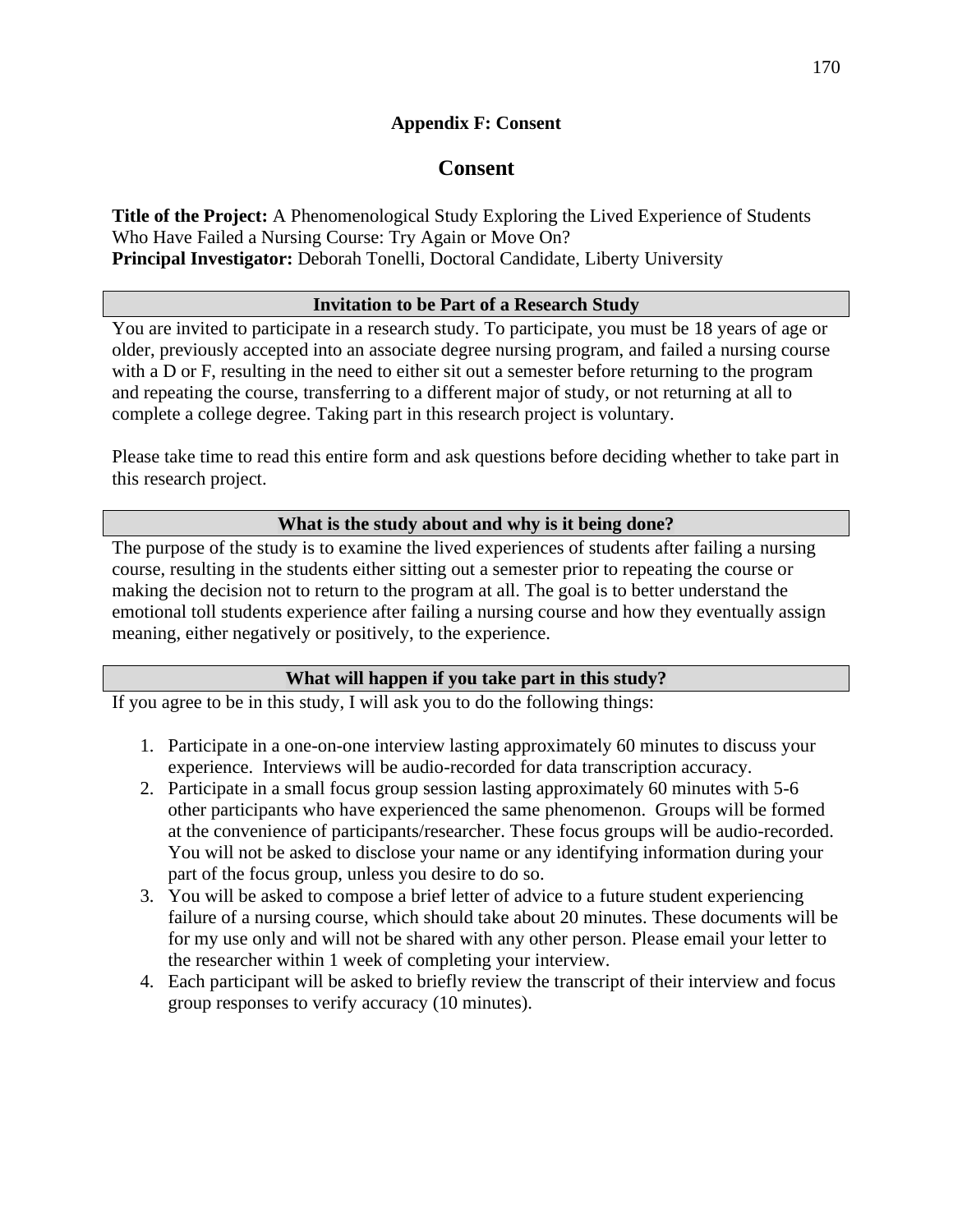# **How could you or others benefit from this study?**

Participants should not expect to receive a direct benefit from taking part in this study; however, during the focus group interview, you may benefit from participating in a collaborative conversation with other students who have failed a nursing course.

Benefits to society include providing nursing faculty a better understanding of the emotional impact a student experiences after failing a nursing course and provide faculty with information to better support nursing students that fail a nursing course in the future.

# **What risks might you experience from being in this study?**

The risks involved in this study are minimal, which means they are equal to the risks you would encounter in everyday life.

# **How will personal information be protected?**

The records of this study will be kept private. Research records will be stored securely, and only the researcher will have access to the records.

- Participant responses will be kept confidential through the use of pseudonyms. Individual interviews and the focus groups will be conducted in a location where others will not easily overhear the conversation.
- Data will be stored on a password-locked computer and may be used in future presentations. After three years, all electronic records will be deleted. Any hard copy data will be shredded or burned.
- Interviews and focus groups will be recorded and transcribed. Recordings will be stored on a locked cabinet in a locked office for three years and then erased. Transcribed data will be stored on a password protected computer for three years then erased. Only the researcher will have access to these recordings.
- Confidentiality cannot be guaranteed in focus group settings. Participants will not be required to disclose their names during focus group interviews unless they wish to. While discouraged, other members of the focus group may share what was discussed with persons outside of the group.

# **How will you be compensated for being part of the study?**

Participants will not be compensated for participating in this study, however participants who complete the study will be entered in a drawing for a \$25 Walmart gift card.

# **What are the costs to you to be part of the study?**

There should be no cost to the participant other than gas for transportation to the interview site.

# **Is study participation voluntary?**

Participation in this study is voluntary. Your decision whether to participate will not affect your current or future relations with Liberty University. If you decide to participate, you are free to not answer any question or withdraw at any time.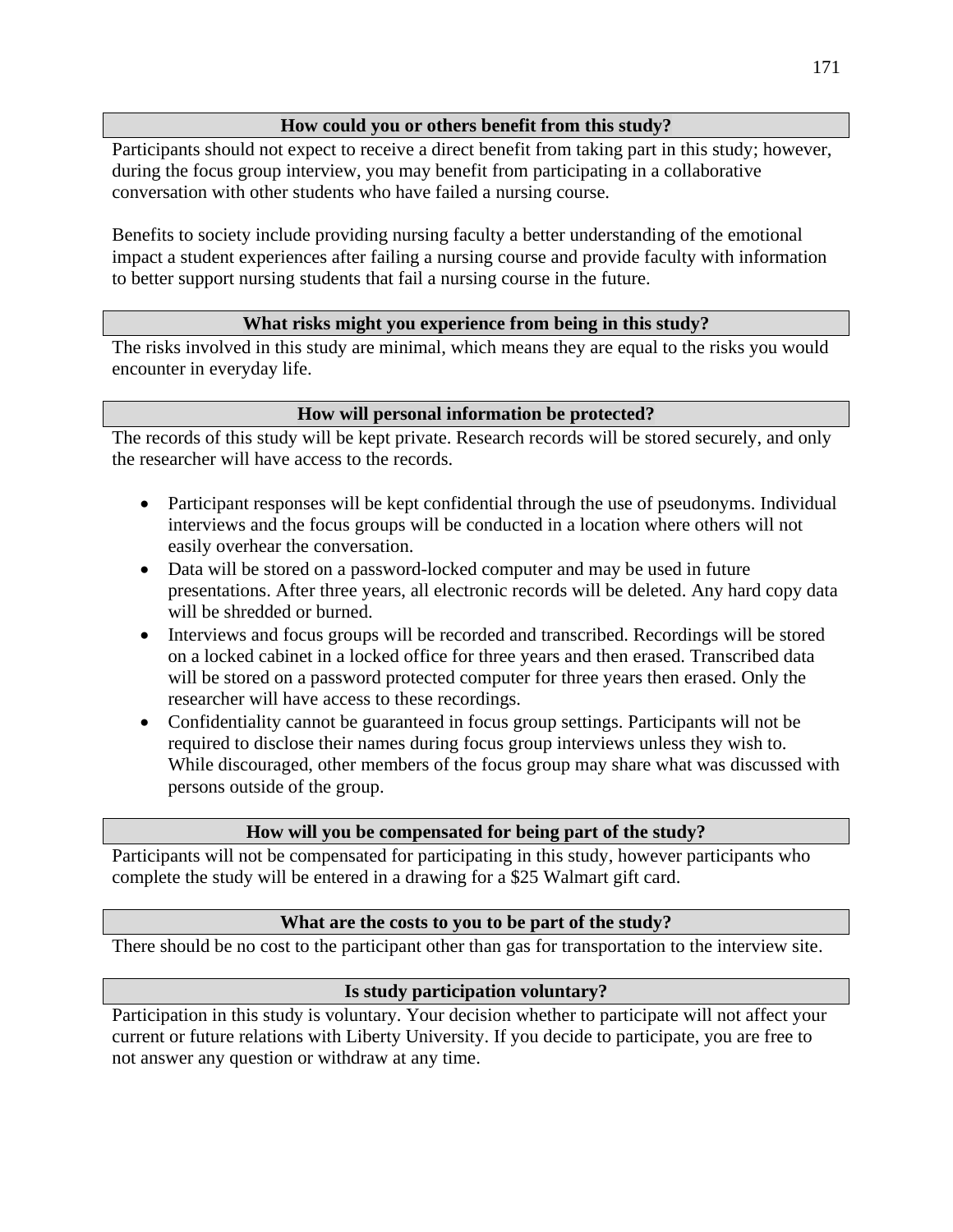#### **What should you do if you decide to withdraw from the study?**

If you choose to withdraw from the study, please contact the researcher at the email address/phone number included in the next paragraph. Should you choose to withdraw, data collected from you, apart from focus group data, will be destroyed immediately and will not be included in this study. Focus group data will not be destroyed, but your contributions to the focus group will not be included in the study if you choose to withdraw.

#### **Whom do you contact if you have questions or concerns about the study?**

The researcher conducting this study is Deborah Tonelli. You may ask any questions you have now.

#### **Whom do you contact if you have questions about your rights as a research participant?**

If you have any questions or concerns regarding this study and would like to talk to someone other than the researcher, **you are encouraged** to contact the Institutional Review Board, 1971 University Blvd., Green Hall Ste. 2845, Lynchburg, VA 24515, or email at [irb@liberty.edu](mailto:irb@liberty.edu)

*Disclaimer: The Institutional Review Board (IRB) is tasked with ensuring that human subjects research will be conducted in an ethical manner as defined and required by federal regulations. The topics covered and viewpoints expressed or alluded to by student and faculty researchers are those of the researchers and do not necessarily reflect the official policies or positions of Liberty University.* 

#### **Your Consent**

By signing this document, you are agreeing to be in this study. Make sure you understand what the study is about before you sign. You will be given a copy of this document for your records. The researcher will keep a copy with the study records. If you have any questions about the study after you sign this document, you can contact the study team using the information provided above.

*I have read and understood the above information. I have asked questions and have received answers. I consent to participate in the study.*

The researcher has my permission to audio-record me as part of my participation in this study.

\_\_\_\_\_\_\_\_\_\_\_\_\_\_\_\_\_\_\_\_\_\_\_\_\_\_\_\_\_\_\_ \_\_\_\_\_\_\_\_\_\_\_\_\_\_\_\_\_\_\_\_\_\_\_\_\_\_\_\_\_\_\_\_

Printed Subject Name Signature & Date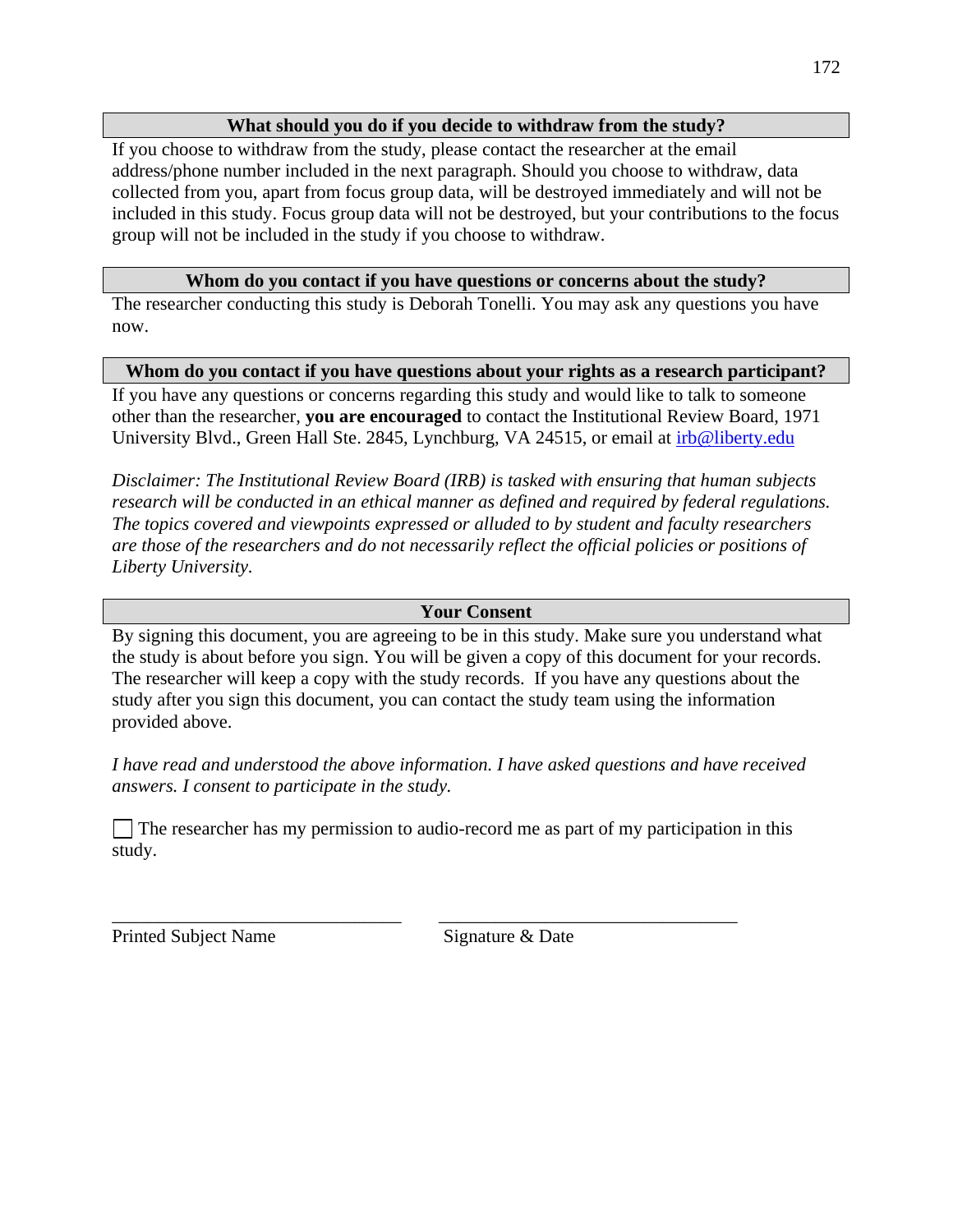#### **Appendix G: Interview Questions**

Introductions, background, purpose of the study, why it is important will be given

- 1. As we formally begin our encounter, please introduce yourself to me, as if we just met one another.
- 2. Please describe how you think your personal philosophy or beliefs influence your ability to cope with adversity.
- 3. Describe how you normally handle or have managed difficult experiences in your life.
- 4. Tell me about your decision to apply to nursing school. What were the factors that led you to choose nursing?
- 5. Describe when you first realized that you were in danger of failing a nursing course.
- 6. What was your initial reaction when you realized you had failed the course?
- 7. Describe the experience of disclosing the news to your family and their reaction to the situation.
- 8. What type of support system did you have during that time, and how did it influence your ability to cope?
- 9. Describe the range of emotions you encountered in the weeks following failing the course.
- 10. Describe what internal motivation led to your decision regarding how to move forward with your education.
- 11. Tell me about the struggles you have experienced since failing a nursing course.
- 12. Describe how you eventually assigned meaning to the experience and what that meaning was.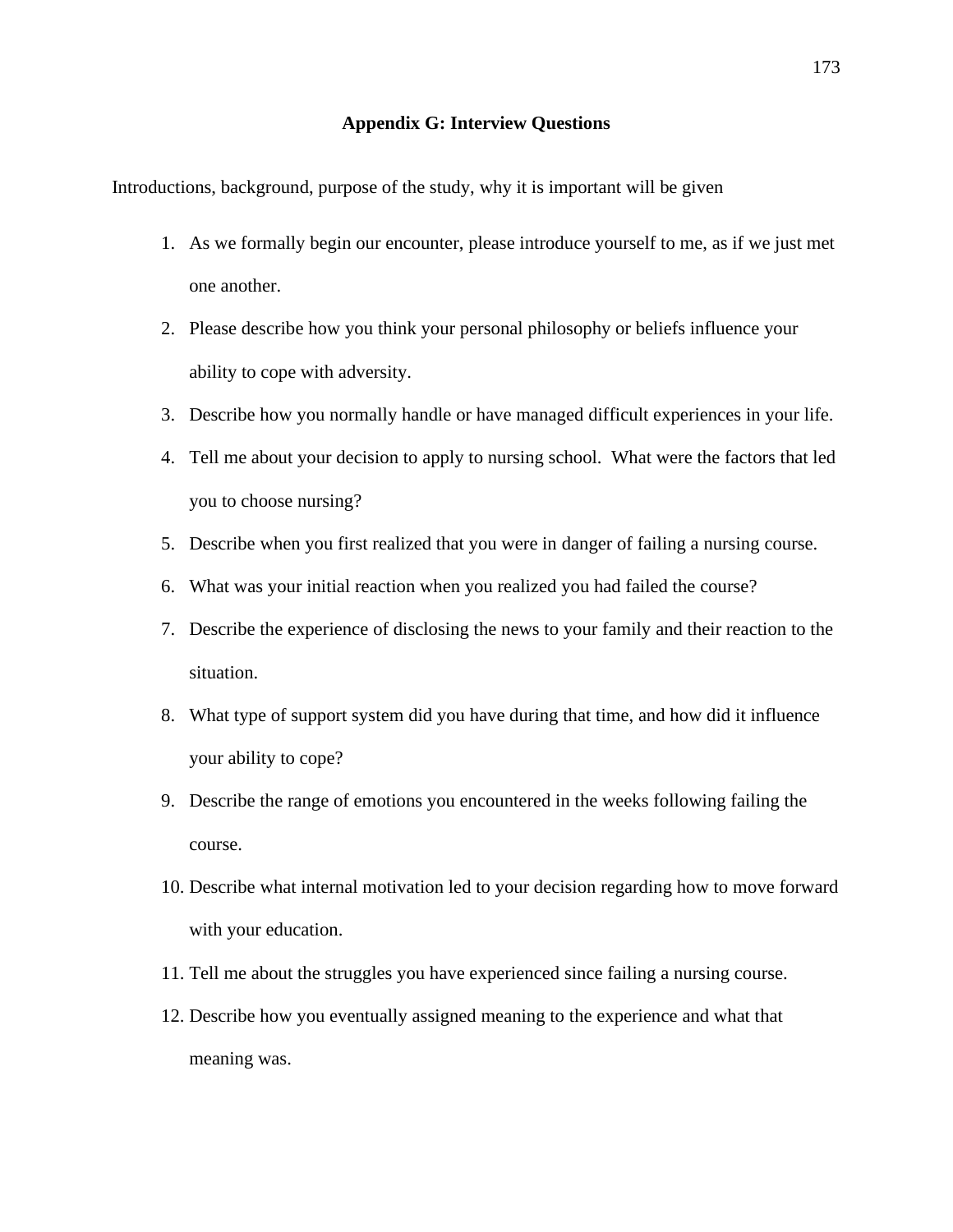- 13. How do you think your personal belief system affected how you found meaning in the experience?
- 14. Tell me what you learned about yourself as a result of failing a nursing course. Describe any positive outcomes you experienced as a result of this experience.
- 15. Tell me about a role model in your life who influenced how you overcame the academic set-back.
- 16. You have given me a lot of great information in our conversation, and I really appreciate you taking your time to help me with this project. What else do you think would be important for me to know about the lived experience of failing a nursing course?
- 17. In closing I would like you to compose a letter of advice/support for a hypothetical future student who is experiencing failure of a nursing course. What would you say to them about what they are going through? Take some time to think about it and send your letter to me by email within the next week.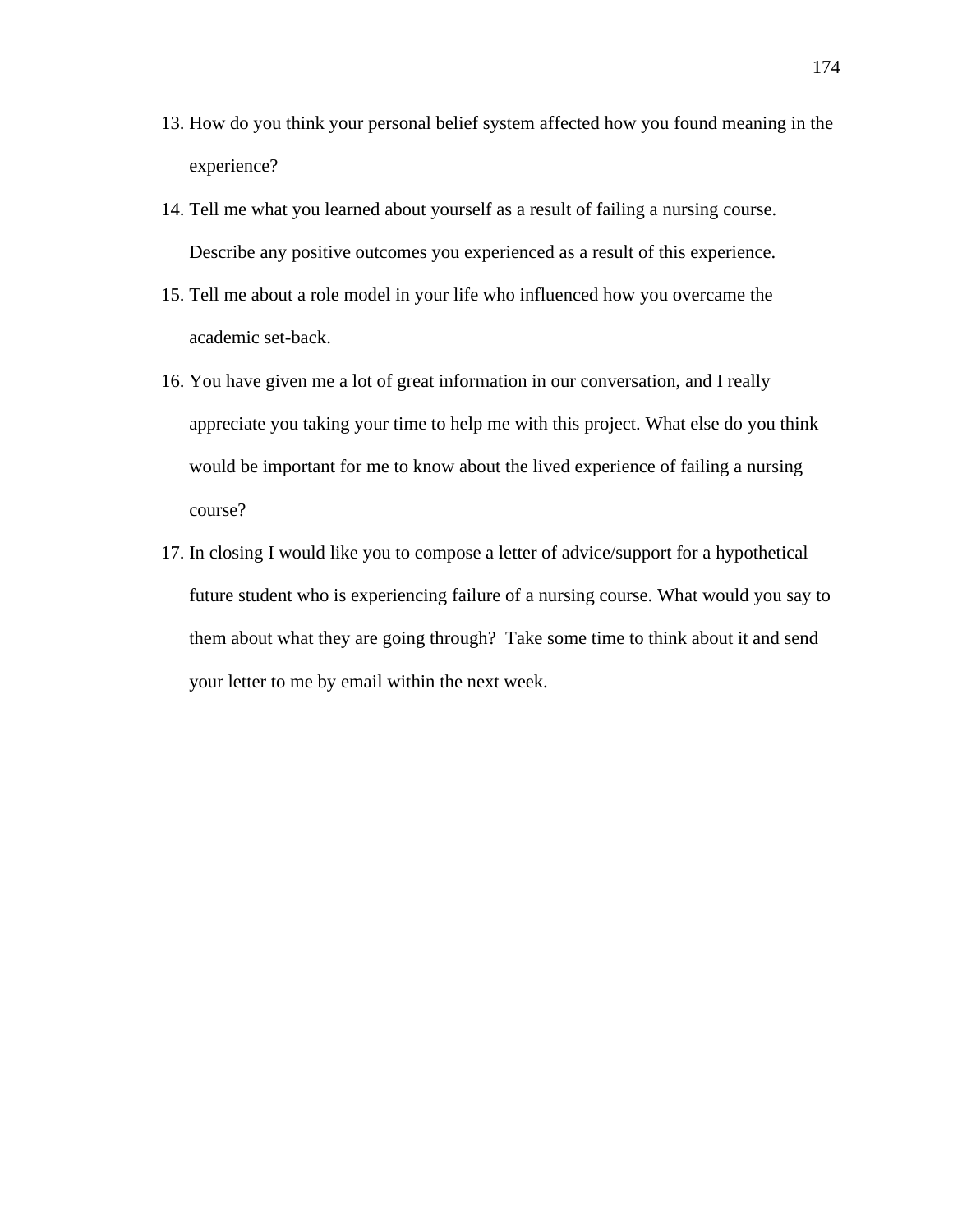#### **Appendix H: Participant Letters**

I would like you to compose a letter of support and advice to a student who has failed a nursing course. Having experienced this event first-hand, you are in a unique position to provide valuable insight to another person that is experiencing this very same dilemma. Please complete a brief note sharing your kinship with this experience, how it affected you, how you overcame the experience, what meaning, if any, you gained from failing a nursing course, and what you learned about yourself as a result. Please send your one-page typed letter within a week of completion of your interview.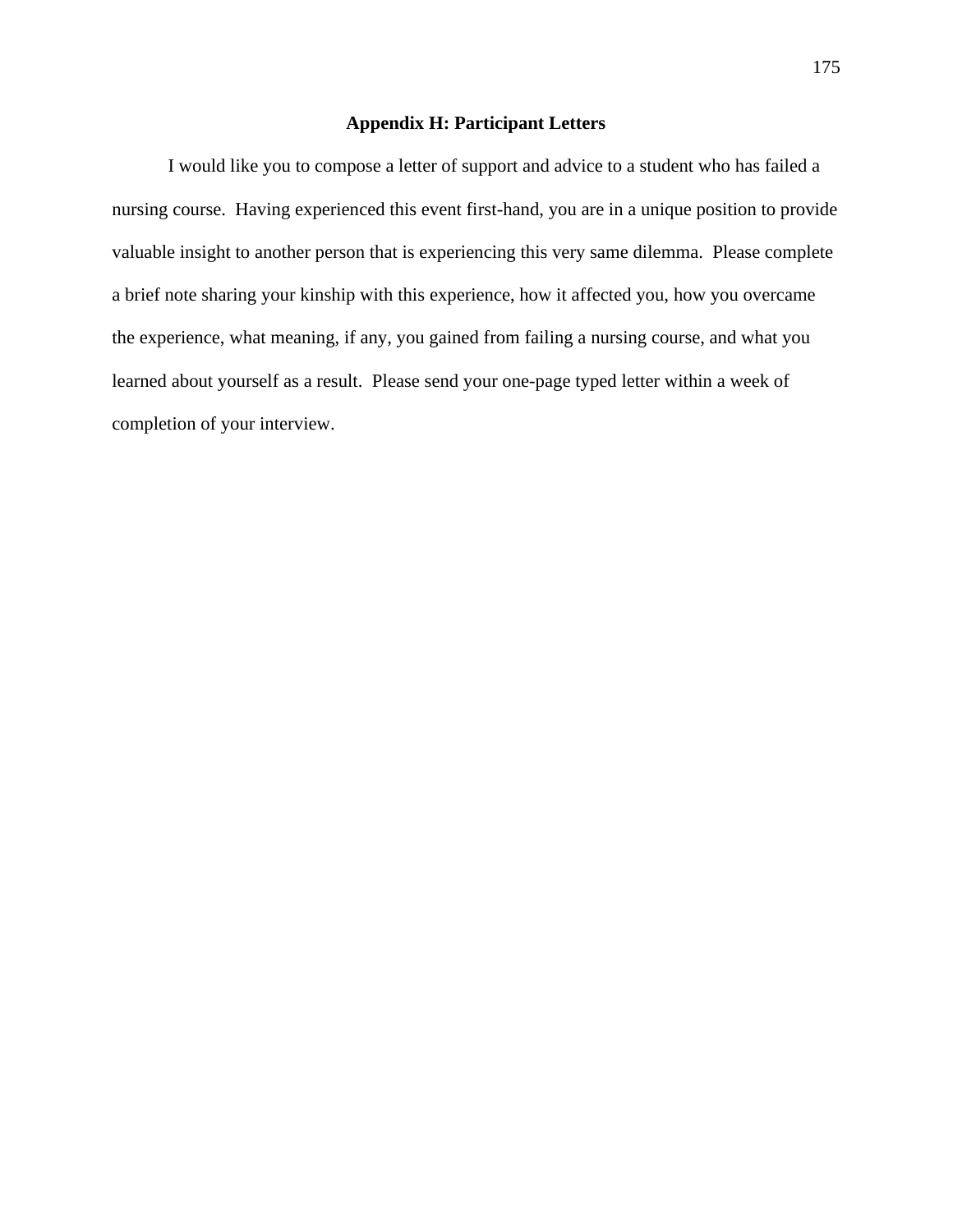#### **Appendix I: Focus Group Questions**

- 1. Please introduce yourself and tell us a little about yourself.
- 2. Please describe your motivation to study nursing.
- 3. Tell me what was different about nursing courses from other courses you had taken previously.
- 4. Was nursing school different from what you expected and how so?
- 5. Tell me about any supportive interventions that were offered to you during the semester that you failed.
- 6. Describe your personal/family responsibilities during the time you attended nursing school.
- 7. Describe supportive measures you think would have been helpful following the failure.
- 8. Explain how your family or friends supported you during that time.
- 9. Albert Bandura's social learning theory proposes that we learn by modeling behaviors, attitudes, and reactions of those around us. Tell me about the one person that was most influential in supporting you emotionally and how that support helped you.
- 10. Malcolm Knowles studied how adults learn differently than children and proposed that adult learners have an internal motivation to learn (Knowles, 1980). How do you think your personal beliefs or internal drive influenced your ability to move forward in your education after this experience?
- 11. Viktor Frankl's theory of meaning making proposed that the ability to find meaning in life's experiences, especially negative life experiences, is instrumental to well-being and good mental health (Littman-Ovadia & Niemiec, 2016). Describe how you gained meaning, or what you learned about yourself as a result of this experience.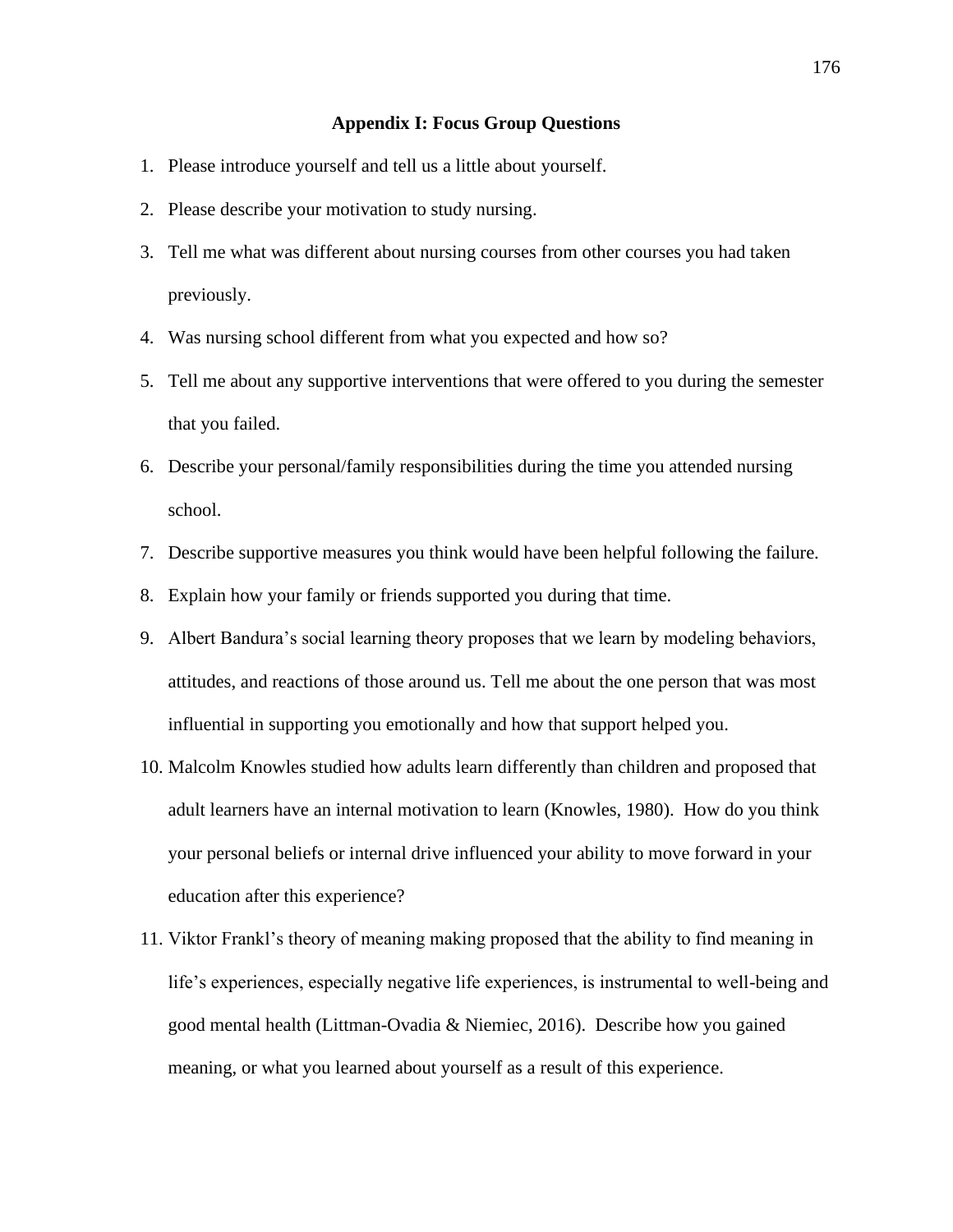| Dates:   | <b>Entries:</b>                                                                                                             |
|----------|-----------------------------------------------------------------------------------------------------------------------------|
| 11/28/20 | Personal assumptions going into this study:                                                                                 |
|          | student nurses who fail a nursing course do not receive the emotional                                                       |
|          | support they need once grades are posted. In my personal experience                                                         |
|          | faculty are uncomfortable dealing with them after the failure                                                               |
|          | students who fail a nursing course are devastated; is this the norm?                                                        |
|          | Perhaps students that are in nursing to please someone else and not                                                         |
|          | because they truly want to be a nurse, are relieved to have failed.                                                         |
|          | Students who fail will find meaning and growth in the experience; does                                                      |
|          | this always happen or do some remain bitter?                                                                                |
| 06/03/21 | Proposal defense today revealed some potential biases I may bring to the study                                              |
|          | because of my position as a nurse educator. I will need to take special care to                                             |
|          | assure participants of my intentions in this study, and that I am conducting this                                           |
|          | study in the role of a student, not a nurse educator. I need to be cognizant during                                         |
|          | interviews to keep my personal views to myself to prevent leading or influencing                                            |
|          | the participants in any manner. It may prove difficult for me to stick to my                                                |
|          | "script" as I am curious about how to better help these students and I love to talk.                                        |
| 09/13/21 | Participants are starting to respond to the posting-exciting!!                                                              |
| 10/05/21 | I realized dealing with the participant's emotions during the interviews might be                                           |
|          | uncomfortable. I must be prepared to deal with strong emotions that are recalled                                            |
|          | when they describe their experiences                                                                                        |
| 10/06/21 | Very emotional interview-the participant cried almost the entire time; I am                                                 |
|          | saddened that this experience had such a negative effect on this participant's                                              |
|          | confidence and self-esteem. I need to remember to remain objective and not let                                              |
|          | the mother bear in me come out because I feel protective of these participants                                              |
| 10/07/21 | Transcribing interviews takes a lot of time but being able to listen to the                                                 |
|          | conversation multiple times allows me to pick up additional information and                                                 |
|          | remember gestures exhibited by the participant. I did not to take notes during the                                          |
|          | interviews so I could immerse myself in the responses                                                                       |
| 10/08/21 | I interviewed Nicole today. Although I have known this individual in a                                                      |
|          | professional capacity for years, I never knew her personal background. I learned                                            |
|          | a whole new part of her history today; even though the failure occurred in 1998                                             |
|          | her emotions were still raw when recounting the experience-surprising;                                                      |
| 10/09/21 | Big day of interviews. Now I have three interviews to transcribe-yikes! Busy                                                |
|          | day-don't think I want to stack interviews again-my brain is overflowing.                                                   |
| 10/27/21 | I'm getting so much information. I can't believe that no matter the time since the                                          |
|          | failure, the participants still have such raw emotions when talking about the                                               |
|          | experience. It's interesting how so many of the participants describe the                                                   |
|          | experience like a death and processing the time afterward as almost a grief                                                 |
|          | response-denial, anger, bargaining, depression, and acceptance (Kubler-Ross,                                                |
|          | 1969). Several participants have also admitted that talking about the event with<br>others has been "therapeutic" for them. |
| 11/04/21 | The participants chose their group interview dates, so the combination was totally                                          |
|          | random, but there were two nurses that had experienced failure of a nursing                                                 |
|          |                                                                                                                             |

**Appendix J: Researcher's Reflexive Journal**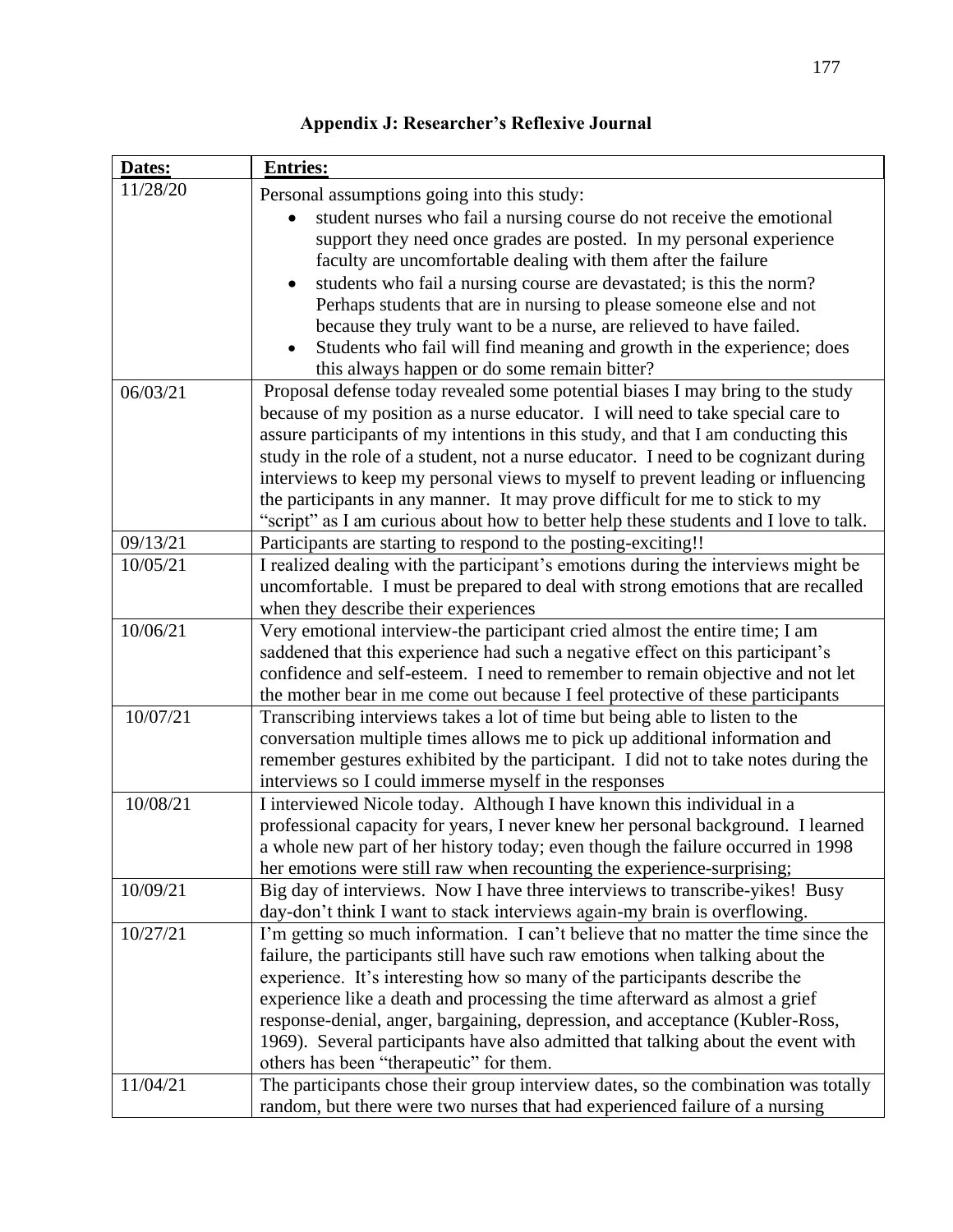|          | course 10 or more years ago and two participants that had experienced recent    |  |
|----------|---------------------------------------------------------------------------------|--|
|          | failures and were still in nursing school trying to get their degrees. As the   |  |
|          | conversation progressed the experienced nurses were so empathetic and nurturing |  |
|          | to the younger participants.                                                    |  |
| 12/02/21 | Taking a much-needed break to digest all this data.                             |  |
| 01/10/22 | Starting what I hope is my last semester. I have a new fire to get this done.   |  |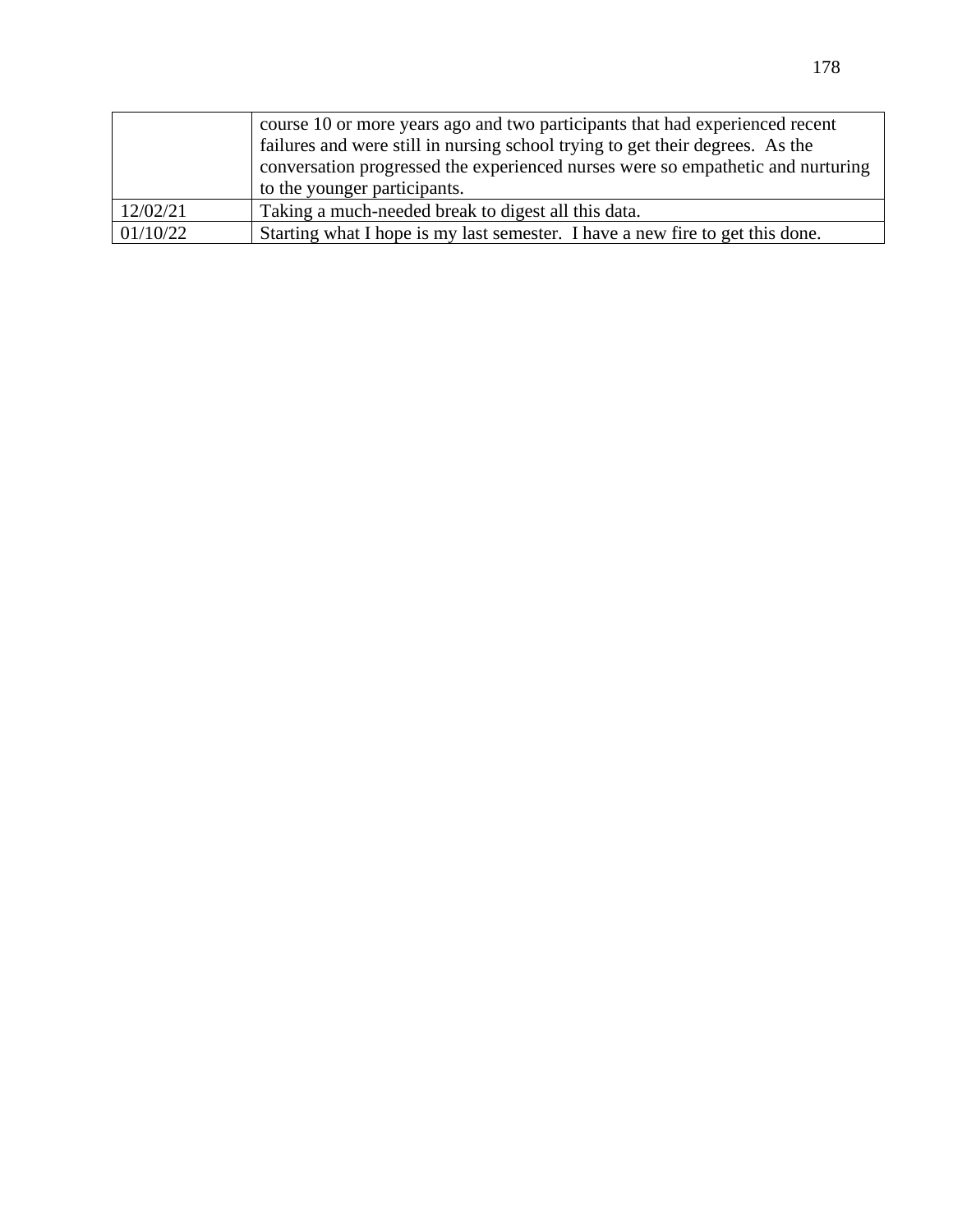| Dates:   | <b>Entries:</b>                                                                                                                 |
|----------|---------------------------------------------------------------------------------------------------------------------------------|
| 08/27/21 | Screening surveys and informational flyers sent to potential participants (Brenda, Brittany,                                    |
|          | Cindy, Celeste, Deidra, Hannah, Nicole, Lily, Pamela, Felicia, and Megan); site permission                                      |
|          | obtained from L. Moten                                                                                                          |
| 08/30/21 | Screen survey received from Brenda, Celeste, and Lily; all met inclusion criteria                                               |
| 09/02/21 | Consent/acceptance letters sent to Brenda, Celeste, and Lily                                                                    |
| 09/12/21 | Completed consent received from Brenda and Deidra                                                                               |
| 09/13/21 | Screening survey sent to Laura; devised a filing system and flow sheet to track sending and                                     |
|          | receiving of screening surveys, consents, reminders, acceptance letters, interview                                              |
|          | scheduling, etc. Each participant has a file that contains all study documentation.                                             |
| 09/17/21 | Consent received from Celeste and Lily; screening received from Laura and Nicole; consent<br>sent to Laura and Nicole           |
| 09/22/21 | Reminder email sent to Brittany, Hannah, Megan, and Pamela; screening survey and                                                |
|          | informational flyer sent to Pamela, Felicia, and Megan                                                                          |
| 09/25/21 | Screening survey received from Felicia; consent and acceptance letter sent to Felicia                                           |
| 09/28/21 | Consent received from Felicia and Laura; screening survey received from Pamela;                                                 |
| 10/03/21 | Screening survey received from Megan; consent and acceptance letter sent                                                        |
| 10/05/21 | Interview with Laura                                                                                                            |
| 10/09/21 | Scheduled individual interviews with Brenda and Felicia, then met with them again after                                         |
|          | lunch for a small group focus interview session #1. Sent transcripts for member check to                                        |
|          | Celeste and Nicole.                                                                                                             |
| 10/11/21 | Member check ok'd and letter of support received from Celeste; consent received from                                            |
|          | Pamela; transcribed Brenda and Felicia's interviews                                                                             |
| 10/12/21 | Interview transcripts sent to Brenda and Felicia for member checking; interview with Lily;<br>member check received from Nicole |
| 10/13/21 | Four potential participants identified by snowball sample; informational flyers and screening                                   |
|          | surveys sent to Amy, Grace, Rhonda, and Susan; member check received from Felicia;                                              |
|          | transcribed Lily's interview                                                                                                    |
| 10/15/21 | Interview transcript sent to Lily; screening survey received from Amy; consent and                                              |
|          | acceptance letter sent to Amy                                                                                                   |
| 10/16/21 | Member check and letter of support received from Lily; screening survey received from                                           |
|          | Susan; verified criteria for inclusion, acceptance letter, and consent to Susan; flyer and                                      |
|          | screening survey sent to Brandon-survey received same day                                                                       |
| 10/24/21 | Member check received for focus group session Felicia and Brenda                                                                |
| 10/25/21 | Screening survey received from Brittany; consent and interview with Brandon                                                     |
| 10/27/21 | Consent and interview for Susan                                                                                                 |
| 10/28/21 | Screening, consent, and interview with Grace; letter of support from Brandon                                                    |
| 10/30/21 | Member check received from Susan                                                                                                |
| 11/02/21 | Consent and interview with Brittany; interview transcribed and sent for member check                                            |
| 11/03/21 | Reminders sent for two focus group meetings set for 11/4 and 11/7; member check received                                        |
|          | from Brittany                                                                                                                   |